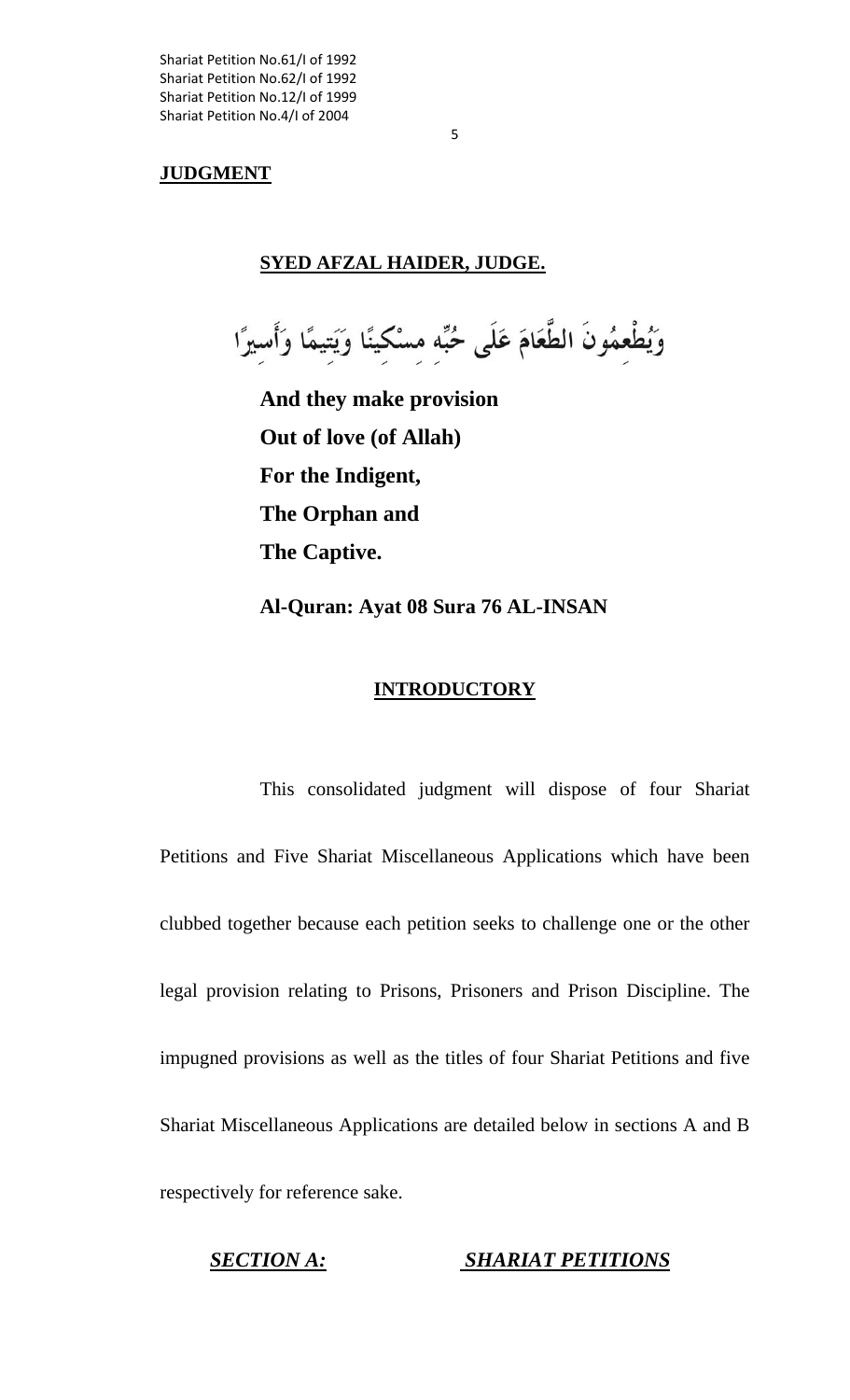#### **SHARIAT PETITIONS** PROVISIONS CHALLANGED

Dr. M. Aslam Khaki Rule 1002 of Chapter 41 Federation of Pakistan etc.

6

i. Shariat Petition No. Rules 307, 314 of Chapter 13 61/I of 1992 entitled: **Women Prisoners and Children**.

 (filed on 19.10.1992) Rules 935, 939 of Chapter 39 entitled: **Superintendent.**

Vs entitled: **Deputy Superintendent.** 

 Rules 1180, 1181 of Chapter 46 entitled: **Lady Superintendents and Women Warders.**

Rule 1004 of Chapter 41 entitled: **Deputy Superintendent.**

 Dr. M. Aslam Khaki Federation of Pakistan etc. **Transfer of Prisoners.** 

( filed on 31.03.1999) **Officers.**

 Master Ijaz Hussain Vs. Govt. of Pakistan.

filed originally on 2004 entitled: and refilled on 23.12.2008 **Prisoners in cells.**  Dr. M. Aslam Khakhi Vs. Federation of Pakistan etc.

ii. Shariat Petition No. Rules 225, 242, 243, 244, 245 62/I of 1992 248, 249 of Chapter 9 entitled: **The Classification and Separation of Prisoners.**  (filed on 01.11.1992) Rules 250, 252, 253, 254, 255, 256,

257, 261, 262, 263, 264, 265, 266, 267 of Chapter 10 entitled: **Superior Class Prisoners.**

Vs. Rules180, 181 Chapter 7 entitled:

iii. Shariat Petition No. Rule 1078 of Chapter 44 entitled: 12/I of 1999 General Rules Relating to **Prison** 

iv. Shariat Petition No. Section 30(2) Prisons Act, 1894 and 4/I of 2004 Rules 624(f),633 of Chapter 25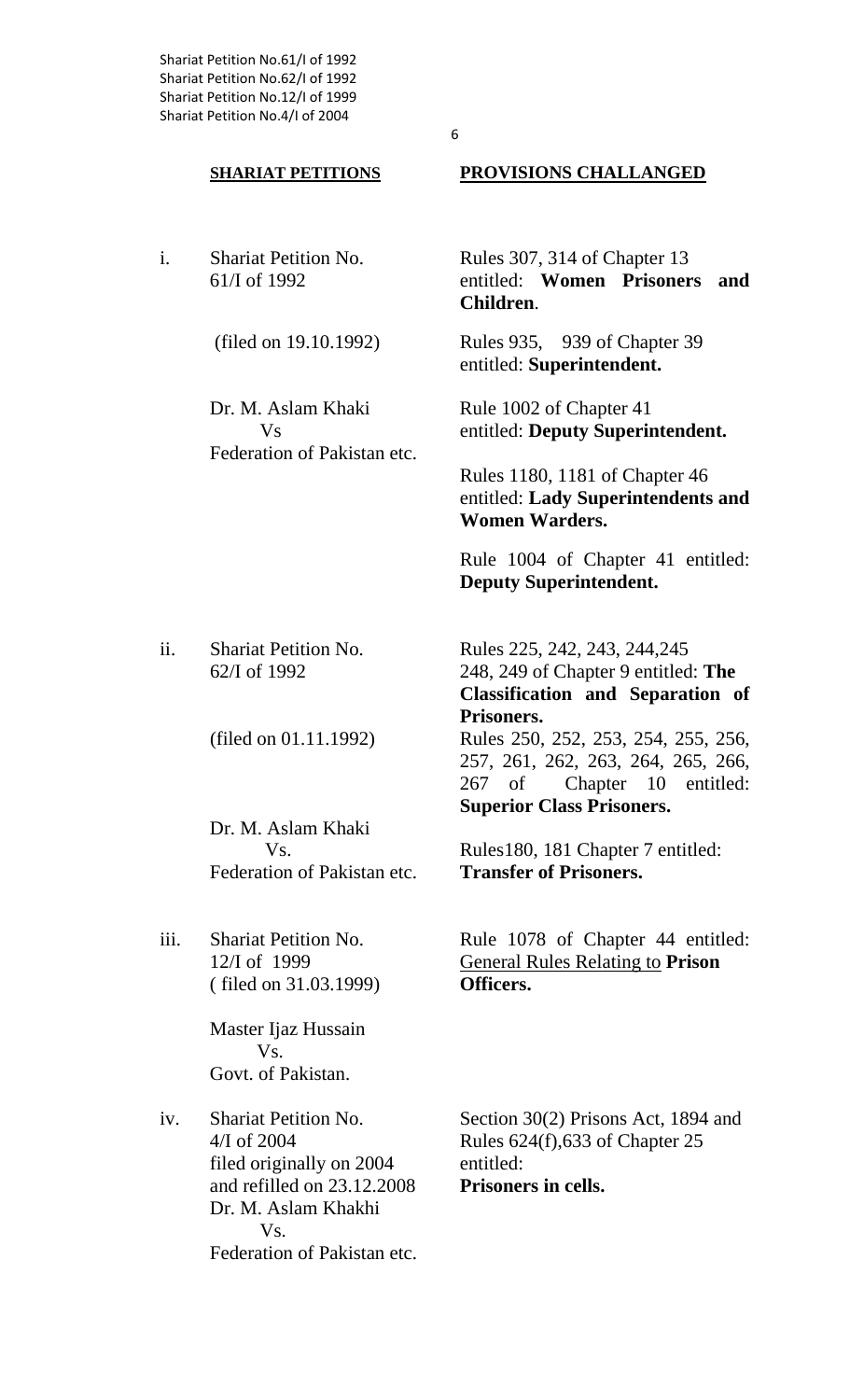## **Reference to Rules in the above noted Petitions or in the body of this Judgment means Pakistan Prison Rules, 1978.**

2. The first cause to be agitated on the subject of prison discipline was registered as Shariat Petition No.61/I of 1992. It was moved on 18.10.1992 and admitted to regular hearing on 12.11.1992. This petition challenged Rules 307, 314, 935, 939, 1004, 1180 and 1181 of Pakistan Prisons Rules on the ground that under Islamic provision no woman can be placed in custody of a Ghair-Mahram and the conditions of service which could lead to indecency would also forbidden. Shariat Petition No. 62/I of 1992 was filed on 01.11.1992 and admitted to regular hearing on 17.10.1993. It sought to challenge Rules 180, 181, 225, 242, to 245, 248 to 250, 252, to 257, 261 to 267 as well as section 59 of the Prisons Act, 1894 on the ground that classification of prisoners into A, B and C category was violative of Injunction of Islam. No injunction was however mentioned. Shariat Petition No. 12/I of 1999 was filed on 22.03.1999 and admitted to regular hearing on 05.06.2000. This petition impugned Rule 1078 which prohibits employment of dismissed Government Servant and previous convicts. It was urged that earning of Rizq-e-Halal i.e, legitimate livelihood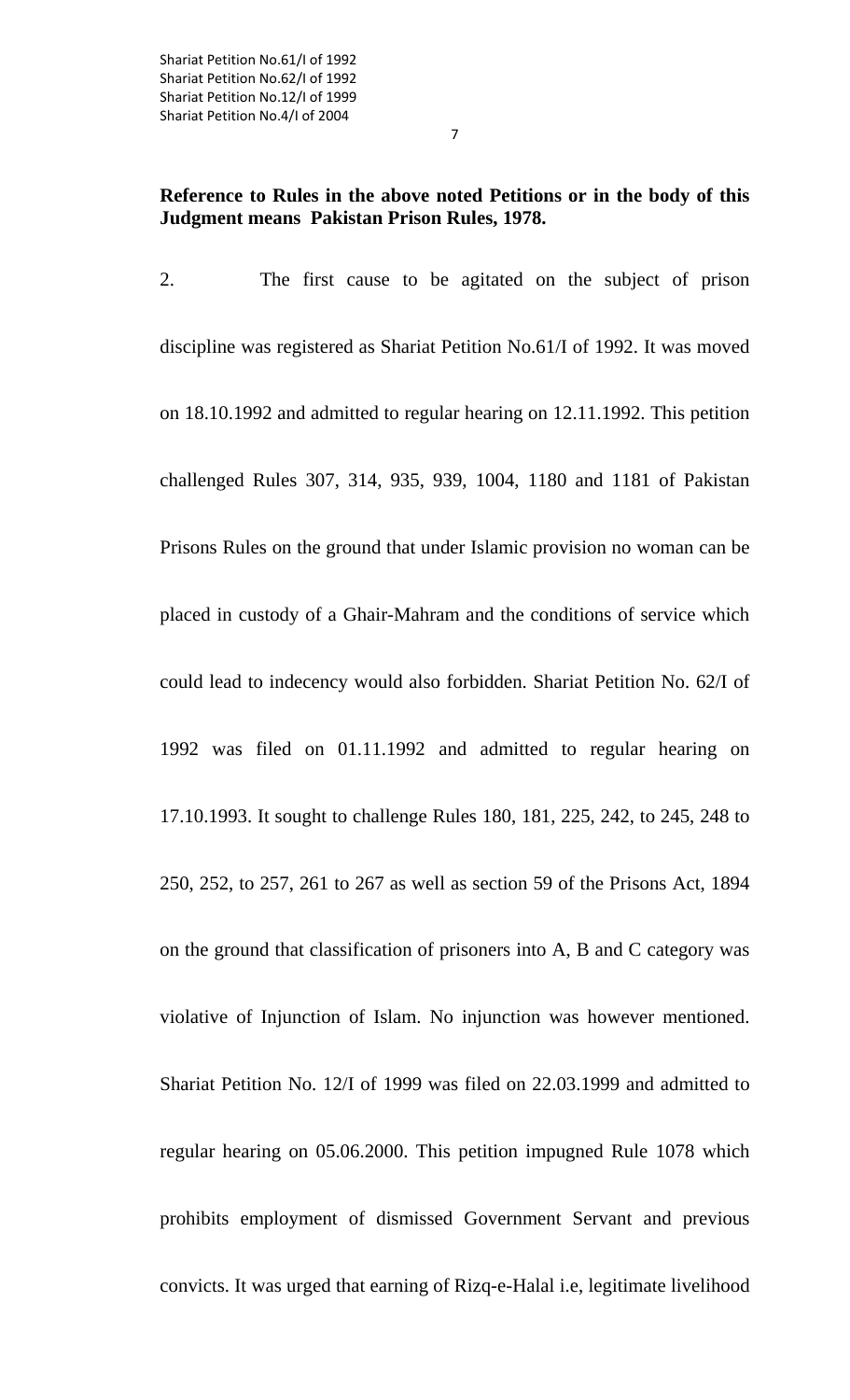is the right of every person. No injunction of Islam was shown to have been violated by this provision. Shariat Petition No. 4/I of 2004 was moved on 23.12.2008 and placed before the Court at Karachi on 14.01.2009 when, after admission, it was ordered to be heard alongwith Shariat Petition No. 61/I of 1992. The subject matter of Shariat Petition No.4/I of 2004 is section 30(2) Prisons Act, 1894 (Act IX of 1894) which relates to prisoners under sentence of death commonly known as Condemned Prisoners. During the course of arguments on other petitions we had already on our own motion, before the filing of Shariat Petition No.4/I of 2004 on 14.01.2009, taken notice of section 30 of the Prisons Act, 1894 as a whole alongwith the related provisions contained in Chapter 14 of the Prison Rules. This was the time when the issues pertaining to the controversy in hand were being re-structured. Issue No.VI in fact related to the Condemned Prisoners. We had also taken Suo Moto notice of some other provisions. The judgment in these petitions was to be announced before June, 2009 when it transpired that regular notices had not been formally issued to the parties in matters wherein the Court, on its own motion, had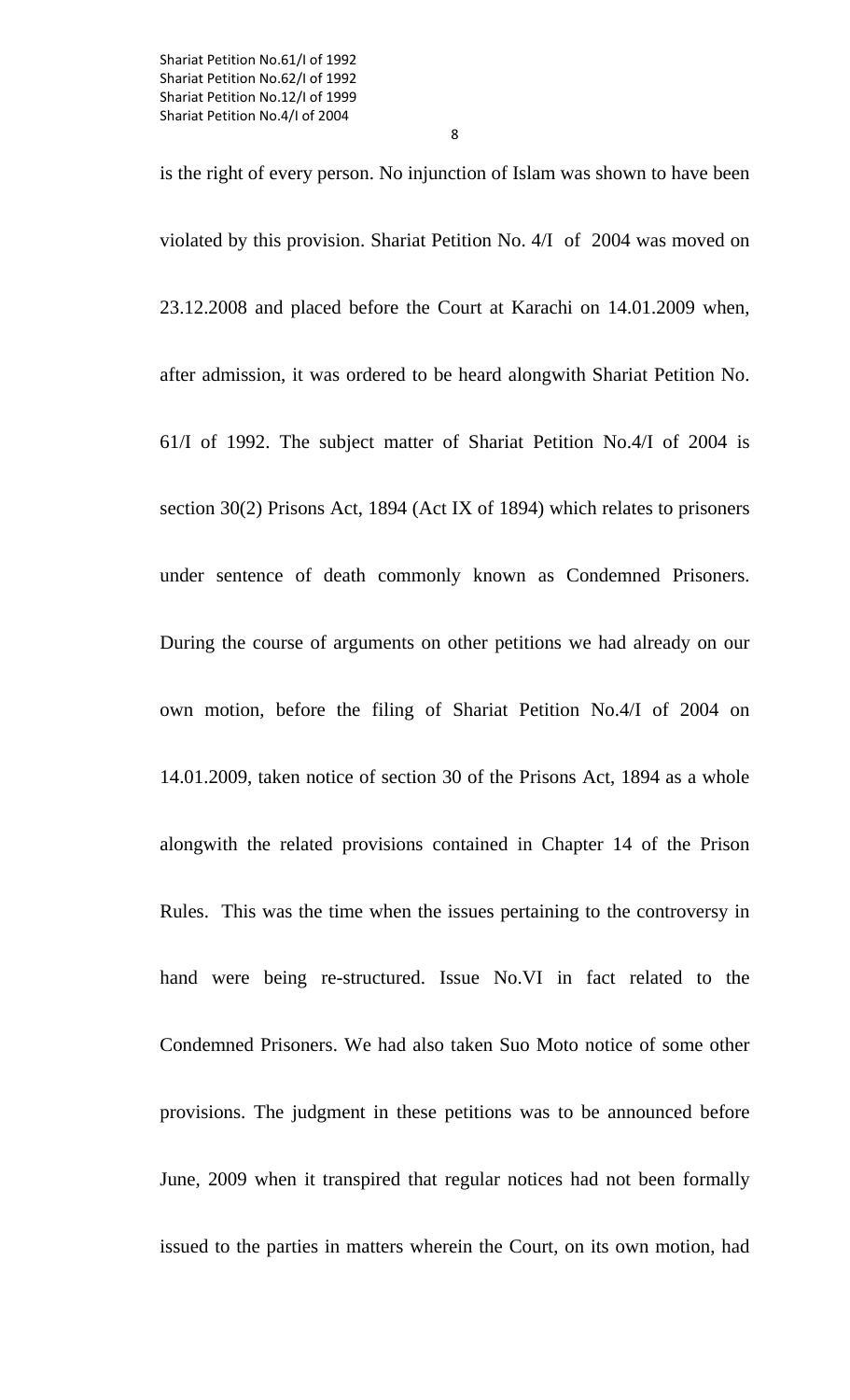decided to examine certain legal provisions. Notices, as directed, were therefore issued on 20.6.2009 for further hearing in August 2009. Further hearing in these connected mattes was deemed necessary firstly for the reason that a few months had elapsed when we last heard arguments in these petitions and the judgment had not been announced and secondly on the ground that we also wanted to hear the view point of parties as regards the subjects in which this court had, during the course of arguments, taken notice on its own motion. Formal legal processes had been issued in this regard.

## **SECTION B: SHARIAT MISCELLANEOUS APPLICATIONS.**

3. During the pendency of the above mentioned Shariat Petitions,

following Shariat Miscellaneous Applications were also moved in the Federal Shariat Court to impugn certain provisions of law with different

prayers. The description of these applications is tabled below:-

#### **SH. MISC.APPLICATION NO**. **PROVISION CHALLENGED**

( filed on 09.04.1995) matters.

i. Sh.Misc. App. No. Section 382-B of the **Code of**  21/I of 1995 **Criminal Procedure** and other

 Master Ijaz Hussain Vs. Govt. of Pakistan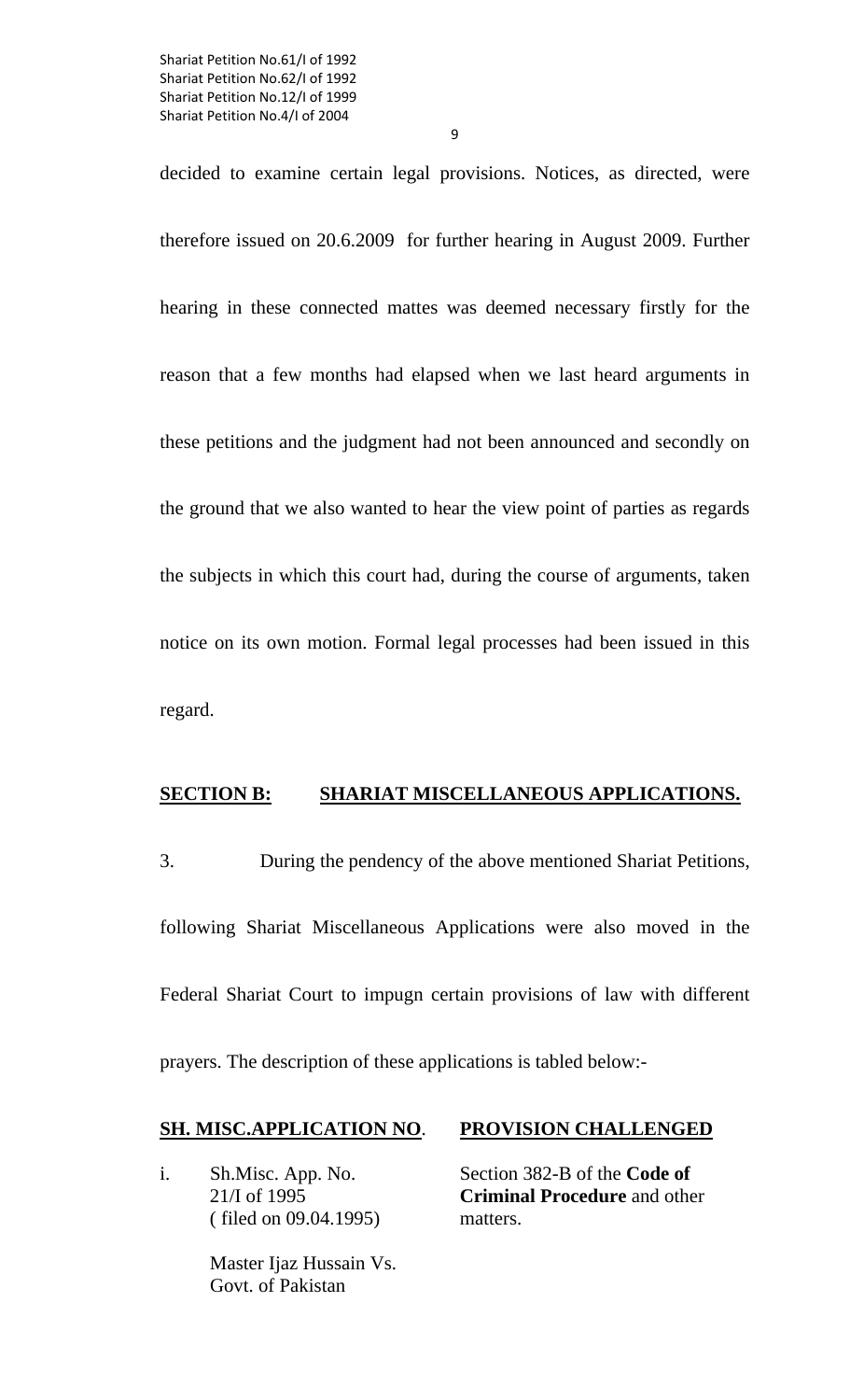The State. ( filed on 07.07.1997) Master Ijaz Hussain Vs. The State

iii. Sh. Misc. App. No. Rules relating to classification Federal Govt. of Pakistan **respectively.** 

 in S.P.No.61/I of 1992 Dr. M. Aslam Khaki Vs. Federation of Pakistan and others

 Dr. M. Aslam Khaki Vs. Govt. of Pakistan & **Others** 

ii. Sh. Misc. App. No. Rule 546 of Chapter 22 entitled: 16/I of 1997 **Letters and Interviews** and Rules (filed on 07.07.1997) 690 of Chapter 28 entitled: Master Ijaz Hussain Vs. **Discipline And Family Foutines.**

19/I of 1997 prisoners into A, B & C category. ( filed on 23.08.1997) Chapters 2 and 10 of the Rules Capt. Retd. Mukhtar entitled: **Classification of Prisons;** Ahmad Sheikh Vs. **Superior Class Prisoners**

iv. Sh. Misc. App. No. This application seeks amendment 10/I of 1998 in Sh. Petition No.61/I of 1992.  $(i$ iled on 22.07.1998) Rules 307 $(i)$  and 314 of Chapter 13 entitled: **Women Prisoners and Innocent Children.** 

v. Sh. Misc. App. No. This is an amended petition and 11/I of 1998 impugns Rules 242(b), 245(d,e,f) (filed on  $23.07.1998$  248 (i)(ii) of Chapter 9 entitled: in **The Classification and**  S.P.No.62/I of 1992 **Separation of Prisoners.** 

4. The legal instruments challenged through these Shariat

Miscellaneous Applications as well as the ground of attack are being

mentioned below very briefly:-

i/ Shariat Miscellaneous Application No.21/I of 1995 was moved by prisoner Master Ijaz Hussain from Central Jail, Faisalabad, on

10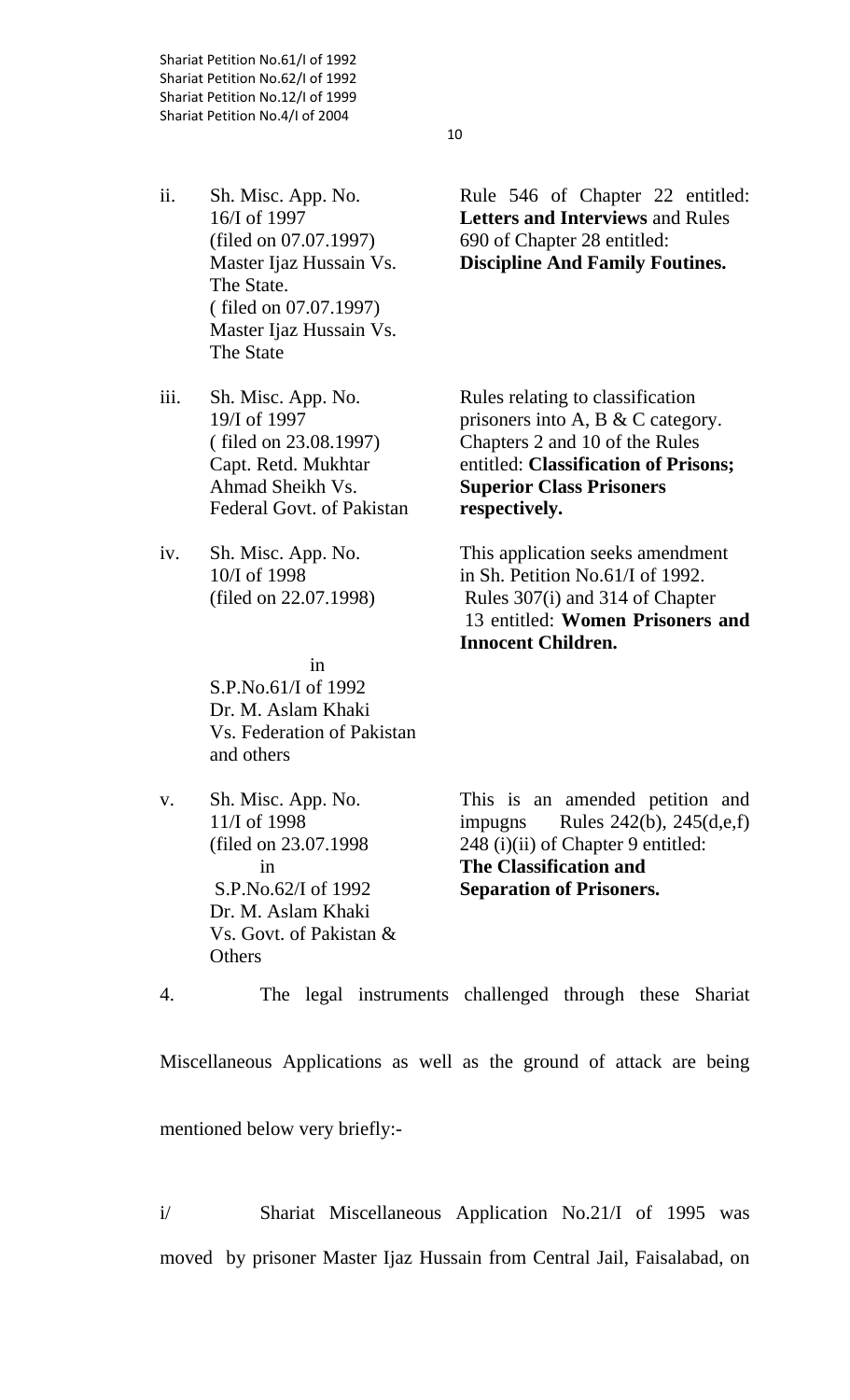11

09.04.1995 in which he raised the following 11 contentions for

consideration of the Federal Shariat Court:-

- a. The use of Bar Fetters is un-constitutional, un-Islamic and is violative of the Islamic principles of human dignity; *(Bar fetters are no more in use)*
- b. Prisoners undergoing long terms sentences be released on parole for two months every year for the performance of conjugal rights and looking after family affairs;
	- *( Provision already incorporated ).*
- c. For grant Benefit of section 382-B of the Code of Criminal Procedure should be given invariably to the prisoners;

(Notice taken)

- d. Judicious and equal grant of remissions to prisoners on auspicious days; *(Already applicable).*
- e. All the Government employees who are convicted should get suspension allowance till such time that their appeals are finally decided by the Supreme Court;

*(Does not concern Prison Rules).* 

f. While awarding concurrent sentence there should be no discrimination between the poor and influential prisoners;

**[Note:** *This question was not raised at the time of arguments. However the case of Bashir and 3 others vs. The State PLD 1991 Supreme Court 1145 may be seen].* 

- g. The execution of the sentence awarded to the prisoners by the Superintendent of Jail should not executed till it is confirmed by the District & Sessions Judge concerned; *( Notice already taken ).*
- h. The District & Sessions Judge should visit Prisons in their jurisdiction every month to redress the genuine grievances of the prisoners; *( This is a already being done ).*
- i. Proper arrangements should be made outside the prison house for those who come to visit the prisoners; *( Notice already taken).*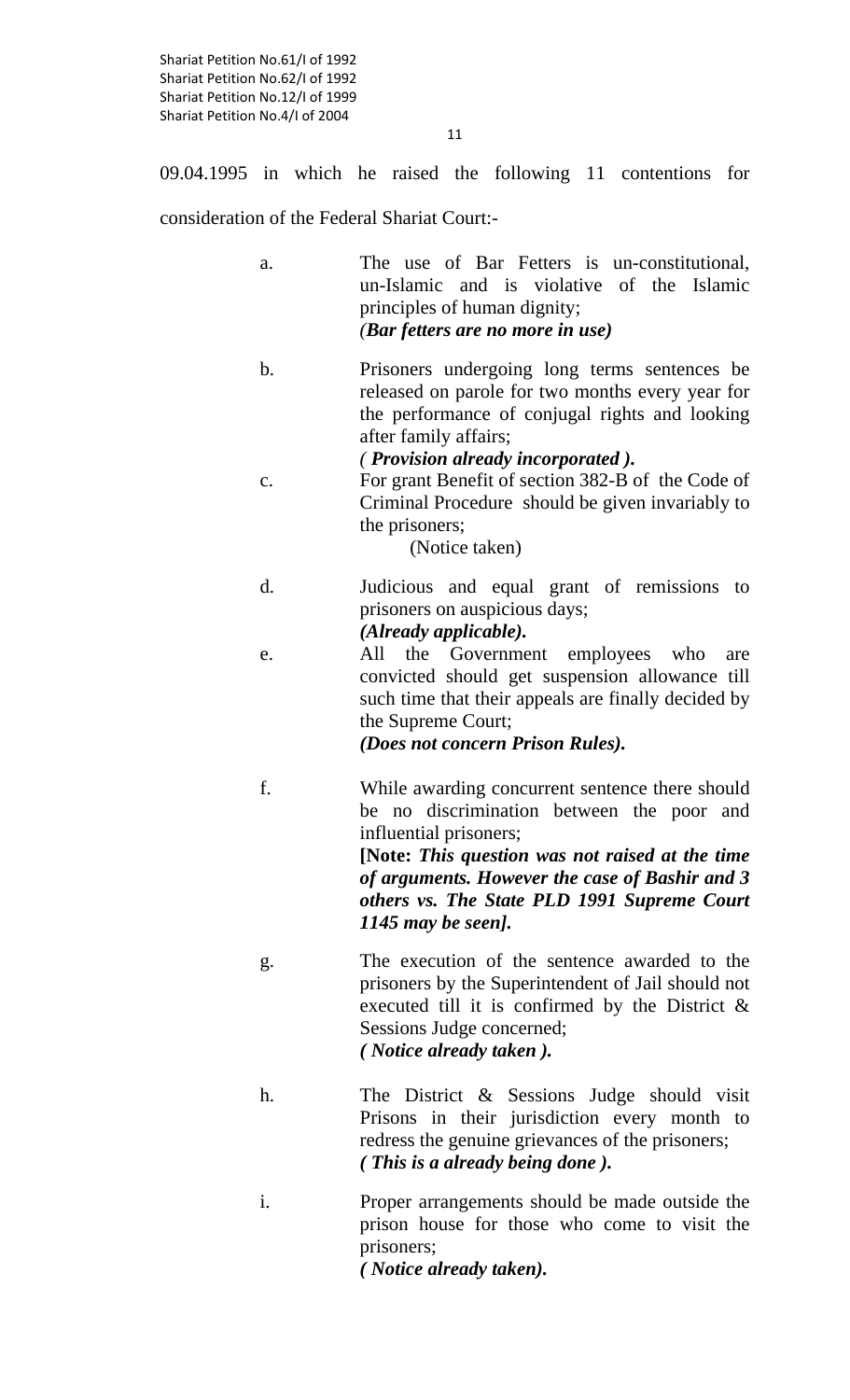- j. Free legal aid should be provided to the prisoners at the initial stage in the Supreme Court of Pakistan when petition for special leave to appeal is moved; *( Notice already taken ).*
- k. Maintenance allowance from Bait-ul-Mal be given to the dependents of needy prisoners. *( Does not relate to Prison Rules).*

#### **[NOTE: The fate of each contention mentioned above has been indicated in bold letters in brackets]**

This application was admitted in Islamabad on 10.07.1997 by a Full Bench of the Federal Shariat Court. Written arguments were submitted by some convicts in support of these contentions in which it was contended that Islamic teachings enjoin equality and it was further stated that the Holy Prophet (PBUH) once let off a prisoner of war without demanding compensation. It was therefore contended that the Zakat fund maintained officially by State should be used for securing release of the prisoners. This aspect will be discussed in Segment Fifteen.

ii. Shariat Miscellaneous Application No. 16/I of 1997 was also moved by Master Ijaz Hussain on 07.07.1997 from District Jail, Faisalabad to challenge Rules No.546 and 690 of the Jail Manual. Rule No.546 makes it mandatory for the Superintendent Jail to censor letters sent by or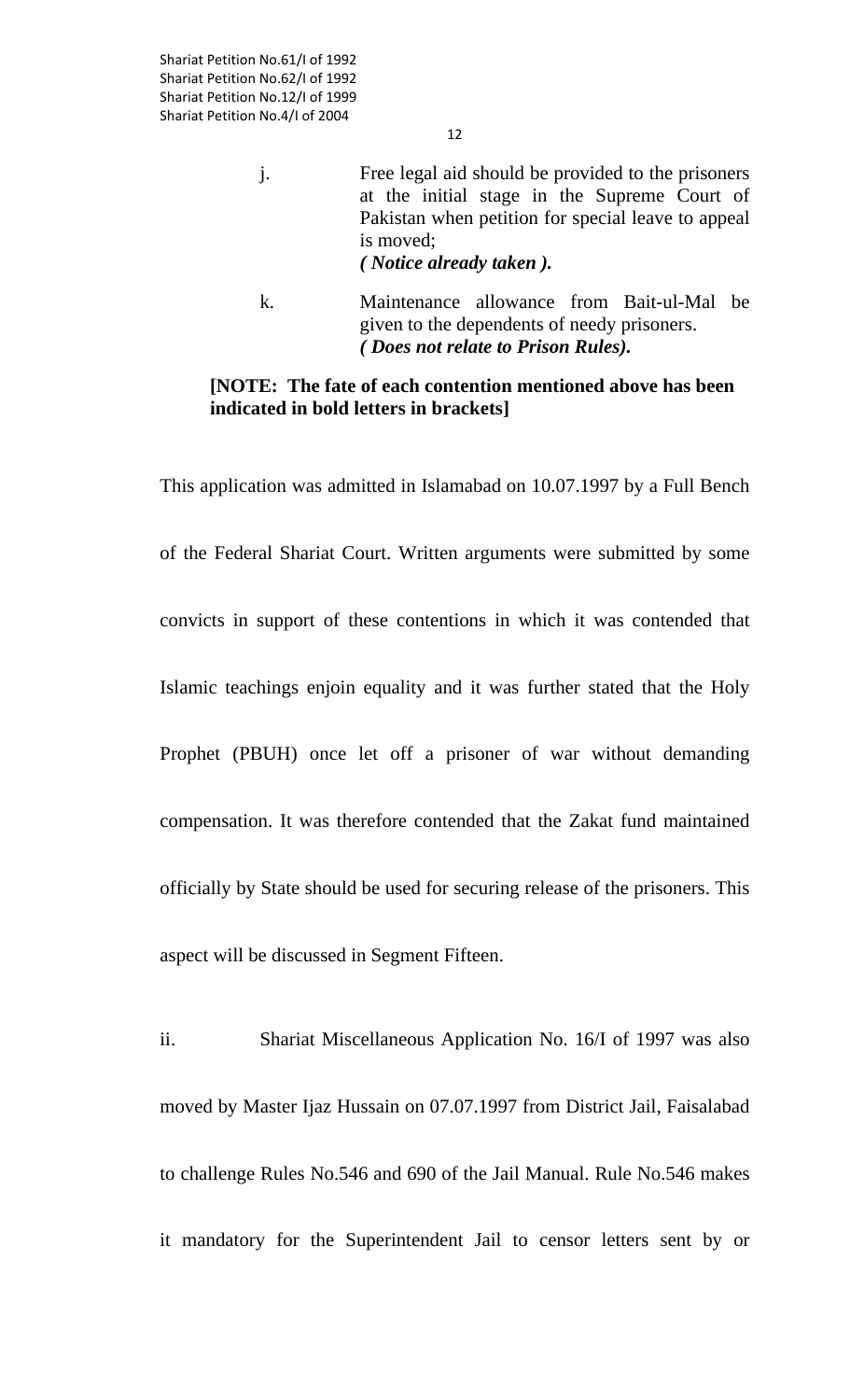addressed to a prisoner. No.690 deals with list of articles which are prohibited in the prisons. However the petitioner has not mentioned verses of Holy Quran or Sunnah which have been violated by these two rules. This topic is the subject matter of discussion in Segment Three of this judgment.

iii. Shariat Miscellaneous Application No.19/I of 1997 was moved by Capt. (Retd) Mukhtar Ahmad Shaikh on 23.8.1997. It is in fact a letter requesting the Federal Shariat Court to examine the question of classification of prisoners into class A,B and C because the Pakistan Law Commission did not deal with this issue in its report on jail reforms. There is no reference to any verse of Holy Quran or Sunnah in support of the contention that the classification of prisoners in class A, B and C is ultra vires the Injunctions of Islam. This topic will be discussed in Segment Two.

iv. Shariat Miscellaneous Application No.10/I of 1998 in Shariat Petition No.61/I of 1992 was moved by Dr. Muhammad Aslam Khaki on 14.07.1998. This Miscellaneous Application does not challenge any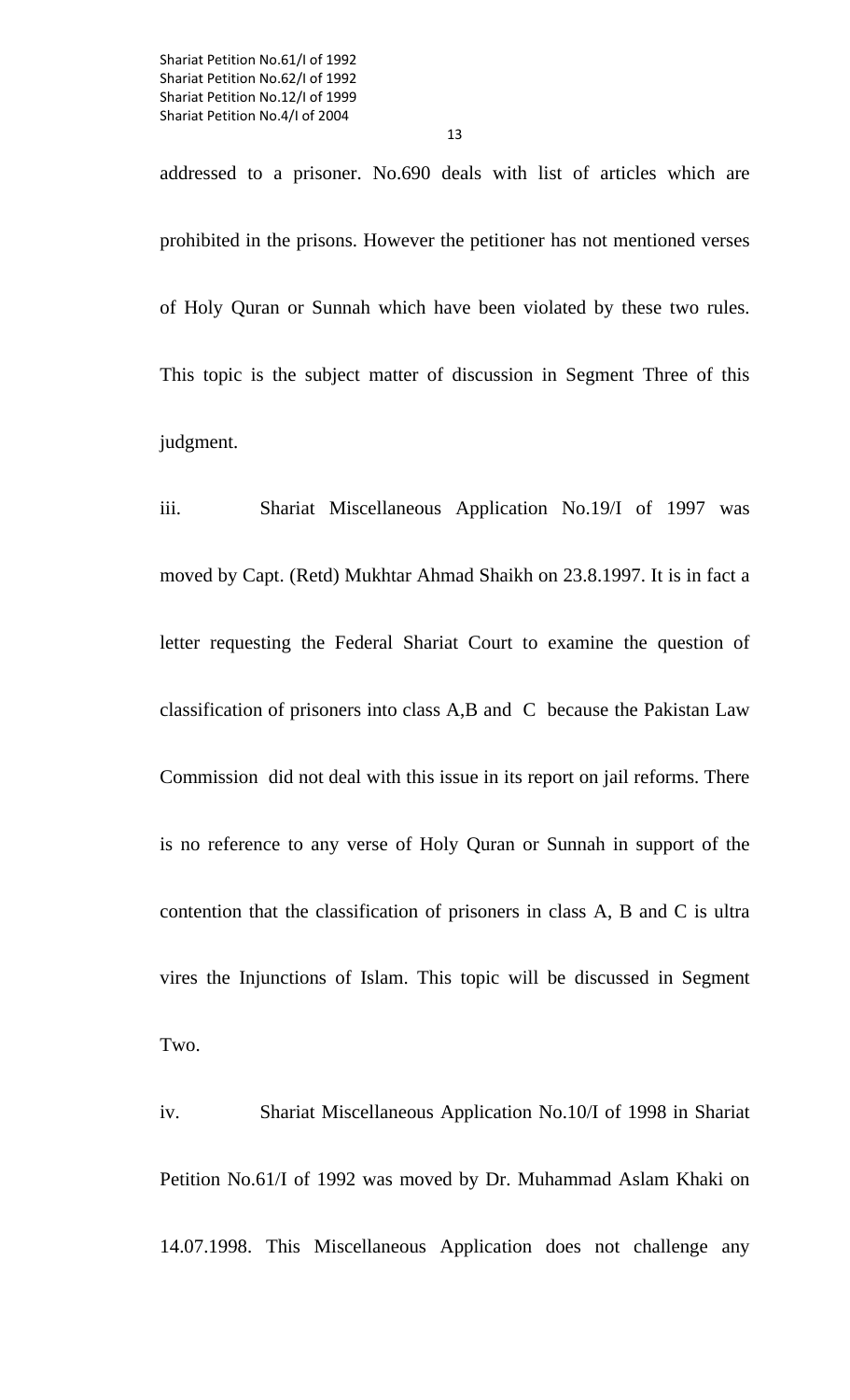existing provision of the prison discipline but it seeks to propose

amendments in Rules 307(i) and 314.

v. Shariat Miscellaneous Application No.11/I of 1998 was moved on 15.02.1997 by Dr. M. Aslam Khaki to amend the main Shariat Petition No.62/I of 1992 with the object of seeking a declaration that Rules  $242(b)$ ,  $245(d)$ , (e) and (f) as well as Rule  $248$  (i) and (ii) are repugnant to the Injunctions of Islam. These legal provisions deal with *classification of prisoners* into class A, B and C as well as b) the classification of undertrial prisoners. The contentions raised therein will be discussed in detail in Segment Two.

#### **I S S U E S I N V O L V E D**

5. The above mentioned Shariat Petitions and Miscellaneous Applications were heard on more than 20 occasions spread over a period of 16 years. During this period certain obstinate questions relating to prison discipline also became subject matter of public debate at socio-political plane. In order therefore to resolve the controversy agitated before us through these petitions, two steps were taken: *firstly,* to consider the prison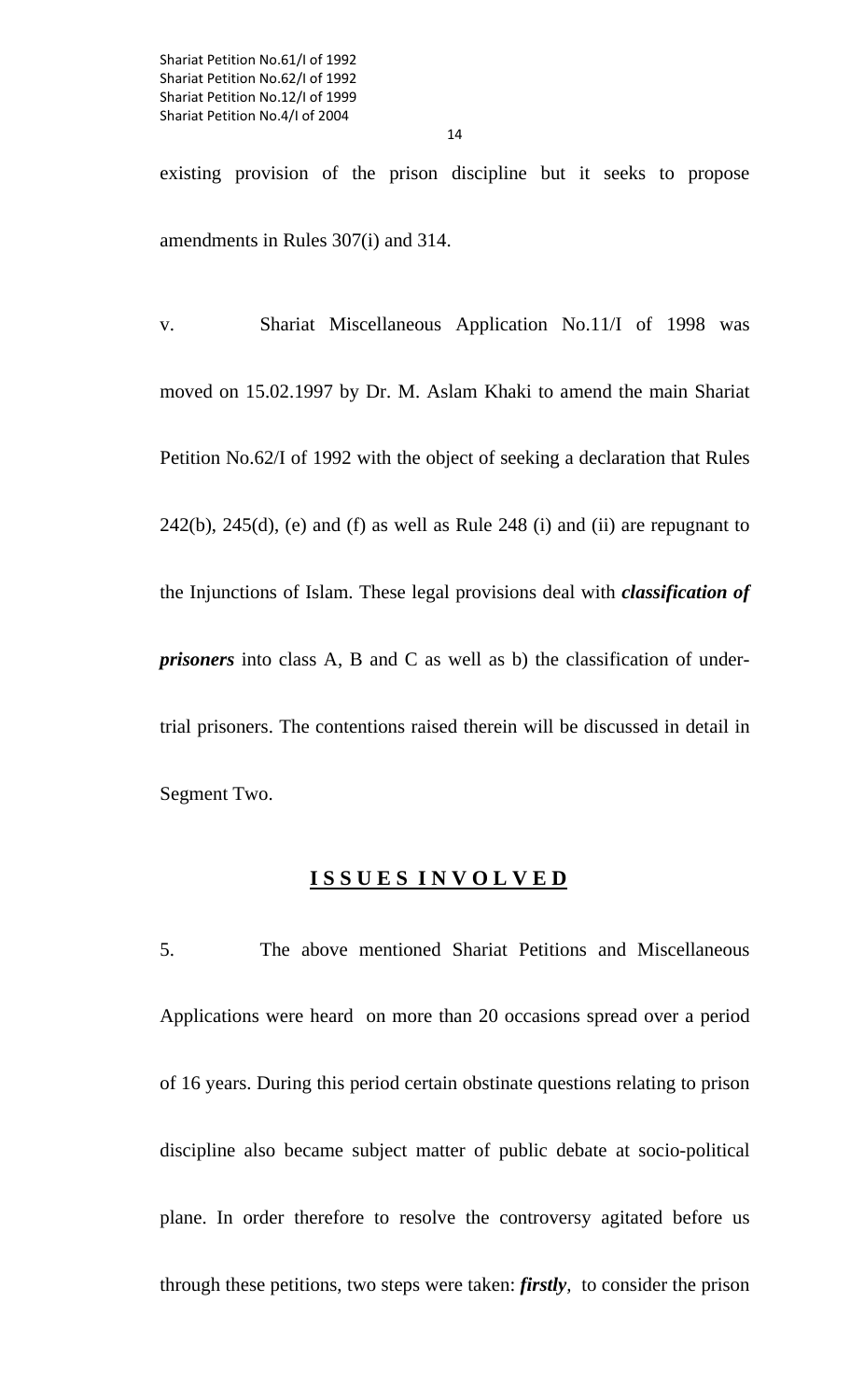discipline as amended upto date instead of scrutinizing the prison discipline as it prevailed in 1992 when these petitions were moved and *secondly* to strike consensus issues afresh with the active assistance of the learned counsel for the parties, in order not only to understand the scope of the problem agitated before us but also to make effort to define the limits of the controversy in order to finally determine the various questions under review. The issues were therefore reframed. Supplementary issues during the course of arguments cropped up which are also being incorporated after mentioning the re-framed issues.

- i. Whether a prisoner be allowed to perform conjugal rights in the prison?
- ii. Whether the female prisoners be allowed to remain under control and conduct of the male staff of Jail?
- iii. Whether various classes i.e. A,B,C in the Jail be allowed to prisoners on the basis of their status, position, educational and financial background?
- iv. Whether remission of sentence be granted to prisoners on festival and special occasions?
- v. Whether financial assistance and remuneration for labour of prisoners be provided to the families of prisoners?
- vi. Whether a convicted person sentenced to death whose appeal has not been disposed of for long be allowed to suffer double punishment of imprisonment?
- vii. Whether all prisoners who have not been given benefit under section 382-B, of the Code of Criminal Procedure should by a general order be accorded benefit thereunder?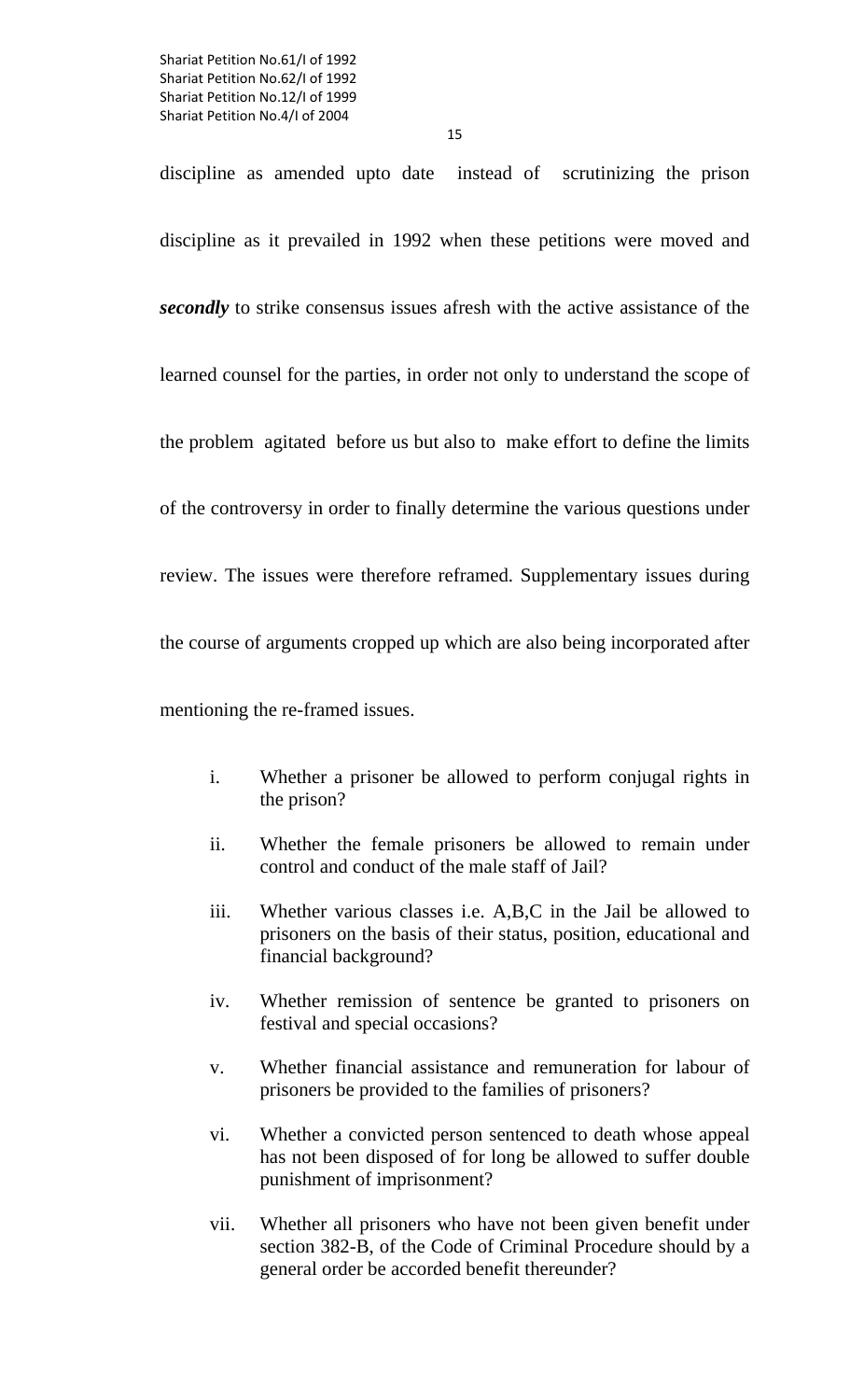- viii. Whether the provision of section 35 of the Code of Criminal Procedure be made mandatory so that sentences awarded to prisoners in two or more sections under one FIR be made to run concurrently?
- ix. What facilities and conveniences be provided to the prisoners and their families?
- x. What measures be taken for rehabilitation, reformation and character building of prisoners?
- 6. At the close of lengthy arguments spread over years the

following questions were however considered germane to the ten issues

already under consideration.

## **SUPPLEMENTARY ISSUES**

a. Whether the punishment by way of rigorous imprisonment is not opposed to Islamic Injunctions?

#### **This point is not the subject matter of any Shariat Petition.**

b. Whether uncompensated hard labour, as a consequence of imposition of the punishment of rigorous imprisonment by criminal courts, can be exacted from a convict without violating Ayat 29 Sura 4 of Holy Quran and the tradition "The wages of a labour should be paid immediately" quoted by Ibn Maja in the Book on Mortage?

## **Issue answered in this Judgment. See Segment 19**

c. What are the rights of an accused before and after the verdict has been recorded?

## **Issue answered in this Judgment. See Segment 15**

d. Whether a system be not evolved on the basis of Islamic Insurance permissible by Islamic Injunctions, to compensate the victim in advance and then deduct the same from the wages in installments on monthly basis from the wages that will be earned by a prisoner within prison precincts?

## **Proposal given: See Segment 19**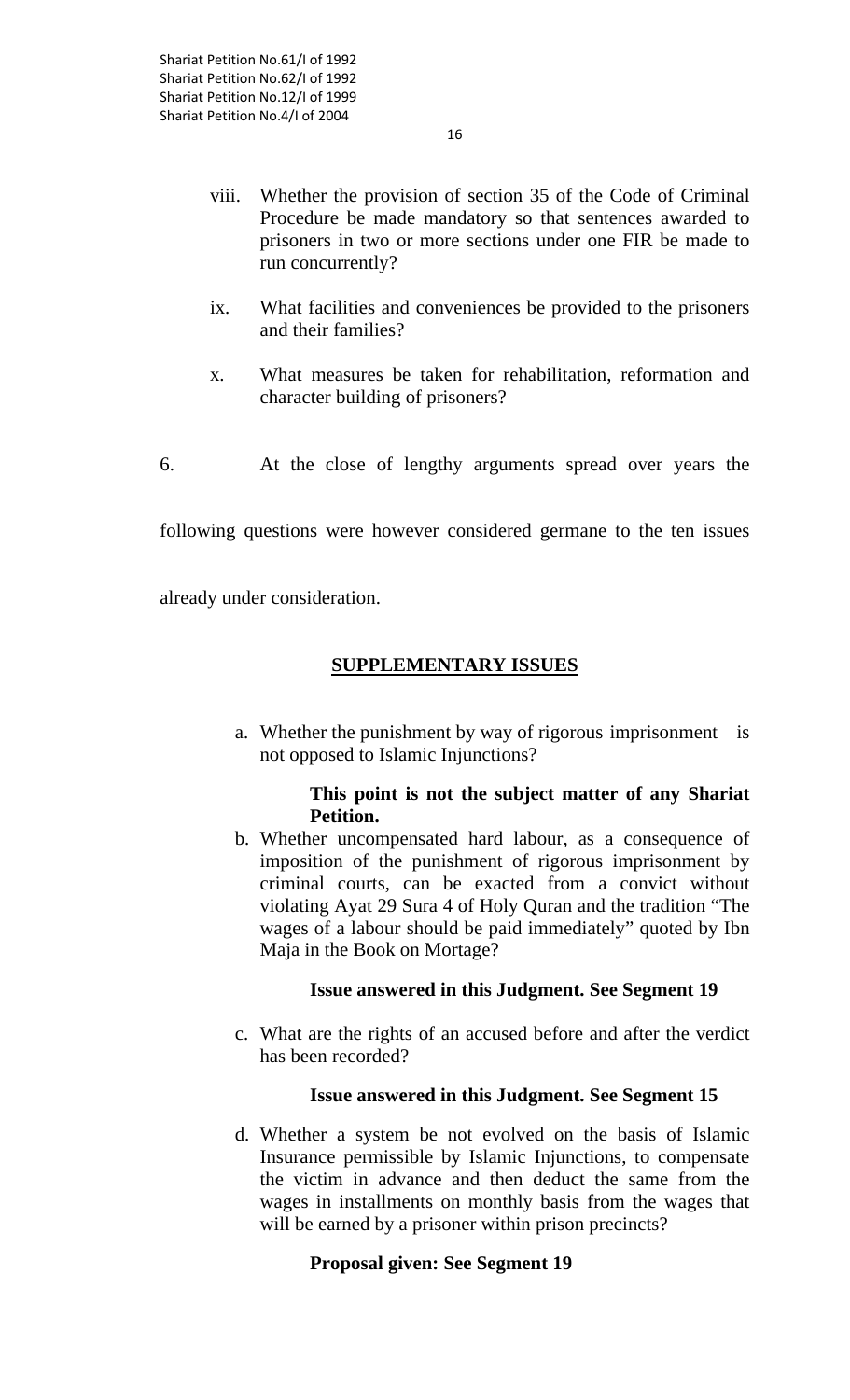e. Whether a convict can be declared as condemned prisoner the moment a trial court announces capital punishment upon him notwithstanding the fact that the sentence is subject to confirmation by the High Court? and he still has a statutory right of appeal against confirmation of his conviction and sentence by the High Court;

## **Issue answered in this judgment. See Segment 13**

f. Whether the isolation imposed upon an already incarcerated condemned convict while confined in a death cell at all justified in the light of Islamic Injunctions? And

## **Issue answered as above**

g. Whether the current amount of Rs. 33/- allocated by the Prison Department as dietary money per person per diem is adequate to sustain a normal healthy person? Reference Ayat 8 Sura 76 (Al-Dahr).

## **Issue answered in this judgment. See Segment 11**

h. Whether the sentences awarded to persons convicted under different counts in relation to the same crime report should not be made concurrent by operation to law.

## **Issue not raised in any petition.**

i. Whether Prison Department should not be under administrative control of Judiciary

## **Suggestion made in Segment 14**

j. What are the main causes of Jail Riots?

## **Mentioned in Part B of Segment Fifteen of this Judgment.**

k. Issue No.VI relating to Condemned Prisoners was recast to read as follows:-

> "Whether the person, sentenced to death by the trial court, should continue being treated as a Condemned Prisoner immediately after the trial court has announced its verdict and before his appeals or mercy petitions are decided and thereby subject him to additional hardships and strict surveillance in squalid and overcrowded cells?"

- l. In view of notices sent in the related matters the following issues were also struck:
	- a. What are the causes of Jail riots?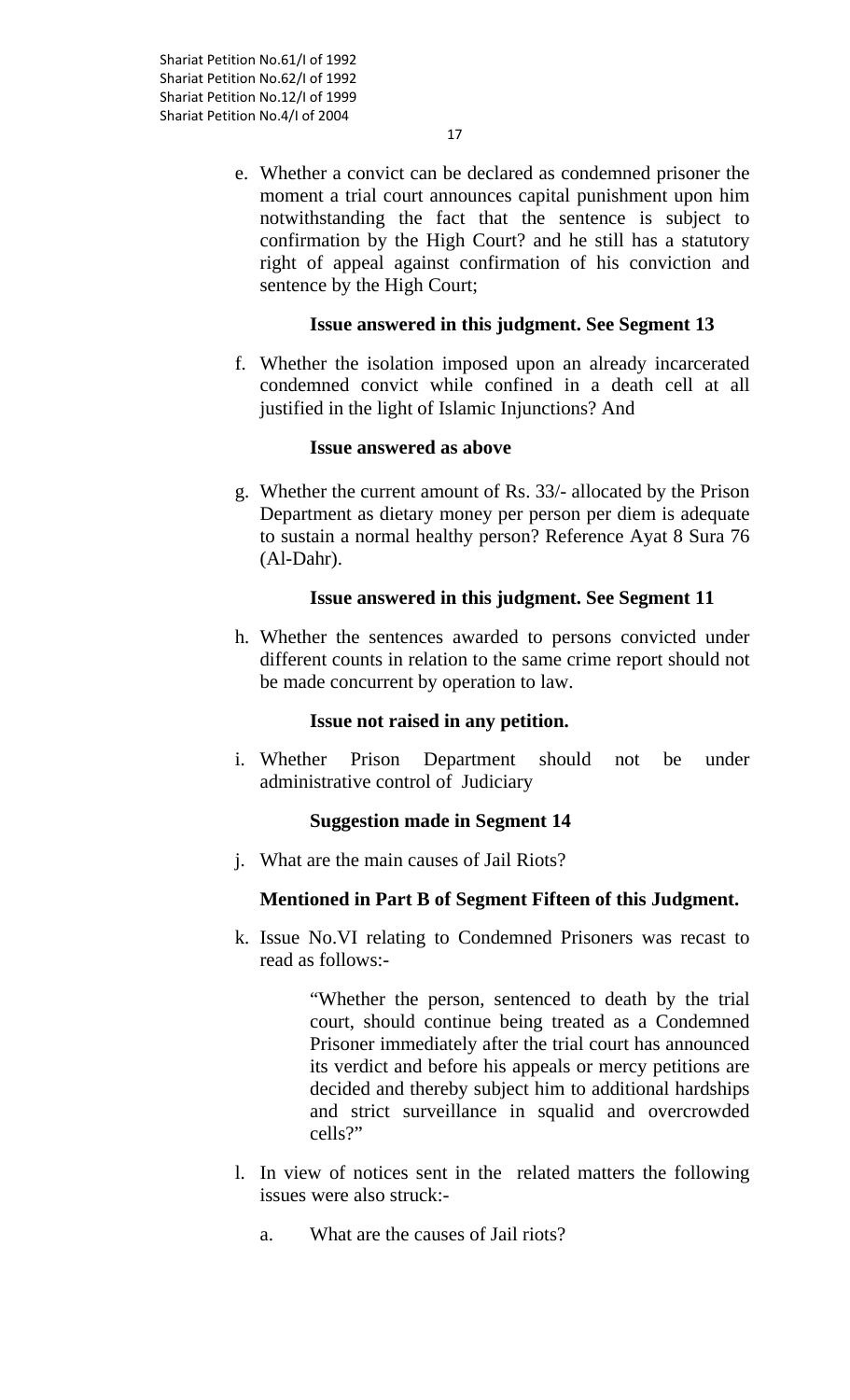- b. Are the Guiding Principles (the Permanent Values), enunciated in the Holy Quran, not covered by the scope of the term Injunctions of Islam? Can these principles be identified?
- c. What are the problems associated with prison discipline and what are the possible solutions?
- d. What are the rights of accused/prisoners in our legal system.

7. We decided to deal with the four Shariat Petitions and five Shariat Miscellaneous Applications through this consolidated Judgment as the substance of all these petitions is the same i.e, prison discipline. Though the provisions actually challenged before us by the applicants have been picked up from different chapters of Prison Rules, The Prisons Act, 1894 and the Code of Criminal Procedure, 1898, yet during the course of arguments copious reference was made to various chapters of the Rules and laws relating to criminal administration of justice. For all practical purposes we had to go through various legal instruments in force in Pakistan in addition to the Pakistan Prison Rules,1878 while deciding these eleven connected matters.

8. During the hearing of these petitions we had the opportunity to go through some of the International documents relevant to the controversy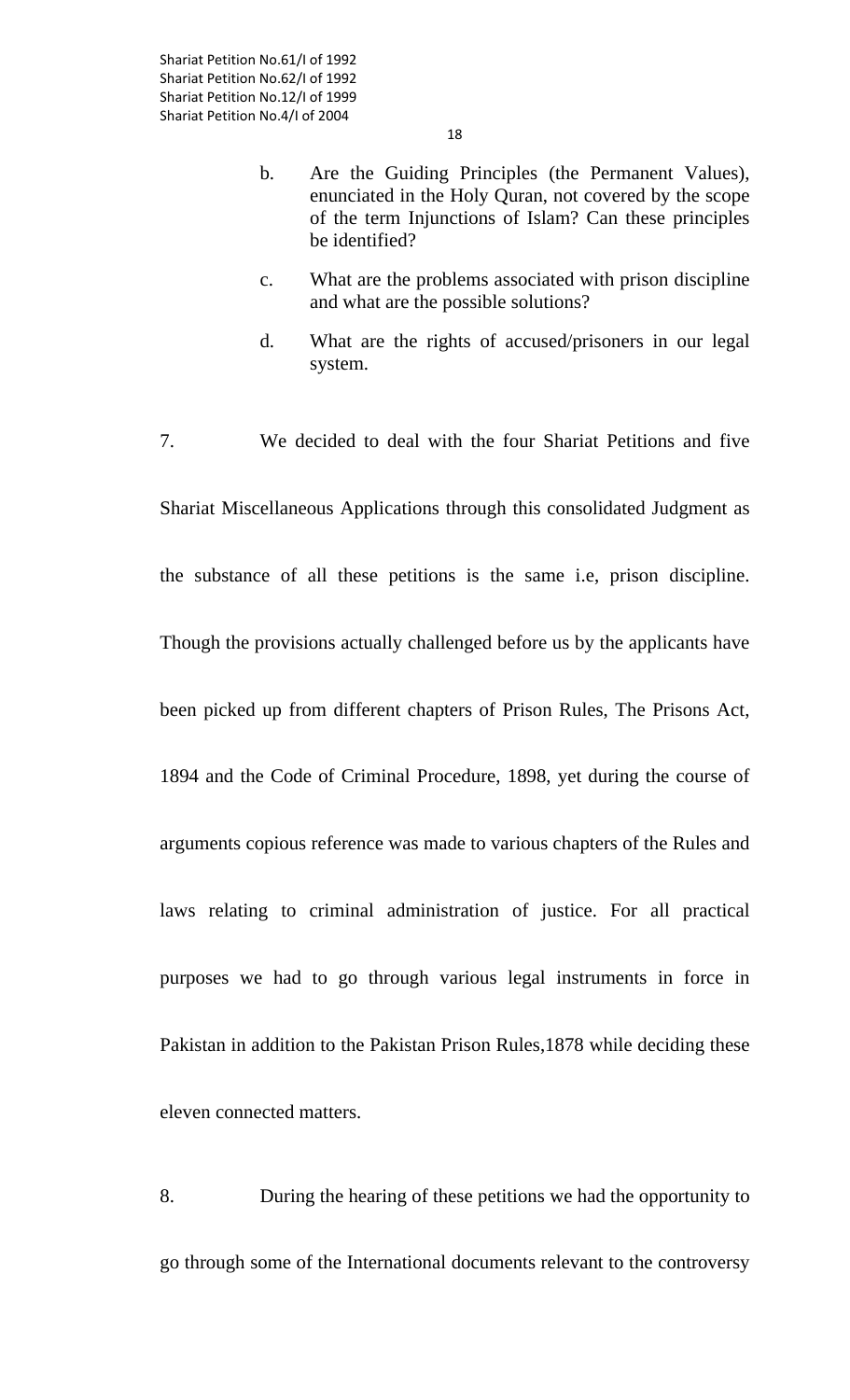before us. The reasons for considering the contents of these instrument and making a reference to these International Documents in this judgment are **firstly** that a larger Bench of the Federal Shariat Court through this Judgment will, for the first time in our judicial history go through the entire provisions of Prison Discipline in Pakistan; **secondly** to enable individuals, groups and authorities, working in different capacities towards achieving the goal of a better and human friendly prison disciple, to appreciate and profit from the views adopted and steps taken at global level by renowned jurists and friends of humanity on a long neglected chapter of the administration of criminal justice; **thirdly** a perusal of these documents will certainly enable the policy making Executive and the law making Legislature to comprehend not only the dimensions of the problem but will assist them in appreciating the mode and manner in which the leaders of public opinion in different jurisdictions the world over, succeeded in introducing human friendly measures in the once very oppressive and degrading discipline; and **fourthly,** the need to watch, examine and adopt new developments in contemporary societies is a religious obligation of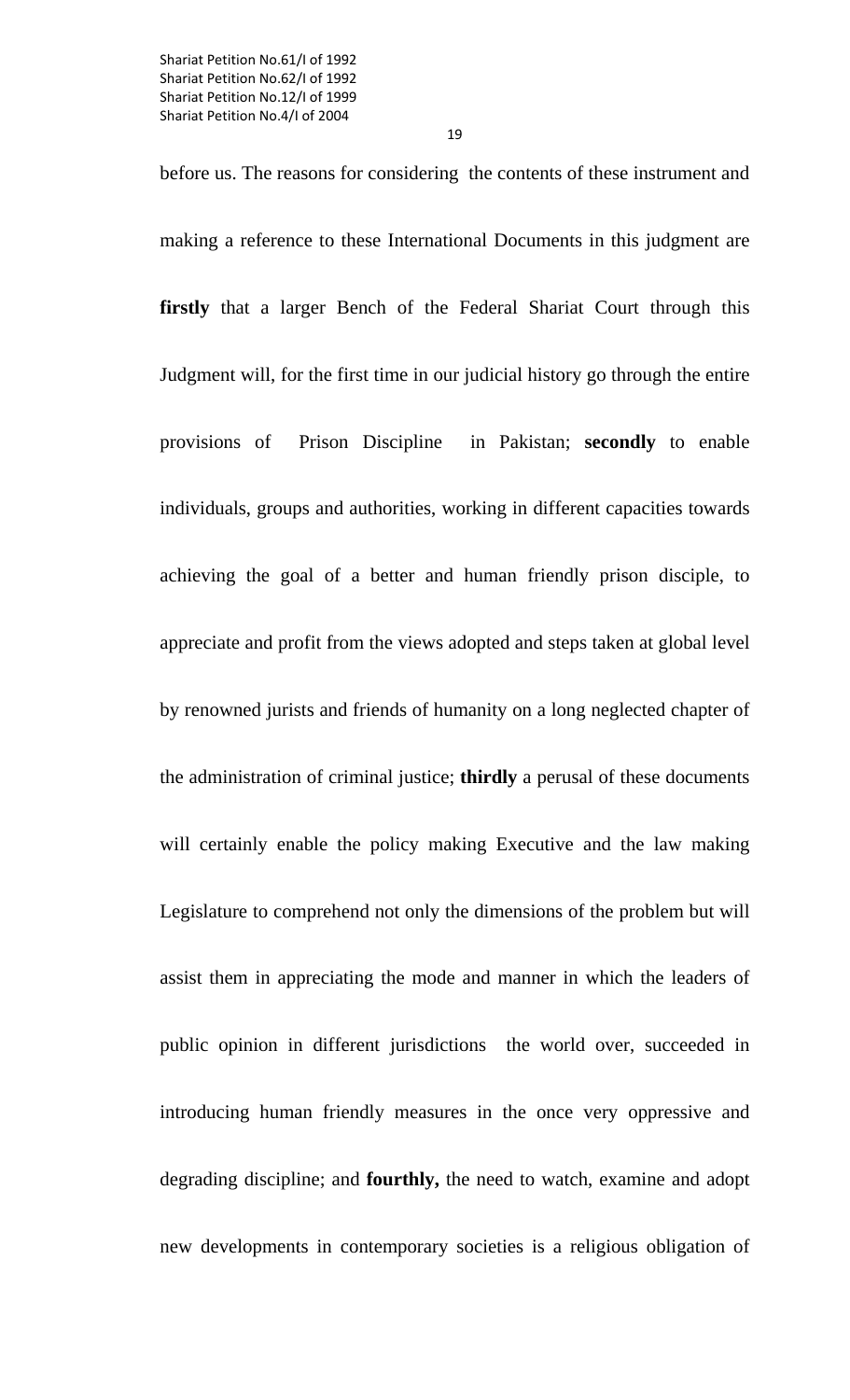every Muslim in view of the following precepts of the Holy Prophet PBUH, which must be kept in mind whenever amendments are about to be incorporated in the existing legal code.

- a. *Wisdom (erudition) is the lost treasure of a believer. He should acquire it (whenever and) from wherever it is available*. Hadees No.2687 in Kitab-ul-Ilm Jama Tirmazi and Ibn-e-Maja.
- b. *Acquistion of knowledge is obligatory for every Muslim (male or female).* Reference Ibn-e-Maja, volume 1 (urdu translation), page 143 Chapter ILM.
- C *Muslims must acquire knowledge even if he has to travel to China because acquisition of knowledge is obligatory for every Muslim man and woman. So long as a person is busy in the pursuit of knowledge the angels keep their wings spread for the seeker of knowledge.* Reference Hadith No.28697 Babul-Ilm, volume 10 Kunz-ul-Ummal.
- d. *Whenever Advice/Information is sought from you, it should be given (honestly)*. Ibn-e-Maja volume 3. Chapter on Advice.

 For the sake of reference we have detailed below the list of various legal instruments relating to Prisons, Prisoners and Detenues applicable in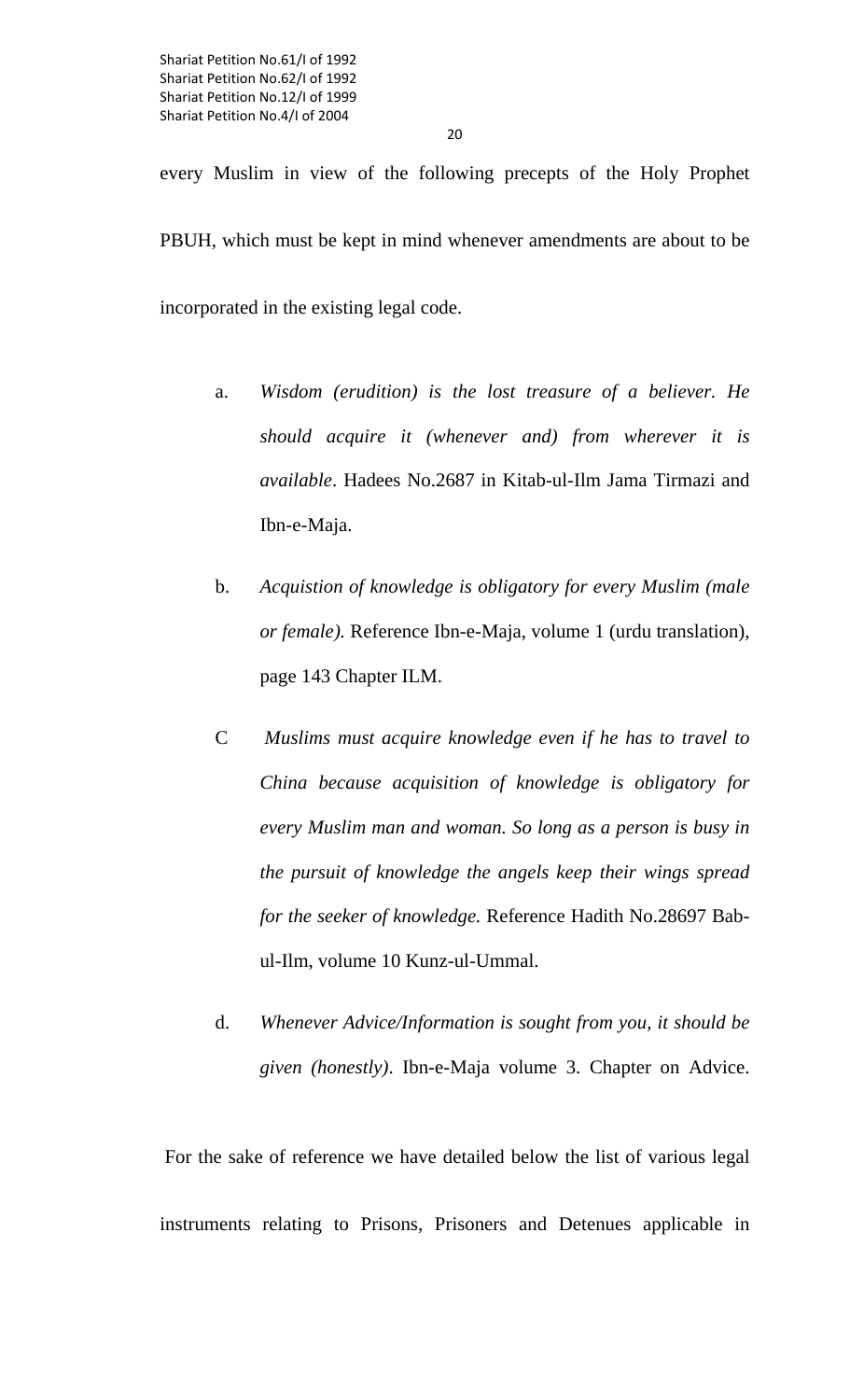21

Pakistan in section A and the list of International documents relatable to

these subject have been noted in section B. To avoid narration of the lengthy text, the titles of relevant legal instruments alone have been mentioned.

## A. **PAKISTANI LAWS**

- 1. Regulation III of 1818 for the confinement of state prisoners.
- 2. The Prisons Act, 1894.
- 3. The Prisoners Rules, 1894
- 4. The Reformatory School Act, 1897
- 5. Chapter VIII of the Code of Criminal Procedure, 1898 (Chapter 13).
- 6. The Prisoners Act, 1900
- 7. Provisions of the Civil Procedure Code, 1908
- 8. Lunacy Act 1912
- 9. The Punjab Borstal Act, 1926
- 10. Restriction of Habitual Offender (Punjab) Act, 1918
- 11. Good Conduct Prisoners Probationers Release Act, 1926
- 12. Superintendence and Management Adaptation of Pakistan Laws Order, 1947
- 13. The Probation of Offenders Ordinance, 1960
- 14. The West Pakistan-Maintenance of Public Order Ordinance, 1960.
- 15. The Probation of Offenders Rules, 1961
- 16. West Pakistan Public Order Detention Rules, 1962
- 17. The Defence of Pakistan Rules, 1971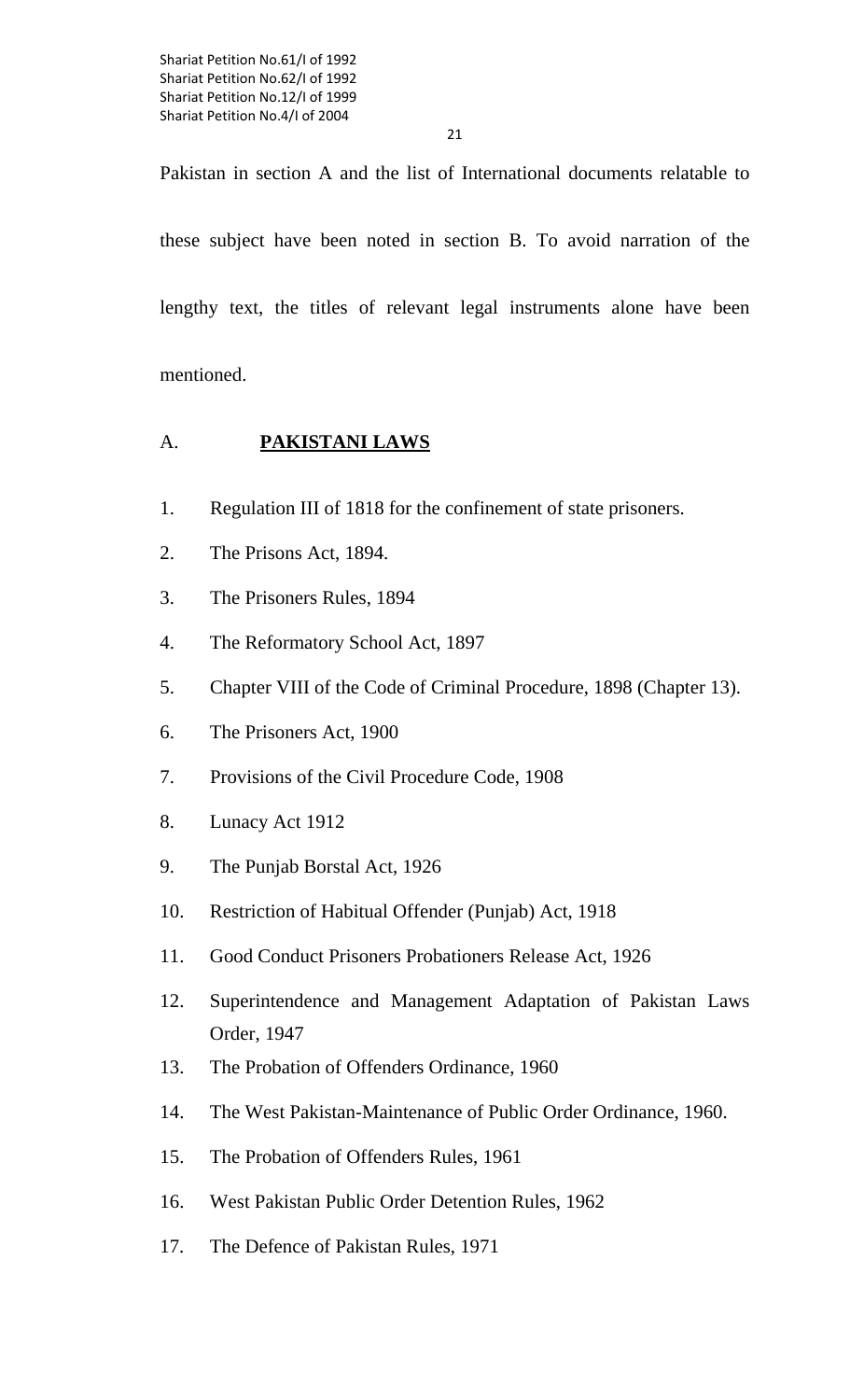- 18. Article 10 of the Constitution of Pakistan, 1973
- 19. Pakistan Prisons Rules, 1978
- 20. Execution of the Punishment of Whipping Ordinance, 1970
- 21. The Punjab Execution of the Punishment of Whipping Rules, 1979
- 22. Sindh Execution of the Punishment of Whipping Rules, 1986
- 23. Abolition of Punishment of Whipping Act, 1996
- 24. Prisons (NWFP) (Amendment) Act, 1996
- 25. Juvenile Justice System Ordinance, 2000
- 26. Juvenile Justice System Rules, 2001
- 27. Baluchistan Ordinance No.VII of 2001
- 28. Punjab Ordinance XXXIX of 2001
- 29. Punjab Ordinance XL of 2001
- 30. Women Protection Ordinance, 2007
- 31. Offences under various Court Martial Regulation
- 32. Pakistan Law Commissions Report No.80 on Jail Reforms
- 33. Rules and Orders of the Lahore High Court Lahore, volume III, Chapter 27: Judicial and Police Lock-ups.
- 34. Report of Pakistan Law Commission on Jail Reforms.

## **B. RELATED INTERNATIONAL DOCUMENTS**

- 1. Charter of the United Nation, 1945
- 2. The Criminal Justice Act, 1948 (U.K)
- 3. Universal Declaration of Human Rights, 1948
- 4. European convention for the Protection of Human Rights, 1950.
- 5. International Covenant on Civil and Political Rights, 1966
- 6. Declaration on Territorial Asylum, 1967
- 7. Declaration on the Protection of all Persons from Tortuous and other Cruel, Inhuman or Degrading Treatment or Punishment, 1976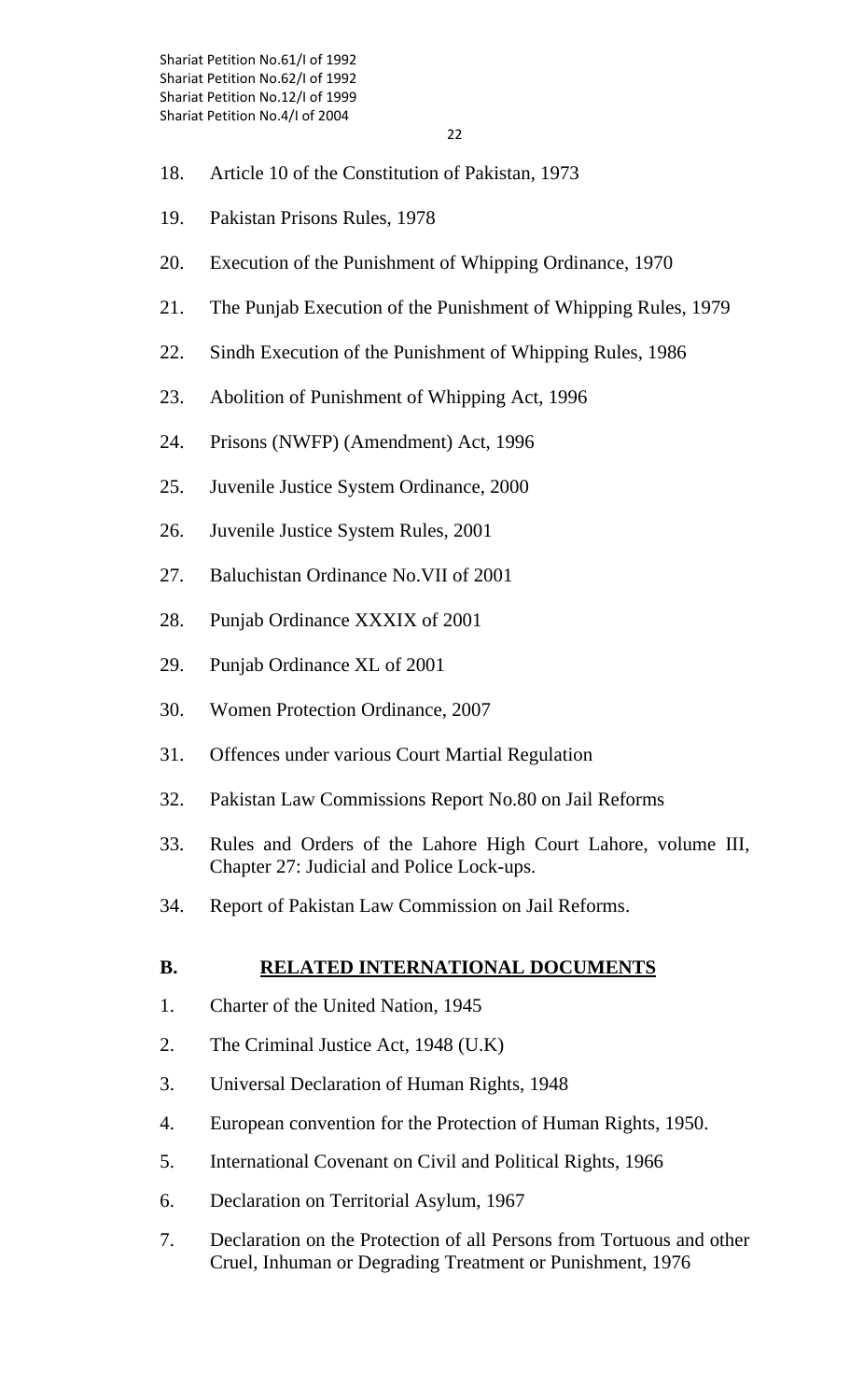- 8. Standard Minimum Rules for the Treatment of Prisoners, 1977
- 9. Code of Conduct for Law Enforcement Officials, 1979
- 10. African Charter on Human and Peoples Rights, 1981
- 11. Convention against Torture and other Cruel, Inhuman or Degrading Treatment or Punishment, 1984
- 12. European Convention for the prevention of tortuous and Inhuman or Degrading Treatment or Punishment, 1987
- 13. United Nations Standard Minimum Rules for the Administration of Juvenile Justice, 1985.
- 14. Declaration of basic Principles of Justice for Victims of Crime and abuse of power, 1985.
- 15. Basic Principles for the Treatment of Prisoners, 1990
- 16. Protocol to the American Convention on Human Rights to Abolish Death Penalty, 1990.
- 17. African Charter on the Rights and Welfare of the Child, 1990.
- 18. Cairo Declaration on Human Rights in Islam, 1990.
- 19. Protocol No.1 to the European Convention for the Prevention of Tortuous and Inhuman or Degrading Treatment or Punishment, 1994.
- 20. Arab Charter on Human Rights, 1994.
- 21. Crime and Criminal Procedure (Escape and Rescue), U.S.A. A resume of these instruments has been tabled in the appendix.

## **MEANING OF THE TERM REPUGNANT**

9. The Federal Shariat Court has to examine and decide the

question whether or not a provision of law, or a law which includes any

custom or usage having the force of law, is *repugnant* to the Injunctions of

Islam. It is called upon, therefore, to see **firstly** whether the stated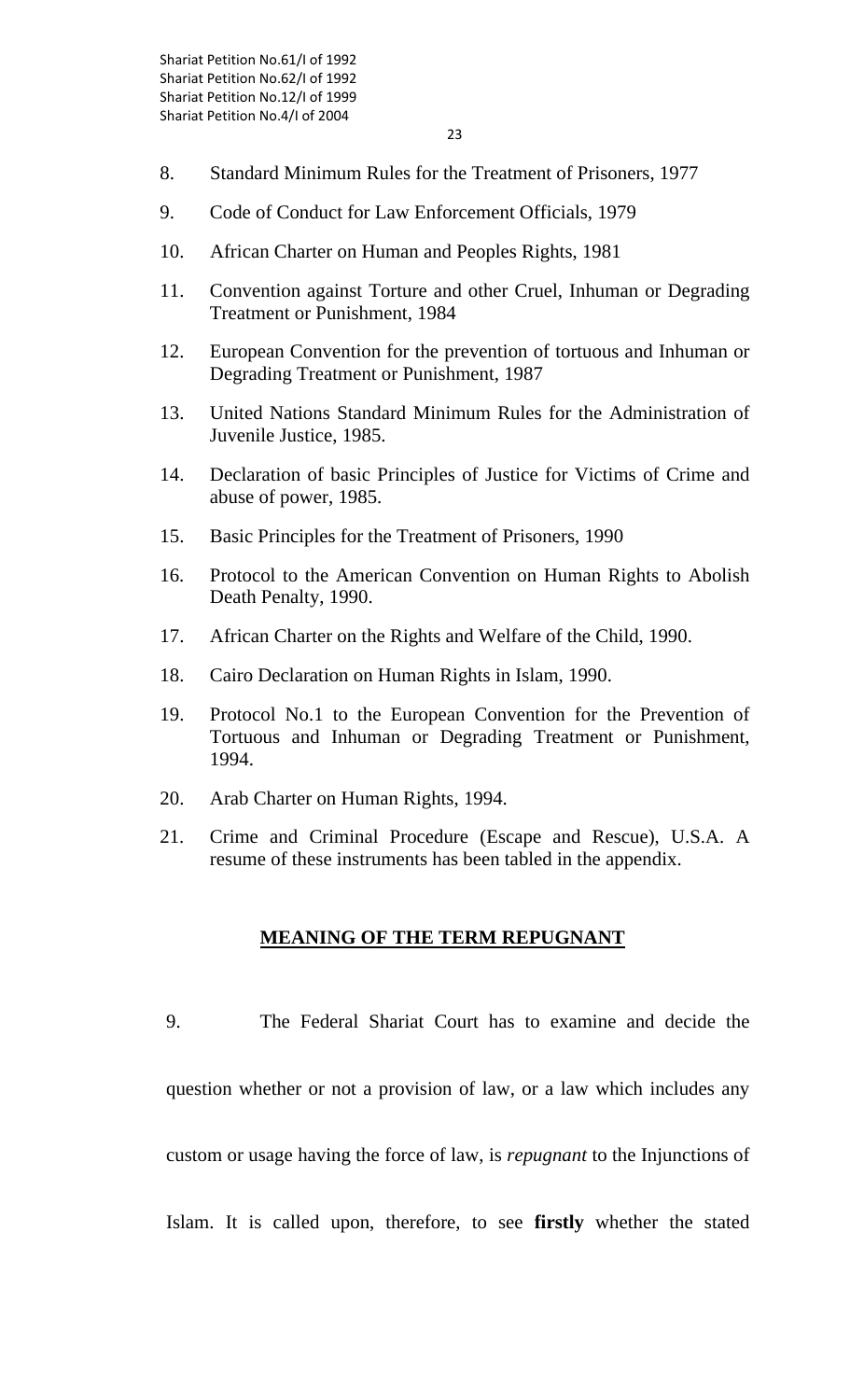Injunction of Islam covers the impugned provisions of law or both are related inter-se and **secondly** whether the provision under challenge as well as the touch-stone i.e, the Injunction of Islam can be read and construed together, with a view to harmonizing them; and **thirdly** whether the impugned legal provision cannot be given effect to without violating the **letter or spirit of** the Injunction of Islam. If the NASS ie. the Injunction of Islam declares an act or omission to be a sin or something abominable, then the impugned legal provision, permitting such a thing, would certainly be covered by the mischief of repugnance. If it is not possible to retain the impugned legal provision along with the Injunction of Islam, then the Court would proceed to declare the legal provision under review to be offensive to the Injunctions of Islam. It is therefore imperative to know the meaning of the term **repugnant/***repugnance* because this word plays a pivotal role in the exercise of jurisdiction.

10. The word Repugnant has however not been defined in the Constitution. Meaning of this word has also not been given in the General Clauses Act. In order to understand its meaning we have no option but to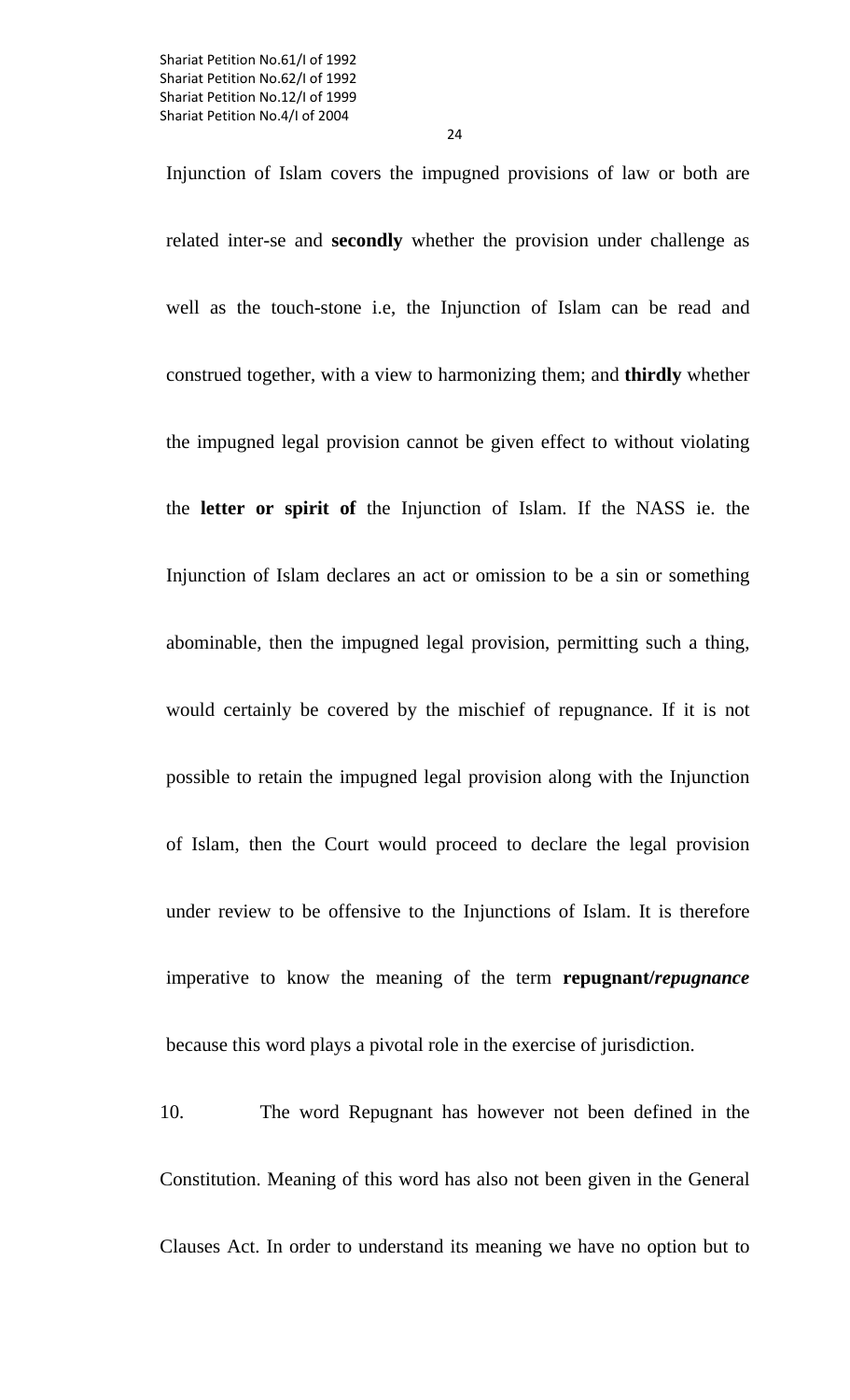consult the dictionaries and those precedents where the meanings of this

word have been explained.

#### **DICTIONARY MEANINGS.**

- i. extremely unpleasant or offensive **MacMillan: English Dictionary.**
- ii. disagreeable or offensive; distasteful; objecting averse, opposed; inconsistent, contrary; **The World Book Dictionary**.
- iii. strong feeling of dislike or disgust about something. Incompatibility, of ideas, statements etc; the synonym suggested is repulsive.

#### **Oxford Dictionary.**

- iv. The urdu meaning of the word *repugnant* is **(Tanafur) (Karahat)** : **Dictionary of Terms/English-Urdu** volume 3 page 1472, 1985 Edition Printed by Urdu Science Board 299 Upper Mall, Lahore. The word **repugnance**, according to Kitabistan's New Millennium Practical Dictionary English - English-Urdu by B.A. Qureshi means: **Nafrat, Napasand** …………………….The word **repugnancy** according to law Dictionary English Urdu published recently by National Language Authority Pakistan (based upon the famous Black's Law Dictionary) means: **Tanaqaz, Zid, Adum Mutabqat** ……………………………………
- v. The State of being opposed, highly distasteful, offensive, objectionable, contrary. (The **Lexicon Webster Dictionery** - Volume II, p. 815).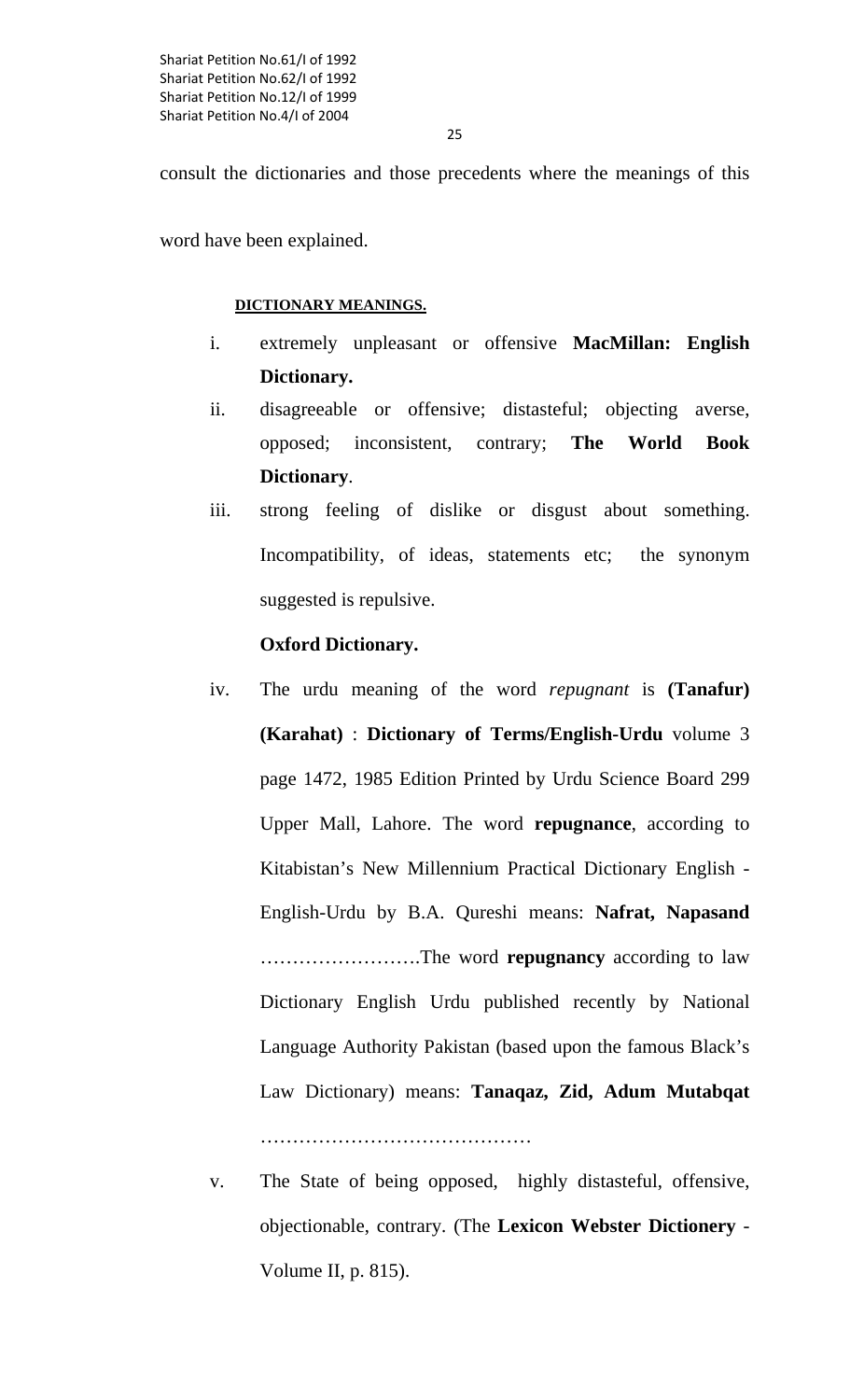- vi. That which is contrary to what is stated before (**Wharton's Law Lexicon).**
- vii. Repugnant: "Repugnant to" really means "inconsistent with" and when they cannot stand together at the same time, and one law is inconsistent with another law when the command or power or provision in the one law conflicted directly with the command or power or provision in the one law conflicted directly with the command or power or provision in the other. Vishnu Bhattathiripaid v. Poulo, 1953 Ker. L. T. 238: I.L.R. 1952 Trav-Co. 670: A.I.R. 1953 Trav-Co. 327 (D.B.)
- ix. Repugnancy is an inconsistency or conflict with something else. Presson vs. Presson, 147 p. 1081, 1082, 38 Nev. 203 (**Words and Phrases** - Volume 37-Page 90).

11. The question, therefore, that the impugned provision of law would be repugnant to the Injunction of Islam only if both of them relate to the same subject matter is not very relevant under Article 203-D or the latter part of Article 227 of the Constitution for the reason that the Injunctions of Islam exist prior in time to the legal provision under question. In other words, the man-made law has to conform to the preexisting NASS/Injunctions of Islam. From the wordings of Article 203-D of the Constitution it is abundantly clear that in case of repugnancy, the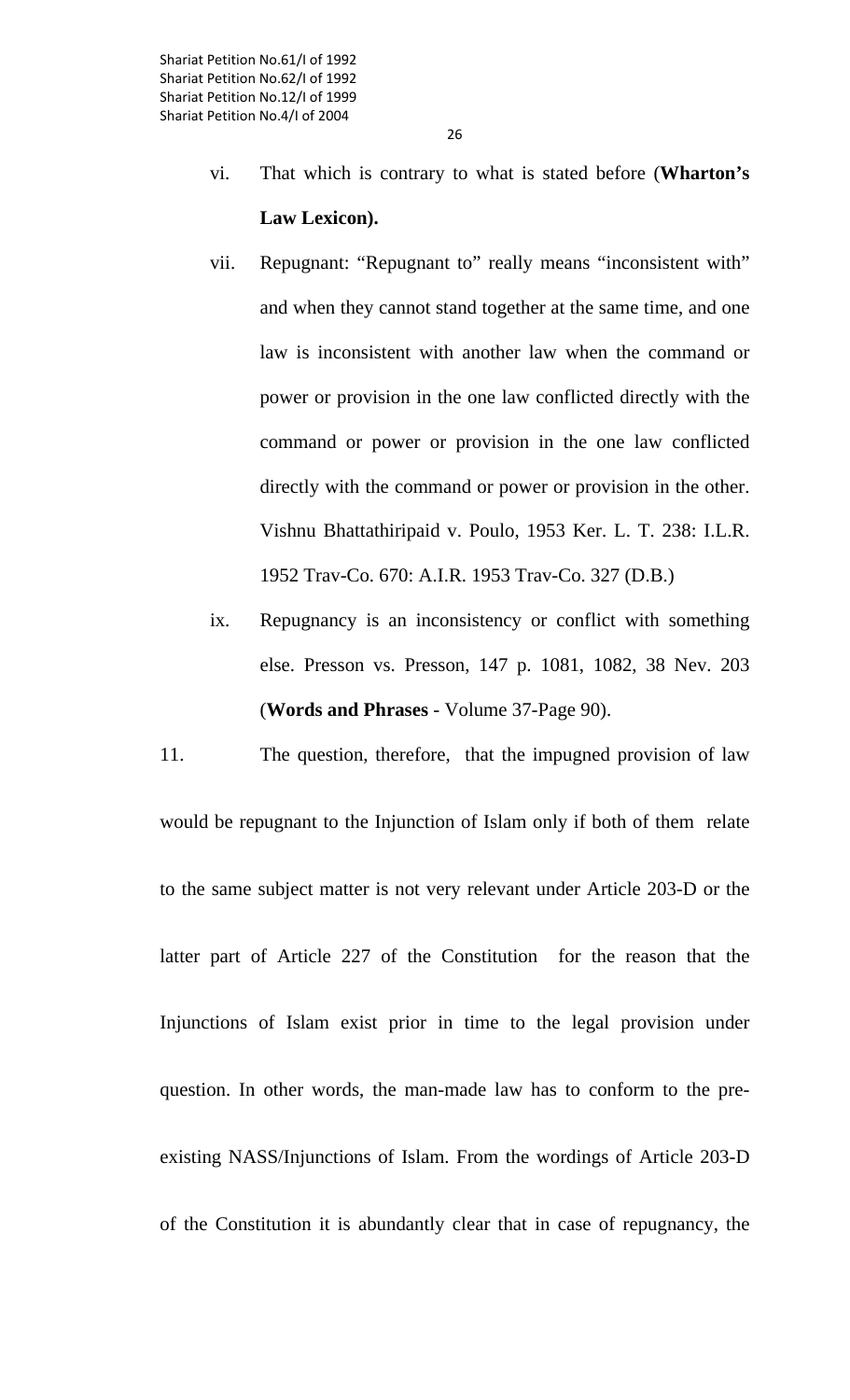27

impugned law or provision of law shall give way to the Injunction of Islam to the extent of such repugnancy. In other words, the impugned law shall not prevail and declared void without legal effect. Moreover the interpretation of a NASS cannot be static at all because a NASS is a Divinely acknowledged source of guidance till eternity. The constitutional requirement of conformity, which for convenience sake and for the purpose of this judgment, may be termed as Theory of Conformity, under Article 227 of the Constitution is that the laws must conform to the Injunctions of Islam. This theory will pre-suppose that the impugned law and the NASS/Injunction of Islam must not necessarily relate to the same subject. The letter as well as the spirit of the NASS/Injunction of Islam would be a relevant factor. It should not be violated at all. The Injunction of Islam is a **permanent value** whereas the legislative instrument is variable. Furthermore the application and interpretation of an Injunction of Islam can neither be limited to a particular time or a clime or for that purpose to any particular provision of law. The Injunctions of Islam or NASOOS are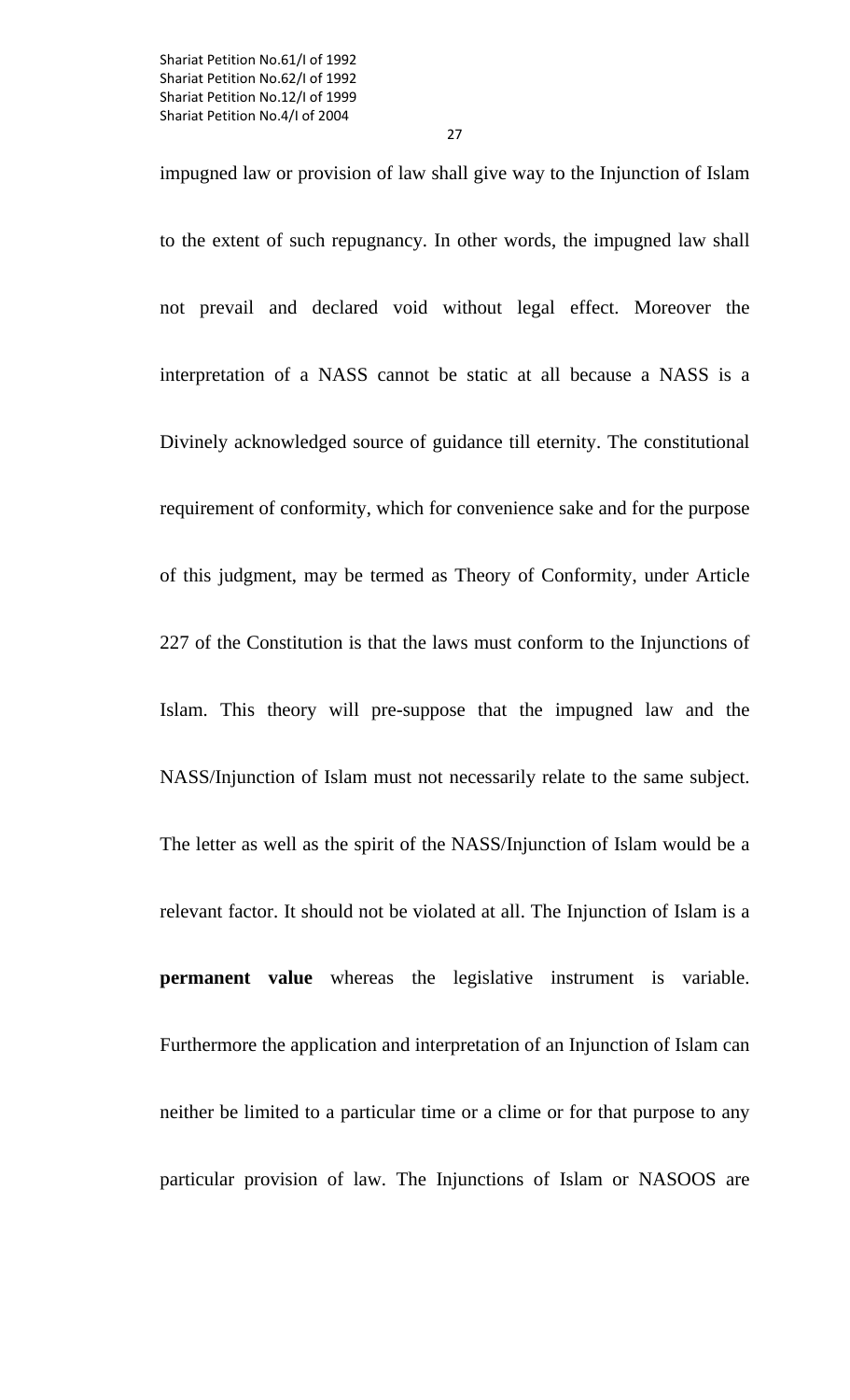meant to guide in all ages and situations. The possible interpretations of NASOOS cannot be predicted.

 12. However according to this theory there can be no repeal of impugned law by implication but a declaration based upon reason must be made under Article 203 D(2)(3) of the Constitution stating clearly that the provision of law under challenge, is repugnant to a given NASS/Injunction of Islam and till such time that the required declaration is not made under Chapter 3A of the Constitution, the presumption of validity of the impugned law or the provision of law will continue unaffected. In accordance with this Theory of Conformity it would be irrelevant whether the impugned law is general or special in nature or is Federal or Provincial. Even a custom having the force of law, existing before or after the commencing day of the Constitution of the Islamic Republic of Pakistan, would be valid and enforceable unless struck down in accordance with the procedure prescribed under Chapter 3A of the Constitution.

13. The net result of the discussion is that the meaning and scope of the term repugnant is not limited only to the actual state of being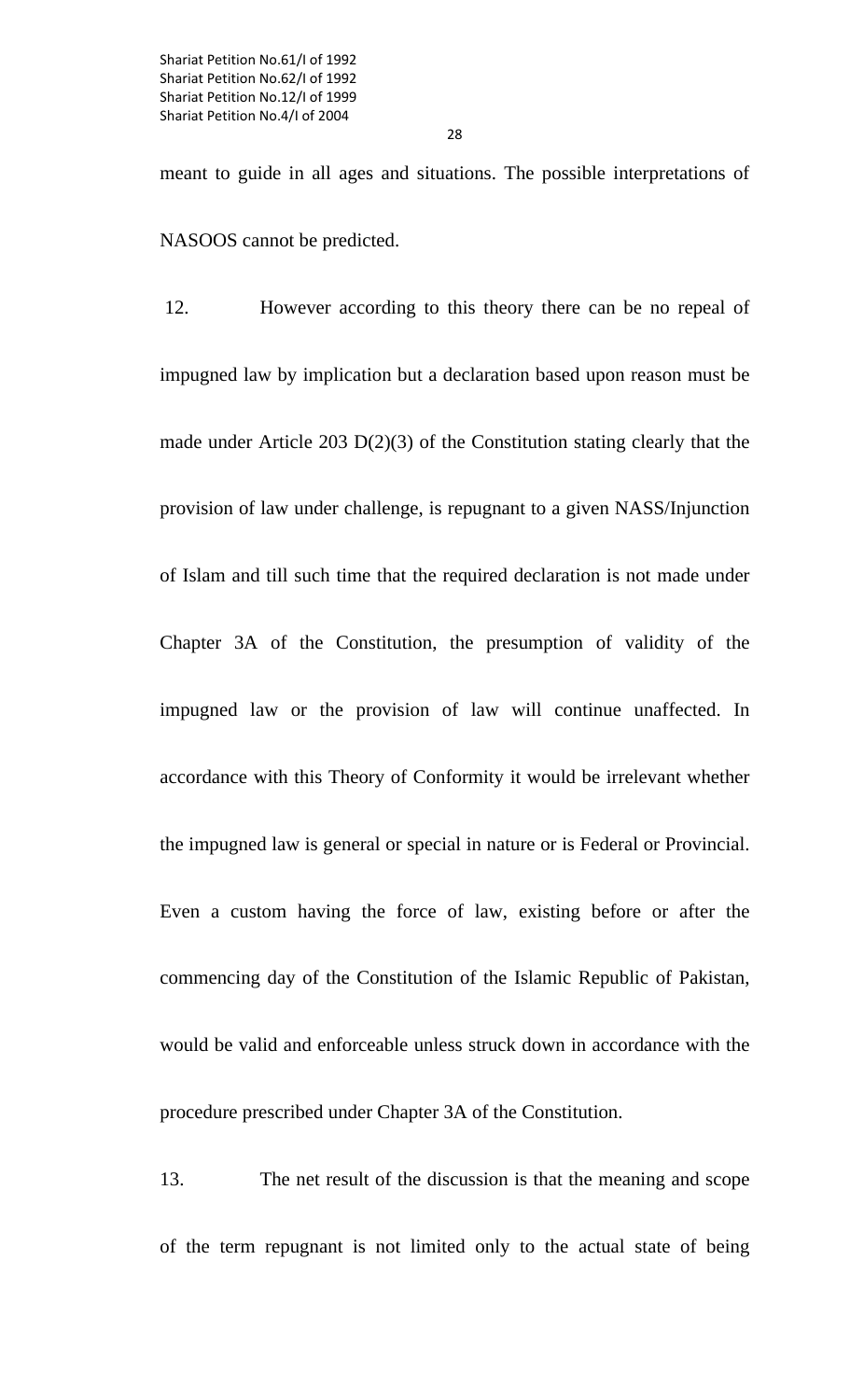29

contrary i.e. contrariety, conflict, antagonistic, opposite or being disparate to the letter of the NASS/Injunction of Islam alone but would also cover the case when an impugned provision of law, law itself or a custom is, disagreeable, repulsive, offensive, distasteful, inconsistent, incompatible, irreconcilable or even averse to the spirit of the NASS i.e. Injunction of Islam.

#### **TABLE**

#### **SUBJECTWISE EXAMINATION**

14. With this background we will now take up examination of the contentions and provisions of law impugned before us in the above mentioned petitions and applications. We propose dividing our discussion on the various issues relating to prison discipline, which have been grouped into distinct segments, wherein different provisions, under challenge, will be examined on the touchstone of the NASOOS/Injunctions of Islam as mandated by Article 203 D of the Constitution. In the end we intend enumerating ground realities relatable to the subject under review and would also consider certain amendments and thereafter we will give closing remarks and our conclusions: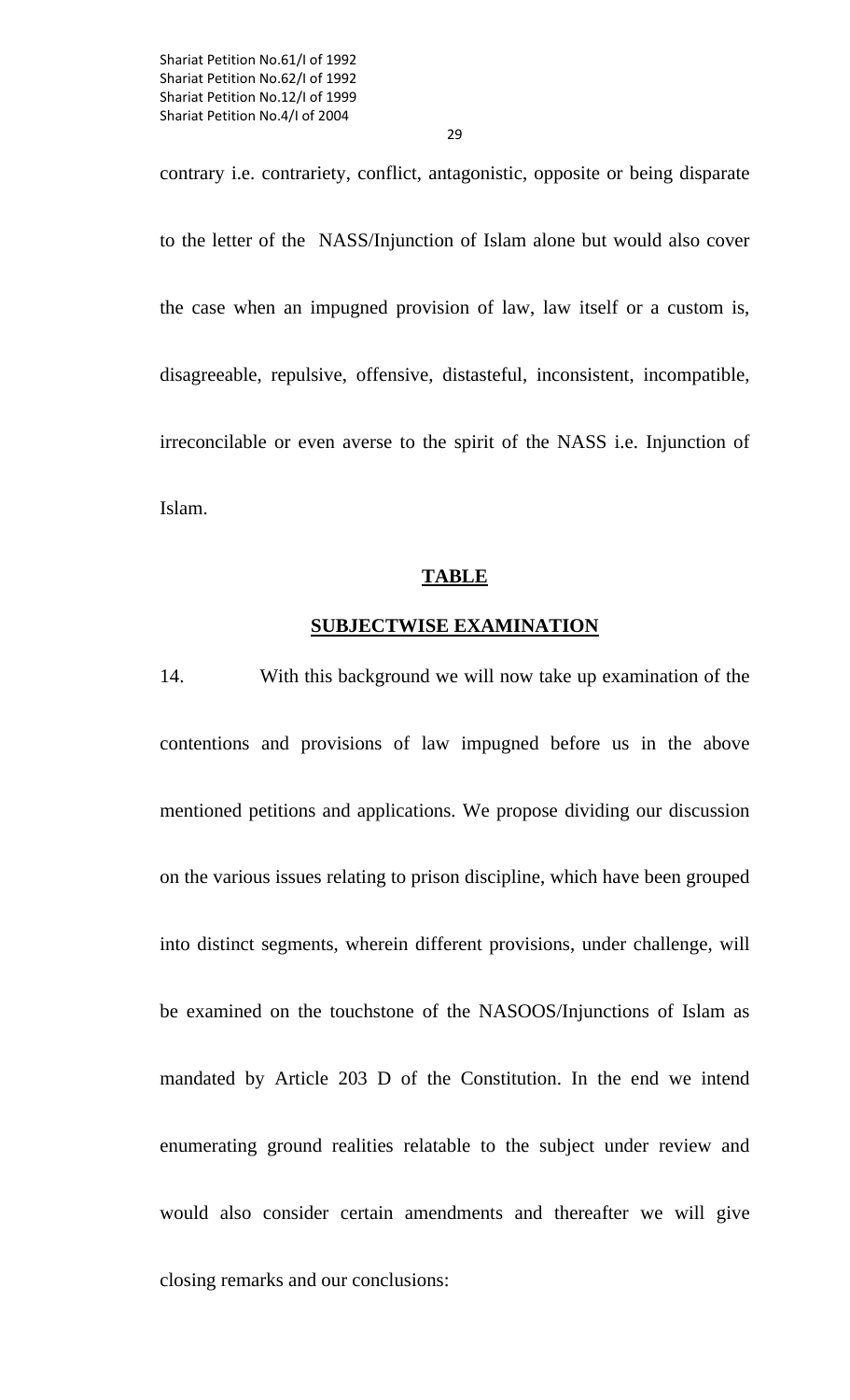| <b>SEGMENT</b> | <b>SUBJECT</b>                           | <b>LEGAL</b><br><b>PROVISIONS</b> | <b>ISSUE</b><br>NO. | <b>PETITION</b><br><b>OR</b> |
|----------------|------------------------------------------|-----------------------------------|---------------------|------------------------------|
|                |                                          |                                   |                     | <b>APPLICATION</b>           |
|                | <b>TRANSFER</b>                          |                                   |                     |                              |
| <b>ONE</b>     | <b>OF</b>                                | Rules180-181,<br>Chapter          | Ix                  | Sh.Petition<br>No.62/I-1992  |
|                | <b>PRISONERS</b>                         | Pakistan                          |                     |                              |
|                |                                          | Prison Rules,                     |                     |                              |
|                |                                          | 1978                              |                     |                              |
| TWO            | <b>CLASSIFICATION</b>                    | 225<br>Rules                      | <b>Iii</b>          | Petition<br>No.<br>Sh.       |
|                | OF                                       | through<br>267,                   |                     | $62$ /I-1992                 |
|                | <b>PRISONERS</b>                         | Chapters 9/10<br>Pakistan         |                     | Sh.Misc.A.No.<br>19/I-1997   |
|                |                                          | Prison Rules,                     |                     | Sh.Misc.A.No.11/I-           |
|                |                                          | 1978.                             |                     | 1998                         |
| <b>THREE</b>   | <b>LETTERS</b>                           | Rule<br>546,                      | $\mathbf{I}$ x      | Shariat                      |
|                | <b>AND</b>                               | 22<br>Chapter                     |                     | Miscellaneous                |
|                | <b>INTERVIEWS</b>                        | Pakistan                          |                     | Application                  |
|                |                                          | Prison<br><b>Rules, 1978</b>      |                     | No.16/I-1997                 |
| <b>FOUR</b>    | <b>DISCIPLINE</b>                        | 690,<br>Rule                      | $\mathbf{I}$        | Shariat                      |
|                | <b>AND</b>                               | 28,<br>Chapter                    |                     | Miscellaneous                |
|                | <b>DAILY ROUTINE</b>                     | Pakistan                          |                     | Application                  |
|                |                                          | Prison Rules,                     |                     | No.16/I-1997                 |
|                |                                          | 1978                              |                     |                              |
|                |                                          | (Reference                        |                     |                              |
|                |                                          | S.42/45<br>Prisons<br>Act,        |                     |                              |
|                |                                          | 1894)                             |                     |                              |
| <b>FIVE</b>    | <b>WOMEN</b>                             | Rules 307,314                     | $I$ i               | Sh. Petition<br>No.          |
|                | <b>PRISONERS</b>                         | Chapter<br>13,                    |                     | $61/I-1992,$                 |
|                | <b>AND</b>                               | Pakistan                          |                     | Sh.Misc.                     |
|                | <b>INNOCENT</b>                          | Prison Rules,                     |                     | A.No.10/I-1998               |
| <b>SIX</b>     | <b>CHILDREN</b><br><b>SUPERINTENDENT</b> | 1978<br><b>RULES</b>              | Ix                  | Sh.Petition<br>No.           |
|                | <b>OF</b>                                | 935,939                           |                     | 61/I of 1992                 |
|                | <b>JAIL</b>                              | Chapter<br>39,                    |                     |                              |
|                |                                          | Pakistan                          |                     |                              |
|                |                                          | Prison                            |                     |                              |
|                |                                          | <b>Rules, 1978</b>                |                     |                              |
| <b>SEVEN</b>   | LADY ASSISTANT                           | Rules                             | $\ddot{\mathbf{i}}$ | Sh.Petition                  |
|                | <b>SUPERINTENDENT</b>                    | 1180,1181                         | $\&$                | No.61/I-1992                 |
|                | <b>AND</b><br><b>WOMEN</b>               | Chapter<br>46,<br>Pakistan        | ix                  |                              |
|                | <b>WARDERS</b>                           | Prison Rules,                     |                     |                              |
|                |                                          | 1978                              |                     |                              |
| <b>EIGHT</b>   | <b>DEPUTY</b>                            | Rules                             | Ix                  | Sh.Petition                  |
|                | <b>SUPERINTENDENT</b>                    | 1002,1004                         |                     | No.61/I-1992                 |
|                |                                          | Chapter<br>41,                    |                     |                              |
|                |                                          | Pakistan                          |                     |                              |
|                |                                          | <b>Rules</b> , 1978               |                     |                              |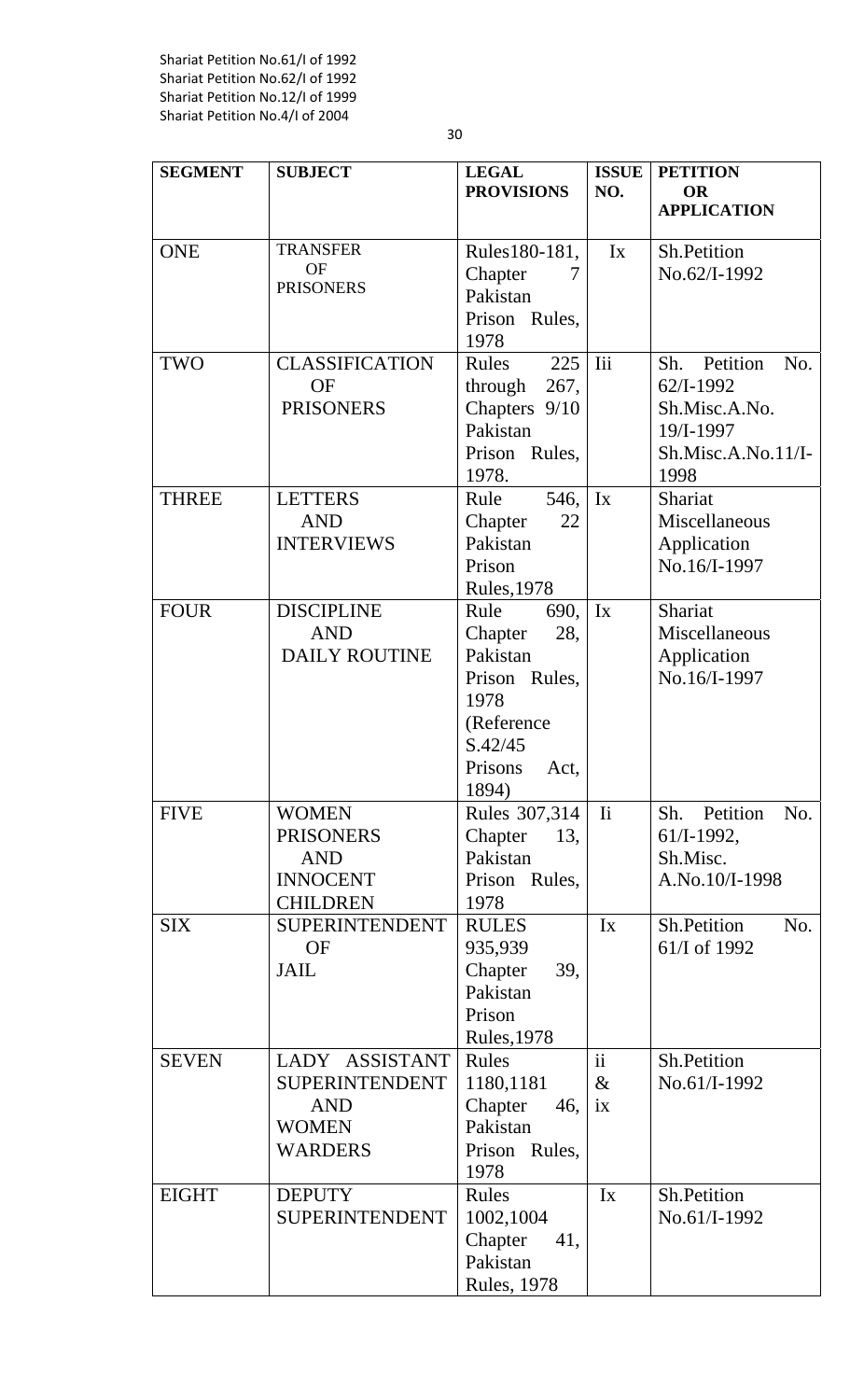| <b>NINE</b>     | <b>EMPLOYMENT</b><br><b>RESTRICTIONS</b>                           | 1078<br>Rule<br>Chapter<br>44,<br>Pakistan<br>Prison<br><b>Rules, 1978</b>                       | Ix           | Sh.Petition<br>No.12/I-1999                                                       |
|-----------------|--------------------------------------------------------------------|--------------------------------------------------------------------------------------------------|--------------|-----------------------------------------------------------------------------------|
| <b>TEN</b>      | <b>STATUTORY</b><br><b>RELIEF</b>                                  | Section 382-B<br>Code<br>of<br>Criminal<br>Procedure.                                            | vii,<br>viii | Sh. Miscellaneous<br>Application<br>No.21/I-1995                                  |
| <b>ELEVEN</b>   | <b>DIERARY</b><br><b>REQUIREMENTS</b>                              | 20<br>Chapter<br>Pakistan<br>Prison Rules,<br>1978                                               | ix           | Suo Moto                                                                          |
| <b>TWELVE</b>   | <b>FAMILY LIFE</b>                                                 | Rule <sub>545</sub> -A,<br>22<br>Chapter<br>Pakistan<br>Prison Rules,<br>1978                    | i, ix        | Sh.Misc.A.No.21/I-<br>1995<br><b>SUO MOTO</b>                                     |
| <b>THIRTEEN</b> | <b>CONDEMNED</b><br><b>PRISONERS</b>                               | 14,<br>Chapter<br>Pakistan<br>Prison Rules,<br>1978<br>and<br>S.30(2)<br>Prisons<br>Act,<br>1894 | vi           | Sh.Petition No.4/I-<br>2008<br>originally<br>registered<br>as<br>S.P.No. 4/I-2004 |
| <b>FOURTEEN</b> | <b>GROUND</b><br><b>REALITIES</b>                                  | Chapter<br>36, 38, 49                                                                            | iv, ix,<br>X | Suo Moto                                                                          |
| <b>FIFTEEN</b>  | <b>PRISON</b><br><b>DISCIPLINE</b>                                 | <b>PRISON</b><br><b>RULES</b>                                                                    | $\mathbf{X}$ | Sh.Misc.A.No.21/I-<br>1995<br>$Sh.Mis.A.No.10/I-$<br>1998<br>Suo Moto             |
| <b>SIXTEEN</b>  | <b>JAIL RIOTS</b>                                                  | <b>ON PRISONS</b>                                                                                | $\mathbf X$  | Suo Moto                                                                          |
| <b>SVENTEEN</b> | <b>GUIDING</b><br>PRINCIPLES/<br><b>PERMANENT</b><br><b>VALUES</b> | <b>ISSUES</b><br><b>UNDER</b><br><b>DISCUSSION</b>                                               | $\mathbf{X}$ | Suo Moto                                                                          |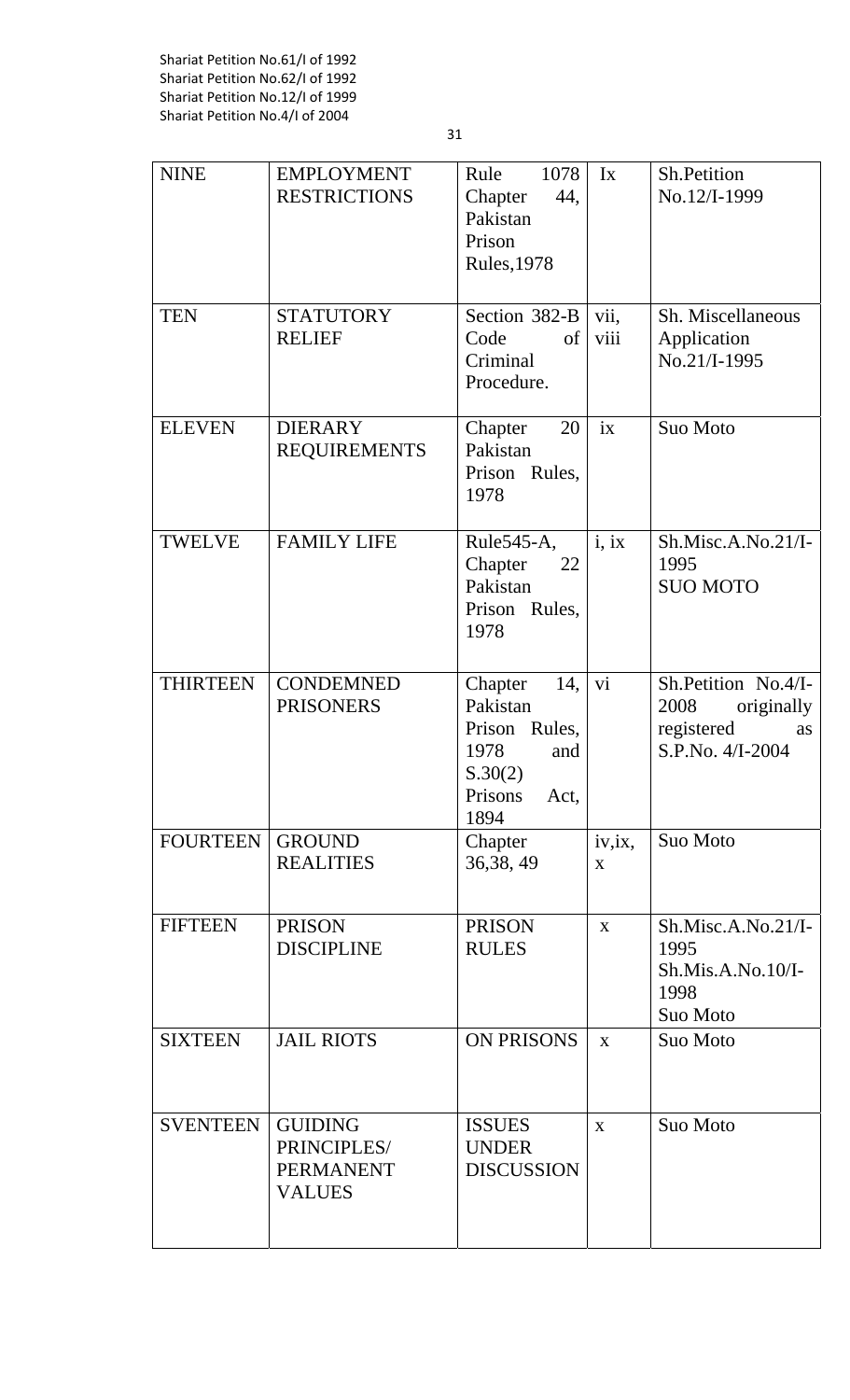| <b>EIGHTEEN</b>             | <b>OFFENCES</b><br><b>AND</b><br><b>PUNISHMENT</b> | <b>PRISON</b><br><b>DISCIPLINE</b> | X | Suo Moto                    |
|-----------------------------|----------------------------------------------------|------------------------------------|---|-----------------------------|
| <b>NINETEEN</b>             | PRISONER'S<br><b>PROPERTY</b>                      | RULE 84                            |   | Suo Moto                    |
| <b>TWENTY</b>               | <b>CLOSING</b><br><b>REMARKS</b>                   |                                    |   | Suo Moto                    |
| <b>TWENTY</b><br><b>ONE</b> | <b>CONCLUSIONS</b>                                 |                                    |   | Final Order of the<br>Court |

## **SEGMENT ONE**

# **TRANSFER OF PRISONERS (ISSUE NO.IX)**

15. The subject matter of the first segment is Chapter 7 of Rules

entitled **Transfer of Prisoners.** Rules 180-181 have been challenged

through Shariat Petition No.62/I of 1992 and Shariat Miscellaneous

Application No.11/I of 1998. The text of both the rules is reproduced

below:-

#### **Notice to Railway Authorities**

**Rule 180—**(i) The Superintendent shall give at least three days, notice to the Station Master of the number of persons, both prisoners and guard, for whom reserved accommodation is required and the particular train by which it is desired to dispatch them.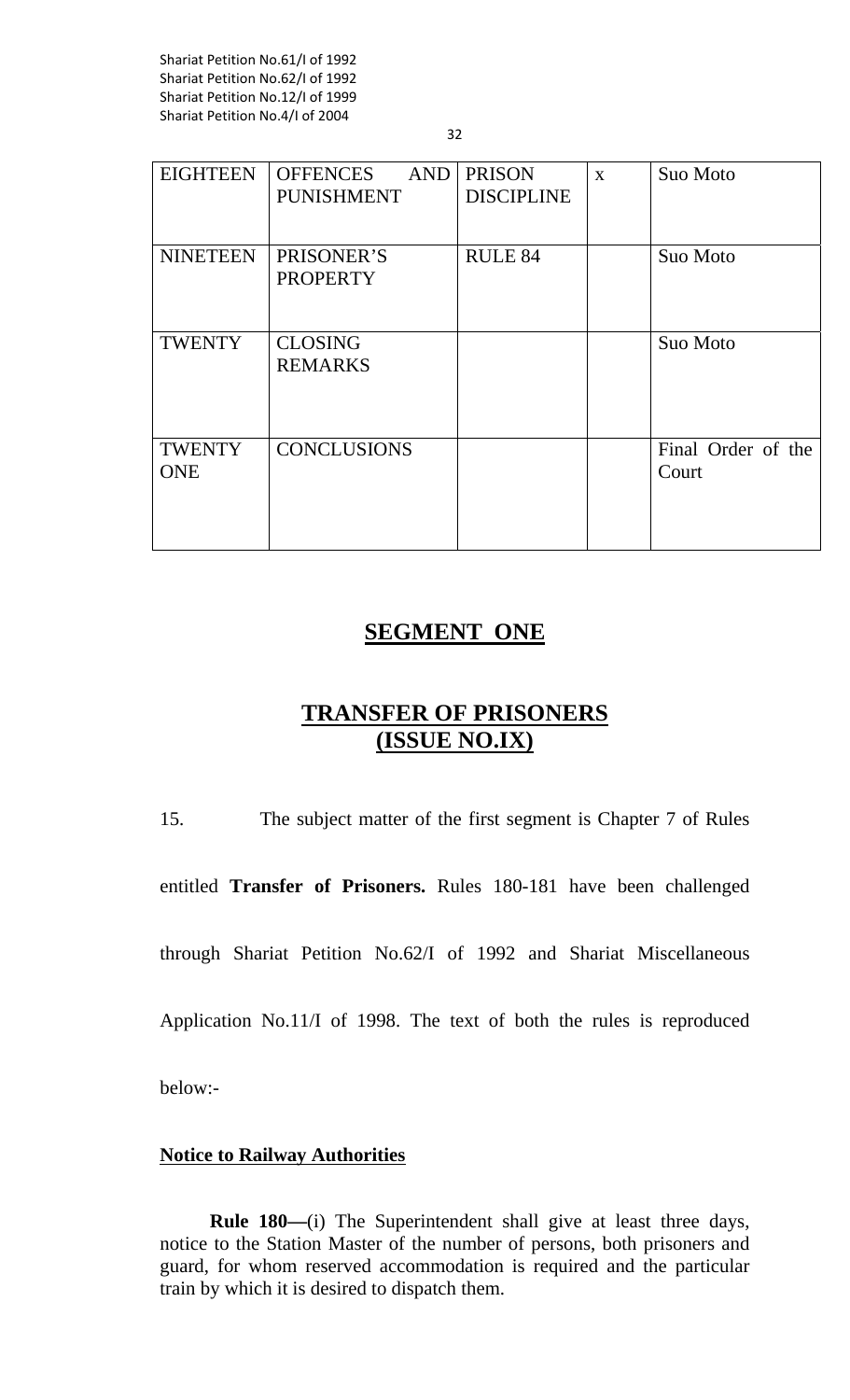33

(ii) Prisoners on transfer shall be dispatched by ordinary passenger trains except when it may be necessary for special reasons to dispatch them by mail train.

#### **Superior class prisoners may travel in a higher class.**

**Rule 181---** Normally third class railway accommodation shall be provided for prisoners. Superior class prisoners may, however, travel in second class and if they pay the difference in railway fare both for themselves and for the police escort they may be allowed to travel in a higher class.

16. Rule 180 contemplates a notice to the Railways Authorities for

prisoner's accommodation and rule 181 deals with the travelling of

superior class prisoners. No specific arguments based upon Nasoos were

advanced by petitioners to challenge the two rules but it appears that the

general arguments advanced, on the question of discrimination, covered

rule 181 under which the superior class prisoners are allowed to travel in

better class compartments attached with trains. It will however be

appreciated that the superior class prisoner is only *given the option to travel*

in second class compartment *on the condition of payment of difference in* 

*the railway fare, both for himself and the escort.* The prisoner on transfer,

while travelling by train in the general compartment, is legally exempt

from paying the stipulated railway fare. He travels free. Even in the days of

the Holy Prophet (PBUH) and in the times before and after him the way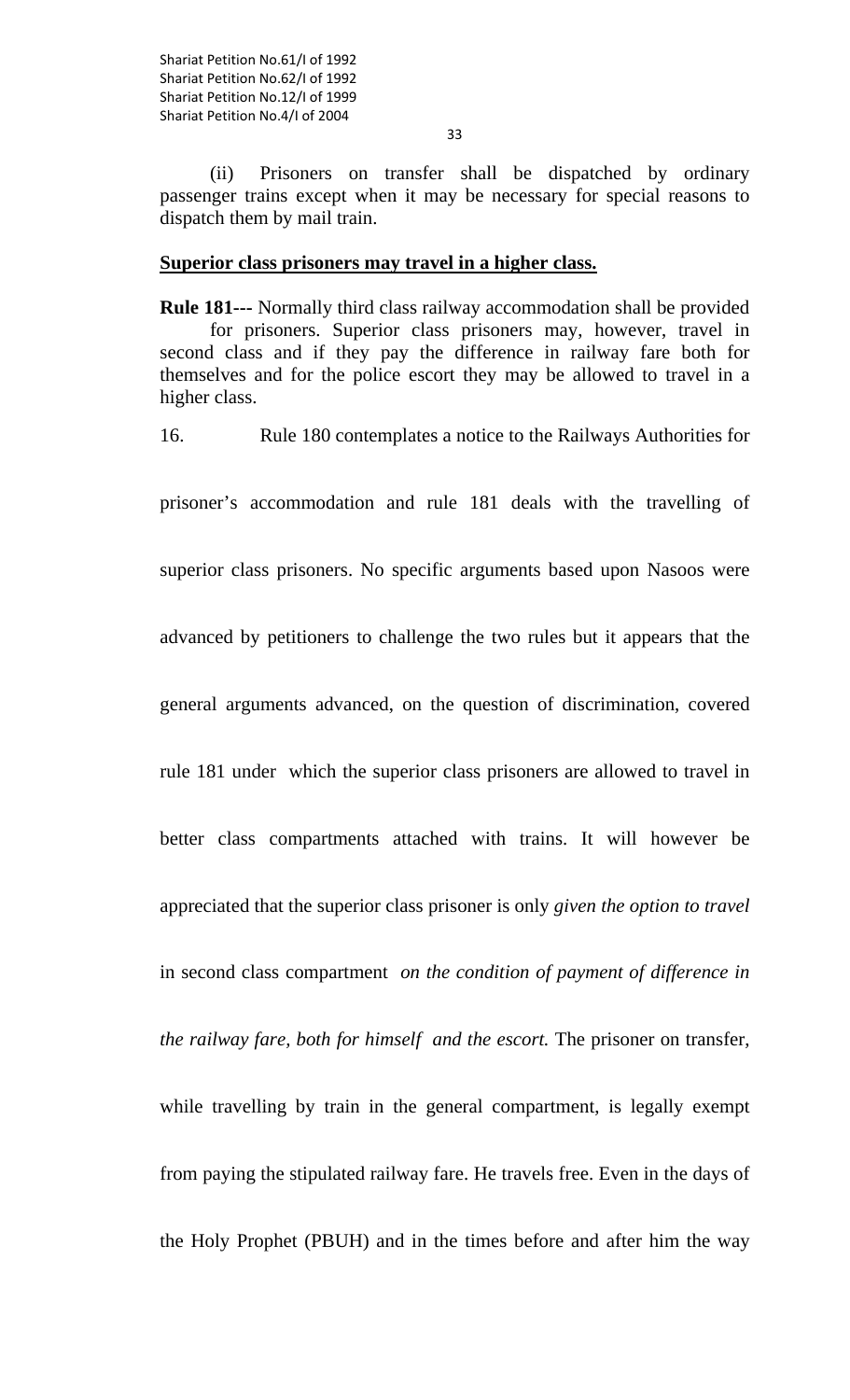farers would travel on foot or donkeys or horses or camels or even improvised carts according to the resources available with them. Reference be made to Ayat 27 Sura 22 ( Al-Hajj ) where Allah Almighty directs

Syedna Ibrahim (A.S.) to:-

 Proclaim the (performance of) Pilgrimage Among people: they will come To thee on foot and ( mounted ) On every kind of camel, Lean on account of journeys Through deep and distant Mountains, highways.

It was not shown to us during arguments that the two impugned rules are repugnant to the letter and spirit of any one or more Injunctions of Islam. Presumption of legality is certainly attached to all legal provisions as contemplated by Article 227 of the Constitution of Pakistan. Hence we do not agree that rules No.180 and 181 contravene any of the Injunctions of Islam. Consequently the part of Shariat Petition No.62/I of 1992 which impugns Rules 180, 181 is hereby dismissed.

17. Notwithstanding dismissal of a part of Shariat Petition No. 62/I of 1992 we proceed to take Suo Moto Notice of Chapter 7 of the

34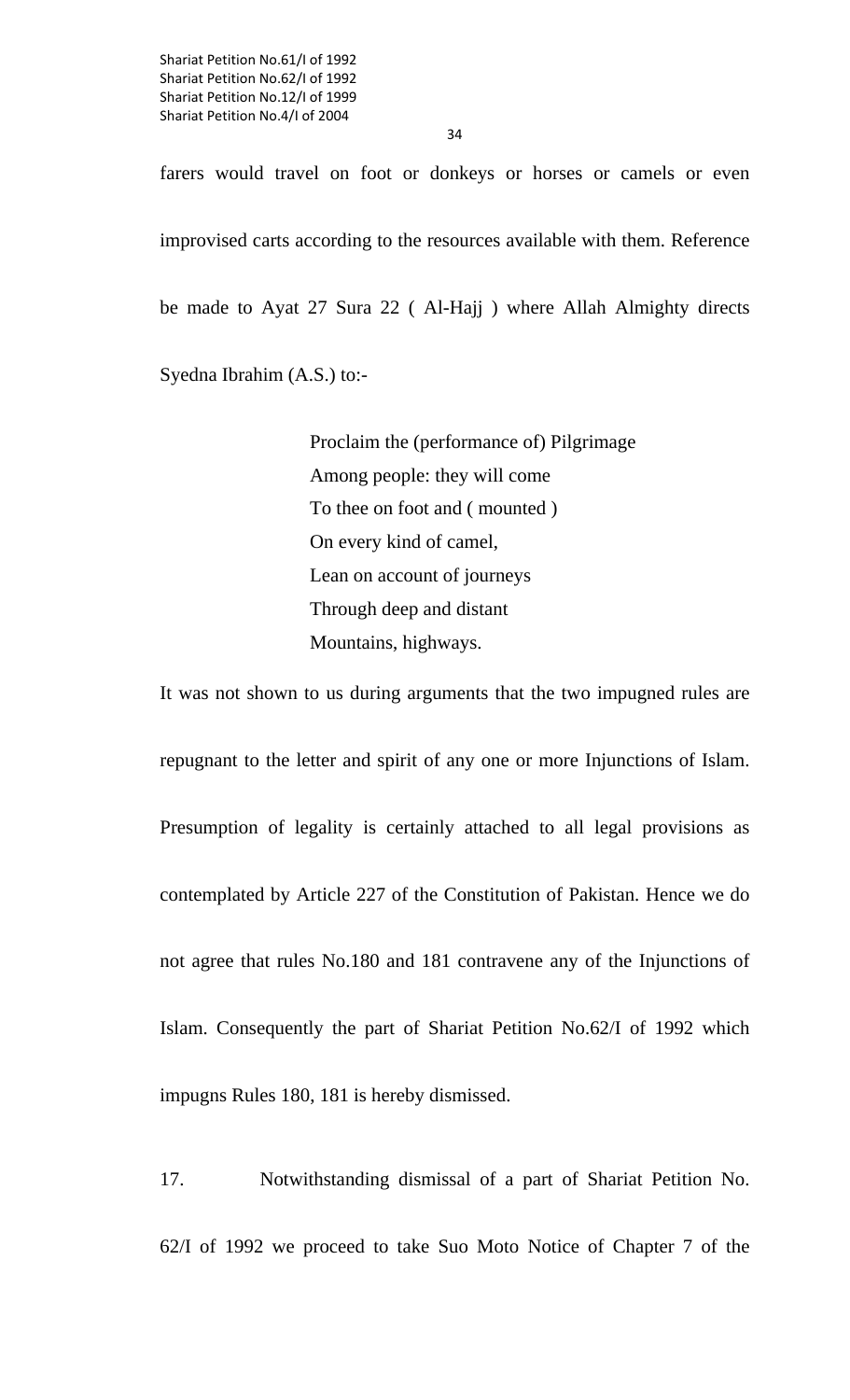Prison Rules as well as Sections 29, and 42 of the Prisoners Act, 1900.

These provisions speak in terms of transferring certain categories of

prisoners within and beyond the territorial limits of a Province and such

transfers of prisoners from one Jail to another Jail within the Province, as

seen in the following provisions, is the domain of the Inspector General of

Prisons.

**A. Rule 147 of Chapter 7** The transfer of prisoners from one prison to another within the Province shall be directed by the Inspector General.

#### **B. THE PRISONERS ACT, 1900**

- (i) 29.--(1) The Provincial Government may, by general or special order, provide for the removal of any prisoner confined in a prison--
	- (a) under sentence of death, or
	- (b) under, or in lieu of, a sentence of imprisonment, or
	- (c) in default of payment of a fine, or
	- (d) in default of giving security for keeping the place or for maintaining good behavior,

to any other prison in the Province, or, with the consent of the Provincial Government concerned, to any prison in the other Province or, with the consent of the Federal Government to any prison maintained by it or under its authority in any part of Pakistan.

(2) Subject to the orders, and under the control, of the Provincial Government the Inspector-General of Prisons may, in like manner, provide for the removal of any prisoner confined as aforesaid in a prison in the Province to any other prison in the Province.

(3) The Federal Government may, by general or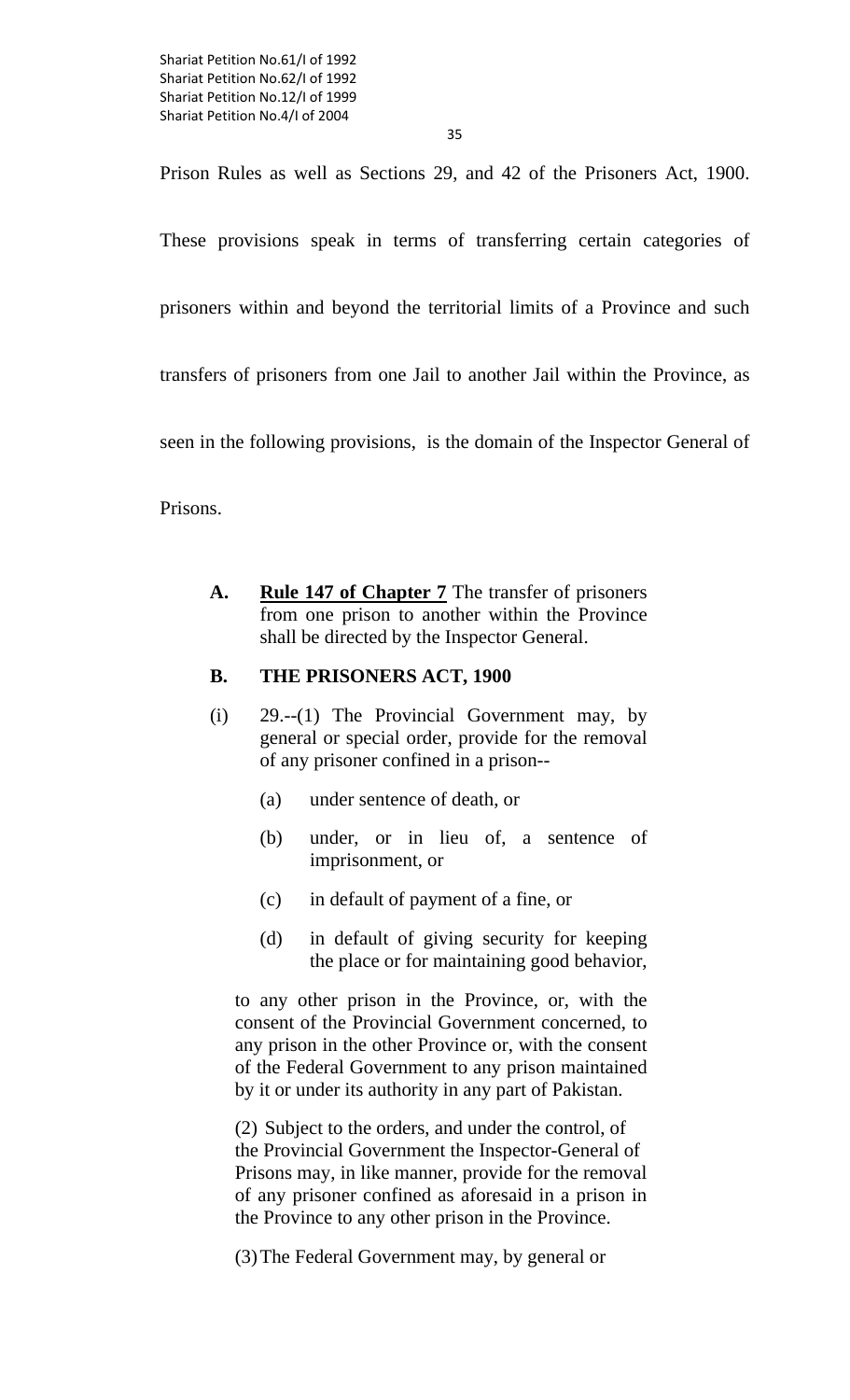special order, provide for the removal of any prisoner or class of prisoners confined in any prison to any other prison in Pakistan maintained by or under the authority of the Federal Government or of a Provincial Government with the consent of the Provincial Government concerned."

- (ii) **Section 42. Power of Government to exempt certain prisoners from operation of this Part-** The Provincial Government may, by notification in the official Gazette, as the case may be, direct that any person or any class of persons shall not be removed from the prison in which he or they may be confined; and thereupon, and so long as such notification remains in force, the provisions of this Part, other than those contained in Section 44 to 46, shall not apply to such person or class of persons".
- 18. Having gone through these provisions we find **firstly** that no

provision has been incorporated for any notice being given to the prisoner before his removal within or beyond the local limits of a Province and *secondly* arbitrary powers have been given to the Provincial Government as well as the Inspector General of Prison for transfer of a prisoner to different prisons within the Province and the same unfettered power is enjoyed by the Federal Government when the transfer is to be made beyond the limits of a Province, and **thirdly** that the right of appeal before an independent tribunal has not been provided against such routine but harsh orders; and **fourthly** there is no limit to the number of transfers that can be inflicted upon a prisoner.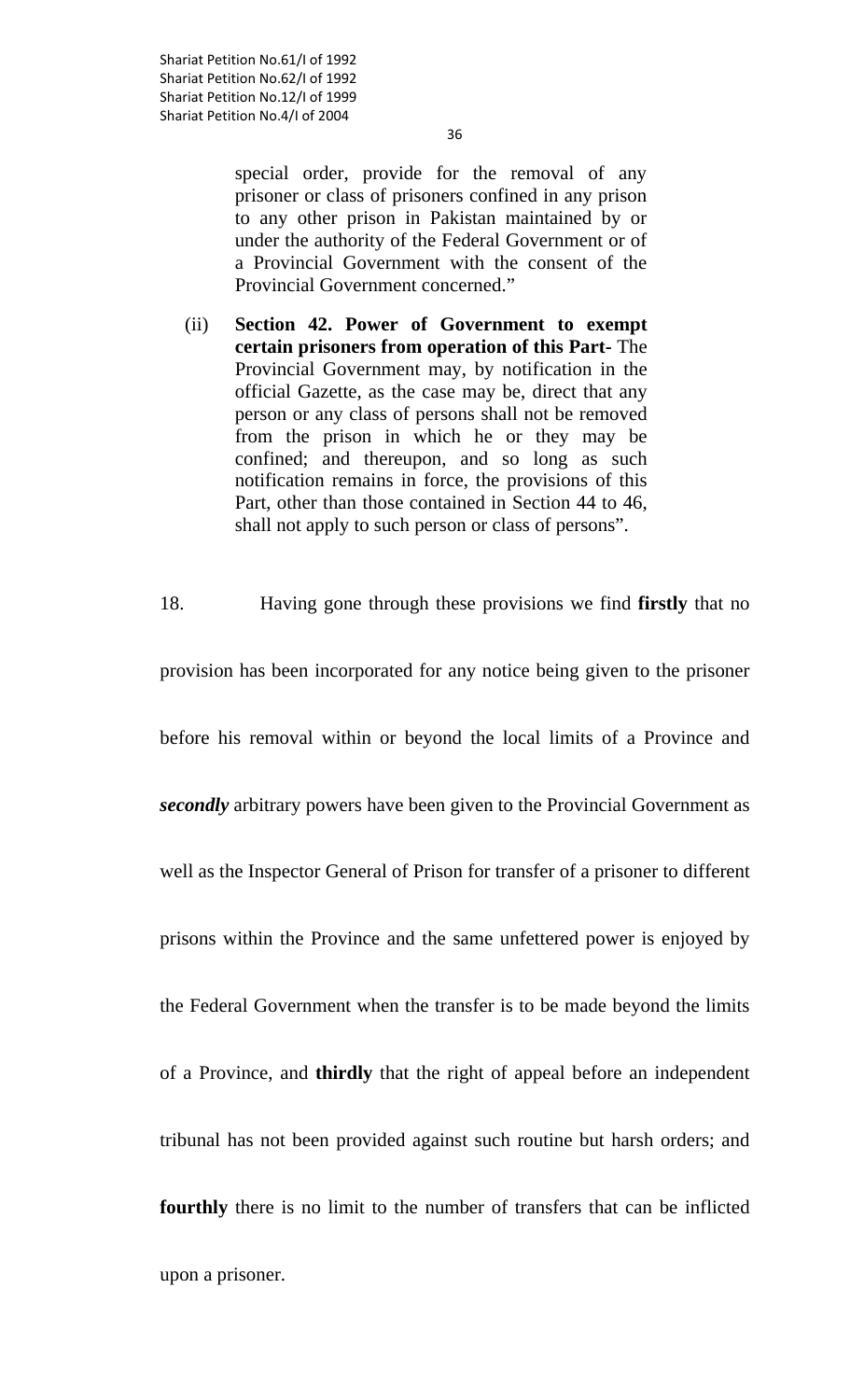37

19. Arbitrary exercise of power by mundane authorities has not at all been conceded by Injunctions of Islam. The Federal Shariat Court in re The Civil Servants Act, reported as 1973 PLD 1984 FSC 34 and Dr. Muhammad Aslam Khaki and others Vs. Government of Punjab and others, PLD 2005 FSC 3, and the Apex Court in the case of Pakistan and others Vs. Public at large reported as PLD 1987 SC 304 (374) has held that *Notice and right of appeal has to be provided whenever an order adverse to the interest of an aggrieved person is passed by any authority.* In this view of the matter we find that by now the following principles should be read as part of every statute namely:

 a). Notice must issue to a person against whom an order/action, adverse to his interests, is proposed to be made disclosing the reasons for the same with an adequate opportunity to show cause against it.

b). The authority, office or person issuing any order or direction which affects any person prejudicially, will state reasons for making the proposed order. Reasonable opportunity will also be given to the affected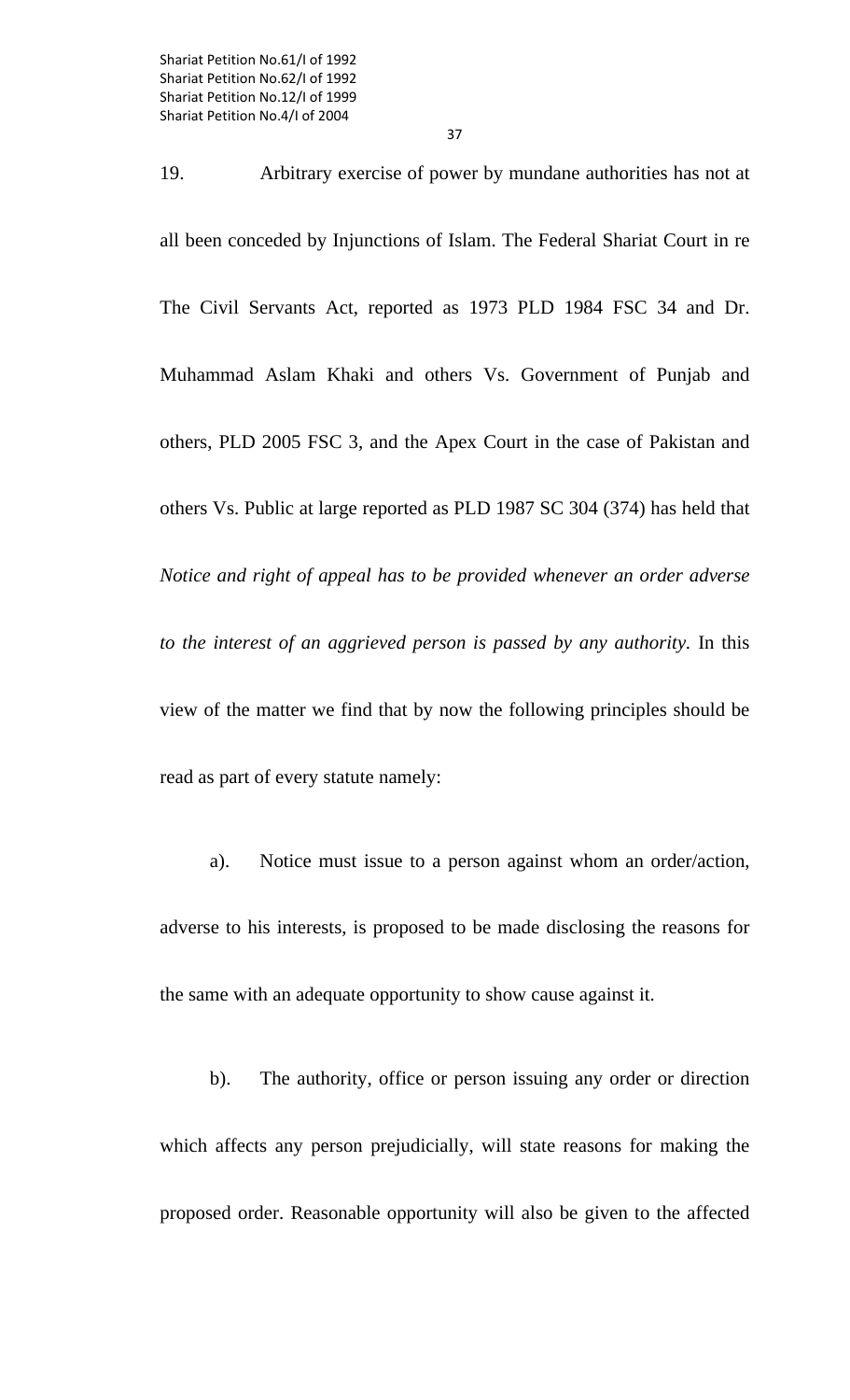person to show cause against the proposed action. Reference Section 24-A General Clause Act, 1897.

 c). Right of appeal before an independent tribunal/authority, higher than the one which issues the impugned order, vests in the person aggrieved by an adverse order. The District and Sessions Judge of the District should be the appellate authority.

20. The origin of these principles can be traced to Ayaat 14 and 71 of Sura 17; Ayat 12 Sura 36; Ayat 29 Sura 45: Ayaat 18,19 and 25 of Sura 69; Ayat 20 of Sura 83; Ayat 9 of Sura 84 and Ayaat 06 through 08 Sura 99 of the Holy Quran.

21. Direction by the Government or the Inspector General of Prison Department for removal of a prisoner from one prison to another prison within the Province or from one Province to another Province must be supported by a speaking order. Unless it is a question of **dire necessity or emergency,** a notice of transfer must be given to the prisoner. It is the right of a prisoner to know why he is being transferred away from his home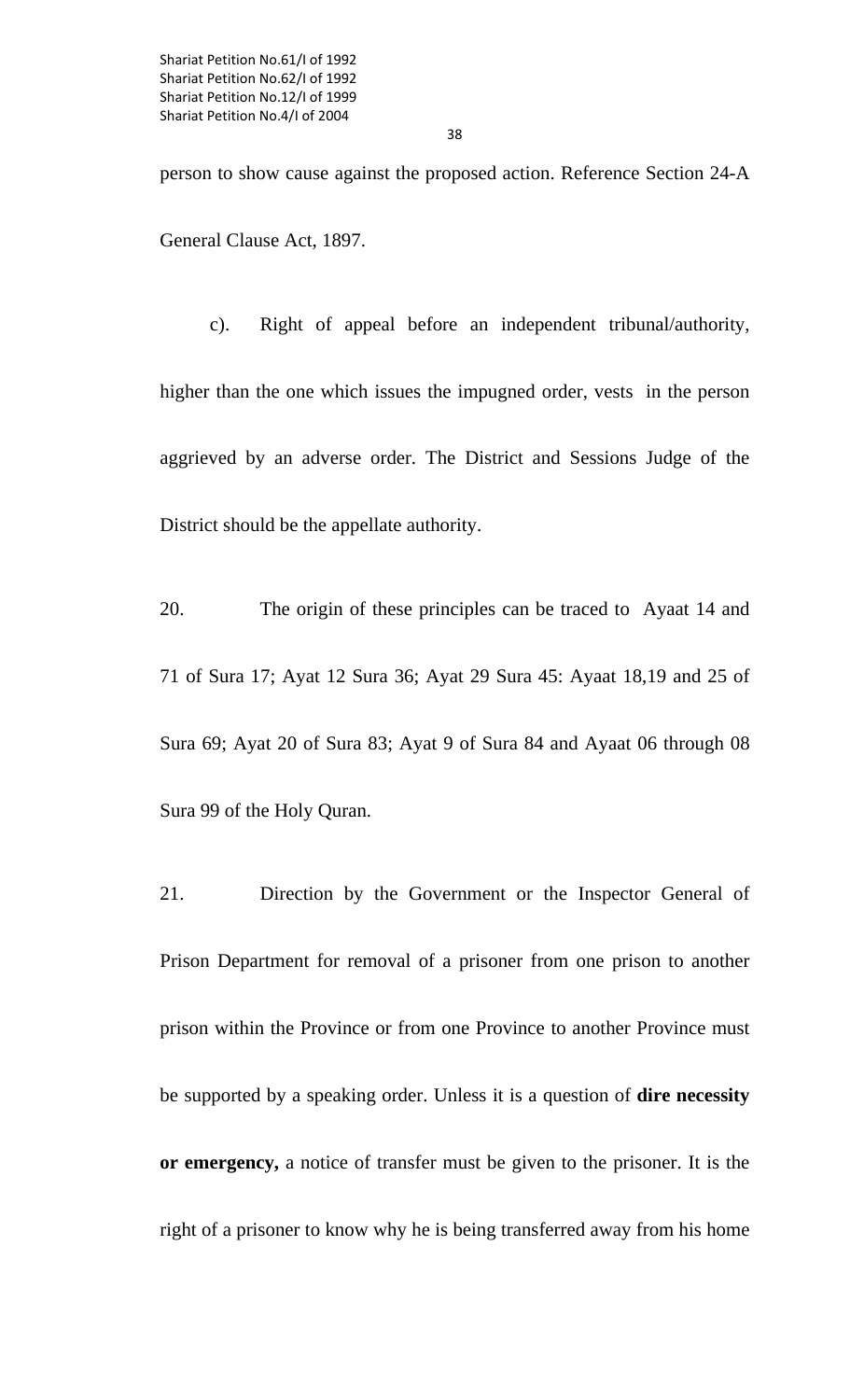town. There must be legal justification to lodge a prisoner far away from the place of his residence. Such a transfer has, in many cases, worked to serious disadvantage, particularly of women folk and children, of prisoner. We are guided by the tradition of the Holy Prophet (PBUH) wherein the Muslims have been directed to create facilities for the people and not to add to their hardships and apprehensions: "*YASSARA WA LA TOASSARA.* 

22. As a consequence thereof Rules 147 through 149 of the Pakistan Prison Rules, 1978 as well as section 29 of the Prisoner's Act, 1900 is hereby declared repugnant to the above mentioned Injunctions of Islam. However the repugnancy is to the extent that the Government enjoys unfettered power to transfer a prisoner from one Province to another Province without giving notice to the prisoner or without obtaining his consent or without referring to any lawful reason by way of a speaking order conveyed to the detenue and without providing any remedy against exercise of such authority. Similarly the power of the Inspector General of Prisons to transfer a prisoner from one prison to another within the province without notice or consent of the prisoner and without providing a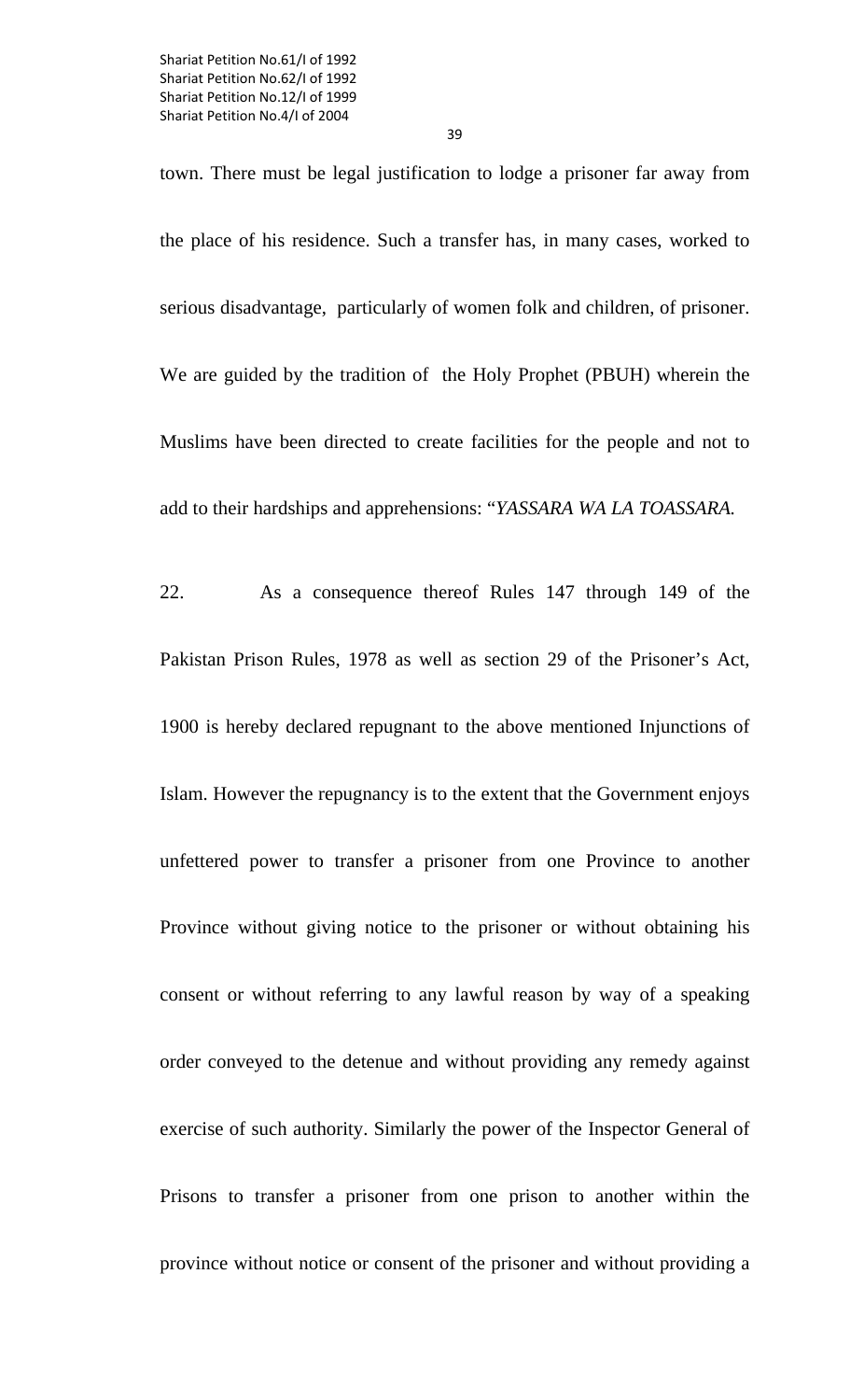right of appeal before an independent tribunal is declared as repugnant. Chapter 7 of the Jail Manual and section 29 of Prisoners Act 1900 should be recast in a manner in which a) arbitrary, unbridled and unfettered powers are neither given to the Government nor the Inspector General of Prisons; b) and unless the gravity of the situation really demands an expeditious action, transfers within the Province or beyond the limits of Province, without Notice or consent, should be eschewed. This however does not cover the case of a convict whose release is due and he is being transferred near his home town as provided in Rule 148 or who is required to be produced in another court in a case being tried elsewhere or there are other reasonable ground such as safety, security or health. However the transfer policy should be based upon reasonable considerations subject of course to notice and the right of appeal or representation before an independent tribunal. Notice need not be given where a prisoner himself seeks transfer on solid grounds.

23. There is not much case law available on the point. However the case of Ataullah Mangal Vs. The State PLD 1965 Karachi 350 and the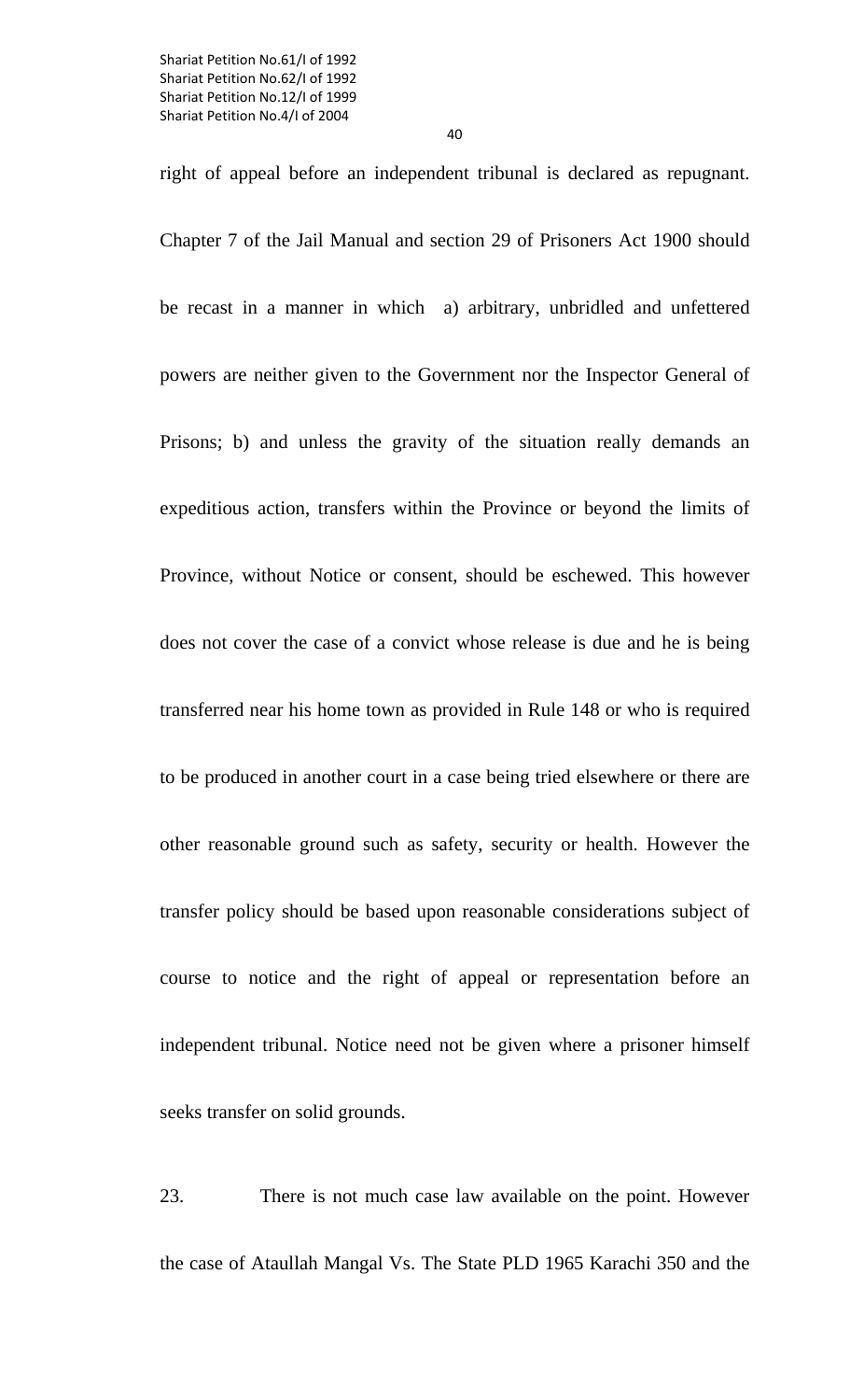case of Ali Muhammad Vs. State reported as 1974 P.Cr.L.J. 249 may also

be considered by the amending authorities. This decision regarding repugnancy of the impugned provisions of law will take effect as from 01.12.2009 during which period the necessary amendments, additions or alterations may be effected by relevant authorities.

#### **SEGMENT TWO**

# **CLASSIFICATION OF PRISONERS (ISSUE NO.III)**

24. Rules 224-249 find mention in Chapter 9 of the Pakistan Prison Rules, 1978. The title of this chapter is *Classification and Separation of Prisoners.* Rules 250-270 are contained in Chapter 10 entitled *Superior Class Prisoners.* These provisions have been challenged in Shariat Petition 62/I of 1992 as well as Shariat Miscellaneous Application No.19/I of 1997 and Shariat Miscellaneous Application No. 11/I of 1998. The emphasis of learned counsel appearing in support of these petitions was on all the provisions contained in the two chapters which deal with classification and separation of prisoners with particular reference to the privileges attached with category A and B. In order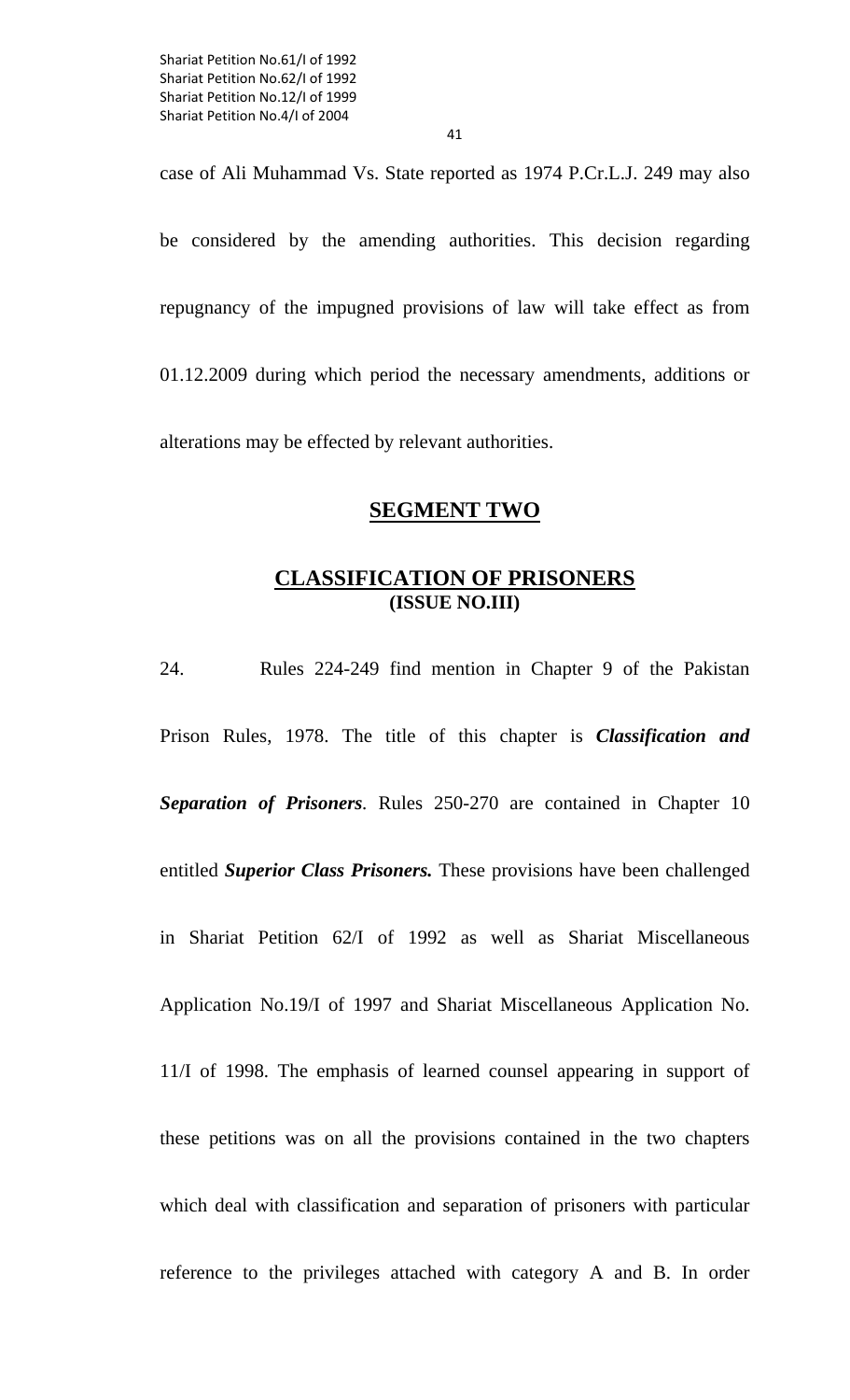42

therefore to appreciate the controversy it would be useful to examine the

text of the impugned provisions in Chapters 9 and 10 together:-

# **CHAPTER-9**

# **THE CLASSIFICATION AND SEPARATION OF PRISONERS**

#### **Classes of Prisoner**

**Rule 224**—A prisoner confined in prison may be-

i) a criminal prisoner , which includes:

- (a) a convicted prisoner; and
- (b) an unconvicted or under trial prisoner:
- (ii) a civil prisoner; or

 (iii) a state prisoner detained under Regulation III of 1818, or a person ordered to be detained in prison without trial under any law relating to the detention of such person.

 Note. Lunatics may also be temporarily detained in prisons under the orders of the Magistrate.

## **Classification of convicted prisoners**

**Rule 225**—(i) Convicted prisoners shall be classified into

- (a) superior class;
- (b) ordinary class; and
- (c) political class

 (ii) Superior class includes A and B class prisoners. Ordinary class comprises of prisoners other than superior class.

Political class comprises of prisoners who commit crimes not for personal gain but for political motives. This class is not criminal and does not require reformative or correctional treatment.

## **Casuals and habitual**

**Rule 226**—Convicted prisoners are classified into casuals and habitual.

- (i) Casuals are first offenders and who lapse into crime not because of a criminal mentality but on account of their surroundings, physical disability or mental deficiency.
- (ii) Habituals are:-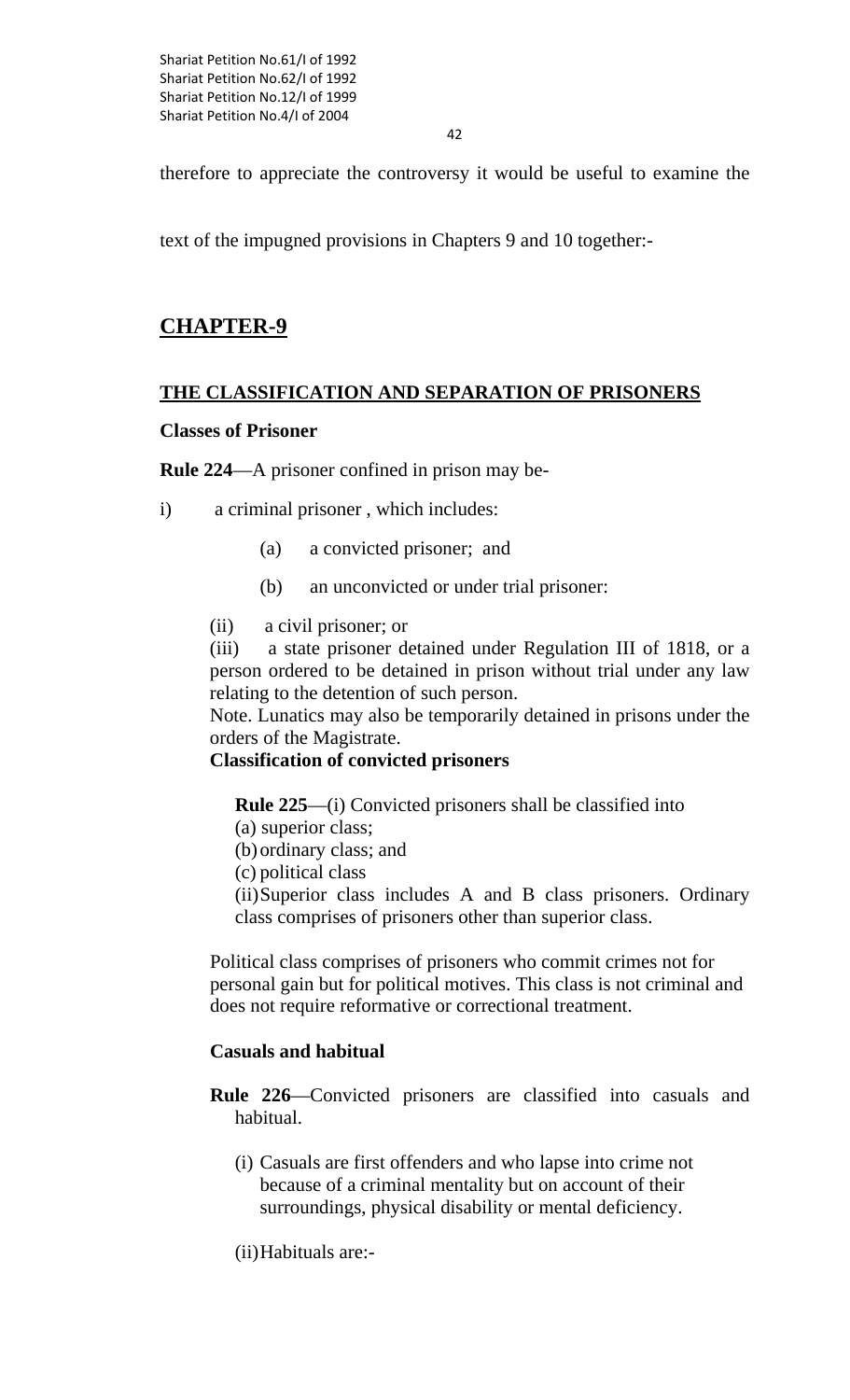(a) Ordinary habituals prisoners; and

(b) Professionals or repeaters.

 Ordinary habitual prisoners are those frequently lapse into crime owing to their surroundings or some physical or mental defects.

 Professionals or repeaters are men with an object, sound in mind and in body, competent, often highly skilled, who deliberately and with open eyes prefer a life of crime and know all the tricks and maneuvers necessary for that life. They may be first offenders.

#### **Classification of convicted prisoners according to age**

**Rule 227**—Convicted prisoners are further classified as under:-

- (a) Juveniles under the age of 18.
- (b) Adolescent over 18 and under 21 years of age.
- (c) Adults over the age of 21.

#### **Nature of sentence**

- **Rule 228**—There shall be two classes of convicted prisoners according to the nature of their sentence, i.e.:-
	- (a) those undergoing rigorous imprisonment; and
	- (b) those undergoing simple imprisonment.

#### **Classification of Under-Trial Prisoners**

 **Rule 229.—**Under trial prisoners shall be classified as under:-

- (a) Committed to Sessions.
- (b) Committed to other Courts.

#### **For Sindh Province Only**

**In rule 229,** for the word "committed" the word "sent" shall be substituted.

#### **Classification of women prisoners**

 **Rule 230.—** Women prisoners will be classified in the same manner as is provided in the case of males.

#### **Separation of prisoners**

**Rule 231.--** Prisoners shall be kept separate as under:-

(i) In a prison containing men as well as women prisoners, the women shall be imprisoned in a separate prison, or separate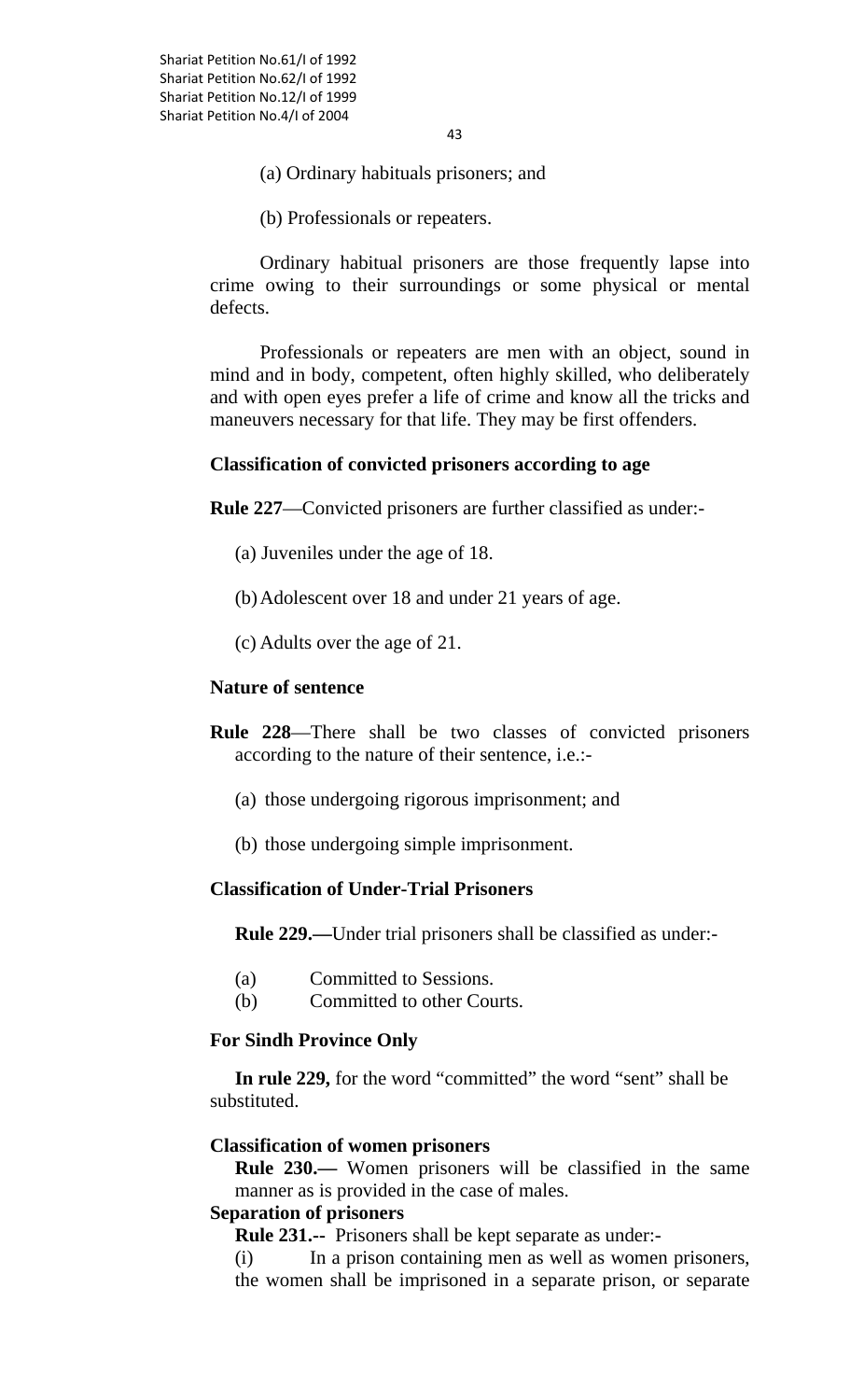44

part of the same prison in such manner as to prevent their seeing, conversing or holding any communication with the male prisoners.

- (ii) Juveniles shall be kept separate from all other prisoners.
- (iii) Undertrial prisoners shall be kept separate from convicted prisoners.
- (iv) Civil prisoners shall be kept separate from criminal prisoners.
- (v) Political prisoners shall be kept separate from all other prisoners.

# **For Sindh Province Only**

In rule 231, for sub-rule (ii) the following sub-rule shall be substituted, (ii), Juveniles shall be kept in a separate institution or jail, or if there be no separate institution or jail in any area, in a separate part of the same prison in such manner as to prevent their meeting or holding communication with adult prisoners.

# **Further provisions regarding separation**

**Rule 232.—**Separation of the following prisoners shall, to the extent to which it can in each prison be observed, be carried into effect;

- (i) Under trial prisoners who have been committed to Sessions, shall be kept separate from under trial prisoners who have not been so committed and those who have been previously convicted shall be kept separate from those who have not been previously convicted.
- (ii) Casual convicted prisoners shall be kept separate from habitual convicted prisoners.
- (iii) Simple imprisonment prisoners shall be kept separate from the rigorous imprisonment prisoners.
- (iv) Convicted prisoners who are under 16 years of age shall be kept separate from convicted prisoners who are more than 16 years of age.
- (v) Every habitual criminal shall, as far as possible be confined in a special prison in which only habitual criminals are kept. The Inspector-General may, however sanction the transfer to such special prison of any prisoner not being a habitual prisoner, whom for reasons to be recorded, the Superintendent of the prison believes to be of so vicious and depraved a character: as to make his association with other casual prisoners undesirable. Prisoners so transferred shall not otherwise be subjected to the special rules affecting the habitual criminals.
- (vi) Political prisoners may be kept separate from each other, if deemed necessary.

## **Exception to the Rule regarding separation**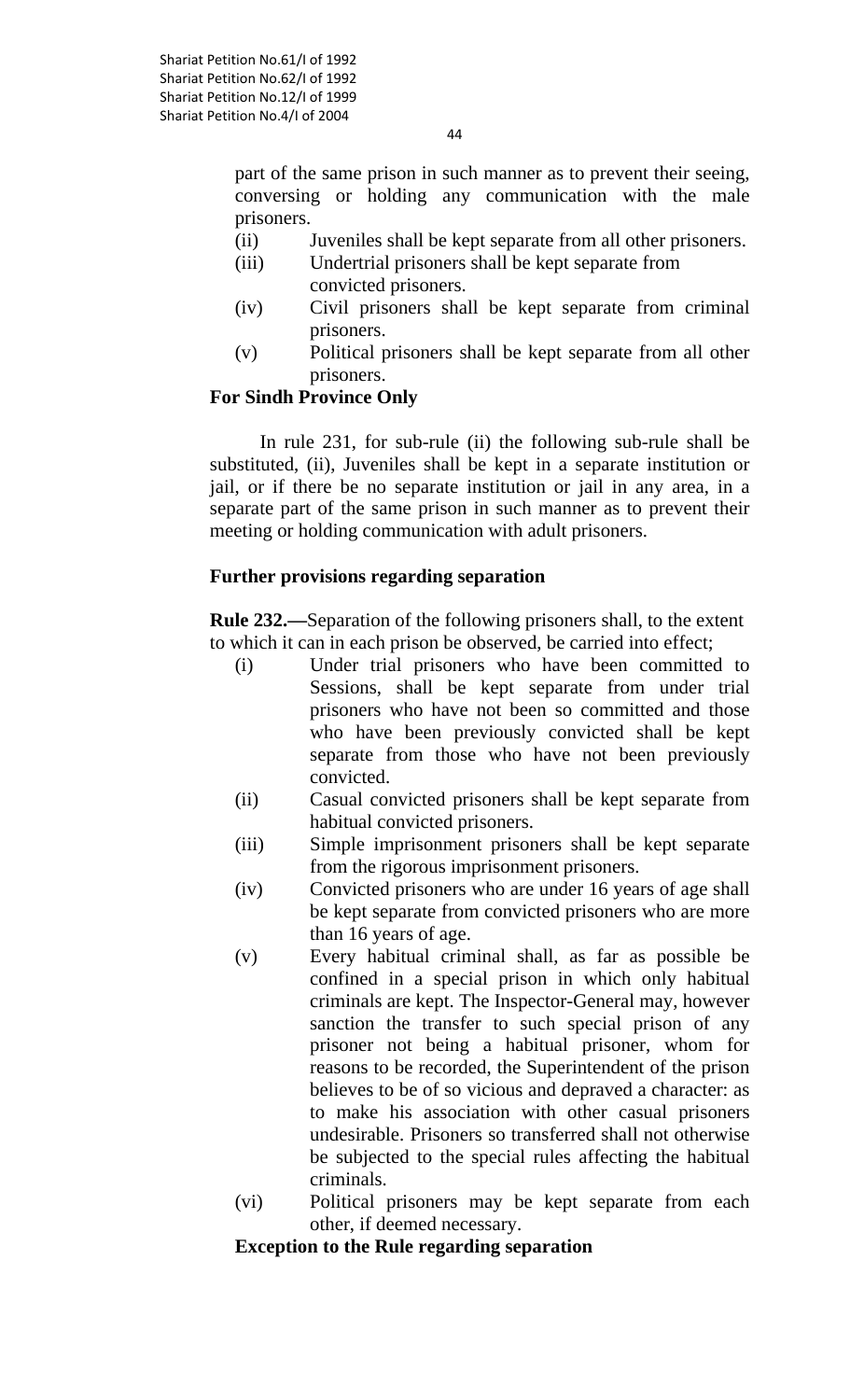45

**Rule 233.—**When in any prison only one prisoner exists in any class and separation would amount to solitary confinement, such prisoner, if he so desires, be permitted to associate with prisoners of another class in such a manner so as not to infringe the provisions of Section 27 of the Prisons Act, 1894.

#### **Association and segregation of prisoners**

 **Rule 234.—**Subject to the provisions of Rule 231, convicted prisoners may be confined either in association or individually in cells or partly in one way and partly in the other.

## **Segregation of under trial prisoners**

 **Rule 235.—**Under trial prisoners may be confined separately in cells, when in the opinion of the Superintendent, it is necessary in the interest of the prison discipline to do so, or under the orders of the Inspector General, or of Government.

#### **Occupation of vacant cells**

 **Rule 236.—**Cells not in a use for purposes of punishment or otherwise, shall be occupied by the convicted prisoners for the purpose of separation subject to the following conditions:-

- (a) Juvenile shall in preference to any other class of prisoners be confined in cells both by day and night.
- (b) Prisoners convicted under section 366 (A), 376 and 377 of the Pakistan Penal Code, shall in preference to prisoners other than juveniles be placed in cells both by day and night.
- (c ) Habitual prisoners shall be placed in cells both by day and night in preference to casual prisoners.

Sections 366-A, 376 and 377 of Pakistan Penal Code are:

Section 366-A. Procreation of minor girl.

Section 376 Punishment for rape

Section 377 Unnatural offences

 Explanation: Penetration is sufficient to constitute the carnal intercourse necessary to the offence described in this Section.

## **Separation of habituals**

 **Rule 237.—**Habitual prisoners shall be subjected to the system of separation prescribed in the preceding rules in rotation.

## **Separation of casuals**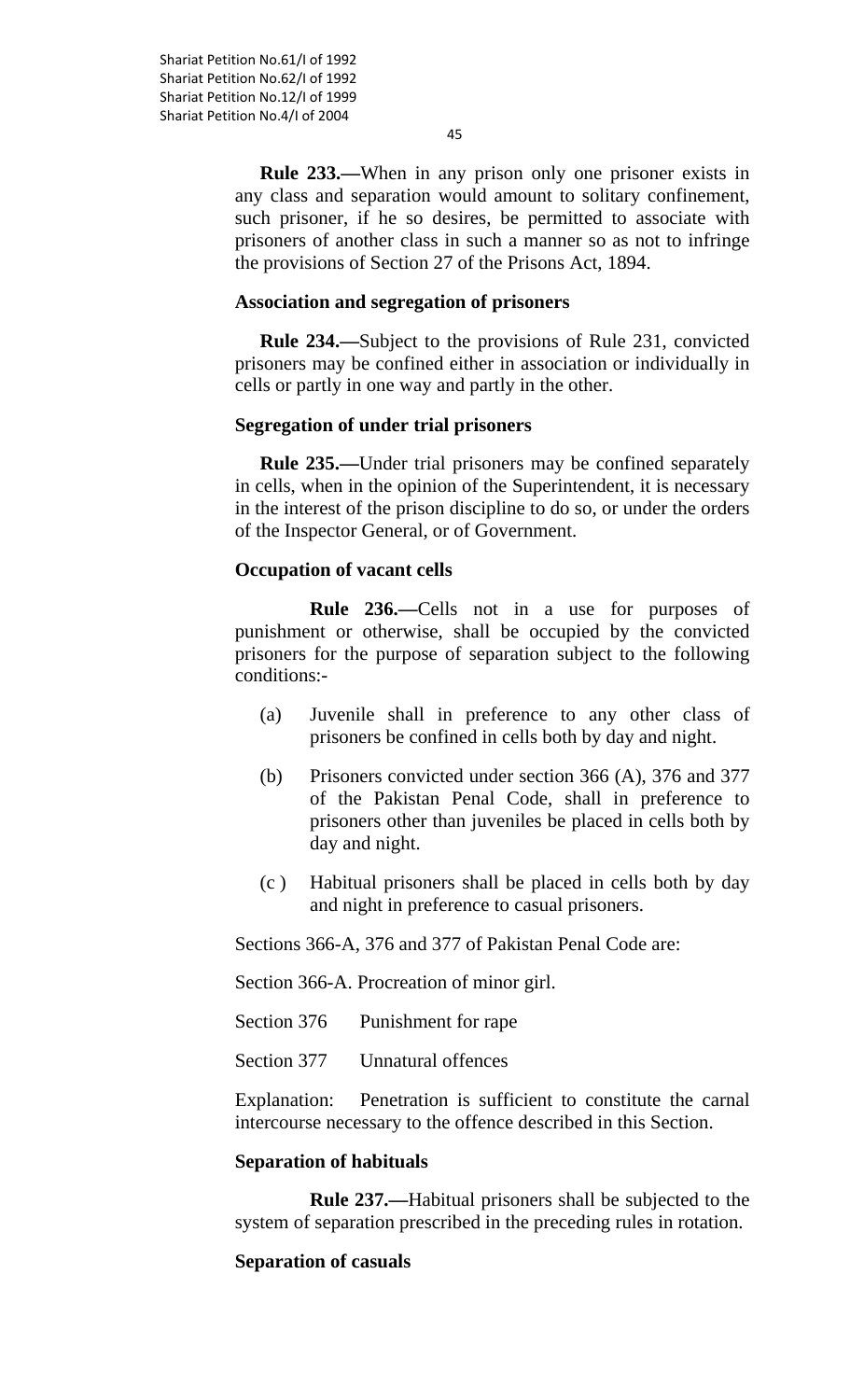**Rule 238.—**If at any time there are more cells in any prison than suffice for the separation of all habituals, prisoners of the casual class shall be confined in cells by night only in rotation.

#### **Procedure when separation by day is not feasible**

 **Rule 239.—**A convicted prisoner who would ordinarily come under the operation of any of the preceding rules relating to the separation of prisoners, but cannot be confined in a cell by day, by reason that he is required for some prison service shall be confined in a cell by night.

Explanation- Separation under Rules 235 to 239, is restricted merely to the separation of individual prisoners for purpose of prison management; such separation is not to have any irksome conditions attached to it.

#### **Separation of prisoners to prevent the commission of any offence**

 **Rule 240.—**If in the opinion of the Superintendent, the presence of any prisoner in association with others is detrimental to good order and discipline, and is likely to encourage or lead to the commission of any offence, such prisoner may be kept separate in a cell.

#### **Separation to be as complete as possible**

 **Rule 241.—**Subject to the provisions of Rule 233, the separation of the various classes of prisoners shall be carried out to the fullest extent as far as possible. If there are not a sufficient number of latrines, bathing rooms and feeding arrangements to keep the classes completely apart, such arrangement for separation as are under the circumstances practicable shall be made.

#### **Rules for the classification of prisoners into A,B and C Class**

**Rule 242.**—(i) Convicted shall be divided into three class; A,B and C class. Class will contain all prisoners who are-

- (a) casual prisoners of good character;
- (b) by social status, education and habit of life have been accustomed to a superior mode of living and;
- (c) have not been convicted of offence involving elements of cruelty, moral degradation, personal greed, serious or premeditated violence, serious offence against property, offences relating to the possession of explosive, firearms and other dangerous weapons with object of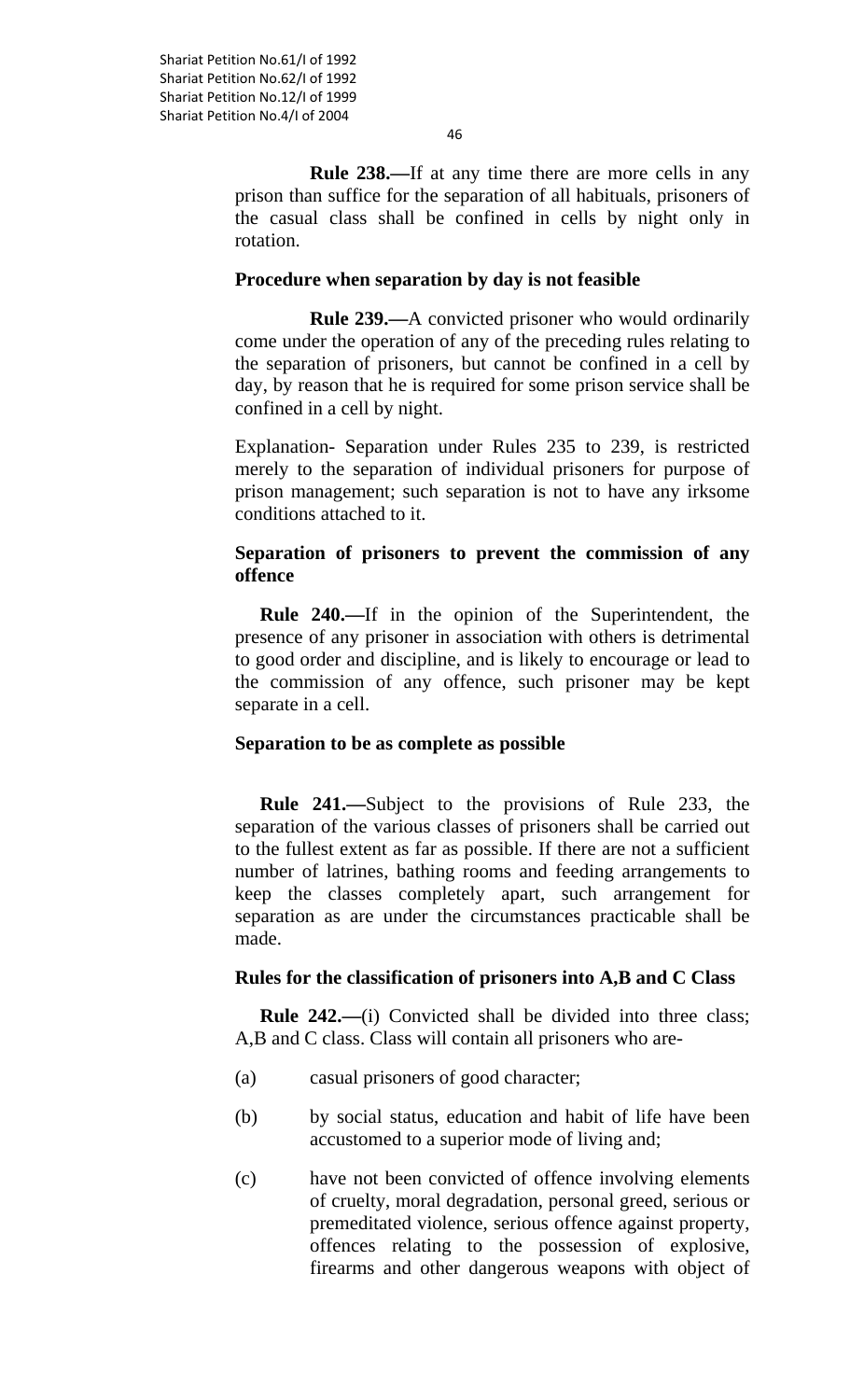47

committing or enabling an offence to be committed and abetment or incitement of offences falling within these sub-clauses.

(ii) Class B will consist of prisoners who by social status, education or habit of life have been accustomed to a superior mode of living. Habitual prisoners can be included in this class by order of the Government.

(iii) Class "C" will consist of prisoners who are not classified as A and B.

#### **Classifying authority**

**Rule.---243—**For A and B Classes the classifying authority will be the Government. Courts may classify prisoners into A and B class pending final orders of the Government. Class 'C' will be classified by the trying Courts, but such prisoners will have a right to apply for revision to the Government. Petitions of revision will be forwarded by the Superintendent to the Inspector General for transmission to Government.

#### **Superintendent may award B class to convicted prisoners.**

 **Rule 244—**In case convicting Court omit to classify convicted prisoners for better class treatment. Superintendents of prisons subject to the approval of Government may classify them as B class prisoners, provided that such prisoners appear to fulfil the conditions prescribed for better class treatment.

#### **Qualifications for A and B class**

 **Rule 245—**The recommending authority shall invariably furnish to Government the following details when recommending a prisoner to A or B class.

- (a) Whether the prisoner is casual or habitual.
- (b) Previous convictions if any.
- (c) Offence and sentence.
- (d) Social and financial status of family.
- (e) Profession of the prisoner.
- (f) Income of the prisoner, if any.
- (g) Academic qualifications of the prisoner.

 If the statement of the prisoner on these points requires verification, further enquiries should be made from the [District Coordination Officer] or any other source. The recommending authority may either defer making any recommendations until it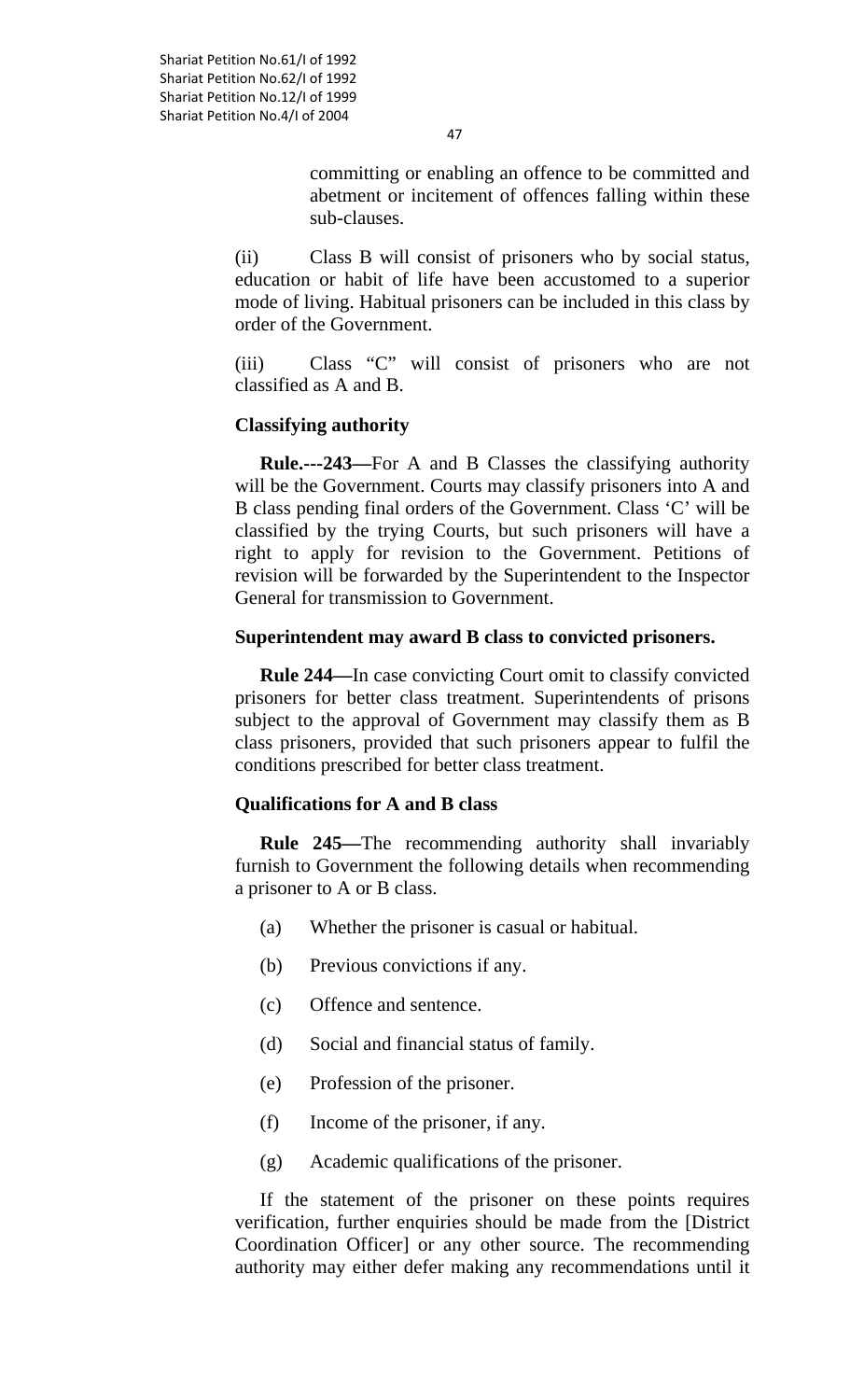has received the information asked for or may make the recommendations on the materials available and state that the result of further enquiries will be submitted when received.

## **Disagreement between the convicting Court and the District Coordination Officer.**

 **Rule 246.—**In case in which there is disagreement between the convicting Court and the District Coordination Officer, as to the classification of any prisoner, the [District Coordination Officer] shall decide the class in which a convicted prisoner shall be kept pending final orders of the Government.

#### **Condemned prisoners governed by these rules**

 **Rule 247.—**The above rules shall also apply to the prisoners under sentence of death.

#### **Classification of under-prisoners**

 **Rule 248.—**(i) There shall be only two classes of under-trial prisoners-

- (a) better class; and
- (b) ordinary class.

(ii) better class will include those under-trial prisoners who by social status, education or habit of life have been accustomed to a superior mode of living and will correspond to A and B class of convicted prisoners. Ordinary class will include all others and will correspond to C class.

(ii-a) Those under-trial prisoners who pass matriculation or higher examination in Ist Division during their stay in the jail shall be allowed better class jail facilities with effect from the date the result is announced.

(iii) Before an under-trial prisoner is brought before a competent Court, it will be at the discretion of the Officer[not below the rank of Assistant Superintendent/Deputy Superintendent of police having jurisdiction in the area] to properly classify him. After he is brought before the Court, he will be classified by that Court, subject to the approval of the Provincial Government.

(b) **Rule 248—**Order passed under r. 248 with approval of District Coordination Officer cannot be revised by that authority.

## **For Sindh Province Only**

In rule 248:-

After sub rule (ii), the following new sub-rules shall be added: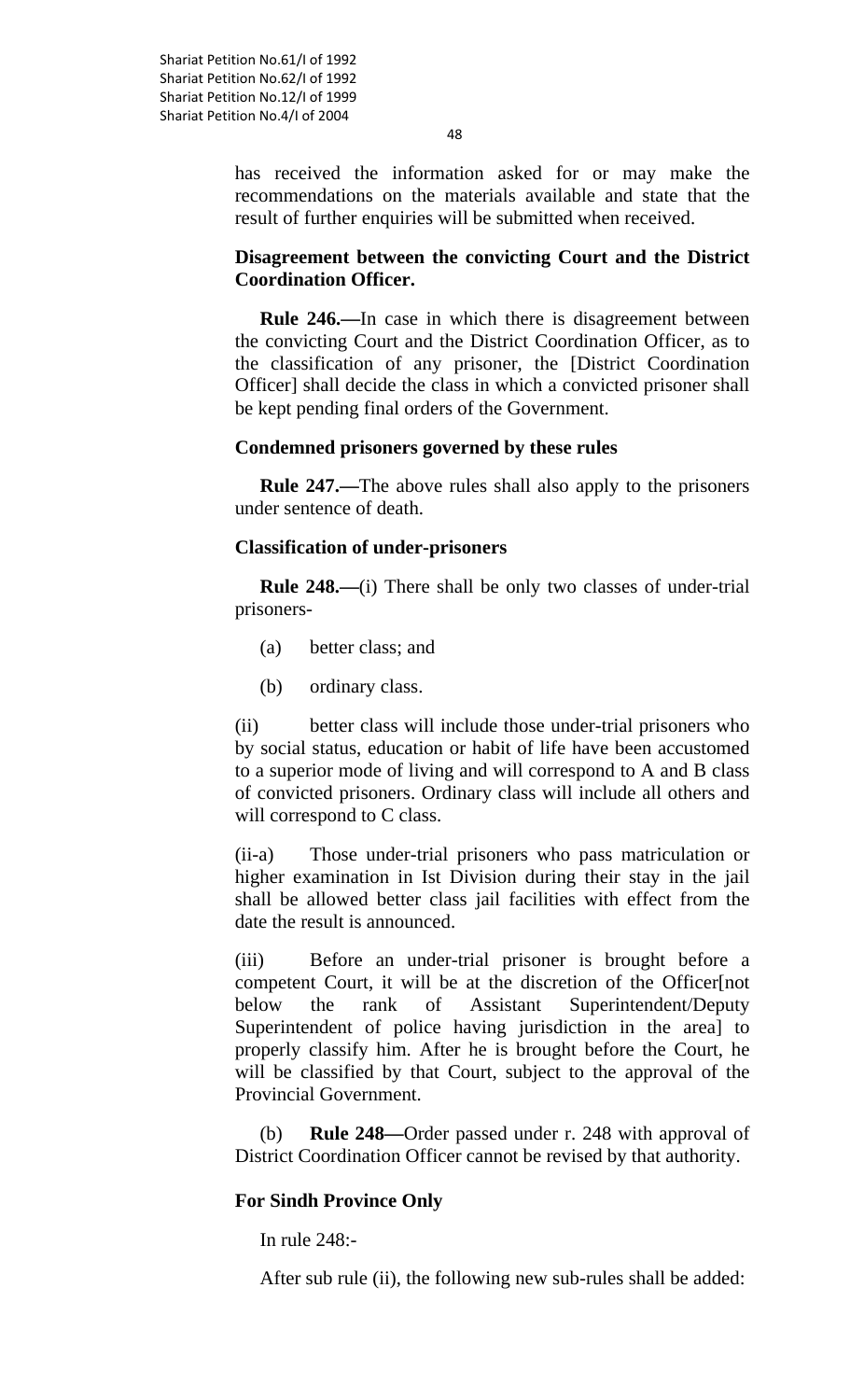(ii-a) Members of the Senate, National Assembly, Provincial Assembly, Officers of grade 17 or above in the Federal or Provincial Government, Commissioned Officers in the defence forces or the Rangers, Mayors of Metropolitan Corporations, chairmen of Municipal Corporations and District Councils, officers in autonomous institutions or corporations established or controlled by the Federal or nay Provincial Government, holding posts equivalent to or higher than grade 17 in Government, and any person paying income tax or agricultural/wealth tax not less than Rs. 10,000/- per year shall be classified as better class facilities, both in the jails, and sub-jails and while in police custody;

(ii-b) those under trial prisoners who pass matriculation or higher examination in Ist division during their stay in the jail shall be allowed better class jail facilities with effect from the date of result is announced.

(b) for sub-rule (iii) the following sub-rule shall be substituted,

> "(iii) The court competent to try a prisoner, if it is satisfied that the prisoner by reason of his exceptionally high educational or professional qualification or his status is accustomed to a superior mode of life, may by an order in writing, with reasons therefore, classify such prisoner as better class prisoner. Provided that if such order is passed by any court sub-ordinate to a Sessions Court," the order shall be subject to approval of the Sessions Judge.

## **Classification of political prisoners**

 **Rule 249.--** Classification of political prisoners will be determined by the authority ordering their retention in prison.

# **CHAPTER 10**

## **SUPERIOR CLASS PRISONERS**

#### **Superior Class Prisoners**

**Rule 250.—**superior class prisoners are-

- (i) convicted prisoners admitted to A or B class by order of the Government;
- (ii) convicted prisoners admitted to A or B class by order of the Courts pending the orders of Government; and
- (iii) under trial prisoners admitted to superior class by order of the Court subject to the provisional order of the Provincial Government.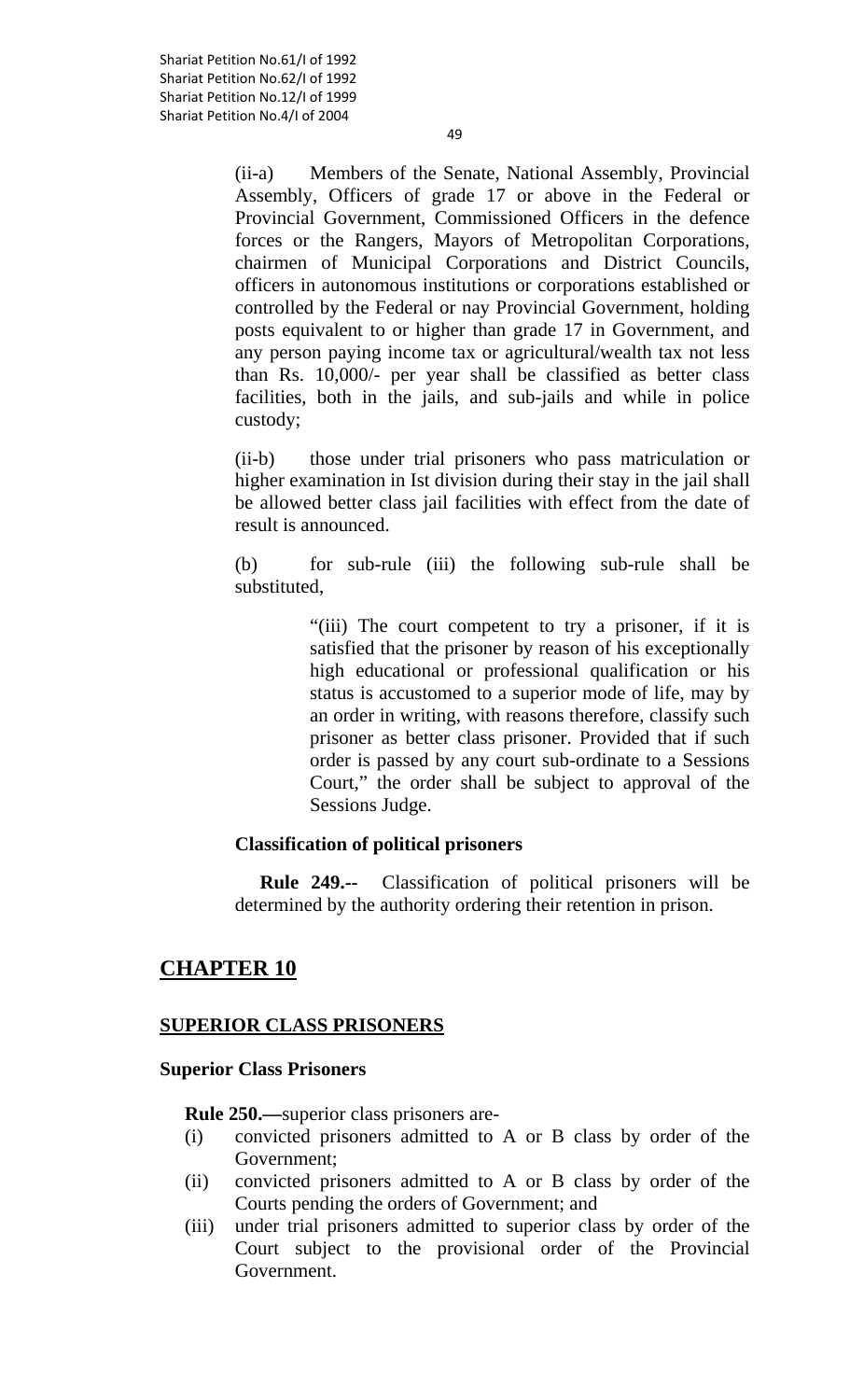**Rule 251.—**Except as provided in the chapter, all prison rules shall also apply to superior class prisoners.

#### **Accommodation**

 **Rule 252.--** (i) Superior class prisoners shall, where such accommodation is available, be kept apart from other prisoners and be accommodated in rooms or in association barracks set aside for them. The imprisonment shall in no case involve any thing in the nature of separate confinement, except when it is given as prison punishment.

(ii) In the case of B class prisoners, it shall not be necessary to keep them separate from ordinary prisoners in factories or at times when they are not required to be in their rooms or barracks.

#### **Tasks**

**Rule 253.—**The tasks shall be allotted with due regard to the capacity, character, previous mode of life and antecedents of the prisoners.

#### **Sleeping outside in hot weather**

**Rule 254.--** (i) A and B class prisoners may be allowed to sleep outside their rooms or barracks during the hot weather (Ist May to Ist October), if the arrangements in the particular prison permit this to be done with safety and without any additional expenditure.

(ii) This facility shall not be permitted to condemned prisoners admitted to superior class.

## **Furniture**

**Rule 255. (i) - -** Rooms shall be supplied with following articles:-

[One cot, one chair, one teapoy, one lantern if there is no electric light, one shelf, and necessary washing and sanitary appliances].

(ii) Association barracks shall be provided with the following :-

One cot per prisoner, one large table with benches, shelves, sufficient lamps to enable reading at the table, necessary night sanitary appliances, latrines and bath rooms in the enclosure.

(iii) A class prisoners may supplement the furniture by other articles within reasonable limit at their own cost, at the discretion of the Superintendent.

(iv) Commodes shall also be supplied to those prisoners who are accustomed to their use and ask for them.

(v) They shall be allowed a lamp or light for reading upto 10 p.m.

## **Amendment for Punjab/Sindh**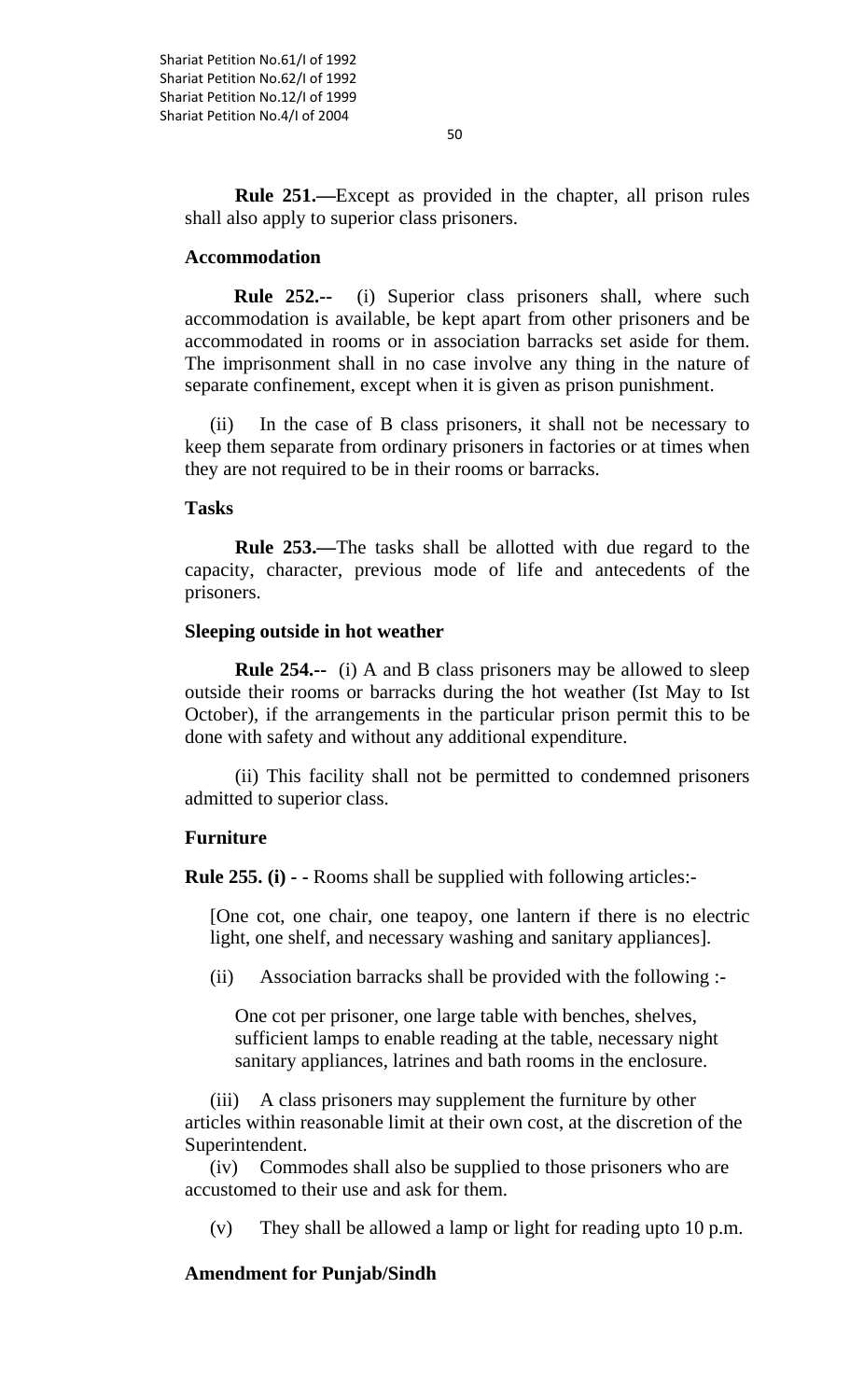#### **More Furniture.**

**Rule 255.(i)—Rooms shall be supplied with following articles:-**

[One cot woven with niwar, one chair, one tea-poy, one table lamp, one shelf, one ash tray, one wooden rack and necessary washing and sanitary appliances].

[(ii) Association barracks shall be provided with the following:-

One cot woven with niwar per prisoner, one large table with banches, shelves, sufficient light to enable reading at the tables, necessary night sanitary appliances, latrines and bath rooms in the enclosure.

- (iii) A class prisoners may supplement the furniture by other articles within reasonable limit [and also portable Radio and T.V. set] at their own cost, at the discretion of the Superintendent [and the B class prisoners shall be allowed to keep a portable Radio at their own cost.]
- (iv) Where flush fittings are not available, commodes shall be supplied to those prisoners who are accustomed to their use and ask for them.
- (v) They shall be allowed a table lamp for reading upto 10 P.M.
- (vi) One waste paper basket will be supplied for each cell and more for association barracks at the discretion of the Superintendent.]

#### **Exercise and games**

**Rule 256.—**When there is only one superior class prisoner, he should be allowed walking or some other physical exercise for half [2 hours] an hour both morning and evening. Where the number of such prisoners exceeds one, outdoor games such as volleyball, deck tennis and badminton may be allowed at the discretion of the Superintendent, provided that the space in the enclosure permits it. The initial expenditure in every case shall be paid by the Government. Indoor games such as cards carom or chess may also be permitted at the cost of the prisoners.

#### **Sanitary and bathing arrangements**

**Rule 257. (i)—**They shall be allowed reasonable facilities for bathing, latrines, etc., with due regard to the provision of privacy. They use of toilet and washing soap shall also be allowed. Superior class prisoners shall be allowed to keep the articles as permissible under Rule 75.

**(ii)** Soap will be allowed to A and B class prisoners on the following scale:-

Toilet soap-One cake weighing about 117 grs. For a fortnight. Washing material .. 117 grs. washing soap and 117 grs. washing soda weekly.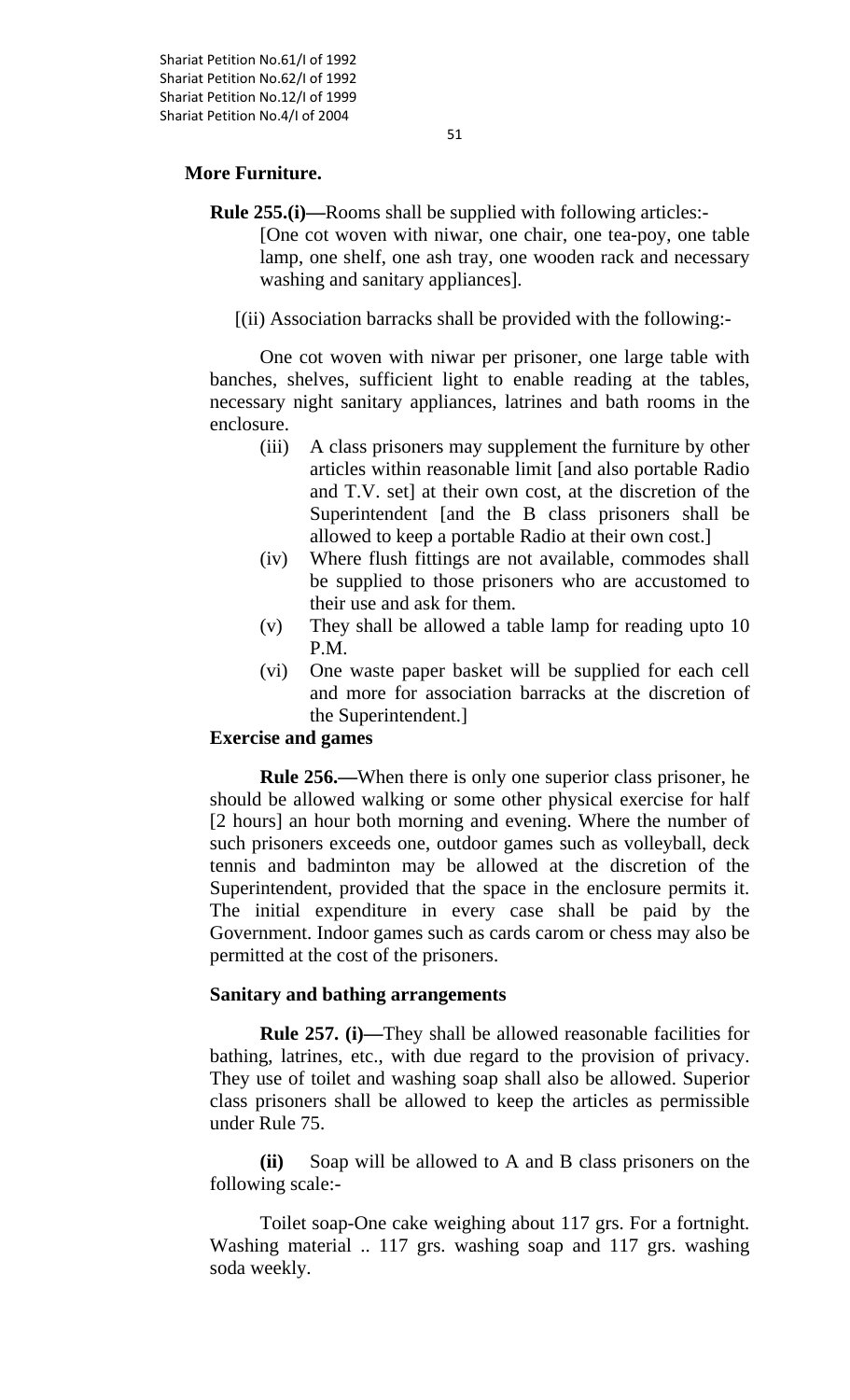## **For Punjab and Sindh Province Only**

**In Rule 257,** for sub-rules (ii) the following sub-rules shall be substituted and sub-rule (iii) shall be added:-

- **(ii)** A and B class prisoners, if they can not afford themselves, shall be allowed the following articles:
- (a) Toilet soap one cake weighing about 140 grams for a fortnight.
- (b) Washing material, 125 grams washing powder weekly.
- (c ) Mustard oil 60 grams per week for those who grow hair.
- (iii) Prisoners in association barracks shall be provided with one fixed mirror of size 57 x 41 cm, in wall, one hair comb medium quality, one soap case, one lota plastic one mug plastic and one towel per prisoner and one plastic tub (Medium size) for every ten prisoners. A fixed towel hunger shall be provided in each bathroom.

#### **Cooking arrangement**

**Rule 258.—**When several superior class prisoners are confined together, a separate cook house [two c class prisoners for every ten such superior prisoners] shall be provided for them. In the case of a superior class prisoners if confined individually he may be permitted a C class prisoner-cook to cook his food.

#### **Utensils**

**Rule 259. (***1)..* The following utensils shall be supplied to each prisoner:-

One enamel plate, two enamel cups, one metal glass, one spoon and one enamel mug.

(ii) A class prisoners if they desire, shall be allowed to use their own utensils.

#### **Amendment for Punjab Province only:**

#### **Better utensils**

 **Rule 259.—**The existing Rule 259 shall be substituted as:-

- (i) The following utensils shall be supplied to each prisoner:-
- (a) One full plate, one quarter plate, one teaspoon, one table spoon and one tumbler of stainless steel and one tea cup.
- (b) The following utensils shall be supplied to the prisoners for common use by six prisoners.

One tea set (tea pot, milk pot and sugar pot).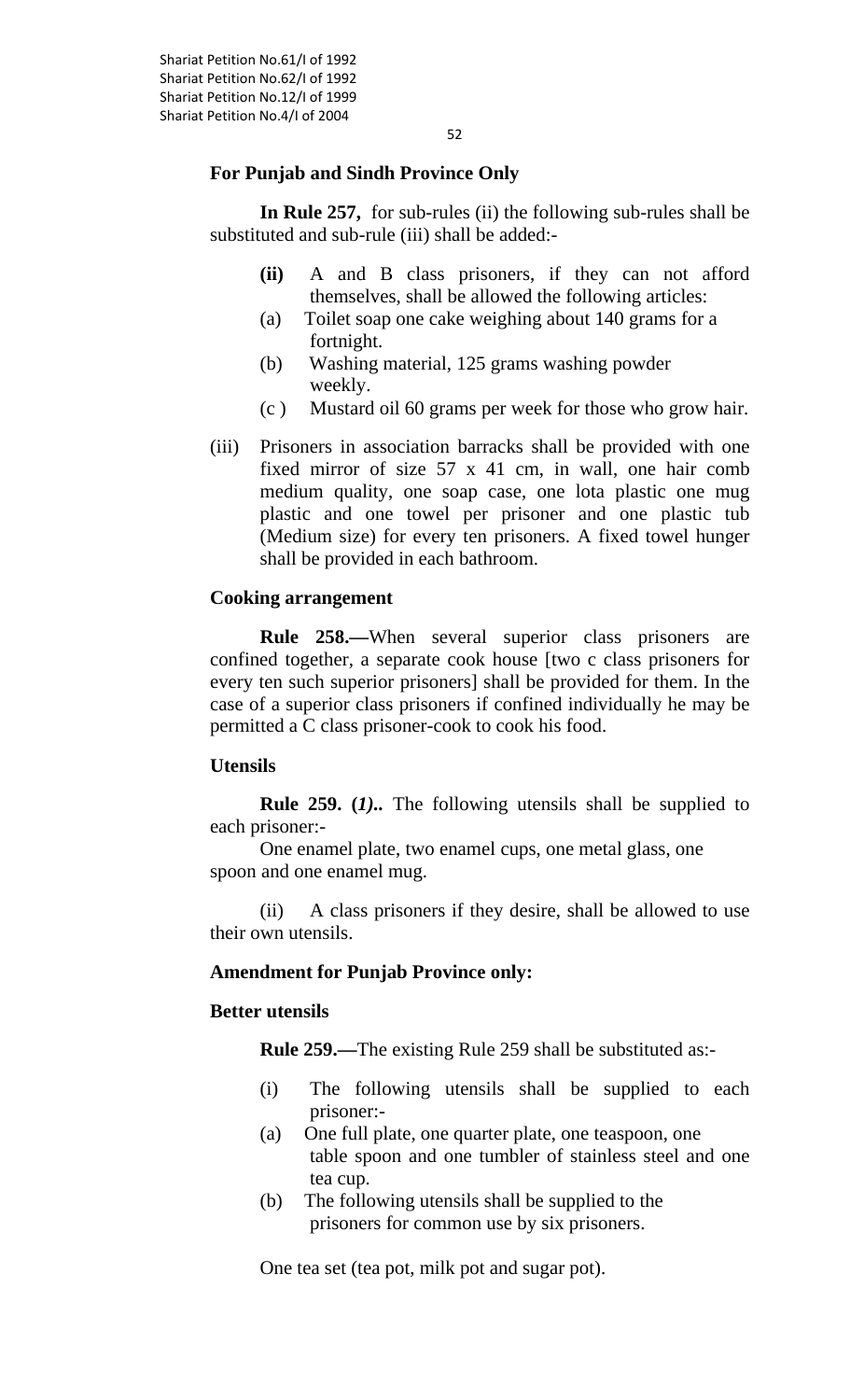53

One tea kettle and one jug of stainless steel.

(c ) The following articles will be provided in common kitchen for preparation and service of food (for six better class prisoners):-

 One steel Tawa, one medium size Parat, one cooking kettle, one cooking spoon, one dish for curry, one dish for sweet, one dish for rice, one fry pan, one meat safe (medium size) and one kitchen knife of stainless steel and condiment grinding equipment, one kerosene oil stove (where no Sui gas arrangement exists)

- (d) Any other articles of kitchen requirement, considered necessary, may be provided at the discretion of the Superintendent Jail.
- (ii) A class prisoners if they desire, shall be allowed to use their own utensils.]

# **For Sindh Province Only**

For rule 259**,** the following rule shall be substituted:

 (i) The following utensils shall be supplied to each prisoner;

> One full plate, one quarter plate, one teaspoon one table spoon and one tumbler of stainless steel and one teacup.

(ii) The following utensils shall be supplied to the prisoners for common use by six prisoners:-

> One tea set (tea pot, milk pot and sugar pot) one tea kettle and one jug of stainless steel.

(iii) The following articles shall be provided in common kitchen for food preparation and services for every six better class prisoners:-

One steel tawa, one medium sized plate, one cooking kettle, one cooking spoon, one dish for curry, one dish for sweet, one rice, one frying pan. One meat safe (medium size) and one kitchen knife of stainless steel and condiment grinding equipment, one kerosene oil stove (where no sui gas arrangement exists),

- Note: The plates and dishes shall be of stainless steel. Any other articles of kitchen requirement, considered necessary, may be provided at the discretion of the Superintendent Jail.
- (iv) A and B class prisoners, if they so desire, shall be allowed to use, their own utensils.

## **Diet**

*Rule 260*. (i)-- Superior diet shall be provided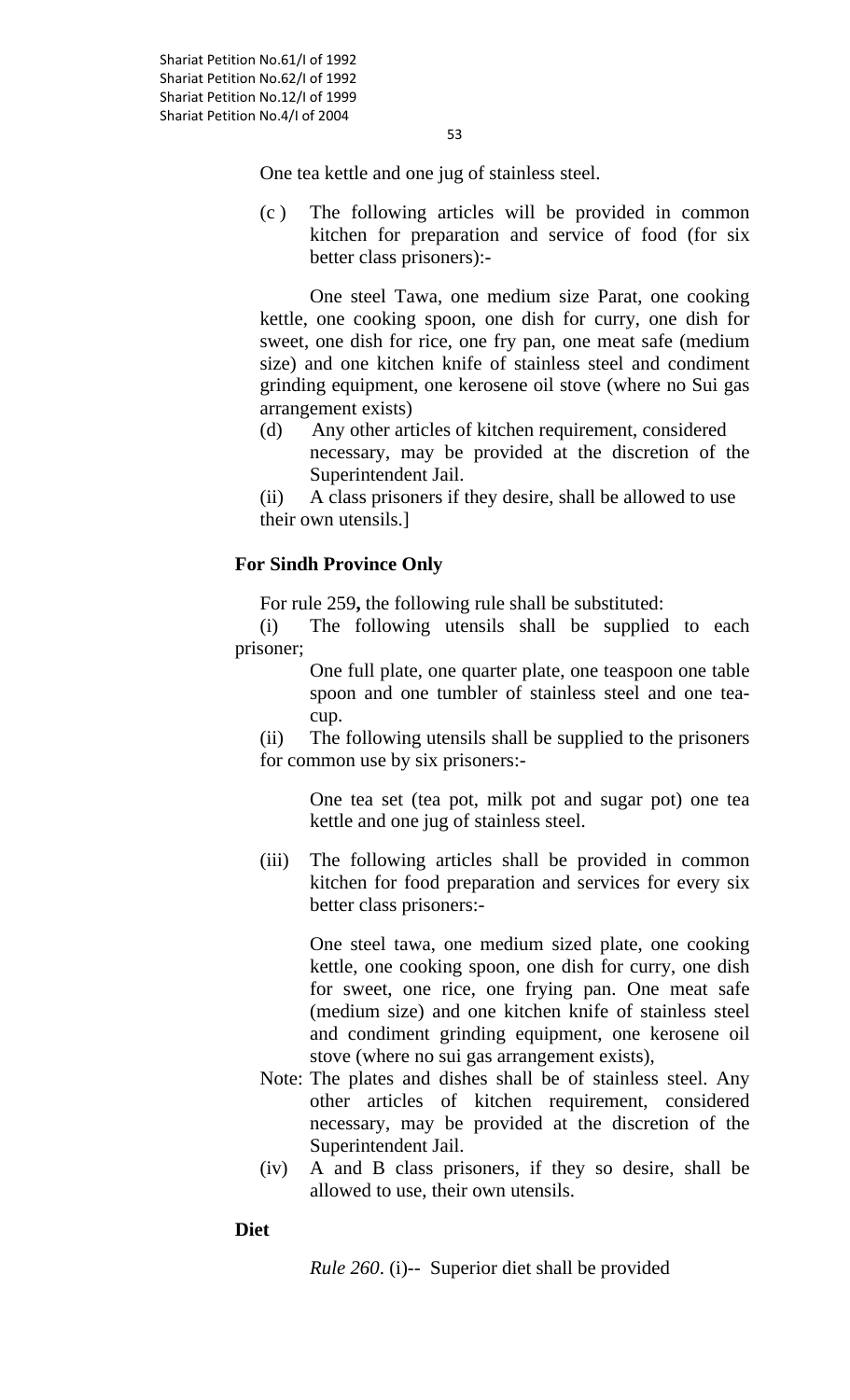according to the following scale; provided that the Inspector General may, with the approval of the Government, modify or alter the scale of diet to suit the local conditions:-

| Name of Article | Diet Scale for     | Diet Scale for     |
|-----------------|--------------------|--------------------|
|                 | <b>Meat Eaters</b> | Vagetarians eaters |
|                 | Kgr. Grs.          | Kgr.Grs.           |
| Wheat atta      | 0583               | 0583               |
| Dal             | 0117               | 0117               |
| Meat            | 017                | .                  |
| Milk            | 0233               | 0583               |
| Vegetable Ghee  | 029                | 029                |
| Sugar           | 058                | 058                |
|                 | 0.29               | 029                |
| Milk for tea    | 0117               | 0117               |
| Vegetables      | 0117               | 0.233              |
| Potatoes        | 0117               | 0117               |
| Condiments      | 015                | 015                |
| Salt            | 015                | 015                |
| Firewood        | 1886               | 1886               |

(ii) Meat eaters can exchange meat with eggs or fish when available, or liver, kidneys, brain, etc., provided cost does not exceed that of the authorized amount of meat 175 grs.

(iii) Loaf bread weighing upto 467 grs may be substituted for wheat atta, in the case of foreigners or Pakistanis accustomed to western diet 467 grs. rice may be substituted for 583 grs. wheat-atta in case of rice eaters.

(iv) Prisoners will not be permitted to accumulate raw rations from day to day. Unconsumed raw rations will be taken back in the prison stock.

(v) The diet in the case of A class prisoners may be supplemented at their own expenses with extra article of food of a simple character, provided many for its purchase is deposited with the Superintendent.

(vi) The occasional present of fruits to superior class prisoners by their relatives and friends is permitted at the discretion of the Superintendent. Alcohol, intoxicating drugs and articles of luxury shall not be permitted.

(vii) A copy of the scales prescribed shall be hung up in the rooms or barracks where such prisoners are confined.

#### **Amendment For Punjab**

#### **Better Diet**

**Rule 260.--** Against the below noted items the quantity be substituted as follows: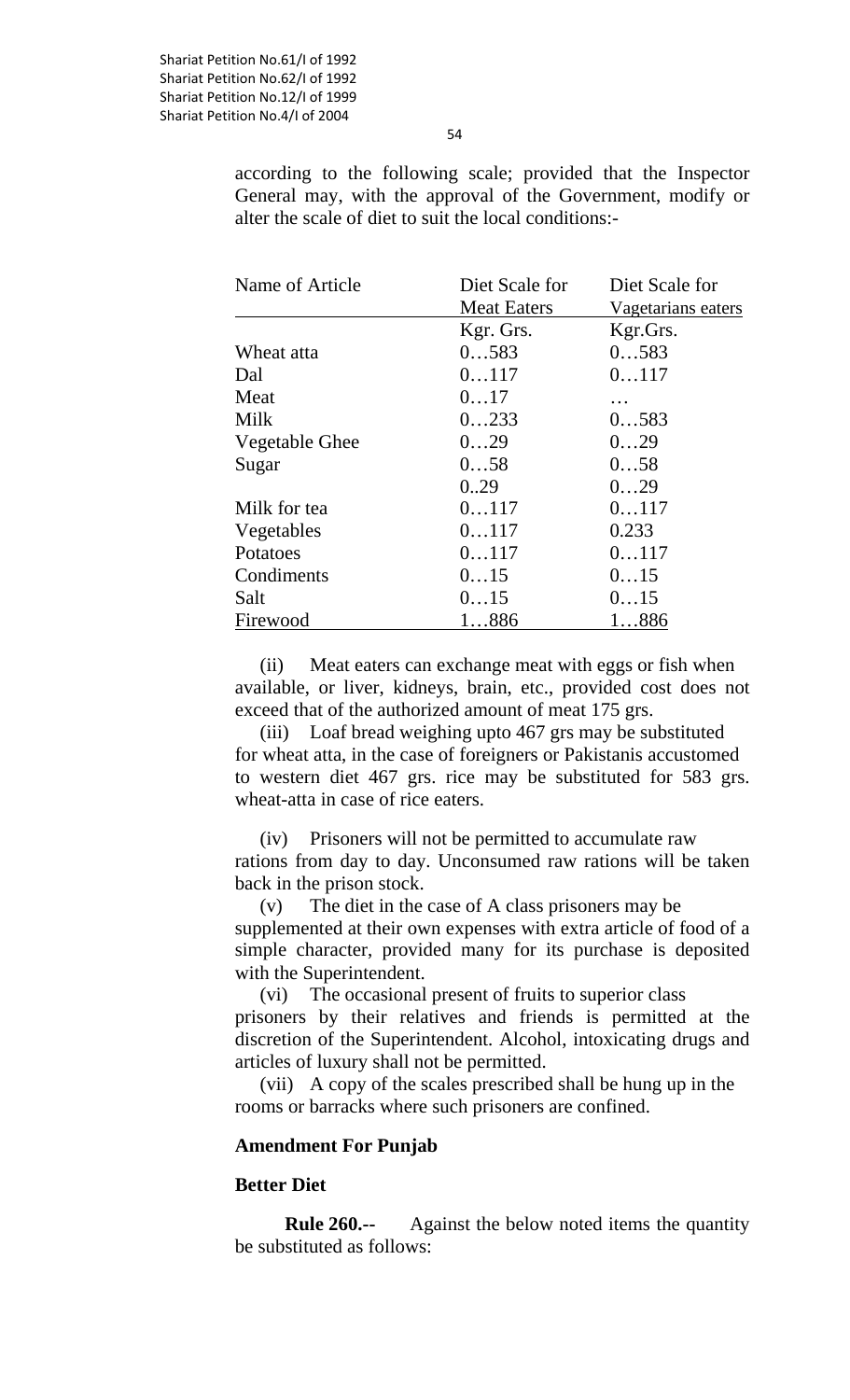| Name of Article | Kgr.Grs. | Kgr.Grs. |
|-----------------|----------|----------|
| Meat            | 0175     | $-0.000$ |
| Tea             | 0.7      | 07       |
| Potatoes        | 0117     | 0117     |
| Salt            | 015      | 015      |
| Firewood        | 1886     | 1886     |

#### **For Sindh Province Only**

**In Rule 260,** in the table of articles and scales the existing quantity of the articles mentioned shall be substituted as given against them:-

| Meat                        | $175$ grs | nil       |
|-----------------------------|-----------|-----------|
| Tea                         | 7 grs.    | 7 grs     |
| Firewood                    | 1.886     | $350$ grs |
| (Where gas is not provided) |           |           |

#### **Clothing and bedding**

**Rule 261.** (1)—A class [superior class convicted] prisoners may, within reasonable limits, wear their own clothing and provide their own bedding, shoes, etc.

**(ii)** A class [superior class convicted] prisoners who prefer prison clothing, etc. and all 'B' class [deleted] prisoners shall be supplied with clothing and other equipment according to the scale given below; provided that the Inspector-General may with the approval of the Government, modify or alter the scale to suit the local conditions:-

Male Prisoners Throughout the year.

2 dasuti shirts or kurtas 2 dasuti shalwars or trousers.

2 cotton azarbands. 2 dasuti caps.

2 towels. 2 dasuti pillow covers.

1 pillow case filled with cotton. 2 dasuti bed sheets.

1 blanket woolen 1 cotton durrie.

During winter—

- 1 woollen jersey.
- 2 Blankets woolen.
- 1 dasuti mattressfoam Mattress 5 cm thick

Women Prisoners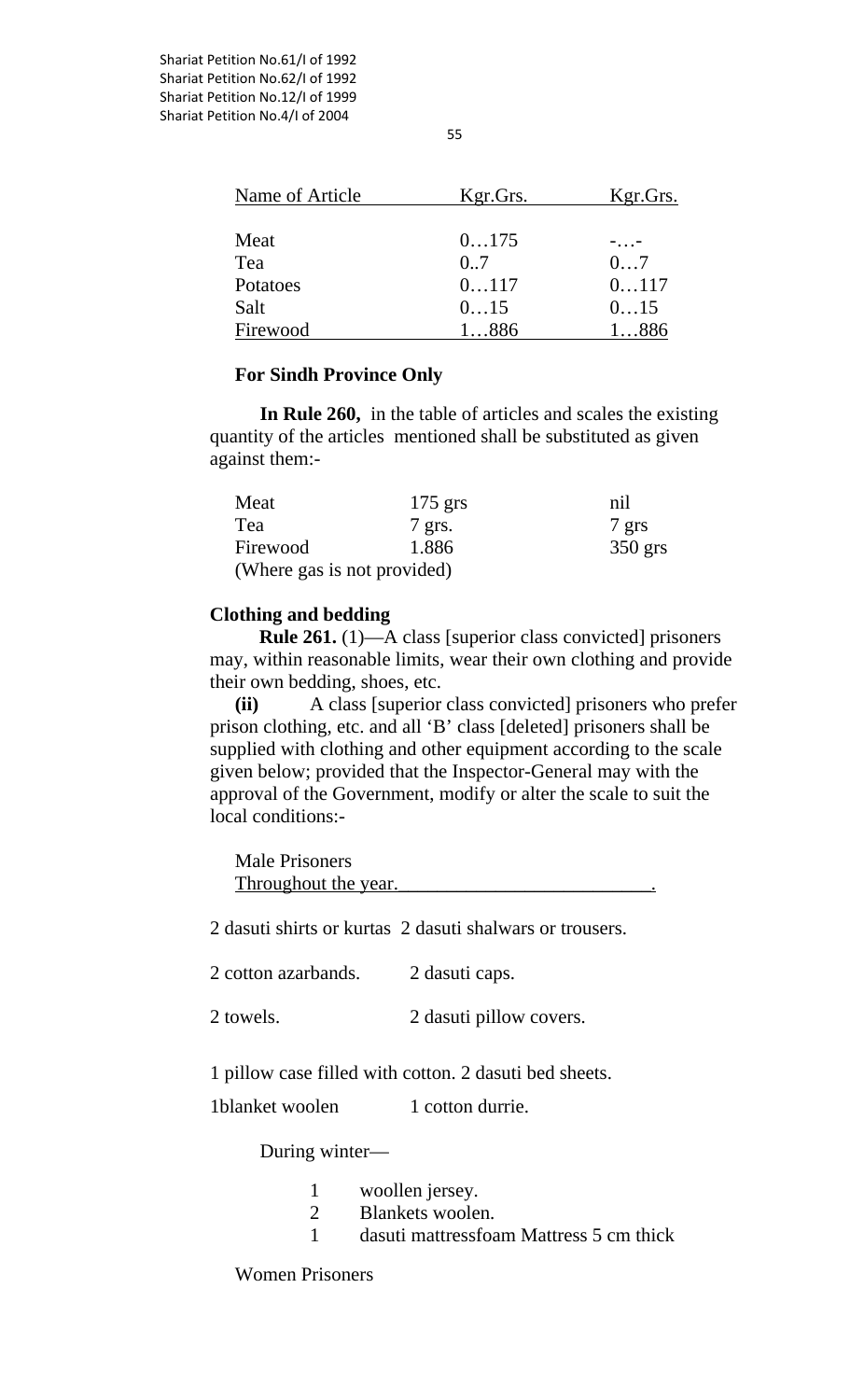56

|  | Throughout the year- |  |
|--|----------------------|--|
|  |                      |  |

| 2 cotton shalwars.                       | 2 dasuti pillow covers.                                                         |
|------------------------------------------|---------------------------------------------------------------------------------|
| 2 cotton shirts.                         | 6 napkins.                                                                      |
| 2 cotton dopattas of coarse Muslin.      |                                                                                 |
| 2 towels.                                | 2 cotton azarbands.<br>2 dasuti pillow covers. 1 pillow case filed with cotton. |
| 2 dasuti bed sheets.<br>1 cotton durrie. | 1 blanket woolen                                                                |

During winter—

- 3. blankets woolen. 1 Foam Matters 5 cm thick
- 1 woolen jersey.

# **Amendment for the Punjab Province only:**

## **Better clothing and bedding**

 **Rule 261.—**The existing rule shall be substituted as under:-

 (i) A class prisoners may, within reasonable limits, wear their own clothing and provide their own bedding, shoes, etc.

(ii) A class prisoners who prefer prison clothing, etc. and all 'B' class convicted prisoners shall be supplied with clothing and other equipment according to the scale given below; provided that the Inspector General may with the approval of the Government, modify or alter the scale to suit the local conditions:-

Male Prisoners; Throughout the year--

| Two dasuti shirts or kurtas. | Two dasuti Shalwars or trousers. |
|------------------------------|----------------------------------|
| Two cotton azarbands.        | Two towels.                      |
| Twodasuti caps.              | Two dasuti pillow covers.        |
| One foam pillow.             | Two dasuti bed sheets.           |
| Male Prisoners:              |                                  |

| TATAIL I LIPOITETO!  |  |
|----------------------|--|
| Throughout the year- |  |
|                      |  |

| <b>One</b> | blanket        |
|------------|----------------|
| One        | cotton durrie. |

During winter:

One woolen Jersey.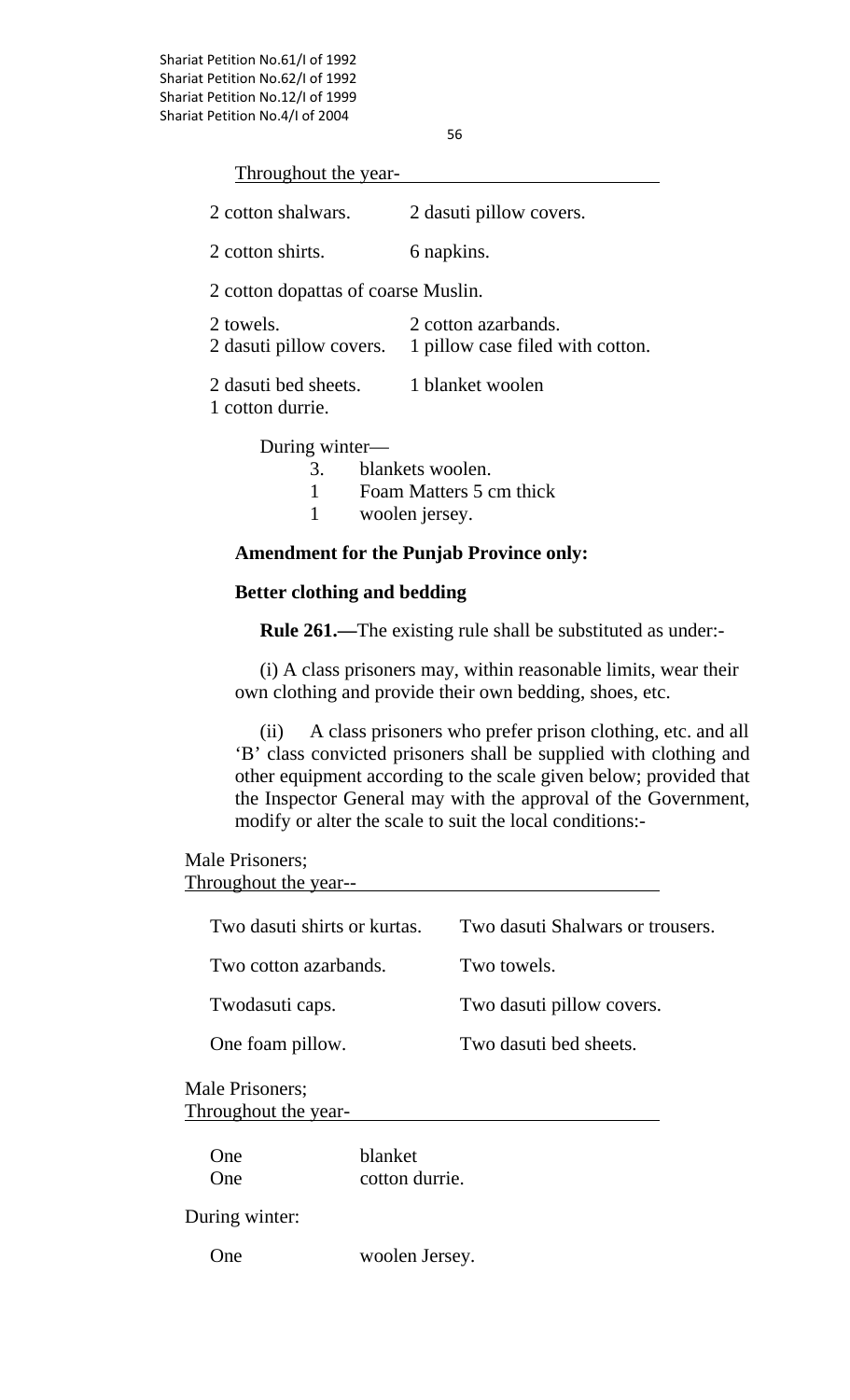57

Four blankets (medium quality),

# One foam mattress 5 cm thick.

## **Women Prisoners throughout the year**:

| Two        | cotton shalwars.                  |
|------------|-----------------------------------|
| Two        | dasuti pillow covers.             |
| Two        | cotton shirts.                    |
| <b>Six</b> | napkins.                          |
| Two        | cotton dopattas of coarse muslim. |
| Two        | cotton azarbands.                 |
| Two        | towels.                           |
| One        | foam pillow.                      |
| Two        | dasuti bed sheets.                |
| One        | blanket.                          |
| One        | cotton durree.                    |

# **During Winter:**

| Four | blankets.                 |
|------|---------------------------|
| One  | foam mattress 5 cm thick. |
| One  | woolen jersey.            |

## **For Sindh Province Only**

In Rule 261**,** for sub-rule (ii), the following sub-rule shall be substituted:

**(ii)** A class prisoners who prefer prisoner clothing, and all 'B' class convicted prisoners shall be supplied with clothing and other equipment according to the scale given below; provided that the Inspector General may with the approval of the Government, modify or alter the scale to suit the local conditions:-

Male prisoners throughout the year Two Dasuti Shirts or Kurtas Two Dasuti Shalwars or trousers Two cotton Azarbands Two towels Two Dasuti caps Two Dasuti pillow covers One foam pillow Two Dasuti bed sheets One blanket One cotton Duree.

## **During Winter :-**

 One woolen jersey Four blankets (Medium quality)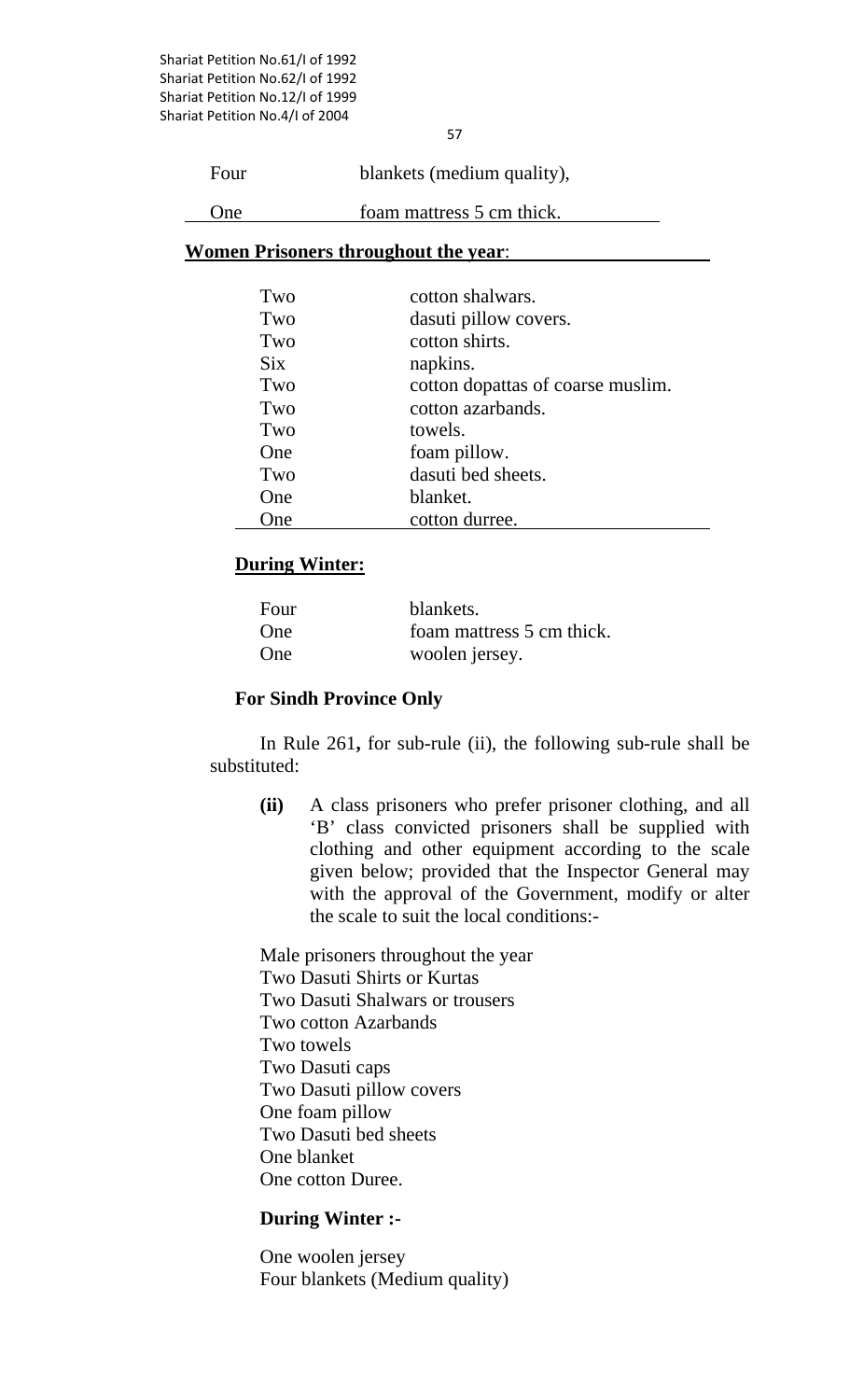58

#### One foam matters 5 cm **Women Prisoners throughout the year**

 Two cotton Shalwars Two Dosuti Pillow covers Two cotton shirts Six napkins. Two cotton Dupattas of coarse Muslim Two cotton Azarbands Two towels One foam pillow Two Dasuti bed Sheets One blanket One cotton duree

#### **During Winter:-**

Four blankets One foam mattress 5 cm thick One woolen jersey.

#### **Mosquito nets**

**Rule 262.—**Superior class prisoners may be permitted to use mosquito nets at their own expense.

#### **Facilities for reading**

**Rule 263.—** In addition to books from the prisoner library a prisoner may have any [reading material legally available in the market subject to clearance of superintendent from private source] number of books or magazines upto a reasonable limit from private sources, provided that such books or magazines are not considered unsuitable by Superintendent, who if in doubt, shall consult the Inspector General. Daily newspapers shall be supplied from a list approved by Government. These papers shall be examined by the Superintendent before issue to the prisoners.

## **Electric Fans**

 **Rule 264.—**Prisoners may be allowed to use their own electric fans during the summer season, if such arrangement do not already exist in the ward reserved for them.

#### **Letters and interviews**

 **Rule 265.—**Superior class prisoners shall be allowed to write one letter and have one interview weekly. Both the letter and interview are interchangeable. One urgent occasion such as death or serious illness in a prisoner's family, this rule may be relaxed at the discretion of the Superintendent. The number of persons who may visit a prisoner at any given times should be limited to six. The discussion of political matters shall not be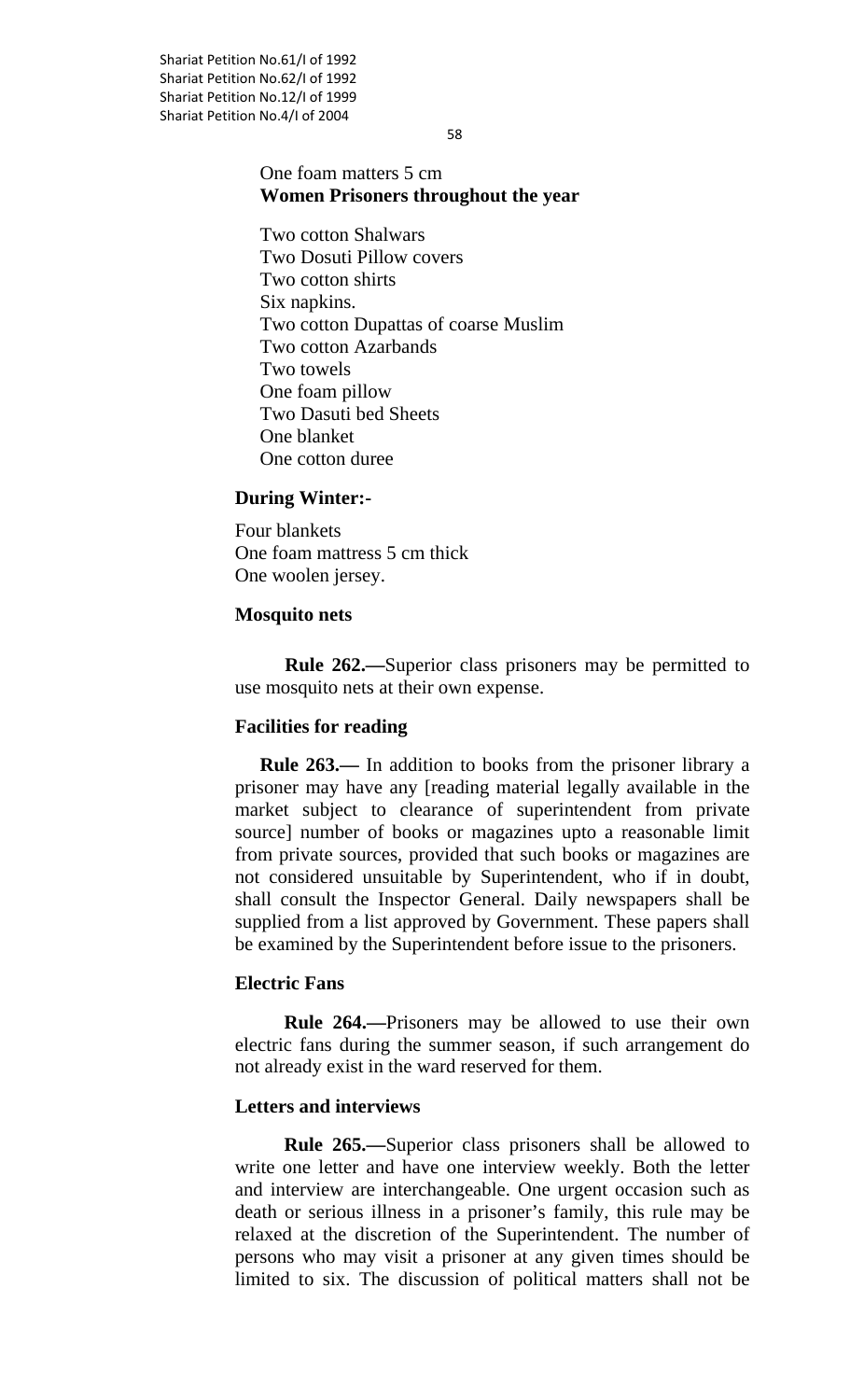allowed at these interviews. The subject matter of all letters shall be strictly limited to private affairs and shall not contain any reference to prison administration and discipline, other prisoners or politics.

 Publications of matters discussed at interview or of the substance of letters received from prisoners shall entail the withdrawal or curtailment of this privilege.

#### **Menial duties**

**Rule 266.—**They shall not be required to perform menial duties nor to pay for having such duties done for them. These duties will be discharged by the prison servants who shall not be used as personal servants by a superior class prisoner. One attendant and one cook prisoner may be allowed to superior class prisoners upto ten in number.

#### **Punishments**

 **Rule 267.--** There shall be subject to the general rules regarding punishments, except that whipping shall only be inflicted with the previous sanction of the government. All penalties inflicted on A [Superior] class prisoners by the Superintendent shall immediately be reported to the Inspector-General. In case of misbehavior, the Superintendent may withdraw individual privileges, subject to the sanction of the Inspector General, when the period exceeds one month, but the power to remove a prisoner from this class rests with the Government only.

## **Discipline**

 **Rule 268.—**They shall at all times behave in an orderly manner, and shall be required to show due respect to prison officials and visitors. In all respects the prisoners shall be subject to the rules which apply to ordinary prisoners.

#### **Transfer**

 **Rule 269.—**(i) Normally second class railway accommodation shall be provided at the time of transfer from a prison. Prisoners may be allowed to travel by a higher class at their own expense if they wish to do so, in which case they will be required to pay the difference in fares both for prisoners themselves and their escorts.

(ii) They shall be conveyed by taxi or tonga to and from the prison to the railway station at the time of transfer. Prisoners shall not be transferred from a prison in one district to a prison in another district by motor car unless the previous sanction of Government has been obtained.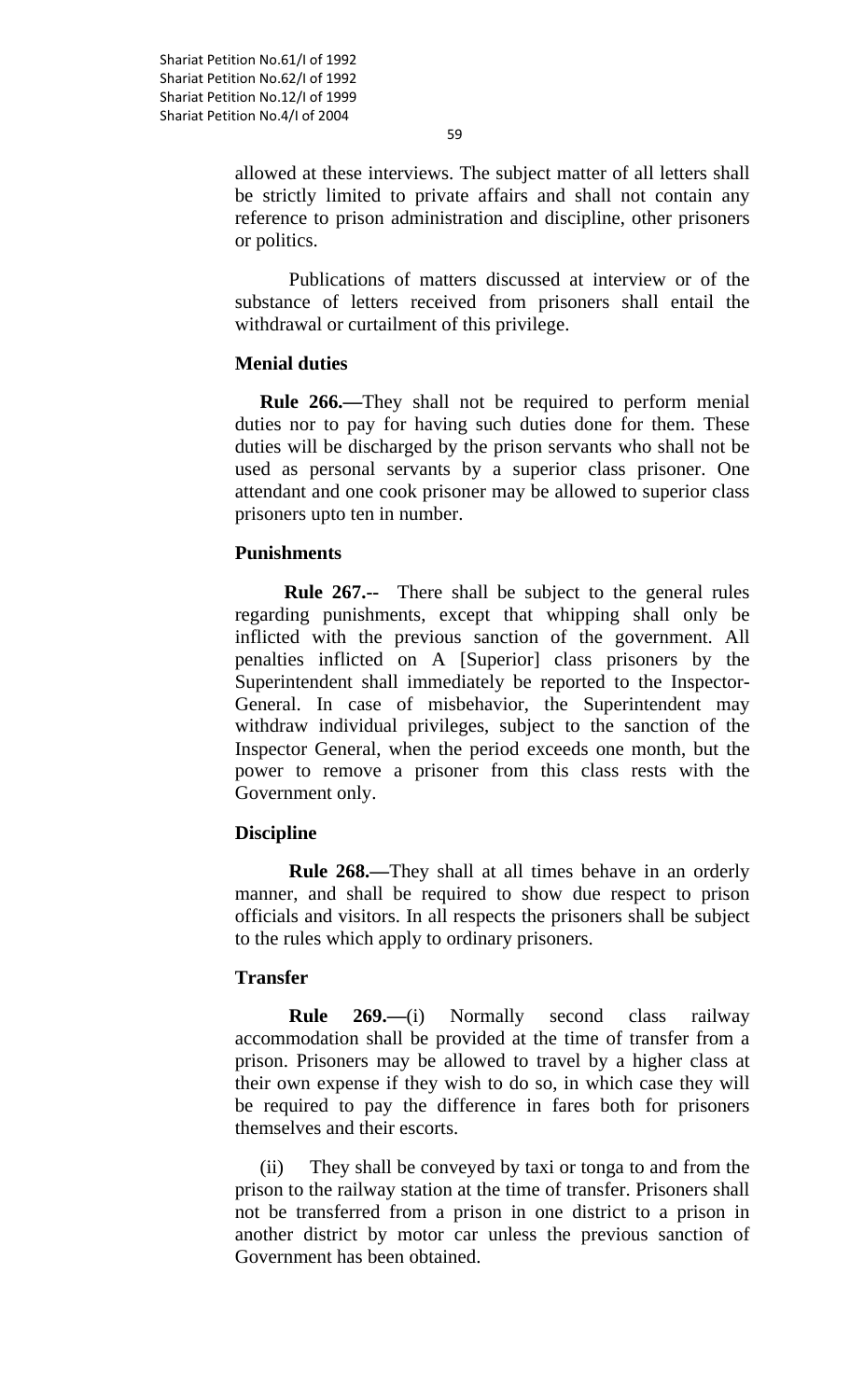60

#### **Superior class under-trial prisoners**

**Rule 270.**(i)—Accommodation-As far as possible they will be provided with accommodation superior to that provided for "c" class convicted prisoners.

(ii) Diet-They shall be allowed the same diet as prescribed for B class prisoners. They may supplement it at their own expense provided that the food so obtained is of a simple character. Alcohol, intoxicating drugs and articles of luxury shall not be permitted.

(iii) Clothing-Prisoners inadequately clad and who are unable to obtain clothing from private source be provided with B class clothing at Government expense. They may be allowed their own beddings at the discretion of the Superintendent.

(iv) Other Concessions-Subject to the discretion of the Superintendent, superior class under trial prisoners may be provided with ordinary furniture as is allowed to B class prisoners. They will ordinarily by permitted to obtain books, magazines and newspapers, subject to censorship by the Superintendent, and allowed the use of a light upto 10 p.m. [in Winter and 11 p.m. in Summer]

(v) **Letters.—**Their letters will be subjected to censorship in exactly the same way as those of ordinary under trial prisoners [by the concerned agencies.]

(vi) **Other matters.—**All other rules pertaining to ordinary under trial prisoners shall also apply to superior class under trial prisoners.

#### **GENERAL DISCUSSION ON CLASSIFICATION.**

25. Shariat Petition No.62/I of 1992 as well as Shariat

Miscellaneous Application No. 19/I of 1997 and Shariat Miscellaneous

Application No. 11/I of 1998 deal with the question of *classification of* 

*convicted prisoners* and matters relevant thereto. It is significant to note

that in this petition, which consists of foolscap seven typed pages, not a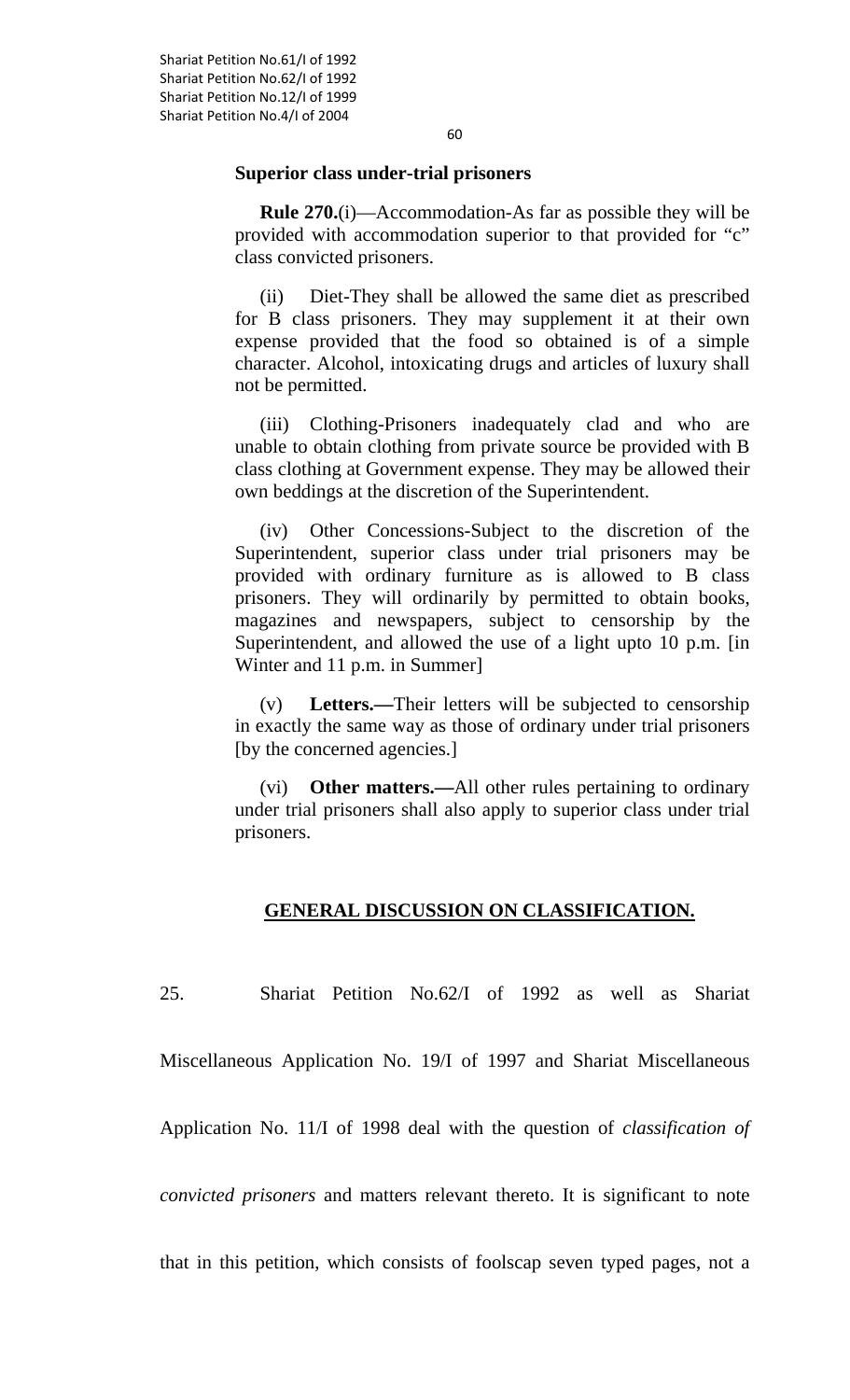single impugned rule or provision of law has been shown to be violative of any one or the other Injunction of Islam. After narrating various provisions it has been stated in paragraph 3 of the petition that "the above classification of the prisoners and discrimination in their facilities is clearly against the principles of justice, equality, equity and fair play as given in Islam". The mover of the petition, in paragraph 1 of this petition, states that he, as a Muslim citizen of Islamic Republic of Pakistan, has gone through legal provisions relating to prisons and has come to the conclusion that these rules are against the basic concept of justice and equality and hence against the Injunctions of Islam. This is an unfortunate trend that regular petitions and miscellaneous applications are moved in Constitutional Courts and registered in violation of the procedure laid down in the Federal Shariat Court (Procedure) Rules, 1981. Rule 7 is a mandatory provision contained in Chapter II of the said Procedure Rules. It is entitled OF PETITIONS. Rules 7 through 16 A deal in detail with the forms and the contents of petitions moved for consideration of Federal Shariat Court. It is unfortunate that the rules are not being followed by parties to litigation and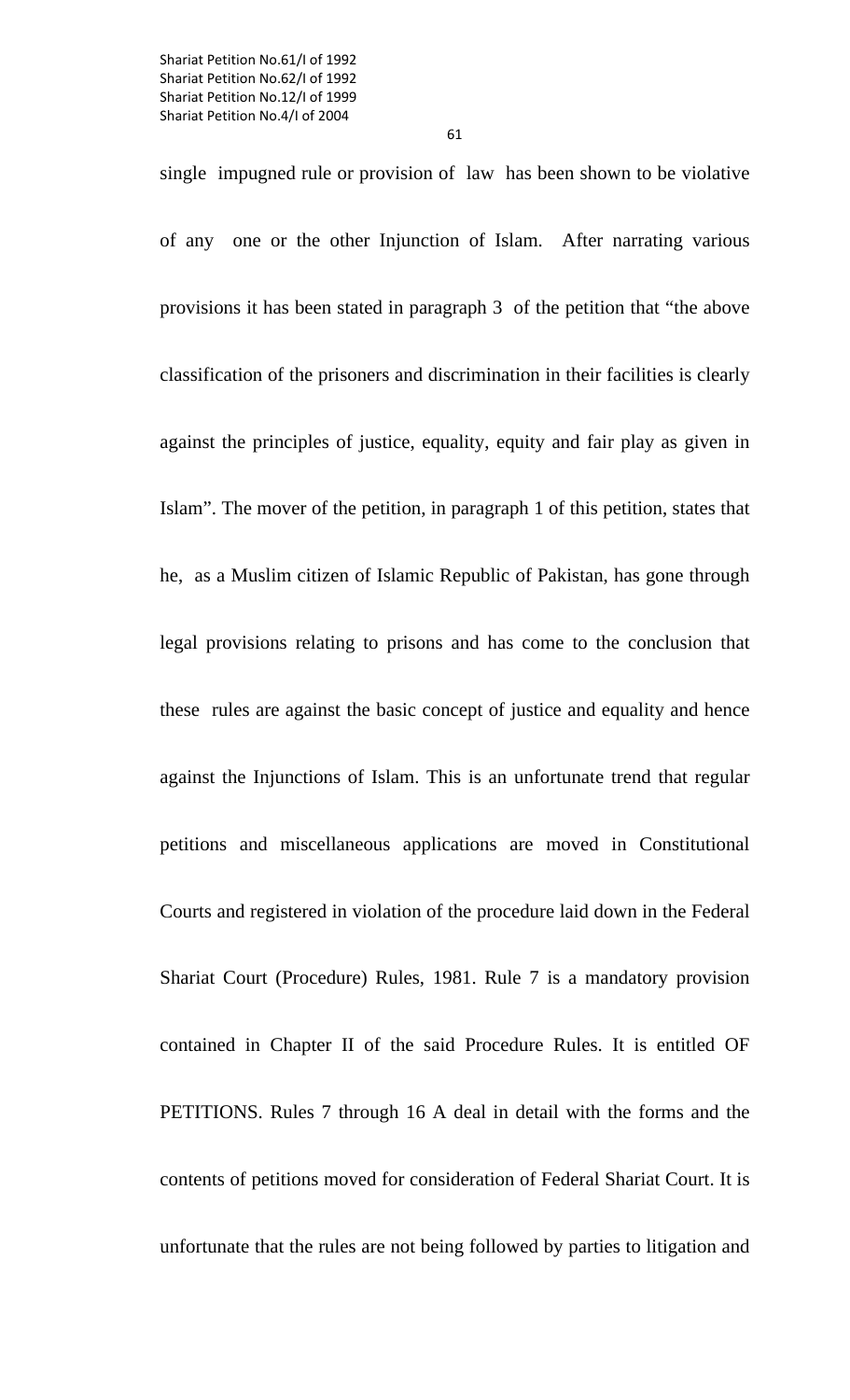62

officials of the Federal Court Registry. It is high time petitions are filed in accordance with the mandated provisions so that the precise issues are brought before the Court for determination without loss of time. The Registry has to be vigilant in this respect.

26. The element of classification of prisoners was seriously and repeatedly objected to by petitioners before us. It has been urged that classification of prisoners into A, B and C groups is contrary to Injunctions of Islam. This issue has been canvassed forcefully before us by repeating the solitary argument that Islam teaches equality and further that the entire prison population should have equal facilities and any attempt to differentiate between one or the other class of prisoners would amount to violation of the Injunction of Islam. This question of discrimination has been raised at different fora during the past few years. Whether it is a case of discrimination or reasonable classification has now to be determined.

27. Sardar Abdul Majeed, Standing Counsel for the Federal Government however opposed the contention of learned counsel for the petitioner. He contended that it is in very rare cases that the Government or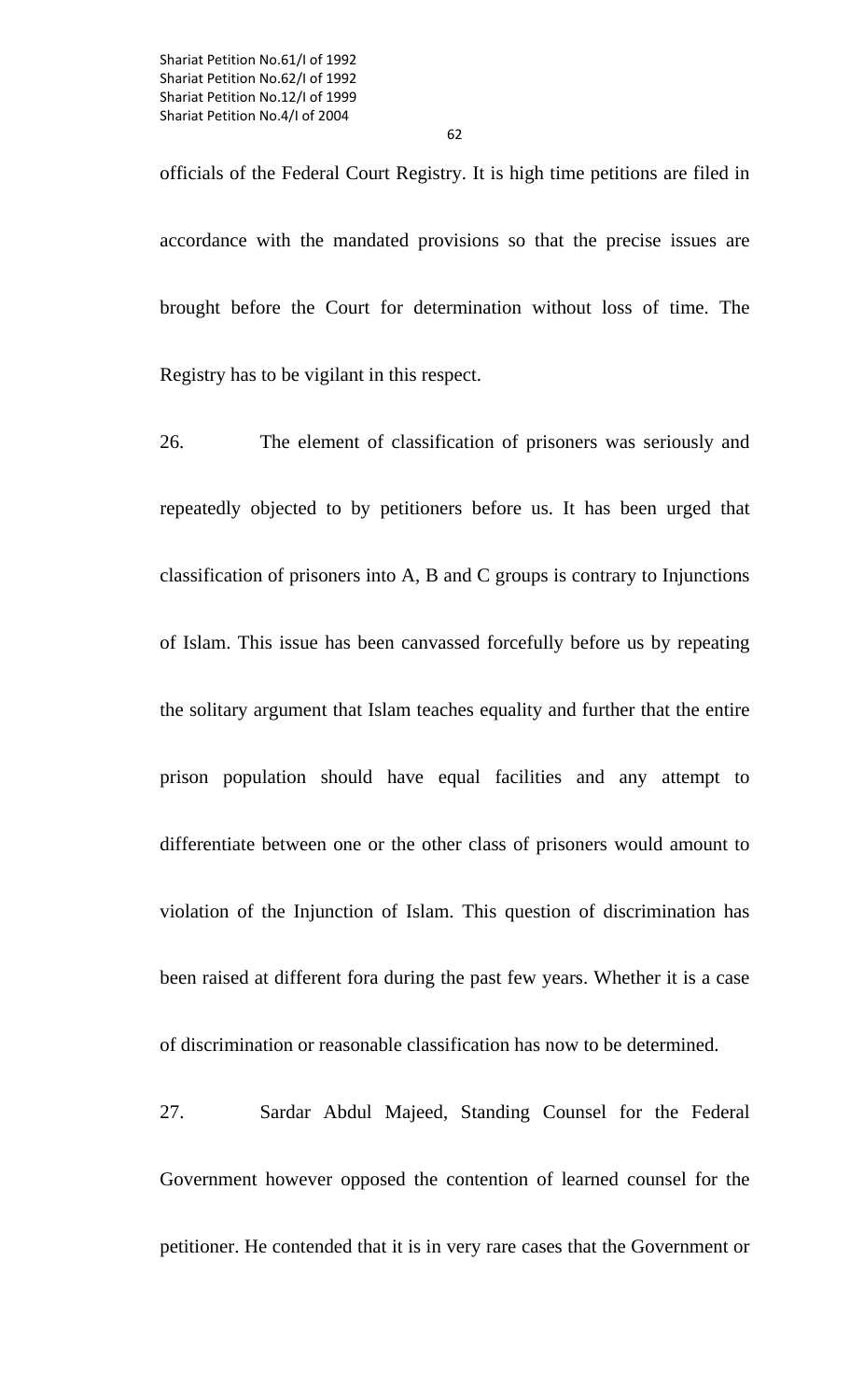Prison Department grants A or B class to the prisoners. It is only when political detenues are interned under administrative orders that B class is given to such detenus who are neither criminals nor under-trial prisoners. Sardar Abdul Majeed, while referring to certain precedents from Islamic history, developed the argument that an accused is not entitled to claim equality in matters of punishments by way of Taazir. The judge may consider even a reprimand to be sufficient in a given case. There can

therefore be no claim to equality in every sphere of life.

28. Under the circumstances, it is therefore necessary to consider this question at length through this judgment because this issue had came up for consideration in the case of Abdul Rashid vs. The State 1980 SCMR 632 as well as the case of Waheed Akhtar vs. Superintendent, Camp Jail, Lahore and another reported as PLD 1980 Lahore 131 but arguments based upon Holy Quran and Sunnah were not advanced before the Hon'ble Judges for their consideration.

29. Before proceeding it would be useful to make a statement about the principle of Equality vis-a-vis the teachings of Islam. Holy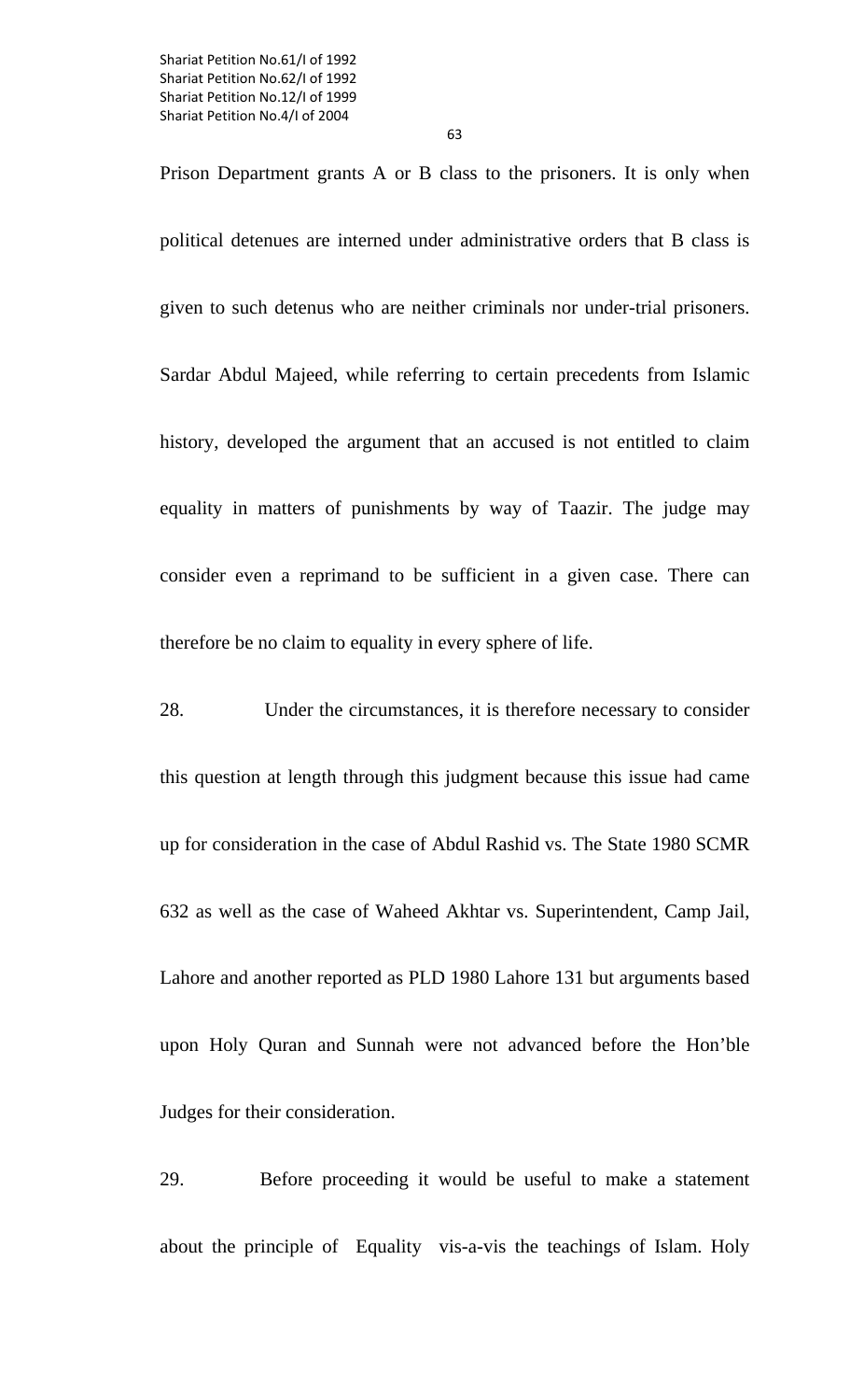Quran and the precepts of Prophet Muhammad, PBUH, are vocal on the issue of equality status of human beings. The Injunctions of Islam bear ample testimony, as is evident from Ayat 13 Sura 49, that the noblest among the believers in the sight of Allah is the one who is most mindful of his duties towards Allah. Reference may also be made to the Khutba of the Holy Prophet, PBUH, at the time of conquest of Macca as well as the last Sermons. Both the Sermons constitute an illuminating charter of human rights and freedoms wherein Liberty and Equality are declared as basic principles of Divine Messege. But equality should not be confused with classification. Islam negates discrimination but uphold reasonable classification.

30. The principle of Equality between human beings is innate in Islamic teachings. When the Holy Quran proclaims that every human being is worthy of respect and dignity as is evident from Ayat 70 Sura 17, Bani Israel, it presupposes *that all human beings, irrespective of sex, caste, colour, creed, community, country and other man made geo-political divisions, are equal.* The divine statement contained in Ayat 76 Sura 38,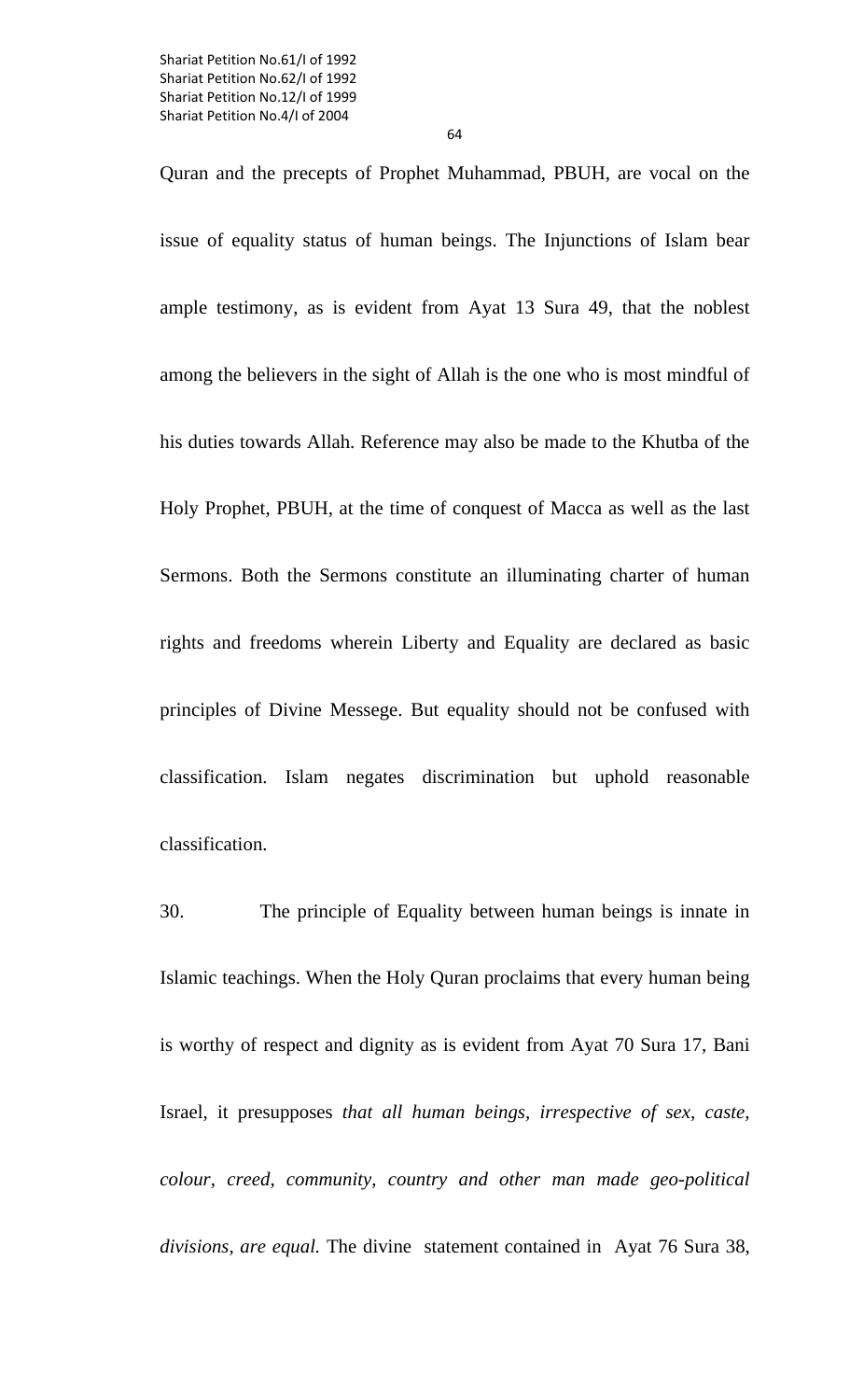to the effect that man was created from clay is a loud and clear proclamation that all human beings are in fact equal. Similarly the declaration contained in Ayaat 22 and 29, Sura 2 Al-Baqra, and repeated at number of places in the Holy Quran, namely that the bounties scattered in the cosmos are meant *for the consumption of human beings,* necessarily implies that human beings are not only equal but enjoy equal opportunities. The Quranic principle that those who do good shall inherit gardens clarifies the matter further by suggesting that the criteria of success is good conduct whether done by some one from the lower strata of society or done by a politically and financially strong person or a blue-blooded aristocrat. The right to choose, as enunciated in Ayat 104 Sura 6 and Ayat 29 Sura 18, has been granted to all and sundry. Why? Because Islamic jurisprudence presupposes that all the human beings are equal and enjoy the same set of liberties and limitations. The Holy Quran is that revealed Book which in fact introduced the concept of unity of human race. Reference may be made to Ayat 213, Sura 2, Ayat 32 of Sura 30 and Ayat 19 of Sura 10. Similarly the declaration that no one shall bear the burden of any other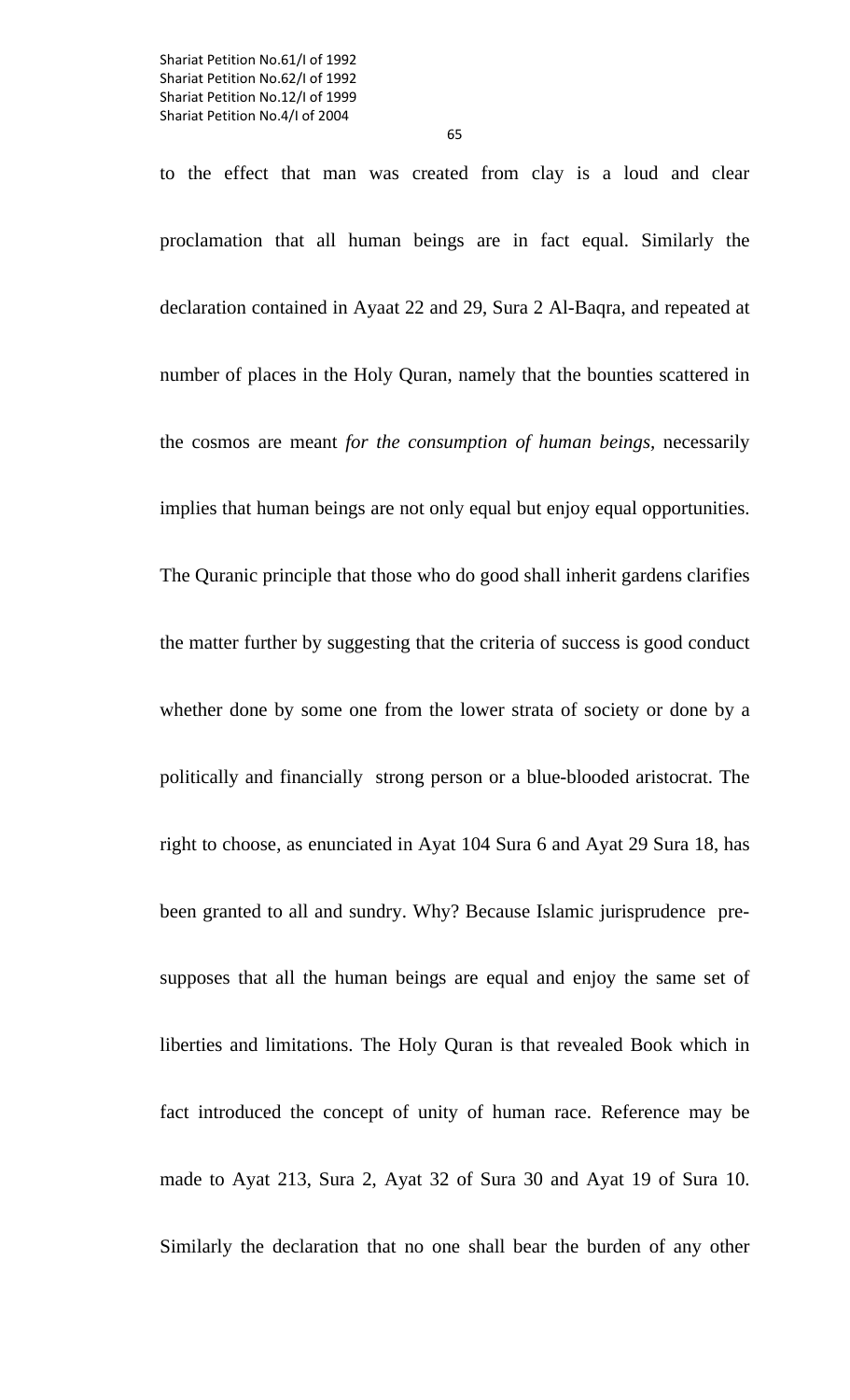soul, as given in Ayat 164 of Sura 67, and that every one is accountable for his deeds as enunciated in Ayat 202 Sura 2, is a clear pointer towards the principle of equality. At the socio-economic and political level, the Holy Quran makes it abundantly clear in Ayat 35 Sura 33, that men who submit and the women who submit, the faithful men and the faithful women etc. etc. shall receive rewards. Ayat 173 of Sura 7 refers to the joint covenant of the children of Adam which is a vivid illustration of equality of all human beings irrespective of time and place of birth. Equivalence is a distinctive feature of Islam. These human friendly principles introduced by Divine Message through the honoured Prophets A.S. paved the way for humanism and the International Charter of Human Rights.

31. Reverting to the main question of the legality or otherwise of the concept of classification it might as well be stated that Islamic history is replete with instances which vividly illustrate that the principle of classification has a sanction is based upon reasonable and material grounds. The above mentioned cases of Abdur Rashid and Waheed Akhtar were decided without reference to the Islamic Injunctions on the subject. Hence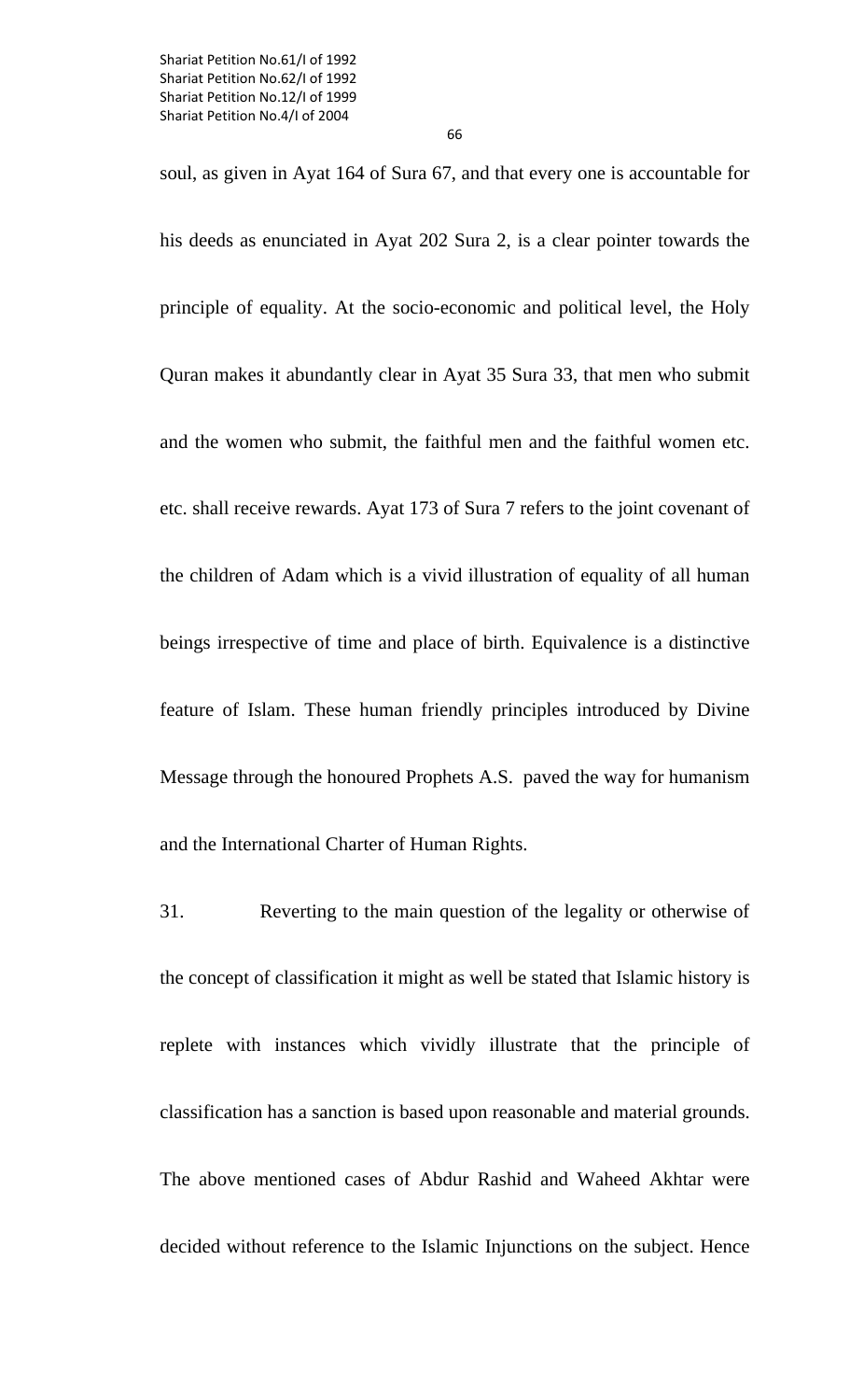67

a detailed discussion has been undertaken in this judgment in the light of Islamic principles in resolving the question relating to legal justification of classification of prisoners into various categories notwithstanding the general principle of equality of human beings.

32. It is not only the prisoners alone but the prisons in Pakistan have also been divided in different categories as in evident from Chapter 2 of the Prison Rules. This categorization did not at all seem unreasonable to the petitioners and they did not opt to challenge this classification. These are all administrative matters and hence beyond challenge. The fact of the matter is that the concept of reasonable classification is now a universally acknowledged phenomenon. The element of inhuman and vicious classification amounting to abject discrimination was an accepted reality in the erstwhile Arab Customary Code and contemporary societies elsewhere. With the advent of Islam a rational and a judicious basis was introduced whenever classification had to be resorted to. However the historically old, appalling and crude mode of classifying human beings on false grounds of colour, caste, creed or nationality was strictly prohibited by Holy Quran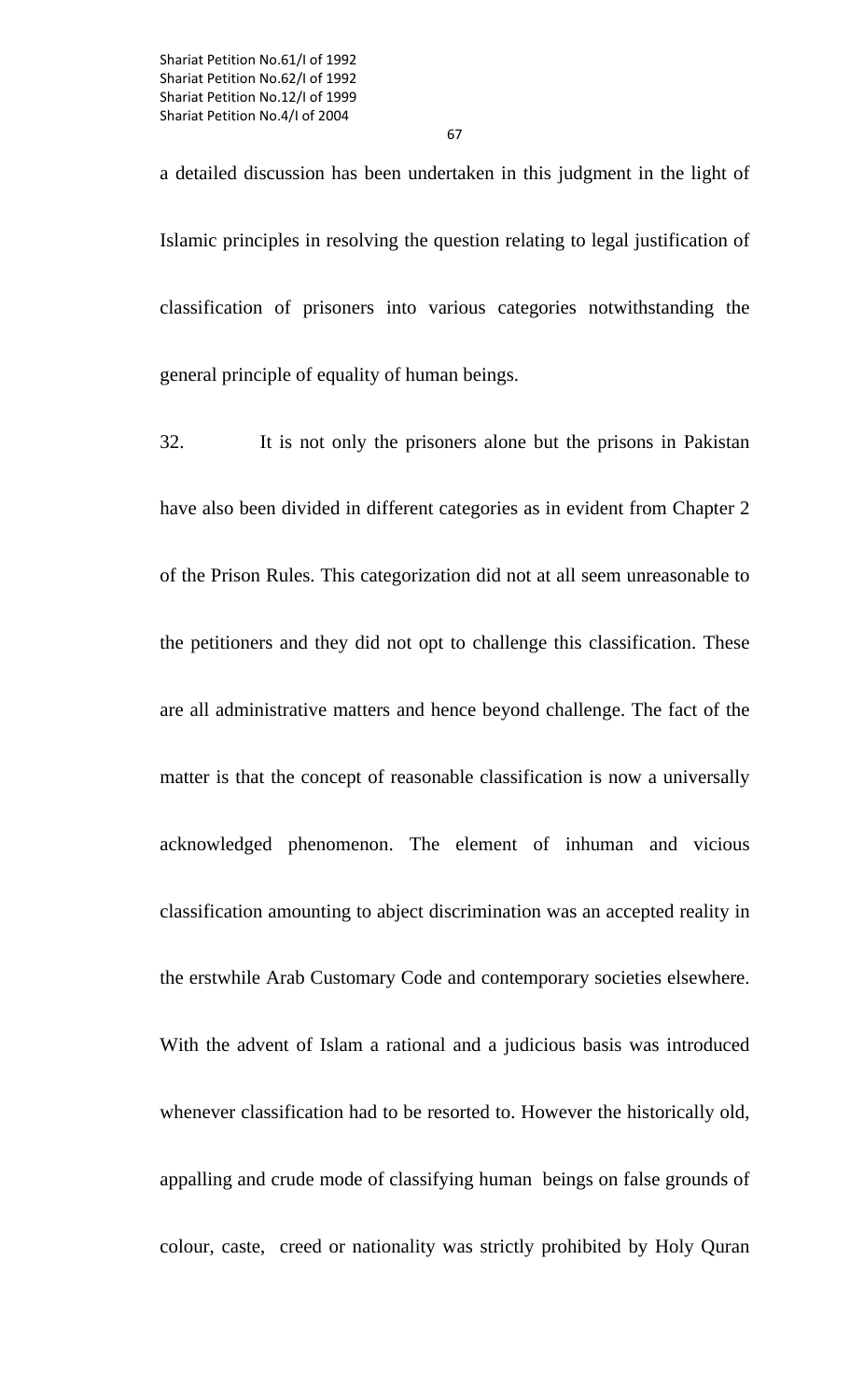68

and Sunnah of the Holy Prophet (PBUH) as is evident additionally from the following illustrations:-

A. Ayat 11, Sura 4, (An-Nisa) of Holy Quran, accepts categorization of surviving relatives of deceased into different classes of heirs and allots specific shares for each class of heirs. This is an admitted proposition of law of inheritance. Care is taken not to discriminate among the heirs of the same class though shares allocated to each class vary. At the same time Holy Quran warns the believers in the said verse not to be swayed by personal sentiments or inclinations or apprehensions about the future conduct of the recipients of the legacy. The last full owner should therefore eschew discrimination. Each heir must get the prescribed share. Holy Quran while laying down the basis for this principle states: **You know not which of them is nearer to you in usefulness.** Ayat 11 Sura 4.

B. Ayat I of Sura 4, (An-Nisa) of Holy Quran contains the following declaration:-

> *"O people! be careful of ( your duty to) your Lord, who created you from a single being and created its mate of the same kind and spread from these two many men and women".*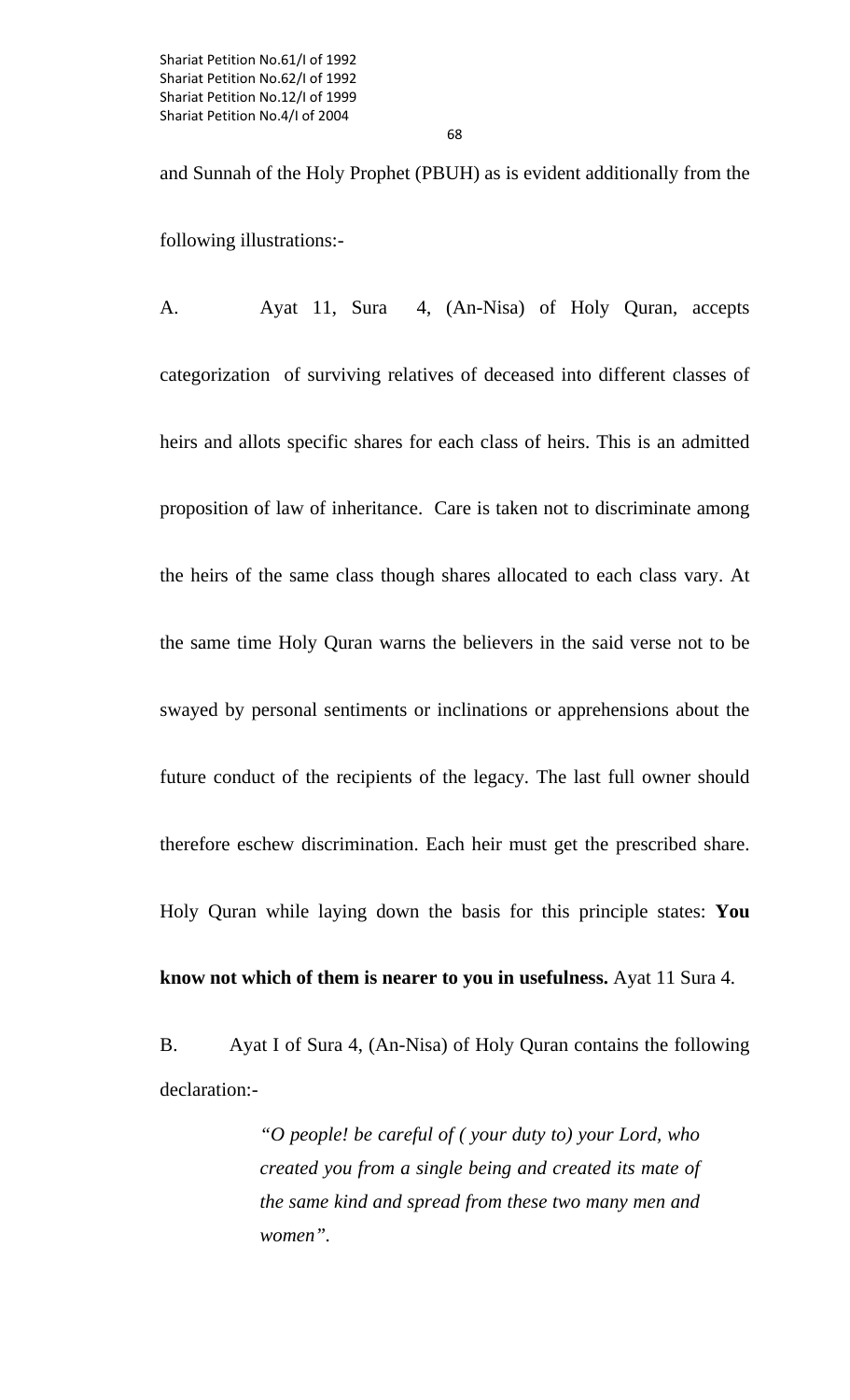This Ayat on the one hand declares unity of human race and on the other hand classifies humanity into two main classes i.e. Men and Women. The reason for maintaining this classification is the perpetuation of human race. Each sex has been declared to be ZAUJ of the other i.e, both complement one another and each category enjoys a distinct legal capacity with a separate but specific biological role though the twain in the social, economic, political and religious domain have the same rights and obligations. As a matter of general principle the Holy Quran has from the outset classified the entire creation into pairs. In other words the principle of classification is a congenital trait amongst the mortals. Ayat 49 of Sura 51, (Az-Zariat) declares:-

# *"And of everything We have created pairs that you may be mindful."*

To the same effect is Ayat 45 of Sura 53 as well as Ayat 39 of Sura 75.

C. The most conspicuous example of the principle of equality among human race despite disparate racial and linguistic social groups is to be found in Ayat 13 of Sura 49 of Holy Quran. Its translation reads as follows: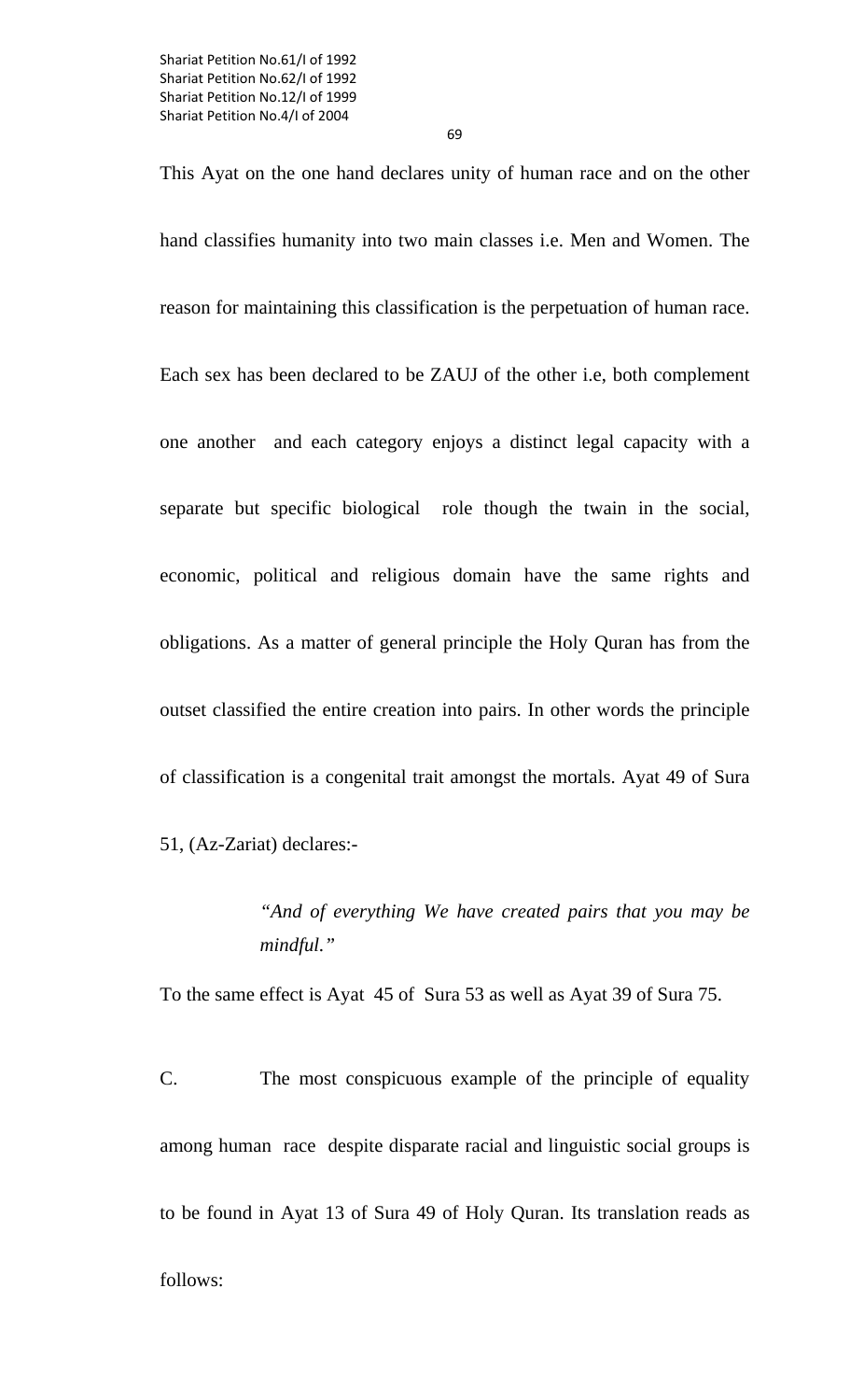Ayat 13 of Sura 49, (Al-Hijrat, the Chambers) states:-

*"O you people, We have created you of a male and a female, and made you tribes and families that you may know each other, surely the most honourable is the one among you who is most careful ( of his duties); Surely Allah is knowing and Aware".* 

This declaration embraces the entire humanity, past, present and the future generations. Mankind originated from a couple. The two complement each other. The two were created from a single soul. The tribes, races, and nations are convenient labels by which human being may know the characteristics of different people among themselves but as far as Lord Creator is concerned, the entire humanity is one group referred to time and again in the Holy Quran as An Naas. The classification into tribes and families is of course apparent. The purpose of this pluralism inspite of unity of human race is to ensure the preservation of different languages and cultures and a means of identifying the different ancestries, groups or stocks. We find black, white, tanned and yellow races with distinct languages, cultures and history but the rights of all categories of human beings inhabiting this earth are the same. There is no discrimination from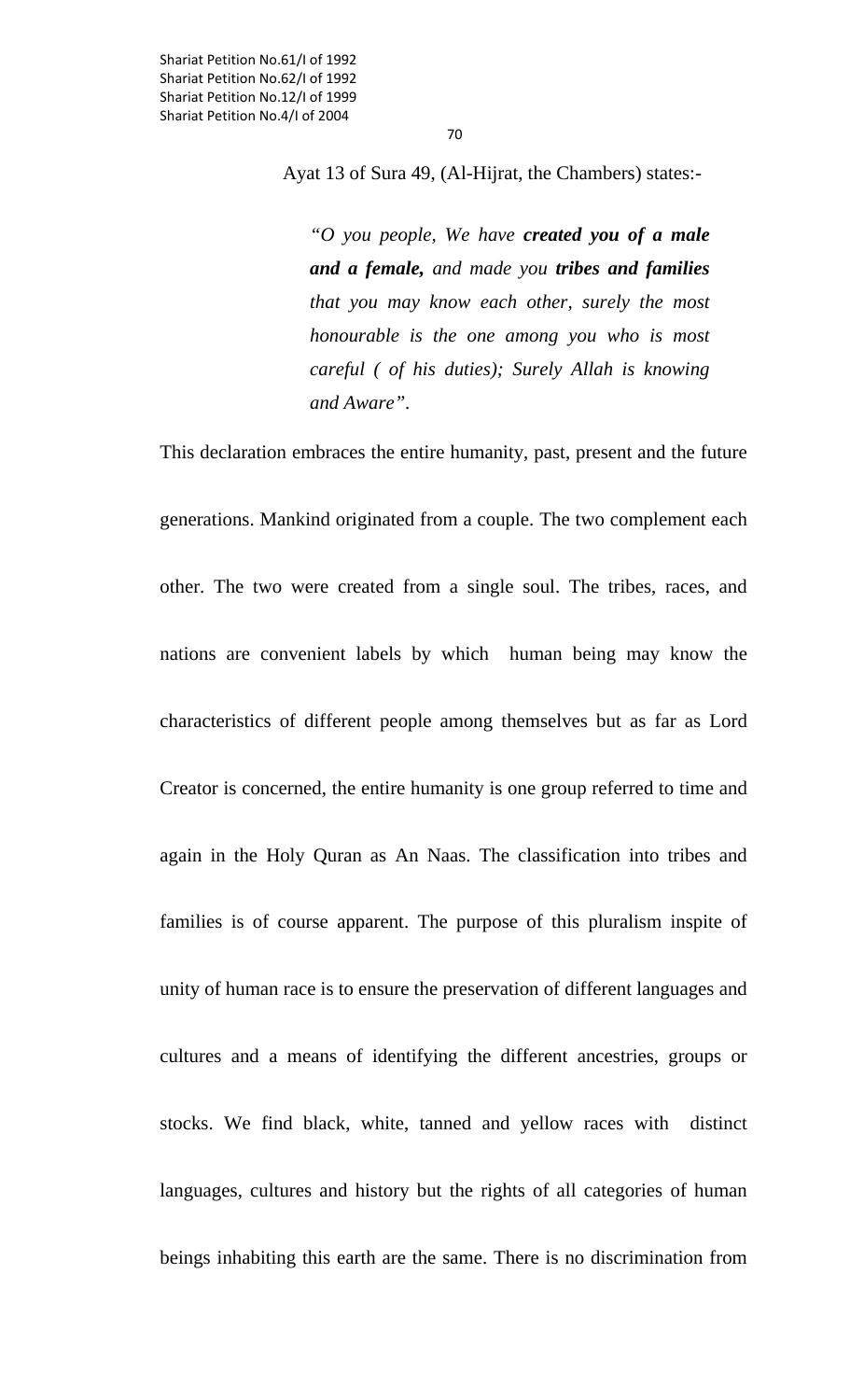that aspect though the element of mutual classification, from a practical point of view, has been accepted by Holy Quran as a social necessity. The Holy Prophet (PBUH), in Khutba Hijat-ul-Wida declared that neither is a white superior to black nor is an Arab nonpareil. This declaration illustrates Unity in Diversity.

D. The Holy Quran envisions classification among created thing. It recounts various types of creatures into pairs and species of various categories. Reference may be made to the following Ayaat of Holy Quran under different heads:

- a) The animals in pairs: Ayat 143 Sura 6; Ayat 6 Sura 39 and Ayat 11 Sura 42.
- b) Adam and Eve: Ayat 35 Sura 2; Ayat 19 Sura 6; Ayat 117 Sura 20.
- c) Other Categories: Ayat 88 Sura 15, Ayaat 53 and 131 Sura 20; Ayat 05 Sura 22, Ayat 07 Sura 26; Ayat 10 Sura 31. See also Ayat 40 Sura 11, Ayat 27 Sura 23, Ayat 03 Sura 13, Ayat 36 Sura 36; Ayat 45 Sura 53; Ayat 39 Sure 75.
- d) Categorization in Paradise: Ayat 07 Sura 56, Ayat 52 Sura 55. See also Ayat 35 Sura 02, Ayat 19 Sura 07 and Ayat 117 Sura 20 to show that both categories of sexes will enter heaven.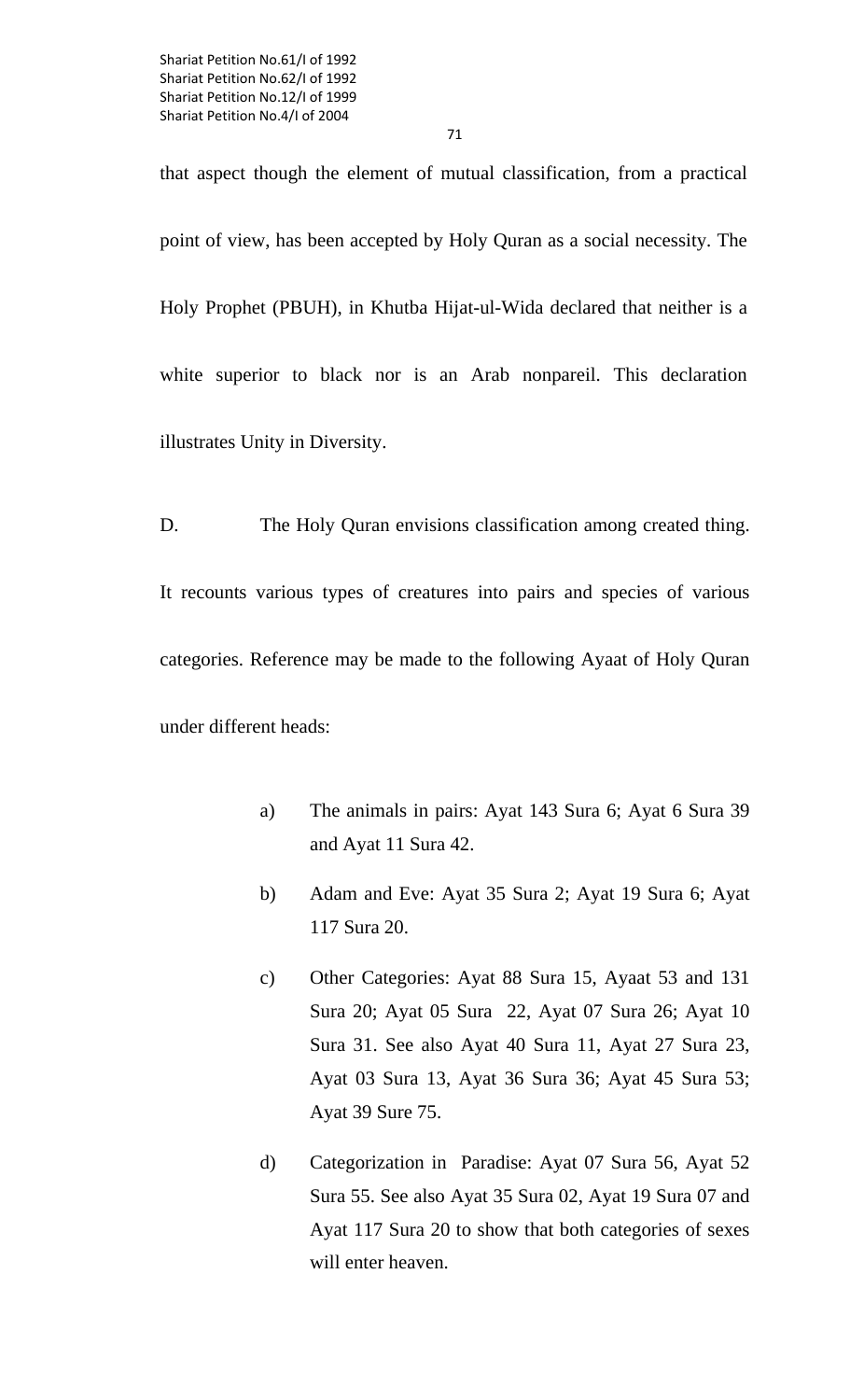E. The last sermon of the Holy Prophet PBUH declared that the **white race** has no preference over the **black people**. However the existence of different races was recognized.

F. Every Prophet of God was a class in himself and each one was endowed with a distinct gift. Each Prophet addressed a different nation in a different age though the source of relevation was the same. The Book given to each Prophet was different but the Communication did not vary. Syedna Ibrahim A.S. had the **SOHF**, Syedna Daood A.S. had the **ZABOOR,** Syedna Moosa As.S. had the **TORAH**, Syedna Isa had the **INJEEL** and Syedna Muhammad PBUH had the **QURAN.** Each Prophet is a distinct entity and each one of them is an illustrious link in the celebrated chain of Apostles. The Muslims are commanded not to differentiate between them but the fact of the matter is that even today the followers of the tradition of Abraham (A.S) i.e. Jews, Christians and Muslims are *three separate divisions of the same tradition.* Reference Ayaat 136, 253 and 285 of Sura 2, Al-Baqra (The Cow). It might as well be added that notwithstanding the equality of status of the Prophets, as the authorized spokespersons of Allah,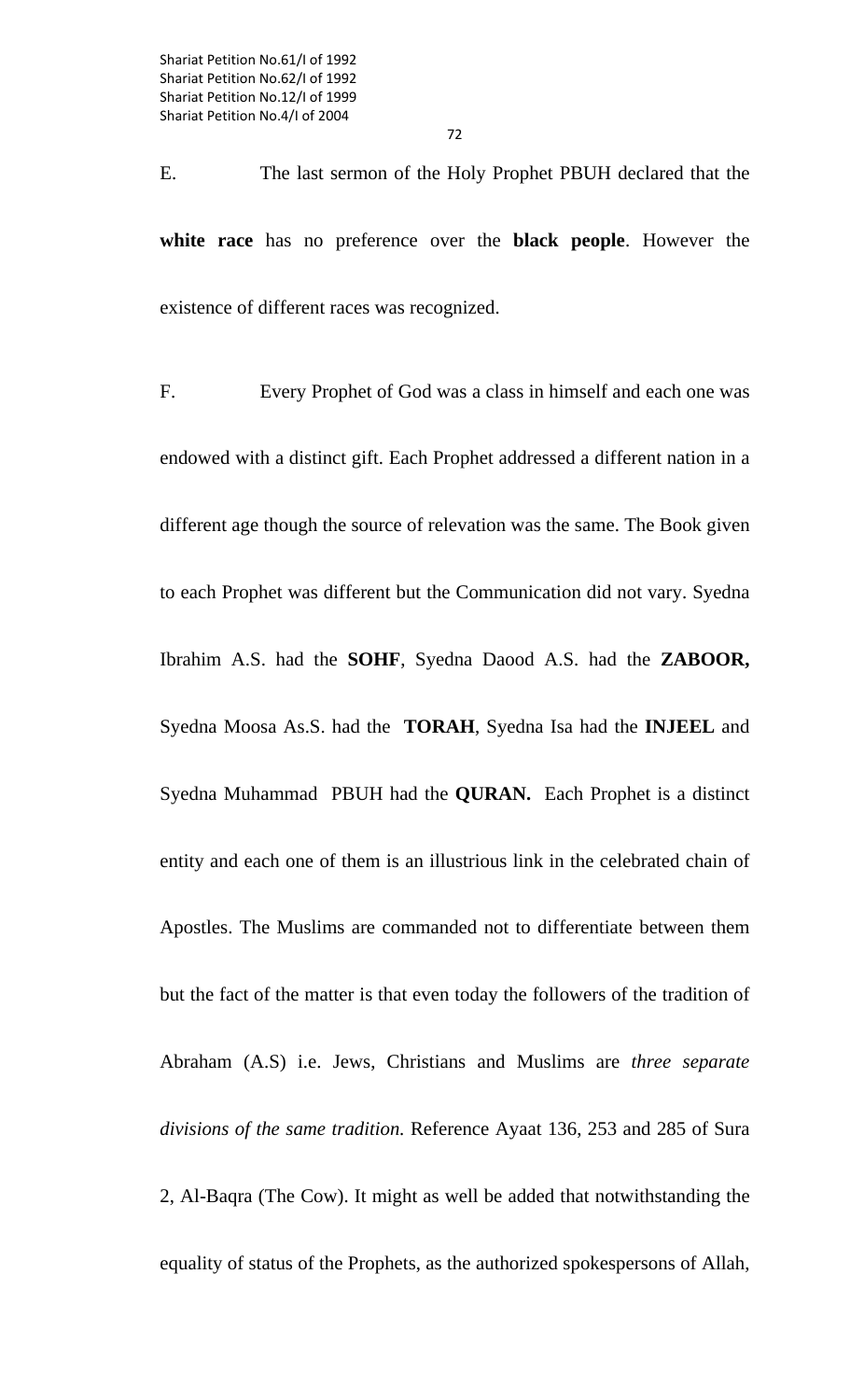Syedna Ibrahim, in the roll call of honour, has the unique distinction of not only being a forebear of a distinguished progeny but the Holy Prophet Muhammad (PBUH), alone, among the revered descendents of Syedna Ibrahim A.S. had the unique distinction of becaming Khatam-ul-Ambiya i.e. the Seal of Prophets. In Ayat 124 Sura 2, the office of Imamat in addition to prophet-hood, was reserved exclusively for the righteous progeny of Syedna Ibrahim A.S. and he thereby became a distinct and venerable *class in himself in the chain of esteemed Prophets of yore.* Syedna Ibrahim A.S, as an individual, has also the singular distinction of being referred to as an **Ummah.** Reference Ayaat 120-122, Sura 16 of Holy Quran. This is a distinct honour which no other Prophet shares with him. Ayat 78 Sura 22 indicates that the word Muslim was first used with reference to Syedna Ibrahim A.S. Ayat 253 of Sura 2 of Holy Quran make the point amply clear wherein it is stated: *"We have made some of these apostles to excel the others; among them are they to whom Allah spoke, and some of them He exalted by (many) degrees of rank; and we gave clear arguments to Jesus son of Mary and strengthened him with holy*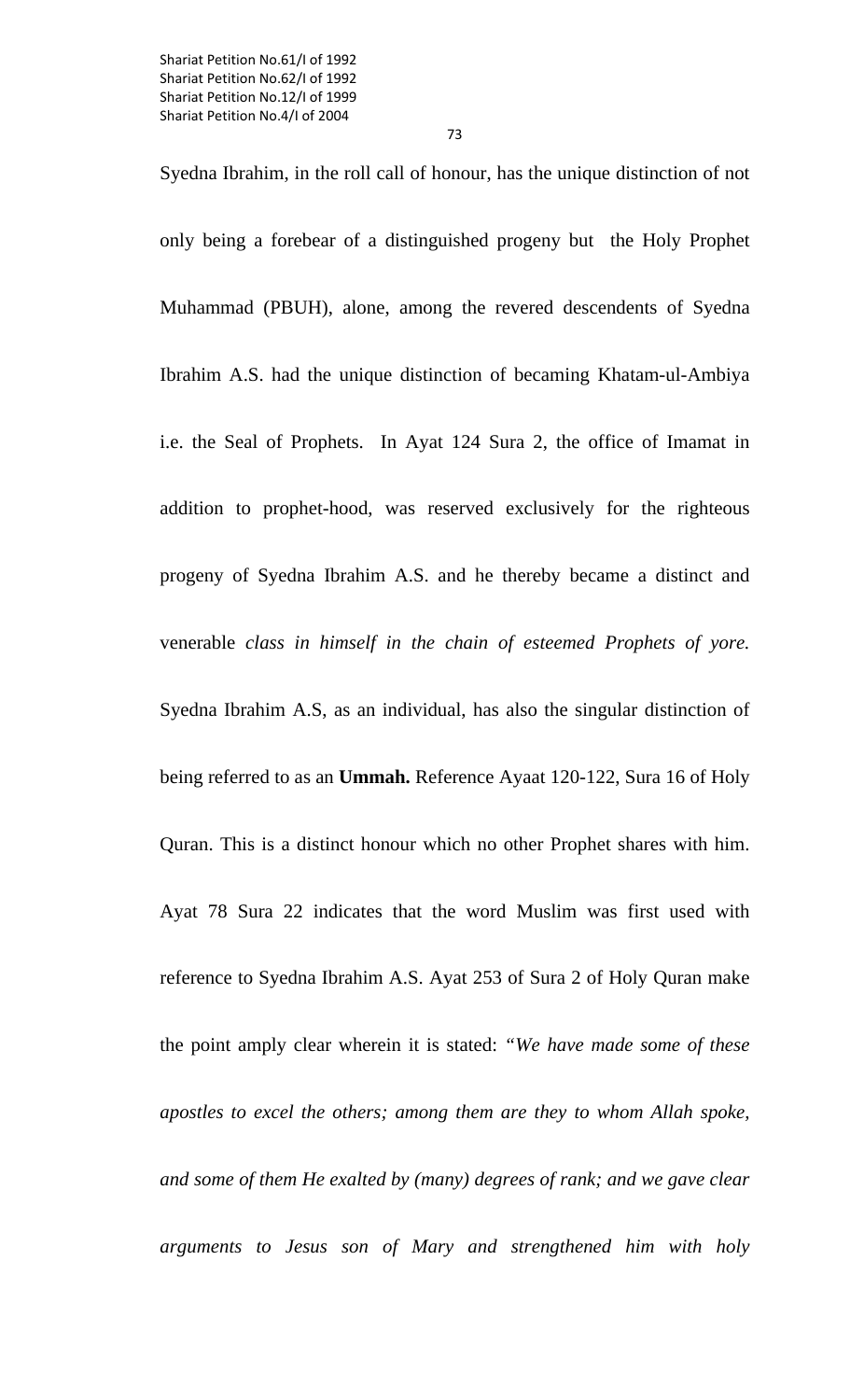*revelation."* The Holy Prophet Muhammad (PBUH), though a Messenger

like any other Prophet, has alone been described in Ayat 107 of Sura 21 to

be Rahmatal-al-Alameen i.e, Mercy for all the nations of the world for all

times signifying a class in himself.

G. The followers of the Holy Prophet Muhammad (PBUH) were

classified into various categories during his life time and later on as well:-

| (1)    | Ayaat 35-36 Sura 33 Surah Al-Ahzab of Holy<br>Muslim:<br>Quran and                                                                                               |
|--------|------------------------------------------------------------------------------------------------------------------------------------------------------------------|
| (II)   | Momin: Ayat I of Sura 23 Sura Al-Mominoon of Holy Quran.<br>Reference may also be made to Sura 7 of Sura 40 of Sura<br><b>Ghafir of Holy Quran</b>               |
| (III)  | Ibad-ur-Rehman: Ayat 63 Sura 25 Surah Furqan of Holy<br>Quran.                                                                                                   |
| (IV)   | Munafiq: Ayat 1 Sura 63 (Munafiqoon).                                                                                                                            |
| (V)    | Muhajir: Ayat 72 of Sura 8 (Anfaal).                                                                                                                             |
| (VI)   | Mujahid: Ayat 19 Sura 9 and Ayat 95 Sura 4. The Ayat<br>classifies the believers who sit at home i.e. refractory from<br>others who strive in the path of Allah. |
| (VII)  | Ansaar: Ayat 72 of Sura 8 (Anfaal).                                                                                                                              |
| (VIII) | The First Migrants to Habsha:                                                                                                                                    |
| (IX)   | Ashra Mubasharah: (The ten companions to receive tidings of<br>Salvation)                                                                                        |
| (X)    | Badri companions: Reference Ayat 72 Sura 8 of the Holy<br>Quran.                                                                                                 |
| (XI)   | Ashab us Shajrah. (Those who submitted under the free)                                                                                                           |
| (XII)  | Those who accepted Islam before the conquest of Makkah.<br>Reference Ayat 10 Sura 57.                                                                            |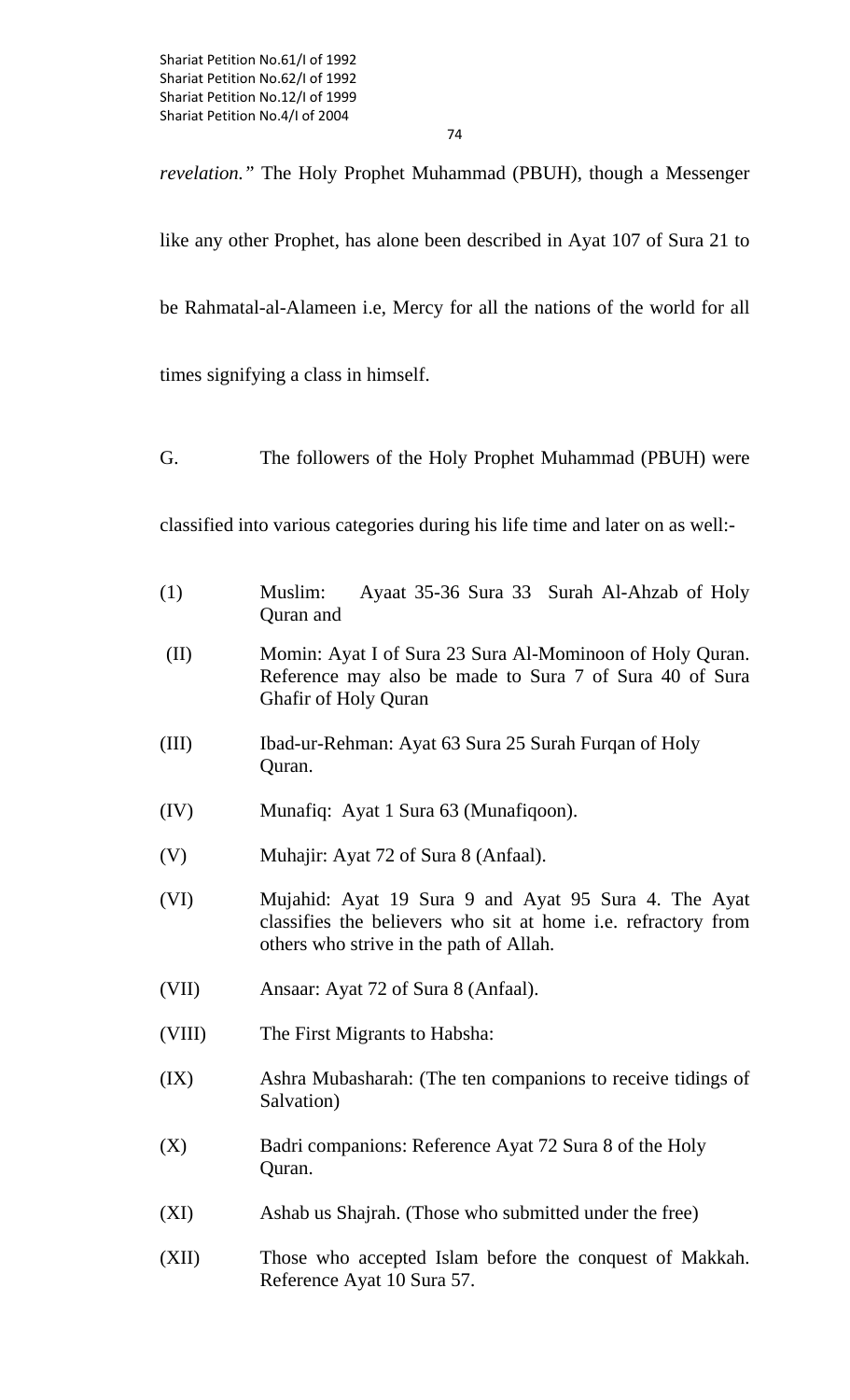- (XIII) Those who accepted Islam after conquest of Makkah.
- (XIV) Ahle-e-Bait-e-Rasool. Ayat 33 Sura 33.
- (XV) Ummahat-ul-Momineen. Ayat 6 Sura 33.
- (XVI) People of the Book: i.e. Ahl-e-Kitab. Ayat 70 Sura 3
- (XVII) The four rightly guided Caliphs.
- XVIII) Division as regards the period: the pre-Islamic period bereft of Divine Guidance is known as Ayyam-ul-Jahilia. The Holy Prophet (PBUH) is the line of demarcation between the period of darkness and light.
- (XIX) The Muslims as a whole, followers of the last Prophet(PBUH), have been classified as Ummat-e-Wusta to distinguish them from the Ummah of the previous Prophets and contemporary nations. Reference Ayat 143 Sura 2 Sura Al-Baqra,
- (XX) Ayat 7-11 of Surah Waqia, Sura 56 of the Holy Quran divides human beings into three classes namely;
	- **i.** Companions of the right hand (good luck) **Ashab ul Maimanah;**
	- ii Companions of the left hand (ill luck) **Ashab ul Mashamah.**
	- iii the Foremost in faith. **As-Sabeqoon.** Of-course this division is applicable to hereafter but the fact of the matter is that the concept of classification according to the Injunctions of Islam is applicable not only to the mundane life but also to the life after death.
- (XXI) Believers and Unbelievers. Ayat 254 Sura 2
- XXII) Reference may also be made to Ayat 177 of Sura 2 (Al-Baqra). In this verse the attributes of a believer are enumerated including the trait that he spends for the love for Allah upon the *various classes of persons:*
	- i. Near of kin,
	- ii. Orphans,
	- iii. Needy,
	- iv. The way-farer
	- v. Those who asked for help; and
	- vi. For emancipation of captives.

Existence of various classes of persons in the society at a given time is recognized in this verse.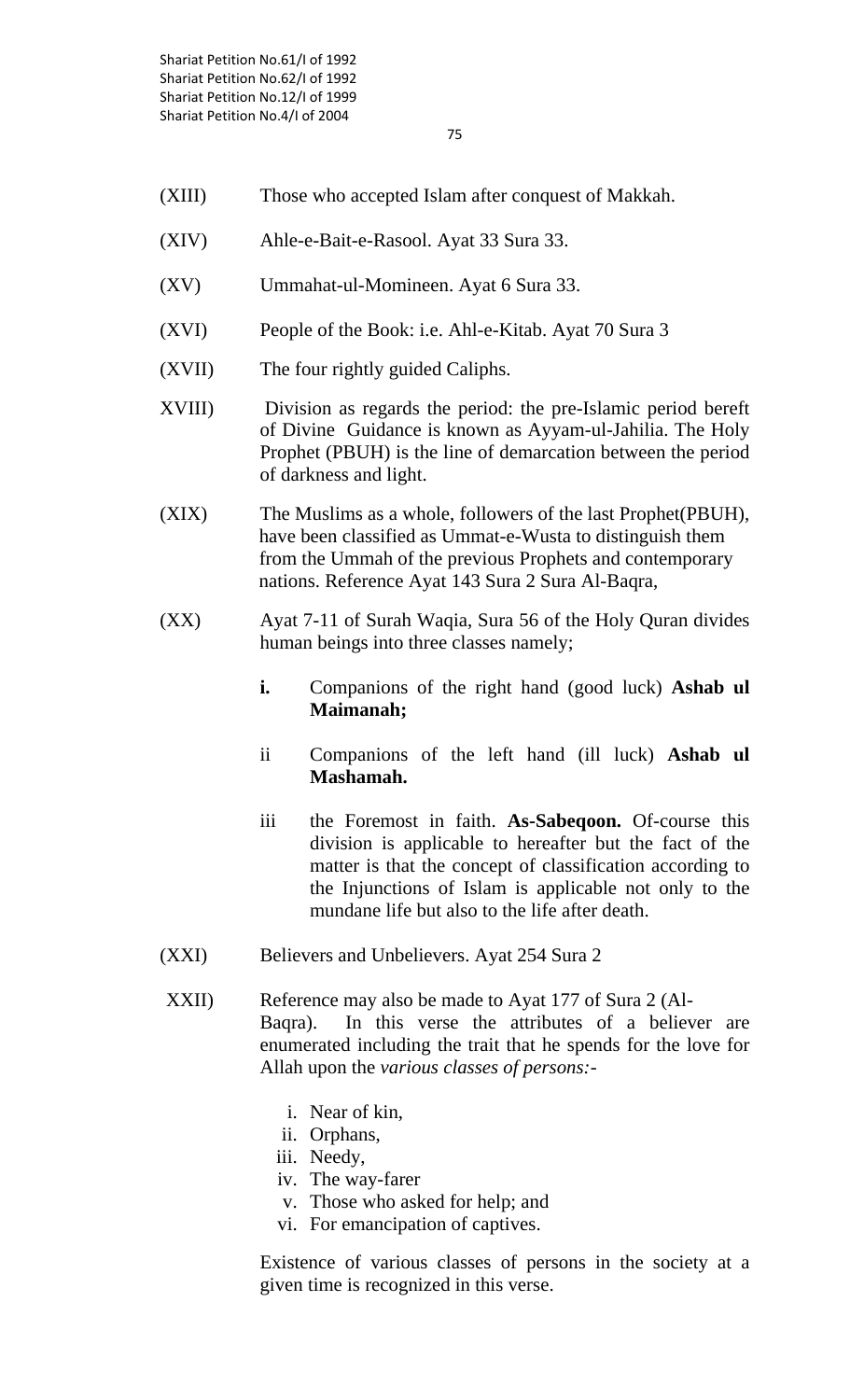- XXIII. Denizens of Heavens and Hell is another division visible in the Holy Book. Reference Ayaat 1-16 Sura 58 (Al-Ghashia The Overwhelming Event).
- XXIV. The Meccans had objected to the mission of the Holy Prophet (PBUH) on the ground that he was neither a chief of the tribe nor a wealthy person. This division, according to nonbelievers at social level was natural and customary because honour was considered to be the preserve of the privileged classes. But the Holy Prophet (PBUH) became a class unto himself.
- XXV. Some people, at the time of Revelation, raised an objection as to why revelation was not directed towards some significant person of Macca or Taif. Ayat 31 states that a the blessings of Allah i.e, revelation cannot be divided though material wealth has been divided among people in a way that some are exalted. Abundance of resources is only the provision of this life. The first part classifies human beings into those who are entrusted with Revelation while the other groups received the Message through the Messenger and the second part of these Ayaat deal with un-even distribution of wealth among the people. Reference Ayaat 31-35 Sura 43 Al-Zukhraf.
- XXVI. In the case of divorce, men may enter into another matrimonial contract soon after the divorce; but the women have to wait for a certain period. Reference Ayat 229 Sura 2. This classification is an admitted fact of life notwithstanding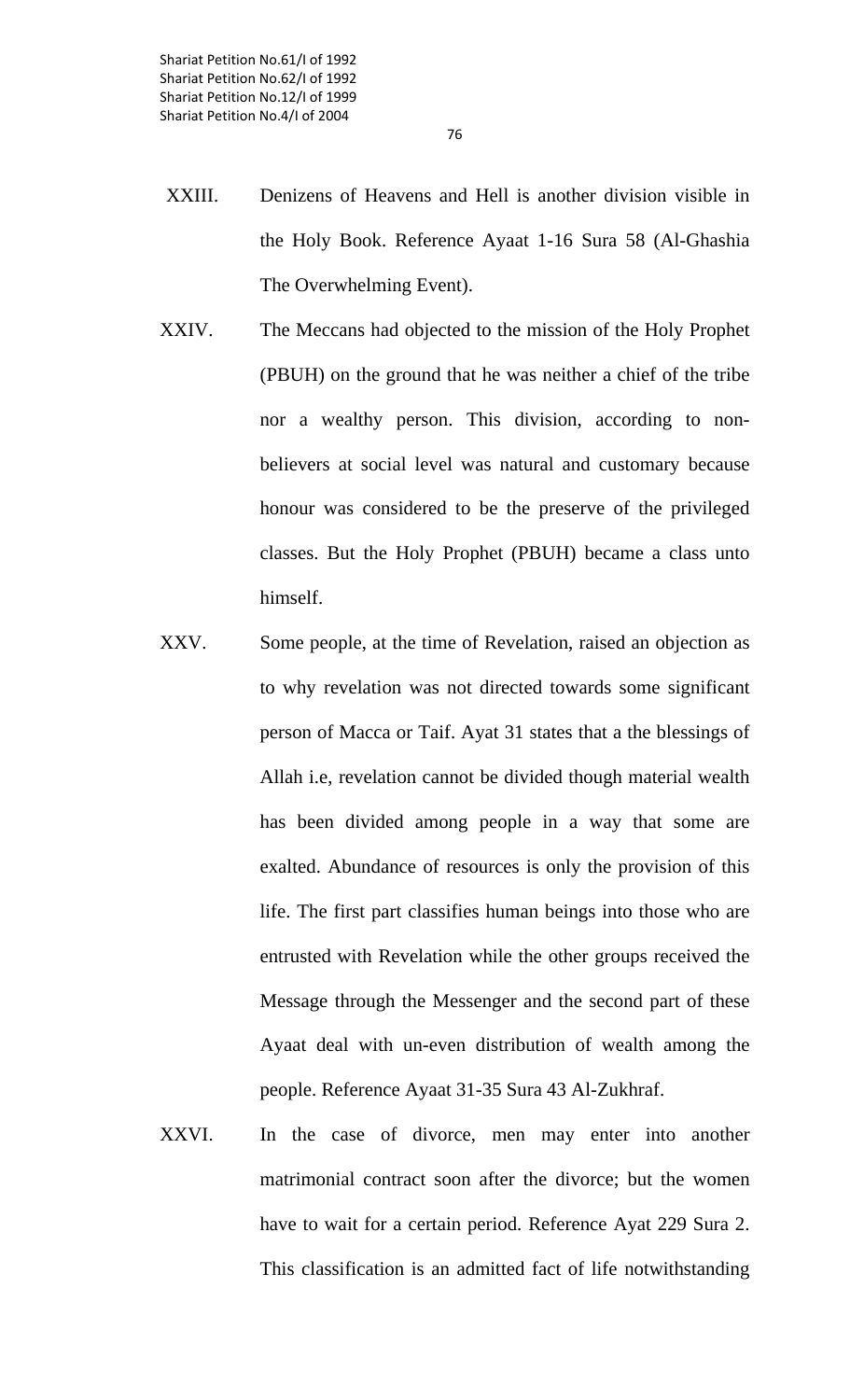the equality of social, political, cultural and economic rights between men and women. There is a rational basis for this restriction ie, the protection of lineage. This however does not become an instance of discrimination. Equality of rights between men and women is however evident inter-alia from Ayat 195 Sura 3, Ayaat 32, 124 Sura 4; Ayat 97 Sura 16 and Ayat 35 Sura 33.

- XXVII. Men have been declared as protectors and maintainers of women. This is what Ayat 34 Sura 4, (Al-Nisa The Women) ordains. Inspite of equality of rights the classification has been prescribed on rational basis. The husband, being the made partner, has also to bear the cost of a wet nurse as provided in Ayat 233 Sura 2 (Al-Baqra The Cow).
- XXVIII. There is yet another Injunction of Islam contained in Ayat 08 Sura 76 (Al-Insan) which, while recounting the attributes of believers, signifies that a believer for the love of God alone provides sustenance to the three disadvantaged classes i.e. (i) indigent (ii) orphan and (iii) the captive. By following this commandment the believer is satisfied that he is doing it for the sake of God alone and no one else and he desires no reward or thanks from any one because he fears the Day of distressful wrath from the side of his Lord. Such believers stand distinct from other believers. The three categories of the needy recipients are also recognized, though the purpose of charity itself was to eradicate poverty.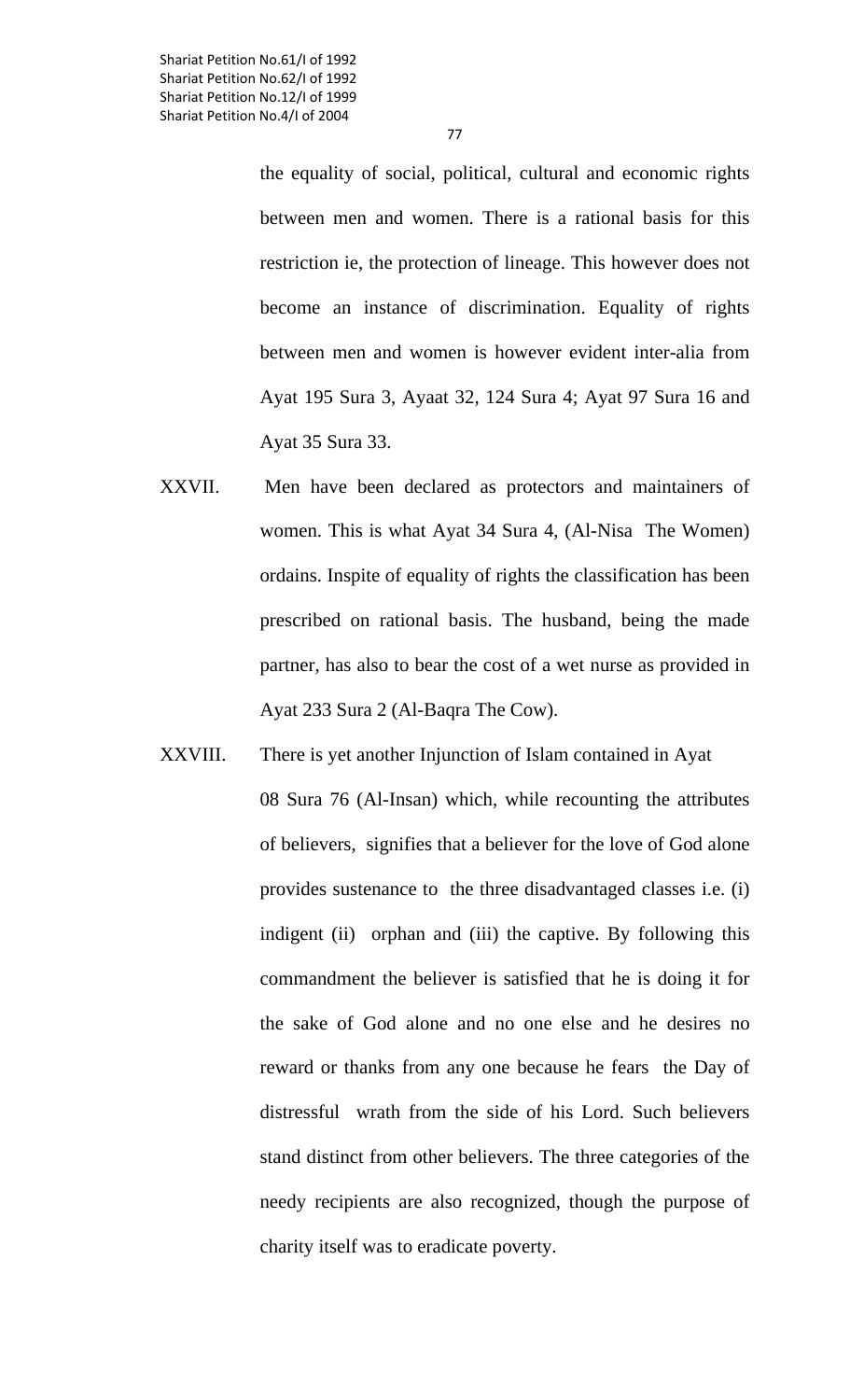78

## XXIX. The Holy Book recounts different categories of people (at

spiritual level and otherwise) under separate heads:-

- a. The Deaf: Ayat 18 Sura 2
- b. The Dumb: Ayat 18 Sura 2
- c. The Blind: Ayat 18 Sura 2
- d. People of the Ditch: Ayat 4 Sura 85
- e. People of the Town: Ayat 13 Sura 36
- f. Inmates of the fire: Ayat 17 Sura 68
- g. People of the Elephant: Ayat 1 Sura 105
- h. People of Rome: Ayat 1Sura 30
- i. People of the cave and Inscription: Ayat 9 Sura18.
- j. Ibad-ul-Mumineen; Ibad us Saleheen, Ibadenal Mukhlassen Ayat 25 Sura 12; Ayat 81,111,122,133; Ayat 10 Sura 66.
- XXX. Though each lunar month has a distinct name yet the four months are considered sacred. These sacred months constitute a separate class. Reference Ayat 194 Sura 2 and Ayat 36 of Sura 9.
- XXXI. Only two mosques have been reverentially mentioned in Holy Quran: Ayat 1 Sura 17 and Ayat 125 Sura 2 as well as Ayat 96 Sura 3. See also Ayat 97 Sura 5 as well as Ayat 29 Sura 22.
- XXXII The three Mosques namely the Holy Kaaba, the Mosque of Holy Prophet (PBUH) and the Mosque at Aqsa had acquired a distinctive status as compared to other mosques. Each one of these Mosques is a class unto itself though each mosque is the house of God.
- XXXIII. According to Ayat 25 Sura 4, the punishment of a slave married woman, guilty of adultery, is half the punishment of a free guilty woman. On the other hand the wives of the Holy Prophet (PBUH) were warned that if any indecency was committed by them the chastisement shall be double the prescribed punishment ----Ayat 30 Sura 30 of the Holy Quran. Classification among the wrong doers for the purpose of awarding lesser punishment has also been made. Leniency to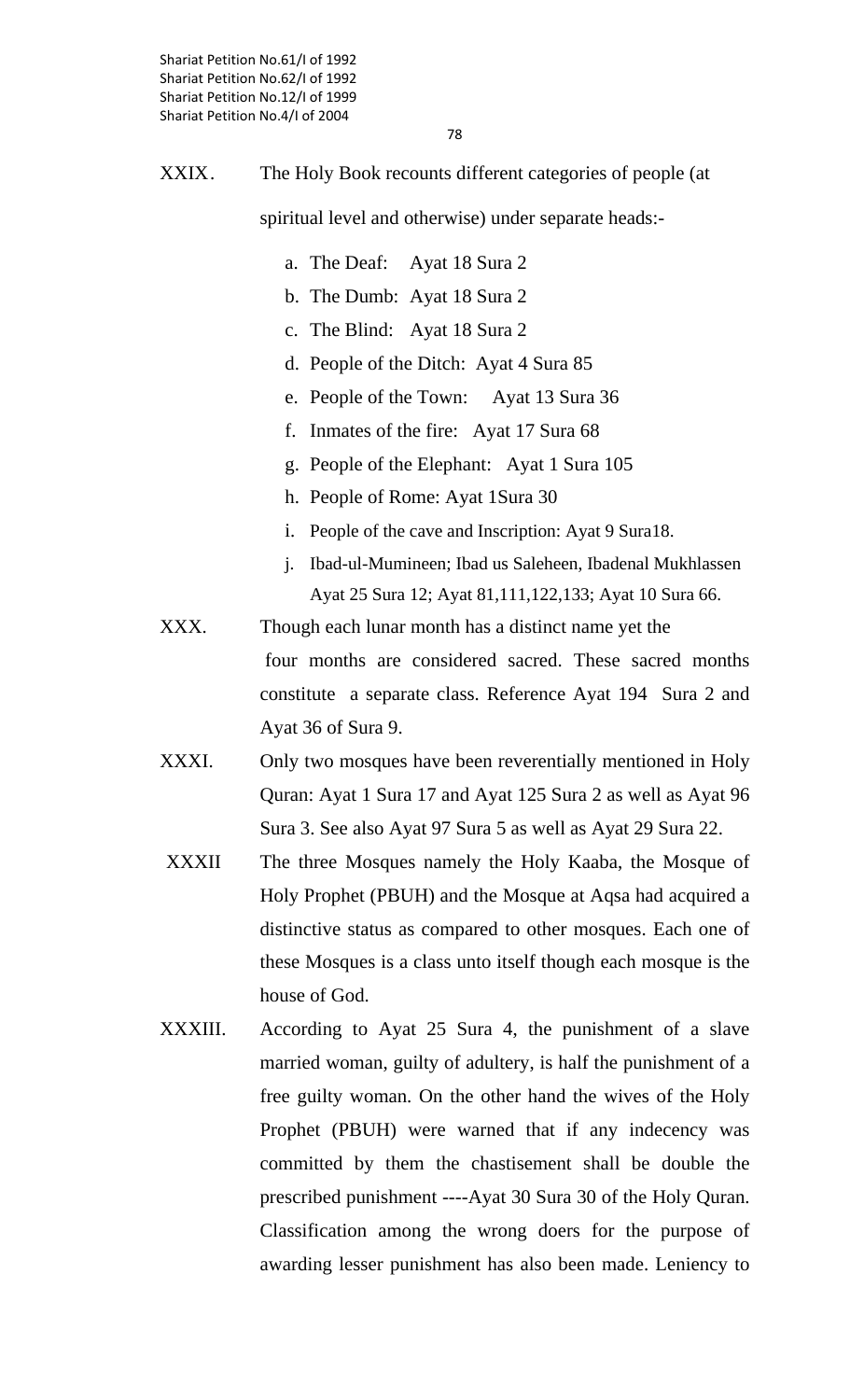79

members of under-priveledged sections of society is manifest in this Divine rule. Less fortunate social groups will be awarded lesser penalty whereas persons belonging to privileged groups, who had better facilities to lead life according to legal rules will receive exemplary punishment in case of transgression.

XXXIV. Ayat 32 Sura 3 of the Holy Quran declares that surely Allah chose **Adam** and **Noah** and the descendents of Abraham and the descendents of Imran above the nations.

All these references are a pointer to the principle that notwithstanding general equality among human beings, the rule of classification is an established principle of Islamic Jurisprudence. It does not amount to discrimination if Allah selects one human being or one family to spread His Message.

H. The concept of ranking persons according to their deeds is

familiar to Holy Quran. Ayat 19 of Sura 4, Sura al-Ahqaf states:-

"Of these all have ranks According to their deeds So that Allah may Recompense them for Their deeds. They shall not be wronged".

33. Ayat 10 of Sura 57, (Al-Hadid) declares that those believers,

who spent their wealth and took part in fighting before the Victory (conquest of Mecca), cannot be equated (with those who spent their wealth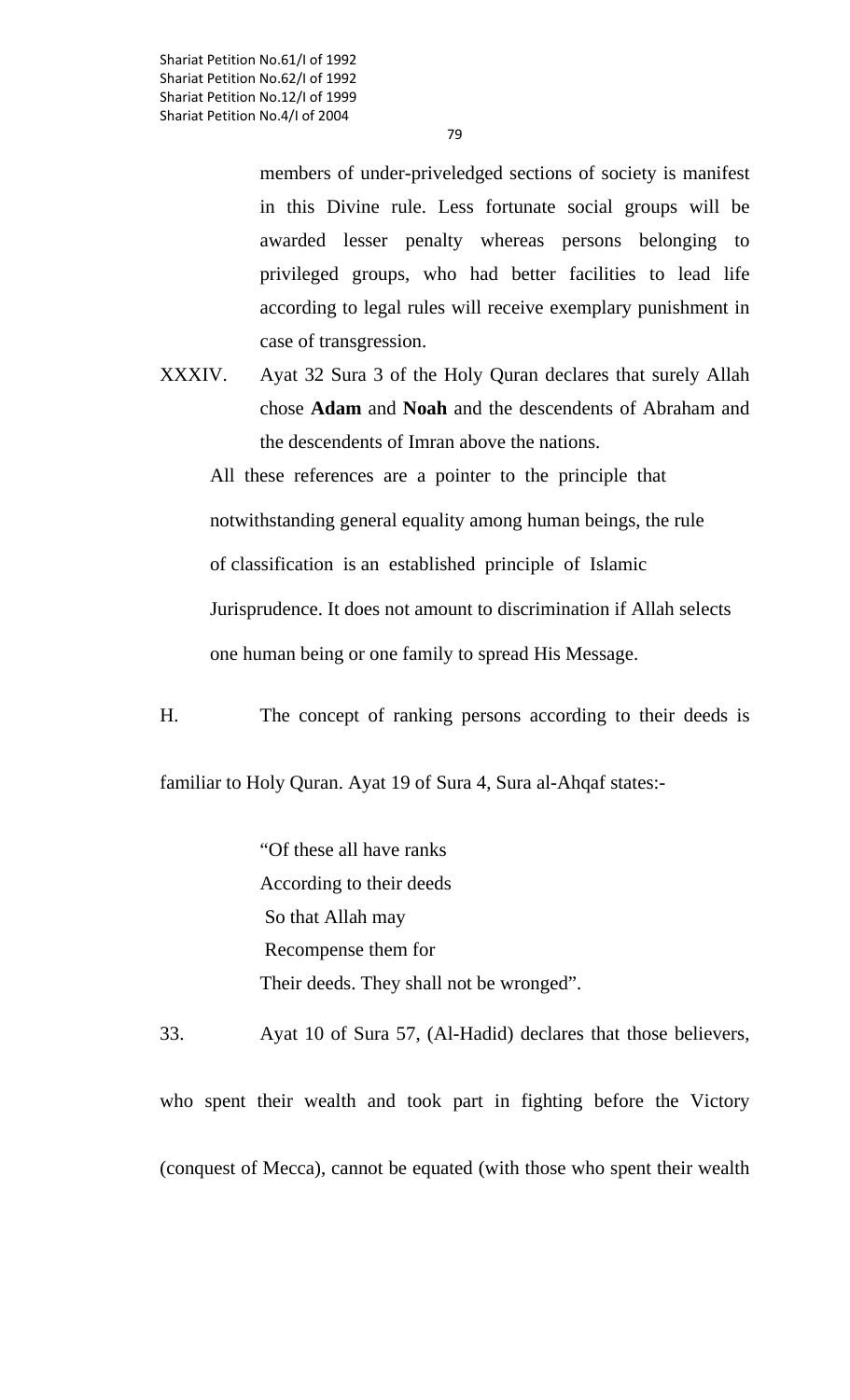and took part in fighting afterwards). They are higher in rank than those who spent and fought afterwards.

34. Ayaat 95,96 of Sura 4, allude to the higher ranks of believers according to their deeds. Ayat 132 of Sura 6, (Al-An'am) states in very clear terms that every human being is assigned a station according to his deed because Allah is not heedless of what people do. All human beings are equal but, at the same time, each individual is a class in himself. Now we know it as a scientific truth that finger prints of each individual are different. Ayat after Ayat can be quoted to establish that reasonable classification is an accepted principle of Islamic jurisprudence which is as old as the Revelation and the creation of Adam and Eve. But it should not be confused with the equality clause which is a principle of general application in Islamic Fiqh.

35. During the course of arguments on the question of classification of prisoners and the elements of reasonable classification, reference was made to the principle of equality as envisaged in Article 25 of the Constitution of Islamic Re-public of Pakistan particularly clause(2)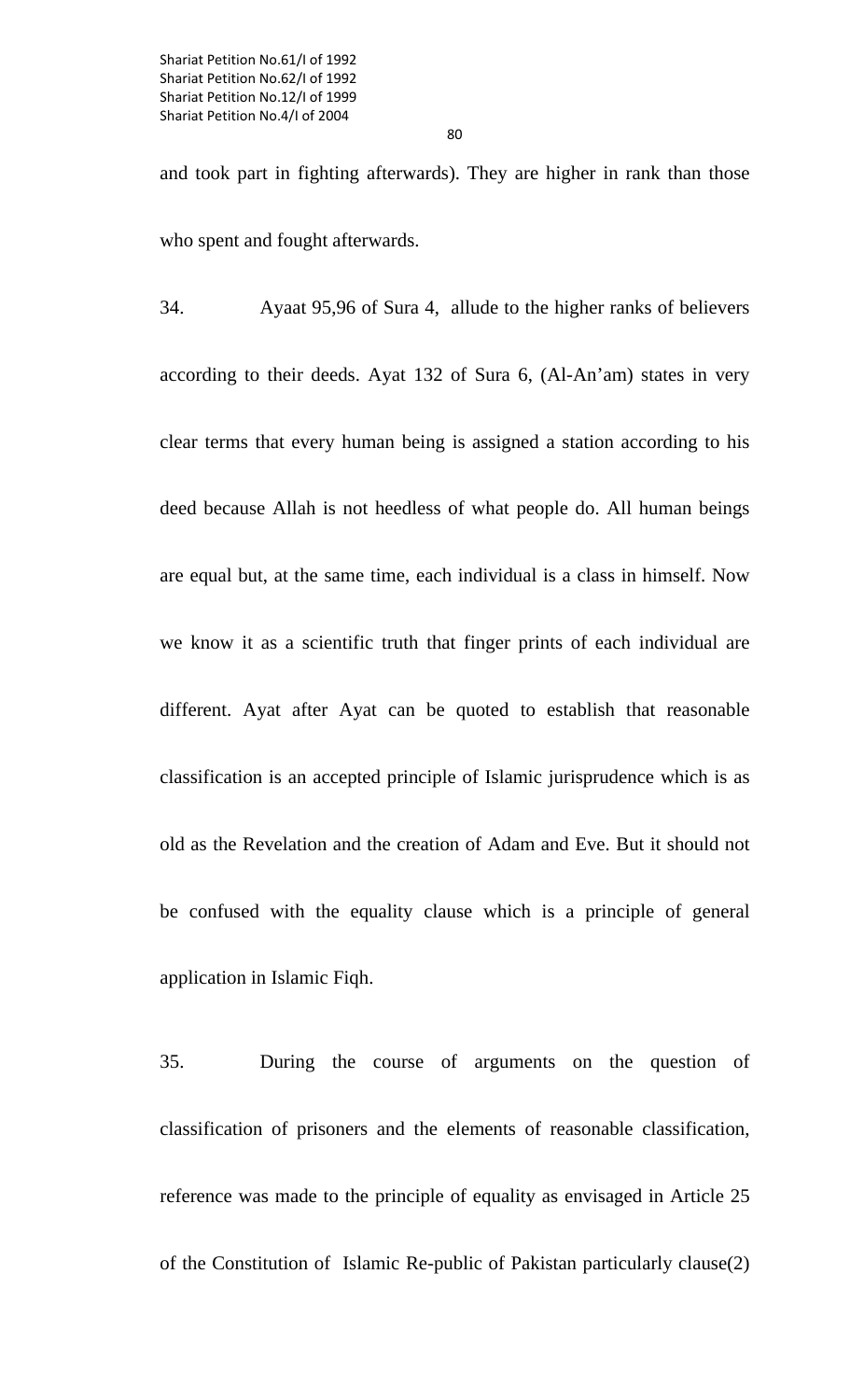## where the words "**discrimination**" and "**alone**" occur. The meaning and

scope of the words "discrimination" and "alone" as they occur in clause 2

of Article 25 were discussed in the case of Shireen Munir and others versus

Government of Punjab reported as PLD-1990 SC 295. Mr. Justice Shafi-

ur-Rehman, author of the Judgment at page 309, was pleased to observe as

follows:

"Discriminating against a group or an individual implies making an adverse distinction with regard to same benefit, advantage or facility. All pervasive nature of this constitutional provision is self evident. In interpreting Constitution and also in giving effect to the *various legislative measures, one distinction has to be consistently kept in view and it is that classification based on reasonable considerations is permissible and not violative of the principle. This aspect of the matter*  was dealt with in a case in the Indian Jurisdiction in Kathi Raning Rawat Vs. State of Saurashtra (AIR 1952 Supreme Court 123) in the judgment of the Chief Justice in the following words:-

"Discrimination thus involves an element of unfavourable bias and it is in that sense that the expression has to be understood in this context. If such bias is disclosed and is based on any of the grounds mentioned in the Articles it may well be that the statute will, without more, incur condemnation as violating a specific constitutional prohibition unless it is saved by one or other of the provisos to those articles. But the position under Article 14 is different. Equal protection claims under that article are examined with the presumption that the State action is reasonable and justified. This presumption of constitutionality stems from the wide power of classification which the legislature must, of necessity, possess in making laws operating differently as regards different groups of persons in order to give effect to its policies". (Emphasis Added).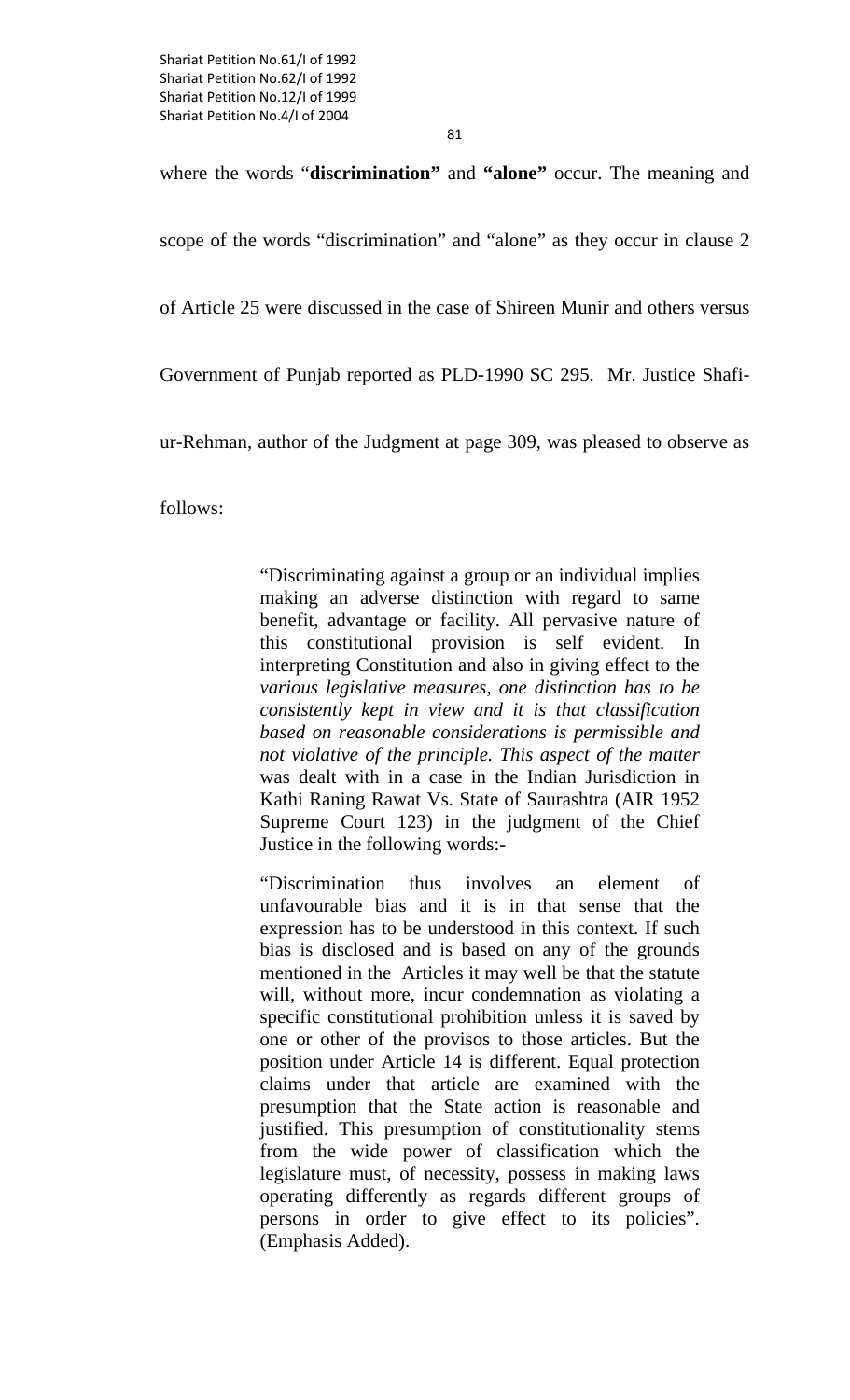36. This report was also considered in the case of I. A. Sherwani which is proposed to be discussed shortly.

37. The question of grant of class A or B to a prisoner had come before the Hon'ble Supreme Court of Pakistan in the case of Abdul Rashid versus The State reported as 1980 SCMR 632. It was held that no justiciable right vests in a prisoner to seek better class even though he is shown as eligible to better class of prisoners.

 38. The case of Waheed Akhtar versus Superintendent Camp Jail, Lahore and another, reported as PLD 1980 Lahore 131, a judgment delivered by Justice Aftab Hussain, as his Lordship then was, pertained to rules 243, 246, 248 and 250 of the Prison Rules. It was held that the Prison Rules have made different provisions for convicted prisoners and undertrial prisoners.

39. Reference may also be made to the case of Pakistan Petroleum Workers Union Versus Ministry of Interior reported as 1991 CLC 13 wherein this history of concept of "Equality before law" as it occurs in Article 25 of the Constitution has been traced in the following terms:-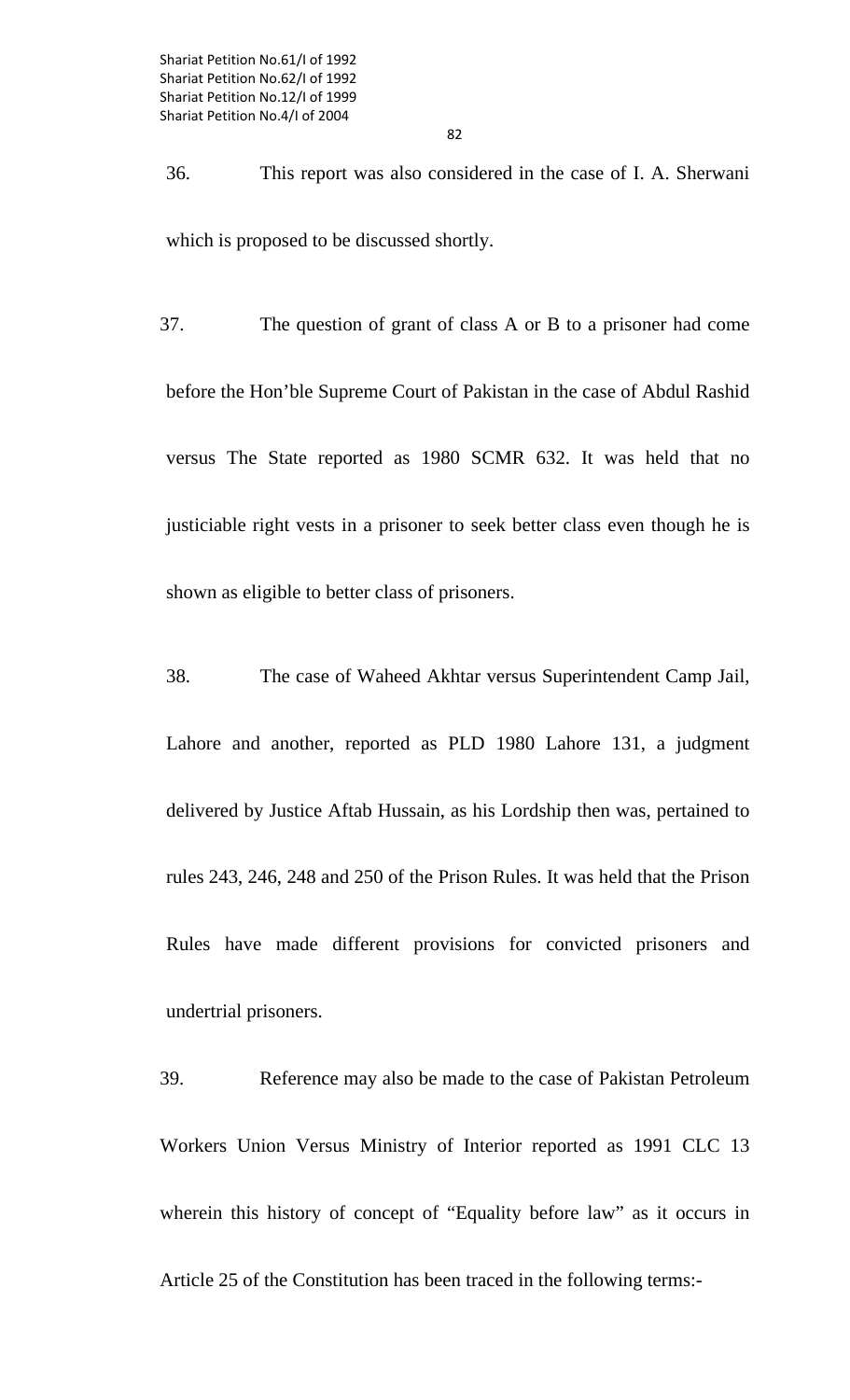"This Article guarantees to all citizens of Pakistan equality before law and equal protection of law. These rights guaranteed by the Constitution are now universally applied and practiced in all the civilized world. It finds recognition in Universal Declaration of Human rights and the Covenant on Human Rights, 1950. An examination of Constitution of various countries will show that the written Constitutions have invariably used the expression "equality before law" but "equal protection of law" has not so commonly been used. According to the jurists term "equal protection of law" finds it origin in the  $14<sup>th</sup>$  Amendment of the American Constitution. In my human view, the concept of both terms "equality before law" and equal protection of law" is not of so recent origin in jurisprudence as described by various authors and jurists. From a comparative study of the legal history and jurisprudence we find that the concept of equality before law and principles of "equal protection of the law" was for the first time given and firmly practiced by the Holy Prophet (PBUH). Therefore, it can be traced as far back as 1400 years, i.e. much before the Magna Carta,  $14<sup>th</sup>$ Amendment of American Constitution, declaration of Human Rights and the theory of Rule of law, enunciated by the Western Jurists. The last Sermon of the Holy Prophet (PBUH) is a landmark in the history of mankind which recognizes the inalienable Rights of a man conferred by Islam which are now known as Fundamental Rights. The following extracts from the farewell Sermon can be reproduced for reference. The blood revenges of the days of ignorance are remitted… all interest and usurious dues accruing from the times of ignorance sand wiped out.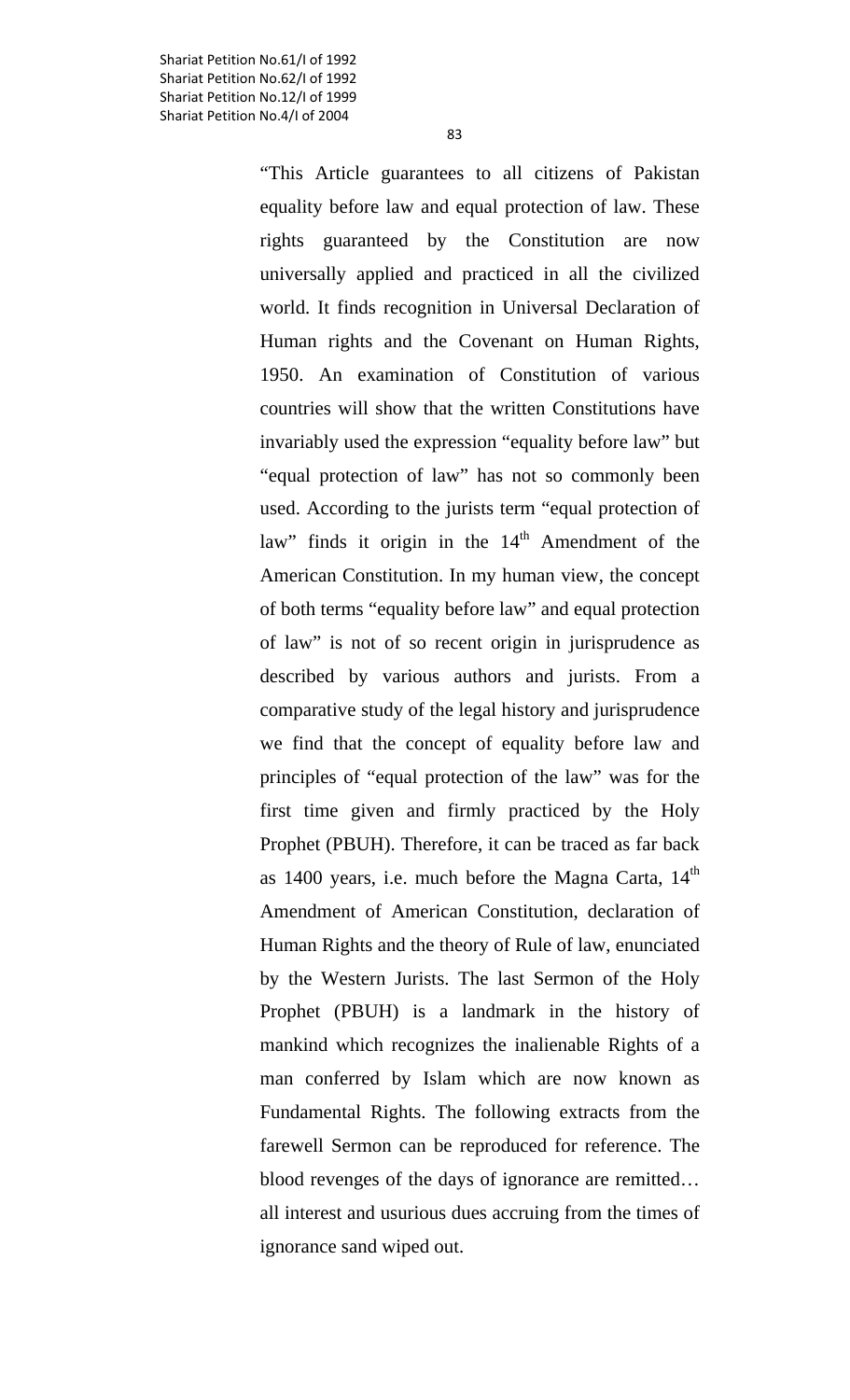"O people, verily your blood, your property and your honour are sacred and inviolable until you appear before your Lord, as the sacred inviolability of this day of yours, this month of yours and this very town (of yours). Verily you will soon meet your Lord and you will be held answerable for your action".

categories of prisoners in separate cells. This type of classification is based upon the status of the prisoner and has no nexus with the nature of offence complained of. This classification is categorized as A, B and C class as stipulated in rule 242 of the Pakistan Prison Rules. The prisons too have been classified. Chapter 2, rule 4 through rule 9 of the Pakistan Prison Rules, 1978 deals with classification of Prisons into four categories: The Central Prisons; Special Prisons, District Prisons and Sub-Jail. There is also

the category of a Female Prison which which is located in Multan.

41. We expected that each and every provision of prison discipline, challenged before us, would be supported by reference to a distinct injunction of Islam. During the course of arguments learned counsel for parties relied upon a few very well known verses of Holy Quran and two or three traditions of the Holy Prophet (PBUH). In order to

84

40. This classification helps the jail officials in keeping different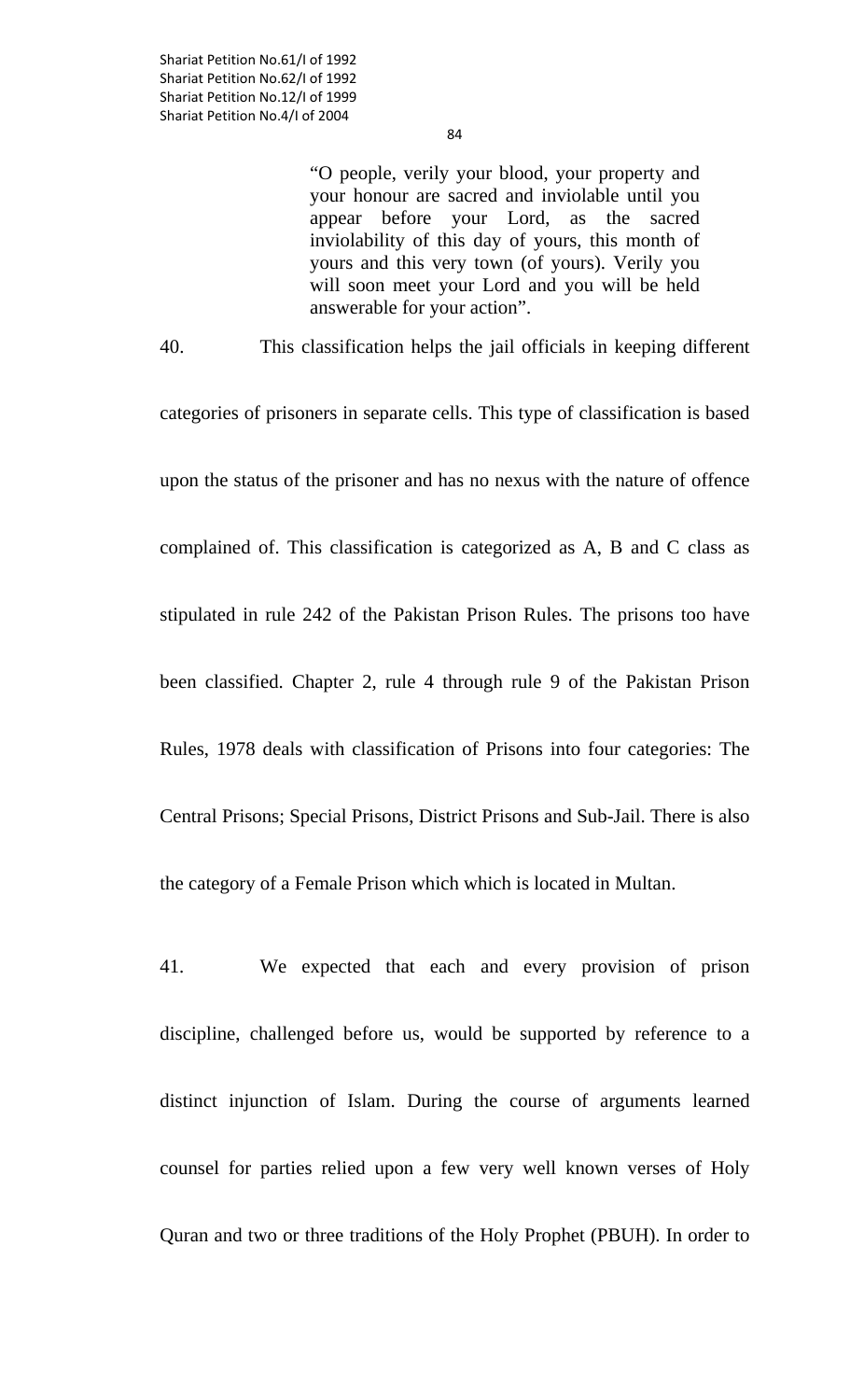fully appreciate the issues involved in the controversy we have detailed in this Judgment various rules relating to classification of prisoners because this issue is not as simple as it was given out at the time these petitions were filed in this Court. *The question of classification of prisoners as well as the prisons is very much linked with the question of security and safety of the prisons, prisoners and prison staff.* The prison rules cover the entire discipline including the management and supervision of prison houses apart from maintenance of peaceful atmosphere as well as law and order situation within the prison precincts in addition to health and cleanliness facilities, food requirements, technical and educational training of prisoner population, the regular outward and inward flow of prisoners for attendance in the trial courts and a host of other factors obtaining at the spot. This aspect also explains the reason for maintaining division and classification among the prison population. The courts are not required to hunt for the reasonableness of each individual provision of law. There is a general presumption of laws having been made validly. Suffice it to say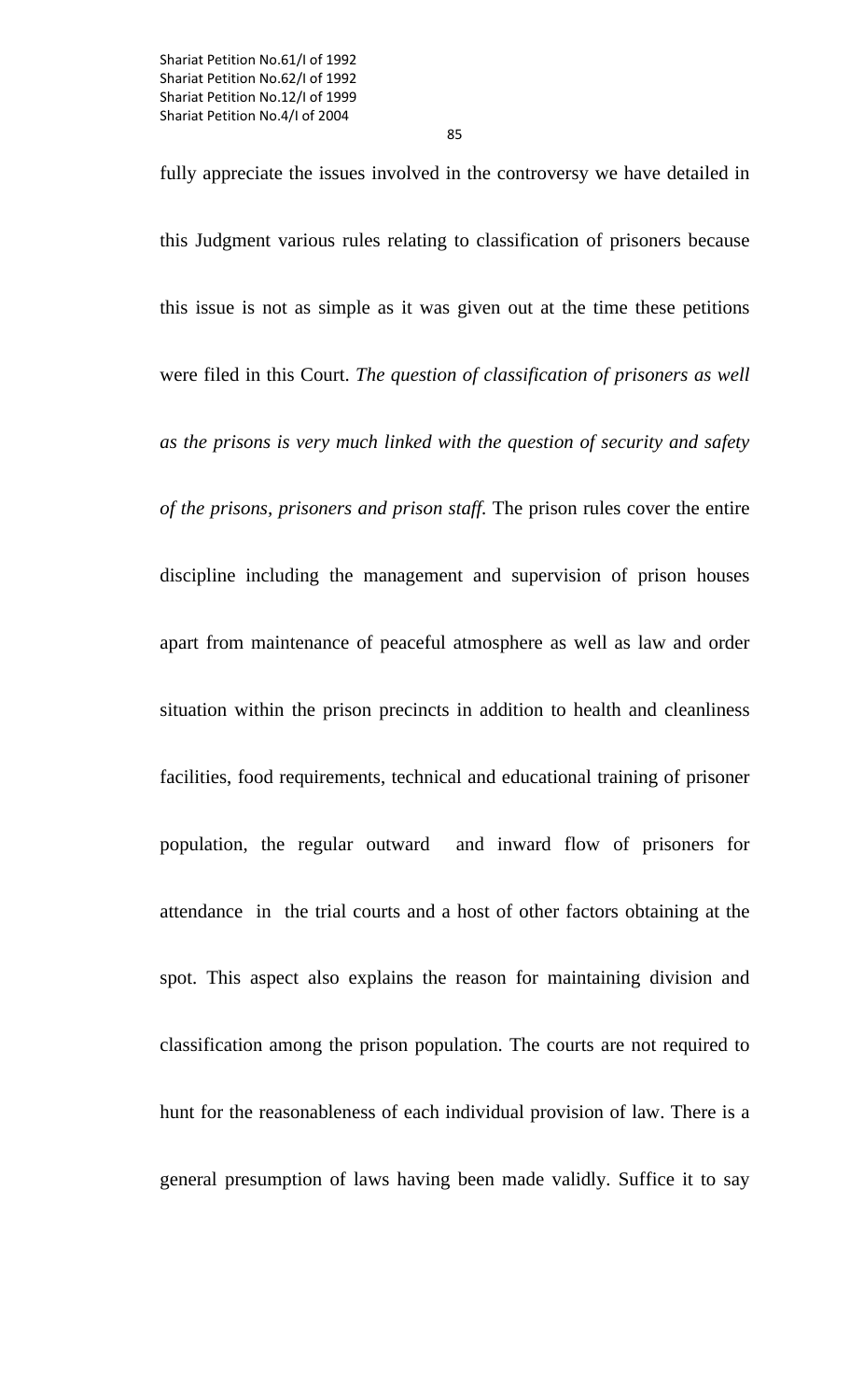86

that the entire law on a given subject has to be seen as one integrated whole to cater to social requirement in a particular chapter of human life.

42. In response to a Court question, learned counsel for the petitioner frankly conceded that there was no prison system in Mecca and Madina during the time of Holy Prophet (PBUH). The words Sijan i.e. prison, Aseer i.e. a prisoner, Hubs i.e. restraint and Mask i.e. to confine, are words of Arabic language. The Holy Quran used the then current words Sijan, Aseer, Mask and Habs as part of the erstwhile system of administration of justice. There are no verses of Holy Quran or traditions of Holy Prophet (PBUH) to provide extensive guidelines on different chapters of prison discipline which could become the basis on which the existing prison legislation could have rested. There are certain injunctions of Islam, of general import, which have relevance with administration of justice, human dignity and human welfare. However the specific Injunctions advanced by the petitioners on these issued will be considered.

43. In the case of Baluchistan Bar Association versus Government of Baluchistan cited as PLD-1991 Quetta 7, the Civil Law ( Special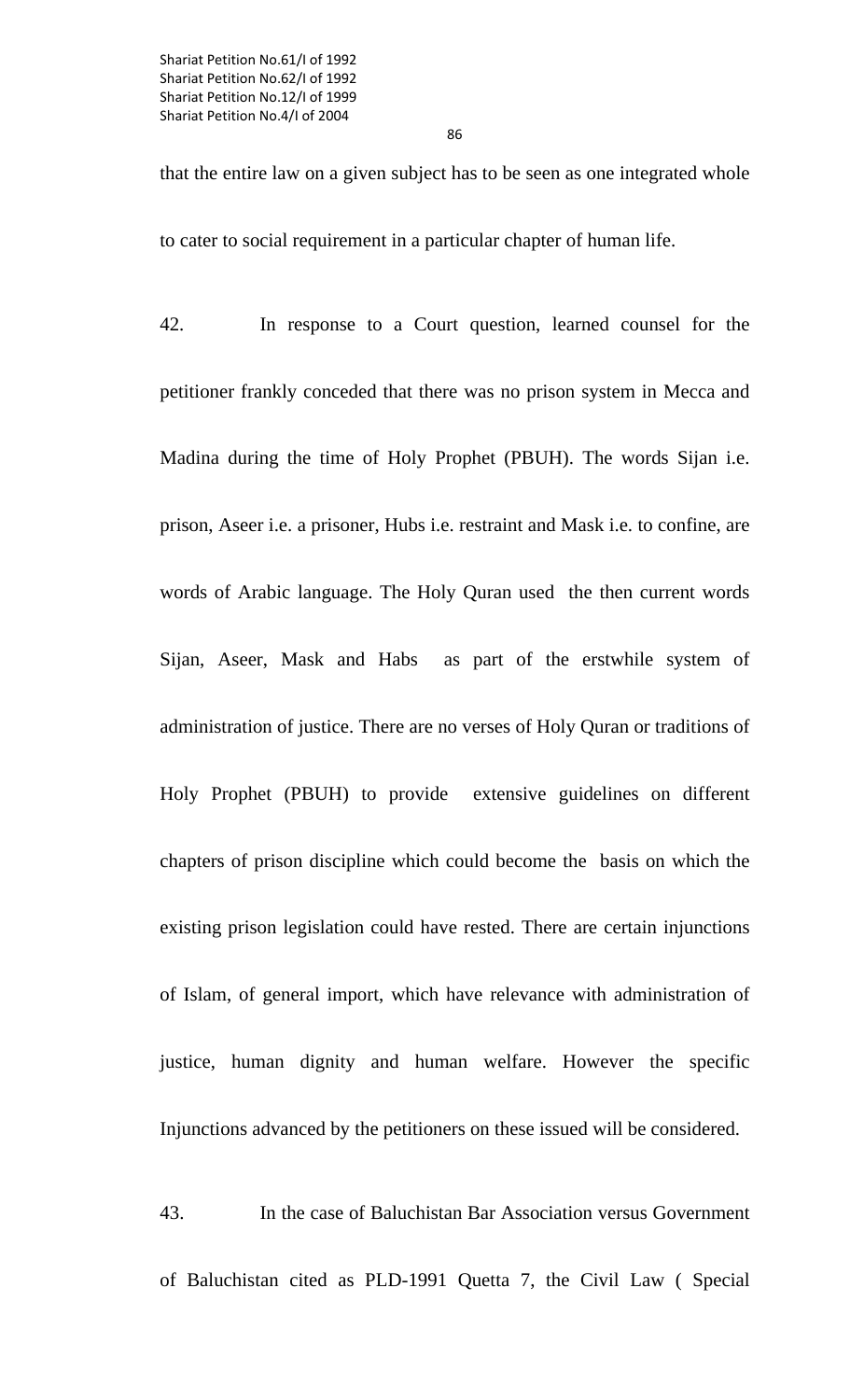Procedure) Ordinance I of 1968) and Criminal Law Special Provisions of Ordinance II of 1968 were declared to be void as being inconsistent with articles 25, 2A and 175(3) of the Constitution. The Court came to the conclusion that the *said Ordinances gave unbridled, un-fettered and unlimited powers to apply or withdraw the provisions of the Ordinance in any area of the Province without any rational* basis and as such discriminated amongst the people or class of people living in the like circumstances. The application of Ordinance was neither universal nor uniform and it had been left entirely to the whims and caprice of the Government to decide, without any rational basis, to withdraw the Ordinance or re-apply the same in any area in a most subjective manner. It was held that this type of classification was neither intelligible nor reasonable nor it was discernible and thus offended articles 4 and 25 of the Constitution. This case went into appeal which was decided as Government of Baluchistan versus Aziz Ullah Memon and 6 others reported as PLD 1993 SC 341. The Apex Court was pleased to confirm the Judgment of the Quetta High Court reported as PLD 1991 Quetta page 7. The Apex Court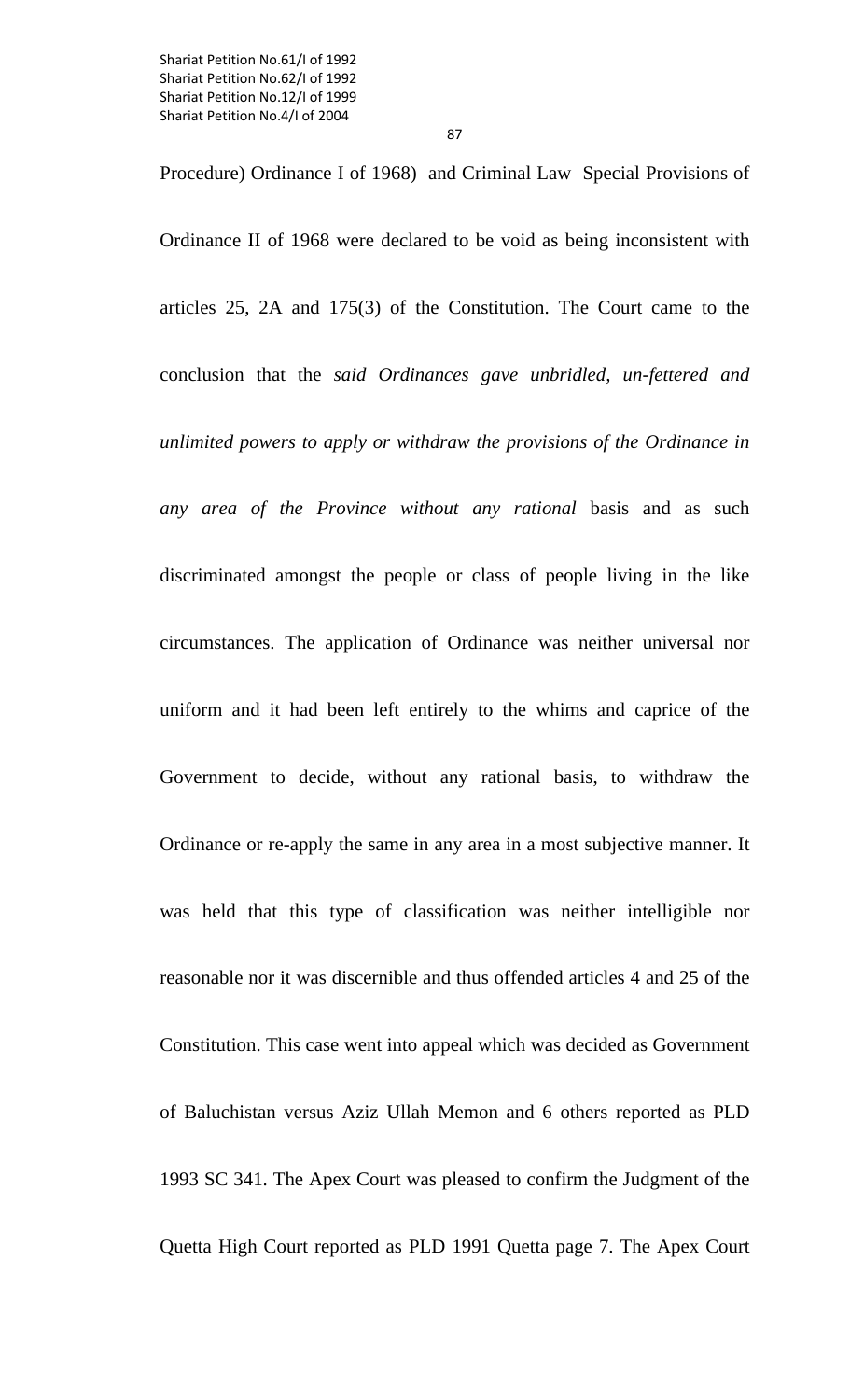was pleased to re-affirm the principles enunciated in the case of I.A. Sherwani. The Supreme Court while referring to the case of F.B. Ali reported as PLD 1975 SC 506, observed that the principle laid down in Waris Meah's case was that if the Foreign Exchange Regulation Act had set up a Tribunal of exclusive jurisdiction, with a procedure different from the Code of Criminal Procedure, the challenge would not succeed as the offences under the Foreign Exchange Regulation could validly and reasonably be considered a different class from the offences under the ordinary law. It was further observed that Fauji Foundation case reported as PLD 1983 SC 457, ruled that legislation in regard to an individual can be made provided it is not discriminatory. The Hon'ble Judges were pleased to hold that although class legislation was forbidden, yet reasonable classification for the purpose of legislation was permissible. Classification is allowed in the legal domain provided the classification is founded on intelligible differentia. There should be a nexus between the classification and the objects of the Act. This principle symbolizes that persons or things similarly situated cannot be distinguished or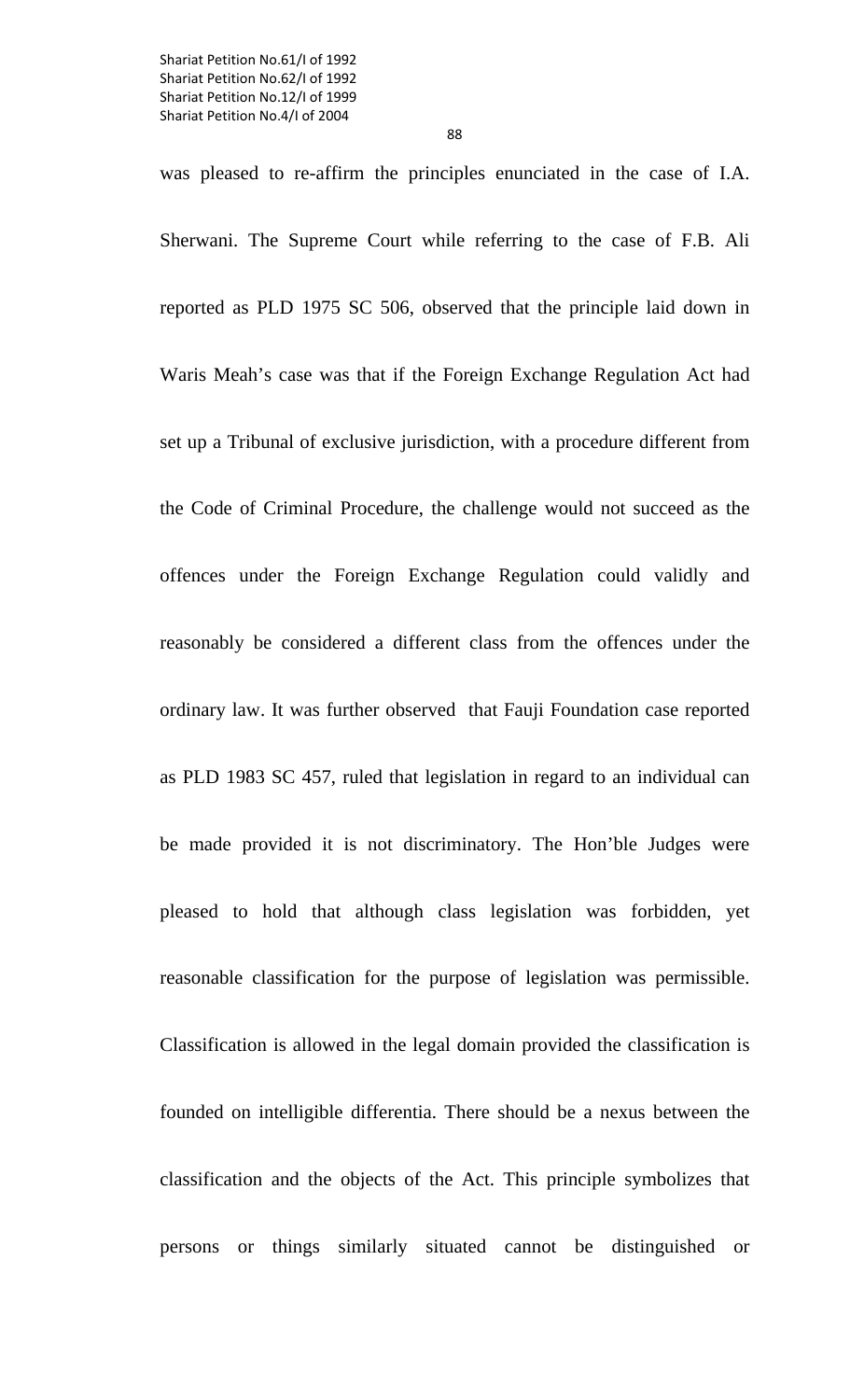discriminated while making or applying the law. It has to be applied equally to persons situated similarly and in the same situation. Any law made or action taken in violation of these principles is liable to be struck down. If the law clothes any statutory authority or *functionary with unguided and arbitrary power enabling it to administer in a discriminatory manner, such law will violate the equality* class. Thus the substantive and the procedural law and action taken under it can be challenged as violative of Article 8 and 25". (Emphasis Added)

44. In the case of I. A. Sherwani and others versus Government of Pakistan reported as 1991 SCMR 1041, the provisions contained in article 25 of the Constitution came under review of the Apex Court. It was observed therein that clause (1) of article 25 enshrines the basis concept of religion of Islam, which is now known as the golden principle of Modern Jurisprudence. This principle enjoins that all citizens are equal before law and are entitled to equal protection of law. The apex court, after reviewing eleven judicial pronouncements from Pakistan and Indian jurisdiction, was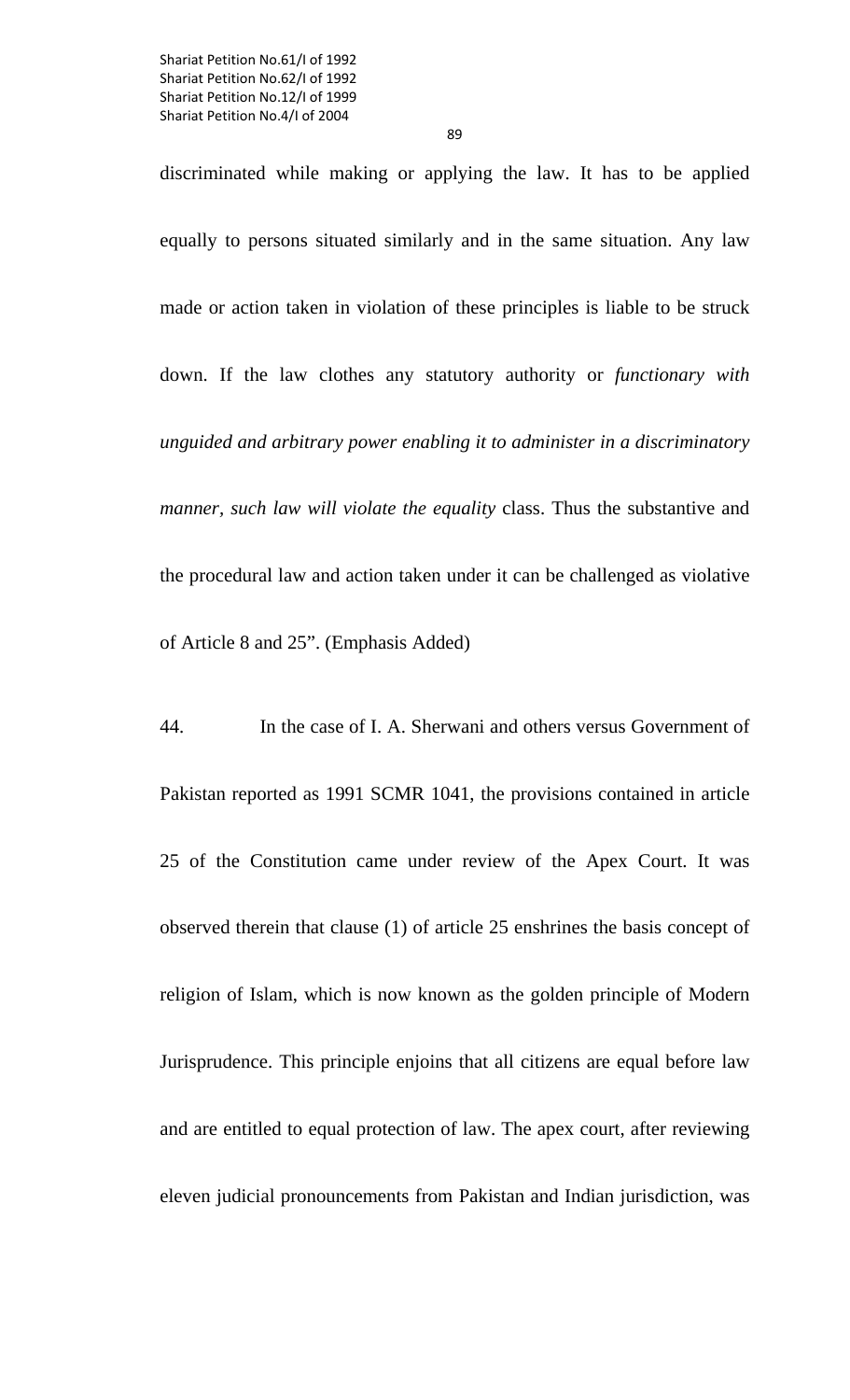pleased to deduce, formulate and enumerate the following seven principles

with regard to equal protection of law and reasonableness of classification:

- i. that equal *protection of law does not envisage that every citizen is to be treated alike in all circumstances,* but it contemplates that persons similarly situated or similarly placed are to be treated alike;
- ii. That reasonable *classification is permissible* but it must be founded on reasonable distinction or reasonable basis;
- iii. That different *laws can validly be enacted for different* sexes, persons in different age groups, persons having different financial standings, and persons accused of heinous crimes;
- iv. That *no standard of universal application to test reasonableness of a classification can be laid down* as what may be reasonable classification in a particular set of circumstances may be unreasonable in the other set of circumstances;
- v. That a law *applying to one person or one class of persons* may be *constitutionally valid* if there is sufficient basis or reason for it, but a classification which is arbitrary and is not founded on any rational basis is no classification as to warrant its exclusion from the mischief of Article 25;
- vi. That equal *protection of law means that all persons equally placed be treated alike* both in privileges conferred and liabilities imposed;
- vii. That in order *to make a classification reasonable, it should* be based:
	- a) *On an intelligible differentia* which distinguishes persons or things that are grouped together from those who have been left out;
	- b) *That the differentia must have rational nexus* to the object sought to be achieved by such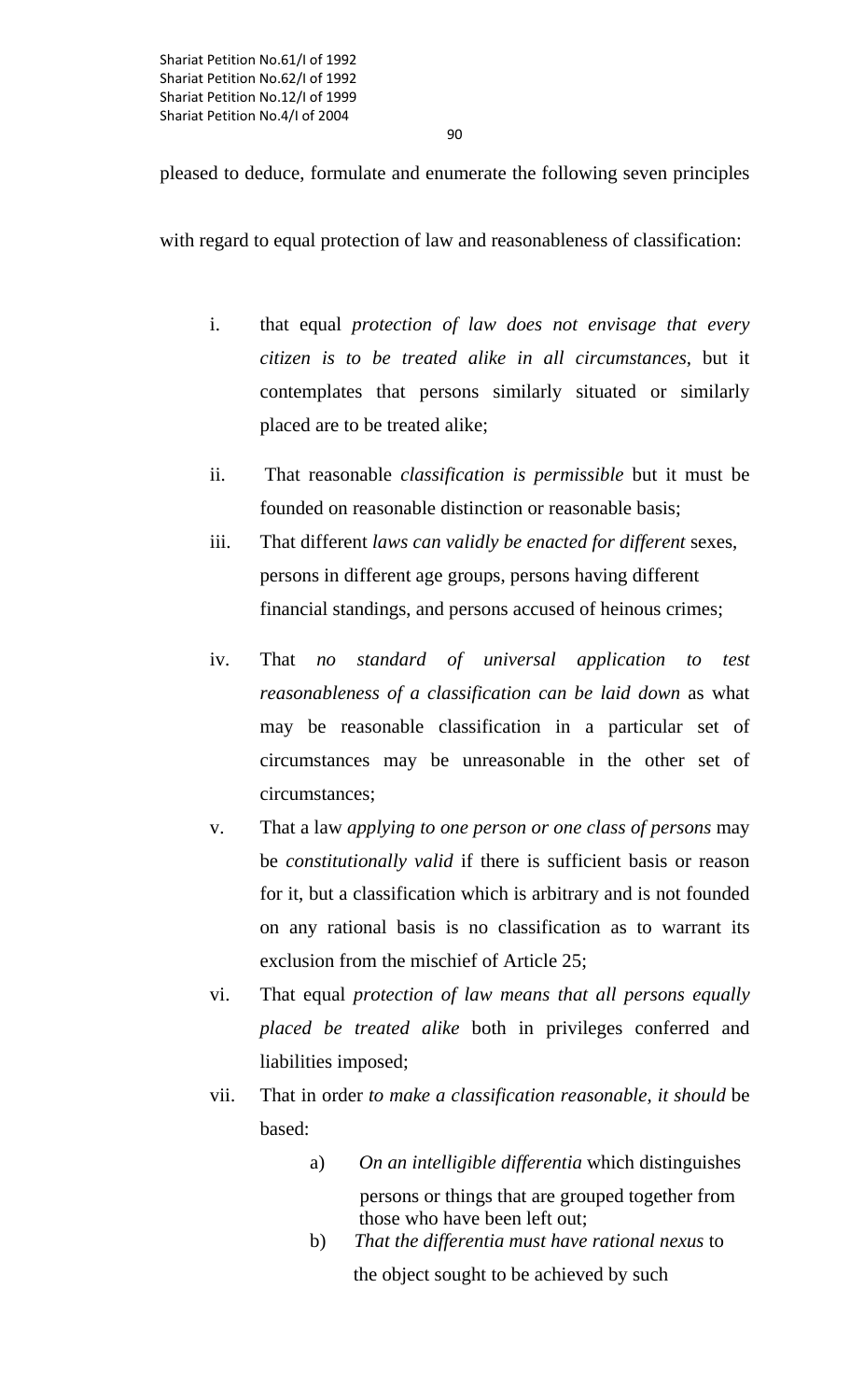classification.

## (Emphasis Added)

45. Syed Shabbar Raza Rizvi as his lordship then was, in his Book on the Constitution of Islamic Republic of Pakistan, while commenting on Article 25 made a reference to a passage from V.N. Shukla's Constitution of India, 7<sup>th</sup> Edition wherein the learned author had formulated certain principles as regards the question of classification, based upon various judgments of Indian Supreme Court, delivered under article 14 of Indian Constitution, which is counterpart of section 25 of the Constitution of Pakistan. The Principles enunciated therein are as follows:

- (a) A law may be constitutional even though it relates to a single individual if, on account of some special circumstances, or reasons applicable to him and not applicable to others, that single individual may be treated as a class by himself.
- (b) There is always a presumption in favour of the constitutionality of an enactment and the burden is upon him who attacks it to show that there has been a clear transgression of the constitutional principles. The person, therefore, who pleads that Article 25, has been violated, must make out that not only has he been treated differently from others but he has been so treated from persons similarly circumstanced without any reasonable basis and such differential treatment has

91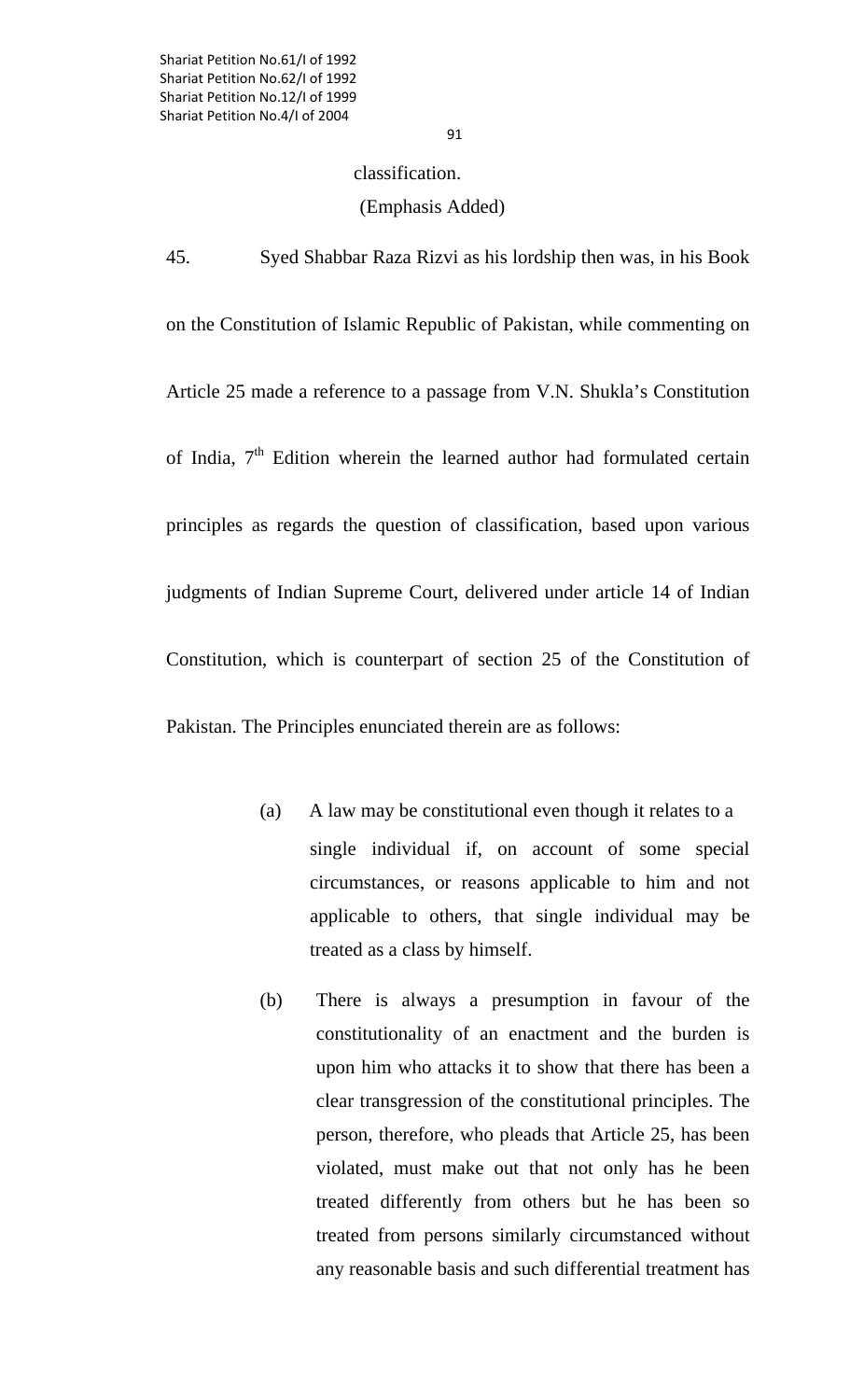been unjustifiably made. However, it is extremely hazardous to decide the question of the constitutional validity of a provision on the basis of the supposed existence of facts by raising a presumption. Presumptions are resorted to when the matter does not admit of direct proof or when there is some practical difficulty to produce evidence to prove a particular fact;

- (c) It must be presumed that the Legislature understands and correctly appreciates the needs of its own people, that its laws are directed to problems made manifest by experience, and that its discriminations are based on adequate grounds;
- (d) The Legislature is free to recognize the degrees of harm and may confine its restriction to those cases where the need is deemed to be the clearest;
- (e) In order to sustain the presumption of constitutionality, the Court may take into consideration matters of common knowledge, matters of common report, the history of the times and may assume every state of facts which can be conceived existing at the time of legislation;
- (f) While good faith and knowledge of the existing conditions on the part of the Legislature are to be presumed, if there is nothing on the face of the law or the surrounding circumstances brought to the notice of the Court on which the classification may reasonable be regarded as based, the presumption of the constitutionality cannot be carried to the extent of always holding that there must be some undisclosed and unknown reasons for subjecting certain individuals or corporations to hostile or discriminating legislation;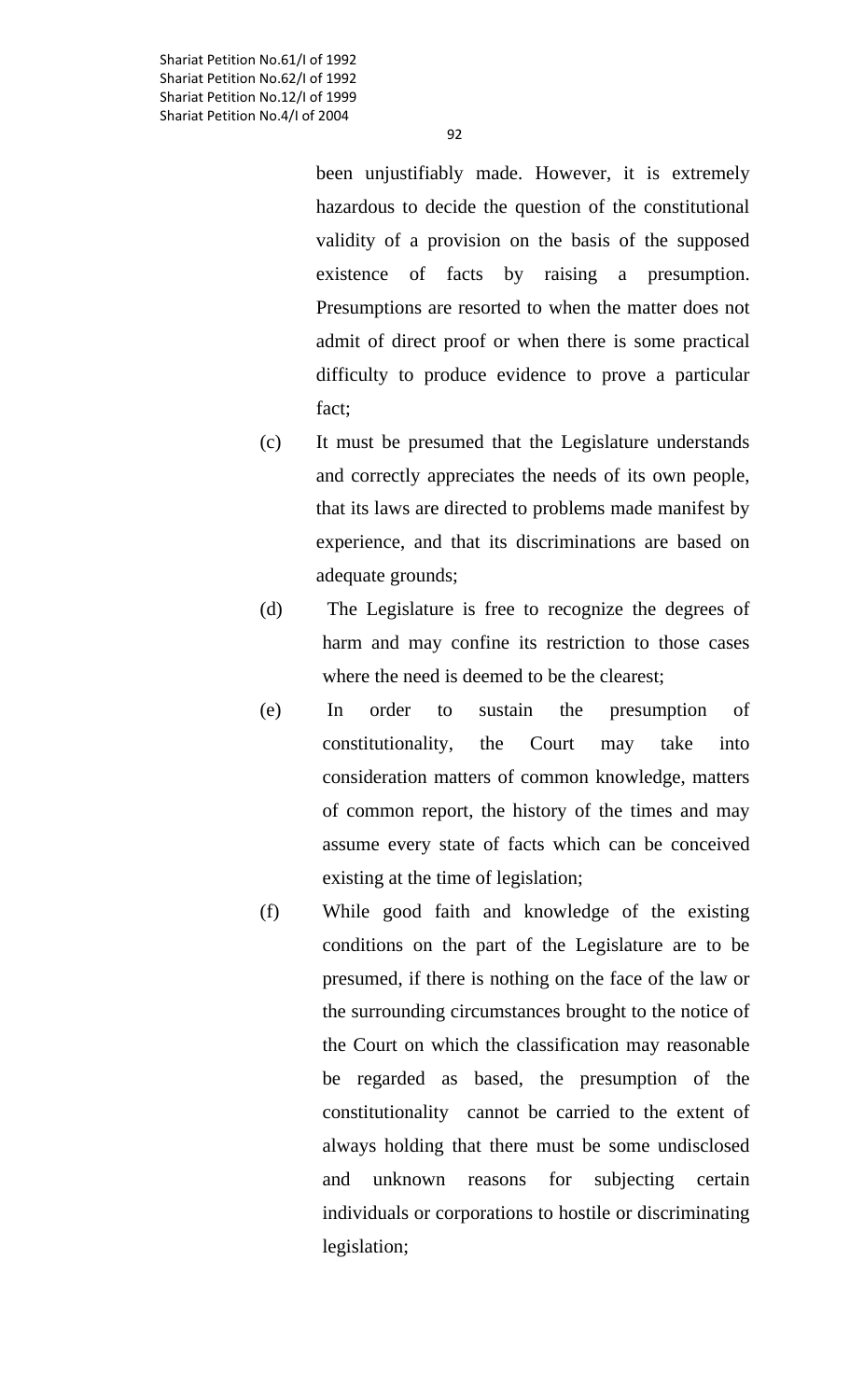- (g) A classification need not be scientifically perfect or logically complete;
- (h) The validity of a rule has to be judged by assessing its overall effect and not by picking up exceptional cases. What the Court has to see is whether the classification made is a just one taking all aspects into consideration.

Insari and 48 others versus Government of Punjab and others reported as 2004 SCMR 1903 wherein the interpretation of Article 25 cropped up for consideration. The seven principles enunciated in the case of I.A. Sherwani were re-iterated and it was further held that:-

46. Reference may also be made to the case of Ghulam Mustafa

 " …… the right relating to the equality of citizens was not violated, if the discrimination proceeded on a rational classification, having relevance to the underlying object of the legislation. [p. 1920] D

 "……that the principle of equality did not mean that every law must have universal application to all persons who were not by nature, attainment or circumstances in the same position. The varying needs of different classes of persons required different treatment. Classification was the recognition of the relations, and, in making it, a legislature must be allowed a wide latitude of discretion and judgment. [p.1921] E

 " ……the Courts did not expect from legislature a "scientific accuracy in classification adopted". [p.1921] F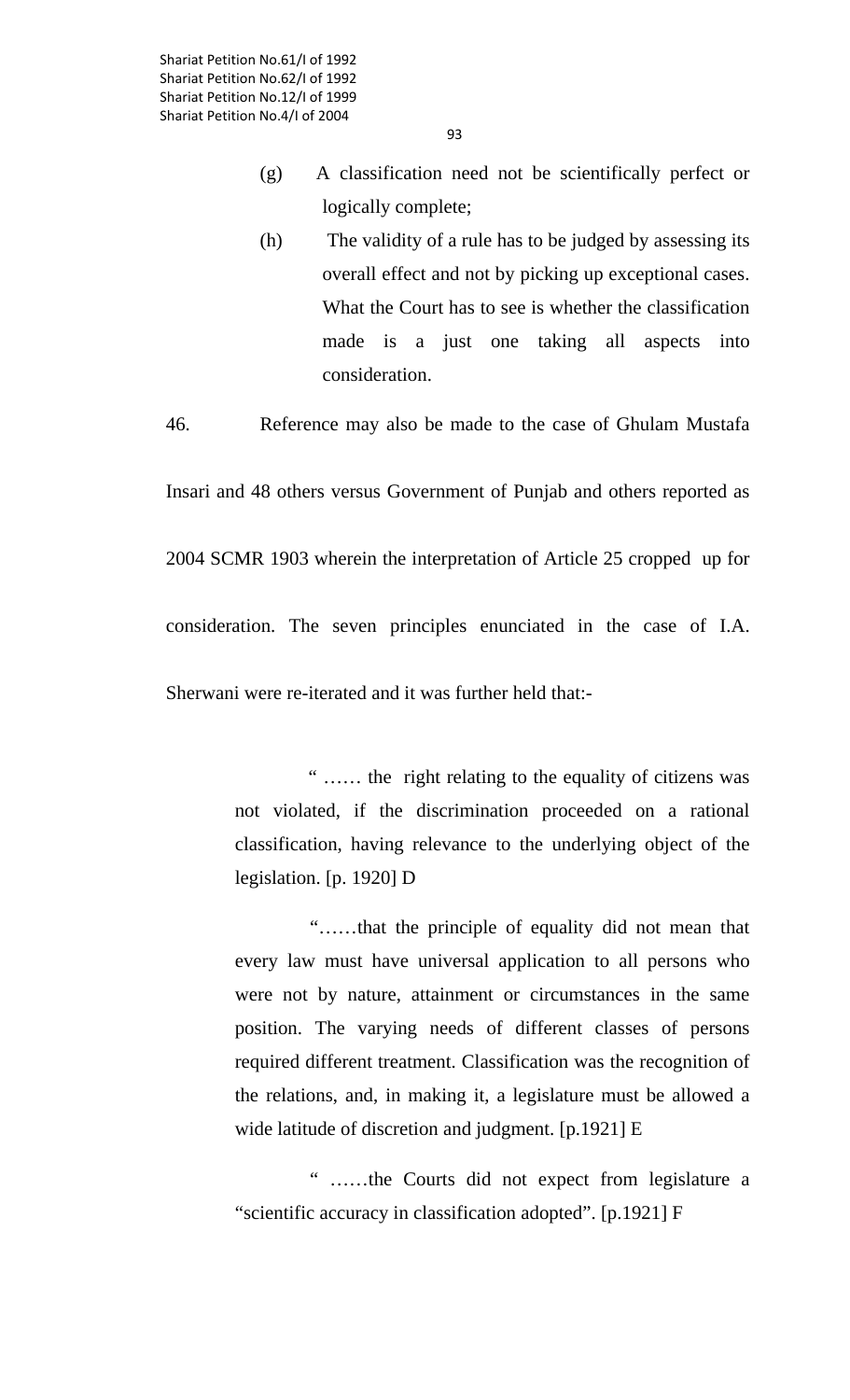"…….that the State was empowered to distinguish and classify persons or things for the purpose of legislation and that a classification need not be scientifically perfect or logically complete. [p. 1921] G

 "…….that the guiding principle of equality was that all persons and things similarly circumstanced would be treated alike both in respect of privileges conferred and liabilities imposed." [p. 1921]H

47. As regards the vires of a statute, the Honourable Judges of the

Apex Court in this very case also held (at page 1921) that the courts generally lean towards upholding the constitutionality of a statute rather than destroy it unless such a statute is ex-facie discriminatory or capable of discriminatory application and otherwise clearly violative of any provision of the constitution. At page 1923 the learned author judge was pleased to hold further that the court **cannot question the wisdom of the legislature merely on the ground that a provision of law may work some inconvenience or hardship in the case of some persons unless it is violative of a constitutional provision including fundamental rights** and further that the vires of a legislative measure including on Ordinance are not to be examined with reference to any idea or philosophy extraneous to the Constitution but the Constitutional provisions themselves as held in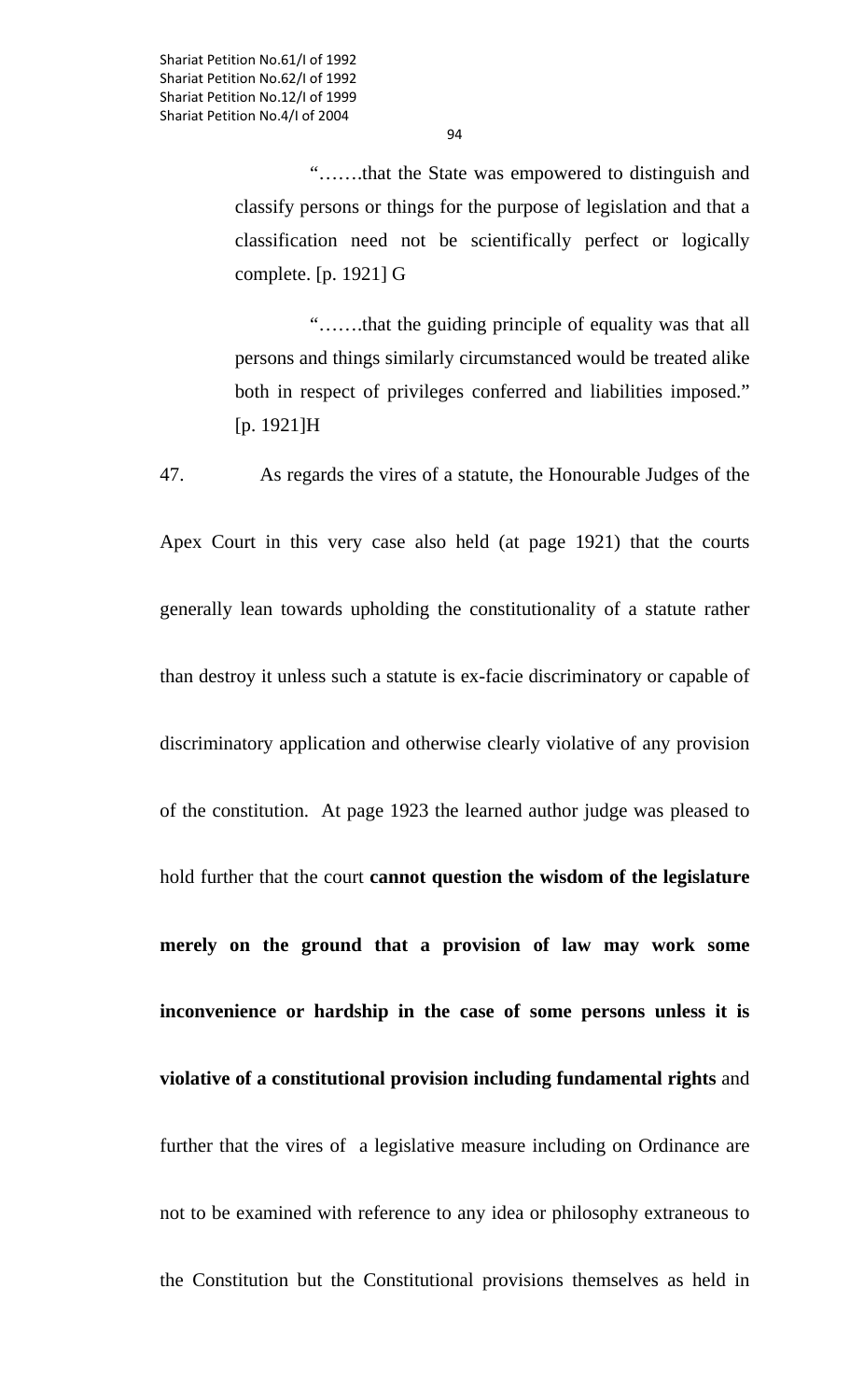Liaqat Hussains's case PLD 1999 SC 504. The cases of Malik Khizar Hayat PLD 1956 F.C 200 and Prafulla Kumar Das AIR 2003 SC 4506 (2003) 11 SCC 614. Reference in the case of Ghulam Mustafa Ansari was made to the case of Mehreen Zaibun Nisa versus Land Commissioner, Multan and others PLD 1975 SC 397; The Province of East Pakistan and others versus Sirajul Haq Patwari and others PLD 1966 SC 854, Inam-ur-Rehman versus Federation of Pakistan and others, 1992 SCMR 563 and Darbar Patiala through S. Ajmer Singh, Managing Director of Patiala State Bank, Patiala versus Firm Narain Das Gulab Singh of Jagadhri through Kr. Kishore Saren and others AIR 1944 Lahore 302.

48. In the case of Liaqat Hussain versus Federation of Pakistan PLD 1999 Supreme Court 504 at page 591, the author Judge observed that a validly enacted law cannot be struck down on the grounds of mala fide. On page 632 it was further observed that no mala fide can be attributed to the Parliament as it is a sovereign body to legislate on any subject, for which it has been empowered under the Constitution to legislate. The Court, it was further observed, cannot strike down a statute on the ground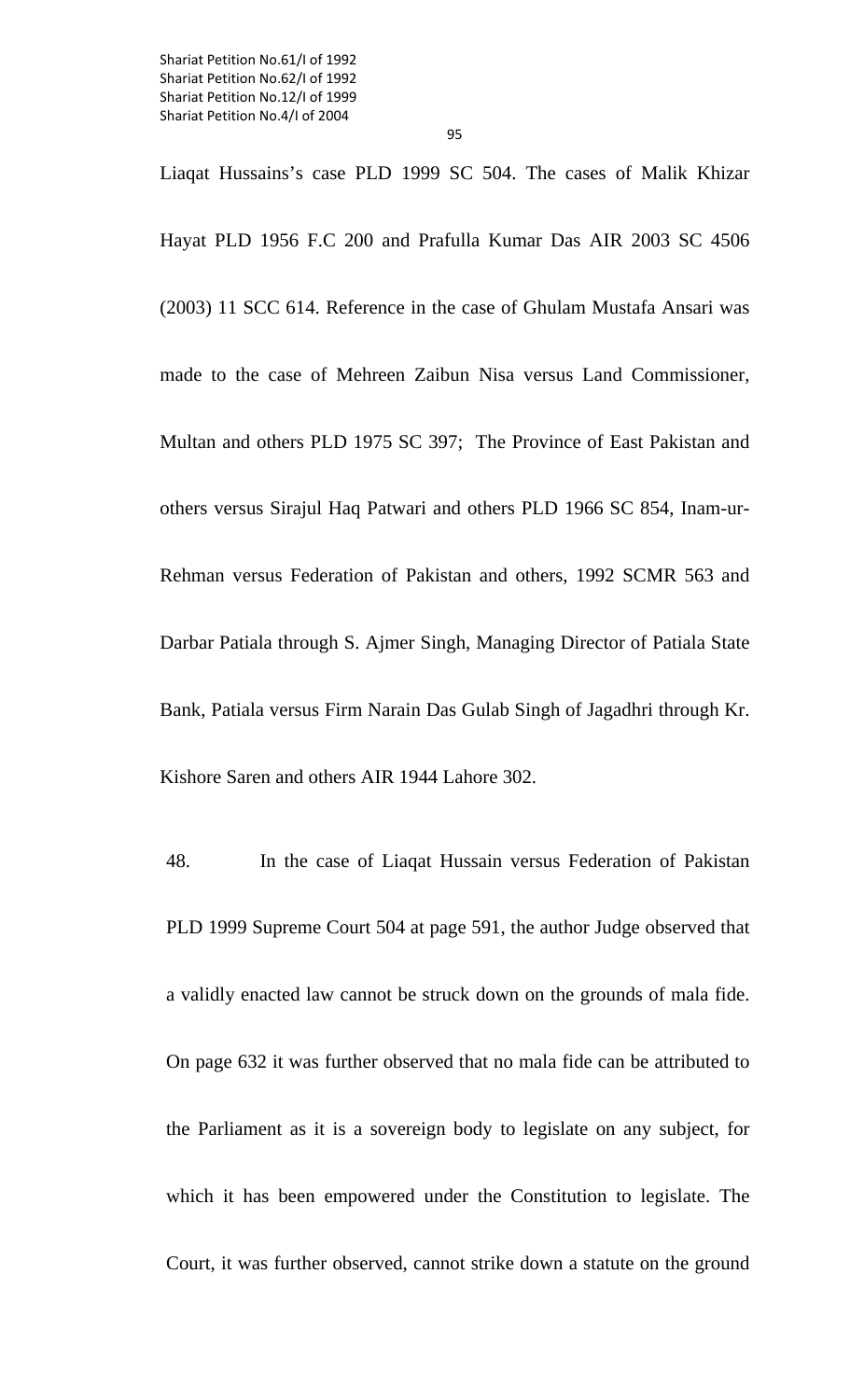of mala fide, but the same can be struck down on the ground that it is violative of a Constitutional provision. The Hon'ble Judge made a reference to the case of Mehr Zulfiqar Ali Babu and others verses Government of Punjab and others reported as PLD 1997 S.C. 11.

49. In the case of Muhammad Ramzan and three others versus Government of Pakistan, a case decided by a Division Bench of the Lahore High Court, Lahore reported as 2004 YLR 1856, the issue of reasonable classification came up for discussion. Honourable Judges after reviewing the case law, adverted again to the principle enunciated in the case of I.A. Sherwani and came to the conclusion that different laws could validly be enacted for different sexes, person and different groups and person having different status or financial standing etc. It was further held that the court is not required to run behind the wisdom of the legislature or to challenge or discard the same. The courts of law are under obligation to give effect to the laws as they stand. The controversy in this case arose out of the point whether the Punjab Local Government Ordinance, 2001 was ultra vires the constitutional provisions contained in articles 8 and 25 inasmuch as it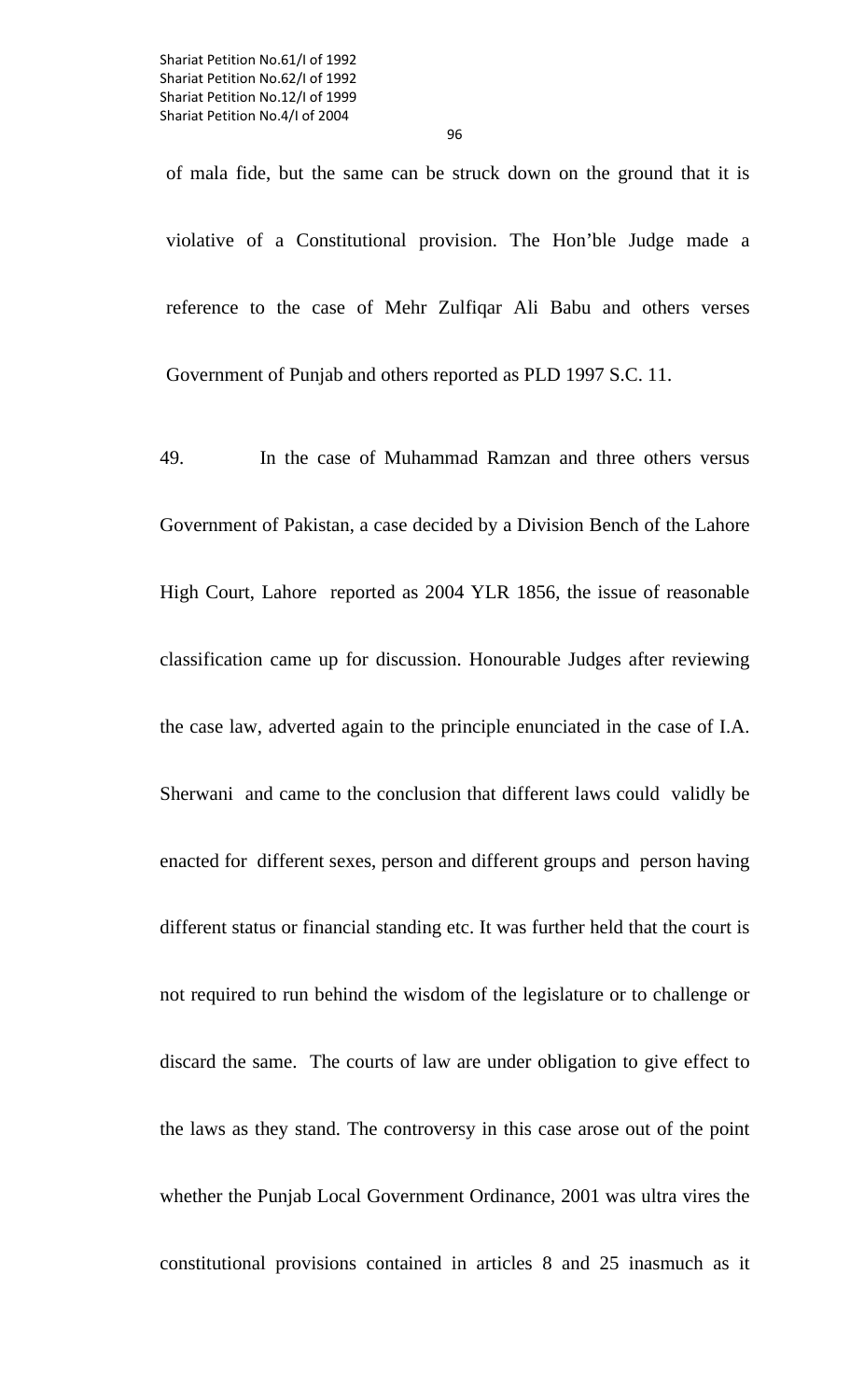creates two classes of persons, one coming to their office through a direct

vote of the electors of their respective constituency and the other reaching

their office through an indirect vote. The court held that the law was not

discriminatory because discrimination has to be within one group or

classification.

50. Reference may also be made to the case of Pakistan Petroleum

Workers Union Versus Ministry of Interior reported as 1991 CLC 13

wherein the history of concept of "Equality before Law" as it occurs in

Article 25 of the Constitution has been traced in the following terms:-

"This Article guarantees to all citizens of Pakistan equality before law and equal protection of law. These rights guaranteed by the Constitution are now universally applied and guaranteed by the Constitution are now universally applied and practiced in the entire civilized world. It finds recognition in Universal Declaration of Human rights and the Covenant on Human Rights, 1950. An examination of Constitutions of various countries will show that the written Constitutions have invariably used the expression "equality before law" but "equal protection of law" has not so commonly been used. According to the jurists term "equal protection of law" finds it origin in the  $14<sup>th</sup>$ Amendment of the American Constitution. In my humble view, the concept of both terms "equality before law" and equal protection of law" is not of so recent origin in jurisprudence as described by various authors and jurists. From a comparative study of the legal history and jurisprudence we find that the concept of equality before law and principles of "equal protection of the law" were for the first time given and firmly practiced by the Holy Prophet (PBUH). Therefore, it can be traced as far back as 1400 years, i.e. much before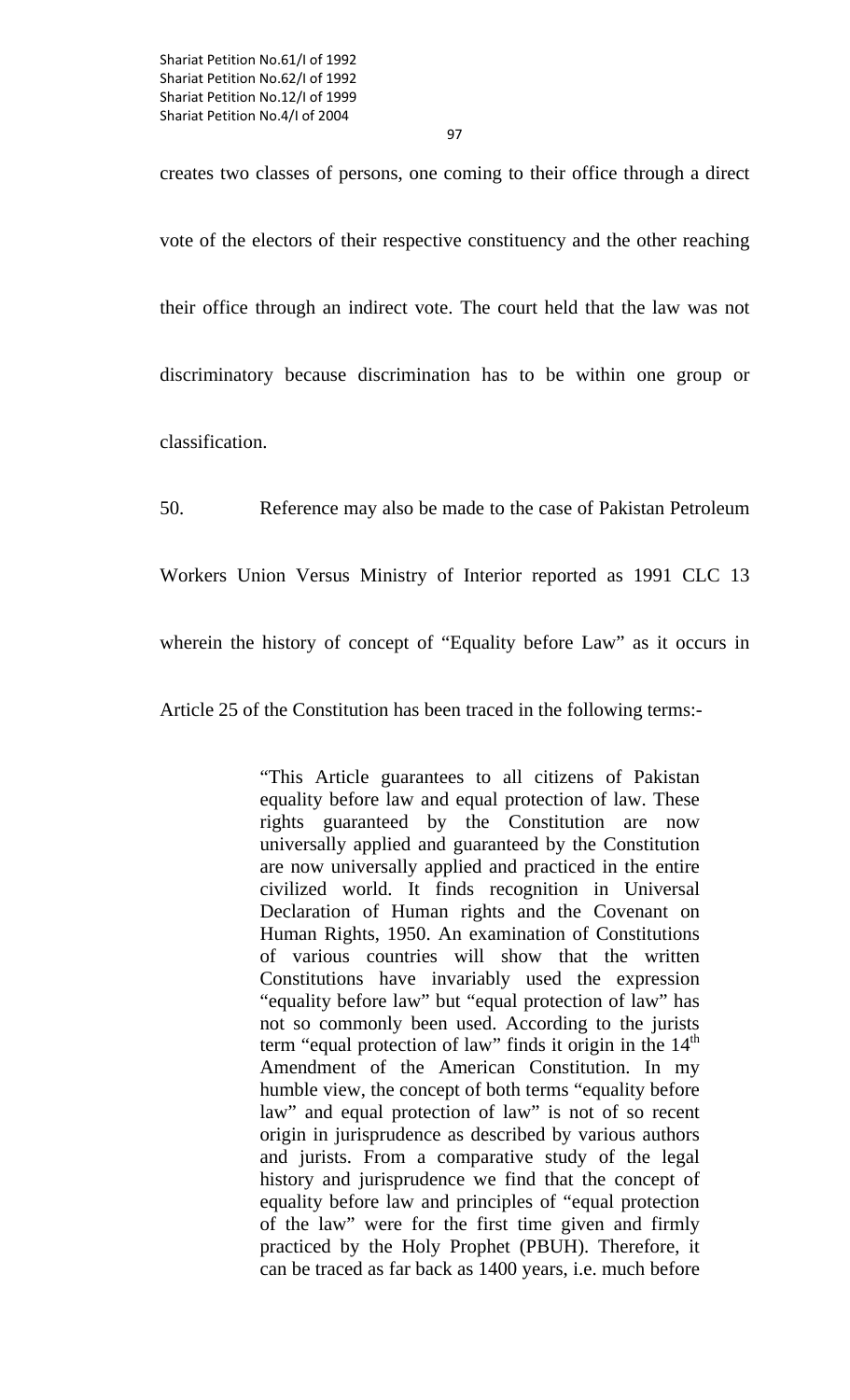98

the Magna Carta,  $14<sup>th</sup>$  Amendment of American Constitution, declaration of Human Rights and the theory of Rule of law, enunciated by the Western Jurists. The Last Sermon of the Holy Prophet (PBUH) is a landmark in the history of mankind which recognizes the inalienable Rights of a man conferred by Islam which are now known as Fundamental Rights. The following extracts from the farewell Sermon can be reproduced for reference. The blood revenges of the days of ignorance are remitted… all interest and usurious dues accruing from the times of ignorance sand wiped out.

 "O people, verily your blood, your property and your honour are sacred and inviolable until you appear before your Lord, as the sacred inviolability of this day of yours, this month of yours and this very town (of yours). Verily you will soon meet your Lord and you will be held answerable for your action."

51. The concept of reasonable restriction, as it emerged as a

consequence of interpretation of constitutional provisions including

Article 25 enshrined in Chapter I of Part II of the Constitution, is not alien

to Islamic teachings. Right of life on the one hand, is respected to such an

extent that the killing of one person, without legal sanction, is declared in

Ayat 32 Sura 5 (Al-Maida: The Food) of Holy Quran, equal to the killing

of entire humanity, but we find that the law of Qisas is also recognized by

Holy Quran. Similarly as against the right that no one shall cause injury

to human body the principle of retaliation permits causing similar injury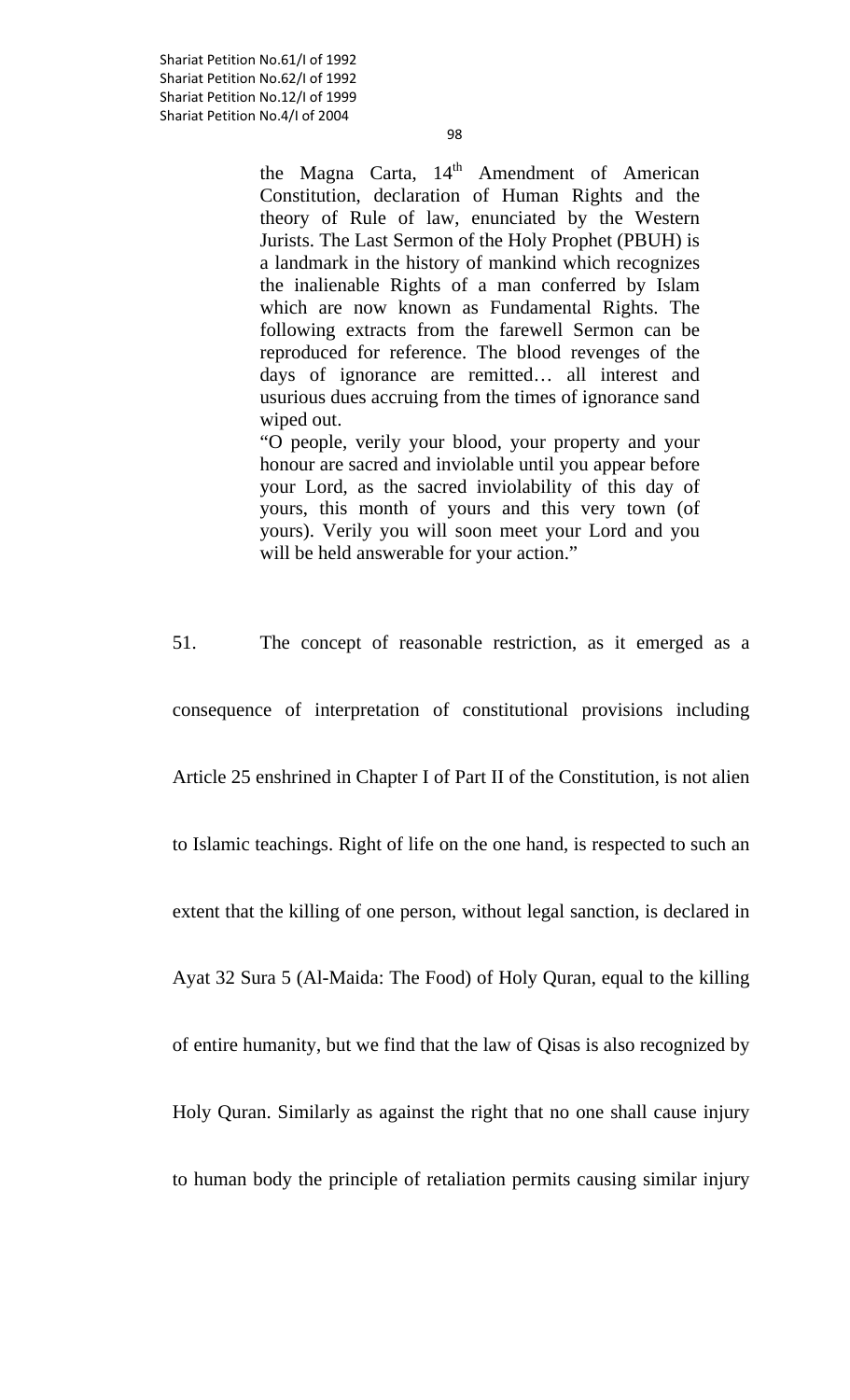to the offender. Reference Ayaat 178, 179 & 194 of Sura 2, (Al-Baqra) and Ayat 45 of Sura 5, (Al-Maida).

52. In this connection it might as well be stated that the concept of

human dignity received legal recognition for the first time when Ayat 70 of

Sura 17, Sura Bani Israil was revealed. It declared:-

"An surely WE have conferred dignity on the children of Adam, and WE carry them in the land and in the sea, and WE have given them of the good things, and WE have made them to excel, by a high degree of excellence, most of those whom WE have created".

But inspite of this honour, there are people who commit crimes and sins.

These are the persons who choose to tear asunder the robe of dignity and consequently merit a different treatment as a separate class of criminals/sinners and transgressors against accepted norms.

53. Every human being enjoys the right and freedom of expression but Islamic Injunctions put a limit on the exercise of this fundamental right because an individual in not authorized to violate similar rights of others on the pretext of realization of his own basic rights. The violators are however a different class altogether. Following Injunctions of Holy Quran are being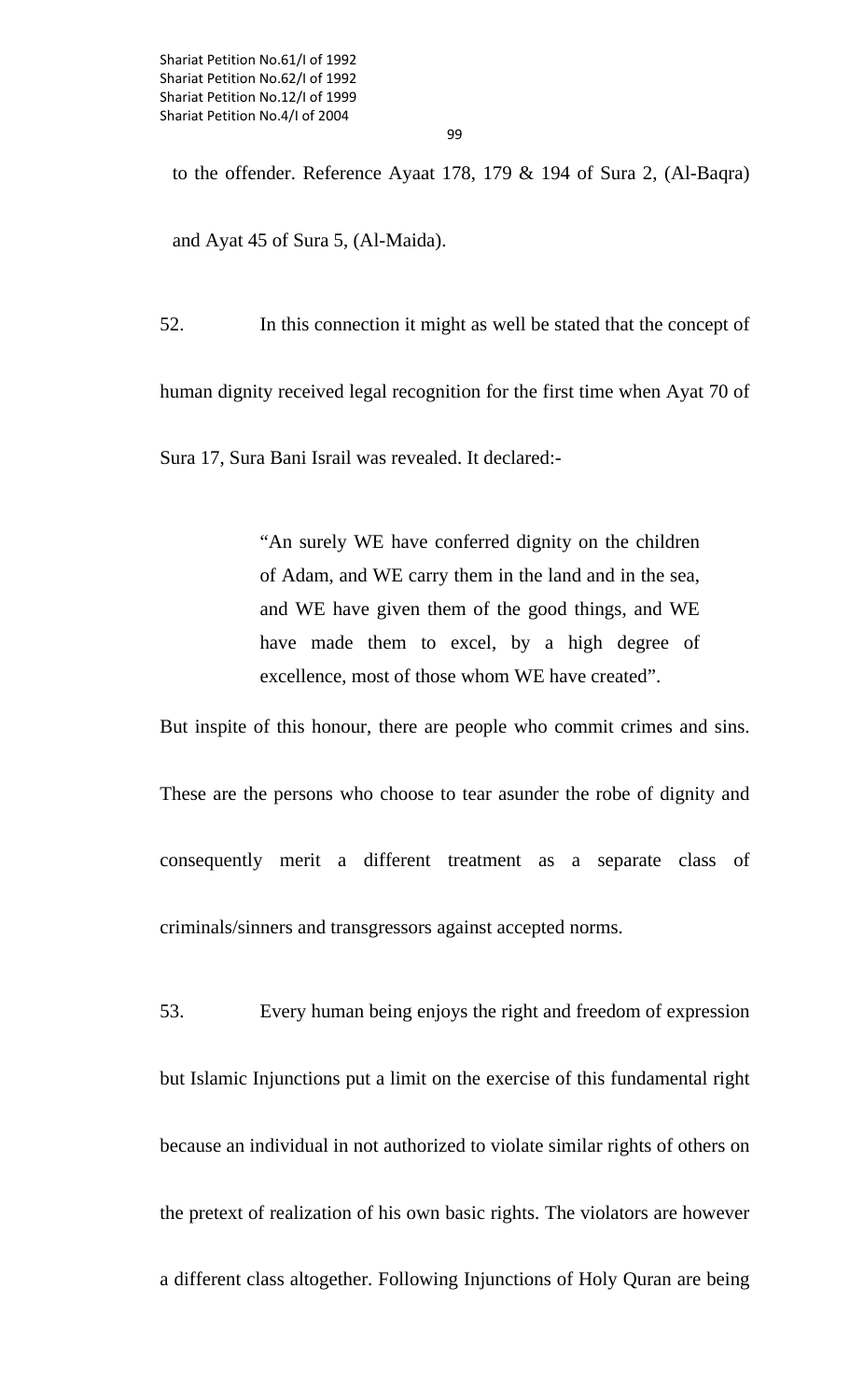cited in support of the proposition that even fundamental rights are not absolute in the eyes of law:

- 1. There is no compulsion in Deen (loosely translated as religion): Ayat 256 of Sura 2 (Al-Baqra). It clearly means that a person is free to choose or reject a faith and he has no right to abuse or ridicule the beliefs of others because the others have a similar right.
- 2. Every person has a right to marry and raise a family but societies and religion prohibits incest. Ayat 23 Sura 04 (An-Nisa).
- 3. The right of ownership over wealth is absolute but Allah and His Apostle, PBUH, impose obligatory taxes upon the believers Zakat, Khums, Ushar, Sadaqaat etc. Ayat 60 Sura 9; Ayat 41 Sura 8, and Ayat 43 Sura 2.

54. We are conscious of the fact that under Article 8(I) of the Constitution any law, custom or usage having the force of law, in so far as it is inconsistent with the rights guaranteed in Chapter 01 of the Constitution, shall to the extent of such inconsistency be void. Clause (2) of Article 08 stipulates that the State shall not make any law which takes away or abridges the rights so conferred and any law made in contravention of this clause shall, to that extent be void. The petitioners in the Shariat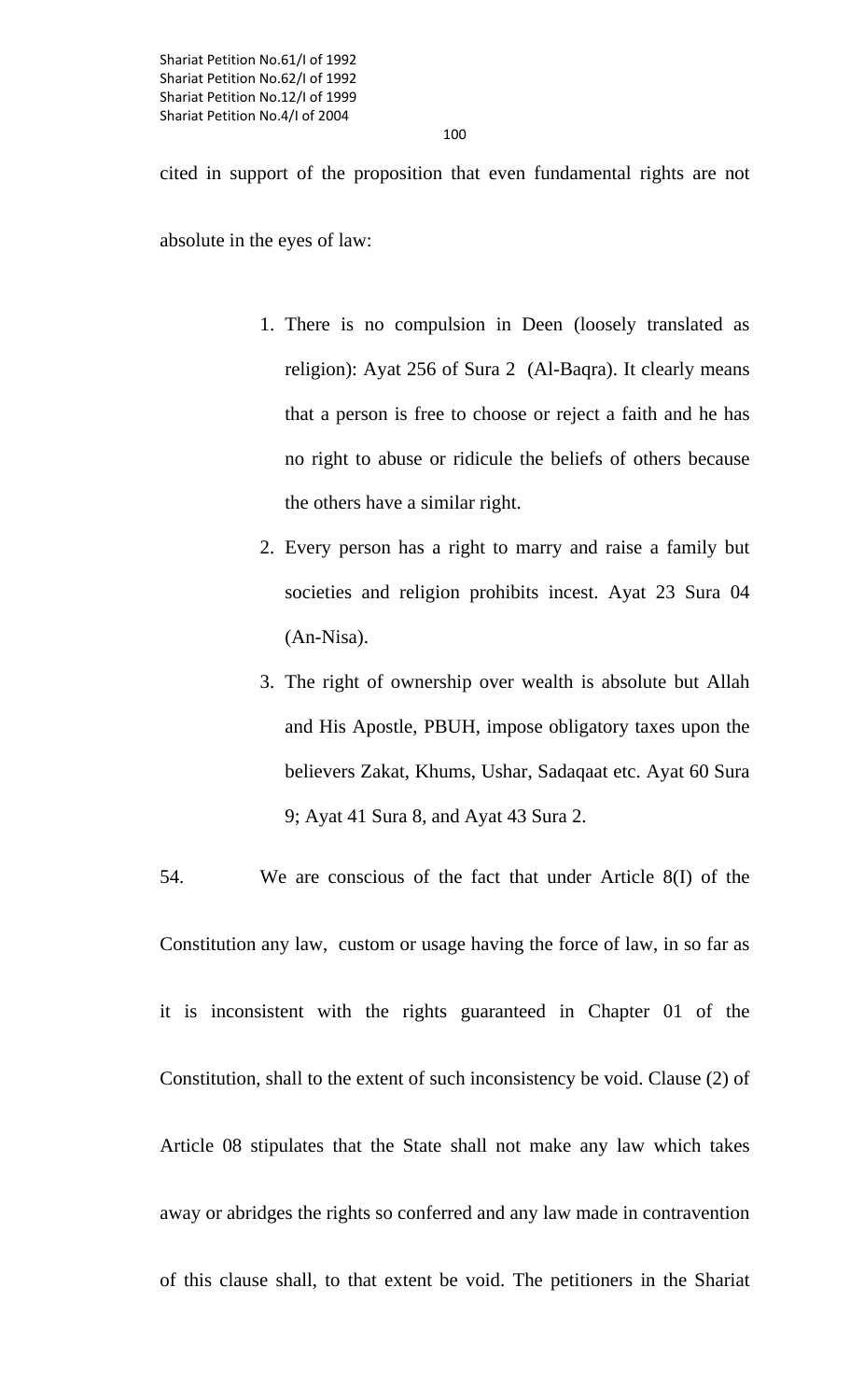101

Petitions and Shariat Miscellaneous Applications did not opt to challenge the various provisions of prison laws in the High Court or Supreme Court of Pakistan on the authority of Article 08 which means very clearly that the petitioners did not consider the impugned provisions to be violative of the fundamental rights as enshrined in Chapter I of Part II of the Constitution. Needless to say that all the rights guaranteed by the Constitution are firmly based upon various Injunctions of Islam. The existing provisions of prison legislative instruments are therefore presumed to be valid, legal and not violative of the constitutional guarantees unless proved to the contrary. There is a presumption of constitutionality attached to every legislative instrument. The Supreme Court of Pakistan in the case of Ghulam Mustafa Insari and 48 others versus Government of the Punjab and others reported as 2004 SCMR 1903 at page 1921, after referring to the cases of:

- a) East Pakistan and others Versus Sirajul Haq Patwari and others reported as PLD 1966 SC 854;
- b) Inamur Rehman Versus Federation of Pakistan and others reported as 1992 SCMR 563; and
- c) Darbar Patiala through S. Ajmer Singh Versus Firm Narain Das reported as AIR 1944 Lahore 302;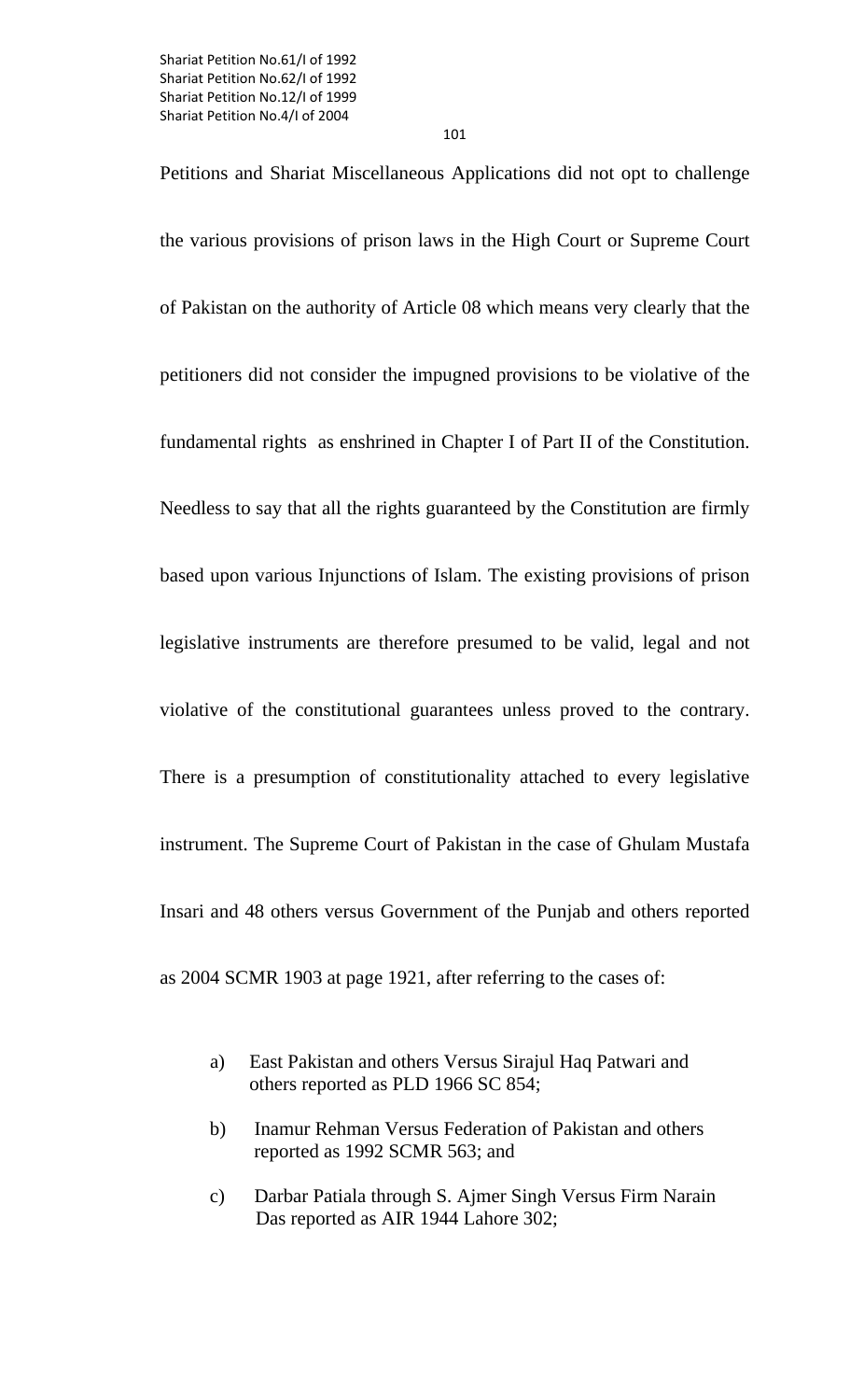observed that the courts generally lean towards upholding the constitutionality of a statute rather than destroy it unless such a statute is, ex-facie discriminatory or capable of discriminatory application and otherwise clearly violative of any provision of the Constitution.

55. It will be useful to mention a few more reports on the question of equality before law, reasonable classification and discrimination in order to make the proposition clear. In the case of Zohra and 5 others versus the Government of Sindh, Health Department reported as PLD 1996 Karachi-1, the Full Bench of the Court held that:

> "The basic or fundamental rule is that all persons, under like circumstances and conditions, shall be treated alike both in privileges conferred and in liabilities imposed. Thus, discrimination between persons or classes or persons similarly situated or circumstances is prohibited or, in other words, class legislation is forbidden. It follows that the rule does not prohibit different laws or different treatment for those differently circumstances and the State has the power to distinguish or classify persons or things and to make laws or rules applicable only, to the persons or things falling within the particular class. However, a classification which is arbitrary or capricious and not founded on any

102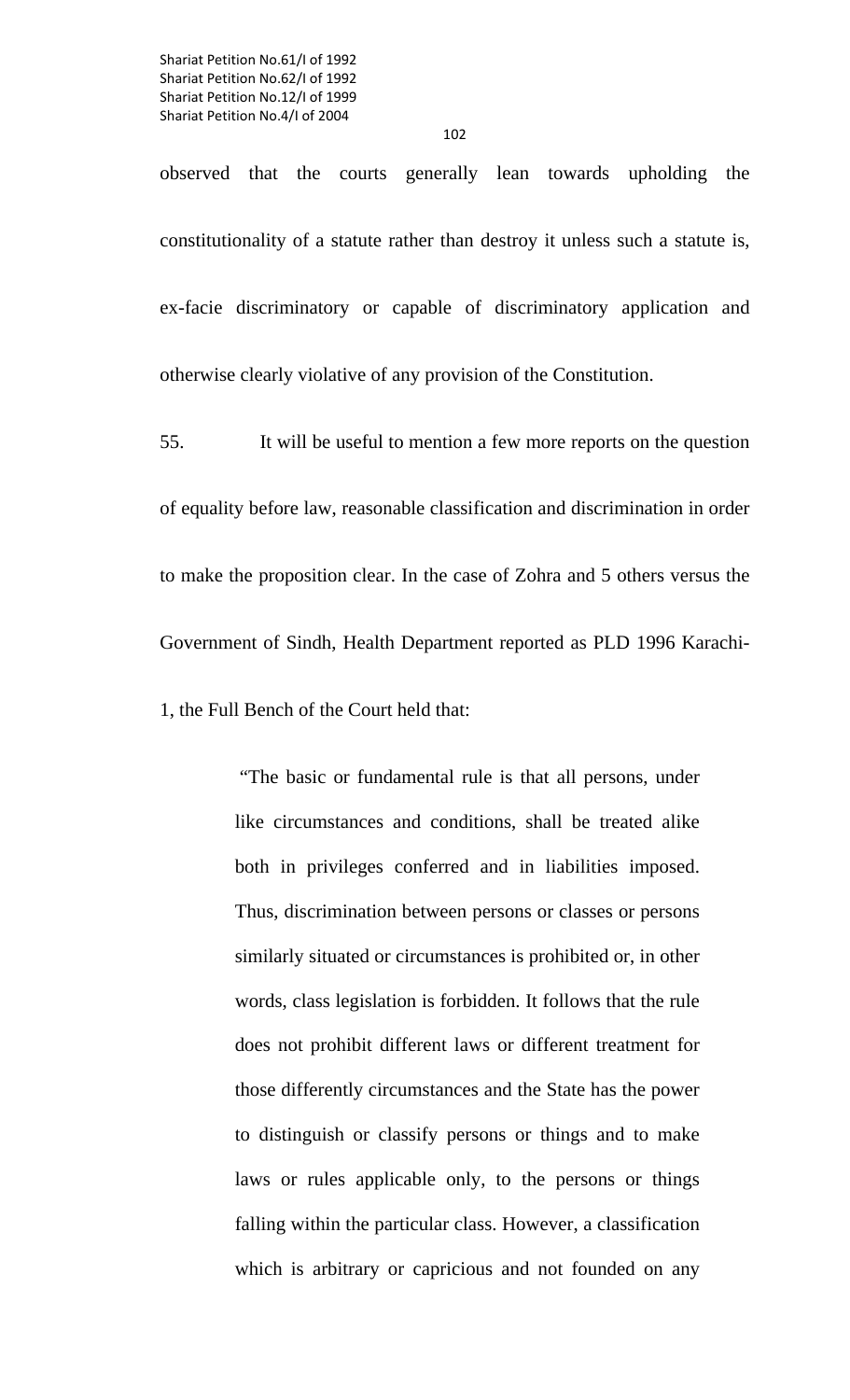rational basis or which has no rational nexus with the object sought to be achieved by the law or the rules is no classification. It must, therefore, be reasonable and rest upon a difference which is real as distinguished from one which is seeming, specious or fanciful. Thus, classification would be reasonable and valid:

(i) if it is based on intelligible differentia which distinguishes persons or things that are grouped together from those that have been left out; and

(ii) if it has rational nexus with the object sought to be achieved by it.

It was further held that "Intelligible differentia" means "an attribute by

which a species is distinguished from all other species of the same genus,

or, a distinguishing mark".

56. In the case of 7-UP Manufacturers versus Federation of Pakistan and others reported as 1994 CLC 1251, an Honourable Judge of the Lahore High Court observed that "equality clause in Art. 25 of Constitution of Pakistan, did not forbid reasonable classification, but classification must not be only reasonable and rational, but it should also be based upon intelligent differentia and must have nexus to the purpose for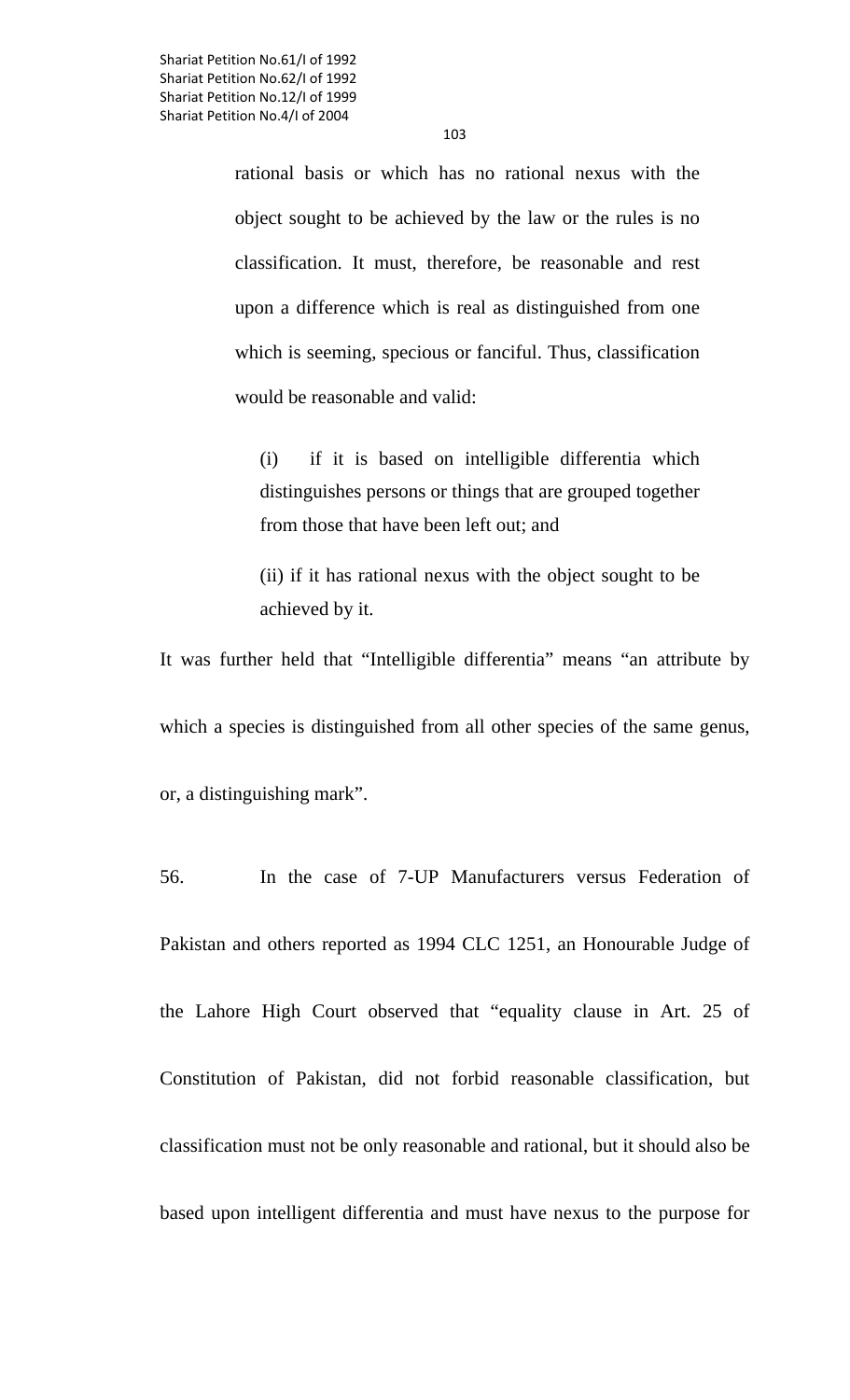which law was enacted--- All persons who were similarly placed in similar circumstances, must be treated equally".

57. In the case of Abdul Farid versus N.E.D. University of Engineering and Technology, Karachi and another reported as 2001 CLC 347, while considering the scope of the concept of reasonable classification, it was held that all persons cannot be alike in all circumstances and the concept of reasonable classification is implicit in Article 25 of the Constitution. It was further held that where the classification is rational and based upon intelligible differentia bearing a direct nexus with the object of law, such classification passes the test of constitutionality.

58. In the case of Pakistan Burmah Shell Limited and another versus Federation of Pakistan reported as 1998 P.T.D. 1804 the Full Bench at pages 1860 and 1861 referred to the following observation made in the case of F.B. Ali as regards equal protection of law and reasonable classification:-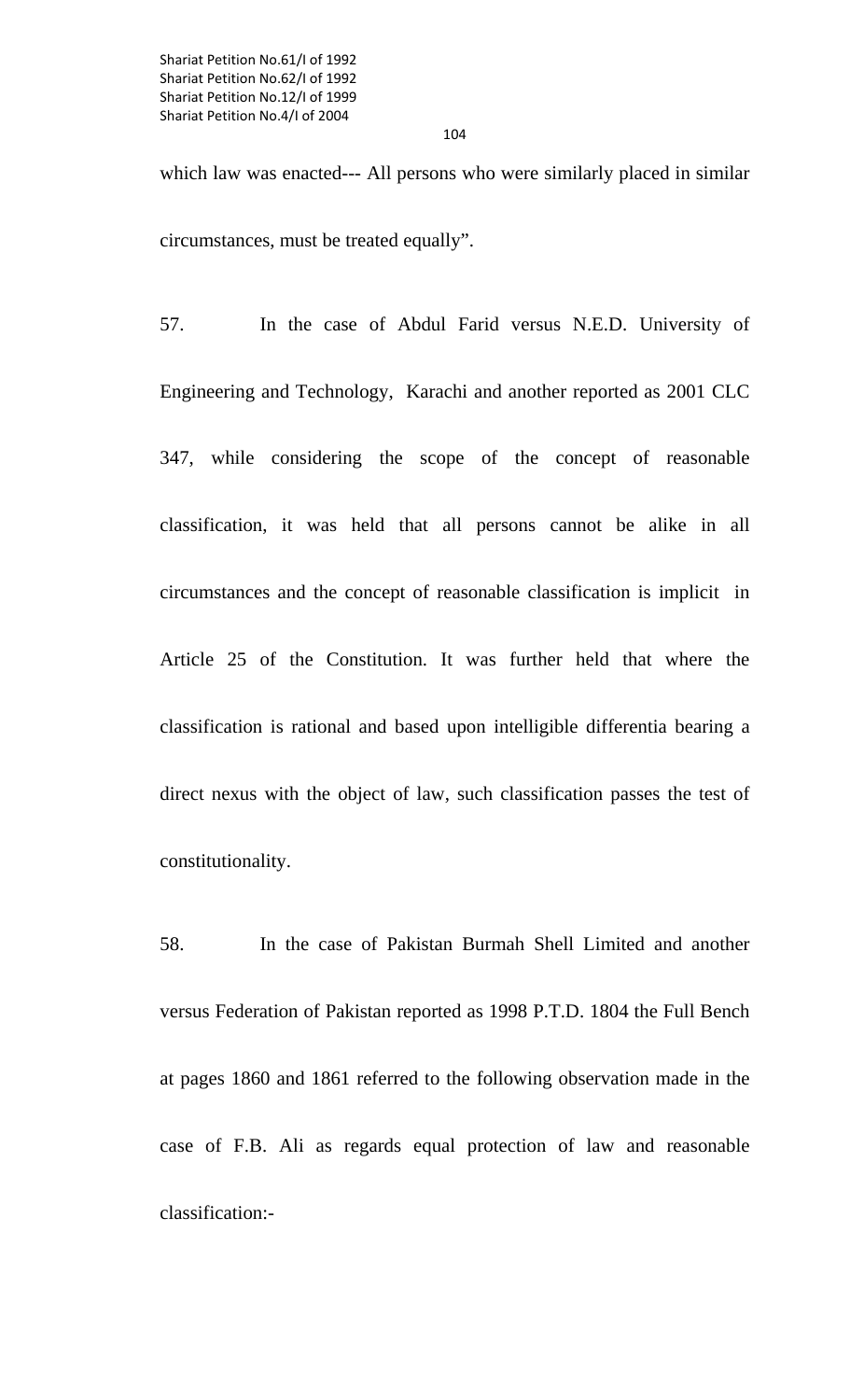"Equal protection of the laws does not mean that every citizen, no matter what his condition, must be treated in the same manner. The phrase 'equal protection' of the laws means that no person or class of persons shall be denied the same protection of laws which is enjoyed by other persons or other class of persons in like circumstances in respect of their life, liberty, property or pursuits of happiness. This only means that persons, similarly situated or in similar circumstances, will be treated in the same manner. Besides this, all law implies classification, for, when it applies to a set of circumstances, it creates thereby a class and equal protection means that this classification should be reasonable. To justify the validity of a classification, it must be shown that it is based on reasonable distinctions or that it is on reasonable basis and rests on a real or substantial difference of distinction. Thus, different laws can validly be made for different sexes, for persons in different age groups, e.g. minors or very old people; different taxes may be levied from different classes of persons on the basis of their ability to pay. Similarly, compensation for properties acquired may be paid at different rates to different categories of owners. Such differentiation may also be made on the basis of occupations or privileges or the special needs of a particular locality or a particular community. Indeed, the bulk of the special laws made to meet special situations come within this category".

59. In the case of Messers Shadman Cotton Mills Limited versus

Federation of Pakistan reported as 2001 PTD 411, the principle of equality

came under discussion and it was held that all persons placed in similar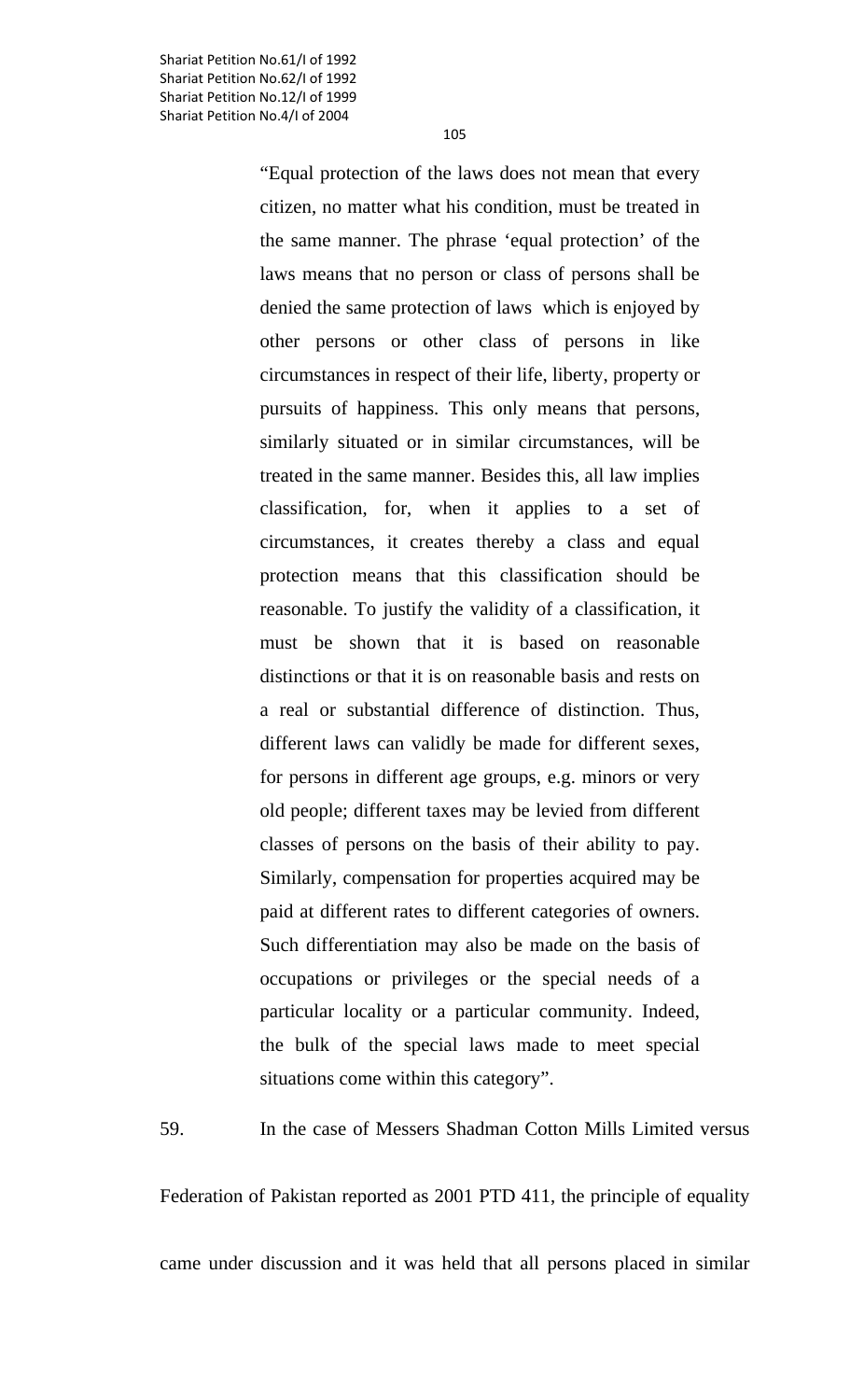106

circumstances must be treated alike and the reasonable classification must be based on reasonable grounds in a particular set of circumstances but it must not offend the spirit of Article 25 of the Constitution. The Honourable Judge further observed that persons equally placed must be treated alike in the matter of privileges and liabilities under the rule of equal protection of law.

60. Again in the case of Pattoki Sugar Mills Limited versus Province of Punjab and others reported as 2001 PTD 3415 a learned Single Bench of the Lahore High Court observed that reasonable classification was not prohibited by the Constitution and the same requires that all persons similarly placed should be treated alike.

61. In the case of Muhammad Safdar versus Government of Sindh and others reported as 2001 PLC 692 the Supreme Court of Pakistan considered the concept of "equal protection of law" and "reasonable classification" and proceed to enunciate 07 principles applicable to the equality clause of the Constitution. These 7 points have already been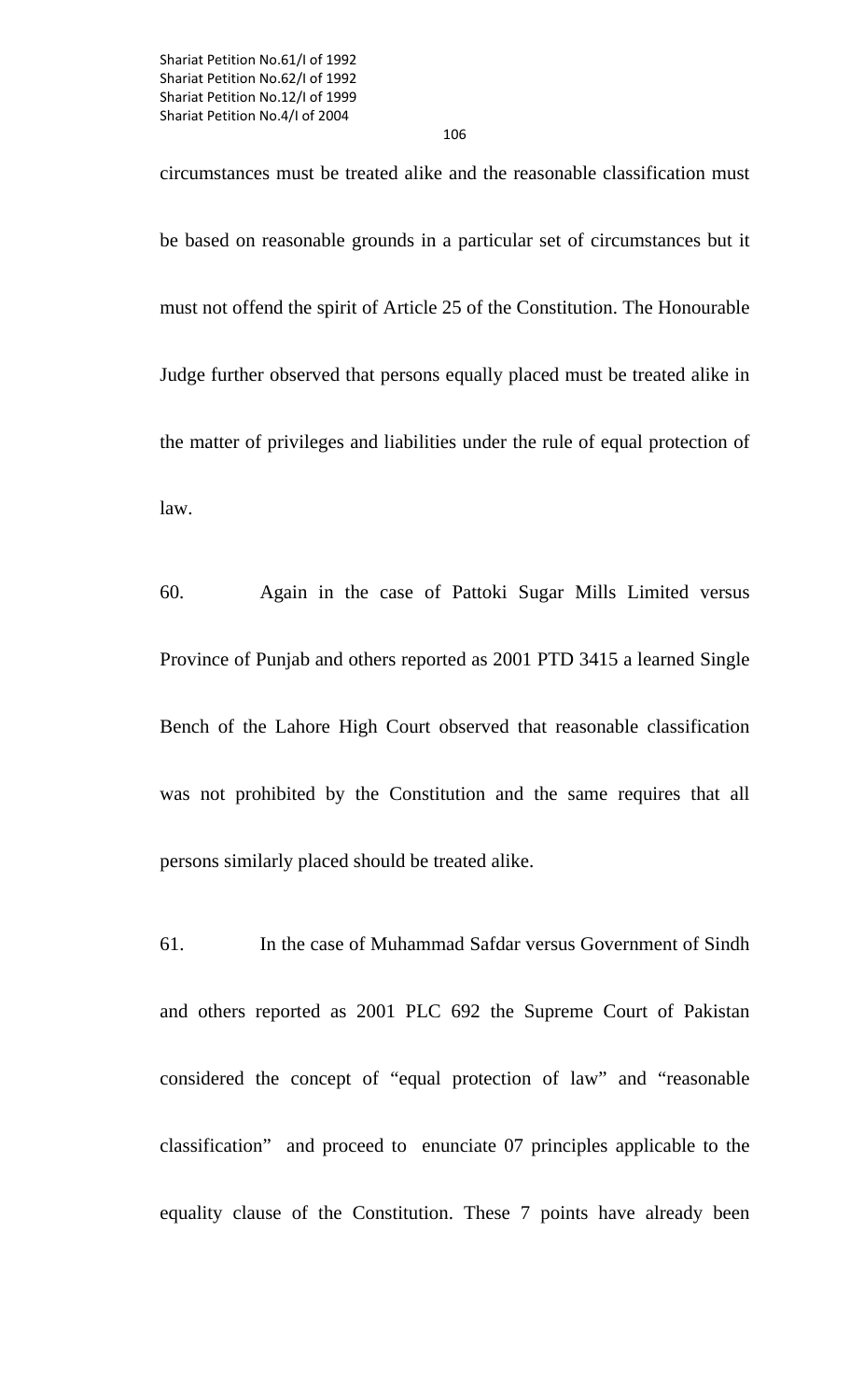considered above in the case of I.A. Sherwani reported as 1991 SCMR

1041.

62. On the question of equal protection of law, discrimination and

reasonable classification the following cases may also be seen in addition

to those mentioned above:

- 1. Bashir Ahmed versus Chaudhry Ghulam Sarwar Noor MIC, Lahore and 3 others
	- 2002 CLC 139 Lahore High Court, Lahore
- 2. Federation of Pakistan and others versus Mrs. Samra Shakeel 2001 PTD 3919 Supreme Court
- 3. Safdar versus Government of Sindh and others 2001 SCMR 1231
- 4. Amanullah versus Secretary to Govt. of NWFP & 5 others PLD 2003 Peshawar 14
- 5. Muhammad Akram & others versus Selection Committee for admission in First Year M.B.B.S. Bolan Medical College and others

2003 CLC Quetta 18

- 6. Shaikh Aljazur Rehman versus The State through Director General (NAB) and another PLD 2006 Karachi 629
- 7. Shaikh Abdul Sattar Lasi versus Federation of Pakistan 2006 CLD 18 Quetta High Court
- 8. Saleem Raza and 31 others versus The State PLD 2007 Karachi 139
- 9. Dr. Munir Ahmad & 37 others versus Government of Pakistan Finance Division and 4 others 2007 CLC 107 Ch. Nazir Ahmad and 2 others versus Province of Punjab 2007 PLC(C.S.) 285
- 10. Miss Shazia Batool versus Government of Baluchistan and others. 2007 SCMR 410
- 63. In a recent case of Ibrahim Flour and General Mills District

Sheikhupura versus Government of Punjab reported as PLD 2008 Lah. 184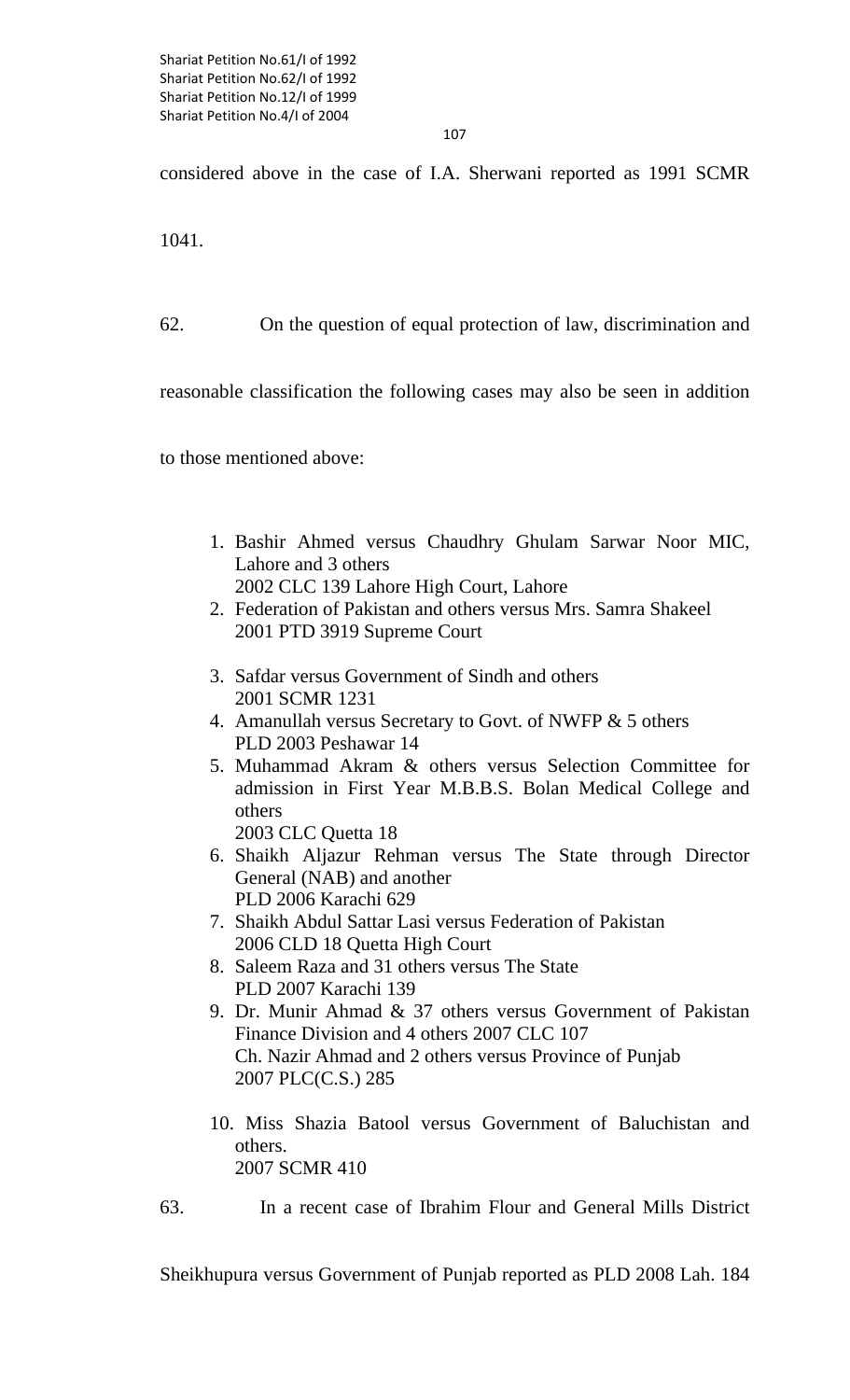108

a learned Single Bench of the Lahore High Court after reviewing three reported cases came to the conclusion that the act of omission on the part of authorities in ignoring the petitioner mill owner, for the grant of wheat quota, was un-lawful, discriminatory and of no legal effect. It was also observed that Government is not supposed to discriminate between citizens, who are placed in similar circumstances and functionaries of the Government cannot be allowed to exercise discretion on their whims, sweet will or in a manner it pleased them. It was further held the supply of wheat quota to one set of mill owners and its refused to petitioners was "sheer discrimination, conceived and tainted with defect of naked and unbridled discretion.

64. Dr. Muhammad Aslam Khaki, learned counsel appearing in various Shariat Petition before us, submitted a research note in Shariat Petition No.62/I of 1992 in which the following points were raised with reference to the Islamic teachings:

> a) Islam came basically to establish justice and all its injunctions are directed towards the achievement of this particular goal;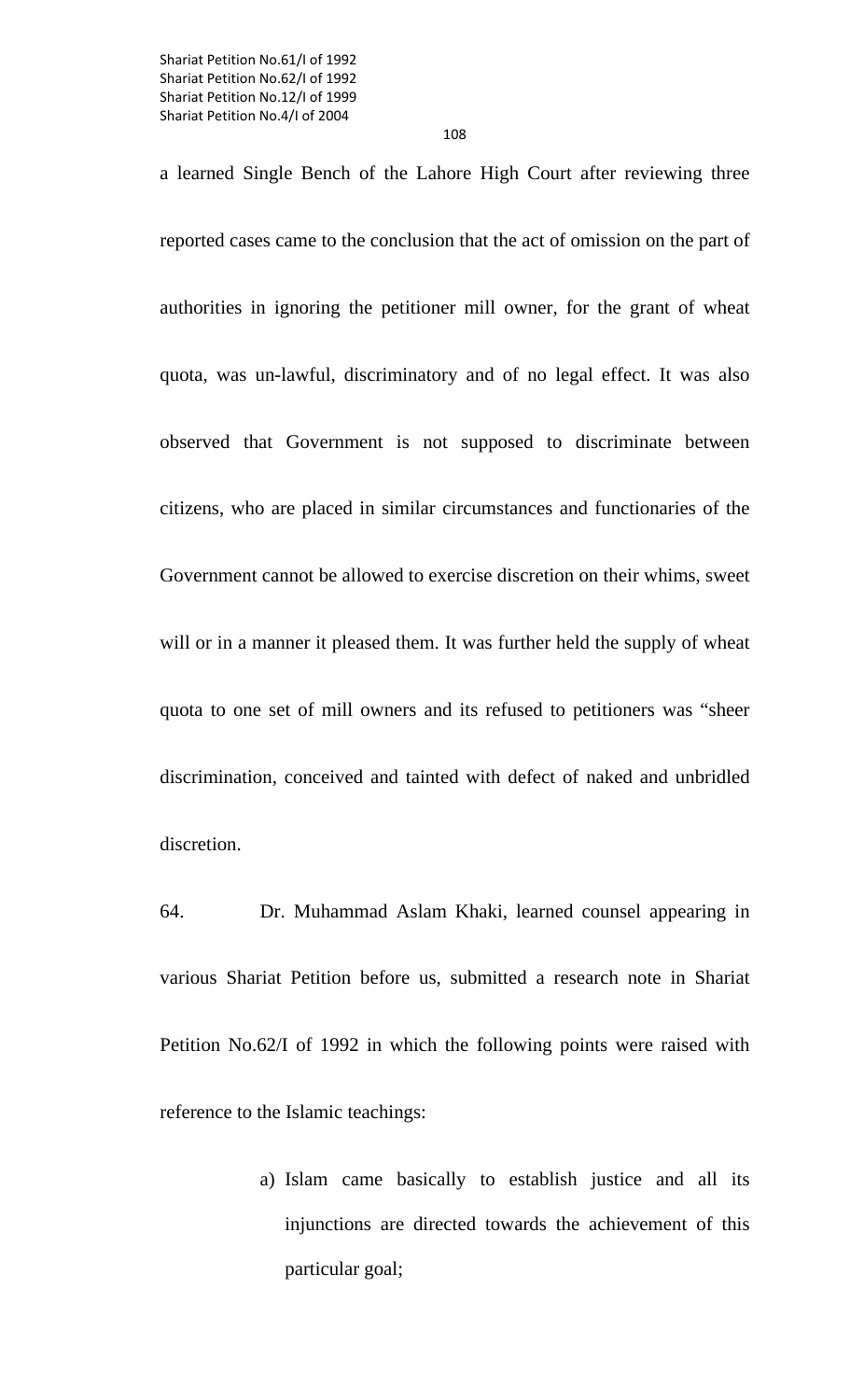- b) Ayat 25 Sura 57, (Al-Hadeed) is to the effect that the Prophets were commissioned with Book and Balance so that people stand for justice;
- c) Ayat 58, Sura 4 (An-Nisa) commands that trusts be handed over to the deserving and justice should be done;
- d) Ayat 13, Sura 49 (Al-Hujrat) informs us that human beings, created from a single pair, were then divided in tribes and nations so that people may know each other;
- e) Ayat 90, Sura 16, (Al-Nahl) indicates that Allah commands the doing of Adl (Justice) and Ehsan (Equity).
- f) Ayat 115, Sura 6, (Al-Anaam) tells us that the Word of God finds fulfillment in Truth and Justice;
- g) Ayat 2, Sura 24, (An-Noor) shows that tenderness for culprit should not affect administration of criminal justice;
- h) The element of equality between human beings has been commanded by Holy Prophet (PBUH) as declared in Khutba Hujjat-al Wida. Legal provision which permit grouping of the prisoners in category A,B and C are hence discriminatory.
- i) The cause of fall of nations is relatable to the fact that rich/influential culprits were let off while the penal provisions were imposed only upon those who belonged to poor section of society. It was therefore waged that the element of discrimination is ultra vires the Injunctions of Islam. The other well known tradition of the Holy Prophet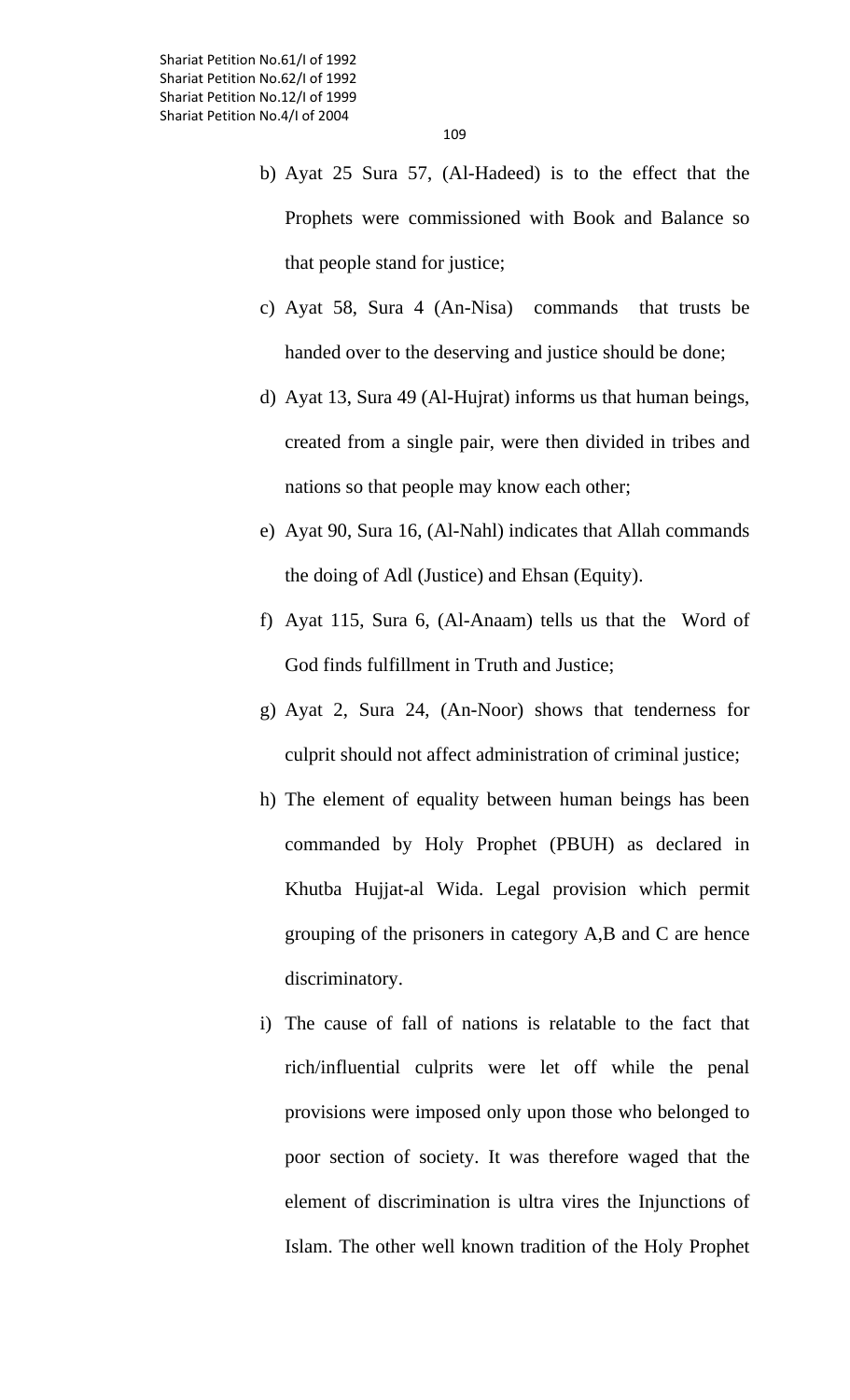(PBUH) that even if his daughter Fatima were to commit a crime she would not escape the requisite penalty. This tradition was relied upon to show that Islamic Injunctions do not countenance inequality and discrimination.

j) A quotation from the letter of Hazrat Umar (R.A) addressed to Abdu Musa Ashari, directing him to hold fast to the equality between the litigating parties even when he addresses them because the influential may not start expecting more and the weak should not get disappointed.

65. All these references, according to the learned counsel, are a

pointer towards the principle that justice must prevail. It is contended that a believer is not supposed to show concession or facility in the punishment either on account of the social status or superior standard or the living style of the convict. Consequently it was argued that classification of prisoners into class A, B and C on the basis of social or economic status, profession, academic qualification was against the basic concept of justice and fair play and hence contrary to the Injunctions of Islam.

66. It is not possible to agree with the interpretation put forward by learned counsel. On his own showing, the opulent and educated persons on conviction get A or B class which means that as far as award of

110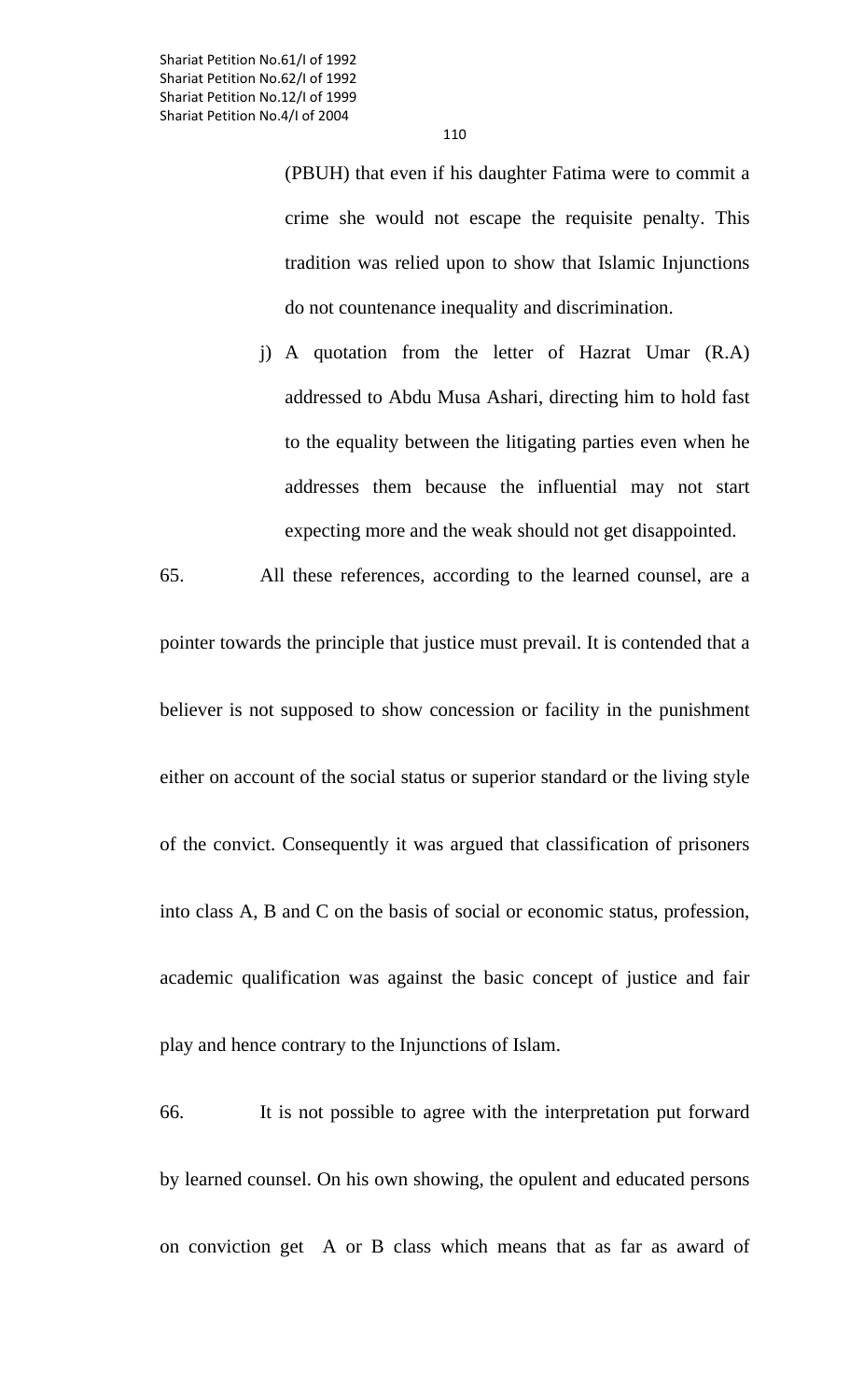punishments by the courts in Pakistan is concerned there is no difference between the wealthy and the poor or the well-read or uneducated. The only objection is relatable to the possible facilities available during the period of incarceration awarded as a result of the conclusion of trial. No Injunction of Islam was relied upon by learned counsel to show that the facilities admissible to the prison population belonging to different classes of society under the Prison Rules must be uniform in all circumstances. It is well nigh impossible to treat all the categories of prisoners alike. Children, women, suspects, political detenues, hardened criminals, repeaters, condemned prisoners, ailing persons, prisoners who are assigned the duty of teaching or cooking and serving in different capacities in the prison houses and persons belonging to terrorist groups or an enemy country or these prisoners who are foreign agents have to be treated and accommodated separately with different standards of surveillance. These are practical difficulties and cannot be ignored under any circumstances.

67. The question of the imprisonment of Syedna Yousaf, as narrated in Holy Quran, had also crept in during arguments. From the story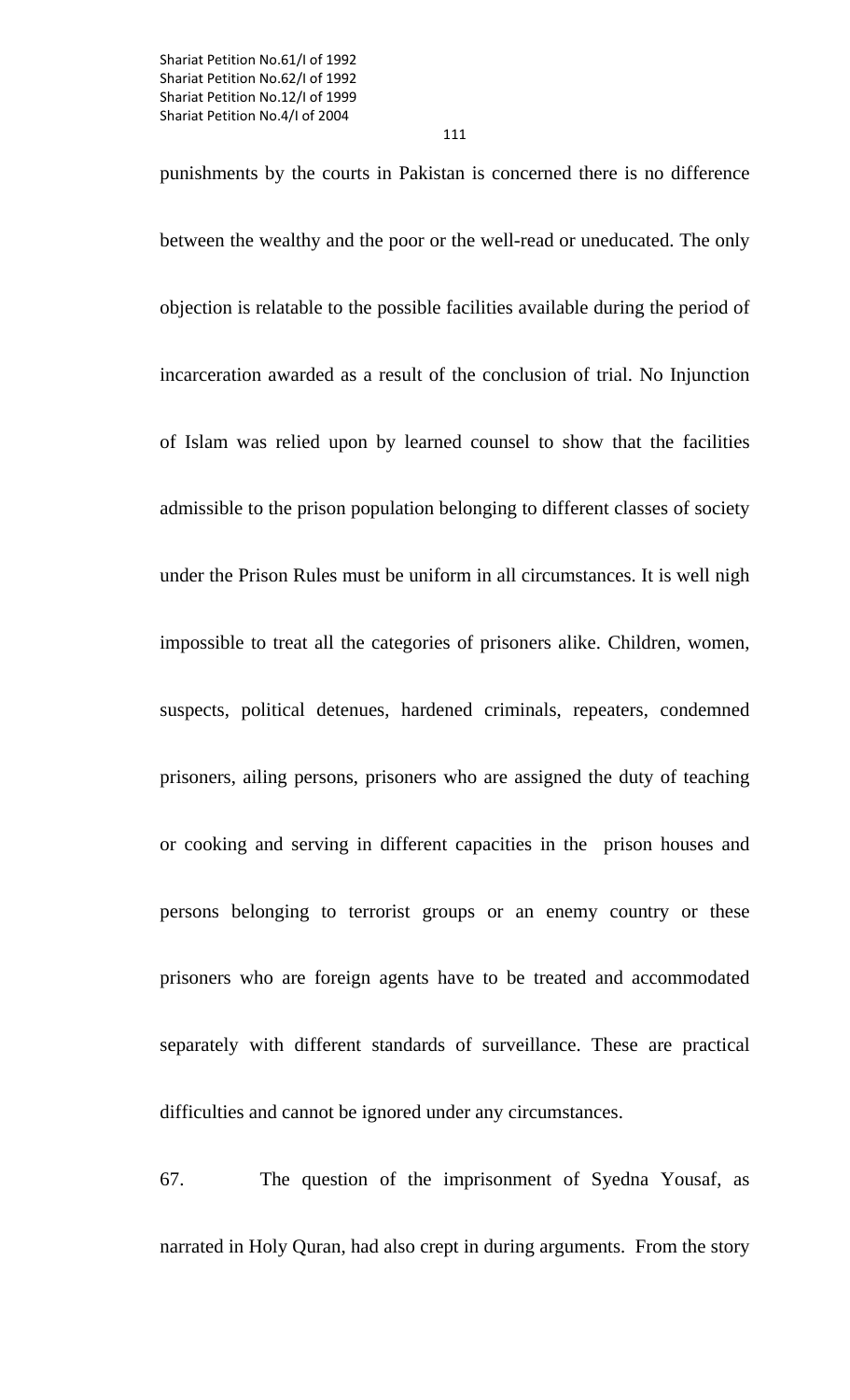of Syedna Yousaf, as reported in Holy Quran, the element of imprisonment in a prison house under the then prevailing Code was an alternate mode of punishment. Ayat 25 of Sura 12 of Holy Quran states that the complaining lady demanded imprisonment or grievous chastisement as the mode of administering justice. It means that the erstwhile customary law permitted detention in prison as an alternative to the corporal punishment. The prison cell could also be as a place of sojourn for the prisoners awaiting judicial pronouncement of some other category of punishment. The story of Syedna Yousaf A.S. in relation to imprisonment is a clear pointer to the erstwhile customary code wherein the man in authority had the discretion to award lesser punishment by way of imprisonment for a fixed period instead of imposing a painful chastisement upon the accused. The narrative also establishes that communication between prisoners was not prohibited. Notwithstanding his imprisonment Syedna Yousaf A.S. enjoyed certain privileges. He would respond to the incisive questions of the inmates and preach Tawheed. He would also interpret their dreams. The Ayaat relating to the imprisonment of Syedna Yousaf A.S. do not suggest detailed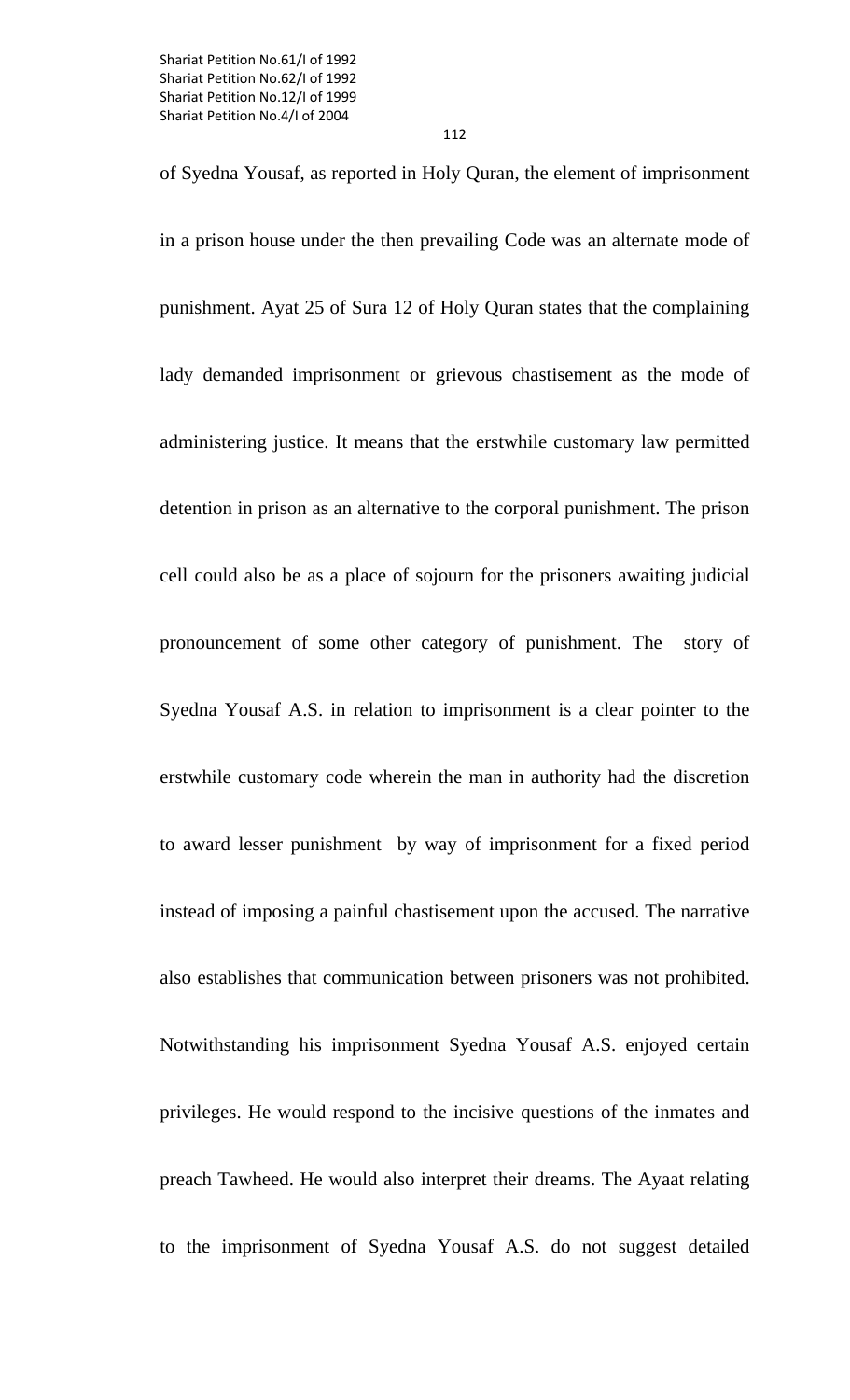provision for a Jail Manual which can be instantly enforced. We can seek guidance after pondering over that part of the story which deals exclusively with prisons and prisoners.

68. The contention worth advancing at the bar, under the circumstances, should be for providing opportunities for better educational and medical facilities to the less fortunate prisoners, subject of course to the availability of resources. The proper forum however, for agitating all these demands would of course be the political front from where legislation through Assemblies can be initiated.

69. However, it is worth mentioning that the award of quantum of punishment under Taazir depends purely upon the discretion of judges and our judges do not exercise judicial discretion arbitrarily. This is an accepted position in the administration of justice. It was also not urged before us by learned counsel for petitioners that it amounted to discrimination that varying quantum of sentences were awarded to different accused or different categories the punishment i.e. simple or rigorous imprisonment or imprisonment of either description, or with or without fine, or a direction to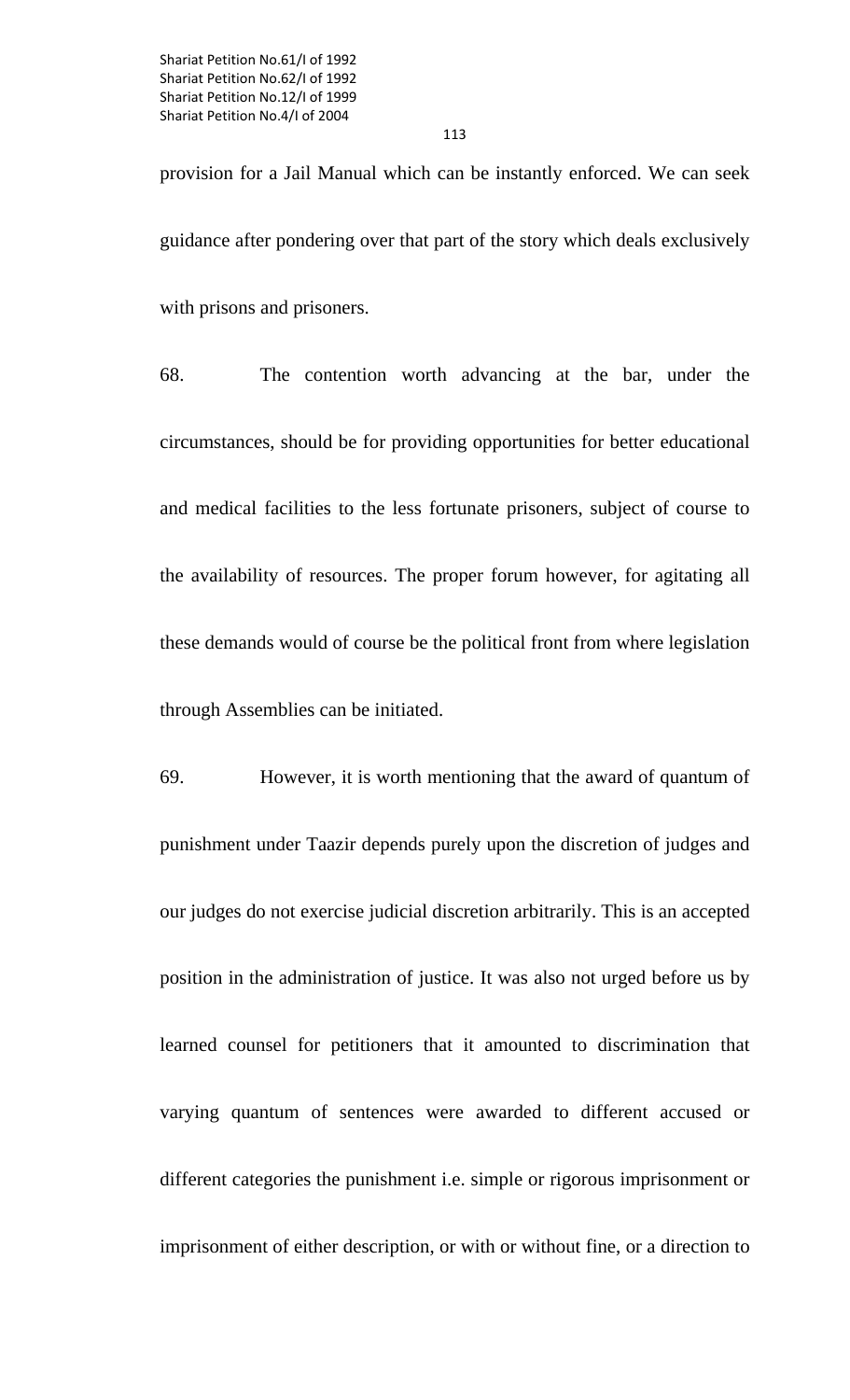114

pay compensation to the aggrieved person from the fine realized from the accused or additional term of imprisonment in case of non payment of fine was imposed to different convicts. This division in the award of penalties to different accused persons facing trials under the same charge, appears to have been accepted and has not be challenged by the petitioners as an instance of Discrimination. It has not been considered discriminatory. Notwithstanding the discussion on the issue of classification it might as well be stated that every case depends upon the peculiar facts of that particular cause. However the basic principle of Islamic jurisprudence is that reasonable Classification is permissible but Discrimination has to be eschewed because discrimination violates the well known tradition of Holy Prophet (PBUH) proclaimed in the Khutba Hujjat-ul-Wida.

70. The primary concern of Islamic jurisprudence is the administration of even-handed justice. The prevailing prison system, regretfully, does not envision rectification, reform, reformation, or rehabilitation of the convict. This deficiency is a matter of fundamental importance for the managers of prison system because the prison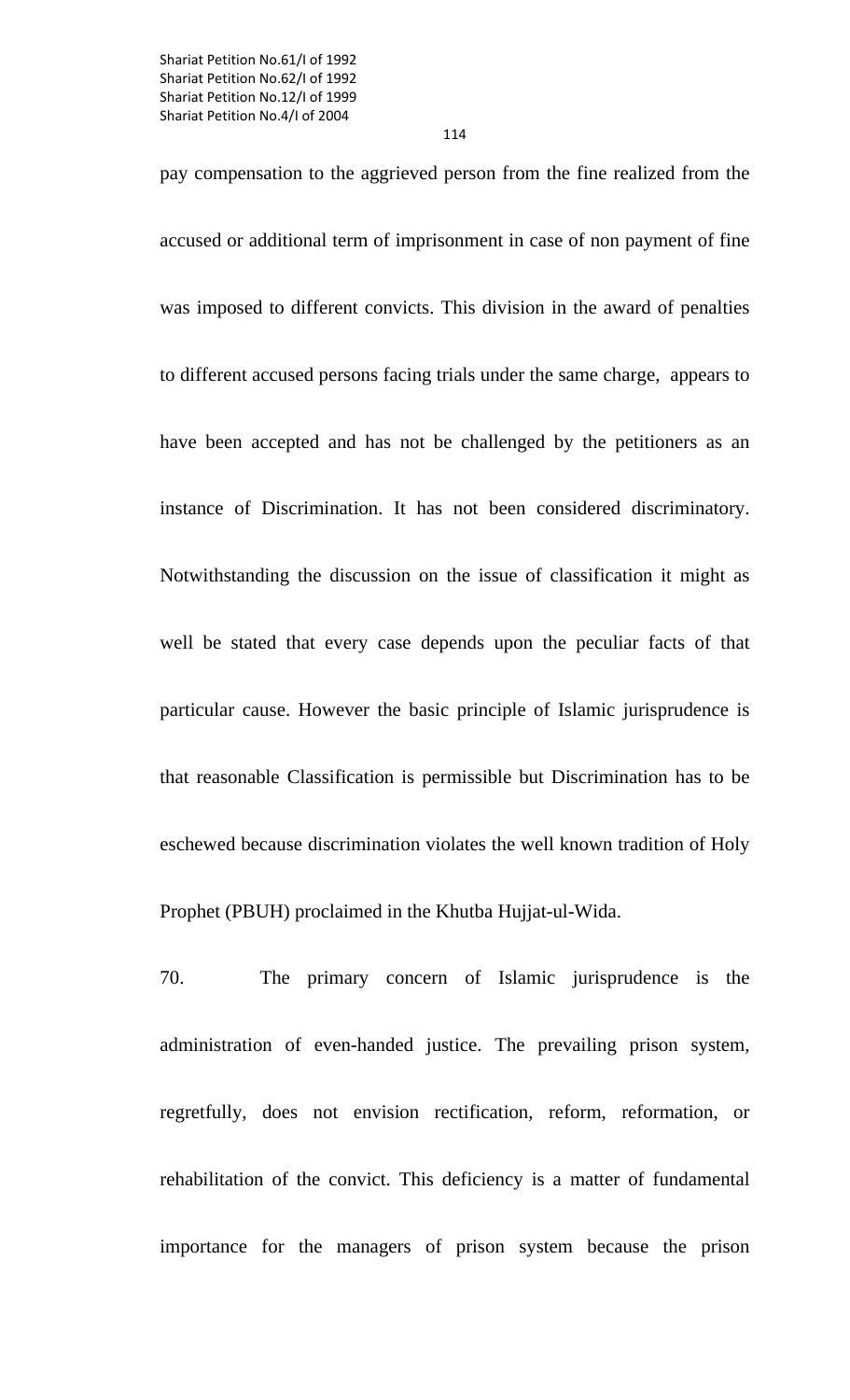115

population till date has not received considerate attention. The prisons are of course necessary to save the society from the wrong doings of nasty persons. There are other considerations as well for maintaining prison system but that does not mean that human beings should not be saved. A prisoner should not be left alone to ruin himself nor should he be abandoned as a total wreck. He has to be rescued and supported at emotional level. The message of hope, as given in Ayat 53 Sura 39, has to be inculcated in him. The Ayat proclaims:-

> "Say: O My servants! Those of you who have Acted extravagantly Against their own souls (against themselves), do not Despair of the Mercy of Allah: Surely Allah forgives the Faults altogether: Surely He is forgiving, The Merciful.

The mercy and love of Allah finds its true expression in this Divine Declaration. The world community had become conscious some time back of the deficiencies and the inherent and vital defects in their prison disciplines but they hard to adopt an objective attitude. The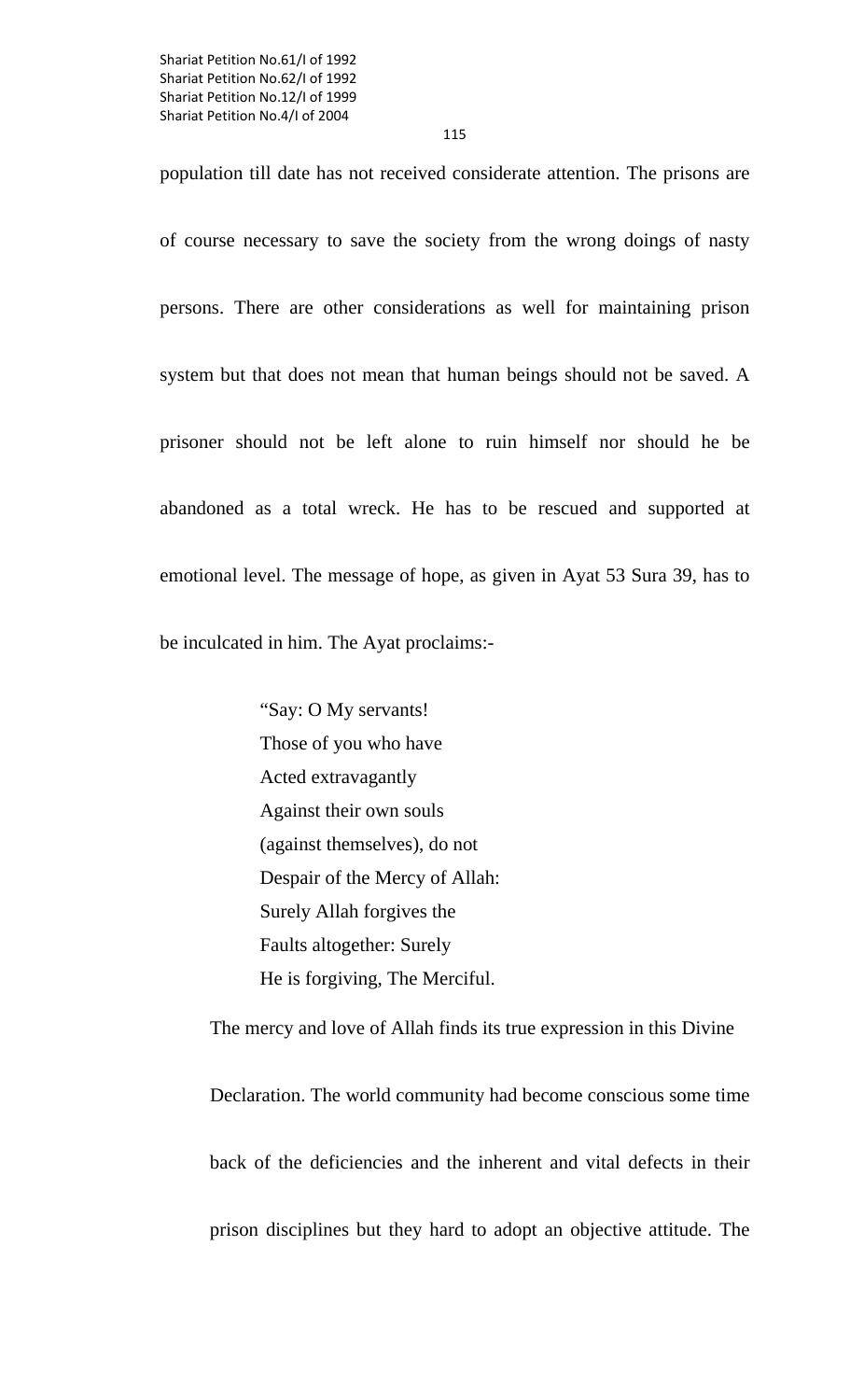system was brought under sympathetic scrutiny with the result that the conditions of prisons, the world over, are registering an improvement due to the efforts of human friendly associations. The dungeons of old times are now being replaced by *correctional and rehabilitation centres.* 

71. The classification and categorization of prisoners on the basis of age, sex, nature of accusation, past conduct, social and educational status, preventive or political detention, casual and habitual offenders, convicted and under-trials prisoners, civil and criminal detenues, and further division into A,B and C category is not as simple as originally perceived by the petitioners. The number of A and B category of prisoners at present in our prisons would show that classification is hardly a problem in the prison system. Problem lies elsewhere. It is the other section of prison discipline which needs basic amendments. The Prison Manual had a rational basis then when the prison discipline was visualized by foreign masters on the strength of their own experience in British Jails. A change in the prison discipline as well as in our outlook, in view of changed situation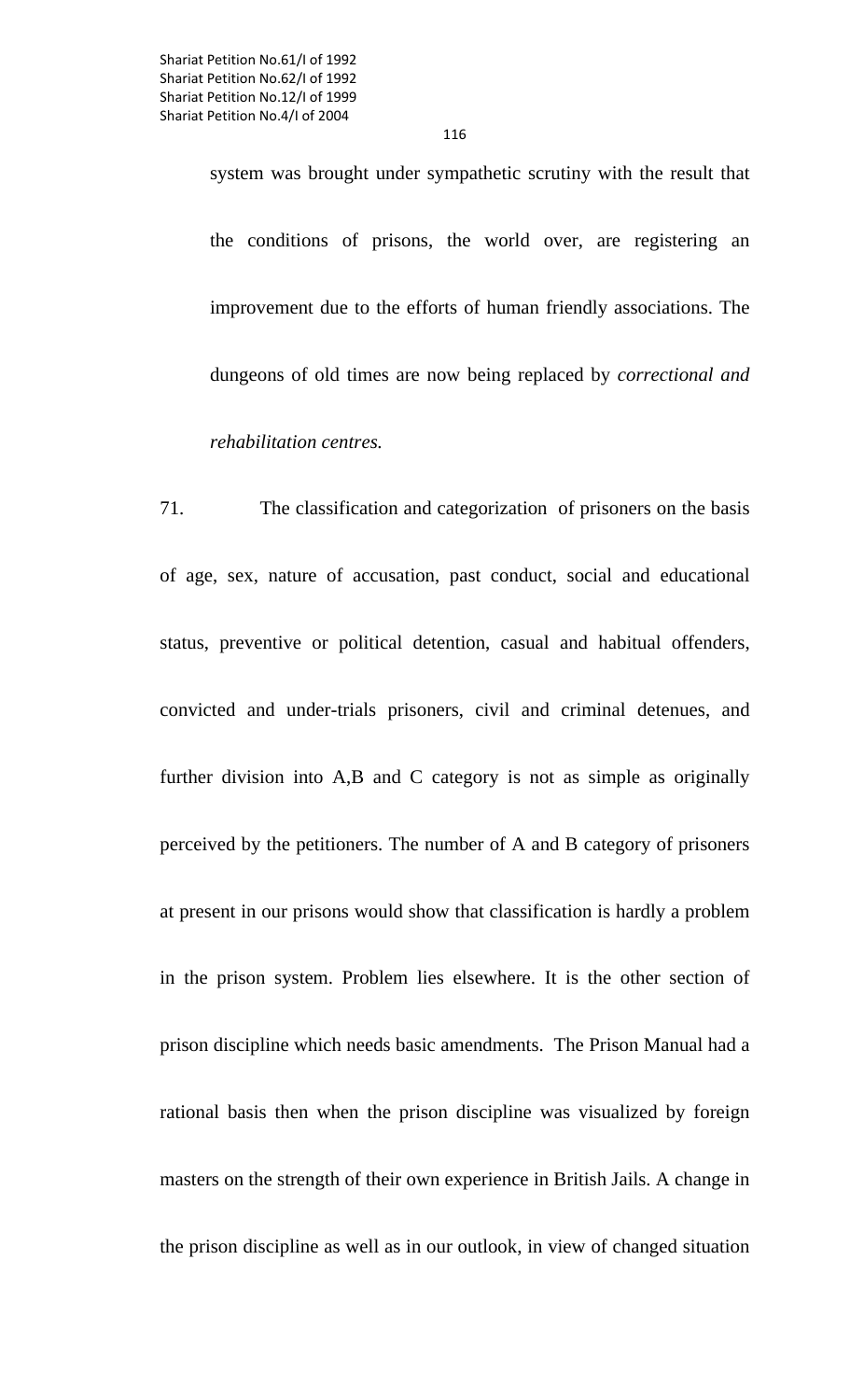after 15 August 1947, is certainly the dire need of the time. It must be realized that unless a new system based upon egalitarian concept is introduced, not much can be achieved.

72. It has been reported that Jarir-bil-Abdullah was treated with special respect when he first appeared before the Holy Prophet (PBUH). On inquiry as to the reason why special courtesy was shown to him, the Holy Prophet (PBUH) remarked that when a respectable person from any tribe comes to you, pay him due respect and honour him.(Reported in Sunan Abi Daud and Sunan Ibn-e-Maja).

73. In another tradition reported *in Kitab-ul-Kuna-Aldaulabi that* Abdur Rehman alongwith one hundred persons went to see the Holy Prophet (PBUH) who, in order to honour the leader of the delegation laid down his wrap for him to sit upon. On being asked later about this singular good-will gesture he replied that the leader was a respectable representative of his tribe. Whenever any respectable persons of any tribe comes to you give him respect and honour, it was again stated by the Holy Prophet (PBUH).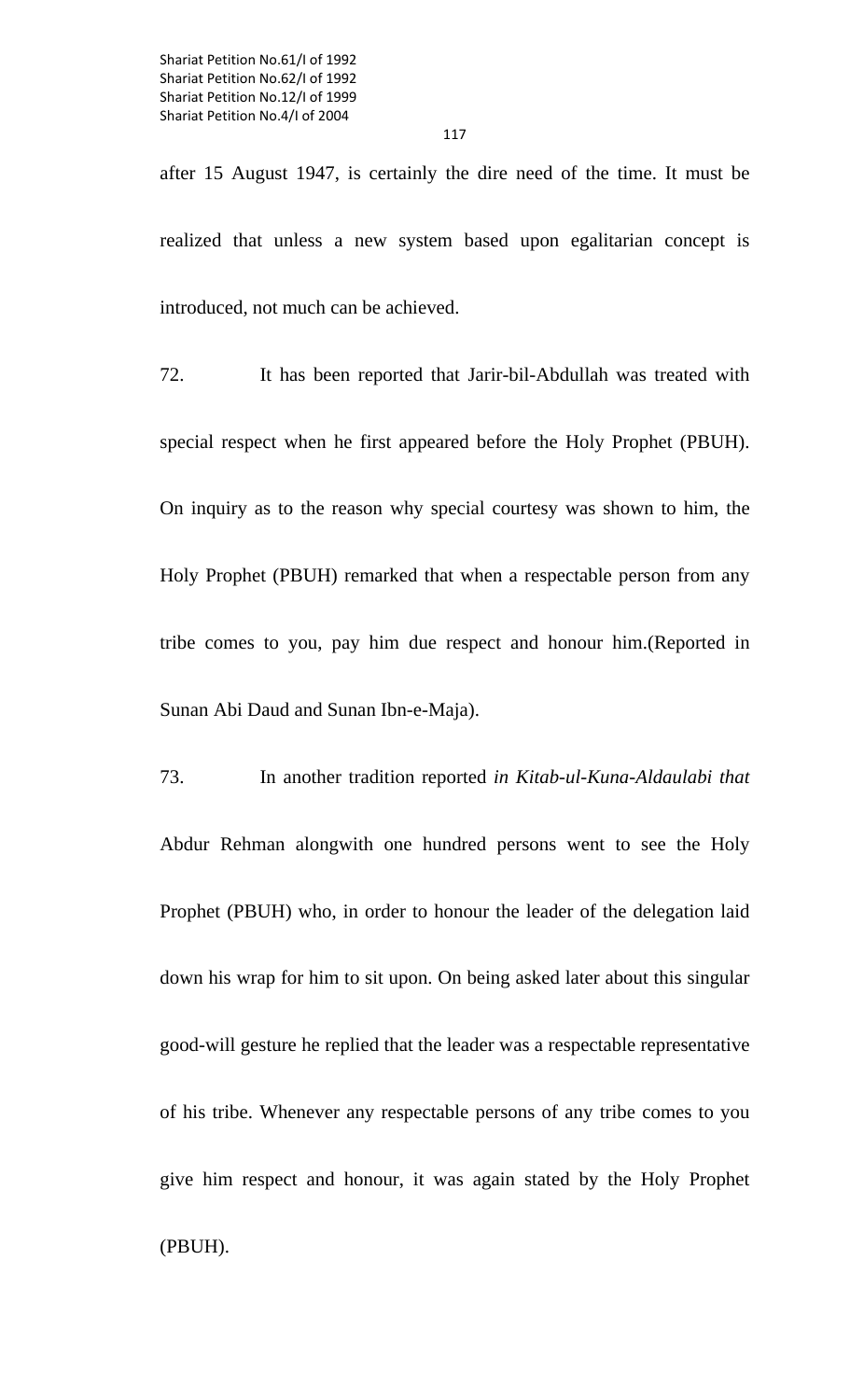74. Another tradition is reported from Hazrat Ayesha (R.A) that the Holy Prophet (PBUH) summoned Saad bin Maaz in connection with the decision of a case pertaining to the Jews of Madina. On his arrival the Holy Prophet (PBUH) asked the Ansaar to stand up as a mark of respect for Saad bin Maaz. He is reported to have remarked that due respect should be paid to the head of the tribe. This tradition is reported as Sunan Abi Daud as tradition No.5215-5216.

75. There is yet another tradition of Holy Prophet (PBUH) reported in Sunan Abi Daud as tradition No.4842 which says that the people should be treated in accordance with their social status.

76. These traditions do not militate against the principle of equality because everybody is worthy of respect. These traditions only go to show that extra respect has to be shown to certain categories of persons. For example every man and woman is worthy of respect *but the parents enjoy additional advantage over every other man and woman of the world.* Extra respect for the parents or for the elders of the family or for the teacher does not mean that the principle of equity has been sacrified.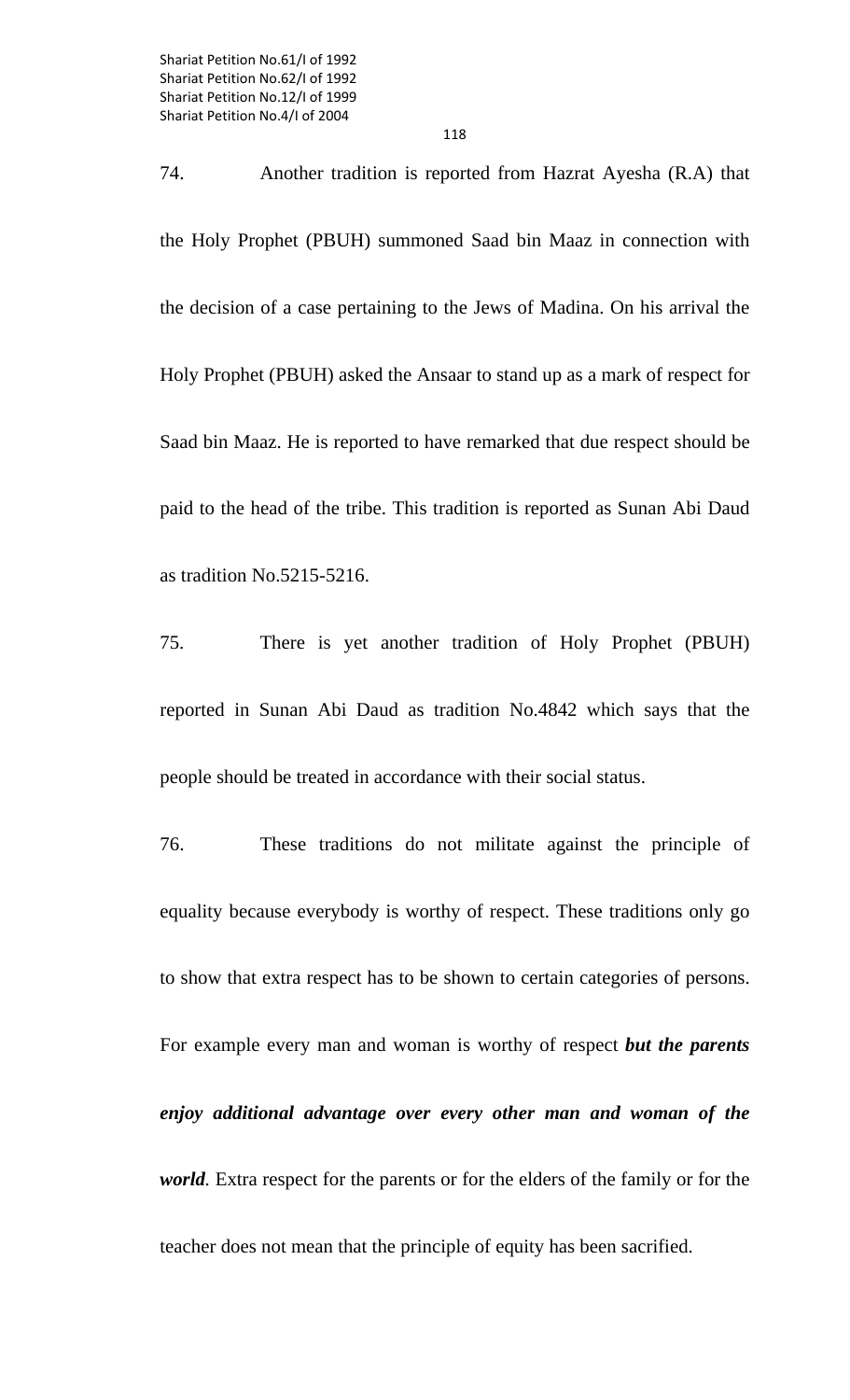119

77. At the end it may be stated that the position of better class

prisoners in 32 prisons of the Punjab, as on 31.12.2008, was as follows:-

| <b>Total number of Prisoners:</b>    | 5991 |
|--------------------------------------|------|
| A class Male under-trial prisoners   | 03   |
| B class Male under-trial prisoners   | 62   |
| B class Female under-trial prisoners | 01   |
| <b>B</b> class Male convicts         | 61   |
| <b>B</b> class condemned prisoners   |      |

It means that out of 59965 prisoners only 250 prisoners are better class prisoners at present.

78. At the risk of repetition it may be stated that Rule 151 and 152 Chapter 7 classify prisoners into at least 12 classes namely those under *sentence of death, long term prisoners, juvenile and women prisoners, prisoners detained under the Reformatory Schools Act, 1897 and the Borstal or Children Act, Court Martial prisoners, prisoners whose transfer is necessary to relive over crowding, prisoners with special qualifications whose services are required elsewhere, influential, violent or dangerous prisoners, prisoners whose transfer is necessary in the interest of their*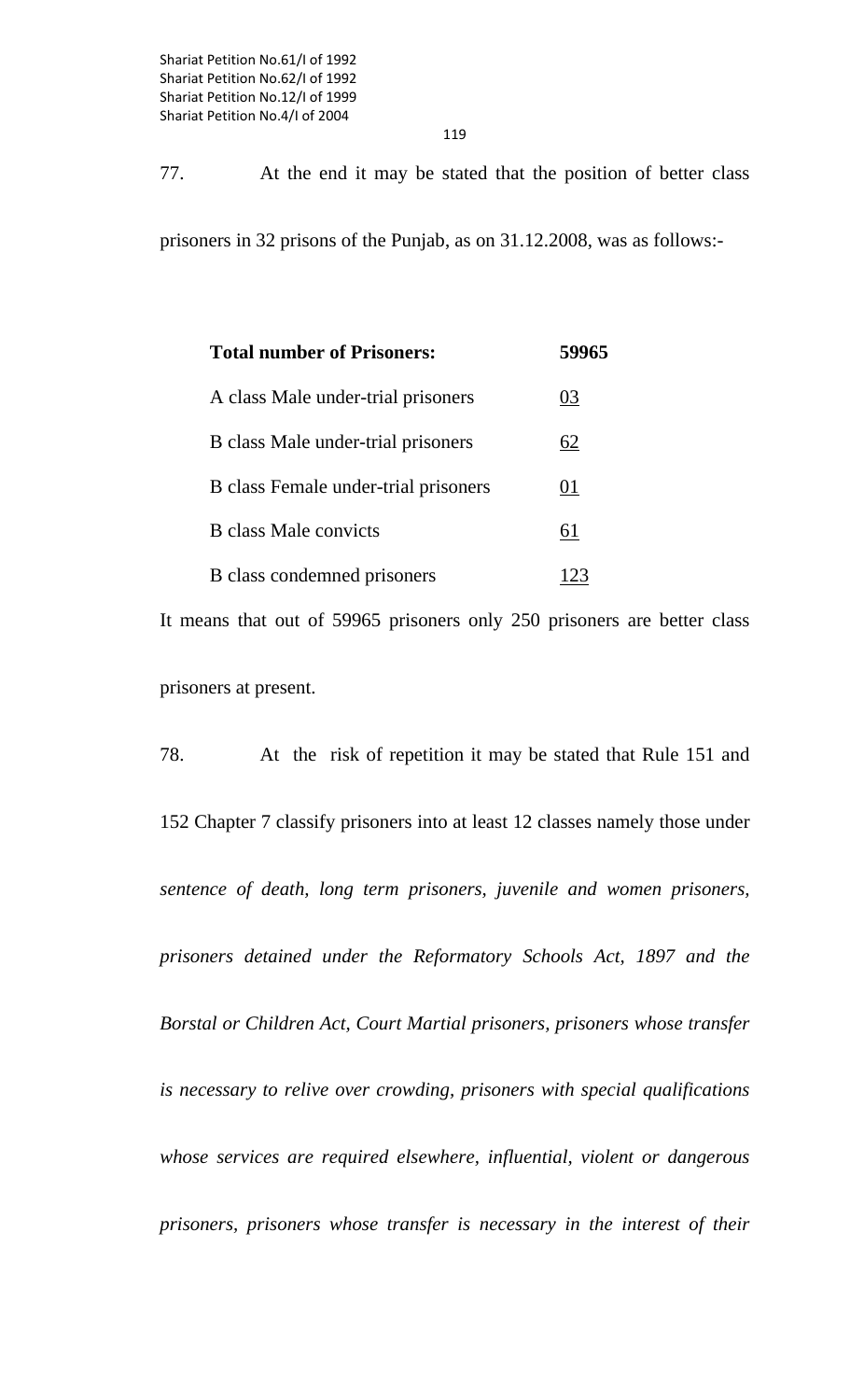*health and prisoners whose transfer is necessary or desirable for any other reason, eg. insecurity of the prison, character of the prisoner, or his having friends or relatives among the staff.* This is the recognized classification from the view point of transfer. This is over and above the classification of prisoners contemplated in Chapter 9 of the Prison Rules. The petitioner has apparently accepted all categories of classification of prisoners whether stated in Chapter 7 or Chapter 9 of the Prison Rules or otherwise. He has not opted to challenge classification contained in these chapters. This is not understandable. It is not permissible to blow hot and cold in the same breath in the field of law.

79. In view of preceding discussion on the question of classification Shariat Petition No.62/I of 1992, Shariat Miscellaneous Application No.19/I of 1997 and Shariat Miscellaneous Application No.11/I of 1998 are hereby dismissed.

#### **SEGMENT THREE**

### **LETTERS AND INTERVIEWS (ISSUE NO. IX)**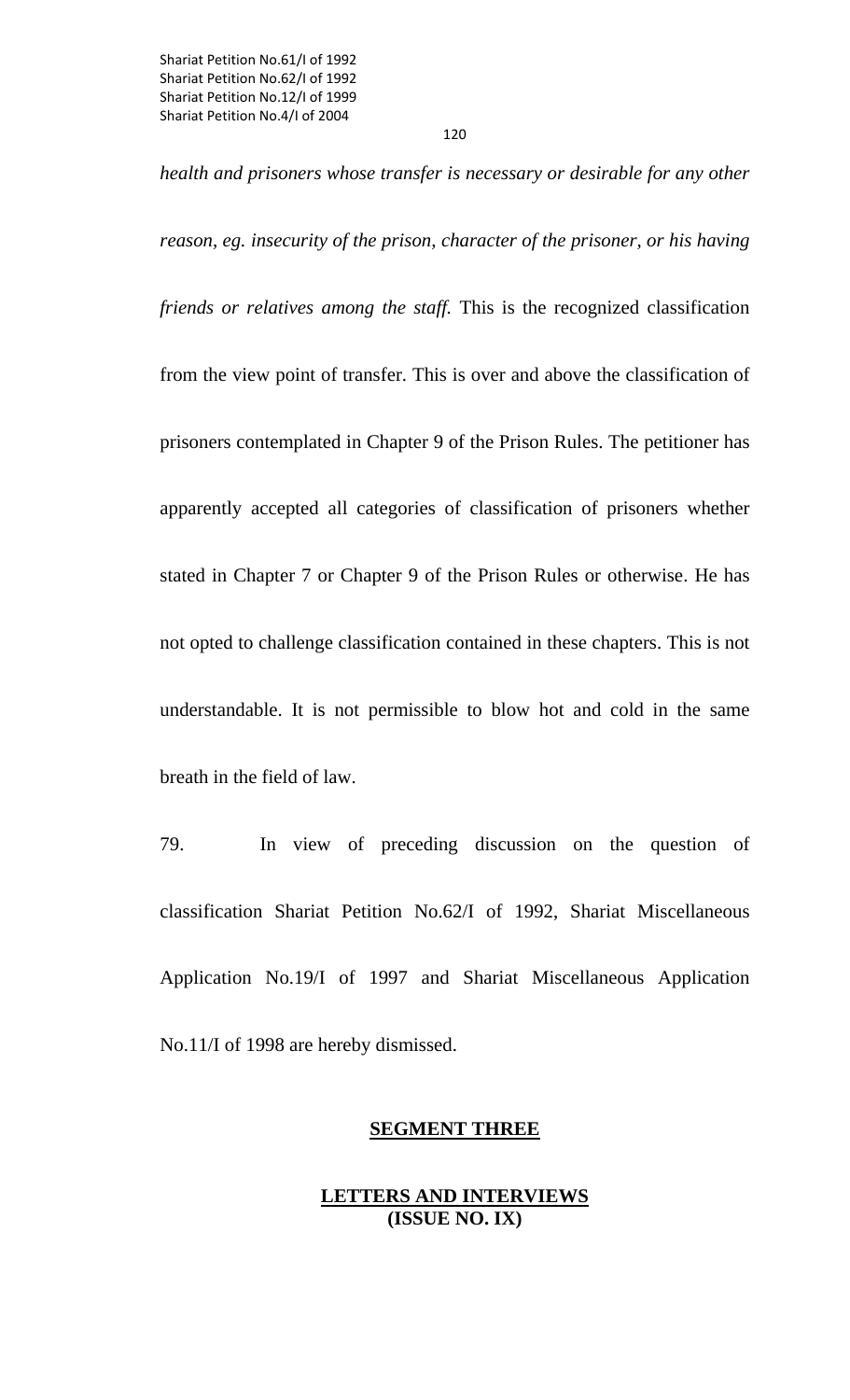121

80. Shariat Miscellaneous Application 16/I of 1997 seeks to challenge Rule 546 of the Pakistan Prison Rules. It forms part of Chapter 22 entitled **Letters and Interviews.** It envisages facilities to be provided to new entrants in the prison including provisions for reading, writing and meeting friends and relatives. It also mentions the number of things that a prisoner can validly receive at the time of interviews.

81. Rule 546 of the Pakistan Prison Rules deals with censorship of

letters delivered to or sent by prisoner. The rule is being reproduced as

under:-

# **Censorship of letters**

**Rule 546—**No letter shall be delivered to or sent by a prisoner until it has been examined by the Superintendent or an officer authorized by the Superintendent in this behalf, but no un-necessary delay shall be allowed to occur in its delivery or dispatch. If a letter is written in a language unknown to the examining officer, he shall take steps to get it translated before forwarding it. No letter written in cipher shall be allowed to be sent or received. The Superintendent may withhold any letter which seems to him to be in any way improper or objectionable. The subject matter of letters shall be restricted to private and domestic affairs only. Suspicious looking letters may be exposed to heat or treated in any other suitable manner as a safeguard against unauthorized message written in invisible ink being smuggled in or out of prison.

This rule has been objected to in Shariat Miscellaneous Application

No.16/I of 1997 by convict Master Ijaz Hussain. The grounds of attack are

as follows:-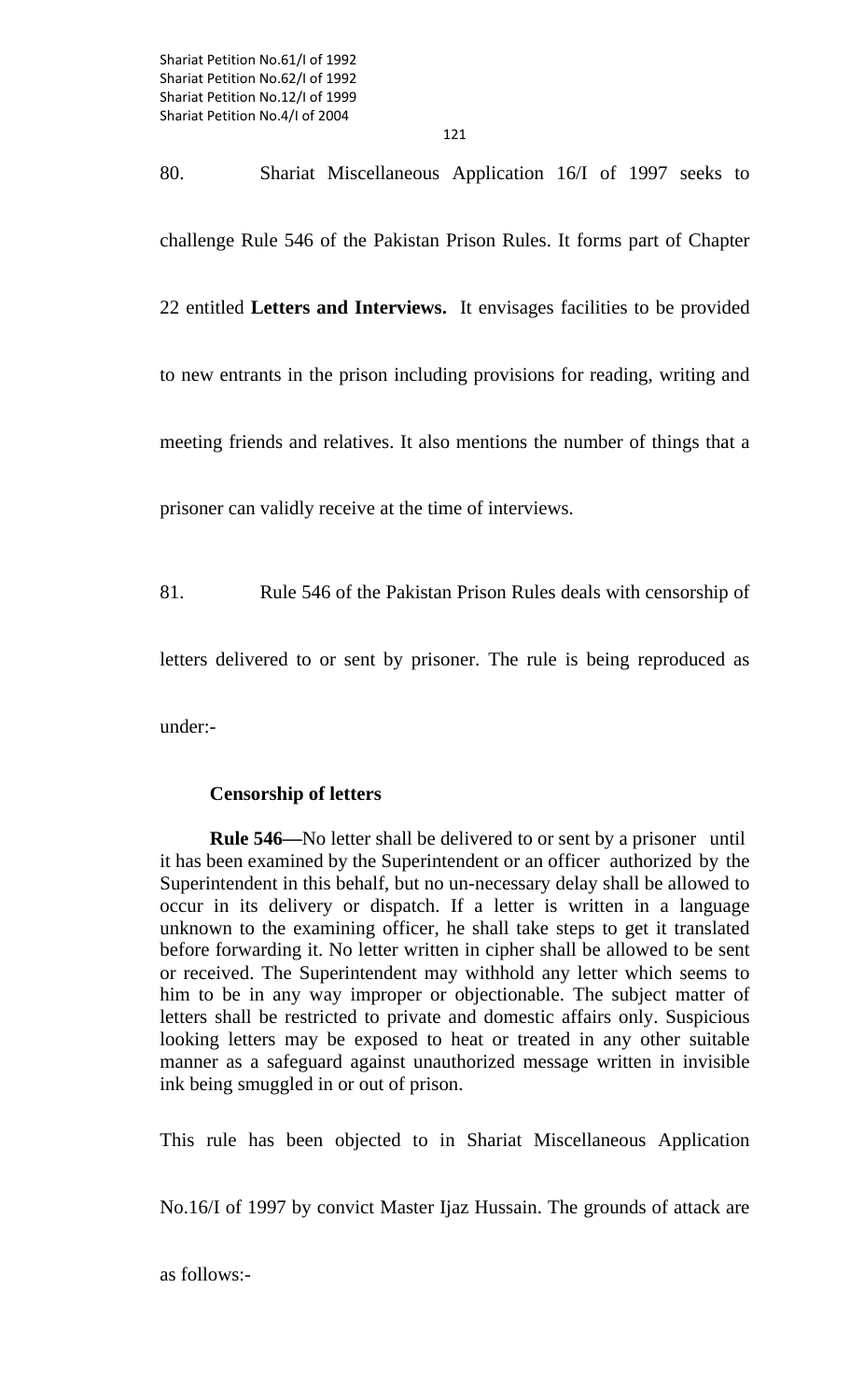A. That under Article 19 of the Constitution every citizen is free to write or express himself.

B. That the N.W.F.P. Government has already permitted the prisoners in their province to retain pen and paper with them in the cell.

C. That due to censorship restriction, the prisoners are precluded from informing the higher authorities about the excesses of prison administration. A constitutional petition registered as W.P.4719/1995 is stated to be pending disposal in the Lahore High Court on this very issue.

82. It will be appreciated that no reference to any Injunction of Islam has been made. The fact that NWFP Government has allowed prisoners to retain pen and paper in the cell is not relevant to Rule 546. Article 19 of the Constitution no doubt guarantees freedom of speech etc. but it is subject to "any reasonable restriction imposed by law in the interest of the glory of Islam or the integrity, security or defence of Pakistan or any part thereof, friendly relations with foreign States, public order, decency or morality, or in relation to contempt of court, (commission of ) or incitement to an offence". The existence of this Rule regarding compulsory censorship is a definite check against many problems relating to internal security, jail-breaks and other disciplinary matters. As regards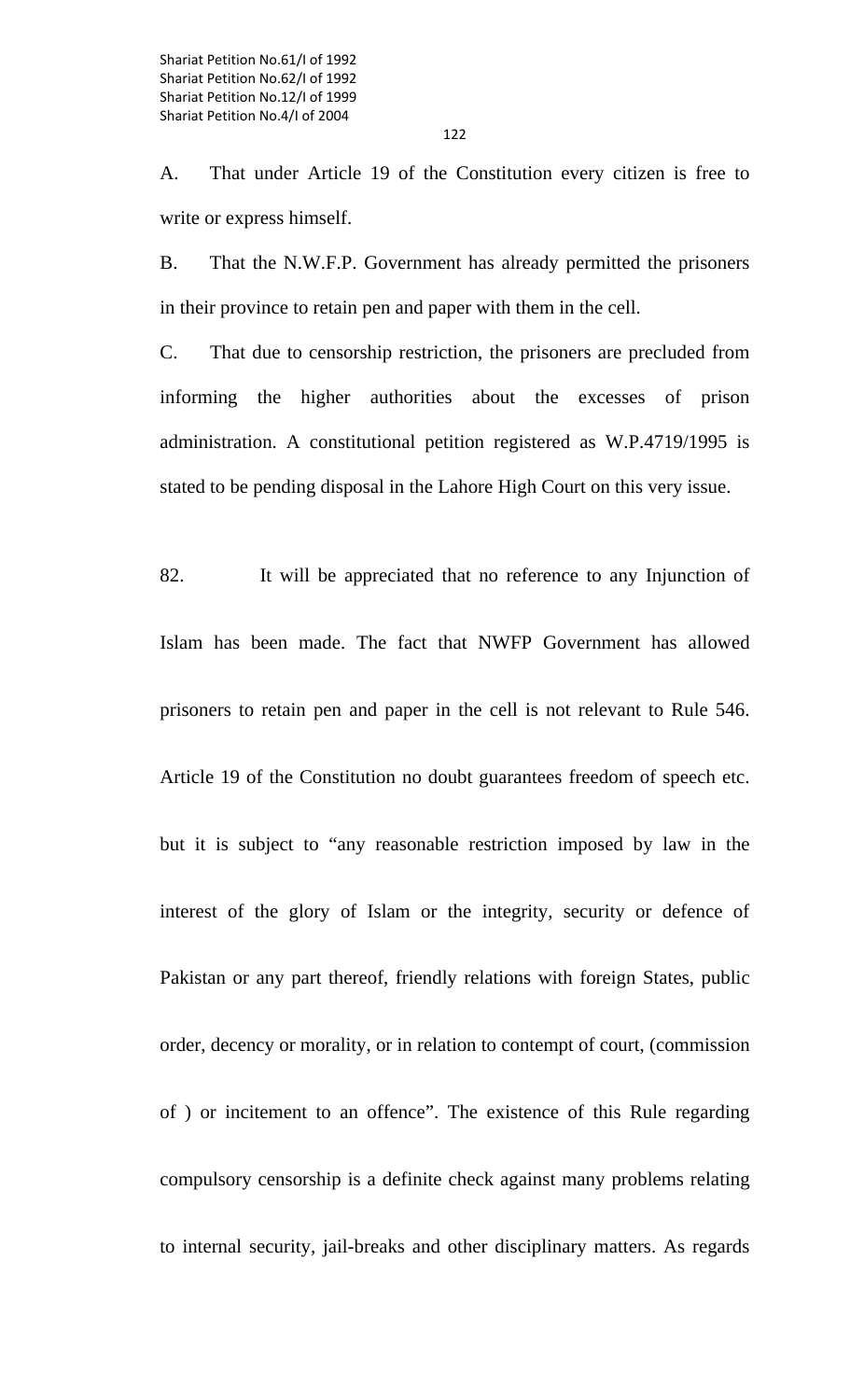123

the opportunity of sending complaints against prison administration to higher authorities, without being intercepted or censored by prison officials, the prisoners can always put it across when a judicial officer visits the Jail in routine once in a month. It is worth while mentioning the incident of Hatib Ibn Abi Balta, who had entrusted a secret letter about the activities of Muslims in the nascent state of Madina, to an old woman for being conveyed safely to the enemies of Islam in Macca. This letter was placed in the tresses of the elderly women. The Holy Prophet (PBUH) sent Zubair and Miqdad (R.A) to catch that woman at Rauza Kakh. The needful was done and the letter was recovered. Investigation was initiated after recovery of the offensive letter. This incident shows that for the purpose of security the Administration can take steps like checking and censorship. Such a course of action is permissible in Islam.

83. The petitioner had also stated in his petition that a constitutional petition registered as W.P. 4719/95 was pending adjudication before Lahore High Court under its extra-ordinary constitutional jurisdiction. In view of these two reasons namely i) the constitutional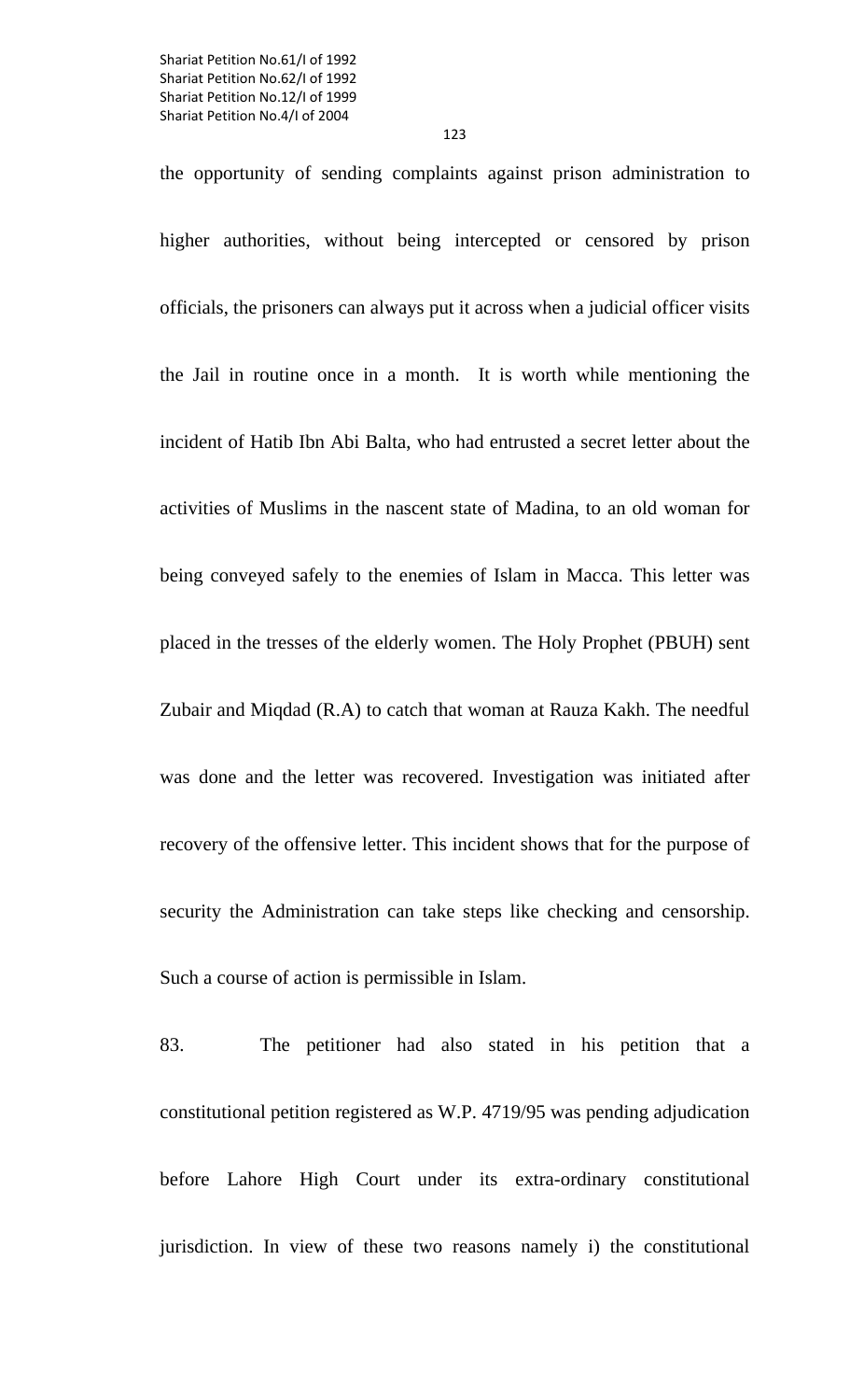124

allowance to impose reasonable restriction on the right of expression and

ii) the pendency of a constitutional petition in the Lahore High Court, Lahore and also due to the reason that no particular Injunction of Islam was shown by the petitioner to have been violated by Rule 546 of the Prison Rules the Shariat Miscellaneous Application No 16/I of 1997 is without force and consequently merits dismissal.

## **SEGMENT FOUR**

## **DISCIPLINE AND DAILY ROUTINE. (ISSUE NO. IX)**

84. Rule 690 of Pakistan Prison Rules has also been challenged in

Shariat Miscellaneous Application No.16/I of 1997. This rule is part of

Chapter 28 entitled **Discipline and Daily Routine.** The rule is as follows:-

### "**List of Prohibited Articles.**

Rule 690.-- The articles specified or included in any of the descriptions contained in the list annexed to this Rule, shall be deemed to be prohibited articles, within the meaning of Section 42 and clause (12) of Section 45 of the Prisons Act, 1894, unless any such articles shall be--

- (a) introduced into any prison.
- (b) removed from any prison.
- (c) supplied to any prisoner outside the limits of any prison or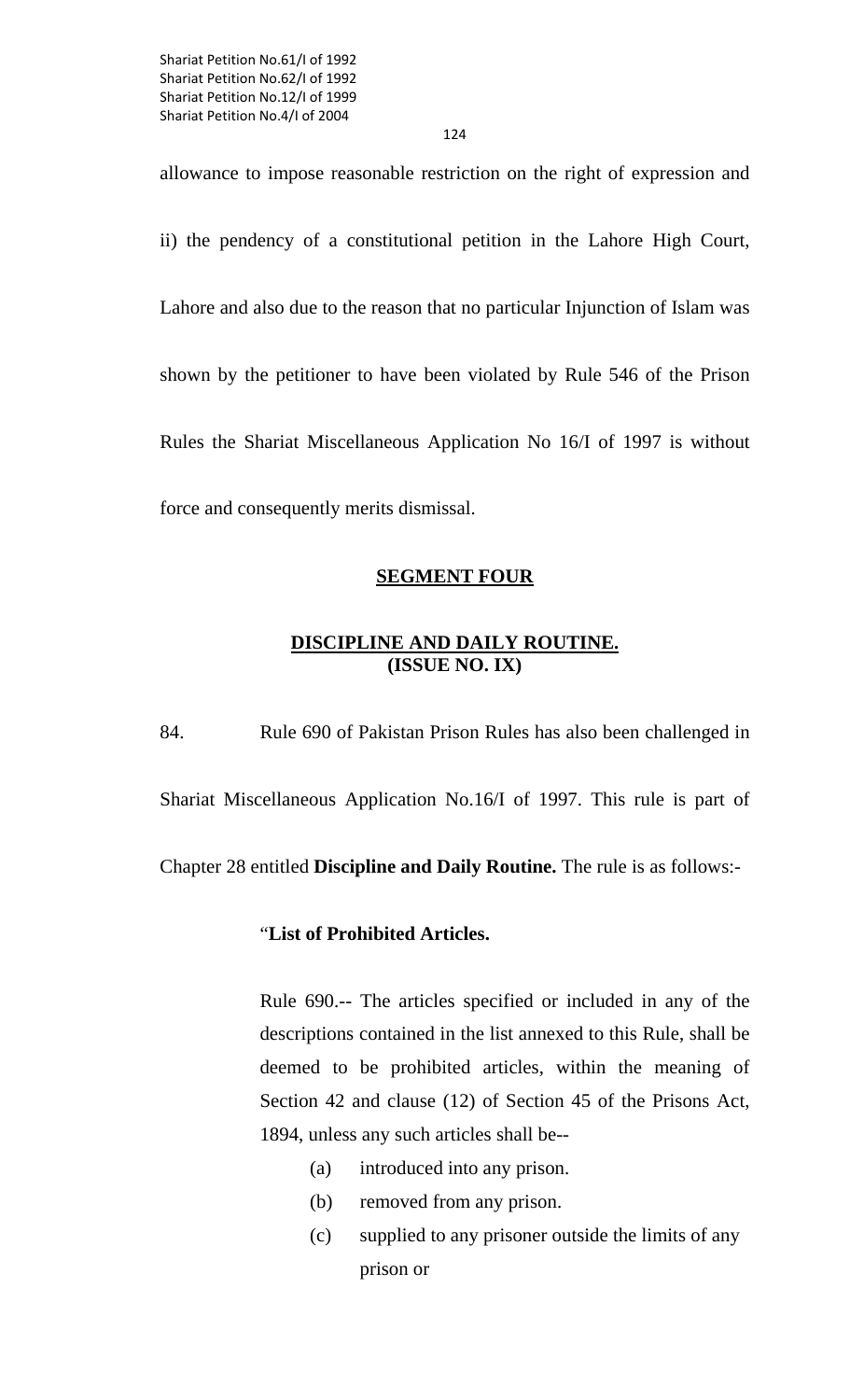125

 (d) received processed or transferred by any prisoner, with the permission of the Superintendent or other officer empowered by him in this behalf.

## **List of Prohibited Articles --**

- (1) Spirituous liquors of every description.
- (2) All explosives, intoxicating or poisonous substances and chemicles, whether fluid or solid of whatever description.
- (3) All arms and weapons and articles which are capable of being usedas weapons of whatever description.
- (4) All bullion, metal, coin, jewellery, ornaments, currency notes, securities and articles of value of every description.
- (5) *All books, papers, and printed or written matters and materials and appliances for printing or writing of whatever description.*
- (6) String, ropes, chains, bamboos and all materials which are capable of being converted into string or rope or chain, any article to facilitate escape, or implement of any kind; and
- (7) Wood, bricks, stones and earth of every description.

# **For Sindh Province Only**

In Rule 690, in the entries against item 5, after the words "and materials" the words "specifically prohibited by the Provincial Government", shall be inserted.

The rule under scrutiny enumerates various prohibited articles

"within the meaning of section 42 and clause (12) of section 45 of

the Prisons Act, 1894".

85. According to item No.5 in the List of Prohibited Articles, all

books, papers and printed or written matters and materials and appliances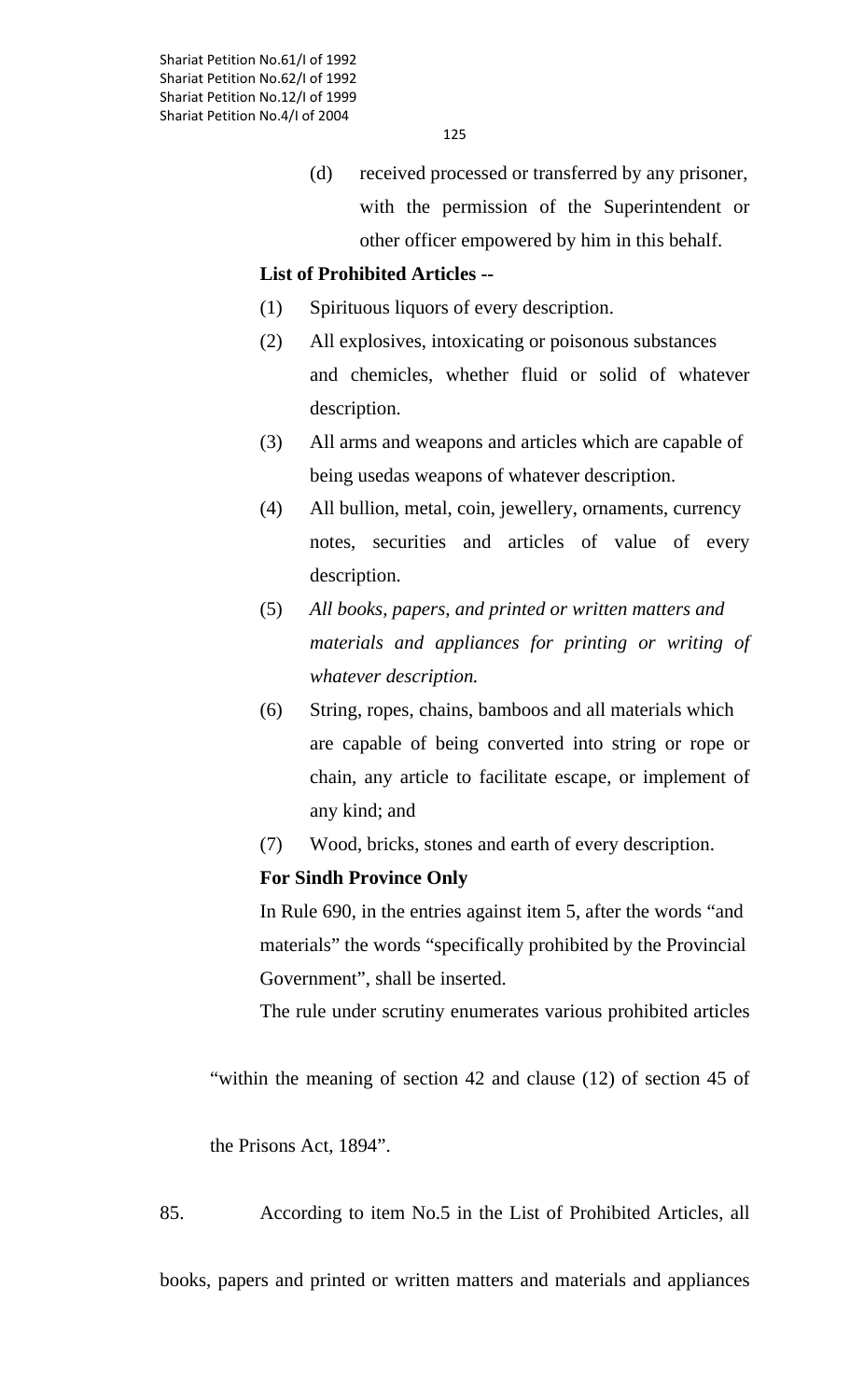126

for printing or writing of whatever description are prohibited. The words "all books, papers and printed or written matters" occurring in the first part of item No.5 are obviously repugnant to the Injunctions of Islam. The following Injunctions, to quote just a few, can be cited in support of the contention that prohibition on reading and writing material is palpably ultra vires of the Islamic Injunction.

A. Ayat 269 Sura 2, (Al-Baqra of Holy Quran declares:-

|                 | He grants wisdom to those                             |
|-----------------|-------------------------------------------------------|
|                 | Whom He wills; and whoever                            |
|                 | Is granted wisdom has                                 |
|                 | Indeed been granted much                              |
|                 | Good. Yet none take heed.                             |
| <b>B.</b>       | Ayat 1-5 Sura 96, Sura Alaq, of Holy proclaims:-      |
|                 | Read (recite) in the name of                          |
|                 | Your Lord Who created,                                |
|                 | Created human being from a clot,                      |
|                 | Recite: and your Lord is Most Generous,               |
|                 | Who taught by the pen                                 |
|                 | Taught human being what he did not know.              |
| $\mathcal{C}$ . | Ayat 1, Sura 68, Sura Al-Qalm (The Pen) of Holy Quran |
| declares:-      |                                                       |

Nun: by the pen and

What the scribe writes.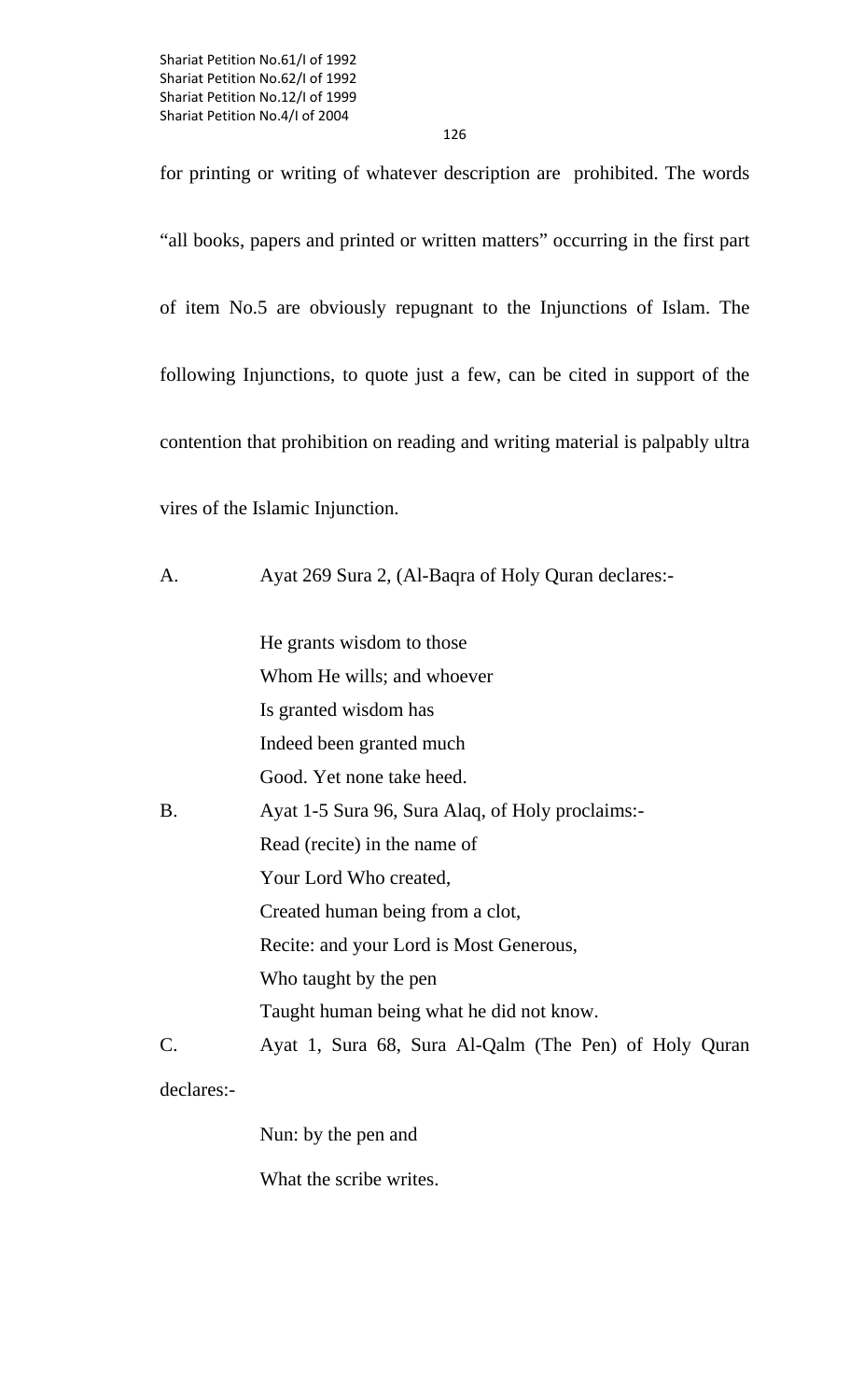D. Repeated references in the Holy Quran to the application of intellectual faculties is indicative of the importance of reading and writing (Pen and Book) in Islamic teaching. It is worth considering that the Holy Quran describes itself as a Book. The previous revelations were also described as Books. The believers are therefore under religious obligation to acquire the facility and methodology to read and write otherwise they will not be able to understand and appreciate the Message contained in these Books. At numerous places the Holy Book exhorts the believers to **think, ponder, question and assimilate knowledge.** Reference Ayat 73, 76 and 171 and 242 of Sura 2.

E. Ayat 43 Sura 16, Sura Al-Nahl may also be seen. So ask those who possess. Knowledge if you do not know.

A reference to the following traditions of the Holy Prophet (PBUH) would be useful.

F. "To acquire knowledge, go as far as China". This tradition exhorts the believers to cover long distances in the pursuit of knowledge. And we know that the Muslim Jurists and traditionists had undertaken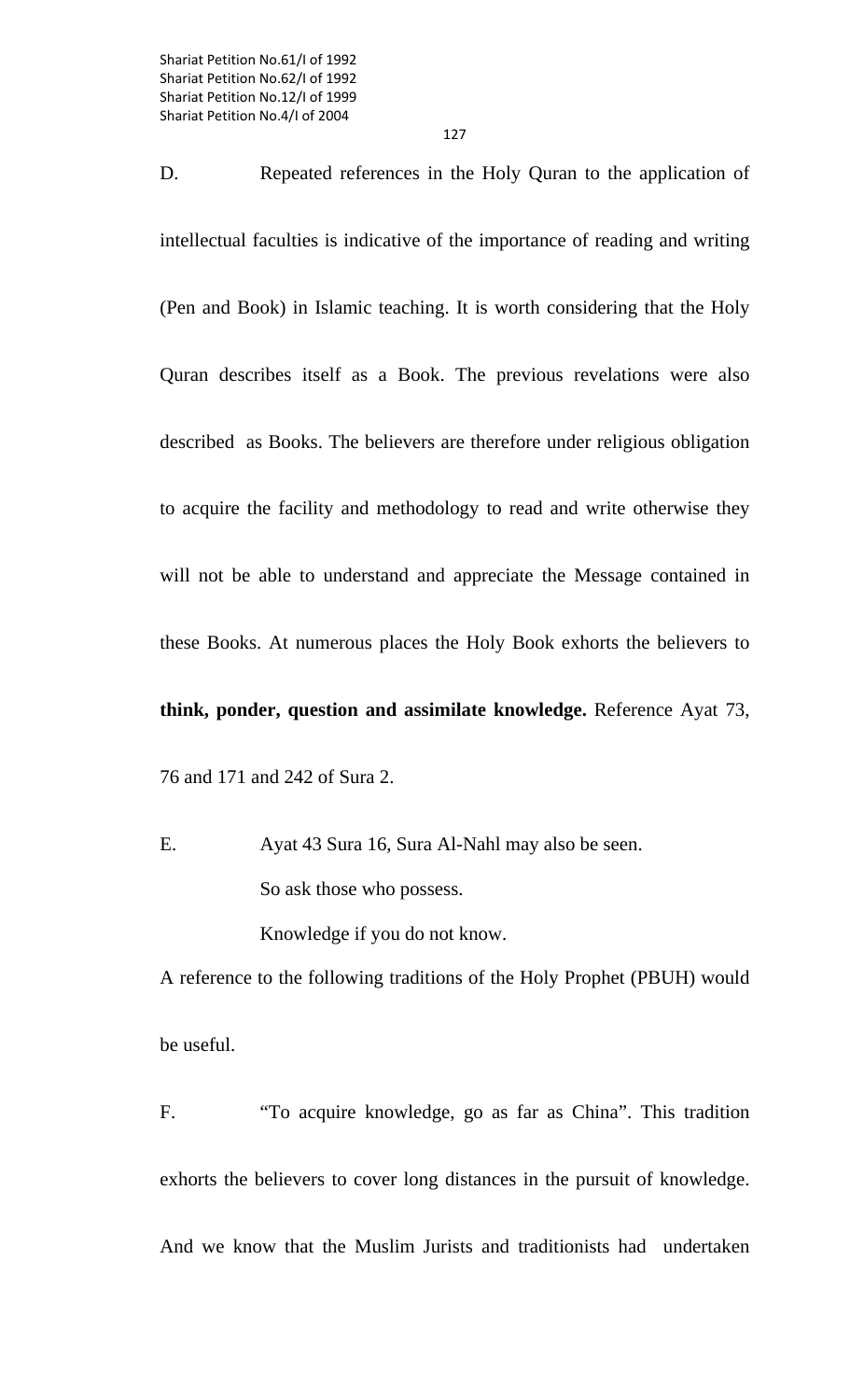128

arduous and extensive journeys in different lands with the object of collecting and compiling volumes on traditions and other disciplines of jurisprudence. Such an exercise is not possible without writing material.

G. Tirmazi, in the Book of knowledge (Tradition No.2687), records a saying to the effect: "Wisdom is the lost heritage of believers: He (i.e, the believer) is entitled to its acquisition wherever he find it." The distinction of modern era is that knowledge of varied disciplines is not only being recorded but is being made readily available to students. Right to know is now a fundamental right.

H. The Angels, it is also reported in a tradition, spread their nimble wings beneath the footsteps of scholars who traverse unkind and hazardous distances in search of knowledge.

I. Tradition No.1919, appearing in Kitabul Amara, in the Sahih Muslim records: One, who acquired the knowledge/technique of using an arrow and then forgot it, is not one of us.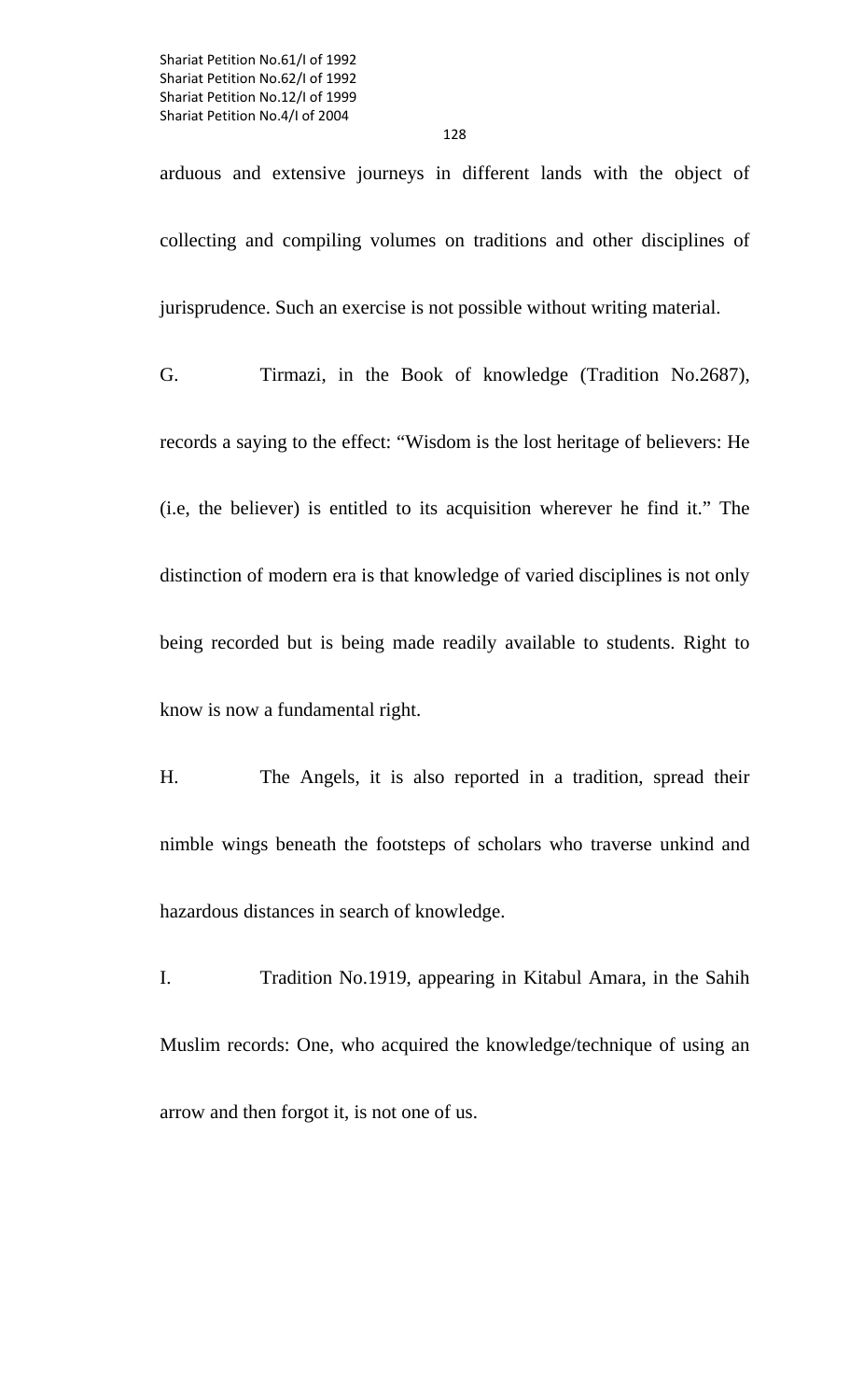J. Seeking knowledge is obligatory for every Muslim male and female: These traditions have been referred to in earlier part of this judgment.

K. Another reason that has weighed with us is that according to Islamic teachings the Divine revelation is purpose-oriented. Muslim Jurists have recognized a few Objectives of Shariah, known as **Maqasid-e-Shariah.** These objectives are in fact guarantees for the betterment of humanity. The five basic principles or the five values/five **Maqasid-e-Shariah** are as follows:-

- i. Preservation of Deen (Religion)
- ii. Preservation of Intellect
- iii. Preservation of Life
- iv. Preservation of Property and
- v. Preservation of Progeny

The second value i.e, preservation of Intellect (Tahafaz-e-Aql) is not possible without education for which reading and writing is the minimum requirement. Consequently any prohibition on reading and writing material would be tantamount to the basic philosophy of Islam. It is a Deen wherein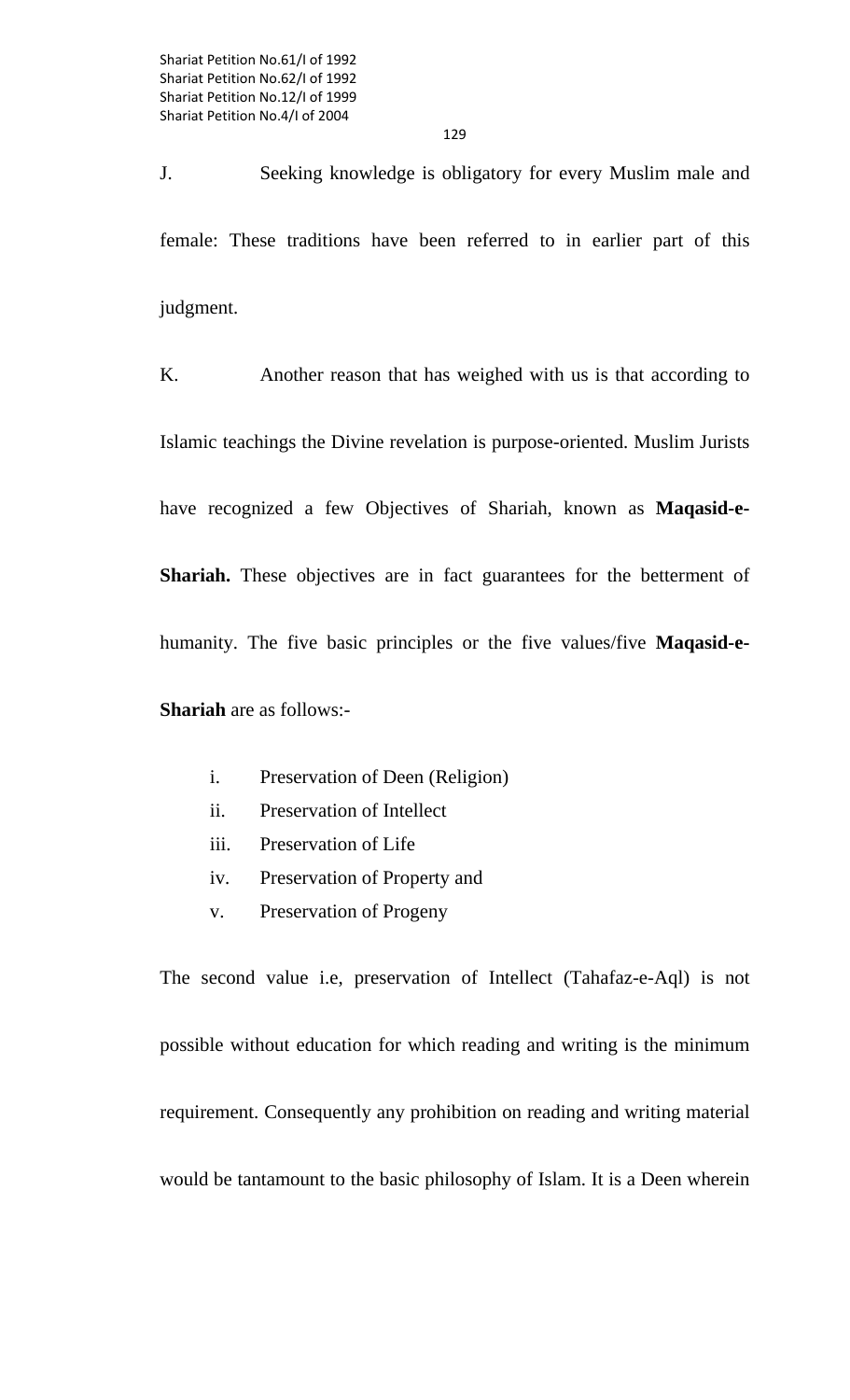130

the first word of the first revelation is **IQRA** i.e, **READ.** Denial of reading

and writing could be a denial of a fundamental injunction of Islam:

 "Thus does Allah make His commandments manifest and clear for you that you may reflect"

Ayat 220 Sura 2 (Al-Baqra)

86. During the course of writing this Judgment we got in touch with Inspector General of Prisons NWFP on the issue of disallowing books, pen and paper for the use of prisoners. He sent us a copy of the Official Gazette of the North-Western Frontier Province dated  $4<sup>th</sup>$  September, 2004, No.4/44-SO (Prisons)HD/2004 whereby amendments in the Prison Rules were effected so as to include Pen/Pencil as item No.32; Books/Papers as item No.33, reasonable number/quantity; but item No.5 of rule 690 has so far not been repealed. Rule 75 in Chapter 4 however permits reading material and pen to the prisoners. In so far as Baluchistan and NWFP Provinces are concerned the needful has been done but amendment entitling the prisoners to a reasonable quantity of reading and writing material has not been incorporated in Rule 75. This omission is not only violative of Islamic Injunctions relating to acquisition of knowledge at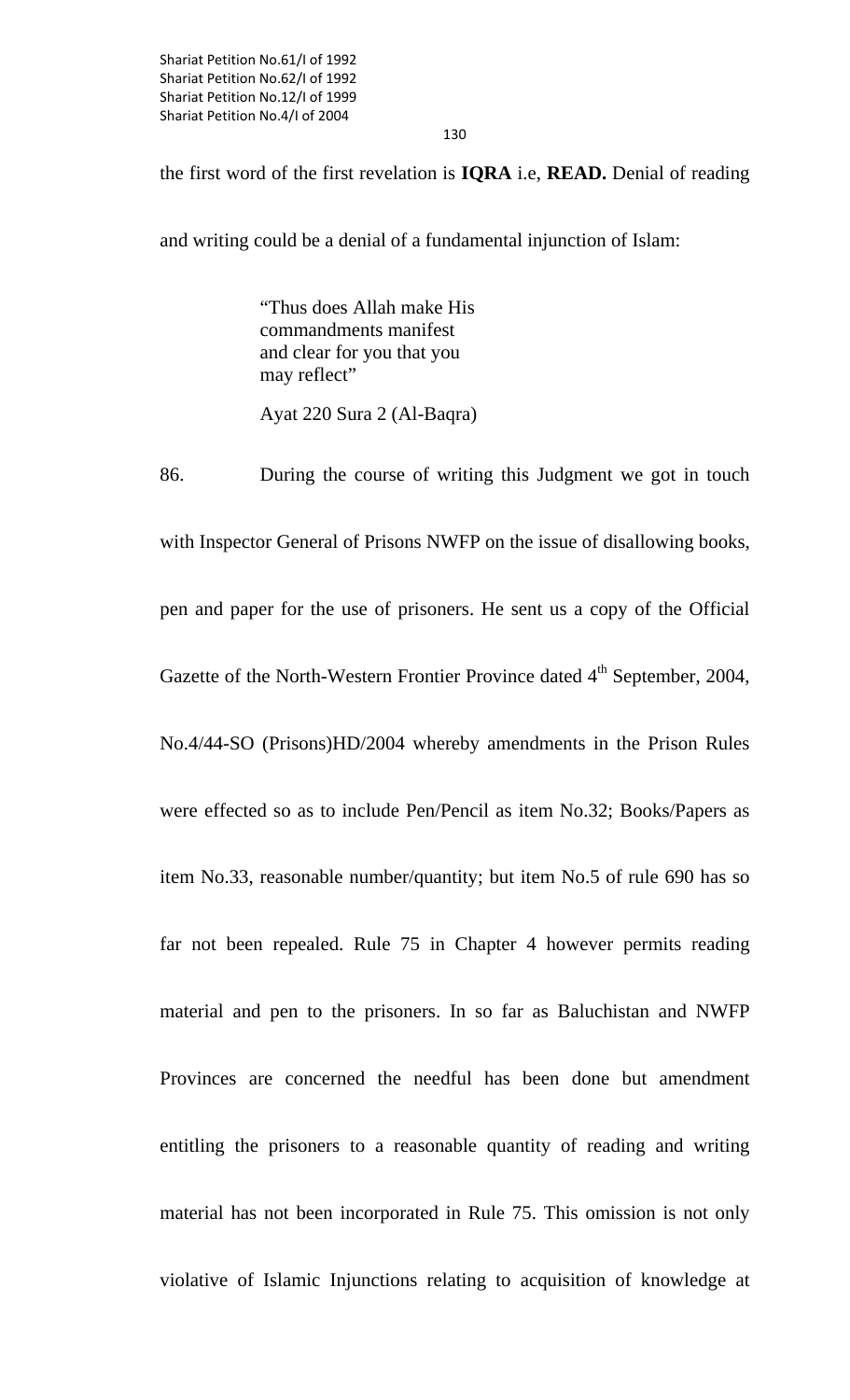131

every stage, place, time and age of human life but it is also contrary to the principle of uniformity of laws applicable to same categories of citizens all over the country. It may however be added that Article 37 of the Constitution obliges the Government to "promote, with special care, the educational and economic interest of backward class or areas." It also provides that illiteracy should be removed and "free and compulsory secondary education within minimum possible time" be provided. It is hoped that the other provinces will follow suit. However in so far as Rule 690 is concerned we declare the first part of item (5) i.e. the words " All books, papers and printed or written matters and materials and" as violative of Injunctions of Islam. These words shall cease to have effect from Ist day of December, 2009. Shariat Miscellaneous Application No.16/I of 1997 has borne fruit.

#### **SEGMENT FIVE**

## **WOMEN PRISONERS AND INNOCENT CHILDREN (ISSUE NO.II)**

87.Shariat Petition No.61/I of 1992 and Shariat Miscellaneous Application No.10/I of 1998 seek to challenge Rules 307 and 314 of the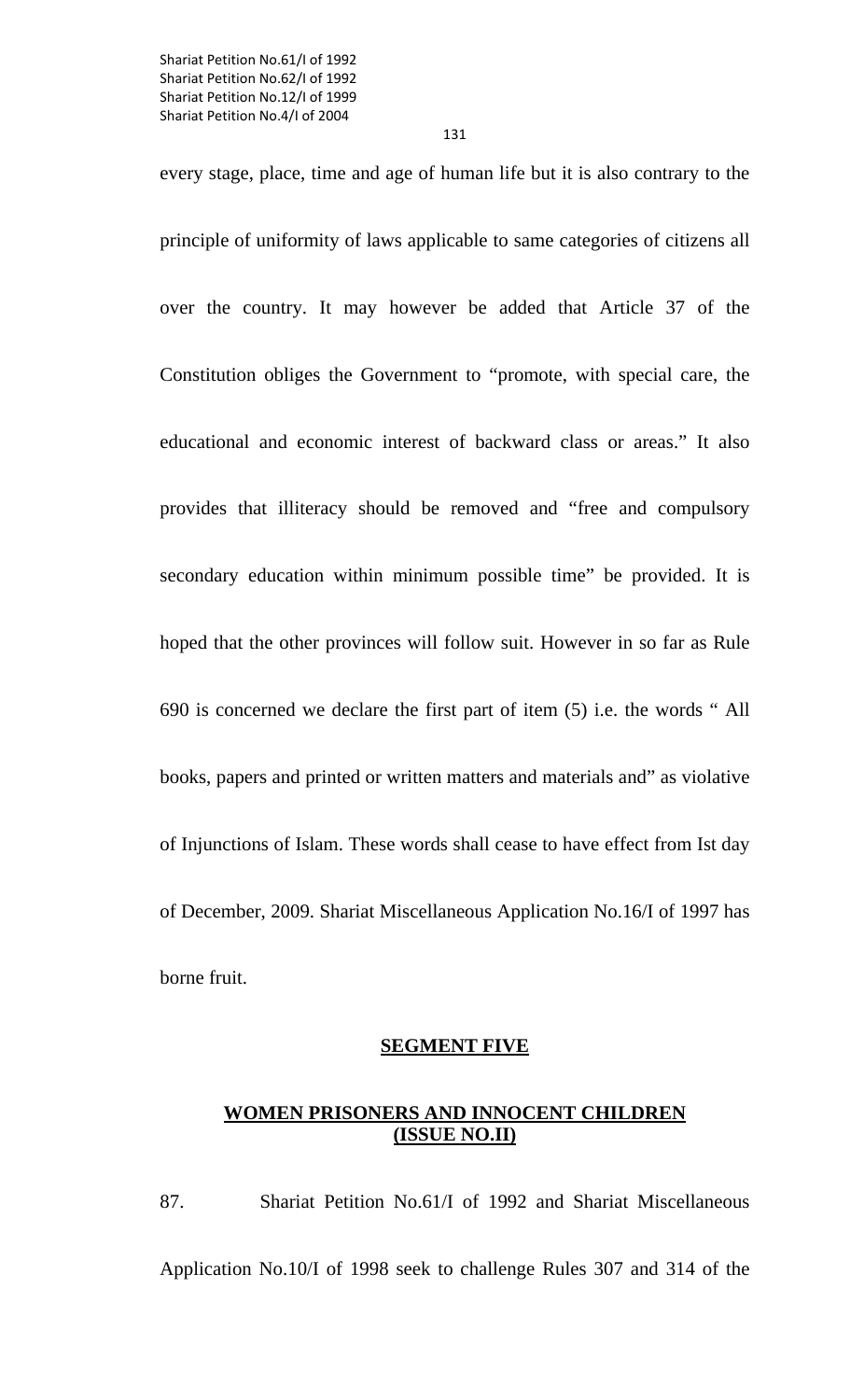132

Pakistan Prison Rules, 1978. These rules find mention in Chapter 13

### entitled **Women Prisoners and Innocent Children.** The text of both the

rules is as follows:-

**Rule—307**. (i) Women prisoners with sentences of less than

two months shall be confined in the prisons to which they are

committed.

(ii) When the number of women prisoners confined in any prison is in excess of the available accommodation, the excess number shall ordinarily, irrespective of the length of sentences, be transferred to the Women's Prison.

### **Conditions under which male officers may enter women's enclosure**

**Rule—314.** A male officer of the prison may enter the women's ward by day only if he has a legitimate duty to attend to, and is accompanied by the woman warder all the time he remains inside such ward or enclosure. Should it be necessary to enter the women's ward at night, the head warder on duty shall call the Deputy Superintendent, and the women warder and these three officers shall enter together. Warders acting as escorts to visitors or officials shall remain outside the enclosure.

88. Learned counsel during the course of arguments relied upon

Ayat 151 Sura 6, Sura Al-Anaam of the Holy Quran. Translation of the

Ayat reads as under:-

 "Say: "Come, I will rehearse What God hath (really) Prohibited you from" : join not Anything as equal with Him; Be good to your parents; Kill not your children On a plea of want; - We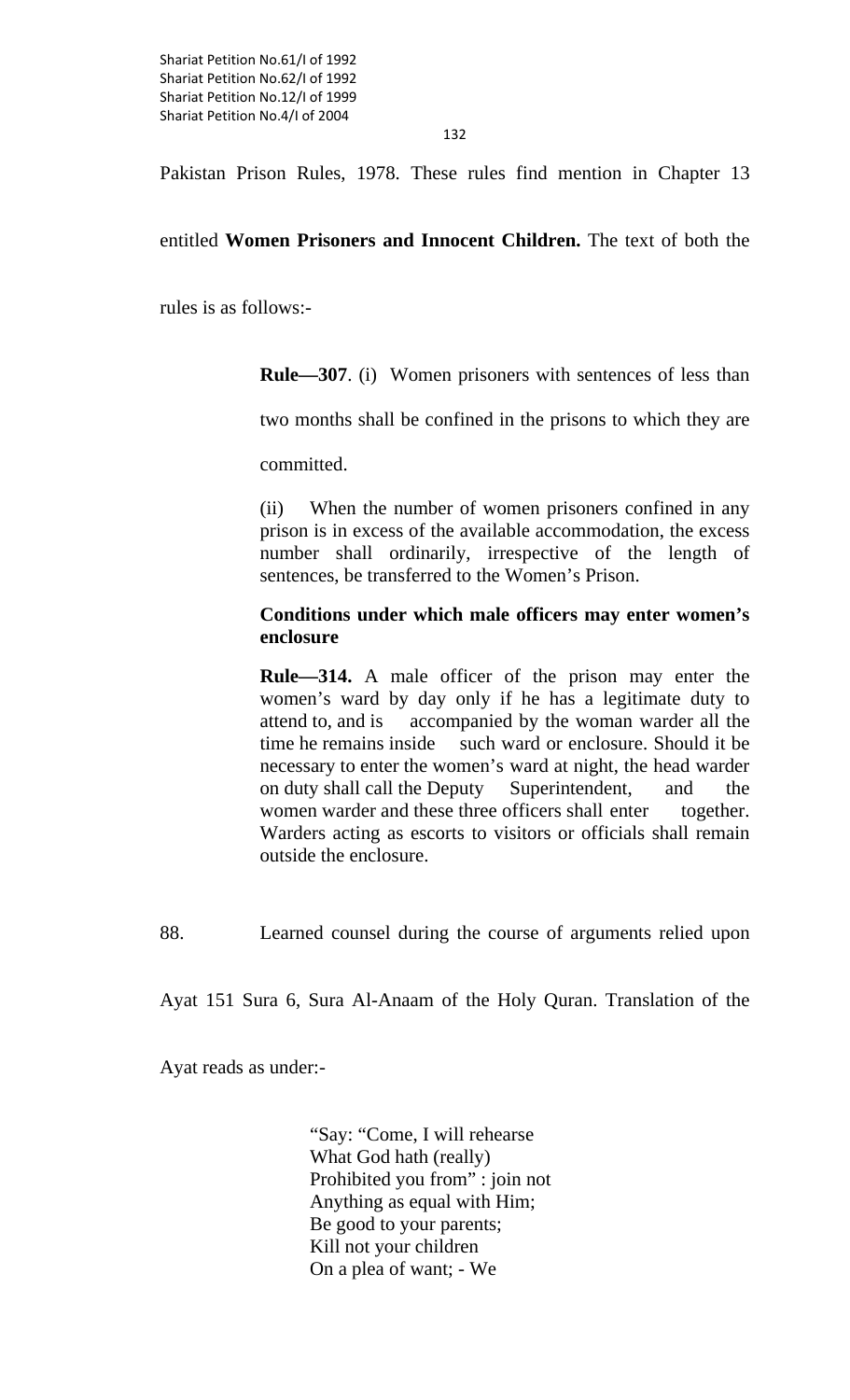133

Provide sustenance for you And for them; - *come not Nigh to shameful deeds, Whether open or secret;*  Take not life, which God Hath made sacred, except By way of justice and law: Thus doth He command you, That ye may learn wisdom." (Emphasis Added)

89. This verse certainly contains five commandments including a moral edict which prohibits all categories of lewdness and all unseemly acts whether open or secret. There is nothing at all either in rules 307 or 314 which violates injunction contained in Ayat 151 quoted above. On the contrary Rule 314 specifically mandates that a male officer can enter **o***nly if he has a legitimate duty to attend to, and is accompanied by the Woman Warder all the time he remains inside such ward or enclosure.* Such a situation is not conceivably covered by the mischief of the term *FAWAHISH* i.e. Lewdness.

90. Care has been taken under the Rules to separate different categories of women prisoners as provided in Rules 308 and 309 which in itself is a healthy provision. Rule 310 provides that where there is only one woman prisoner in the prison, arrangement shall be made for a women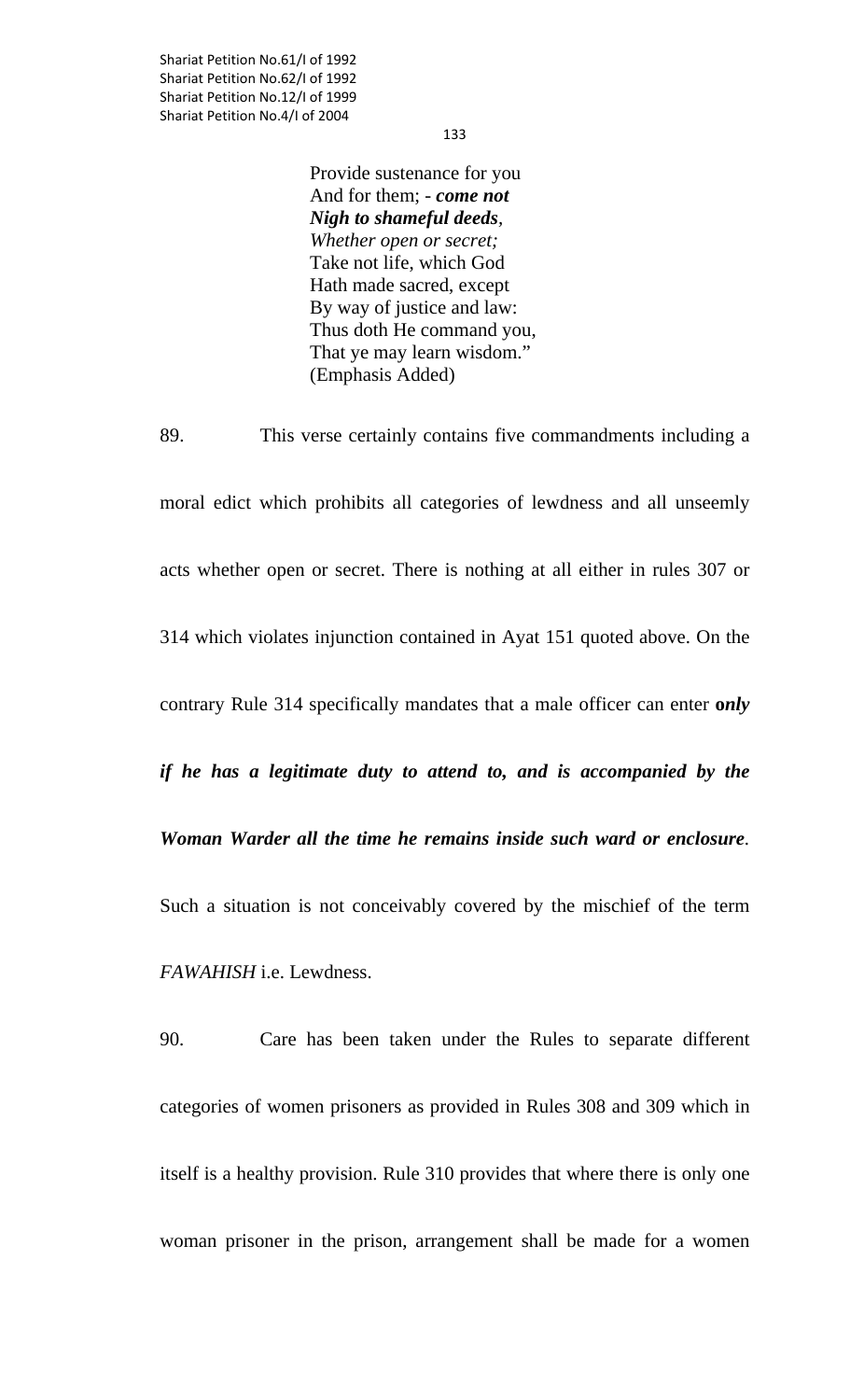warder to remain with her both by day and night. Similarly Rule 311 totally forbids a woman prisoner leaving or being removed from the women enclosure except on a/ transfer, or b/ her attendance in Court or c/ release from prison or d/ under special order of the Superintendent for any lawful reason.

91. In this connection, it may be pointed out that precautionary measure have already been adopted by introducing sub-sections 5,6, and 7 in section 167 of the Code of Criminal Procedure vide Act XX of 1994 (See PLD 1995 Central Statute part page 231).These provisions which took

effect from 15 November, 1994 are being reproduced as under:-

"(5) Notwithstanding anything contained in sections 60 and 61 or hereinbefore to the contrary, where the accused forwarded under subsection (2) is a female, the Magistrate shall not, except in the cases involving Qatl or dacoity supported by reasons to be recorded in writing, authorize the detention of the accused in police custody, and the police officer making an investigation shall interrogate the accused referred to in subsection (1) in the prison in the presence of an officer of jail and a female police officer.

(6) The officer incharge of the prison shall make appropriate arrangements for the admission of the investigating police officer into the prison for the purpose of interrogating the accused.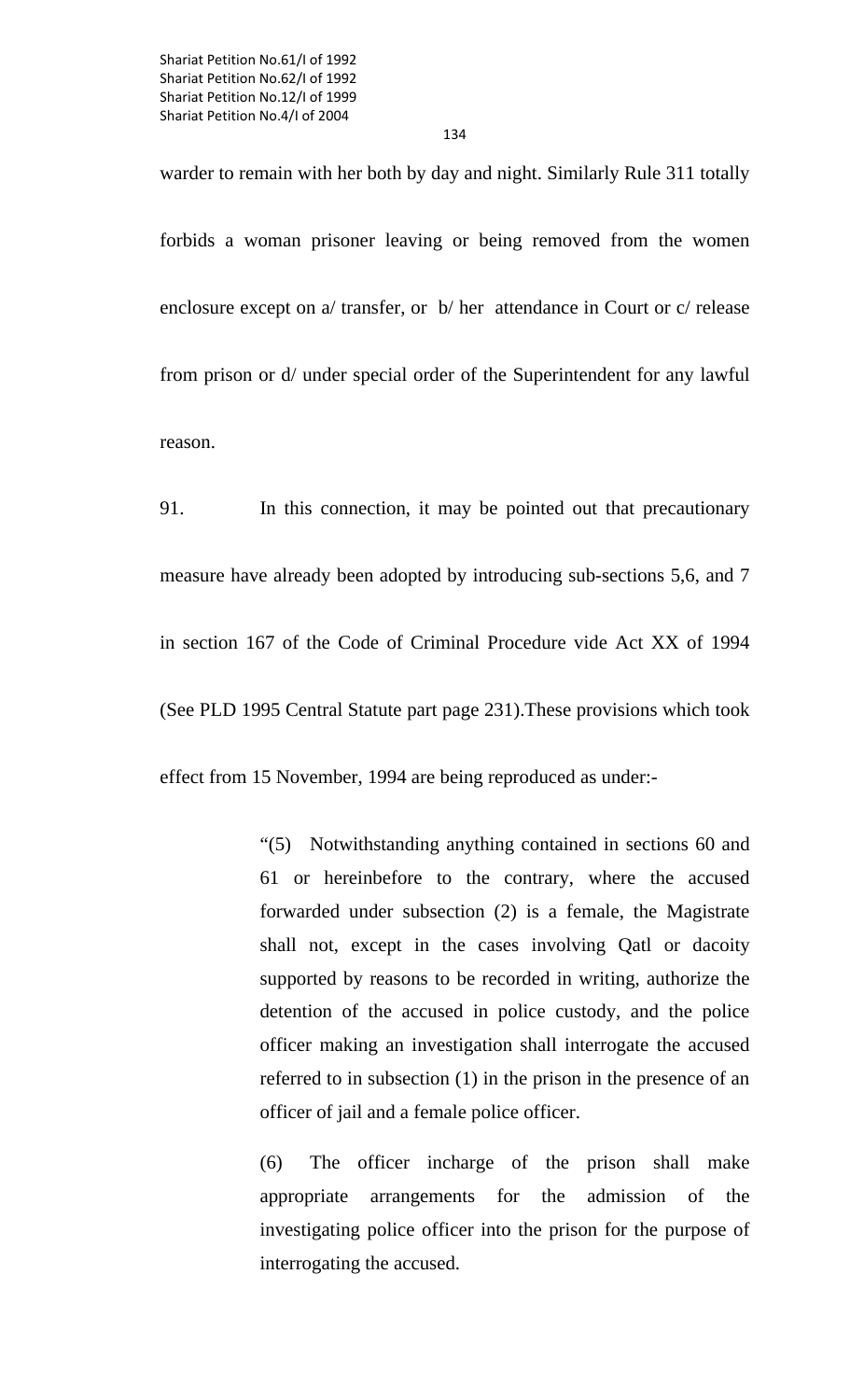(7) If for the purpose of investigation, it is necessary that the accused referred to in subsection (1) be taken out of the prison, the officer incharge of the police station or the police officer making investigation not below the rank of Sub-Inspector, shall apply to the Magistrate in that behalf and the Magistrate may, for the reasons to be recorded in writing, permit taking of accused out of the prison in the company of a female police officer appointed by the Magistrate:

 Provided that the accused shall not be kept out of the prison while in the custody of the police between sunset and sunrise."

At the most the Government may consider defining the scope of the word

"necessary" occurring in rule 314 of the Prison Rules. The Government

may restrict the nocturnal visits only to situation when a prisoner needs

emergent medical care, or there are riotous conditions in the barrack, a

calamity like fire or an earthquake has damaged the enclosure. Every such

visit of senior officers may by law be required to be recorded and its

intimation sent to the Inspector General Prisons next morning telephonically as well as in writing.

92. No other argument was advanced before us to show that these two provisions violate any Injunction of Islam. Consequently Shariat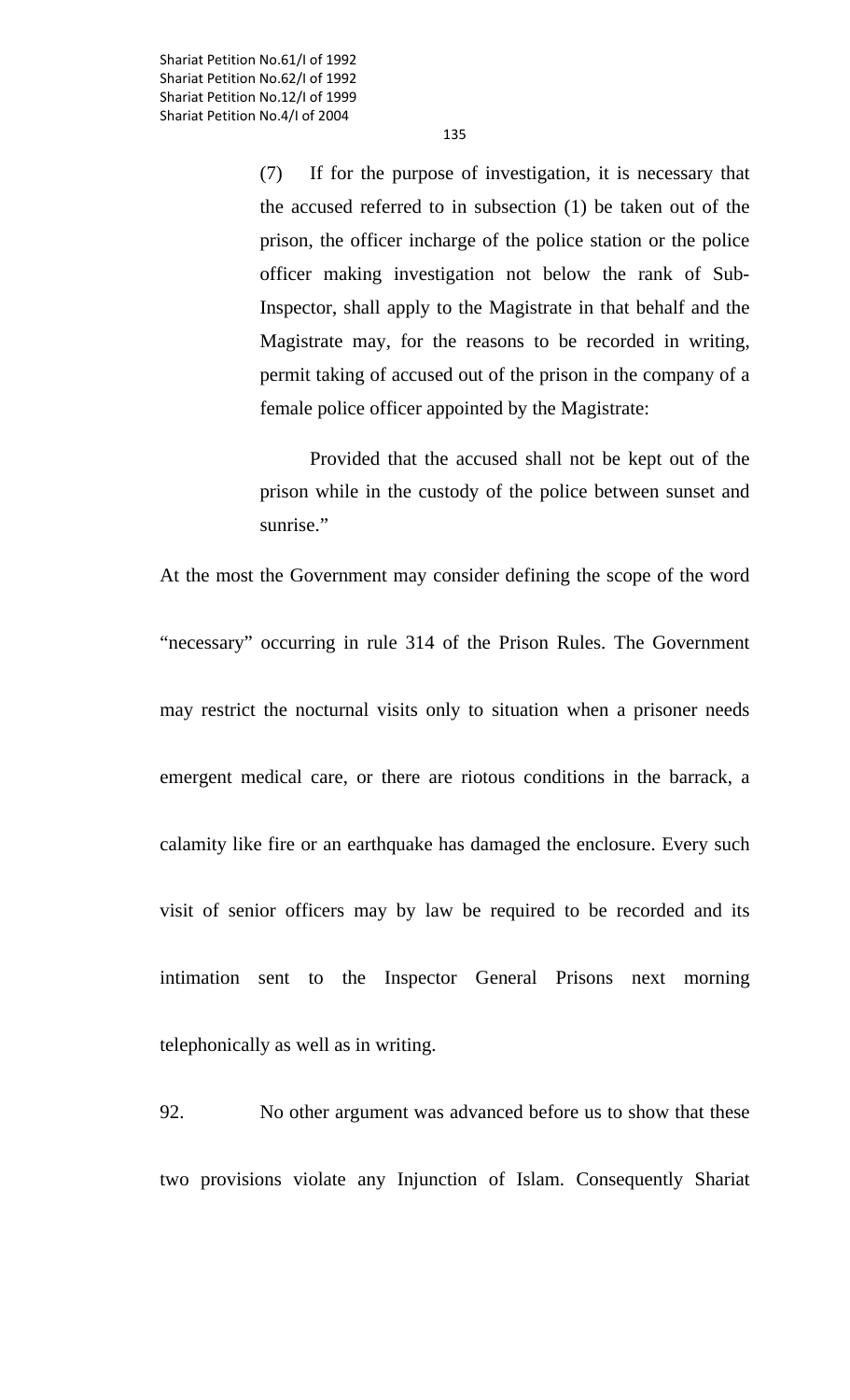136

Petition No.61/I of 1992 and Shariat Miscellaneous Application No.10/I of

1998 to the extent of these two rules, are hereby dismissed.

## **SEGMENT SIX**

## **THE SUPERINTENDENT OF JAIL (ISSUE NO. IX )**

93. Shariat Petition No.61/I of 1992 seeks to challenge rules 935,

939 of the Pakistan Prison rules, 1978 as well. These rules form part of

Chapter 39. The text of both the rules is reproduced as under:-

## **APPOINTMENT OF SUPERINTENDENT**

 **Rule 935—**Superintendent of Prisons shall be appointed by Government and shall hold their office either alone or in conjunction with any other duties at the discretion of Government.

### **Duties of the Superintendent in general**

 **Rule 939.---**(i) The over all responsibility for the security and management of the jail shall squarely revolve on the Superintendent.

 (ii) Subject to the orders of the Inspector General, the Superintendent shall manage the prison in all matters relating to discipline, labour, expenditure, punishment and control.

 (iii) Subject to such general or special directions as may be given by the Government, the Superintendent of a prison other than a Central Prison shall comply with all orders not inconsistent with the Prisons Act, 1894 or any rule thereunder which may be given respecting the prison by the [District Coordination Officer], and shall report to the Inspector General all such orders and the action taken thereon.

(iv) Under Section 12 of the Prison Act, 1894, the Superintendent is required to keep or cause to be kept, certain specified records and such other records as may be prescribed under Section 59 of the said Act.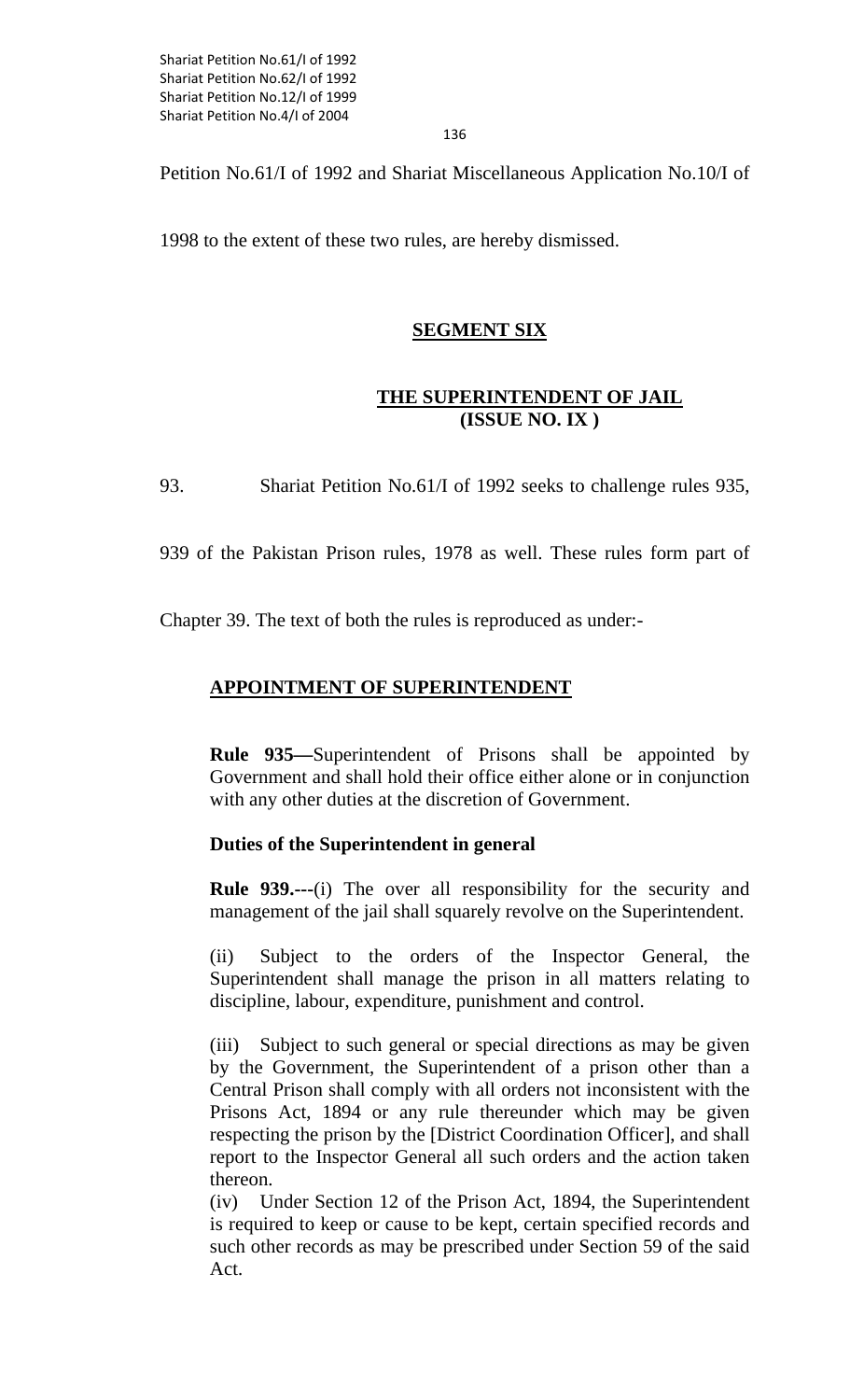#### 137

#### **For Sindh Province Only**

 **In Rule 939,** existing sub-rules (i), and (ii) shall be renumbered as sub-rule (ii), (iii) and (iv) of the said rule and before the said sub-rules the following new sub-rule shall be inserted as sub-rule (i), namely:-

- "(i) The over-all responsibility for the security and management of the jail shall squarely devolve on the Superintendent."
- 94. Learned counsel for the applicant neither advanced any

precise objection as to the text or terminology of these two rules nor was

any Injunction of Islam shown to have been violated by the inclusion of

these two provisions in the Rules. In this view of the matter Shariat Petition

No.61/I of 1992, in so far as its challenge relates to rules 935 and 939, is

hereby dismissed.

#### **SEGMENT SEVEN**

### **LADY ASSISTANT SUPERINTENDENT AND WOMEN WARDERS. (ISSUE NO.II & IX)**

95.Shariat Petition No.61/I of 1992 seeks to challenge legality of rules 1180, 1181 of the Pakistan Prison Rules 1978. These rules are contained in Chapter 46 entitled **Lady Assistant Superintendent and Women Warders.** The following two grounds were mentioned in support of the contention that both these rules are violative of the Islamic Injunctions:-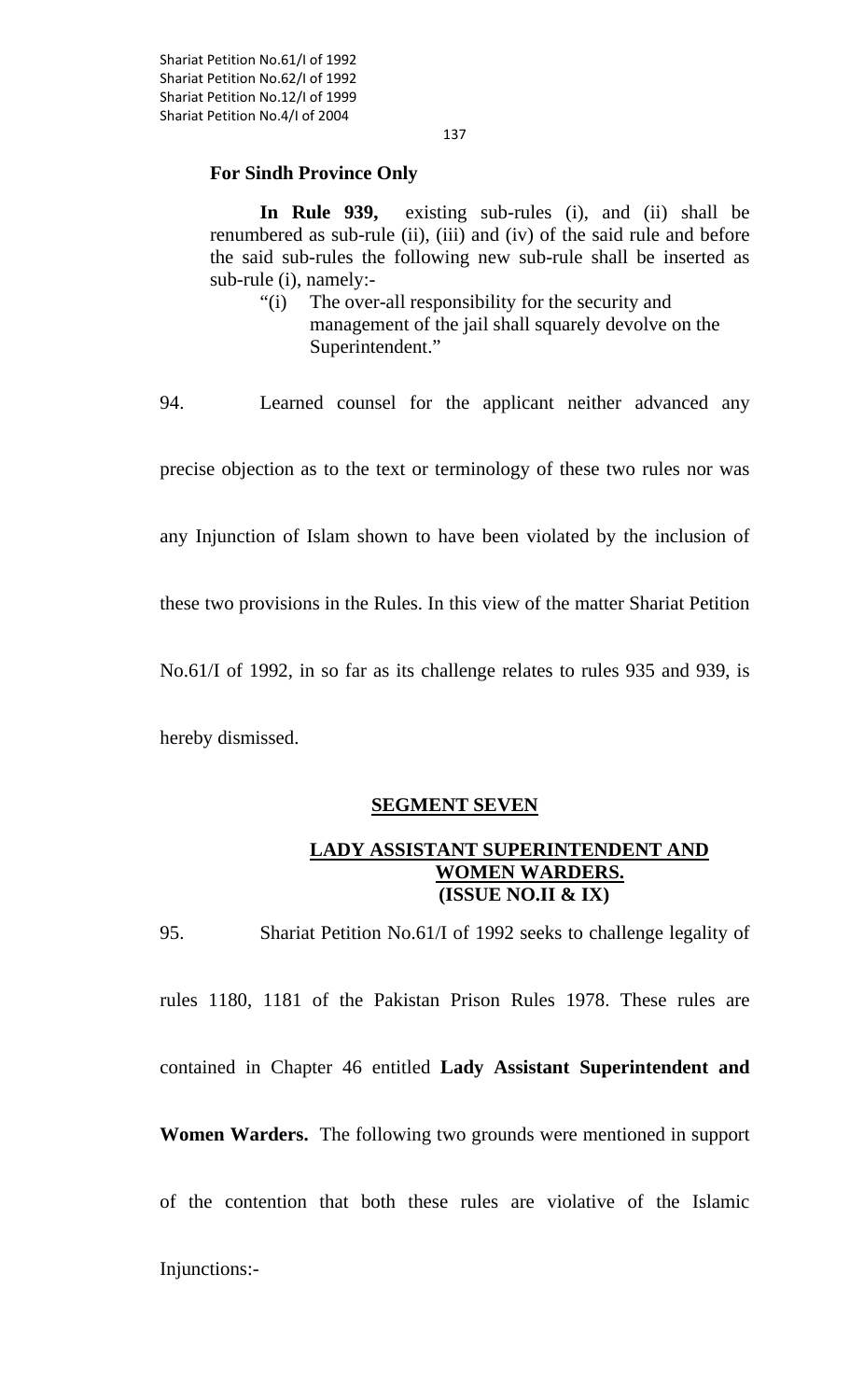- 138
- a. that no woman can be placed in custody of a male not within prohibited degree (NON MAHRAM)
- b. that any situation, arrangement, event or system which may possibly lead to immorality or adultery is prohibited by Islam.

The text of both the rules is reproduced below:-

 **Rule 1180.—**(i) In the women's prison there shall be a Lady Assistant Superintendent who shall subject to the control of the Superintendent of the local men's prison, have complete charge of all women prisoners at any time committed to, or detained, in the prison.

(ii) All rules, regulations, etc., applicable to Assistant Superintendents as regards appointment, conditions of service and duties, shall *mutatis mutandis* be applicable to Lady Assistant Superintendent.

(iii) The Lady Assistant Superintendent shall be assisted by a staff of women Warders who shall perform duties as laid down in the succeeding rules, subject to the control of the Lady Assistant Superintendent.

# **Women Warders duties**

**Rule 1181.—**(i) In every other prison where women prisoners are confined, a woman Warder shall be incharge of the women enclosure. She shall work under the supervision and orders of the Deputy Superintendent and the Superintendent.

(ii) The duties of the woman Warders, shall, as regards women prisoner, be similar to those performed, as regards male prisoners, by Warders and Head Warders. All rules, regulation, orders and directions for the time being applicable to such Warders and Head Warders, shall be applicable to women Warders.

96. During the course of arguments there was only a general

reference to these rules without of course mentioning any particular

injunction of Islam which was claimed to have been violated by these two

rules.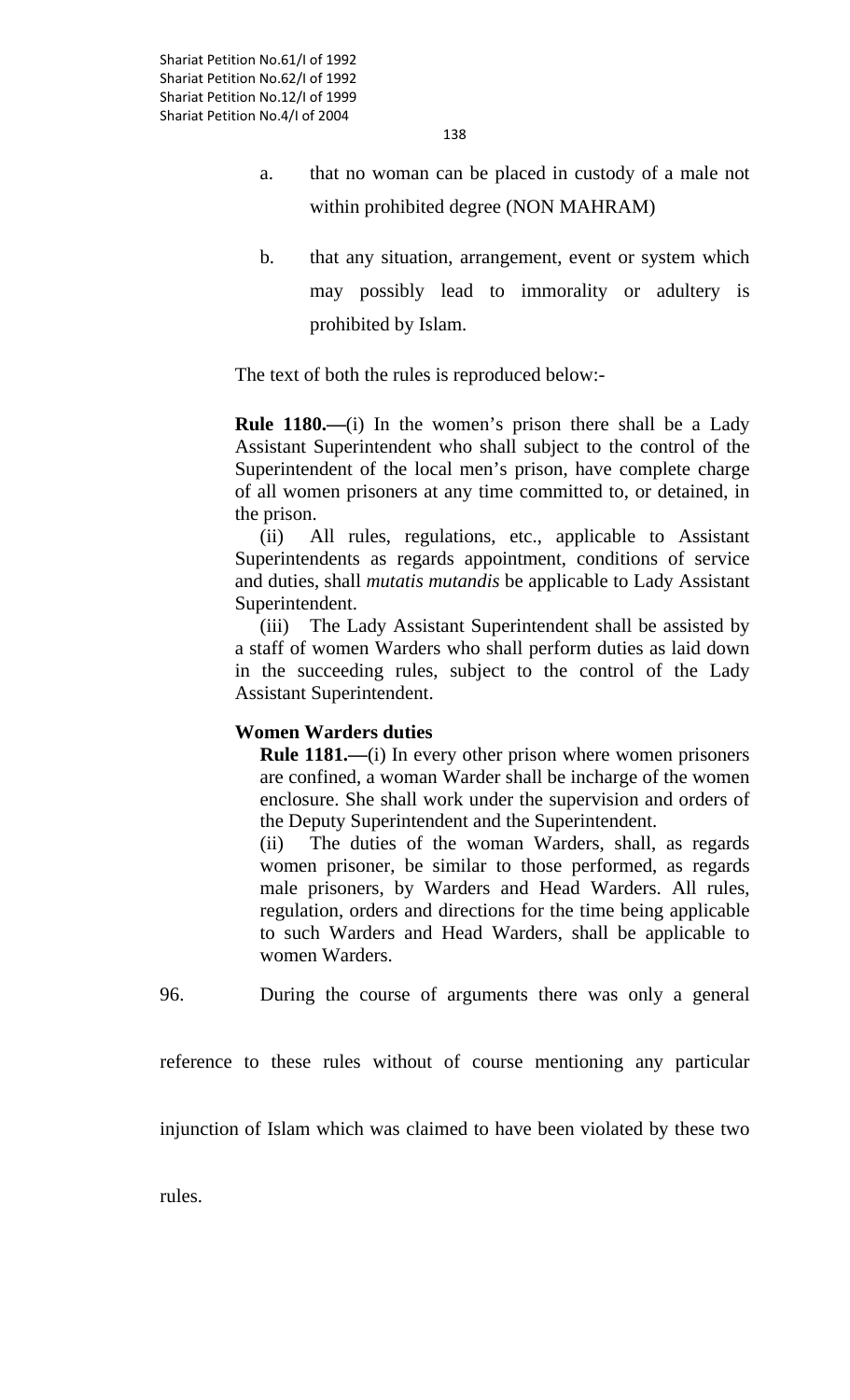97. On the contrary we find that a lady Assistant Superintendent has been made physical incharge of a women's prison. The rule also affirms that Woman Warder shall be incharge of the women enclosure in any prison. The women enclosures are already separate from the male enclosure and therefore there does not exist any "situation, arrangement, event or system which is directed towards or may possibly lead to immorality or adultery".

98. The other objection raised was that the Lady Assistant Superintendent should not be under the control of the Superintendent of local men's prison. It was also asserted that the female Warders should not be under the control of Superintendent or Deputy Superintendent of Prisons.

99. The objection could have been valid if all the female prisoners would have been under the control of male Superintendent/Deputy Superintendent. Rule 1180 visualizes a Lady Assistant Superintendent incharge of the female prisoners and Rule 1181 contemplates a woman warder as incharge of the women enclosure.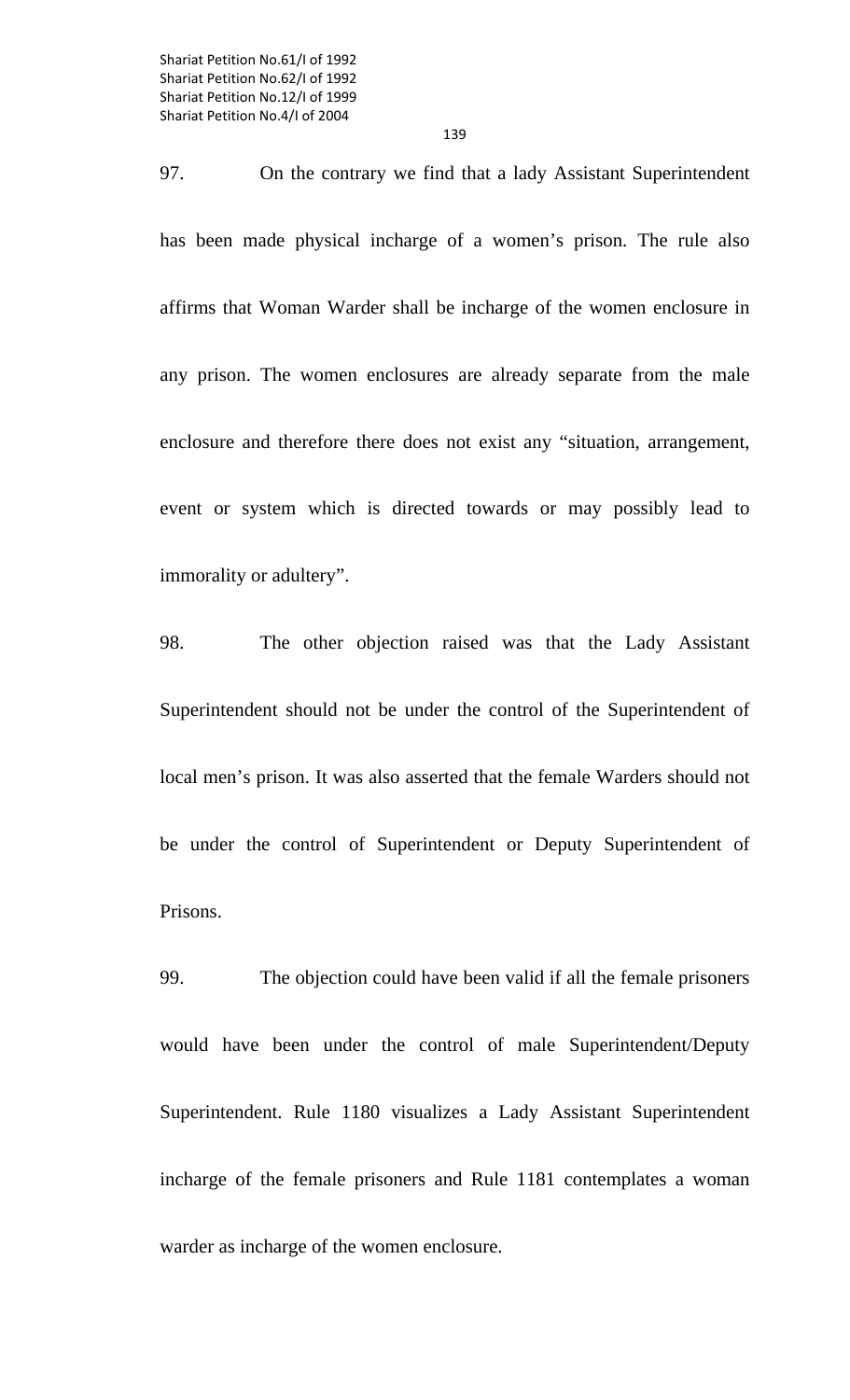100. In so far as the chain of command in the prison department or for that matter any other wing of Government administration is concerned, the presence of a female at any give step does not create any trouble. There is a well defined hierarchy from bottom to top which is known as chain of

command. This chain includes both men and women.

101. The only objection expressed at the Bar was that this provision can be misused and may lead to immorality. This objection is not valid for the simple reason that the provision itself is not being challenged but apprehensions are being expressed that the impugned provision might as well be misused. This line of argument would exclude innumerable things from human activity which are otherwise valid. For fear of printing seditious matter you cannot stop the functioning of printing press or the apprehension that phony medicines may be manufactured by unscrupulous elements no Government will ban medicine preparations. However, in the case of Pakistan and others v Public At Large and others reported as PLD 1987 Supreme court 304 at page 355 it was held that "Only because a provision can be used in an oppressive or capricious manner or is capable

140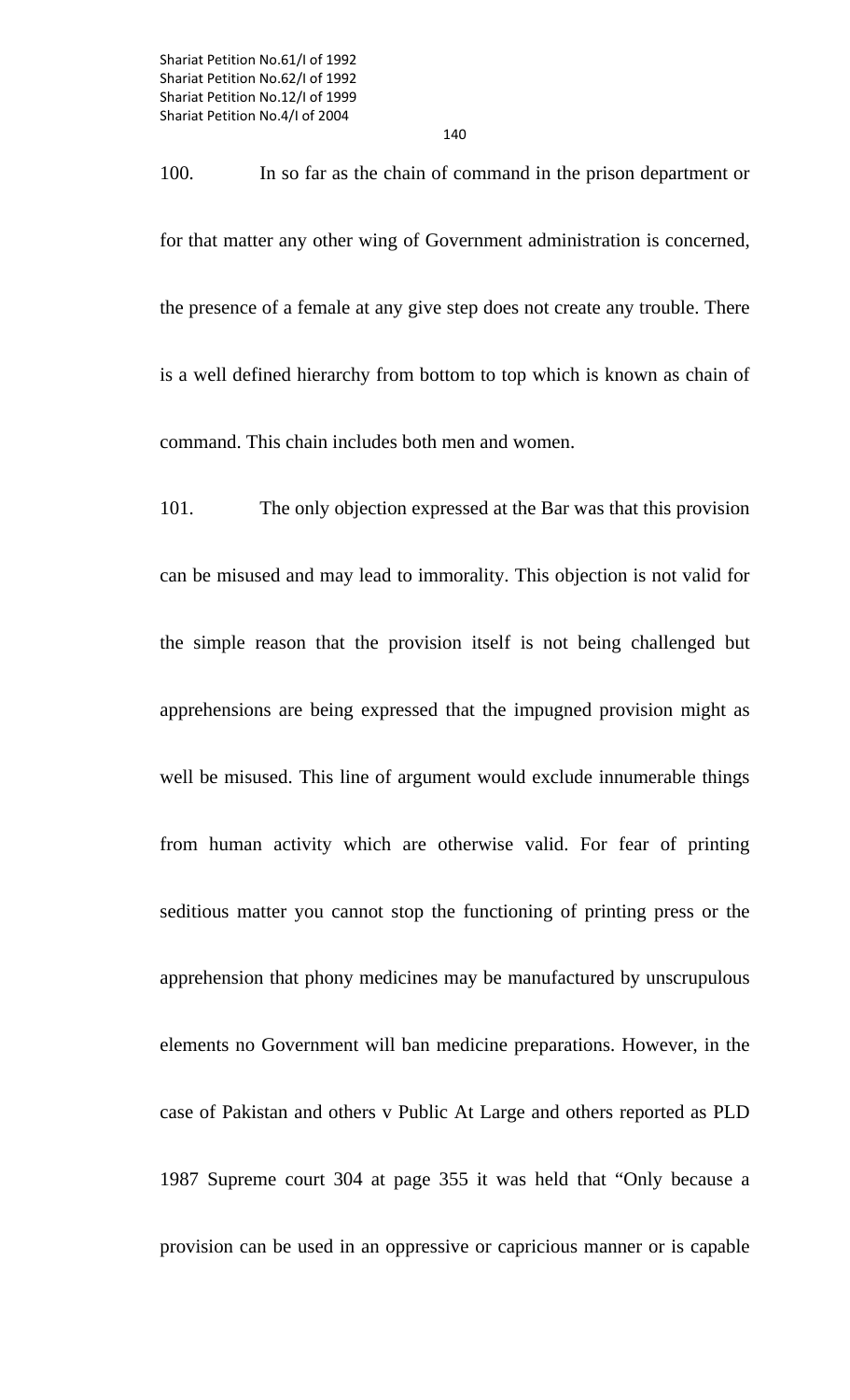141

of being misused does not mean that the provision itself becomes invalid.

The sole criteria are the test of repugnancy to Holy Quran or Sunnah of the

Holy Prophet (PBUH).

102. No Ayat of Holy Quran or Sunnah has been shown to be

violated if a female officer is placed at a particular step in the chain of

command. Consequently the Shariat Petition No.61/I of 1992 being without

force is dismissed.

## **SEGMENT EIGHT**

## **DEPUTY SUPERINTENDENT (ISSUE NO.IX)**

103. Shariat Petition No.61/I of 1992 seeks to impugn rules 1002

and 1004 of the Pakistan Prison Rules, 1978. These rules are part of

Chapter 41 entitled **Deputy Superintendents**. Rules 1002 and 1004 are

being reproduced below:-

## **Persons included in the word "Deputy Superintendent"**

**Rule 1002.—**For the purposes of duty, the expression "Deputy Superintendent" shall be deemed to include Assistant Superintendent and every person for the time being performing all or any of the functions or duties of a Deputy Superintendent.

## **General Duties**

**Rule 1004.—**(i) The Deputy Superintendent shall be the chief executive officer of the prison and shall discharge his duties under the immediate directions and orders of the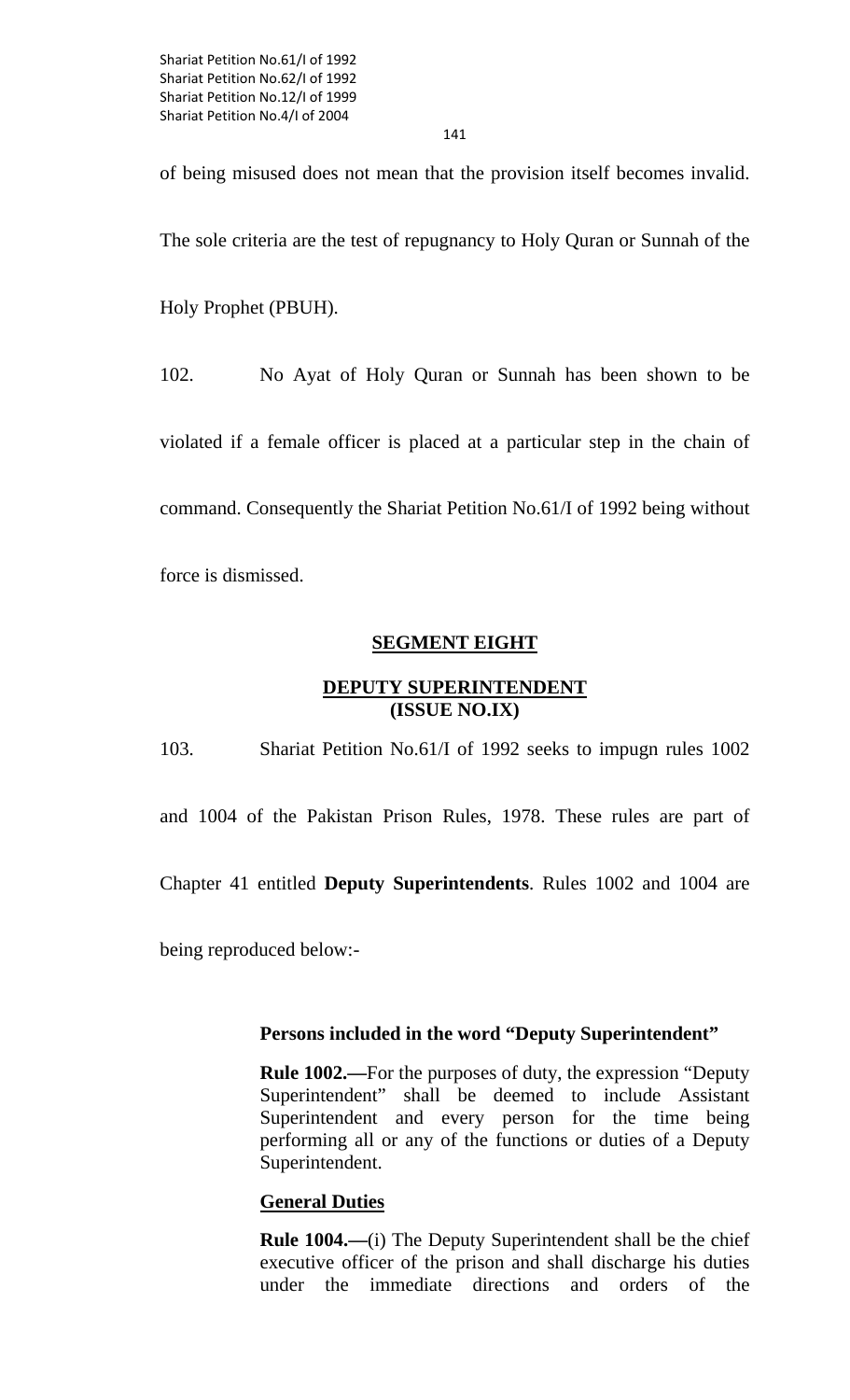Superintendent. It shall be his duty to see that all orders issued by the Superintendent are duly carried out. (ii) It shall be the duty of the Deputy Superintendent to maintain discipline both amongst subordinate officers and the prisoners and the strict enforcement of all rules, regulations and orders relating to the management of the prison, prisoners, and the staff.

104. The learned counsel for the petitioner has challenged the

above provisions on the grounds mentioned in paragraph 3,4 and 5, of the

Shariat Petition. These grounds are in fact apprehensions eg: that the

control of male staff over female prisoner can lead to moral excesses. The

fact of the matter is that no male officer is in physical control of female

prisoners. *The latter are under the supervision of female warders and* 

*Lady Assistant Superintendent of Jail.* The other ground is that according

to Islamic Injunction "no women can be placed in custody of non-Mahram male" As prescribed in rules no female prisoner is placed in custody of non-Mehram male staff. The third objection, that any thing leading towards immorality is prohibited in Islam, is a misplaced feeling.

105. The two rules i.e.1002, 1004 impugned in this Shariat Petition, are therefore valid as no reason was advanced to show that the said provisions were repugnant to any one or more Injunction of Islam. These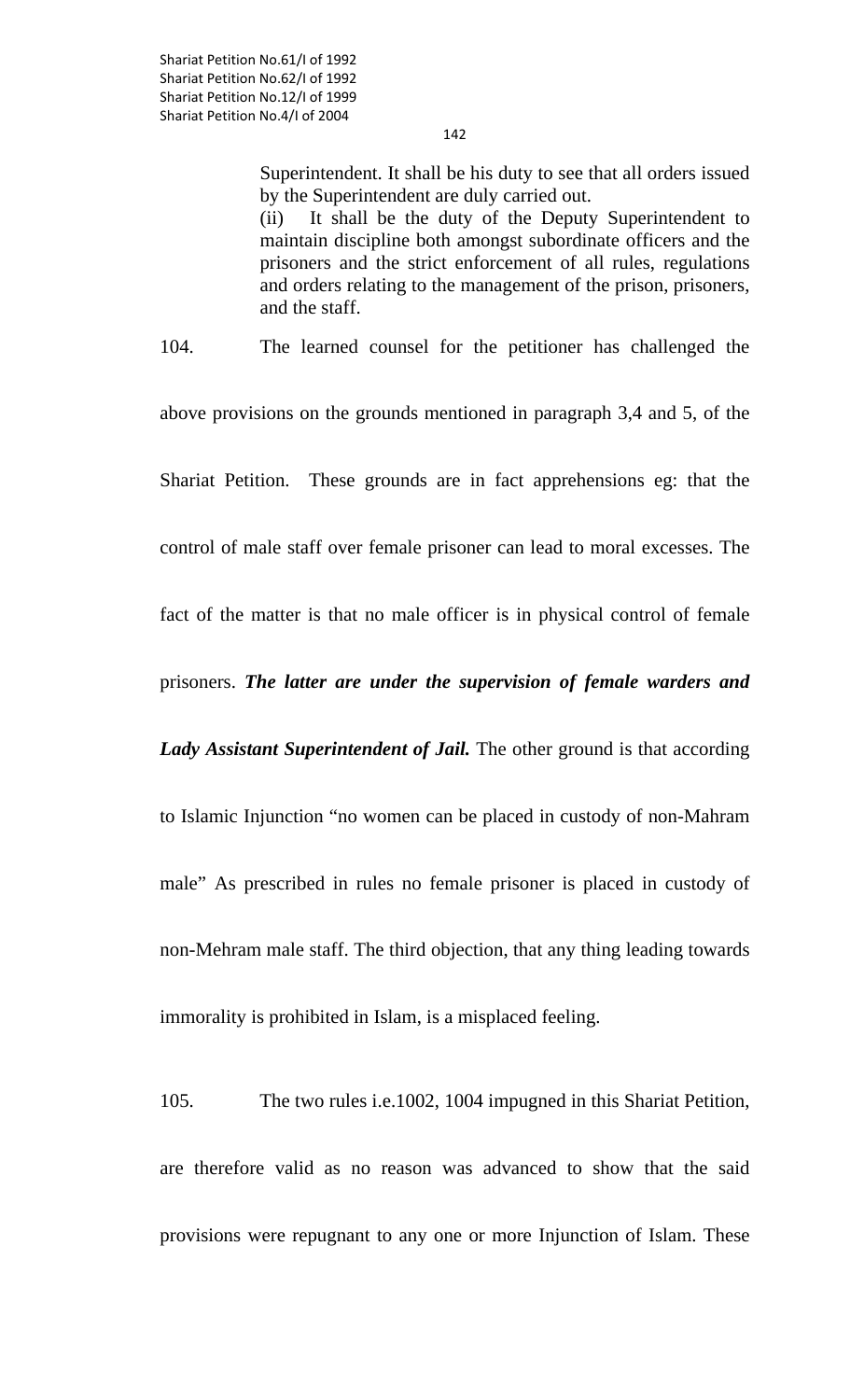143

provisions relate to the performance of normal duties. It will certainly not advance the cause of justice if an effort is made to read a mischievous meaning in any provision of law unless of course it is shown by reasonable interpretation that the provision under review is either expressly hit by an Injunction of Islam or by implication is repugnant to the letter or spirit of Injunctions of Islam. The Injunction of Islam, to be relied upon, must be identified so that a bare reading of the Injunction would indicate the obvious mischief complained of. As a consequence thereof the portion of Shariat Petition 61/I of 1992, in so far as challenge to Rules 1002, 1004 is concerned is hereby dismissed.

#### **SEGMENT NINE**

## **EMPLOYMENT RESTRICTION** (**ISSUE NO. IX)**

106. Shariat Petition No.12/I of 1999 seeks to challenge Rule 1078 of the Jail Manual. This rule occurs in Chapter 44 entitled **"General Rules Relating to Prison Officers".** This rule prohibits employment of persons dismissed from Government Service without the special sanction of the Government. This rule, according to the petitioner, is un-Islamic as it prohibits a person from earning legitimate livelihood ( Rizq-e-Halal). The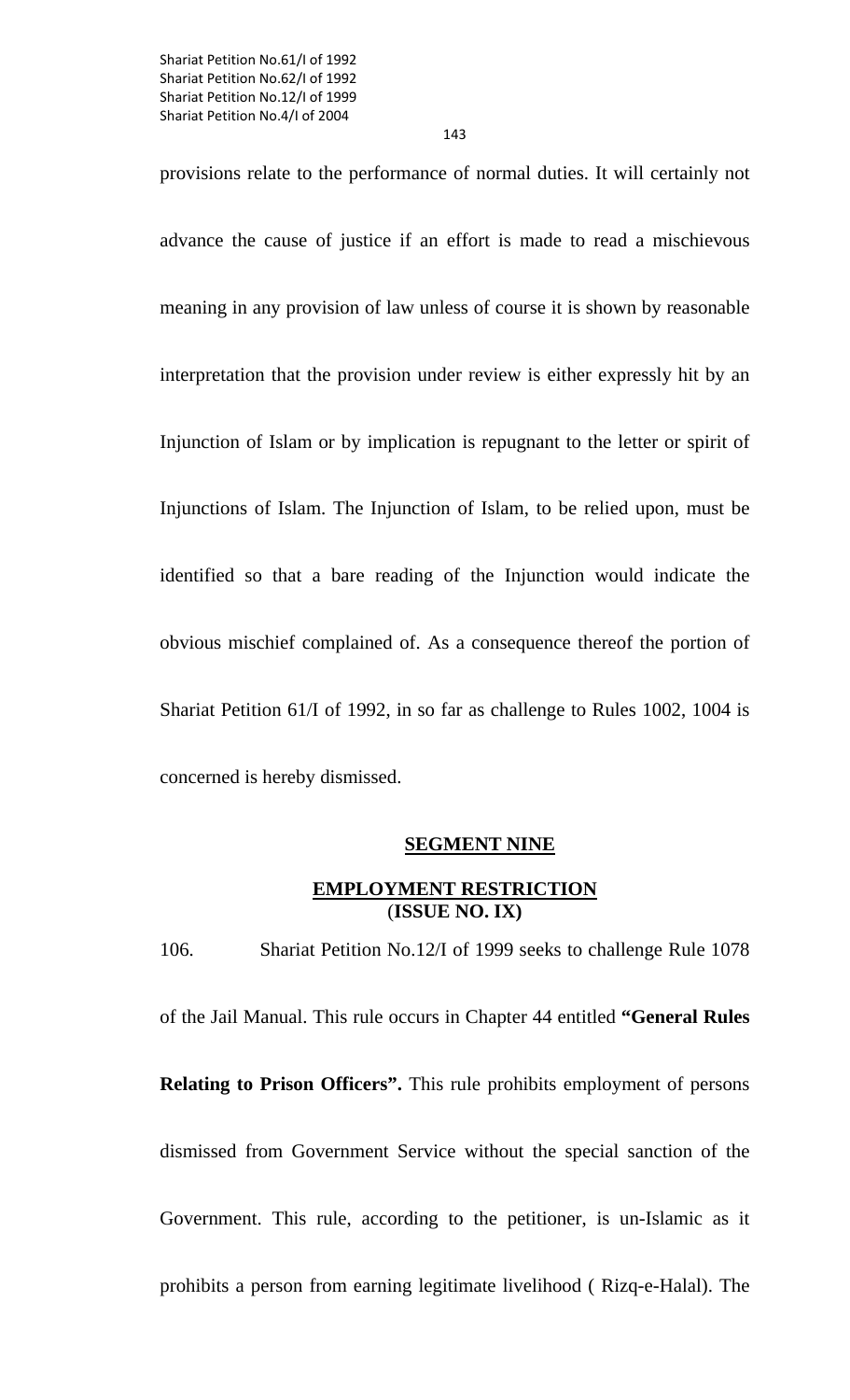144

petitioner however proposes that convicted persons be allowed

employment in the Government service on merit. The petitioner relied

upon Verse 70 of Chapter 25 of the Holy Quran in support of the point

raised by him. Rule 1078 reads as under:-

### **Prohibition against employment of persons dismissed or punished criminally.**

**Rule 1078—**(i) Persons who have any time been dismissed from Government Service shall not be employed in the Prison Department without the special sanction of Government. The Government shall be given a full statement of the facts relating to such dismissal.

(ii) Persons who have any time been convicted of any offence against the Criminal Law and punished with imprisonment or with whipping shall not be employed in the Prison Department without the special sanction of the Inspector General.

(iii) Only persons of good conduct and respectable character shall be employed as prison officers.

107. An objection was raised by Master Ijaz Hussain in his

application that rule 1078 was violative of the Injunctions of Islam in as

much as it prohibits a person from earning honest living. It was further

asserted that a convicted person should have an equal right of employment.

Reliance in this connection was placed on Ayat 70 Sura 25, (Al-Furqan).

The Ayat states that Allah will change the evil deeds into good deeds of

those who repent because Allah is Forgiving and Most Compassionate.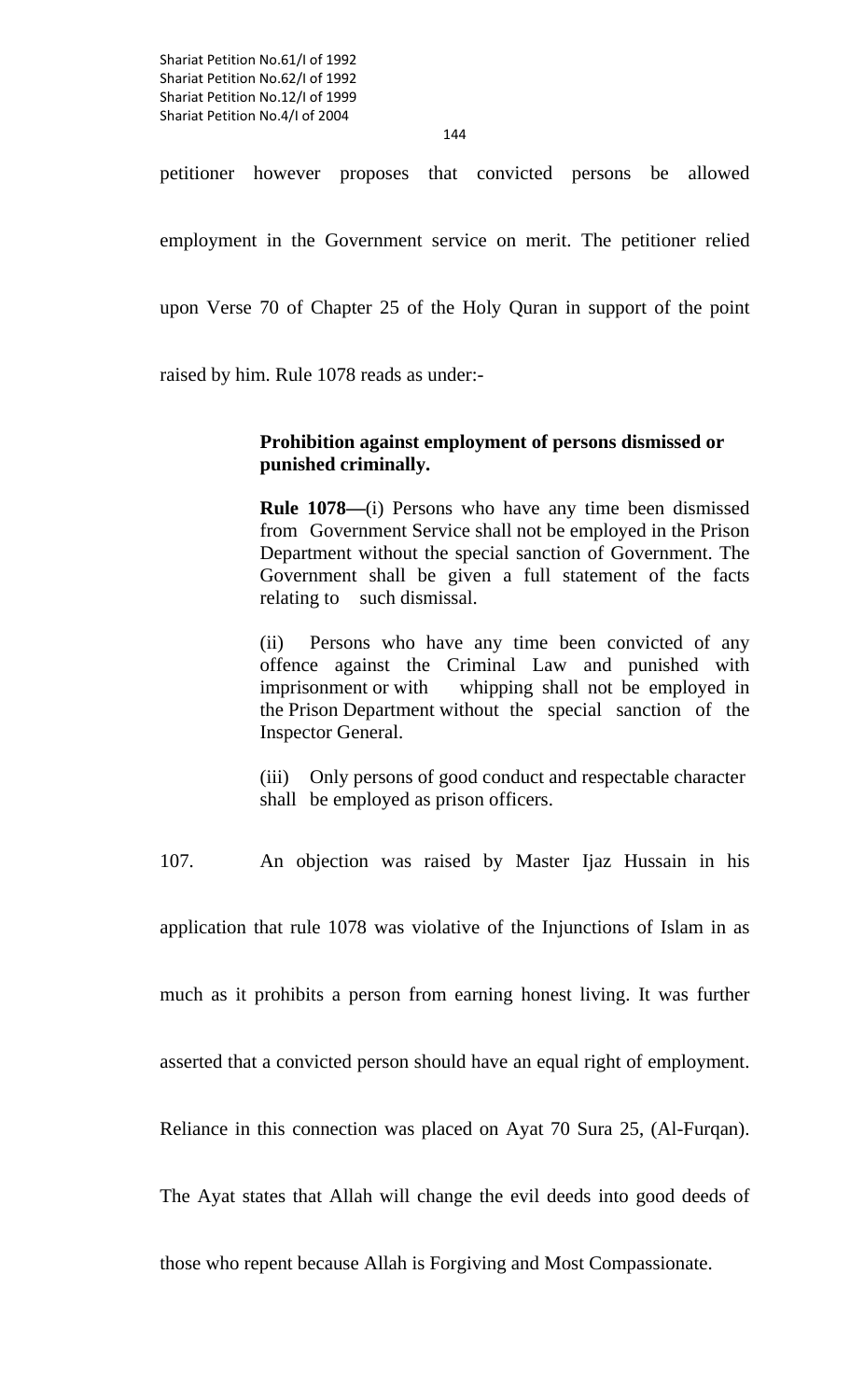108. However during course of argument no one canvassed this proposition before us. It is worth mentioning that it is not the fundamental right of every person to obtain a Government job. Prisons, as a segment of the administrative machinery of the State, cannot be equated with any other department or institution under the control of Government. Every department has specialized functions to perform. The appointing authority has an inherent right to acquire or requisition services of skilled persons according to the need or the standard determined by that department. The matter of eligibility of an employee can best be settled by the department concerned. Recruits cannot be thrust upon the prison departments. Moreover there is no law to prohibit a previous convict from pursuing lawful economic enterprise in his private capacity. No Injunctions of Islam has been referred to by petitioner to establish that the impugned rule is in any manner opposed to Islamic Injunctions. However we observe that this rule does give arbitrary authority to Government as well as the Inspector General of Prisons to employ dismissed government officers and previous convicts. This is a discriminatory provision and is not covered by the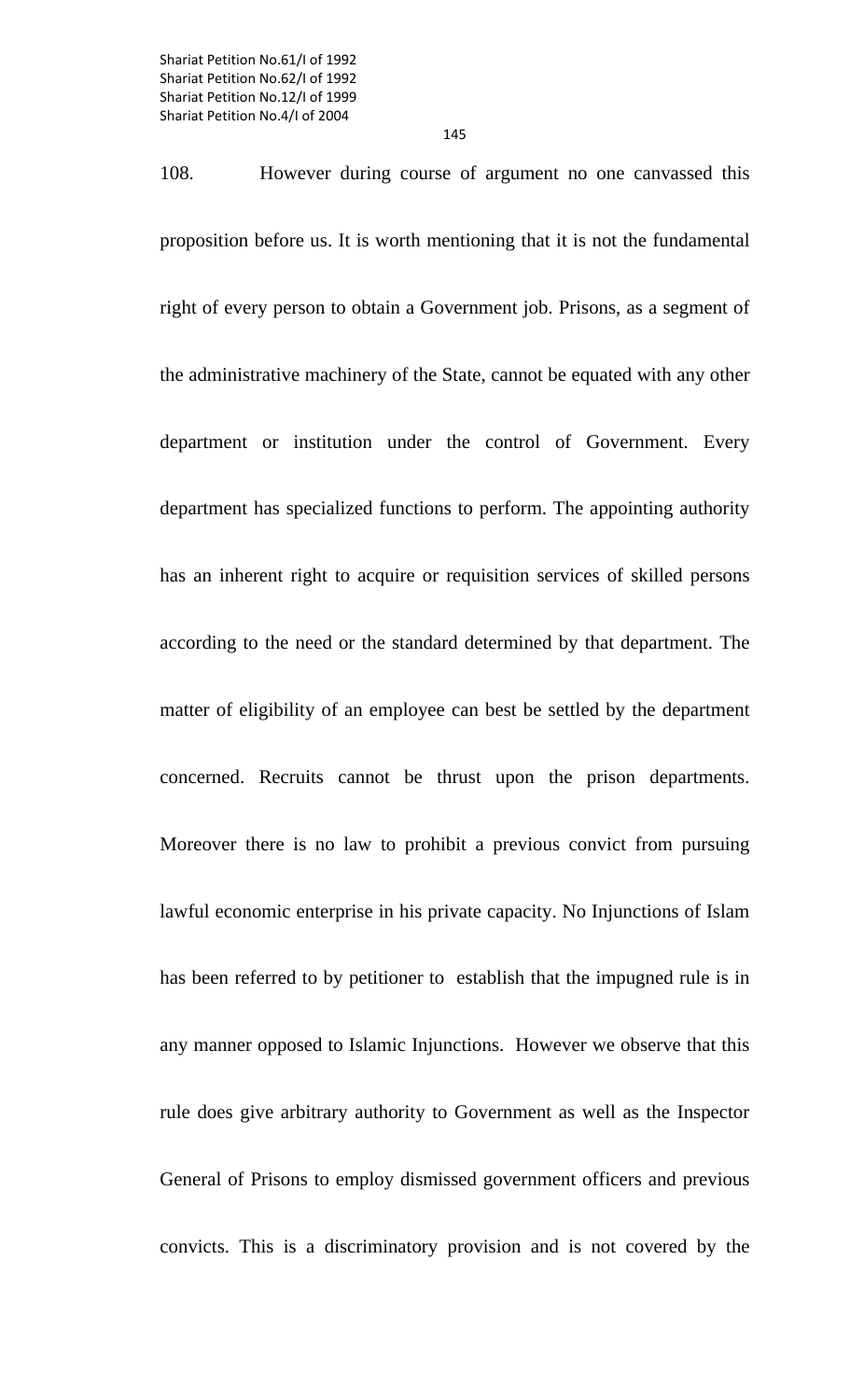146

principle of classification on reasonable grounds. In this view of the matter the elements of special sanction of Government and special sanction of Inspector General of Prison are hereby declared violative of Injunctions of Islam on account of arbitrariness and other reasons as discussed in detail in Segment Two of this judgment. The impugned provision *to the extent of special sanction* shall cease to have effect as from 01.12.2009. Consequently rule 1078(i) is declared repugnant to Injunctions of Islam to the extent indicated above. Resultantly Shariat Petition No.12/I of 1999 is partly accepted.

### **SEGMENT TEN**

## **STATURORY RELIEF (ISSUE NO. VII, VIII)**

109. This segment is the subject matter of Shariat Miscellaneous Application No.21/I of 1995 which seeks amendment in section 382-B of the Code of Criminal Procedure. The Code of Criminal Procedure (Second Amendment) Ordinance, 71 of 1979 had substituted the word **"may"** with **shall** in section 382-B of the Code. The section as amended, at present, reads as follows:-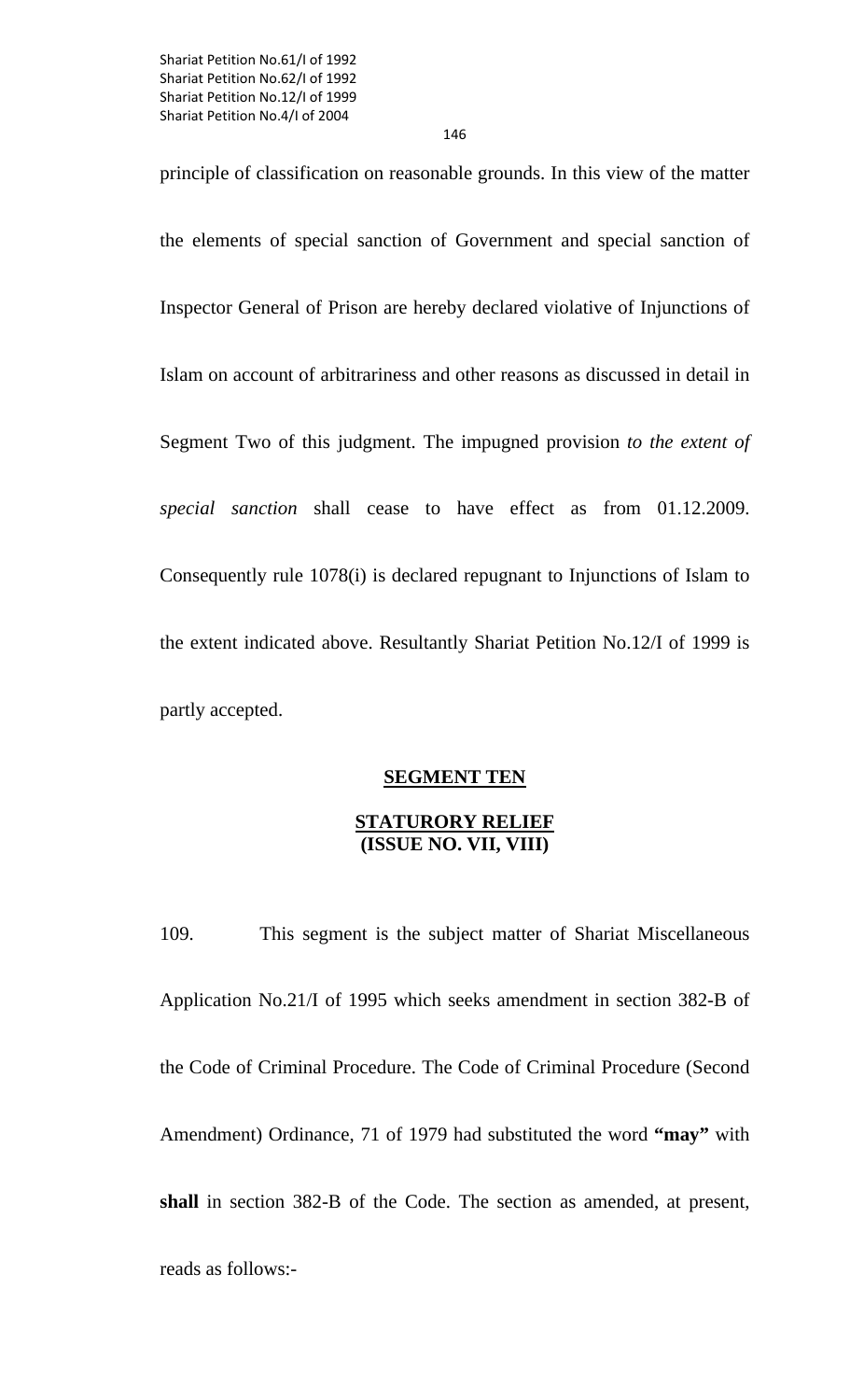147

"Where a court decides to pass a sentence of imprisonment of an accused for an offence it shall take into consideration the period, if any, during which such accused was detained in custody for such offence."

The objection of the petitioner is that the period of detention in custody for

the offence should be deducted from the quantum of sentence of imprisonment awarded at the end of the trial for the same offence. Let us examine it in the light of relevant verses of Holy Quran. The following principles can be inferred from the Injunctions of Islam relating to the realm of administration of justice.

 a. All human beings are equal before law and even handed justice has to be administered to the affected parties and no one should be punished beyond the period stipulated in law.

- i. Ayat 48, 123, 286 Sura 2:
- ii. Ayat 135, Sura 4
- iii. Ayat 8, Sura 5
- iv. Ayat 15, Sura 10

b. Temper Justice with Equity (Soften Adl with Ehsan). Ayat 90

of Sura 16 of Holy Quran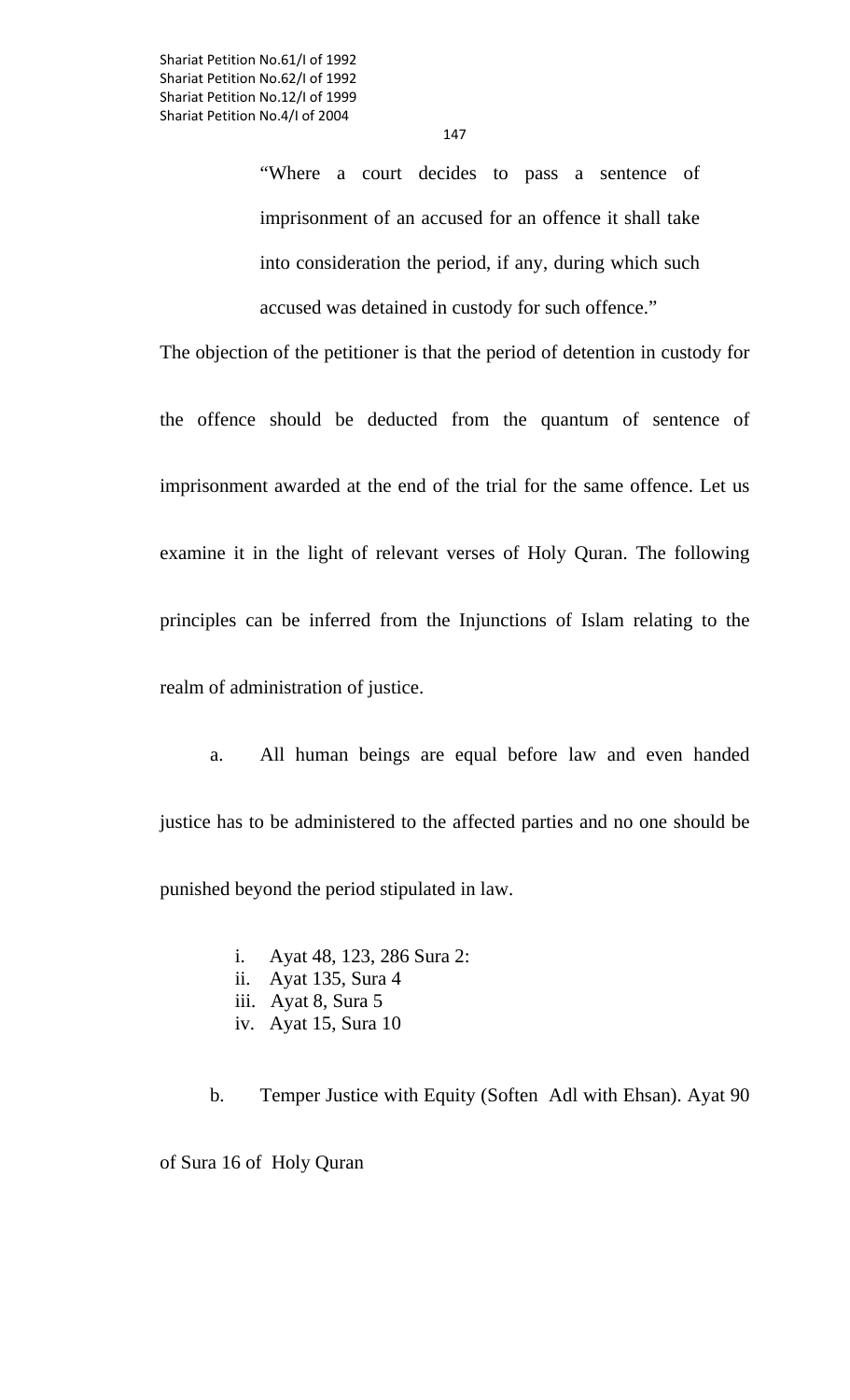148

c. The recompense of an injury is an equal injury but forgiveness

in Divine. Allah loves the compassionate. Ayat 41 of Sura 42.

110. In this view of the matter it appears to be just and reasonable that the period spent by a prisoner in detention/custody for an offence before and during the trial ought to be deducted from the sentence awarded by the trial court for the reason that the prisoner has already suffered incarceration on account of the crime report which becomes the basis of his conviction and the consequent sentence of imprisonment. The omission to deduct such a period of detention in the same cause would fall in the category of Zulm which the Holy Quran does not countenance under any situation: Refer Ayat 85 Sura 3. The existing provision i.e. section 382-B of the Code of Criminal Procedure in so far as it speaks of *taking into consideration the period spent in detention for the same offence,* before pronouncement of judgment is declared derogatory to the Injunction of Islam. Necessary correction may be made by 01.12.2009 whereafter the order of this court will take effect and the provision of section 382-B of the Code of Criminal Procedure would read as follows:-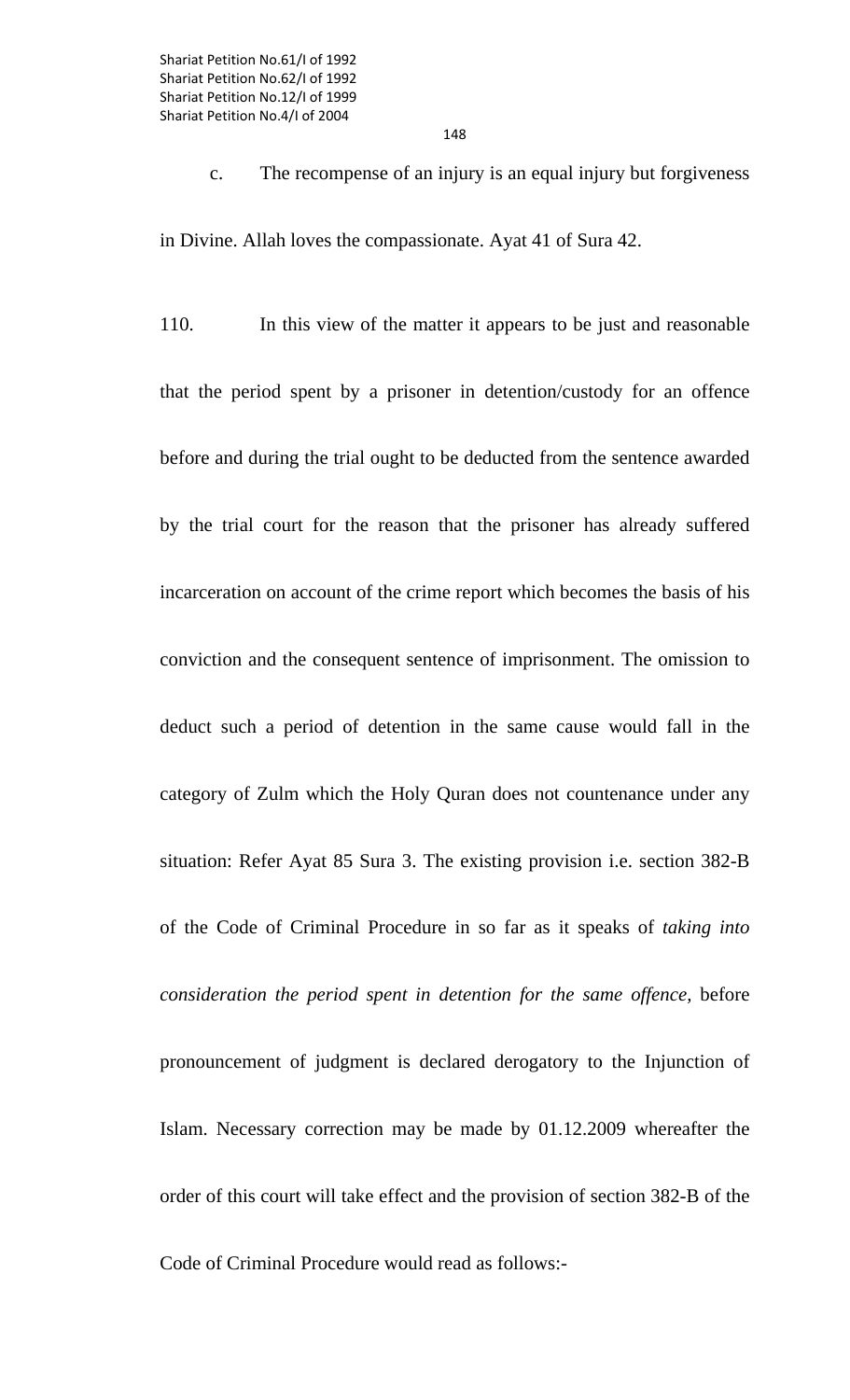> "Where a court decides to pass a sentence of imprisonment of an accused for an offence, the period, if any, during which such accused was detained in custody for such offence, whether before or after submission of report under section 173 of the Code of Criminal Procedure or initiation of a trial in a case instituted upon a complaint, shall be deducted from the quantum of sentence of imprisonment awarded by the trial court or it may be adjusted against imposition of fine if the court so directs.

111. Consequently Shariat Miscellaneous Application No.21/I of 1995 succeeds partly. We took notice of this provision also because this point invariably crops up whenever the question of benefit of section 382 B of the Code of Criminal Procedure comes under consideration at the time of award of sentence to the accused both at the conclusion of the trial and at the time of hearing the appeal. It is hoped that this declaration will put an end to the controversy.

#### **SEGMENT ELEVEN**

# **DIETARY REQUIREMENTS ( SUO MOTO-ISSUE NO. IX)**

149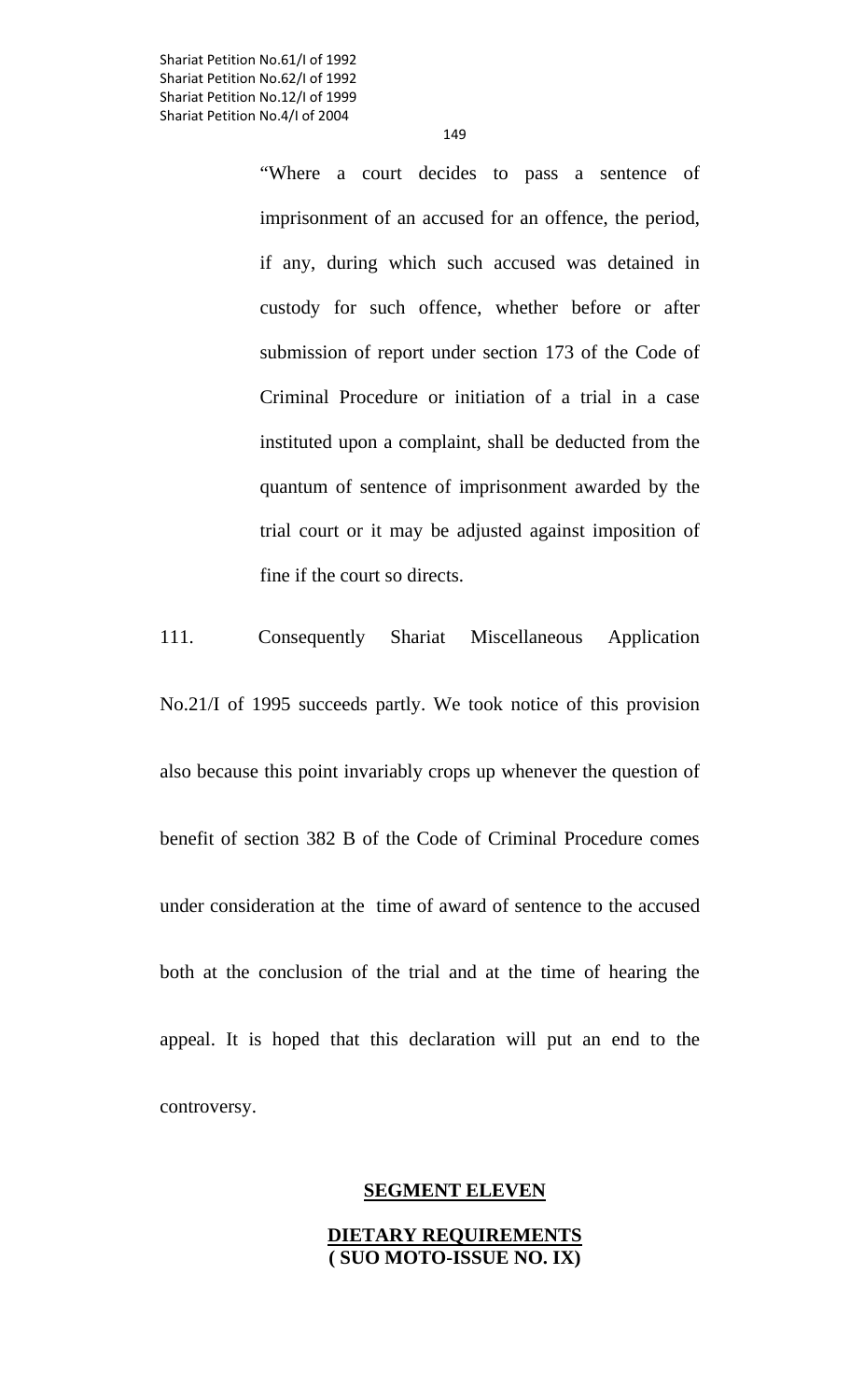Feed the Hungary, Visit the Sick, And free the prisoner If he be unjustly bound

### (HADEES)

112. Chapter 20 of the Pakistan Prison Rules deals with the Dietary requirements of the prison population. We have taken Suo Moto notice of an extremely hard situation which relates with the basic human necessity i.e. daily diet prescribed in the rules. This problem is being faced by almost every prisoner since the time prison discipline was applied upon the prison population. Our main concern is that according to the Islamic teachings, the **Captor** is under an obligation to make adequate provision for persons who are under his charge. Ayat 8 of Sura 76 of Holy Quran, with which this judgment opened, is a pointer to this very thing.

113. Chapter 20 of the Rules, covering Rules 468 through 507, empowers prison authorities, inter alia, to fix scales of prison diet, number of meals per day, receiving food gifts from private societies and other related matters as mentioned in this chapter. The basic point which attracted our attention was the amount of money spent on each prisoner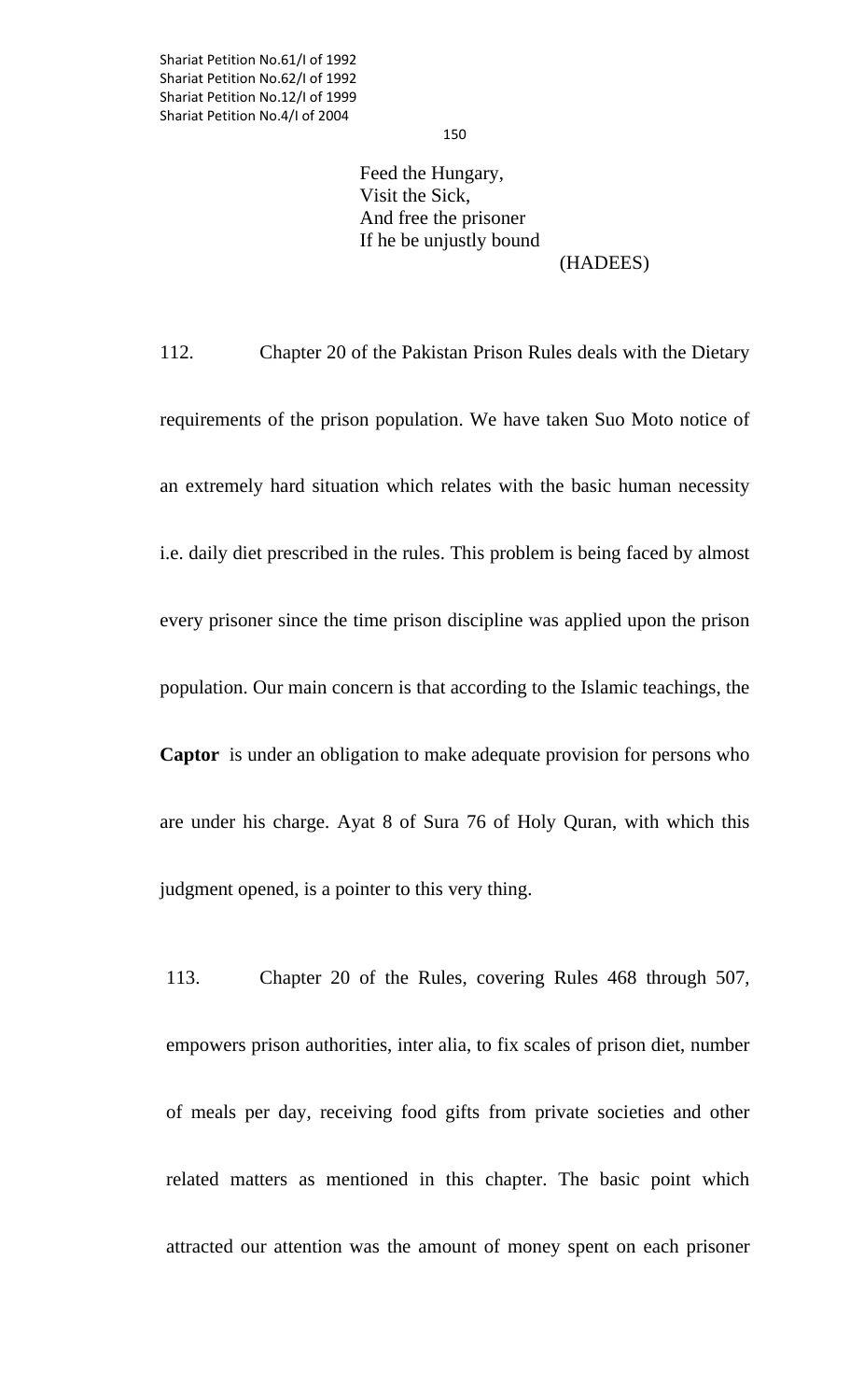per day to meet his food requirements because according to Islamic dispensation of justice, a dependent or a ward including a captive is the responsibility of the guardian/custodian/captor/keeper/shepherd. Violation of such an important principle is certainly cognizable.

114. Allocation of funds to cater to the actual daily dietary requirements of the prisoners was a matter that demanded thorough probe though it was not challenged before us. We have however taken judicial notice of this fact because improper nutrition of persons, under the control of a keeper/captor, is not only a negation of Islamic tenets but also a source of constant irritation among the inhabitants of penal institutions. Ayat 56 of Sura 24 of Holy Quran draws the attention of its readers to the Divine promise that when He establishes the rule of believers on this earth, the element of fears and apprehensions of all categories vanishes and in exchange peace and security prevails. The **KHAUF** gets converted into **AMAN**. This is supposed to be a guarantee available in the Constitution of every Muslim country and the State should takes steps to fulfill the Divine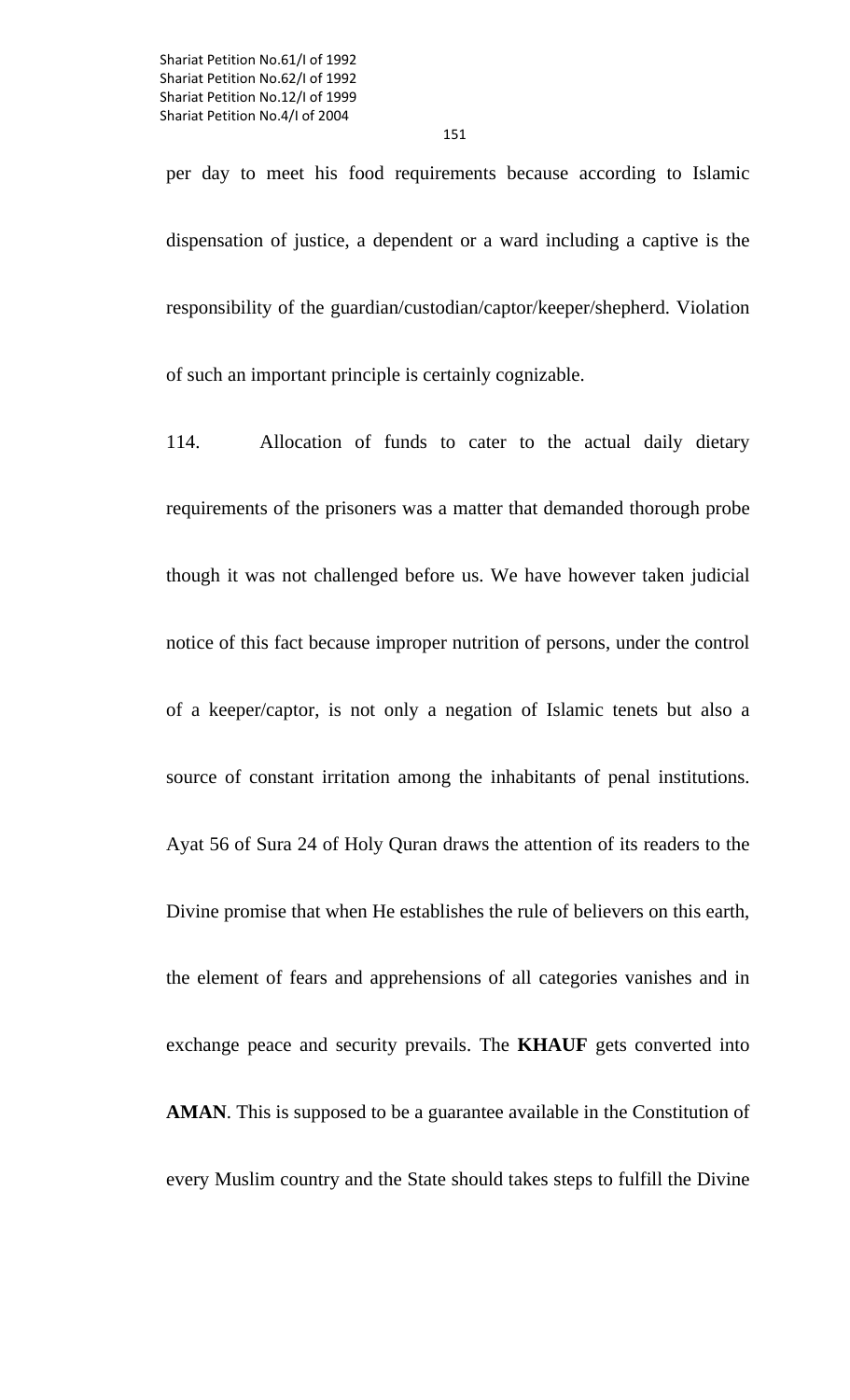promise, whenever it is brought to its notice that a certain deficiency is a source of trouble for any disadvantaged group in the society.

115. Chapter 20 of the Pakistan Prisons Rules deals with the dietary requirements of the prisoners. This chapter consists of 40 rules starting from rule 468 and ends up with rule 507. Rule No.468 authorizes the Inspector General of Prisons to fix scales of prison diet. The scale for labouring and non-labouring prisoners as well as ailing prisoners is also prescribed. Rules 472 and 477 prescribe scales for the morning, mid day and evening meals etc. for each prisoner. Special diet on Eids and Aftari during the month of Holy Ramzan is also prescribed. The good thing in these rules is that diet money has not been prescribed and instead the scale of meals has been prescribed in grams. However these scales also need revision because the other persisting complaint is that even quantity wise the food is exiguous.

116. The amount of money allocated by the Provincial Government to meet the dietary requirements of the prisoners is deplorable, to say the least. A sum of @ Rs. 19.57 per person was allocated by the Punjab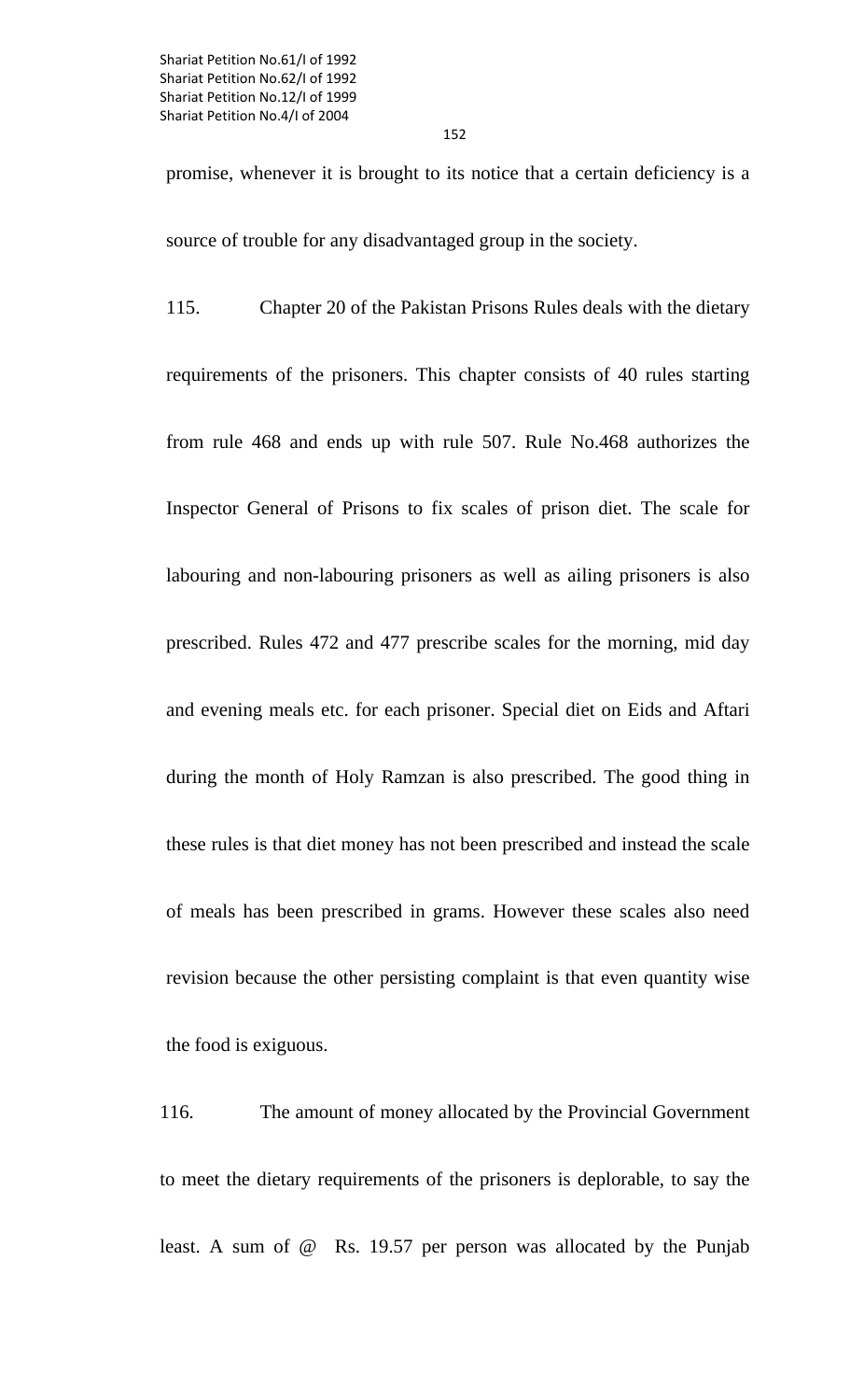153

Government to the prison department to defray the expenses of three meals a day in the prisons. This amount was later increased to Rs. 33/- per person per day in 2006-2007. We are told that the Government is now considering increasing this amount to Rs. 50/- per person per day which means that three meals would be covered by fifty rupees per person per day. Even this amount is insufficient keeping in view the prices of food stuff.

117. The amount of money allocated by the NWFP Government for an undertrial prisoner per diem is Rs.35.57 and for a convicted (labouring) prisoner per day is Rs.39.04. This amount is the current dietary charge as stated by the office of Inspector General of Prisons NWFP Peshawar. The amount of money allocated for three times diet in the province of Baluchistan is approximately Rupees 37.00 per prisoner per day. This state of affairs in all the provinces does not reflect a satisfactory picture. Malnutrition coupled with uncompensated labour would certainly earn for the prisons the name of a *Kharkari camp* or more of a *concentration camp* under enemy occupation rather them a prison house in one's homeland. The Injunctions of Islam are very clear on this point. The Muslims are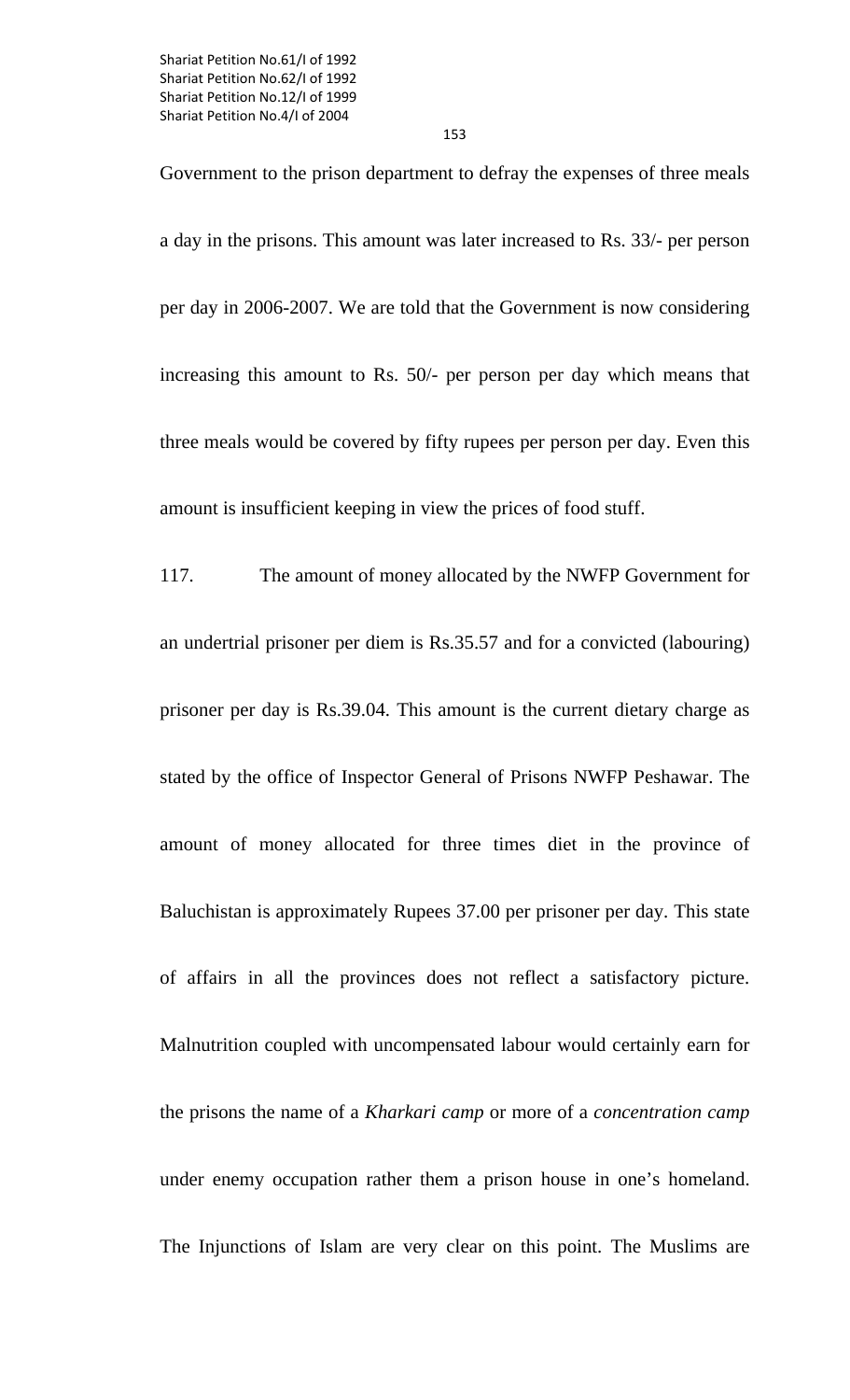ordained to make adequate provisions for their dependents. These provisions include food, clothes, medicines and lodging of the persons under their control. Reference in this connection may be made to Ayat 8 of Sura 76 (Al-Dahar) of the Holy Quran.

118. A captive is the responsibility of his captor and the latter is, for all practical purpose, answerable about the well being of the detnue. Bukhari, in Book LXXXIX, The Book of Ahkaam, Chapter 1 relates a tradition on the authority of Musa bin Ismail to the following effect:-

> "Surely! Everyone of you is a guardian and is responsible for his charges; The Imam (ruler) of the people is a guardian and is responsible for his subjects; a man is the guardian of his family (household) and is responsible for his subjects; a woman is the guardian of her husband's home and of his children and is responsible for them; and the slave of a man is a guardian of his master's property and is responsible for it. Surely, every one of you is a guardian and responsible for his charges".

119. This tradition is a notable commentary of Ayat 34 of Sura 4 of the Holy Quran. This tradition was dilated upon by a Full Bench of the Federal Shariat Court in the case of Ansar Burney Versus Federation of Pakistan and others reported as PLD 1983 Federal Shariat Court 73 at page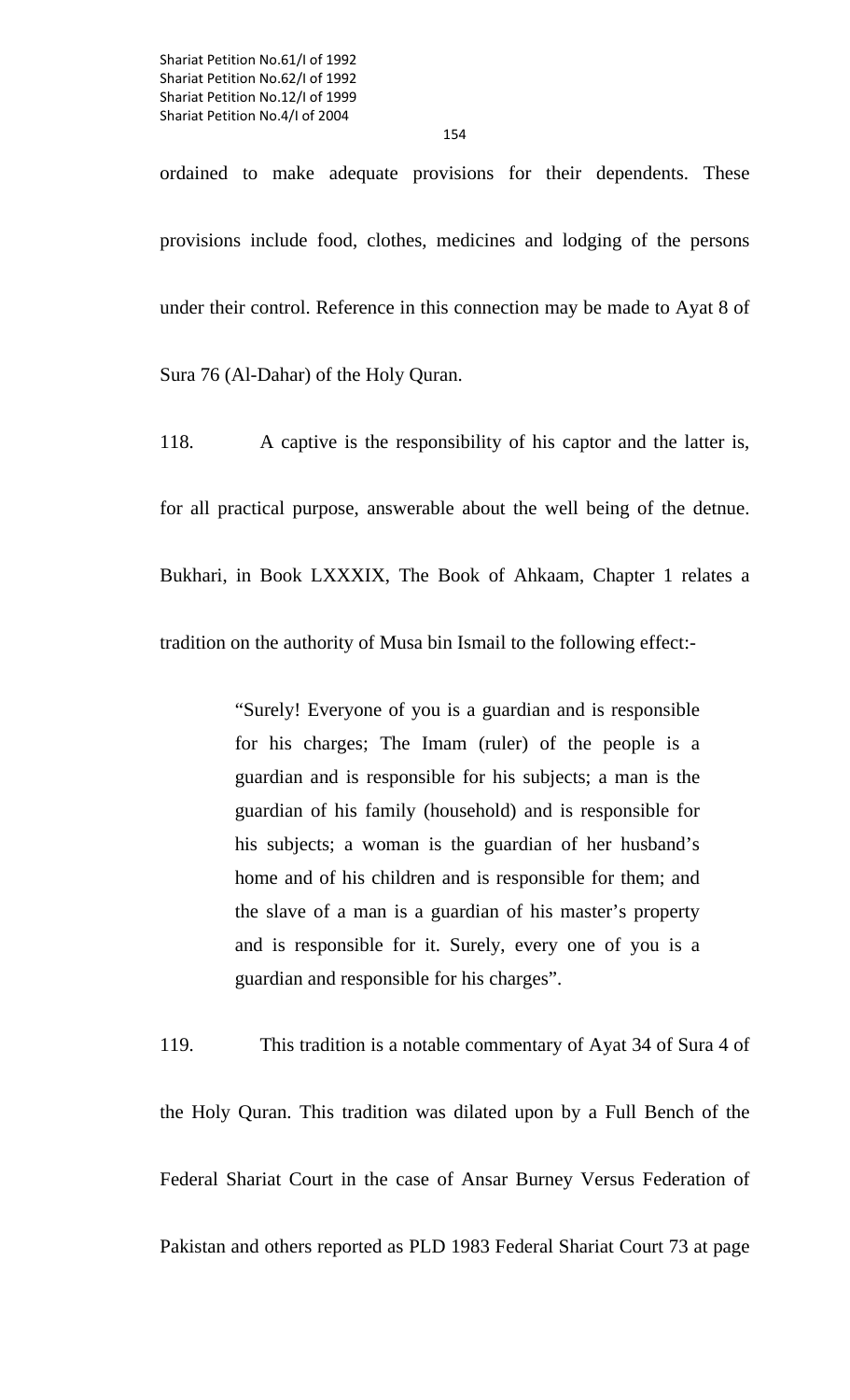155

81 Wherein it was held that the word **Raa** means a herdsman, shepherd, guardian, keeper, protector. "The functions of a shepherd are firstly to graze or tend herd which makes him undertake the responsibility of a provider, secondly to protect it from the attacks of wild animals which gives it a sense of protector and thirdly to see that a member of the flock does not stray from the path. In that case he can also exercise his authority of retribution. Primarily the shepherd uses all means of love for keeping the members of the flock from straying". Another tradition might as well as be considered. It has been mentioned on pages 277 -278 of the book Al Mausooatal Qazaya, a book containing the cases decided by Holy Prophet Muhammad (PBUH), printed by Falah Foundation Pakistan, on the authority of Behqi in Sunan-e-Kubra, that a prisoner (who was held as a hostage because two Muslims had been captured by his tribe) entreated the Holy Prophet (PBUH) for food and water who is reported to have said approvingly: This is your need. Thereafter he was released in exchange for the two Muslim captives.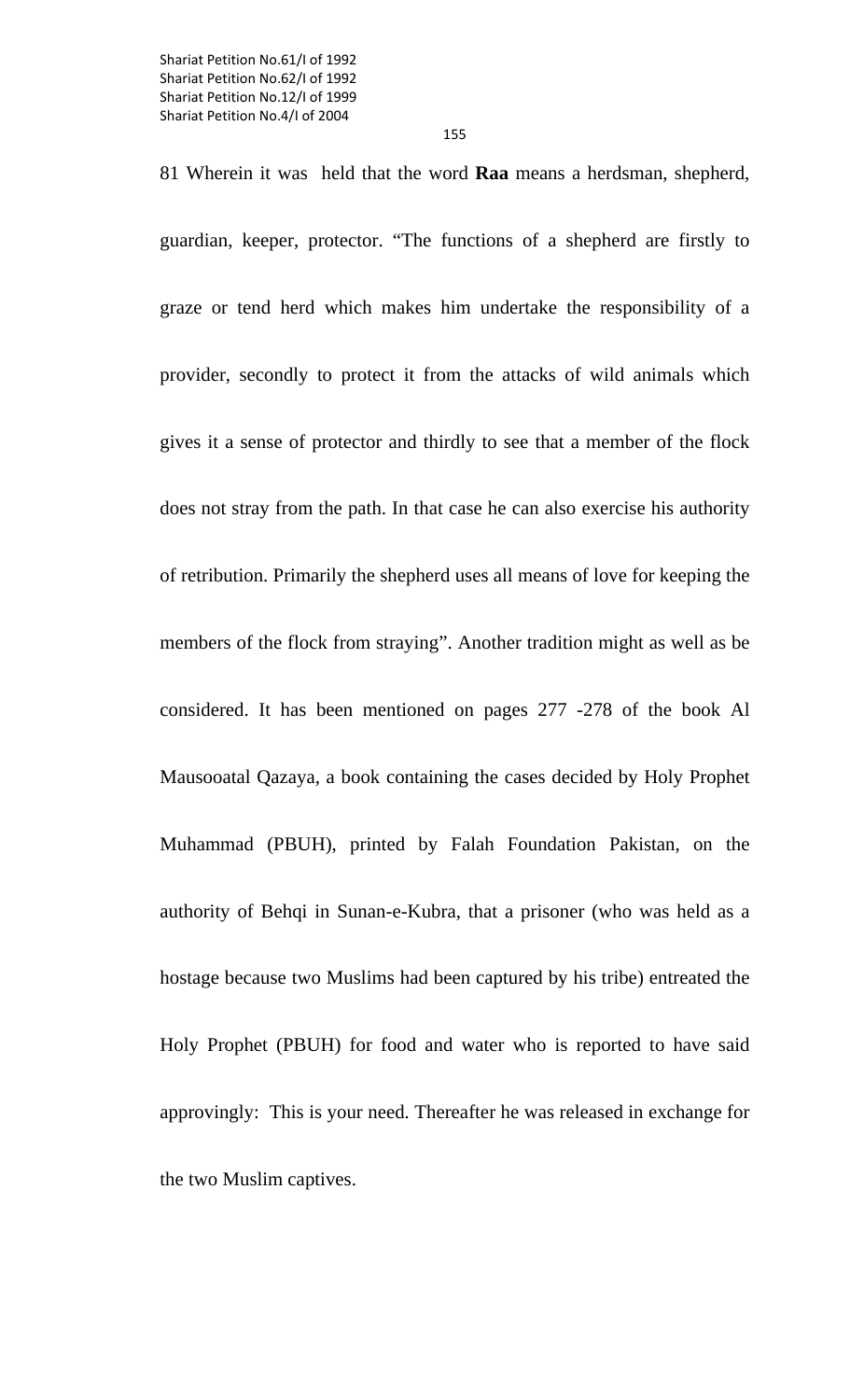120. In this view of the matter we feel that even a sum of Rupees fifty per day to defray expenditure on three meals per person is inadequate. Learned State counsel does not disagree with the aspect. Since the amount is not mentioned in the rules so we cannot declare it ultra vires the Injunctions of Islam but we want to make it clear that adequate provision has to be made by all the Provincial Governments to rationalize the quantum of dietary sanction for the prison population because the Islamic Injunctions are very clear on this point. Rule 176(iii) is declared violative of the aforesaid Islamic Injunctions because it provides that a prisoner on transfer will get diet money of Rupees Three per meal. This diet money will not buy even one thin loaf of bread. Unless otherwise deleted or suitably amended this provision will cease to be part of the Code after 01.12.2009. The minimum diet amount per meal should be Rupees 50/ which amount will be revisable every three years.

#### **SEGMENT TWELVE**

**FAMILY LIFE (ISSUE NO.I, IX)**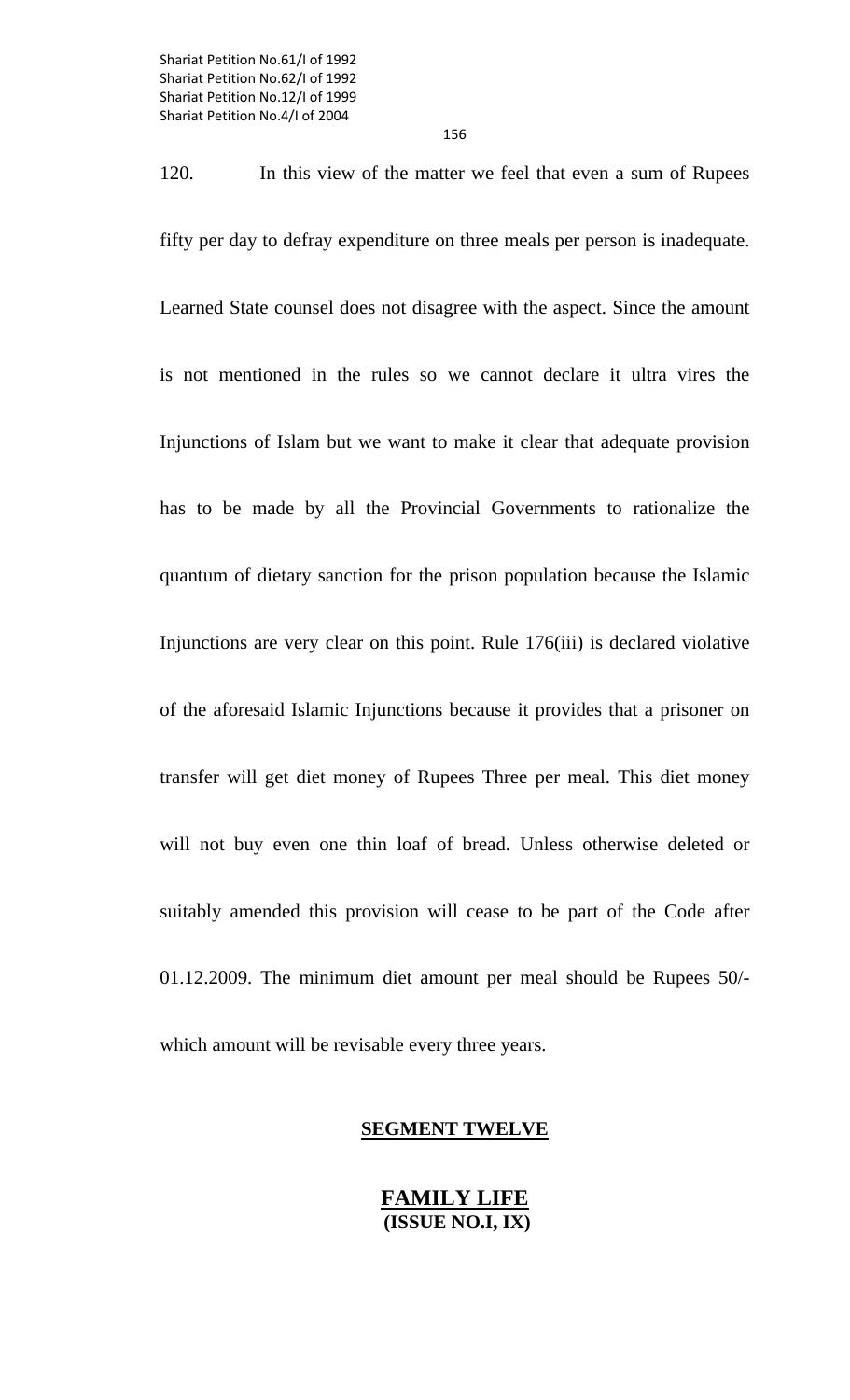121. During the course of arguments on various points relating to different petitions, the scourge of increasing drug addiction and immoral activities in the prison houses also came under discussion. It was noticed that the lack of facilities for conjugal sex for married prisoners was an additional factor for continuance of the practice of anal sex as an offshoot. In this process the comparatively young and new entrants in the prison become potential targets of the sex hungry senior denizens of the barracks. One of the sinister consequences of sexual deprivation erupts in the form of drug addiction other than venereal diseases. Due to the efforts of certain committed human rights activists, a vigorous campaign through print media for improving the living conditions of prisons was initiated in the decade of 1980. A positive result of this drive was an amendment in Rule 544 by NWFP Government on 04.01.2005 followed by addition of Rule 545-A in the Pakistan Prison Rules, 1978 by the Government of the Punjab on 3rd May, 2007. Both the Notifications merit honourable mention by way of reproduction in this judgment.

# 1. **NOTIFICATION**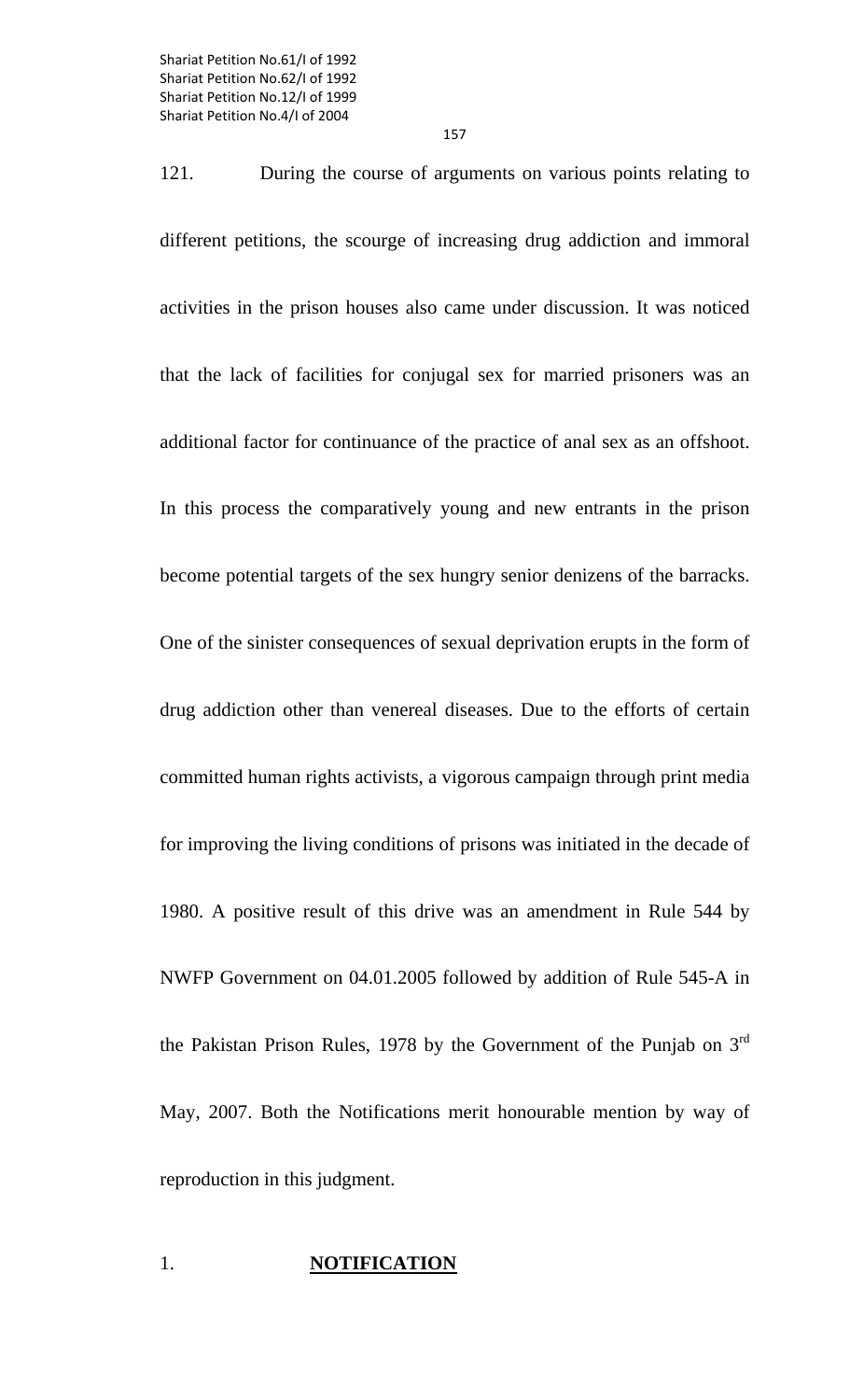158

#### No.4/44-SO(PRISONS)HD/2004. -- In exercise of the powers

conferred by Section 59 of the Prison Act, 1894 (IX of 1894) the Government of the North West Frontier Province is pleased to direct that in the North West Frontier Province Prisons Rules, 1985, the following further amendments shall be made, namely:-

#### **AMENDMENT**

 The existing rule 544 shall be renumbered as sub rule (i) of this rule and after sub-rule (i), as so renumbered, the following new sub-rule (ii)  $\&$ (iii) shall be added, namely:

 (ii) Those convicts whose term of imprisonment exceeds five years shall be allowed to keep their spouses with them inside the jail premises in place specially meant for the purpose for three consecutive days thrice in a year subject to the following conditions:-

(a) only that person will be allowed who is legally married to a convict and whose identity has been certified by the District Coordination Officer concerned;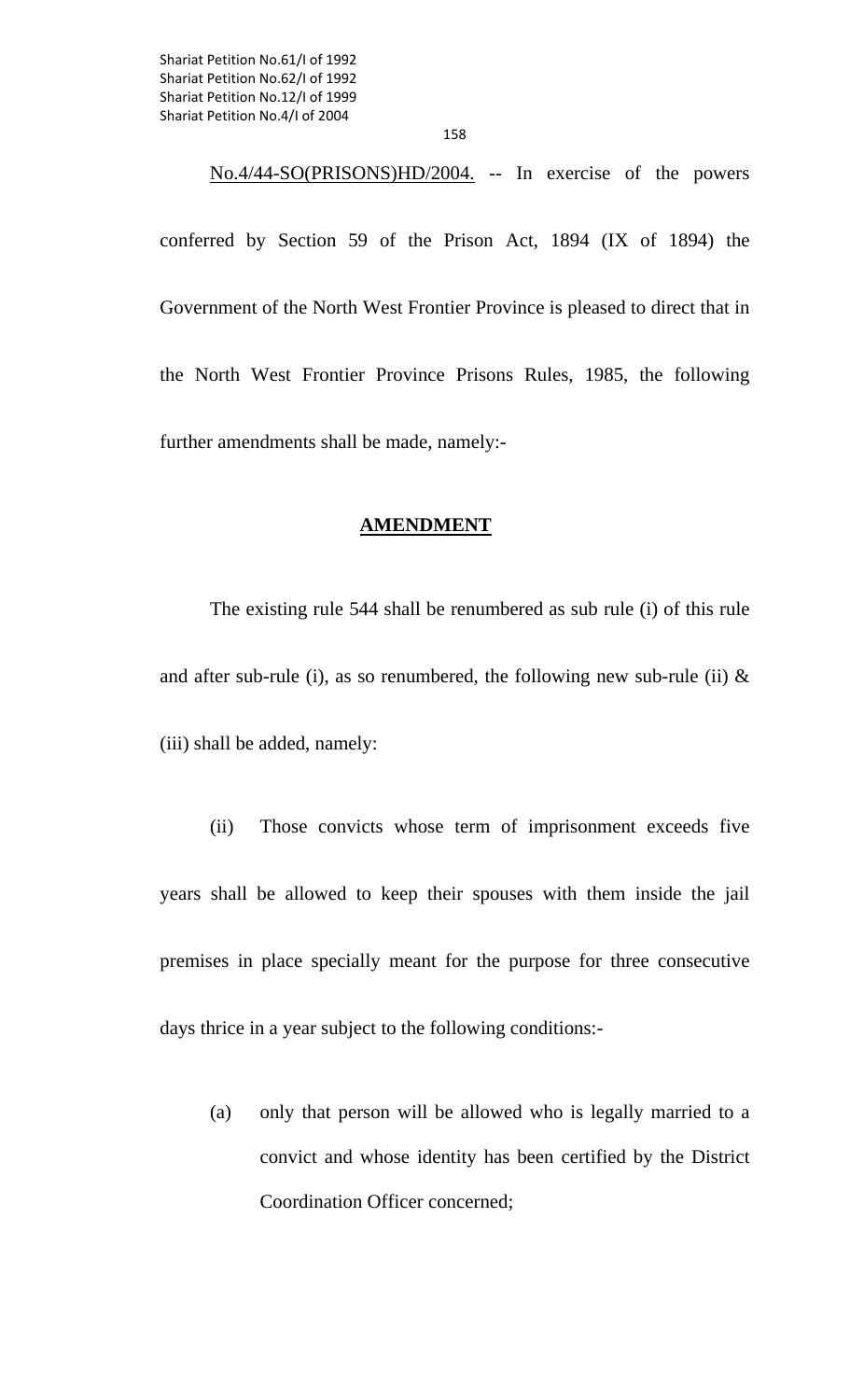- (b) such male convict who has more than one wife will be allowed two days for each wife at a time;
- (c) only children below the age of six years will be allowed to accompany during such arrangement;
- (d) those convicts who can not bear the maintenance charges shall be provided meal etc. from the jail cook house free of cost as per provision of rules, while those convicts who can afford to run their own kitchen shall be allowed to do so;
- (e) the convicts who are convicted on the charge of terrorism or anti-state activities shall not be allowed to avail the facilities permissible under this sub-rule, except with the prior consent of Government;
- (f) The Superintendent jail will detail one or more Assistant Superintendents Jail who will be responsible for maintaining all the relevant record i.e. date of visit and other particulars of the spouses of the convict concerned under the supervision of Deputy Superintendent Jail; and
- (g) monthly statement of convicts who have availed such privileges be sent to Inspector General of Prisons.
- (iii) For availing facilities under sub rule (ii), a convict or his spouse shall apply through the Superintendent Jail concerned to the District Coordination Officer of the District to which they belong.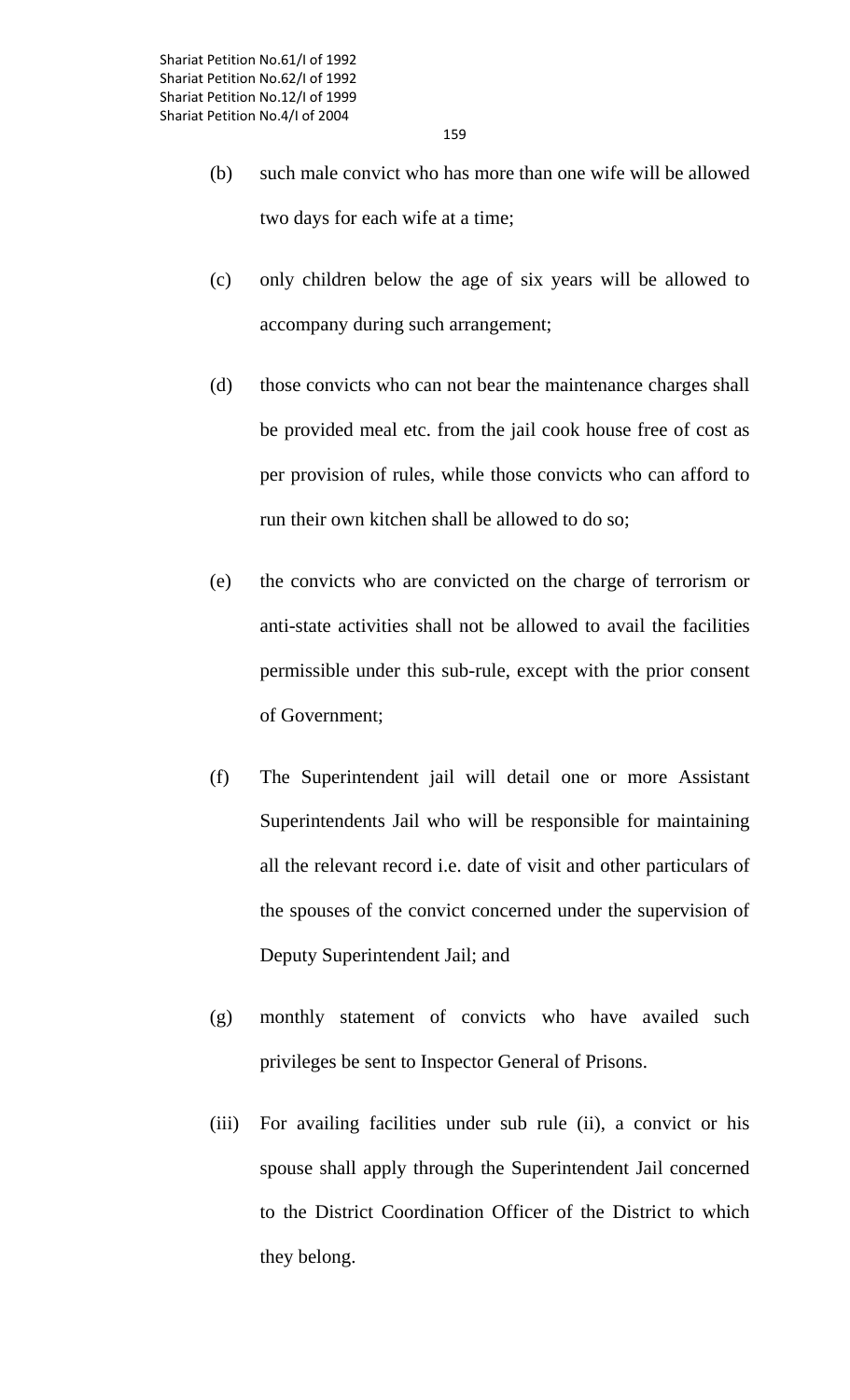# 2. **NOTIFICATION**

 No.SO(R&P) 8-3/2005. In exercise of the powers conferred upon him under section 59 of the Prisons Act, 1894 (IX of 1894), the Governor of the Punjab is pleased to direct that in the Pakistan Prisons Rules, 1978 to the extent of their application in the Province of the Punjab, the following further amendments shall be made:-

### **AMENDMENTS**

In the said rules-

(1) after rule 545, the following rule 545-A shall be inserted:

"545-A Special meetings:- (1) In addition to the privileges conferred by these rules, a prisoner convicted for a term exceeding five years shall be allowed to keep with him, his spouse and child below the age of six years, inside the jail premises in a place specially meant or reserved for this purpose subject to the following conditions:-

- (a) this right may be exercised three times in a year for three consecutive days: Provided that where a male convict has more than one wives, each of them shall be allowed to remain with the convict for three consecutive days;
- (b) the District Coordination Officer of the district where the convict is confined may grant permission for such a meeting on the application of the convict or the spouse of the convict forwarded through the Superintendent Jail;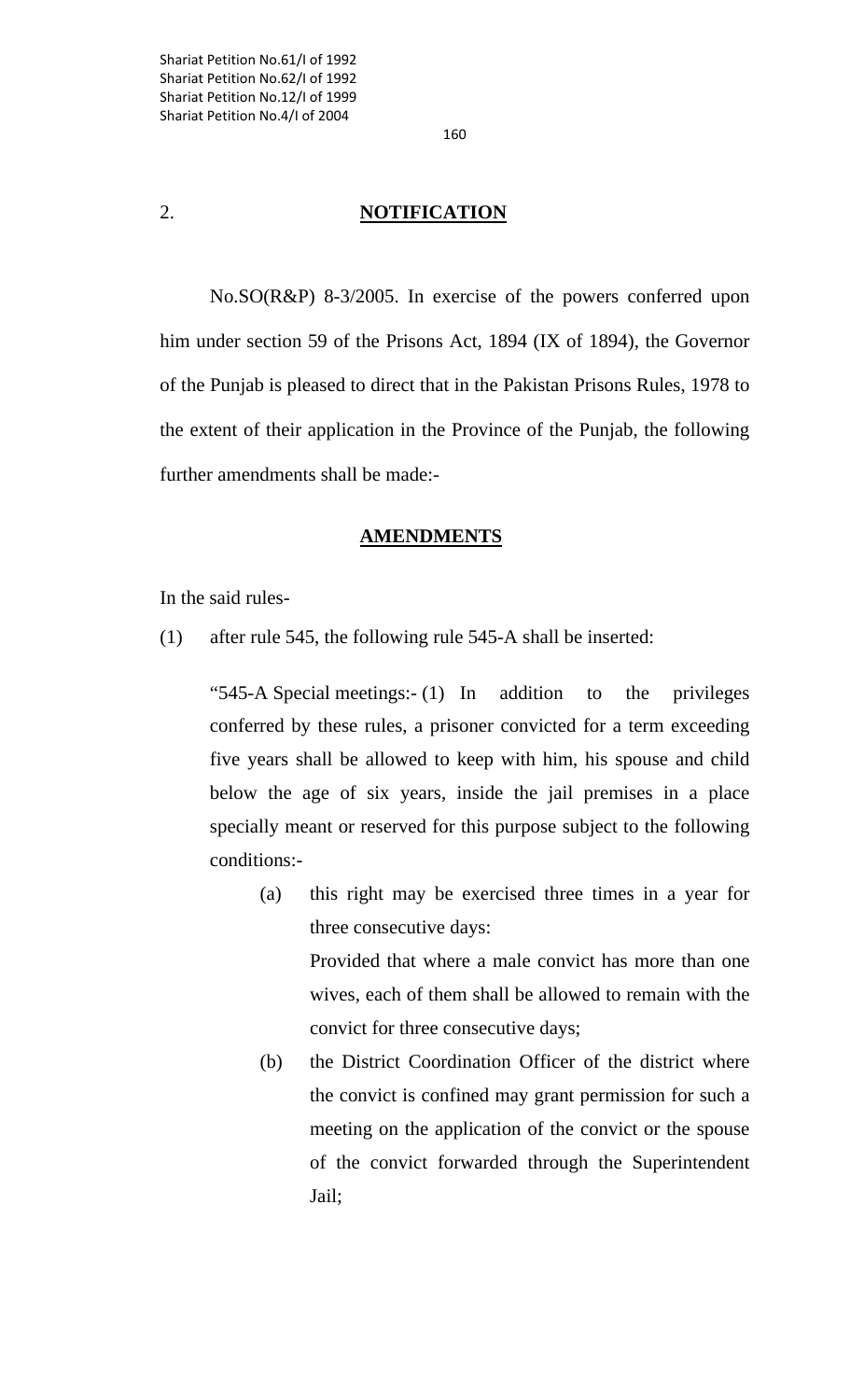- (c ) only the spouse whose identity has been certified by the District Coordination Officer shall be allowed to avail this facility;
- (d) the spouse and the child shall be provided meal etc. from the jail cookhouse, free of cost, as per provision of these rules. A convict who can afford to run his own kitchen may be allowed to do so; and
- (e) the convict who is confined on the charge of terrorism or anti-state activities shall not be allowed to avail this facility except with the prior permission of the Government.

(2) The Superintendent Jail shall depute one or more Assistant Superintendents Jail to maintain all the relevant record that is, date of visit and other particulars of the spouse and the child of the convict under the supervision of a Deputy Superintendent of Jail.

(3) A monthly statement showing such meeting shall be sent to the Inspector General of Prisons."

# (KHUSRO PERVAIZ KHAN) Secretary to Govt. of the Punjab Home Department

122. It is indeed a welcome start. It is hoped that the Interior Ministry will, through coordinated efforts of the Provincial Home Secretaries and Provincial Inspector General of Prisons, widen the scope of this amendment not only in the larger interest of prison population but also for the reason that maintenance and protection of family life is that chapter of Islamic law on which extra ordinary emphasis has been placed in the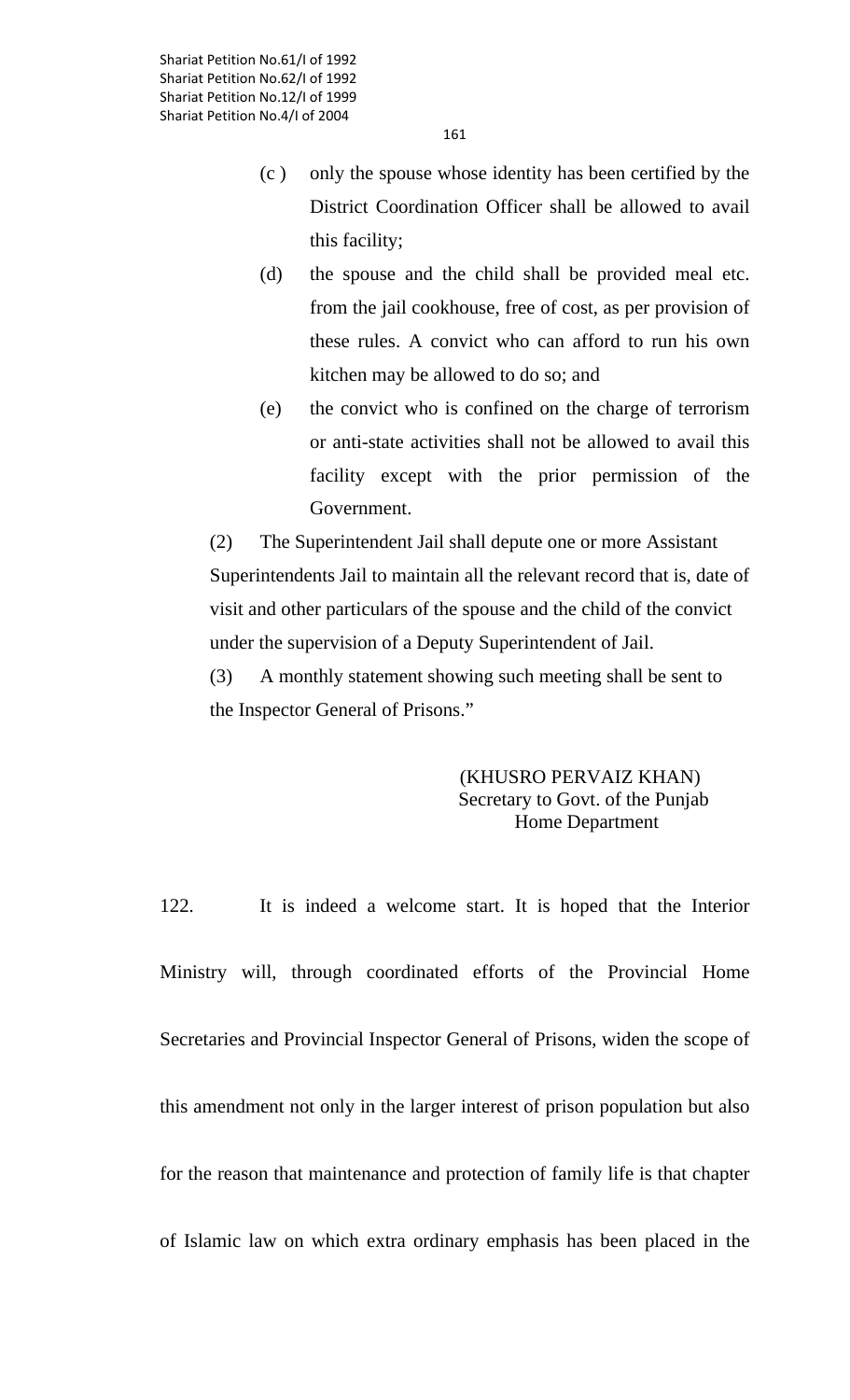Holy Quran. Prolonged absence of the bread winner and lack of contact with members of his family can give rise to varied forms of social evils. Article 25(3) of the Constitution in fact speaks in terms of making special provision for the protection of women and children. Article 35 of the Constitution of Pakistan, for that matter, stipulates that the State shall protect the marriage, the family, the mother and the child. In this connection provision contained in clause (d) of Article 38 of the Constitution of Pakistan may be recapitulated with profit:-

The State shall-

(d) provide basic necessities of life, such as food, clothing, housing, education and medical relief, for all such citizens, irrespective of sex, caste, creed or race, *as are permanently or temporarily unable to earn their livelihood on account of infirmity, sickness or unemployment;" (Emphasis added)* 

123. We are aware of the fact that even the limited physical movements of a prisoner or a detenue, during day and night, are under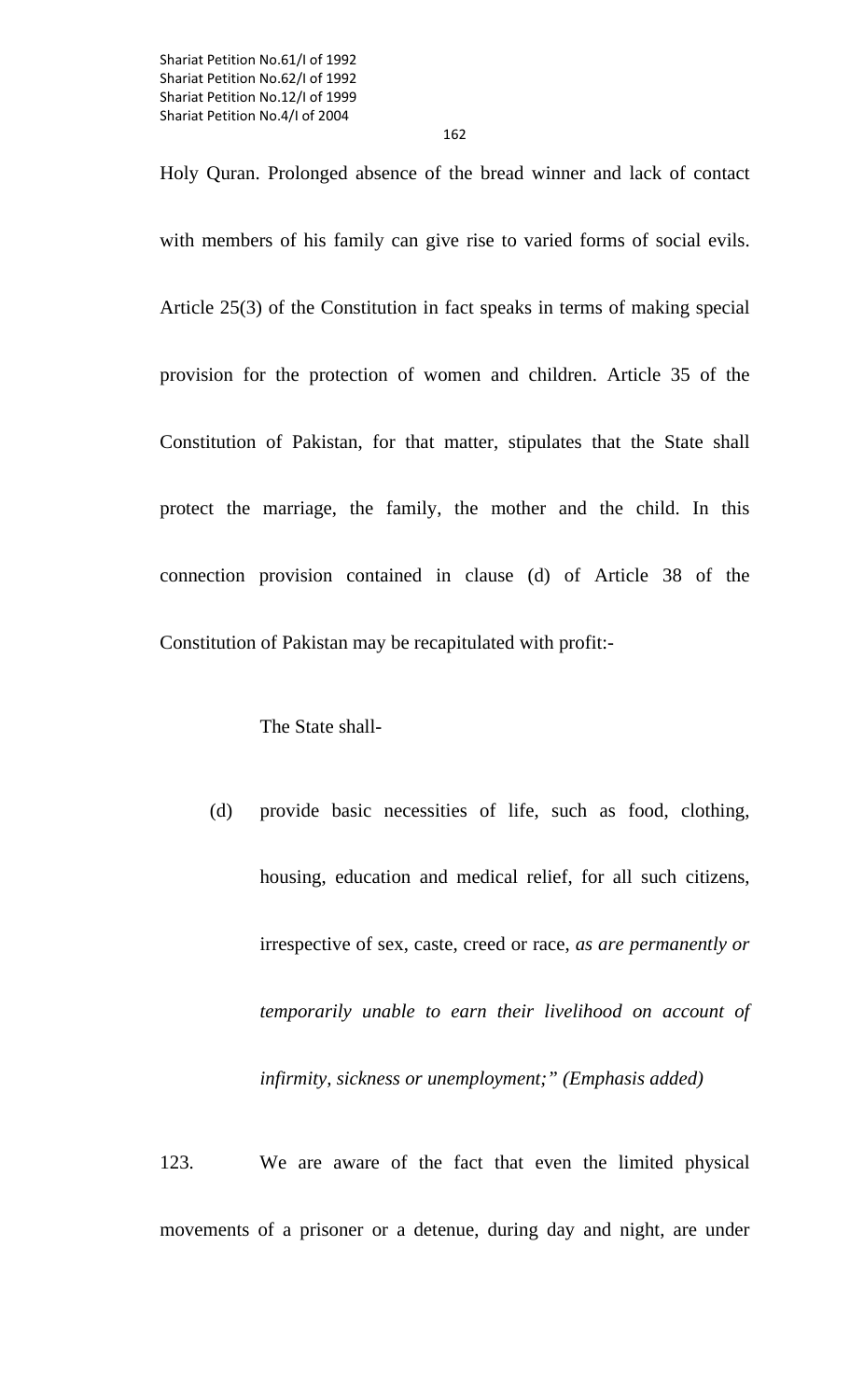strict watch and control. He is neither enabled not encouraged to observe basic human values despite the fact that the pre-amble of our Constitution enunciates the resolve in very clear terms:-

> "Wherein the Muslims **shall be enabled to order** their lives in the individual and collective sphere in accordance with the teachings and requirements of Islam as set out in the Holy Quran and Sunnah." (Emphasis added)

The Constitution expects that adequate State- sponsored measures shall be adopted in order to **enable** backward and deprived classes and sections of society to order their lives in accordance with Islamic tenants and it is only then that they should be expected to become responsible citizens.

124. The Home Department can formulate a policy wherein the married prisoners, except lifers and condemned prisoners, are enabled and encouraged, subject to all necessary and reasonable conditions, to avail a week's parole every four month in the larger interest of maintenance of Family Life. The spouse and children of the accused have a legitimate claim upon the latter. The family union of the condemned prisoners and

163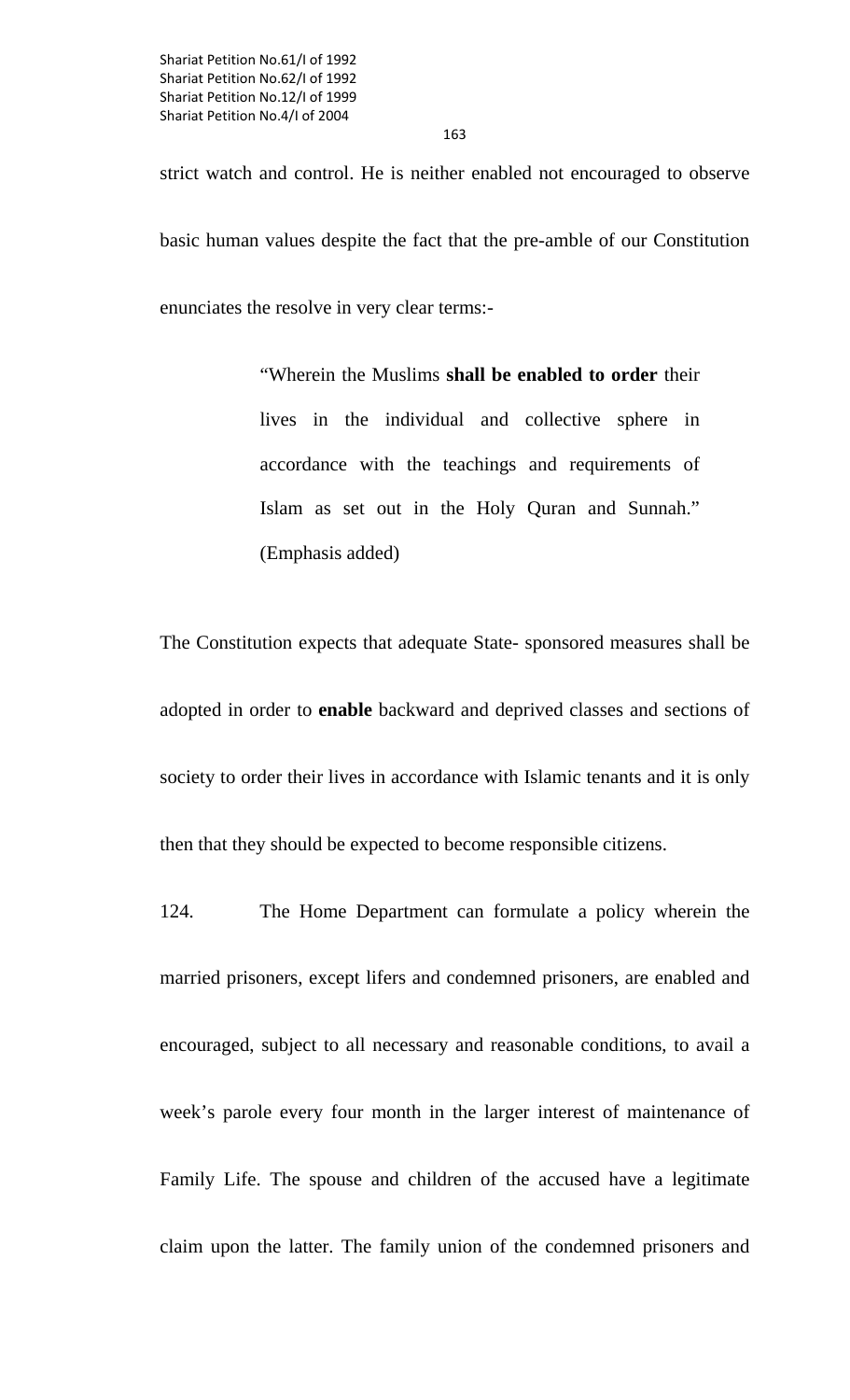164

lifers can be arranged in the family quarters within the prison walls. It will not only have a salutary effect upon the prison population but the above mentioned steps will be positive measures towards reduction of some problems arising on account of over population in the prisons. It is hoped that all the Provincial Governments will consider what has been stated, particularly in this segment relating to family life of prisoners, and make amends by extending on the one hand the scope of amended Rule 544, but also take positive steps to introduce conjugal-oriented parole scheme in appropriate cases and also initiate family reunion on auspicious occasions within the prison precincts in the larger interest of preservation of Family Life. It is further hoped that necessary action will be taken by the end of 2010 and a report to that effect will be sent by the Secretaries Home of all the Provincial Governments. Secretary Interior, Government of Pakistan will also send his own report containing an objective assessment as regards the efforts made and steps taken in this regard. These reports must reach the Registrar of this Court by 31.01.2011 whereafter this aspect of the case will be examined in February 2011.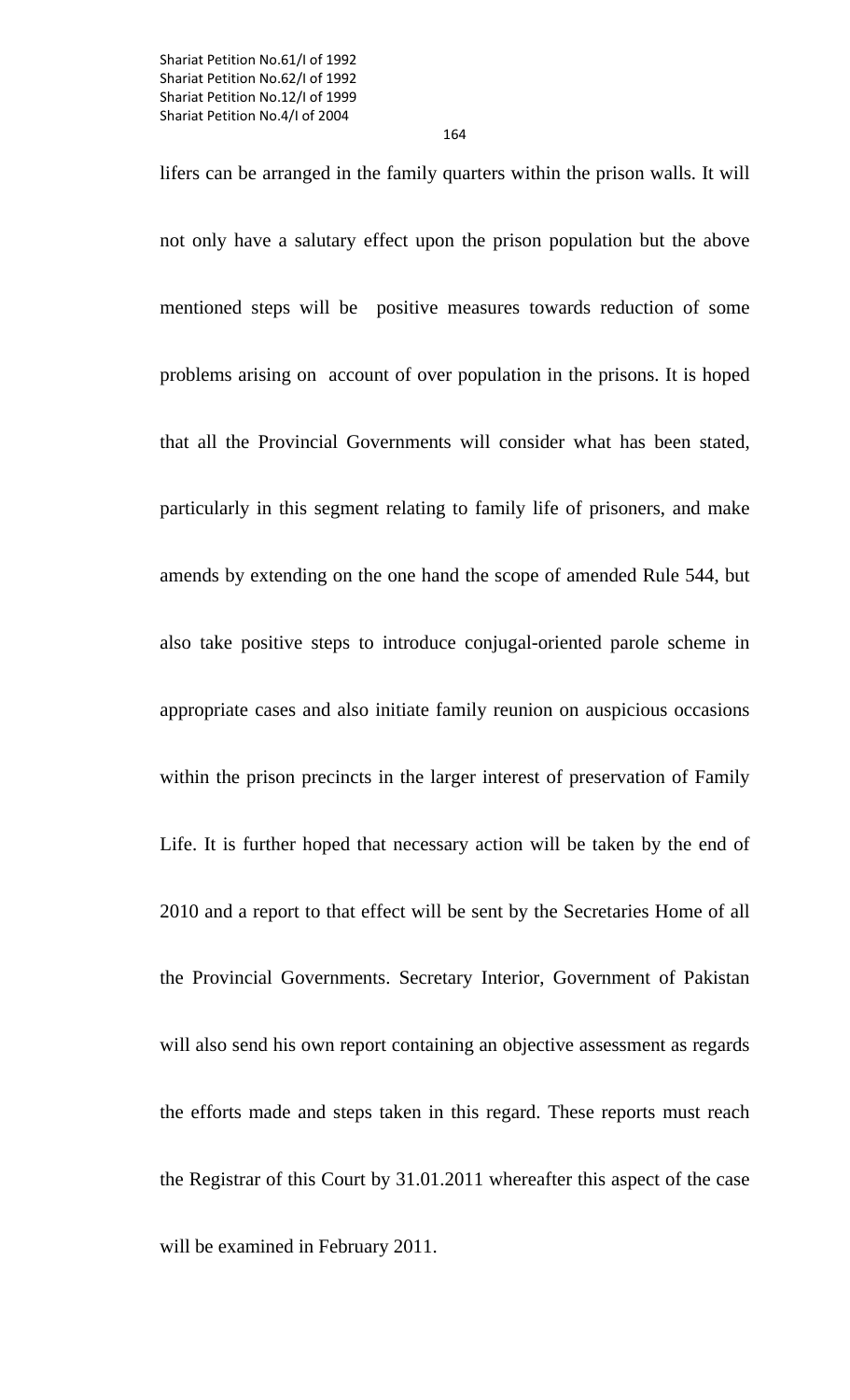#### **SEGMENT THIRTEEN**

### **CONDEMNED PRISONERS (ISSUE NO.VI)**

125. This topic is the subject matter of  $6<sup>th</sup>$  reframed issue. Rules relating to Condemned Prisoners are contained in Chapter 14 of the Pakistan Prison Rules, 1978 whereas the main provision on the subject is section 30 of Act IX of 1894. This item was taken up Suo Moto because of a general demand on behalf of the prisoners made known through press clippings and direct appeals to the Federal Shariat Court. A member of this Board (The Author Judge ) had visited jails on three occasions during the last six years to see the actual living conditions of the prisoners in general and those in particular who were awaiting final adjudication of their appeals/confirmation of death/decision on their mercy petitions. The condemned prisoner have to undergo a protracted period of uncertainty in the persistent inclement weather and hostile surroundings.

126. Provisions relating to the living conditions of prisoners under sentence of death are contained in a) Section 30 of the Prisons Act, 1894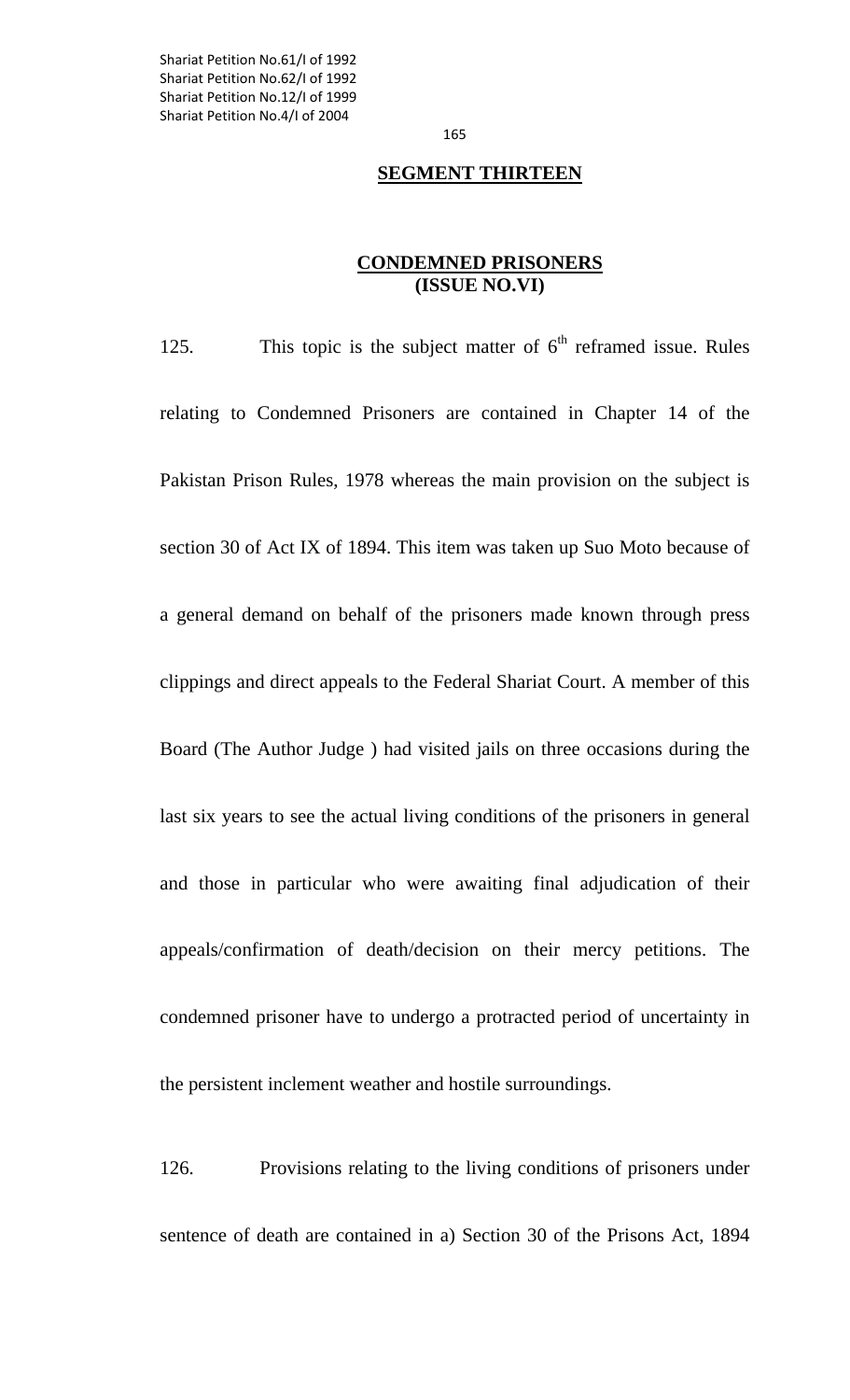(Act No. IX of 1894) and b) chapter 14 Pakistan Prison Rules, 1978 and in

particular Rule 330. Both the provisions are detailed below:-

"**S.30. Prisoners under sentence of death.--** (1) Every prisoner under the sentence of death shall, *immediately on his arrival in the prison after sentence,* be searched by, or by order of the Deputy Superintendent, and all articles shall be taken form him which the Deputy Superintendent deems it dangerous or inexpedient to leave in his possession.

(2) Every such prisoner *shall be confined in a cell apart from all other prisoners, an*d shall be placed by day and by night under the charge of a guard.

"**Rull 330.--** Every prisoner under sentence of death shall be searched immediately on arrival in the prison by, or under the orders of, the Deputy Superintendent, and every article of clothing and other articles of whatever description shall be taken away from him. After having furnished him with prison clothing, bedding, aluminum utensils and light chappals, the Deputy Superintendent *shall remove him to a cell and forthwith make arrangements for his watch* and ward." (Emphasis added)

127. Rules 330 through 364 regulate the living conditions of a

prisoner between the period when he is sentenced to death and the actual date of execution or acquittal on account of acceptance of appeal etc. During this period, the cell, where he is to be confined, is examined and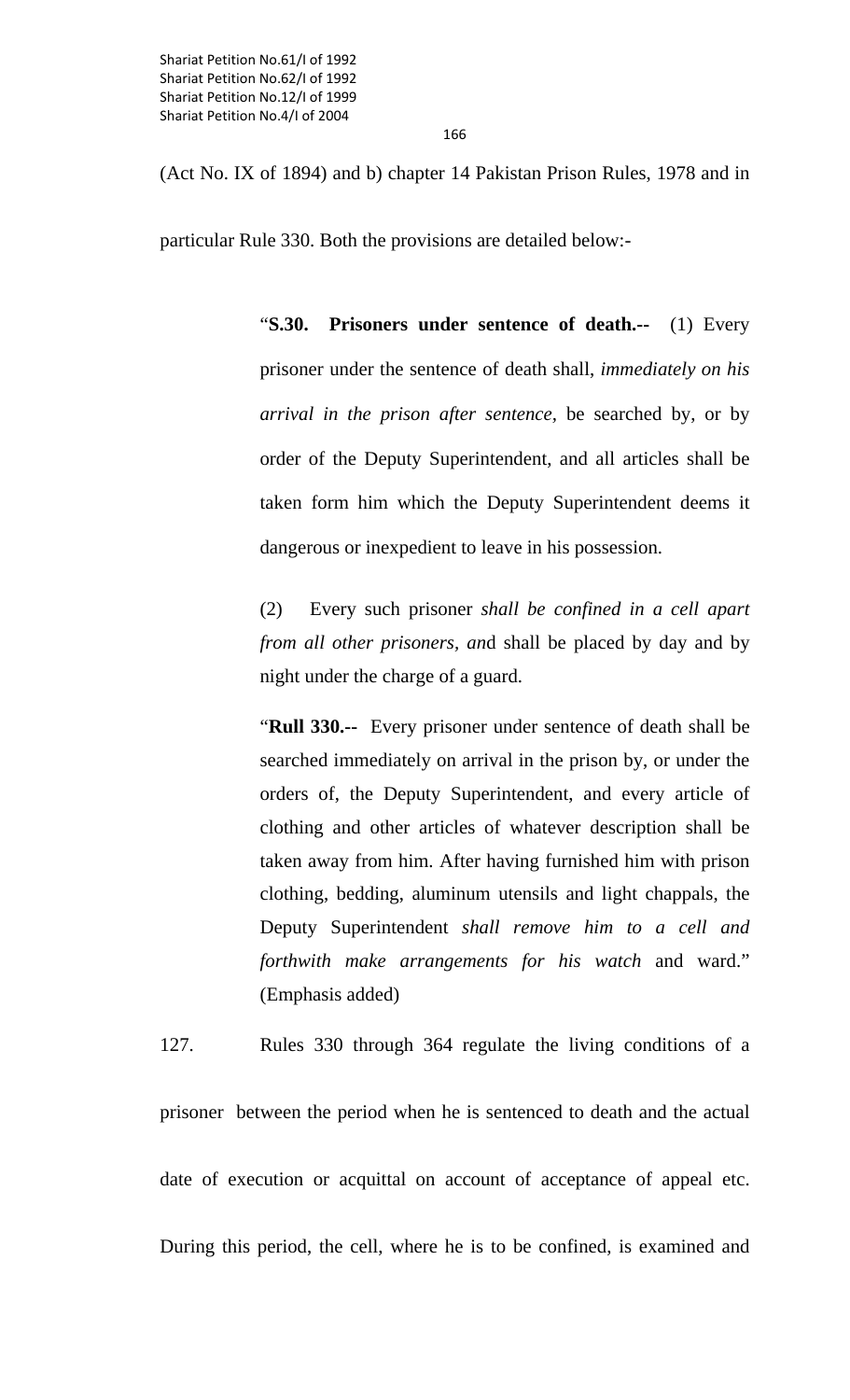carefully watched from the point of view of security. Special guards are placed "both by day and night." The guards are equipped with sticks and whistles. The keys of these death cells are in the custody of head warder. Prisoner has to be handcuffed before his is permitted half an hour stroll in the courtyard out of the cell. Not more than one convict is allowed to be in the enclosed courtyard at one time during which period the door of his cell and the yard door must be secured by locks. The condemned prisoner is searched twice. Electrical light during night constantly illuminates his cell to ensure that the convict has not disappeared. The food supplied to him is examined before it is served. Rule 346 permits the use of bar fetter on account of punishment or when he is out of prison on transfer. At the time of his execution all prisoners in the prison remain locked-up. In this view of the matter it was decided to take Suo Moto Notice of Chapter 14 of the Pakistan Prison Rules which deal with prisoners under sentence of death. We heard arguments on this aspect of the case on two occasions: before June 2009 and then during last week of August 2009.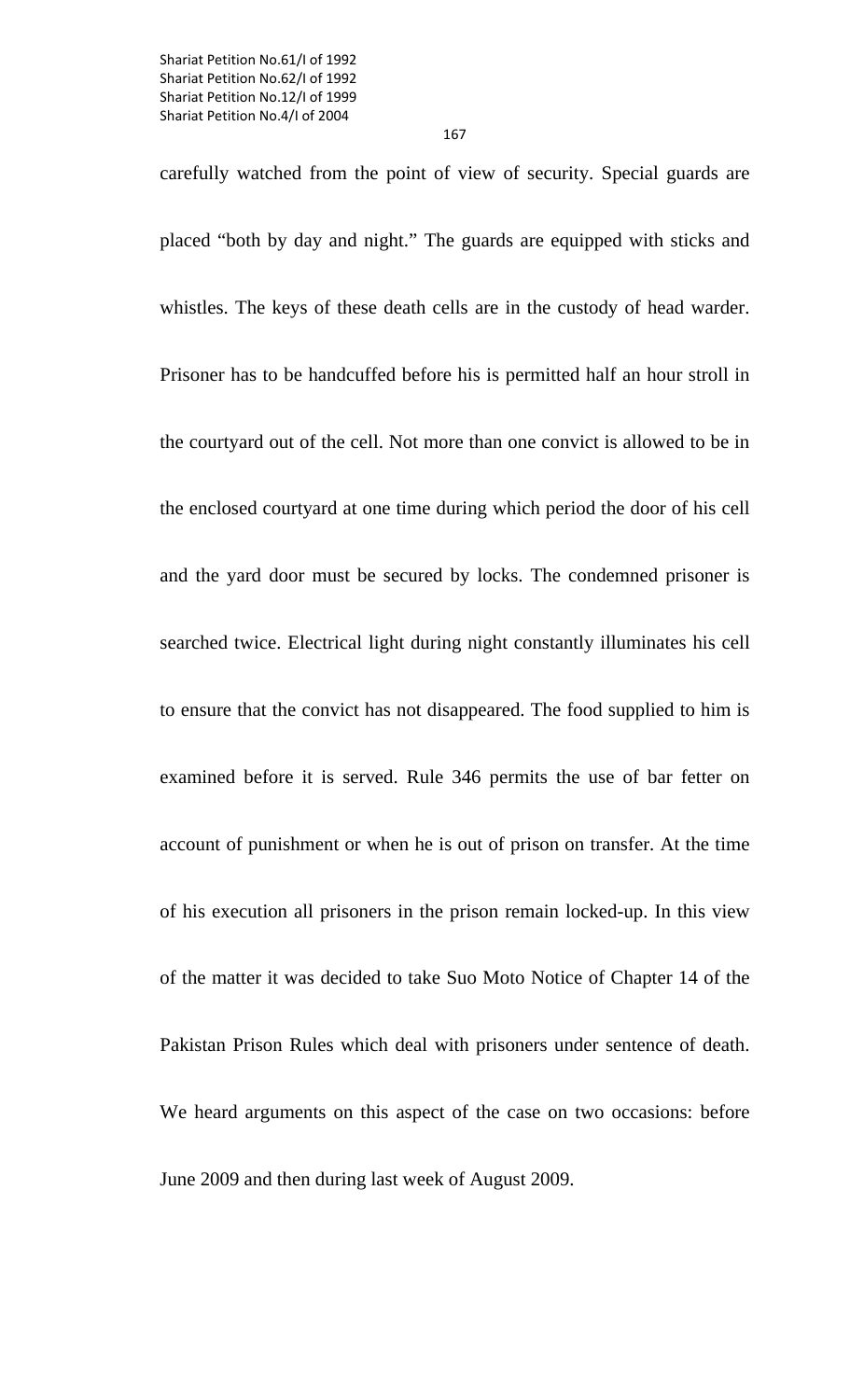168

128. Under Rule 329, as soon as a prisoner is sentenced to death by the trial court the police officer who attends the trial is under legal obligation to inform the Superintendent of the prison of the fact of such conviction on his return to jail and from that point onward starts the rigorous regime of search and confinement as well as special guards over the convict who is henceforth termed a Condemned Prisoner. He is kept in a cell apart from all other prisoners by day and night. From sunset to sunrise the cell of the condemned prisoner is kept bright by electric light so that he is under strict observation all the time. The condemned prisoner is searched twice daily under Rule 342 by the Assistant Superintendent of Jail and the food intended for the consumption of a condemned prisoner is examined by the jail authorities who have the discretion to withhold any article which in their opinion is suspicious. From the time the trial court awards the sentence of death, at the end of an agonizing and protracted trial, upto the time of the acceptance or rejection of his mercy petition by

the President of Pakistan after dismissal of his appeal in the Apex Court,

he has to pass through a distressing period of time awaiting confirmation of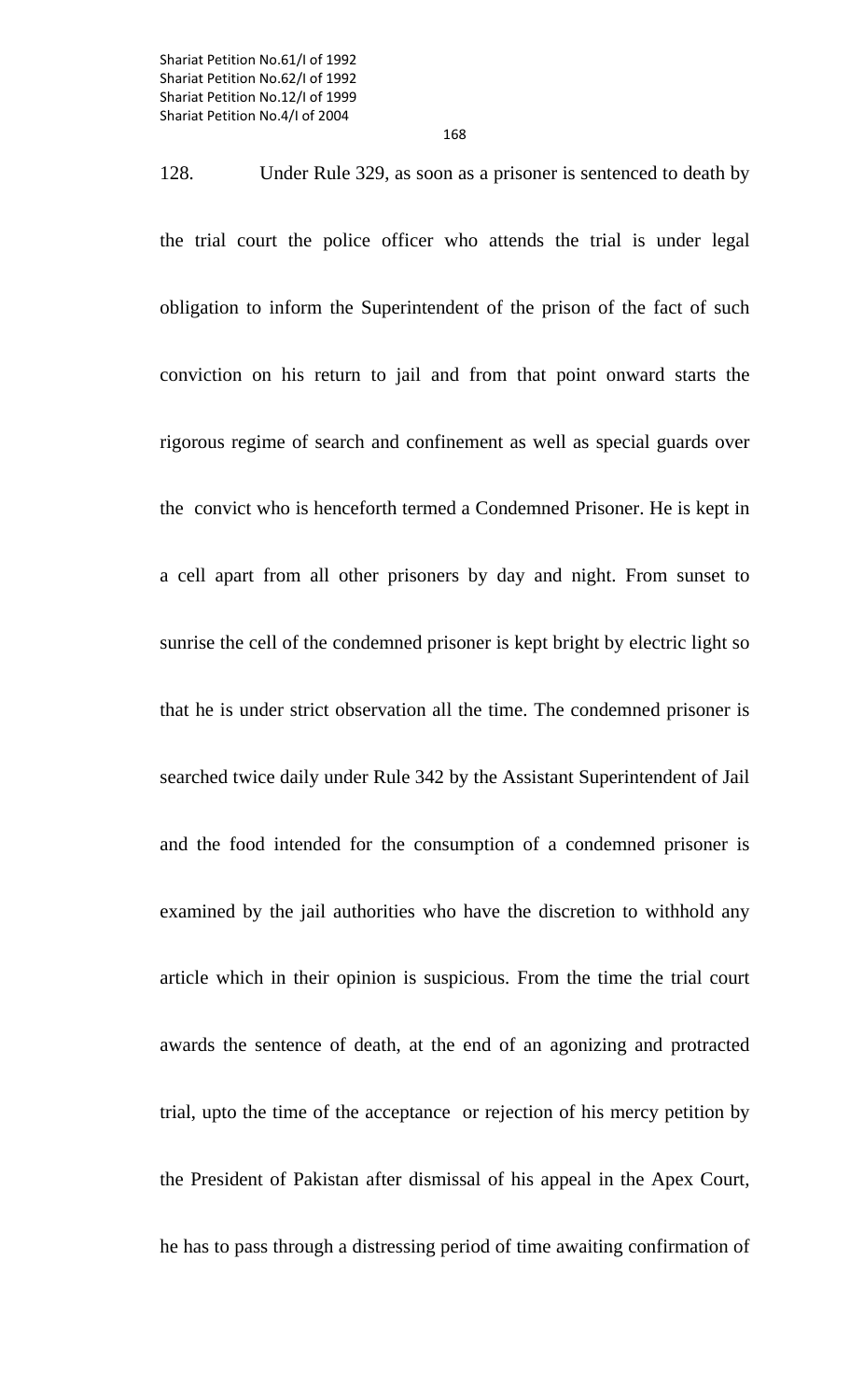death sentence and disposal of his appeal by the Provincial High Court followed by an appeal before the Apex Court and subsequent mercy petition as well. The mercy petition is the last hope of a condemned prisoner.The conditions in which a condemned prisoner spends a trying period extending over a few years are simply deplorable, inhuman and unpardonable.

129. It may be legally justified for the State to detain prisoners pending execution of sentence but there is no moral or lawful reason whatsoever to subject such a convict to humiliation and disgrace. As a matter of grace even embarrassment for such a prisoner should not be countenanced. A prisoner who is serving a long term of sentence while awaiting disposal of his appeal against capital punishment is already passing through a distressing period. He has to be saved from further agony. After all the system of administration of justice revolves around human beings who have feelings like other free human beings. Disgrace and agony is alien to the concept of justice.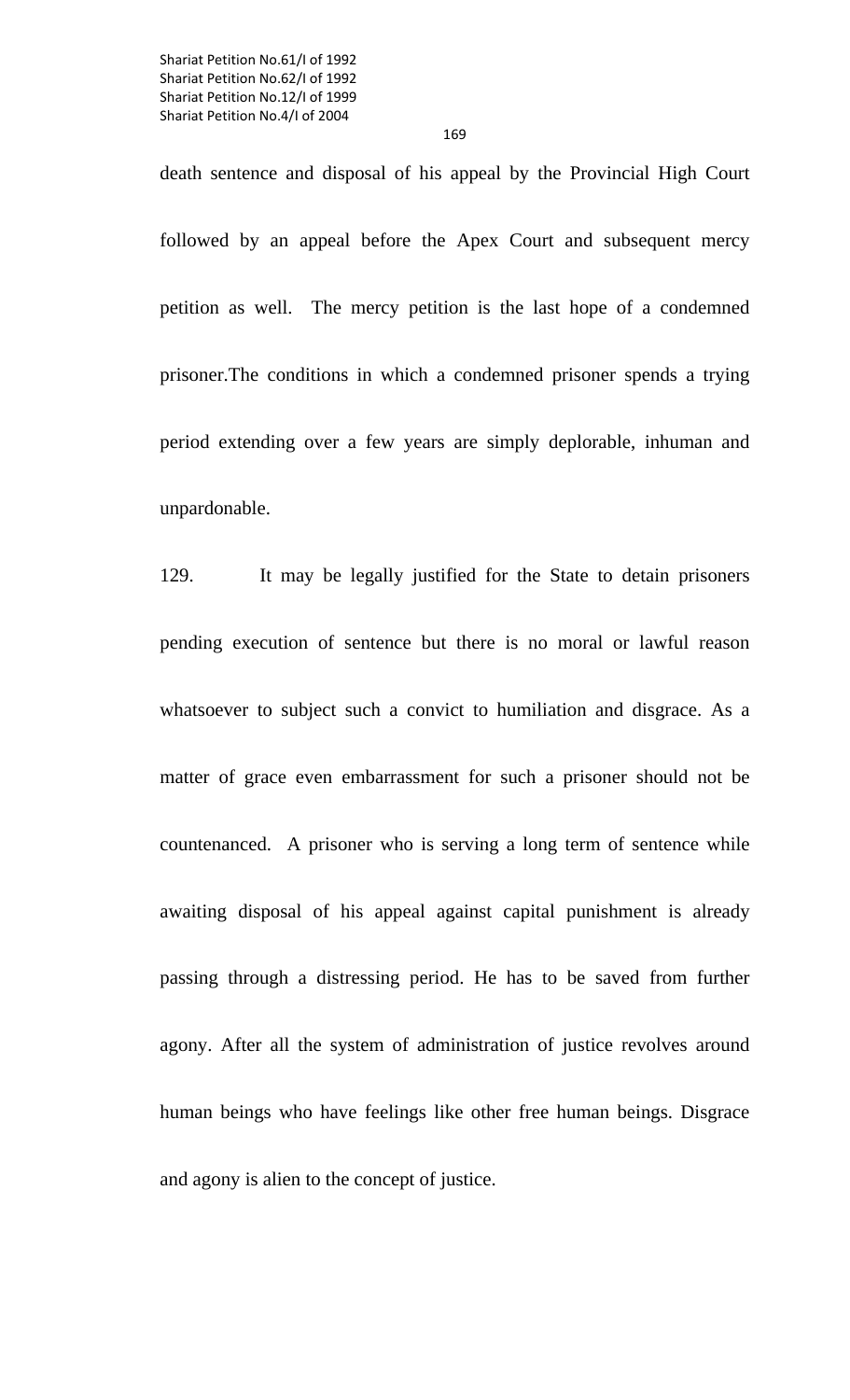130. Ayat 60 of Sura 22, (Al-Haj) of Holy Quran has permitted retribution alone for the wrong done by an accused but this verse at the same time refers to the two attributes of Allah: that Allah is Pardoning and Forgiving. These verses do not sanction severe treatment or added agony for the condemned prisoners. Ayat 126 of Sura 16, (Al-Nahl) reminds the believers that punishment **shall not exceed the injury actually inflicted.**

> "And if you take your turn, then retaliate with the like of that with which you were afflicted; but if you are patient, it will certainly be best for those who are patient."

The lesson therefore is that death penalty may be awarded to a killer but there is no authority to treat him inhumanly for a decade or so before he is hanged by neck till death. A prisoner cannot be kept under a constant and unending fear of death in hostile surroundings for an uncertain period.

131. The fact of the matter is that even though the Sessions Judge is competent to pass the sentence of Death at the end of the trial yet his order is subject to confirmation by the High Court. The process of confirmation or otherwise of the death sentence awarded by the Sessions Judge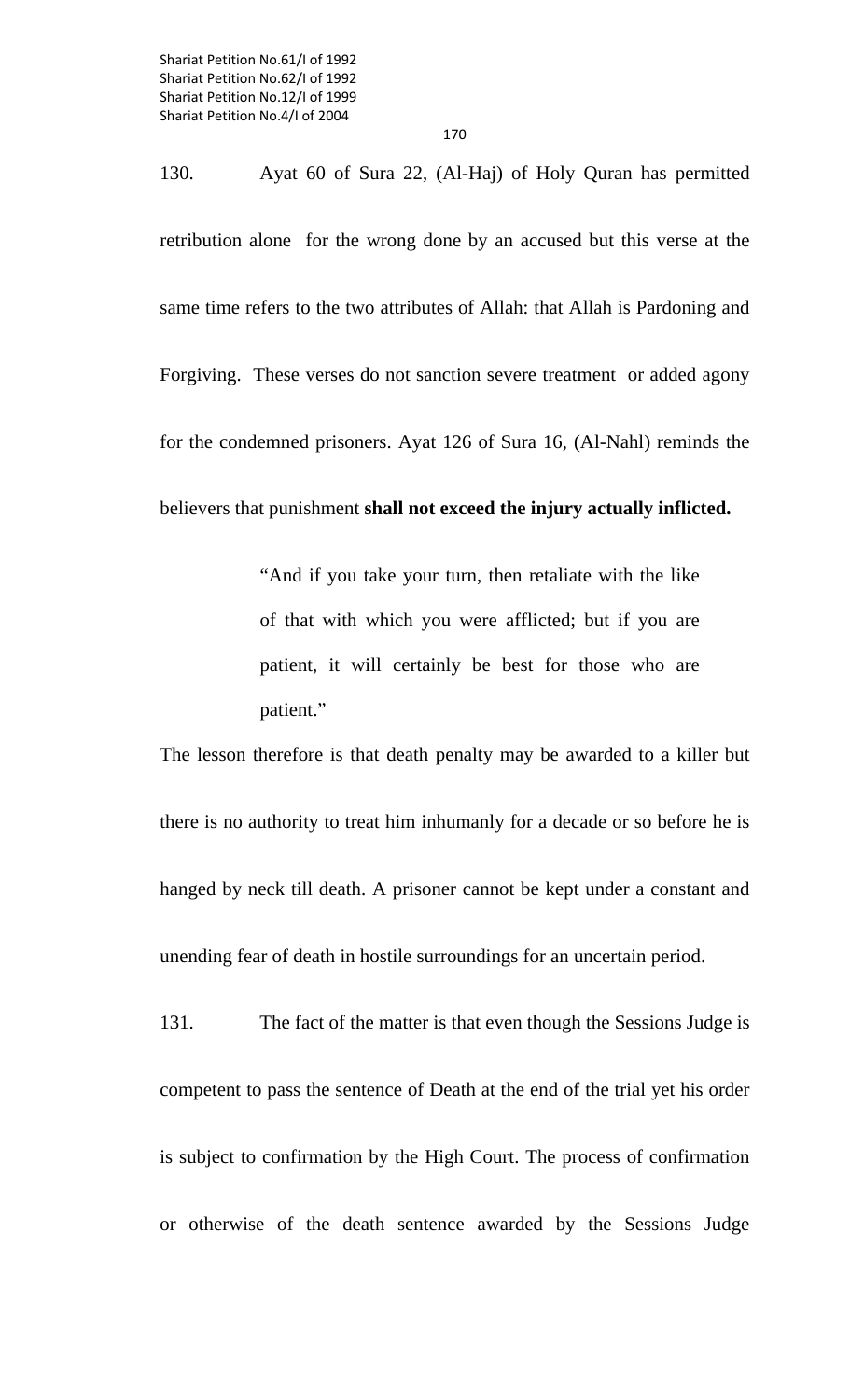171

invariably takes a few years. Even if death sentence is confirmed the condemned prisoner has a right to move the Supreme Court against the decision of the High Court. The possibility of acquittal of the convicted prisoner at the High Court level or in appeal before the Supreme Court cannot be ruled out. Even after the appeal of the convict has been dismissed in the Apex Court the prisoner still retains the right of seeking pardon, reprieve, respite, remission, suspension or commutation of the sentence passed by any court, tribunal or other authority. It is only after the President has rejected the mercy petition of the convict that the sentence of capital punishment passed by the Sessions Judge becomes final and capable of execution. It has however been observed that in 1988 and now in the year 2008 the Federal Government did think in terms of converting death penalties into life imprisonments. But this is besides the issue.

132. It therefore means that a condemned prisoner, who has a chance of acquittal in appeal or of the conversion of the capital punishment into life imprisonment, has in fact to wait for a period of about 10 years after the date of the pronouncement of the original judgment of the trial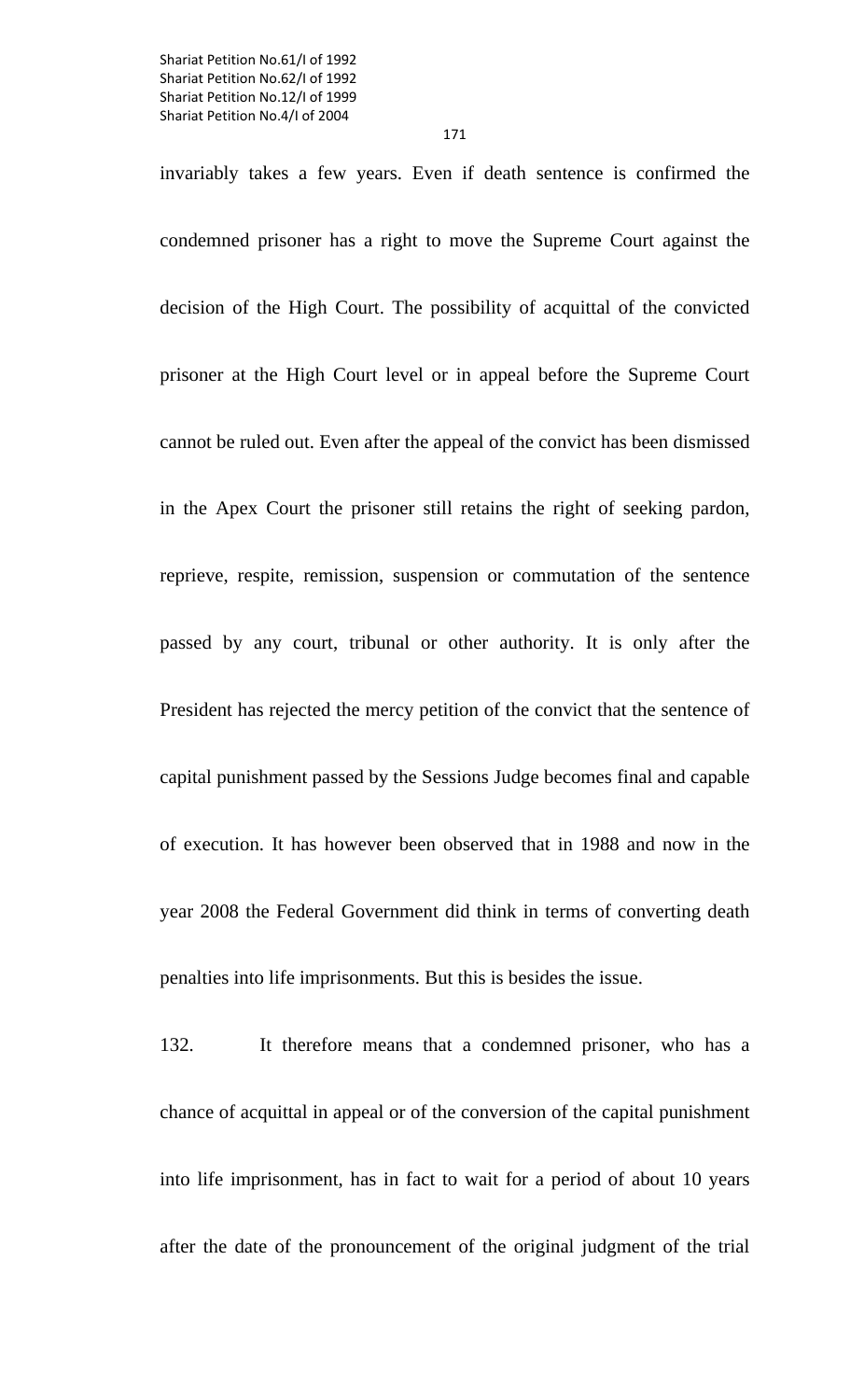court. The trial itself takes a few years. A question therefore arises as to when should such a convict be treated as a condemned prisoner. This question is important because the agony through which he passes as a condemned prisoner must be reduced to minimum possible period. A period which is essential for all practical purposes.

133. After considering this issue from various angles in the light of Injunctions of Islam, we are of the considered view that a convict should not be declared a condemned prisoner from the date of pronouncement of the verdict of guilt by the trial court for the reason that unless the sentence of death is confirmed by the High Court *the sentence awarded to the accused by the trial court is not capable of execution.* The execution can legally follow only after confirmation by the High Court has taken place though the accused retains the right of appeal before the Supreme Court and the right to move a Mercy Petition before the President of Pakistan. That means almost a decade before his fate is finally decided. The delay is not the fault of the prisoner. He should therefore be declared a condemned prisoner at the stage when the death sentence is legally executable. He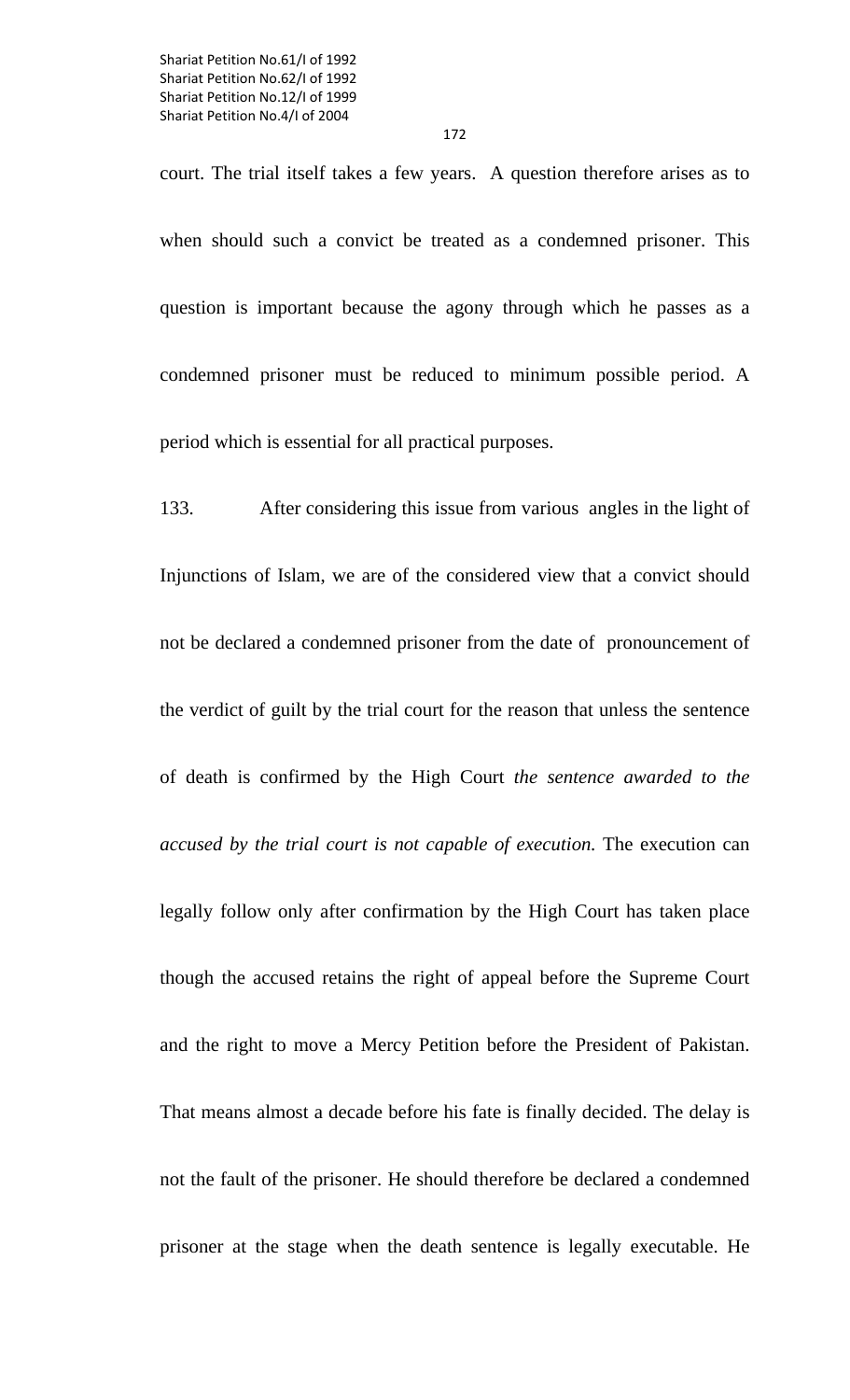would still be within his right to move the Apex Court or initiate a mercy petition under article 45 of the Constitution. We may however add that mercy petitions should not be allowed to linger on for years and should be decided in a reasonable period, preferably within a month.

134. Let us also consider the living conditions of condemned prisoners. The cells in which a condemned prisoner is confined under strict supervision usually measures 9 x 12 feet. The prevailing position in the prisons is that about 5 to 7 condemned prisoners are detained in a cell measuring 108 Sq. Ft.leaving just 15 square feet for each convict. For all practical purposes this is inhuman. If however it is conceded that only one person is retained in a death cell even then it amounts to a case of an uncertain and long period of solitary confinement which is contrary to the provisions contained in sections 73 and 74 of the Pakistan Penal Code.

135. If we keep Article 13 of the Constitution in view we find that there is a positive guarantee of protection against double punishment. On the one hand the condemned prisoner is being already detained in the highly protected prison and on the other hand he alongwith a few other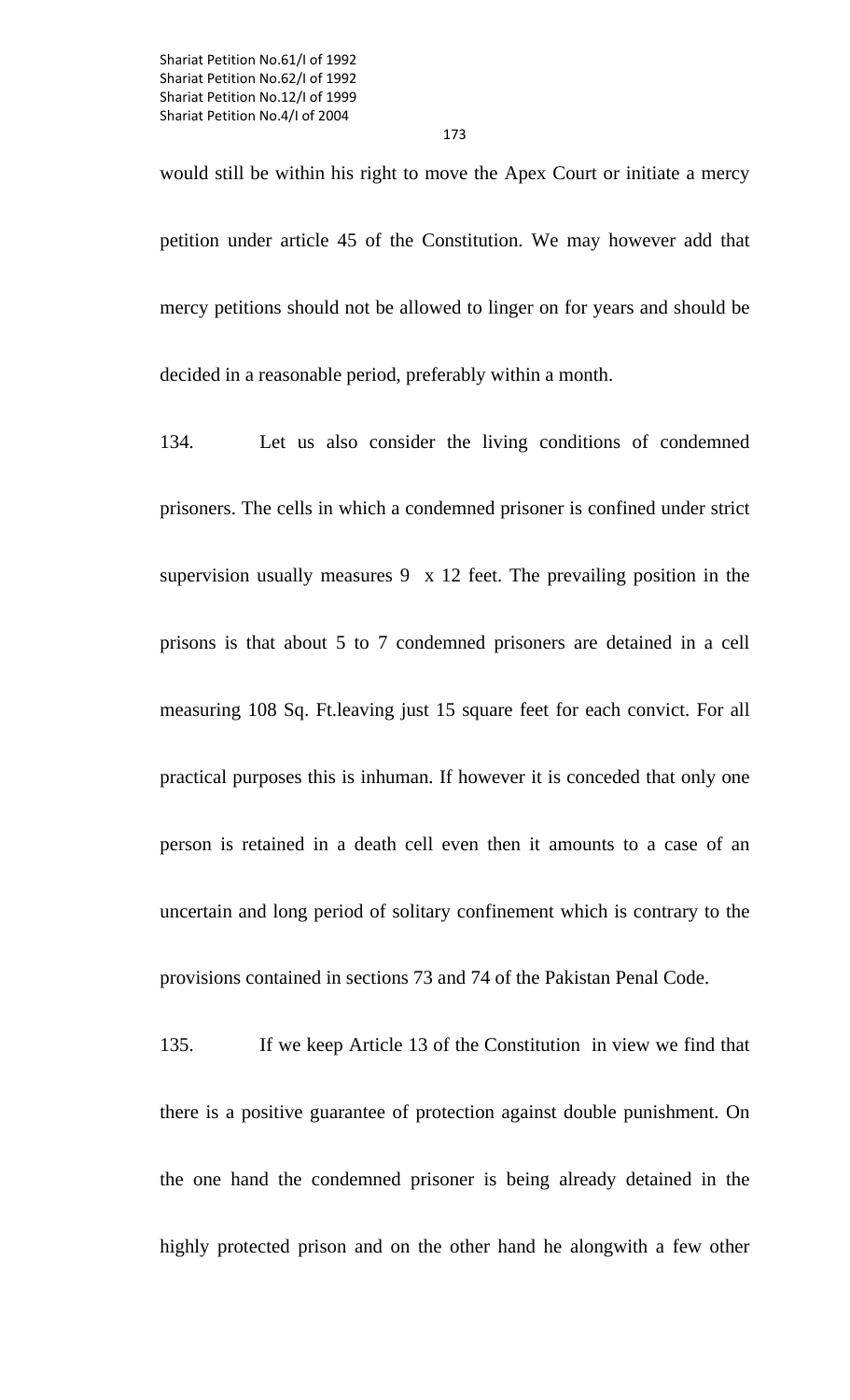condemned prisoners is under additional punishment by way of strict surveillance and isolation in a cell where he has no facility even to answer the call of nature in complete privacy. In this view of the matter the provisions of the Pakistan Prison Rules are tantamount to an additional chastisement which is violative of the protection guaranteed by the Constitution against double punishment. It is worth noting that the cell allocated to the condemned prisoner is also his wash room (if the sophisticated term wash-room could be used for that smelling niche in the cell) which means that he is forced to live in adverse conditions as well. He is permitted only half an hour walk in the morning and half an hour stroll in the evening with bar fetters.

136. Ayat 70 of Sura 17 of the Holy Quran confers human dignity upon every person. This very principle finds mention as a fundamental right in Article 14 of the Constitution. We are made to believe that the dignity of man and, subject to law, the privacy of human being is also inviolable. The compulsion of condemned prisoners to use the same small congested living space as a W.C. within the sight of other dwellers in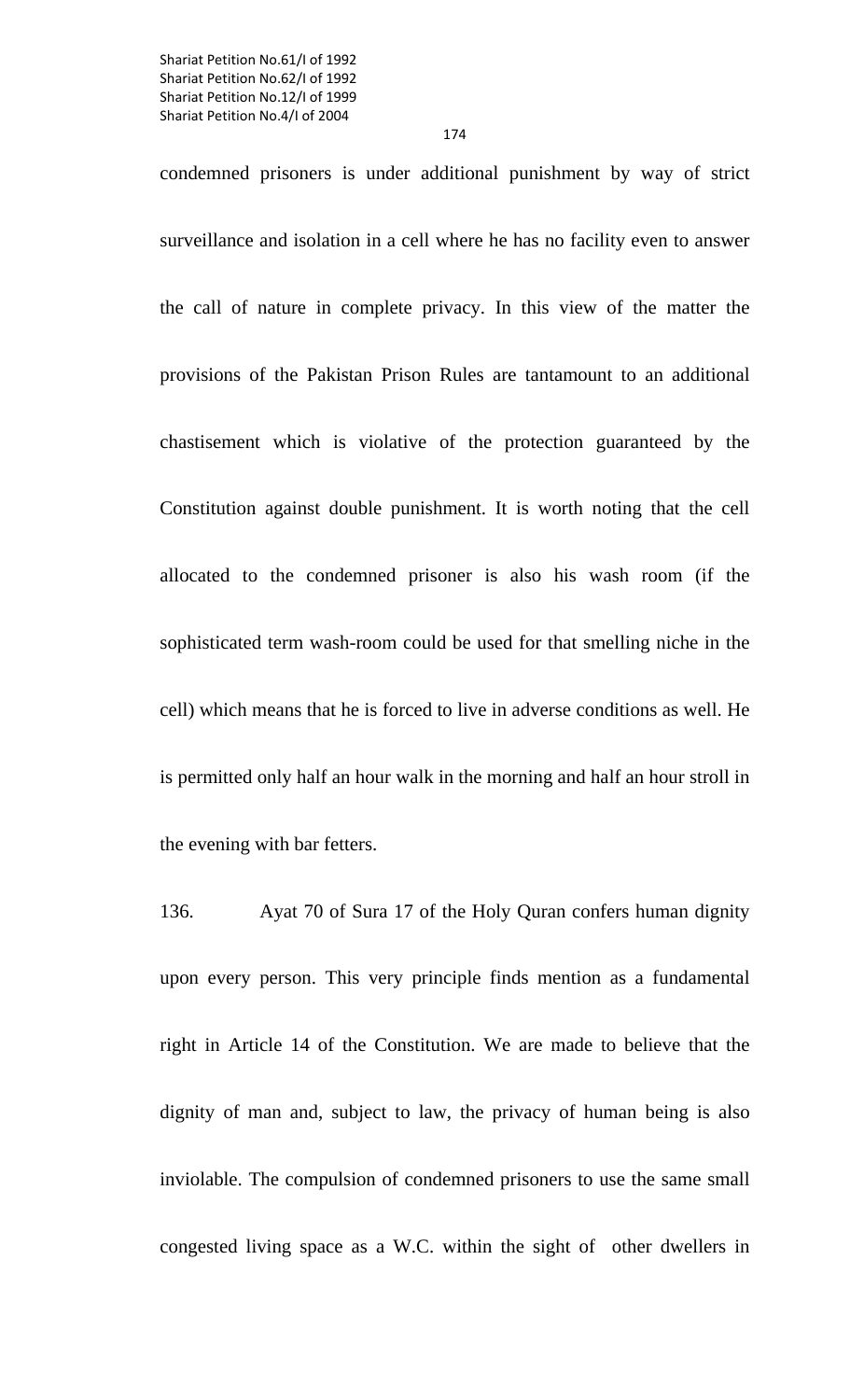stinky atmosphere is certainly violative of human dignity. The Right of Privacy is a very well recognized Injunction of Islam. Ayaat 58/59 of Chapter 24, Sura An-Nur of Holy Quran, relate to the **rule of personal and family privacy**. It is observed by commentators of Holy Quran that nonobservance of the principle of privacy may even lead to evil deeds.

137. The basic purpose of detention of a prisoner is to restrict his movement and ensure that he does not escape till the time his case is finally decided. The principle enunciated by the Islamic teachings is that the things are judged by the intention and the motive behind it. So if the purpose of confinement is to secure the attendance of a condemned prisoner to face execution ( if so decided ultimately ) it does not give a license to jail authorities to treat the convict in a cruel manner during the hiatus.

138. The Holy Quran enunciates the principle of ADL and EHSAN

in Ayat 90 Sura 16. The verse says:-

 God commands justice, The doing of good, and Liberality to kith and kin, And He forbids, All shameful deeds And Injustice And rebellion. He exhorts you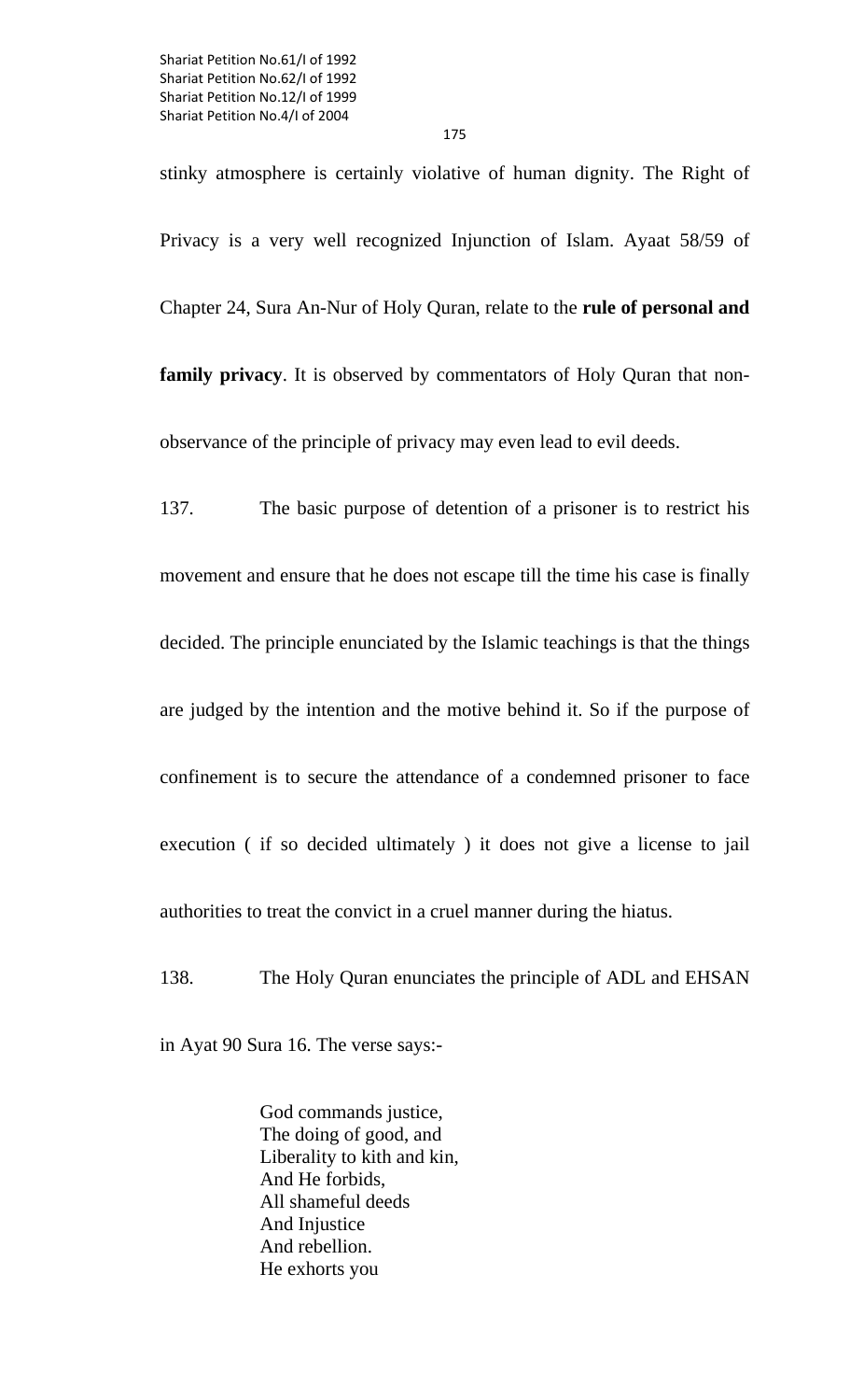### That ye may be mindful.

Protracted harsh treatment with a detenue, already confined in a prison house, only because he is awaiting result of his appeal, is indeed violative of the Quranic principles of Ehsan. Such an unfriendly treatment is covered by the mischief of Zulm as enunciated by Holy Quran.

139. Detention of a prisoner in death cell for a long period and keeping him under strict surveillance, when his appeal is pending disposal, or his mercy petition is being processed, amounts to hammering a message every moment that the detenue *is a condemned prisoner*. He looses hope as a result of circumstances thrust upon him. This violates the Injunctions of Islam contained in Ayat 53 of Sura 39 of Holy Quran which says that even those who have transgressed should despair not of the mercy of God. The prison department should therefore create conditions that infuse hope in the convict particularly because the existing living conditions in our prisons are already demeaning and dehumanizing, to say the least. The Government owes a debt to the prison population because all the majestic buildings under the use of Provincial Government, including the Government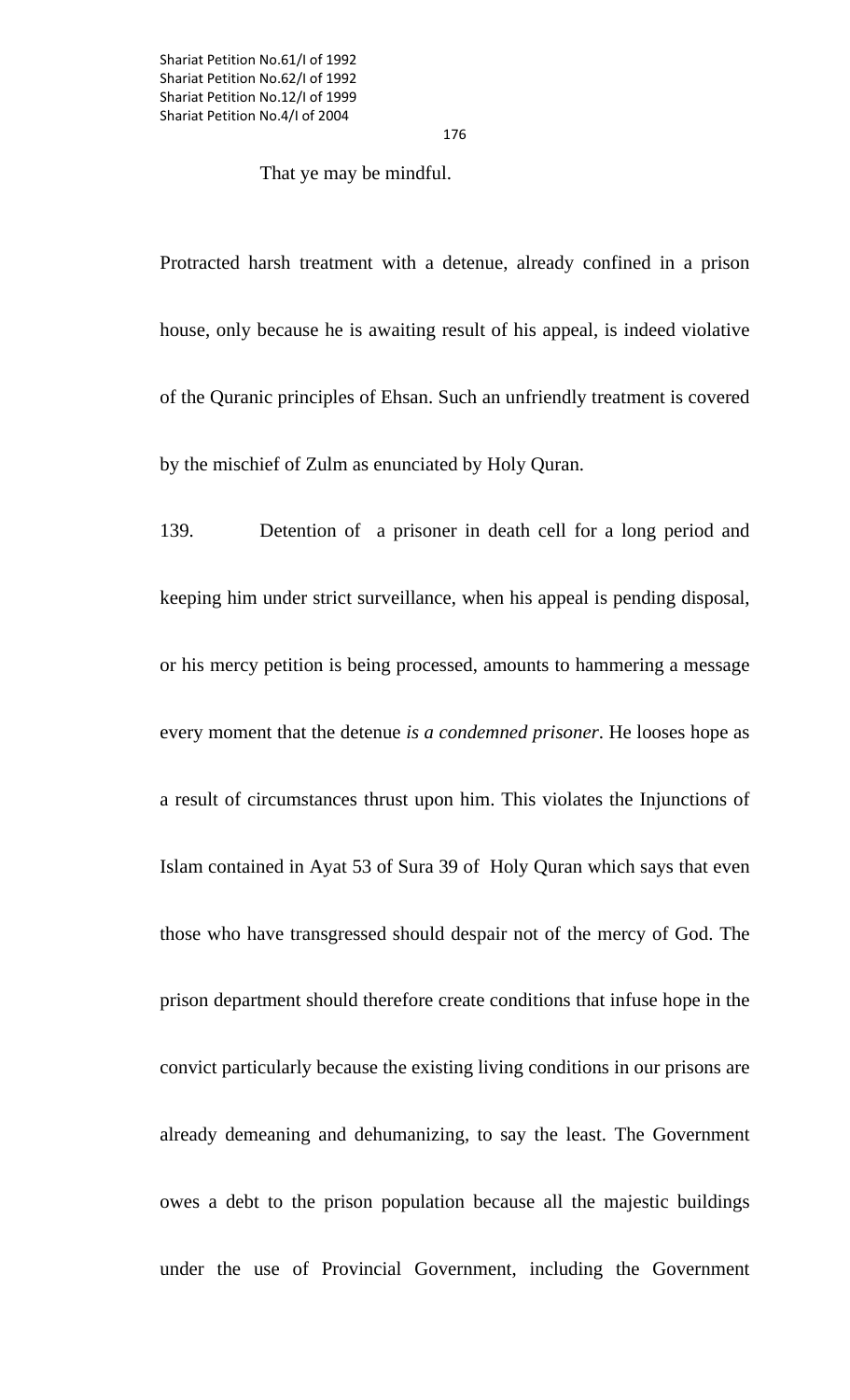177

Houses, the Civil Secretariat and the Prison houses were constructed with the uncompensated labour of the whilom prison population during the British regime. The digging of the canal network over long stretches and growing jungles like Changa Manga was also the output of millions of tiring and unpaid working hours of the incarcerated population over a period of decades. If we were to add up the amount of money payable as wages to the prisoners for the unaccountable hours of hard labour extracted from the voiceless and oppressed denizens of bounded barracks, the resultant figure should put to shame any reasonable citizen of this subcontinent.

140. There is another tradition reported in Bab-e-Mazalam, Volume 9 of Sahih Bukhari, which consists of following four parts:-

"Be gentle to them and oppress them not, attract them by good countenance and repulse them not by an ill demeanor. Be careful of the distress call of the oppressed. Between him and Allah no screen exists".

Yet there is another tradition in Chapter 80 in Sahih Bukhari to the following effect:-

Make things easy for the people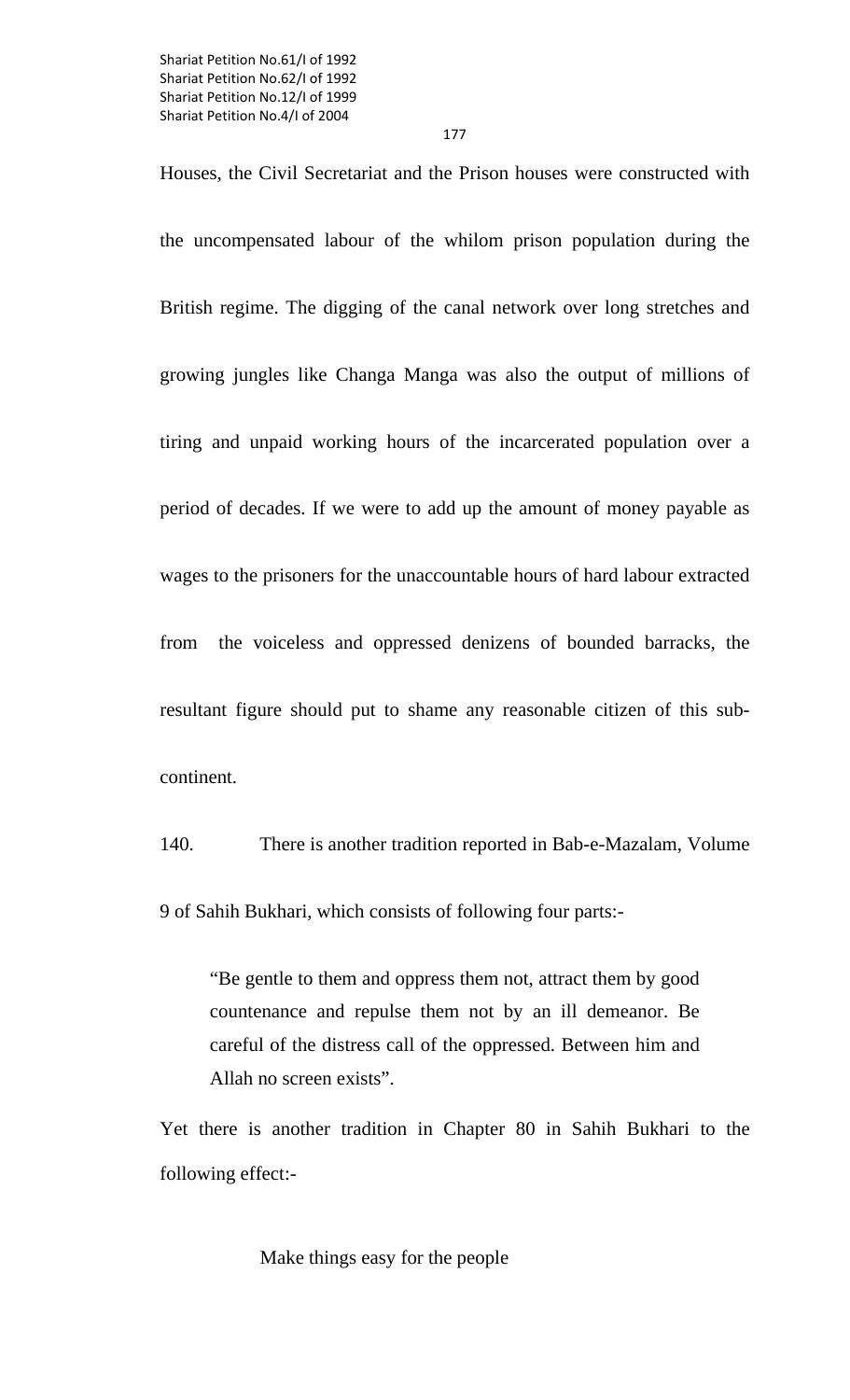178

Don't create difficulties

Give good tidings

Don't create circumstances which generate hatred.

141. This tradition appears to be the elaboration of the Quranic

principle of *Yusar* as mentioned in Ayat 185 of Sura 2 which says:-

"Allah intends every facility for you. He does not Want to put you in difficulties".

This principle is further elaborated in Ayat 4 of Sura 65:

"And for those who fear Allah,

He will make their path easy"

and Ayaat 5,6, of Sura 94 of Holy Quran.

- 5. So, verily, With every difficulty There is relief:
- 6. Verily, with every difficulty There is relief. 94/5-6 (Al-INSHRAN)
- 142. The other significant principle enunciated by Holy Quran is

that **no one shall bear a burden greater that he can bear.** This principle

has been mentioned six times in the Holy Book. Reference:

| Ayaat 233, 286 of Sura 2, | Ayat 84 of Sura 4,     |
|---------------------------|------------------------|
| Ayat 42 of Sura 7,        | Ayat 62 of Sura 23 and |

Ayat 7 of Sura 65 of Holy Quran.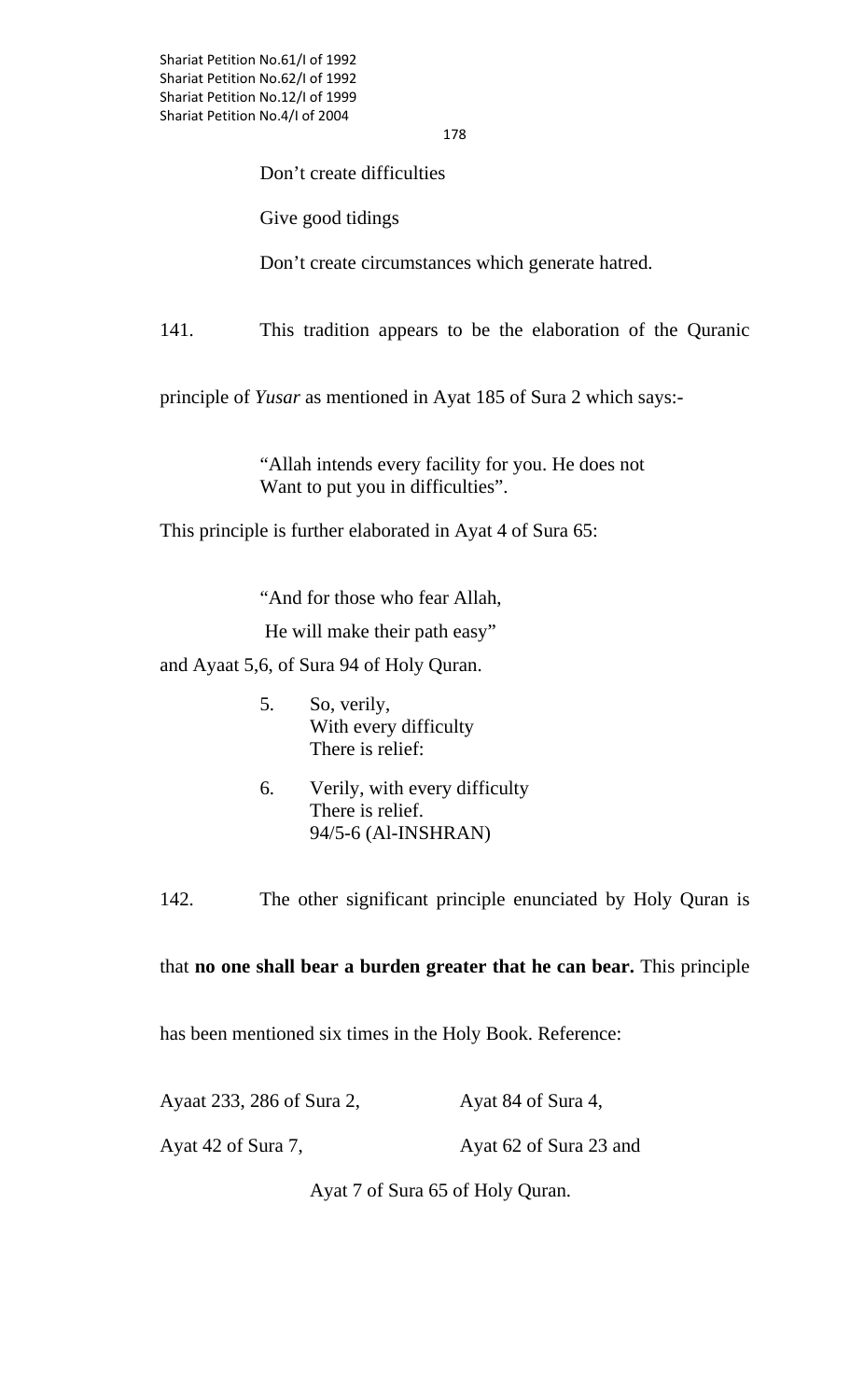In order to lay emphasis on the significance of this principle in various aspects of human life, a special prayer has also been ordained for Muslims. Translation of the supplication contained in Ayat 286 of Sura 2 is worth

considering:-

**"On no soul doth God place a burden greater that it can bear.** It gets every good that is earns, And it suffers every ill that it earns. (Pray) Our Lord! Condemn us not if we forget or fall into error, our Lord! **Lay not on us a burden like that which Thou didst lay on those before us; Our Lord! Lay not on us a burden greater than we have strength to bear.** Blot out our sins, and grant us forgiveness. Have mercy on us. Thou art our Protector; help us against those who stand against Faith". (Emphasis added)

143. Let us also examine this question from another angle namely,

the actual position of the pending appeals of condemned prisoners in various courts. In this way we will be able to understand the gravity of the situation faced by tight-lipped condemned prisoners. The total number of condemned prisoners languishing in 26 Jail of the Punjab alone as on 05.03.2009 was 6674. The fate of their appeals, pending disposal, is reflected from the following statement:-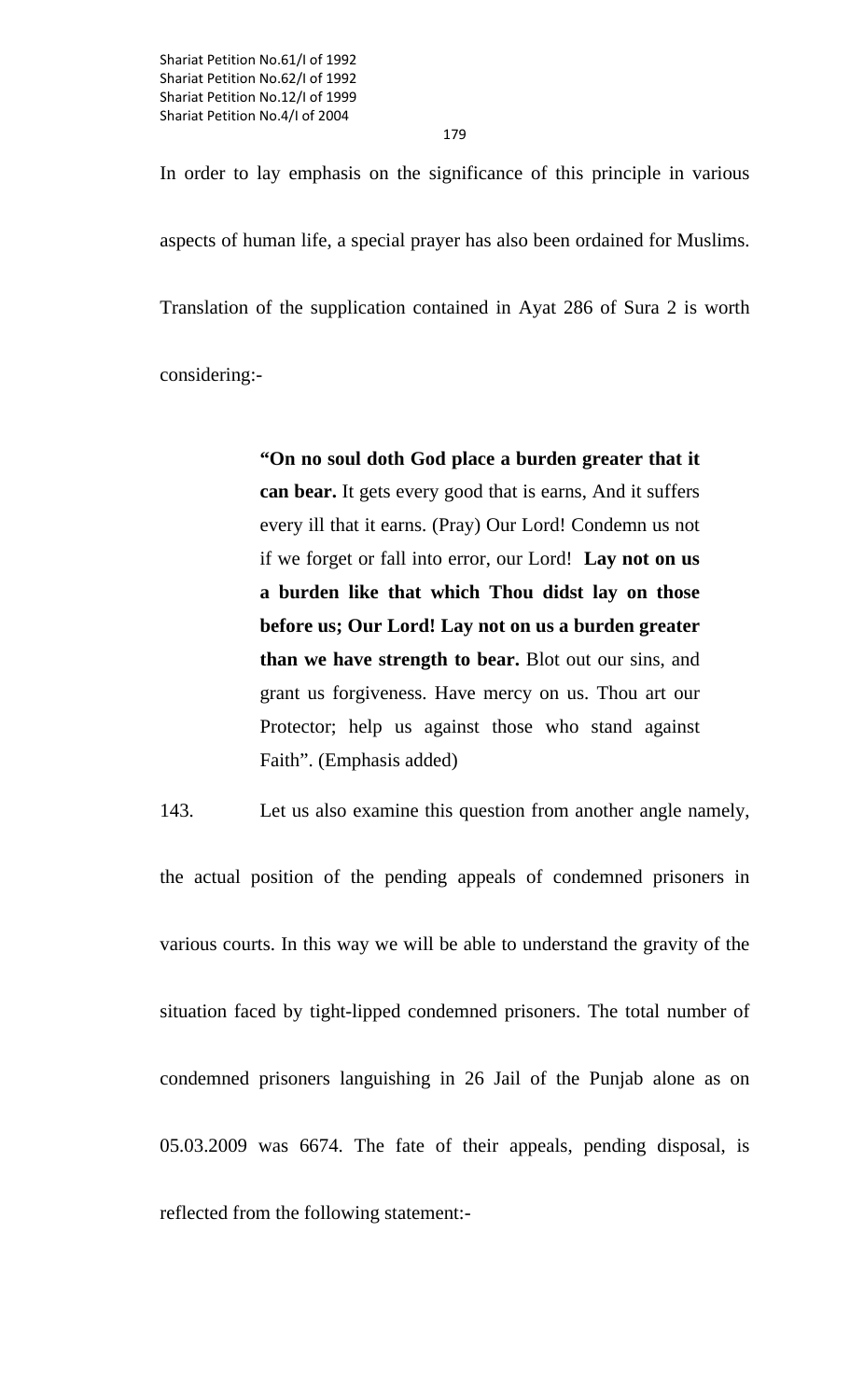|                | Shariat Petition No.61/I of 1992<br>Shariat Petition No.62/I of 1992<br>Shariat Petition No.12/I of 1999<br>Shariat Petition No.4/I of 2004 |     |                                                                                                 |
|----------------|---------------------------------------------------------------------------------------------------------------------------------------------|-----|-------------------------------------------------------------------------------------------------|
|                |                                                                                                                                             | 180 |                                                                                                 |
|                | Number of appeals pending in<br>Lahore High Court, Lahore since:                                                                            |     | Number of appeals (of Punjab<br>Province) pending in the<br>Supreme Court of Pakistan<br>since: |
| a.             | Last 1 year $= 2382$                                                                                                                        |     | Last 1 year $: 270$                                                                             |
| $\mathbf{b}$ . | 1 to 2 years = $1347$                                                                                                                       |     | 1 to 2 years : 160                                                                              |
| c.             | 2 to 3 years = $923$                                                                                                                        |     | 2 to 3 years : $108$                                                                            |
| $\mathbf{d}$ . | 3 to 4 years = $685$                                                                                                                        |     | $3$ to 4 years :<br>53                                                                          |
| e.             | 4 to 5 years = $351$                                                                                                                        |     | 4 to 5 years :<br>33                                                                            |
| f.             | Above 5 years: 286                                                                                                                          |     | Above 5 years : 34                                                                              |

Mercy petitions pending in GHQ were 12 in number whereas Mercy petitions pending before President of Pakistan were 47 as on 31.12.2008. It may be noticed that these 6674 prisoners, confined in 26 prisons all over the Province, are awaiting result of their appeals in a tense, uncertain and over-wrought frame of mind.

 Under the circumstances we consider that a prisoner should be treated as Condemned Prisoner **only after his appeal in the High Court or the Federal Shariat Court has been dismissed and/or the sentence of death has been confirmed by the High Court or the Federal Shariat Court under section 376 of the Code of Criminal Procedure.** Rules 329 through 364 in Chapter 14 of the Pakistan Prison Rules as well as section 30 of the Prisons Act, 1894 provide that as soon as a prisoner is sentenced to death he will be deposited in the death cell and subjected to special care as provided in Chapter 14. We have held that a prisoner under sentence of death shall be deemed to be a condemned prisoner only when the death sentence awarded by the trial court has been confirmed and it becomes executable i.e. when the death sentence has been confirmed under section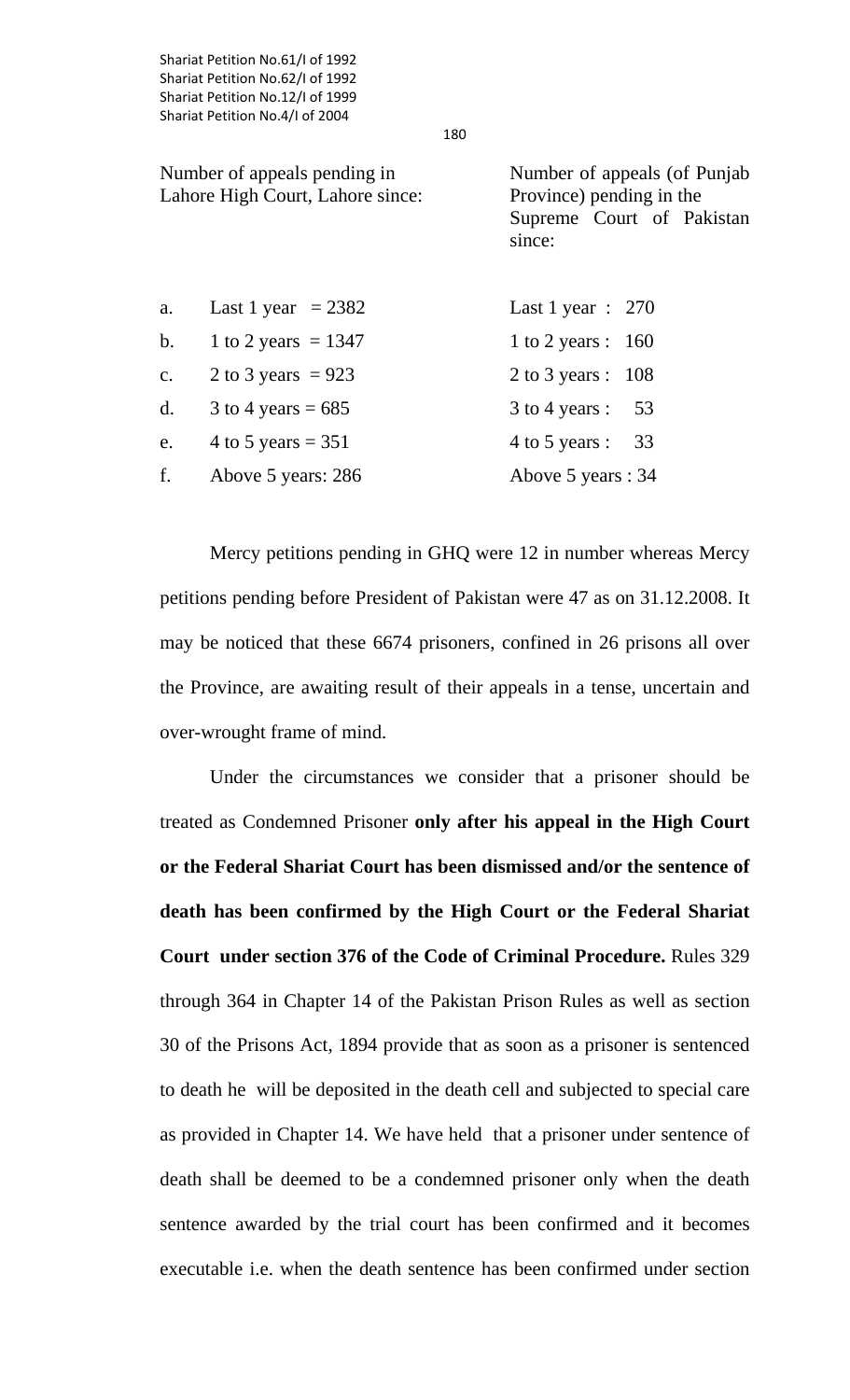181

376 of the Code of Criminal Procedure and consequently portion of the legal provisions which authorize the prison authorities to treat a prisoner under sentence of death as a condemned prisoner before confirmation of his sentence i.e. it becomes executable, is declared to be violative of the principles of Islam.

# **SEGMENT FOURTEEN.**

# **GROUND REALITIES (ISSUES NO. IV, IX, X)**

We will discuss the question of ground realities under four distinct heads namely:

- A. INTRODUCTORY
- B. CHALLANGING PROBLEMS
- C. PROPOSED SOLUTIONS
- D. ROLE OF PRISONS.

### A. INTRODUCTORY

144.The central problem in the prisons is the prolonged deprivation of prisoners. As he enters the prison his attire is changed. He is not free to move about. He has no access to his family members. He looses contact with outside world. Hostile and unfriendly atmosphere prevails all around. The sight of strong and lofty walls, fortified with concrete watch towers, and the steel barracks all around are a constant source of depression. His entire possession in the barrack consists of a cup, a plate, a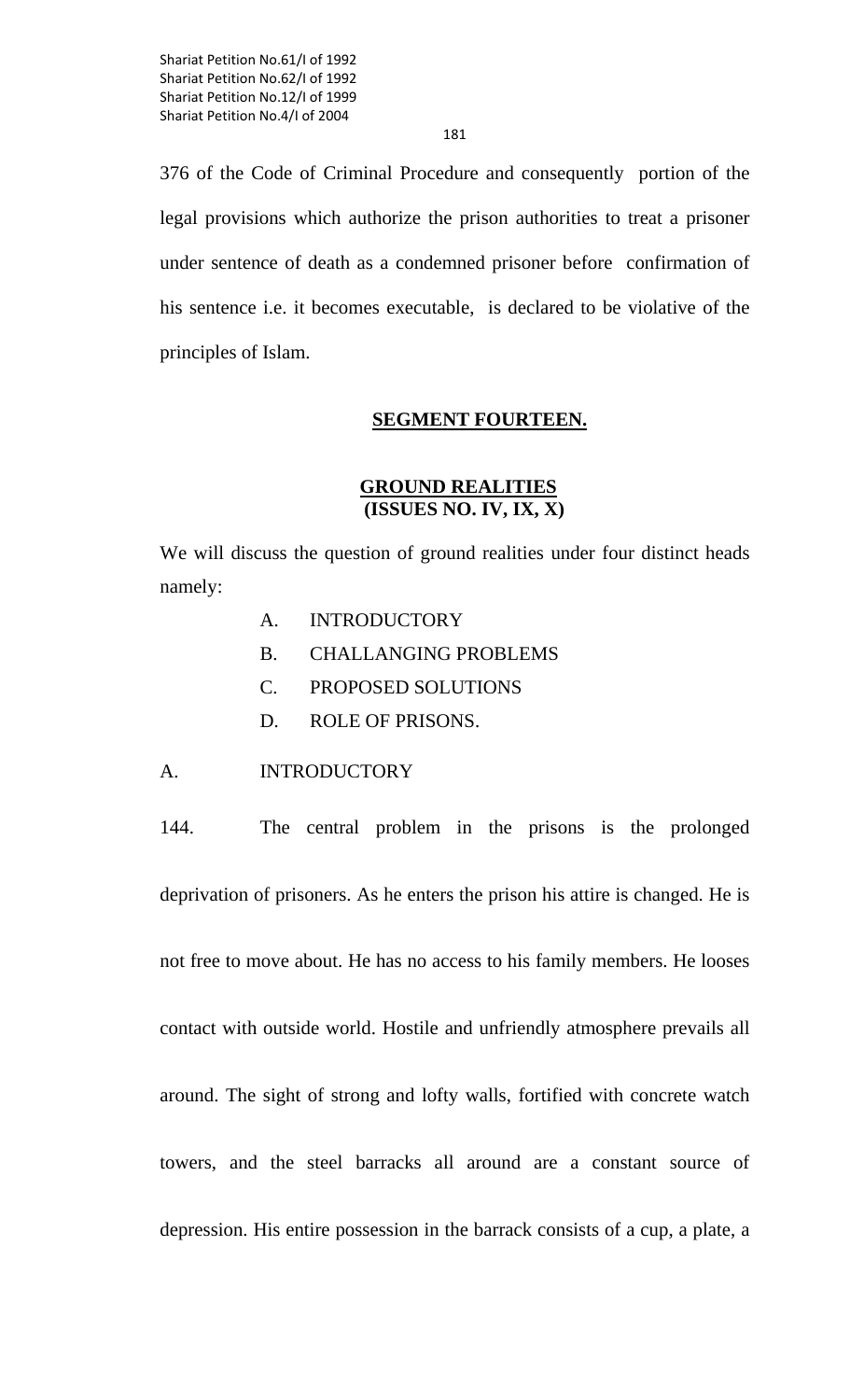spoon, a blanket, a cotton durrie and of course his history ticket. *This piece of paper, known as history ticket, is his total identity.* Conjugal sex is denied henceforth. Homosexuality instead of heterosexual contact prevails. An oppressive and unfamiliar regime controls his conduct. He has the uncanny feeling of being watched by thousand eyes throughout his stay. He is a permanent suspect and presumed to be a potential malingerer. Disowned by society and unclaimed by friends the prisoner sojourns in a forsaken barrack for a stipulated period. From within he is broken as he is enmeshed in a maze of bureaucracy. His personality gets split. An outcast, exposed to desperate criminals, he looses sense of proportion and security. He can neither witness the rise nor the setting of sun. He can neither watch the flight of birds back to their nest nor can he observe the movement of moon in the starry nights. The only hope on which he lives and the only thing that sustains him is the sight of a fruitless day creeping into a somber dusk because this very twilight carries a veiled message that another day of misery has in fact passed away. He entered the strongly guarded penitentiary with no voice in the affairs of his own life or the life of his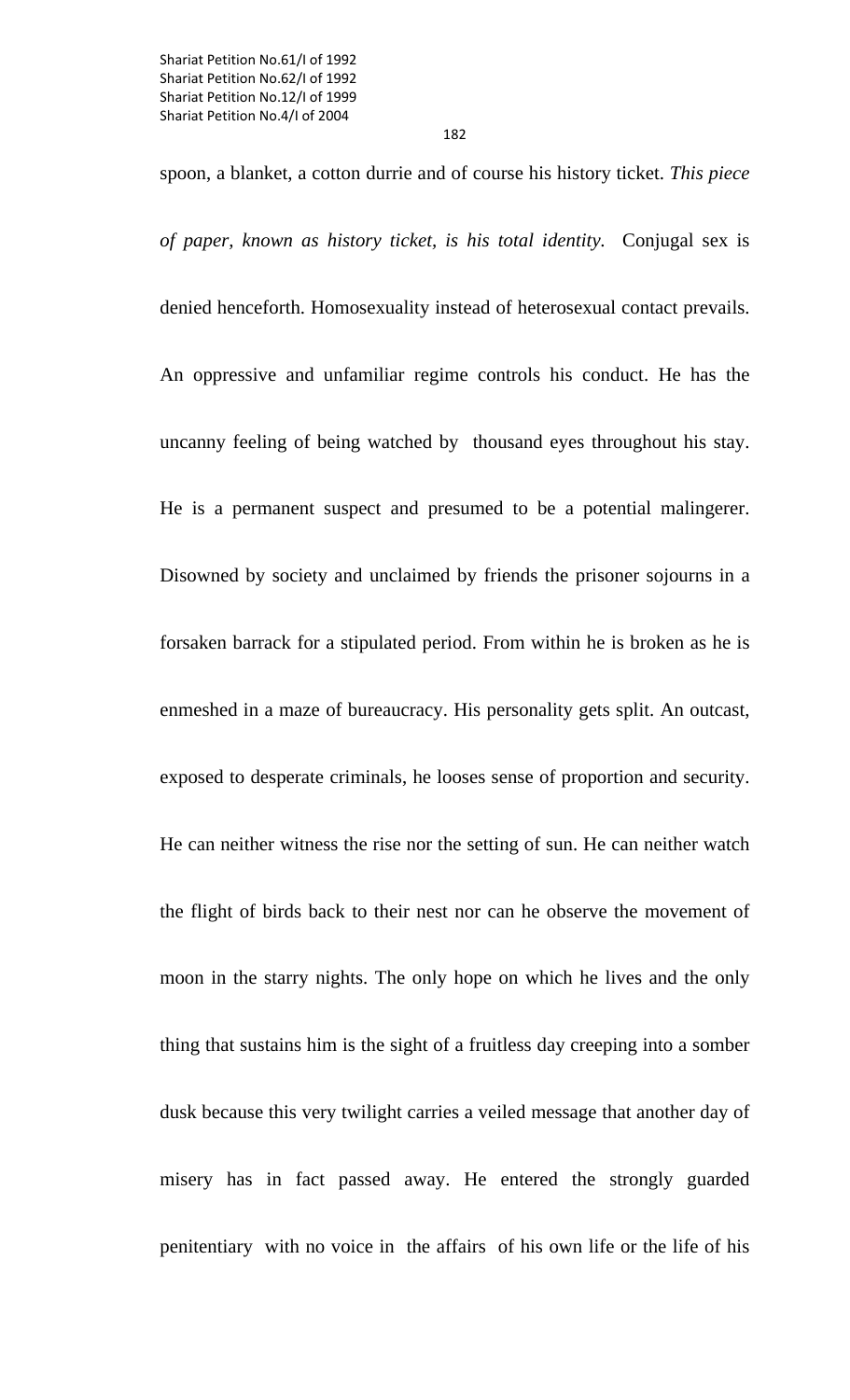family members. He is no more master of even his own destiny. He lives in a persistent vegetative state. "The best prison community is no more than

an extreme totalitarian society and the most it can produce is a good

convict, who is quite different from a good citizen."

145. Prison as a means of coercive confinement is a source of hardships and many ills. Prison administration, under the peculiar prison conditions, is itself beset with a host of serious problems at the same time. The current prison problems include over-population, poor living conditions within the prison premises as well as inadequate medical facilities and minimal vocational/educational facilities. It is indeed a continuing wrong. Then there are problems faced by those who visit their relatives and friends in the prison houses. Another related issue is the regular supply of narcotics and illicit arms and mobile phones through "approved" agents who come under the garb of visitors and have already penetrated the prison administration. Another category of the problem is the service conditions of prison administrations. These officers are obliged,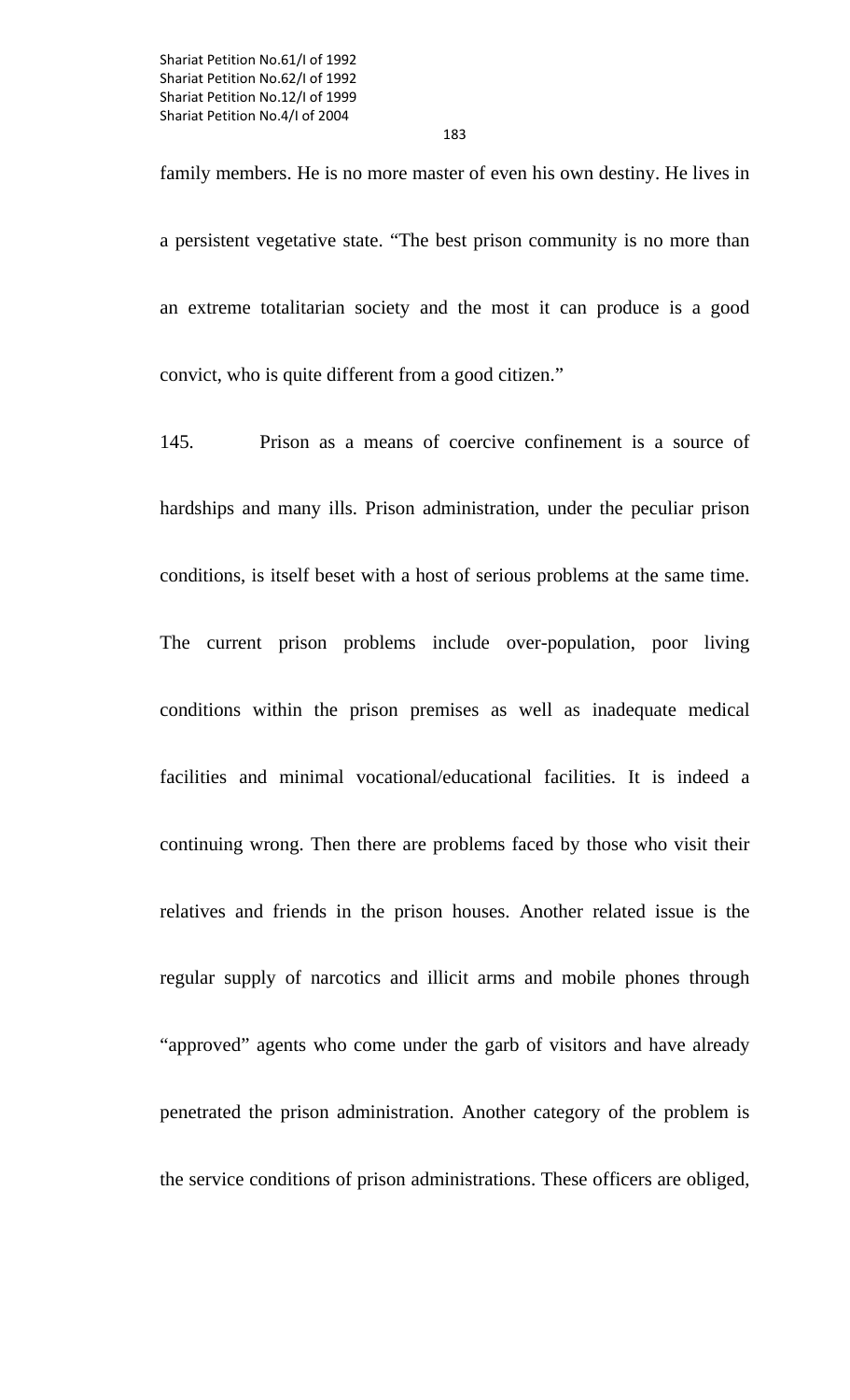as a part of their duty to continually handle a community of angry and deprived persons.

146. The element of over-population in the prison houses is a source of many ills. It is the bane of Jail administration. We have scanned the Population Statement of Prisoners confined in Jails of the Punjab as on 31.12.2008 as well as the crime wise and section wise Monthly Population Statement for the month of December 2008 as well as the statement showing the number of juvenile convicts/under trial and condemned prisoners in the Punjab Jails as on 31.12.2008. The figures were obtained from the office of the Inspector General Prisons, Punjab. The population chart shows that out of 32 jails in the Province, 30 prisons are over crowded. As against the authorized strength of 229 prisoners the District Jail Multan is maintaining a choking level of 807 prisoners, the Central Jail Gujranwala has a population of 4481 as against the permissible strength 913 prisoners. It means that the maximum over-crowding in Multan by the end of the year 2008 was 394 %. This is a staggering disclosure. The gravity of the problem needs immediate attention as it is in fact a human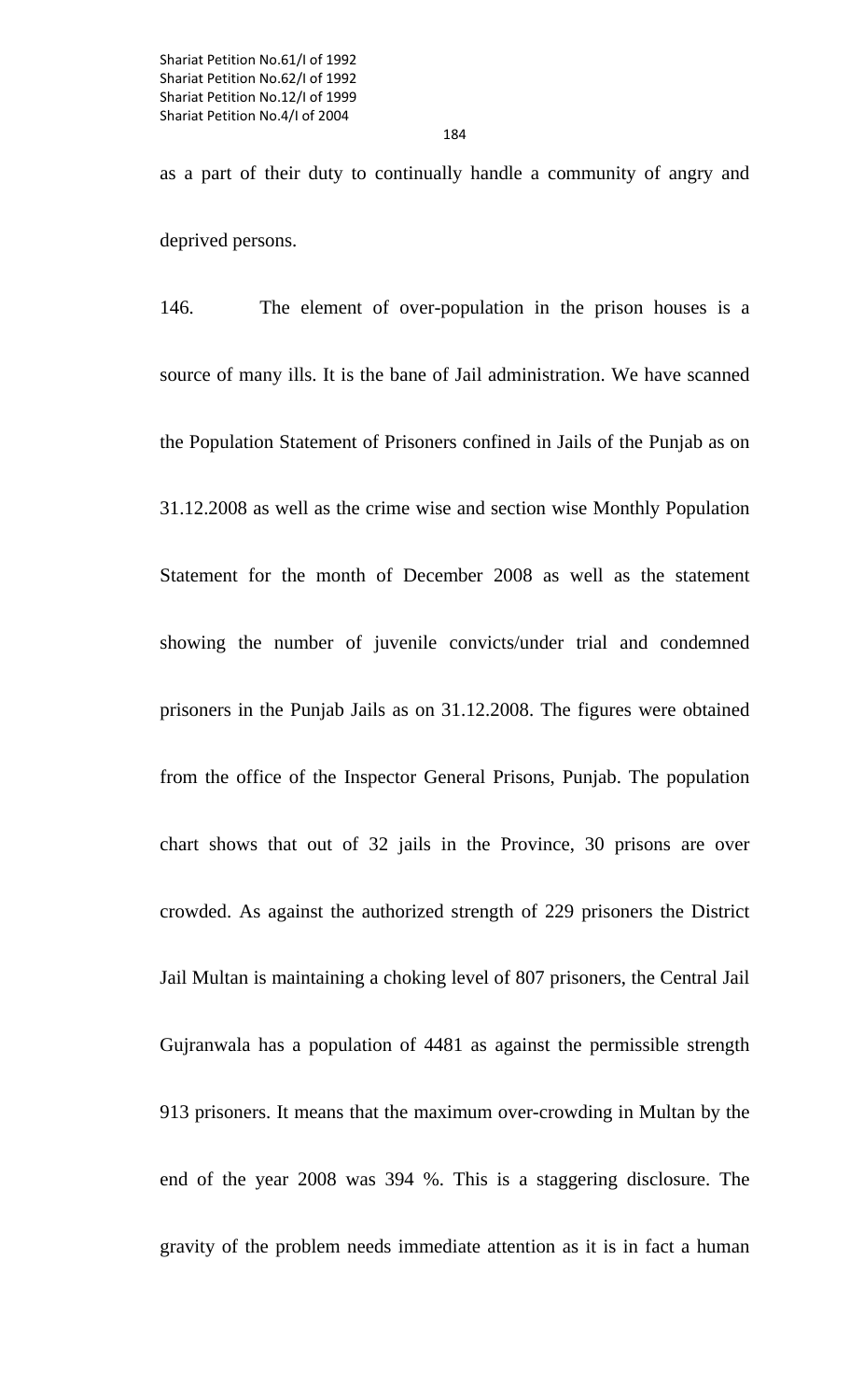problem. The cause of the oppressed is being shelved because they are not permitted the right of protest before any mundane tribunal.

147. The number of prisoners languishing in jails of the Punjab as on 31.12.2008 was 59965 out which 999 were juvenile convict/under trial prisoners whereas the total strength of female prisoners was 856. It is however heartening to note that the number of female prisoner is less than a thousand but it is unfortunate that the number of juvenile prisoners is approximately one thousand. This figure serves a note of caution to the entire nation. The ratio of adults to juvenile is 60 to 1. These figures were obtained from the office of the Inspector General of Prisons, Punjab, Lahore in April 2009. These figures reflect the situation only in one province. The situation in other province would not be much different.

148. These figures also show that out of 60 thousand prisoners the number of under trial prisoners is 40 thousand. These figures suggest that with better management of trial and bail petitions and providing Judicial lock-up, the number of prison problems could be reduced considerably.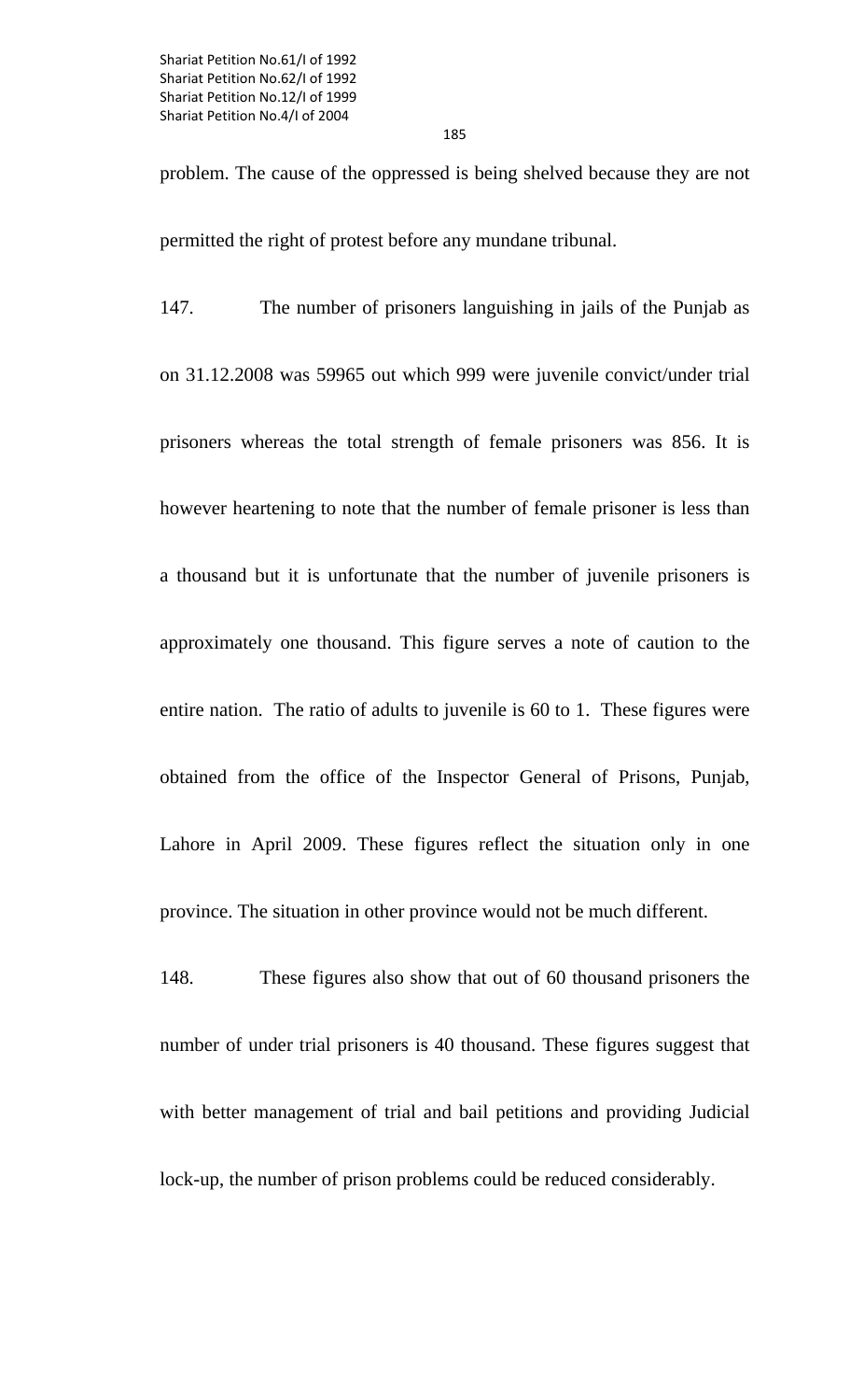149. We have taken judicial notice of the service conditions of prison staff. We have also attempted to identify and enumerate the various problems facing this sector of administration of Criminal Justice. We have in this exercise made an effort to proffer solutions as well for consideration of the Executive and the Legislature. We are of the considered view that things can improve provided sincere efforts are devoted towards solution of these problems.

150. We will not hesitate in reiterating the fact that the living condition in prison houses is not up to the mark. A reference may be made to the case of Majeeda Bibi Vs. Superintendent Jail reported as PLJ 1995 Karachi 1. It was a Division Bench case. The Central Prison Karachi was visited by the erstwhile Chief Justice Sindh High Court alongwith 18 Hon'ble Judges on 30.12.1993 who, for the first time in judicial history under-took such massive inspection of the Prisons. The Hon'ble judges held as follows:

> "During the inspection, it was noticed that the condition of most of the prisoners who were kept in the Security/Bund Wards was pathetic and pitiable. The manner in which they were kept in a cell, having an area of few feet, in solitary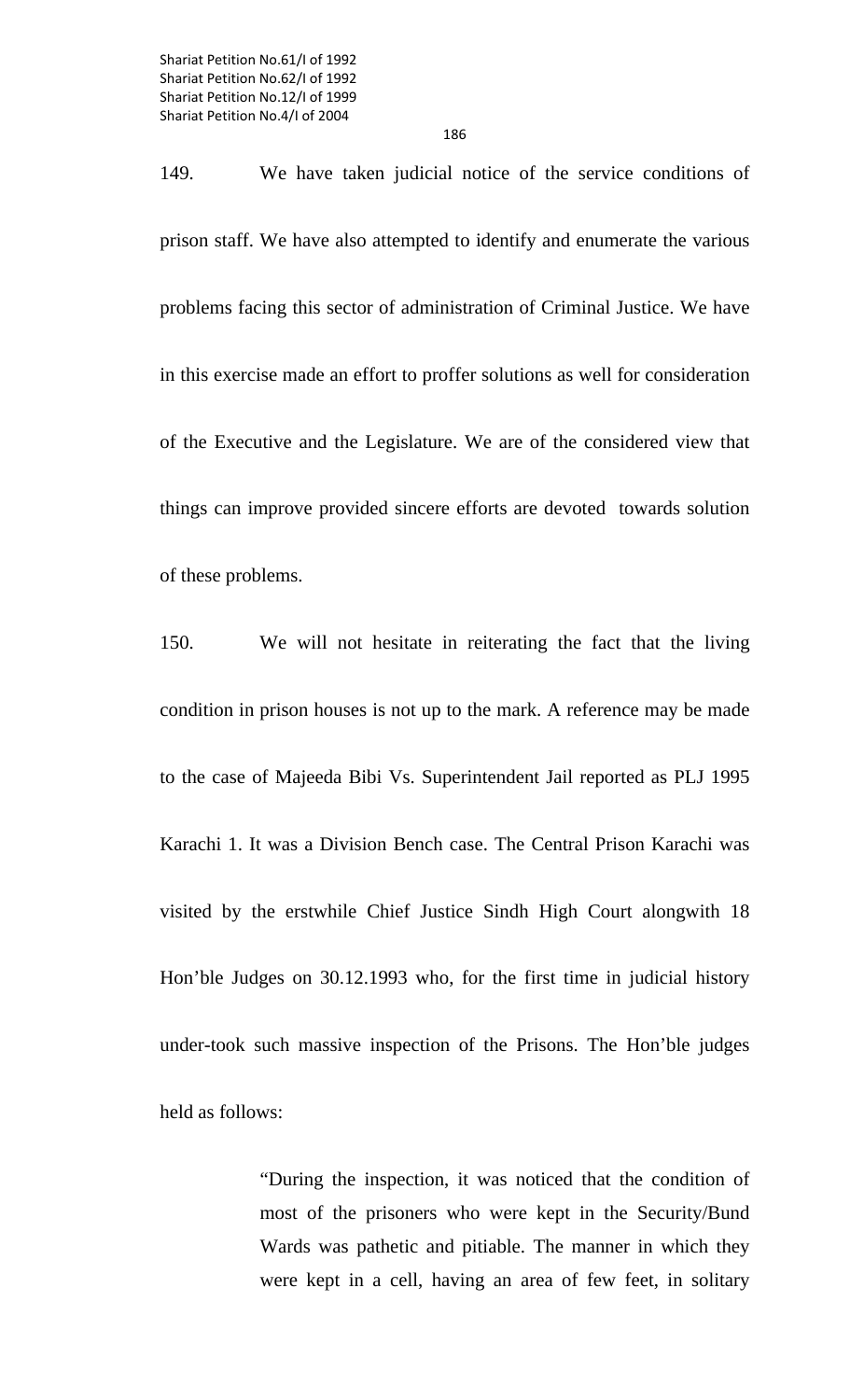> confinement with bar-fetters on. If a comparison of the conditions of these prisoners is possible, then it can only be made with the animals who are kept in zoo. It can be said without any hesitation that even the animals in the zoo are better placed as they have no bar-feeters inside the cage and they are provided with better facilities. Most of the prisoners complained that they were kept inside the cell for several days with bar-fetters on and were taken out only once in a week for a bath, otherwise they had to eat, drik, sleep and to relieve themselves in the cell in the presence of other prisoners and had to perform all other daily routine inside the small cell some of which even do not have facility of direct sun-light …… In some of the cells, prisoners were kept in solitary confinement, while in some of the cells there were 2, 3 and even 5 prisoners. Neither there were any arrangements for proper supply of drinking water nor there were any sanitary arrangements. Several cells were full with filthy and dirty water and on account of the bad smell it was difficult even to stand outside the cell.

During the inspection, it was further noticed that:

- (i) entries made on the history tickets were not upto date;
- (ii) some of the prisoners were kept in these cells as punishment, but the period for which they were punished to stay in the cell was not specified on the history ticket;
- (iii) some of the prisoners complained that they have been confined in these cells because the Superintendent or Jail/Staff was not happy with them;
- (iv) some of the prisoners also complained of beating and maltreatment by the staff of the prison;
- (v) generally all the prisoners complained that they were not allowed to meet the visitors;
- (vi) several prisoners complained that they were not allowed to meet the visitors;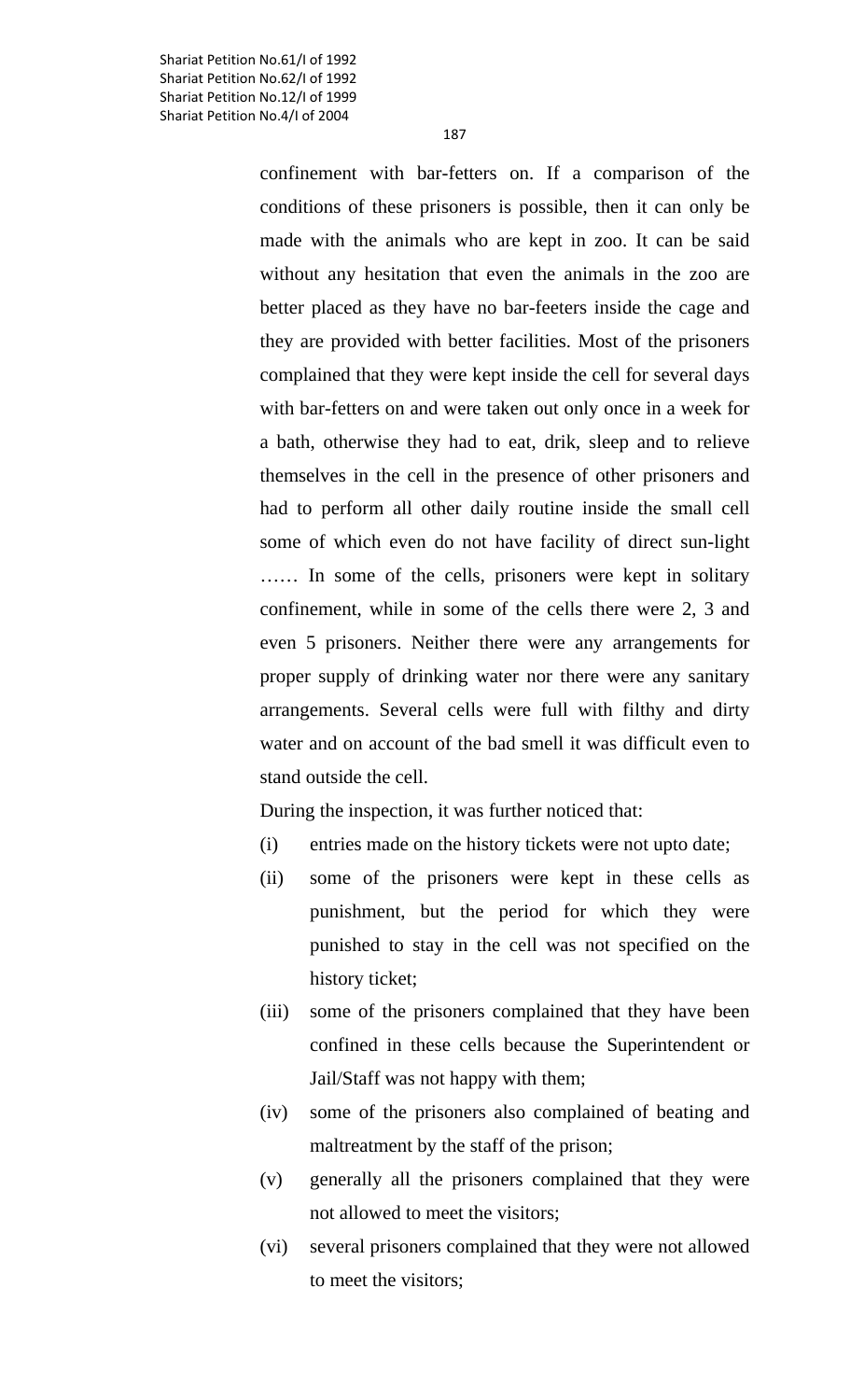188

(vii) the manner in which the prisoners were kept in the cell was in gross violation of the Prison Rules."

It was further held as follows:

"In the circumstances we direct that the copies of the Constitution of Pakistan, Pakistan Prisons Act, the Prisoners Act and the Rules framed there under, Jail Manual, Pakistan Penal Code, Criminal Procedure Code and Evidence Act etc. should be made available in all the prisons throughout the Province of Sindh for use and for reference by the prisoners. We further direct that copies of the Constitution and Jail Manual should also be made available in Urdu and Sindhi. We further direct that arrangements be made for providing more useful and educative books in the libraries of all the jails in the Province of Sindh."

### **B.** CHALLANGING PROBLEMS

151. As stated above the Prison Administration is itself plagued with a number of serious problems. Under the circumstances we would also advert to the issue of the service conditions of the prison bureaucracy and the stark atmosphere in which the prison officers themselves spend a life term and in turn suffer the reaction of prisoners which, in fact, is occasioned by of their own rigid attitude. Risks and persisting tension in the atmosphere are added incidents of the peculiar type of job they have to perform when they manage a prison house. Prison staff itself, under the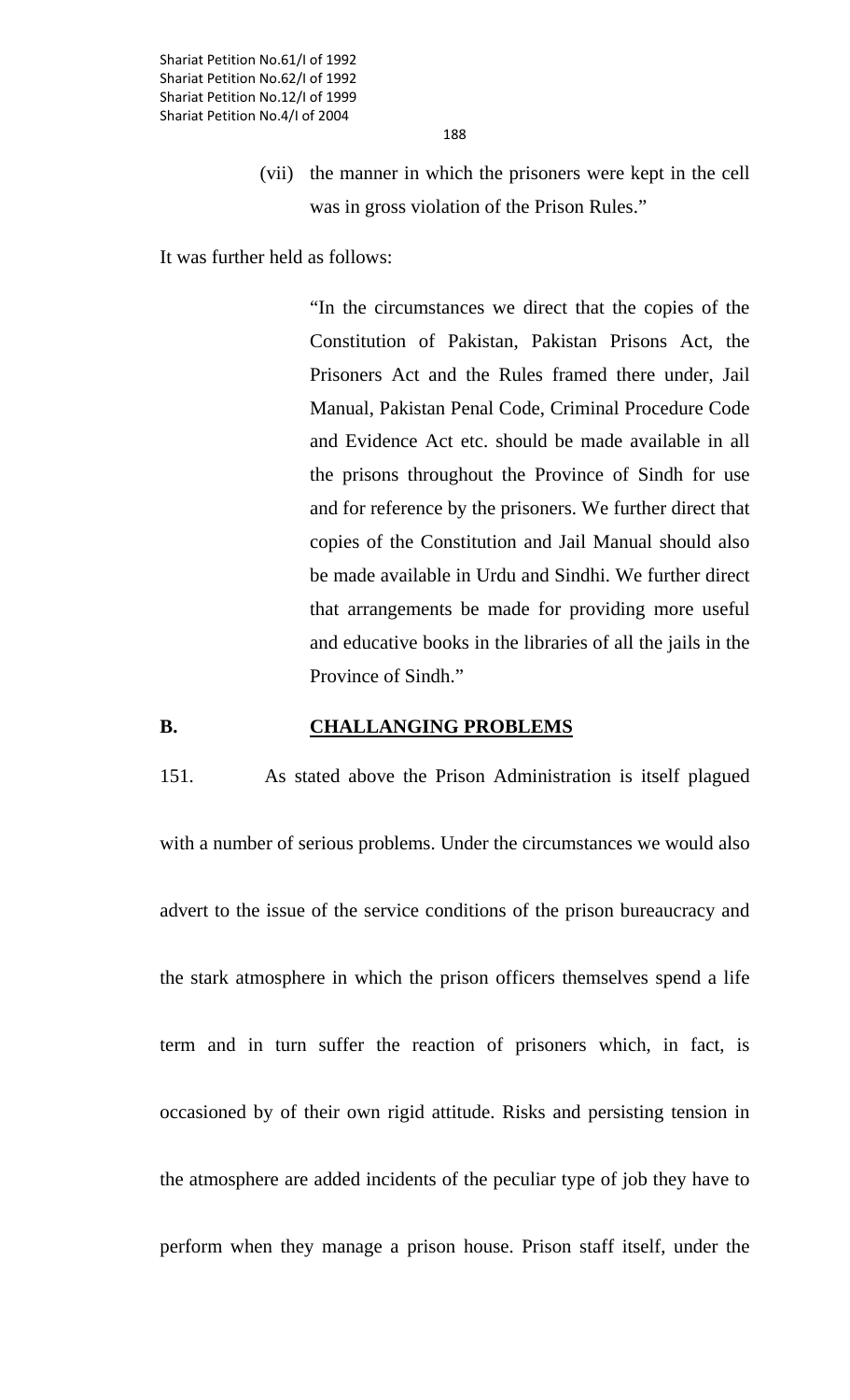circumstances, can be considered part of Prison Population. Detailed below are some of the major problems which are being faced by the Prison Administration and thereafter we will consider some proposals for solving

these problems:-

- i. The basic problem is **overcrowding** in jails. In the Punjab Province alone the prisoner population as on 31.12.2008 was 60,000 ( to be precise 59,474) as against the sanctioned strength of 21527. Out of 59,965 prisoners the number of under-trial prisoners is 41,505 i.e. almost two third strength. This figure is a pointer towards a) the urgent need of making adequate provision for Judicial Lock Ups in all those places where criminal cases are heard, b) proper management of trials and c) liberalization of Bails in certain categories of offences. Overcrowding in itself gives rise to multifarious problems which need not be recounted here. Suffice it to say that overcrowding is the nursery of varied types of evils and moral aberrations.
- ii. Shortage of Warder Guards and other staff to combat recurring problems within the prison premises due to overcrowding and related matters.
- iii. Lack of modern equipments, which includes arms and ammunition as well as gadgetry, to enable the staff to achieve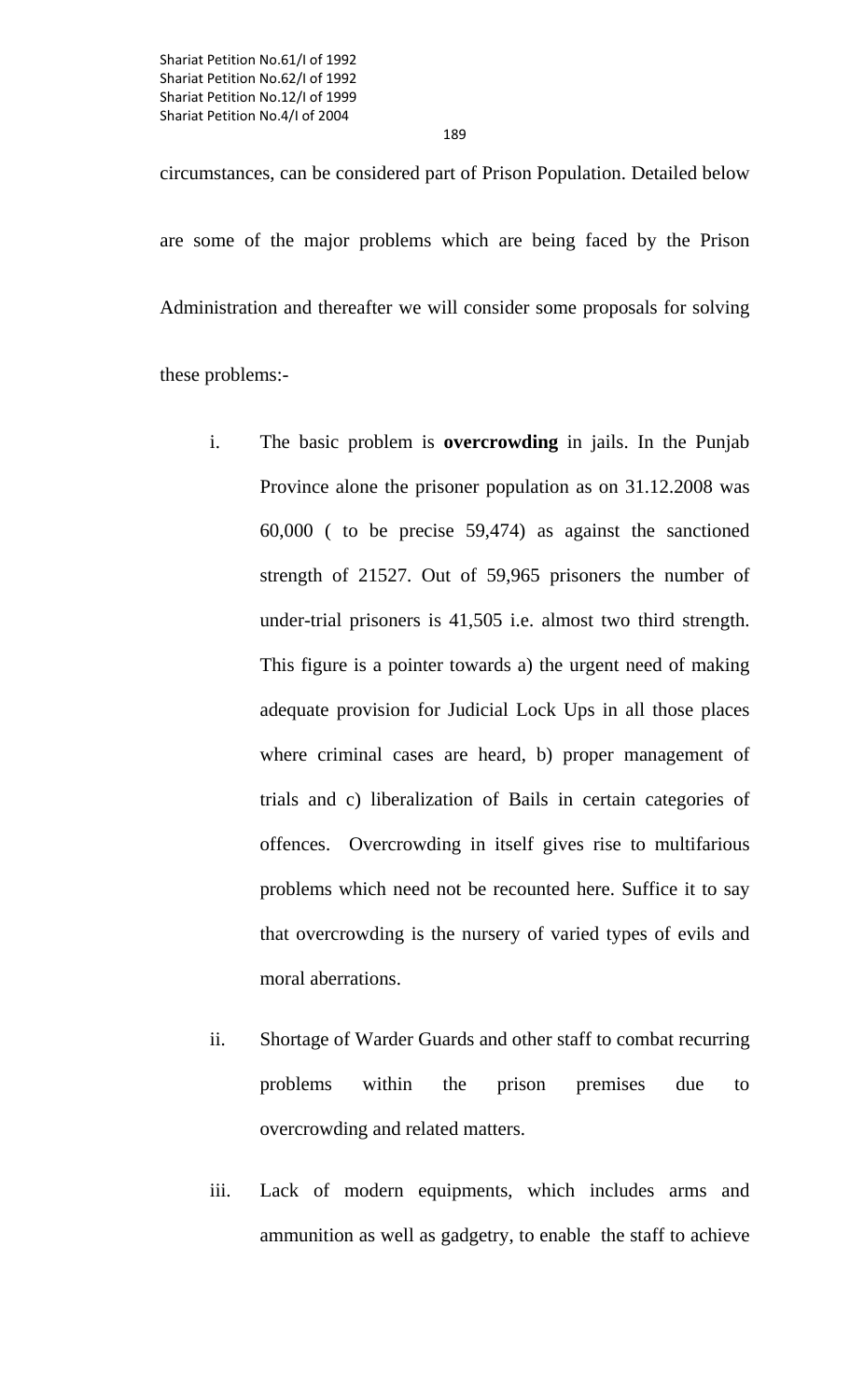190

fool proof safety and security of the prison barracks, boundaries and prison population.

- iv. Absence of adequate funds to provide emergent and routine medical facilities for the inmates within prison premises. There is dire need to revamp medical administration in the jails.
- v. Lack of appropriate vocational/educational facilities for the prisoners.
- vi. Absence of a properly planned programme for recreational activities. Availability of such like facilities would go a long way to ensure reduction of prison problems.
- vii. Retarded career progression of the prison staff.
- viii. Lack of incentives to boost up morale of prison staff.
- ix. Long and uninterrupted association with criminals affects the psyche, conduct and responses of the prison officialdom.
- x. Shortage of residential accommodation for the jail staff.
- xi. Non existence of correctional centres within prison premises.
- xii. Inadequate training facilities for jail staff at local and international level.

# **C**. **PROPOSED SOLUTION**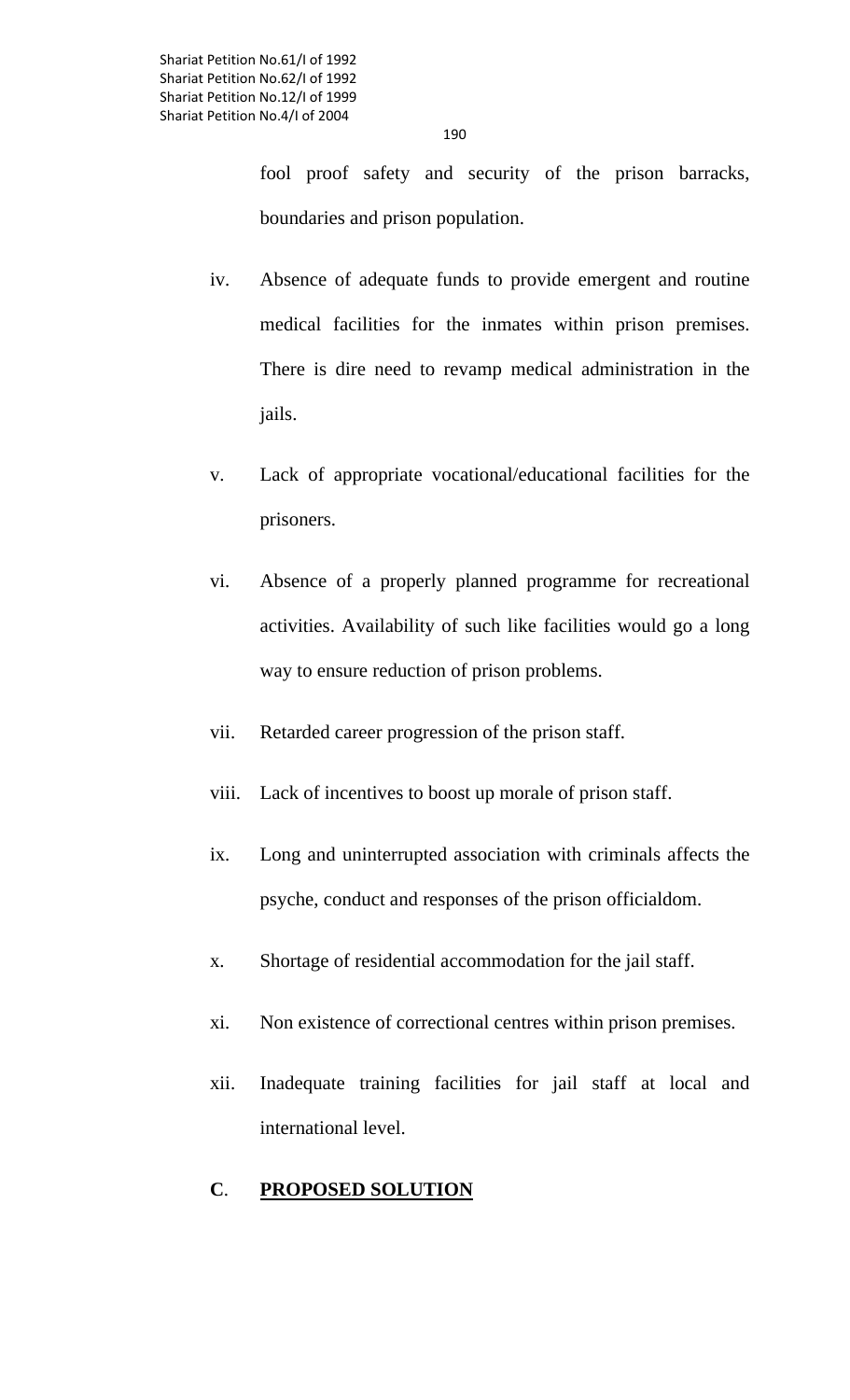- a. Construction of **Judicial Lock Ups** at each Tehsil Headquarter for the safe custody of under-trial prisoners. It will go a long way not only to reduce crowding but will save the accused and police from the hazards of negotiating cumbersome distances between Prison compound and Court premises. This step will also ensure timely presence of under trial prisoners in the Courts and thereby reduce the number of un-necessary adjournments of trials. The number of visitors to the Prison Houses will also diminsh, thus reducing pressure on the streets choked by vehicles.
- b. Establishment of the proposed **open jail** in Bahawalnagar at an area of 200 squares should be undertaken immediately. 500 good conduct long term prisoners can be employed alongwith their families in open jail for their rehabilitation. This sort of agriculture therapy is considered useful both for the convicts and the Home Department. Every province can provide land for open jails. The open prison system, which had been developed especially in the United States, the United Kingdom and the British Commonwealth, and the Scandavian countries, was recognized in due course of time as an important contribution to effective rehabilitation of prisoners. The Swedish Prison Code of 1944 and English Criminal Justice Act 1948 gave legislative expression to progressive thoughts on the treatment of offenders.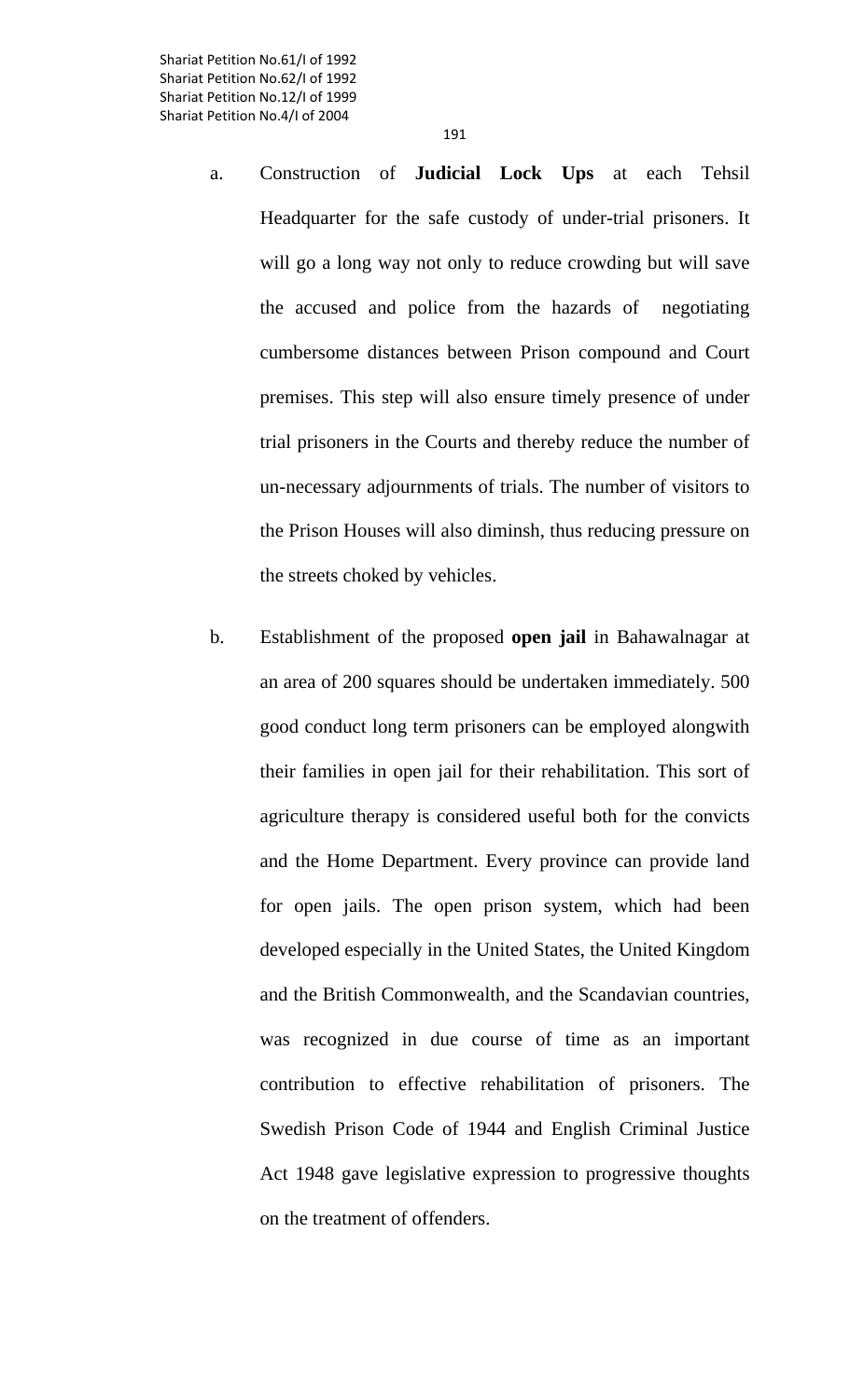- c. Construction of jails in the Districts where previously no jail exists like District Nankana Sahib, District Chiniot, District Khushab should not be delayed any more. Similarly another District Jail in Lahore along River Ravi to feed District Courts near Data Darbar, can be added to solve the problem of overcrowding and related issues in this city of increasing populace with rising rate of crime.
- d. Incentive based performance/pay **package/career** progression for prison staff, at par with the Police employees, is long awaited. The present disparity in service conditions of prison and police staff certainly affects the efficiency of prison staff, adversely.
- e. Establishment of Drug **Rehabilitation Centres.**
- f. Establishment of **Correctional Centres** so that services of Sociologist/Social Workers, Psychiatrists and Law Officers is readily available for redressing problems of staff as well as the prisoners.
- g. **Watch & Ward Force** of Prisons Department be increased proportionate to the increasing population of prisoners in the jails according to the yard stick determined by the Government.
- h. **Liberalization of Parole** & Probation System so that maximum number of prisoners are released on parole and probation system to reduce overcrowding. There is one good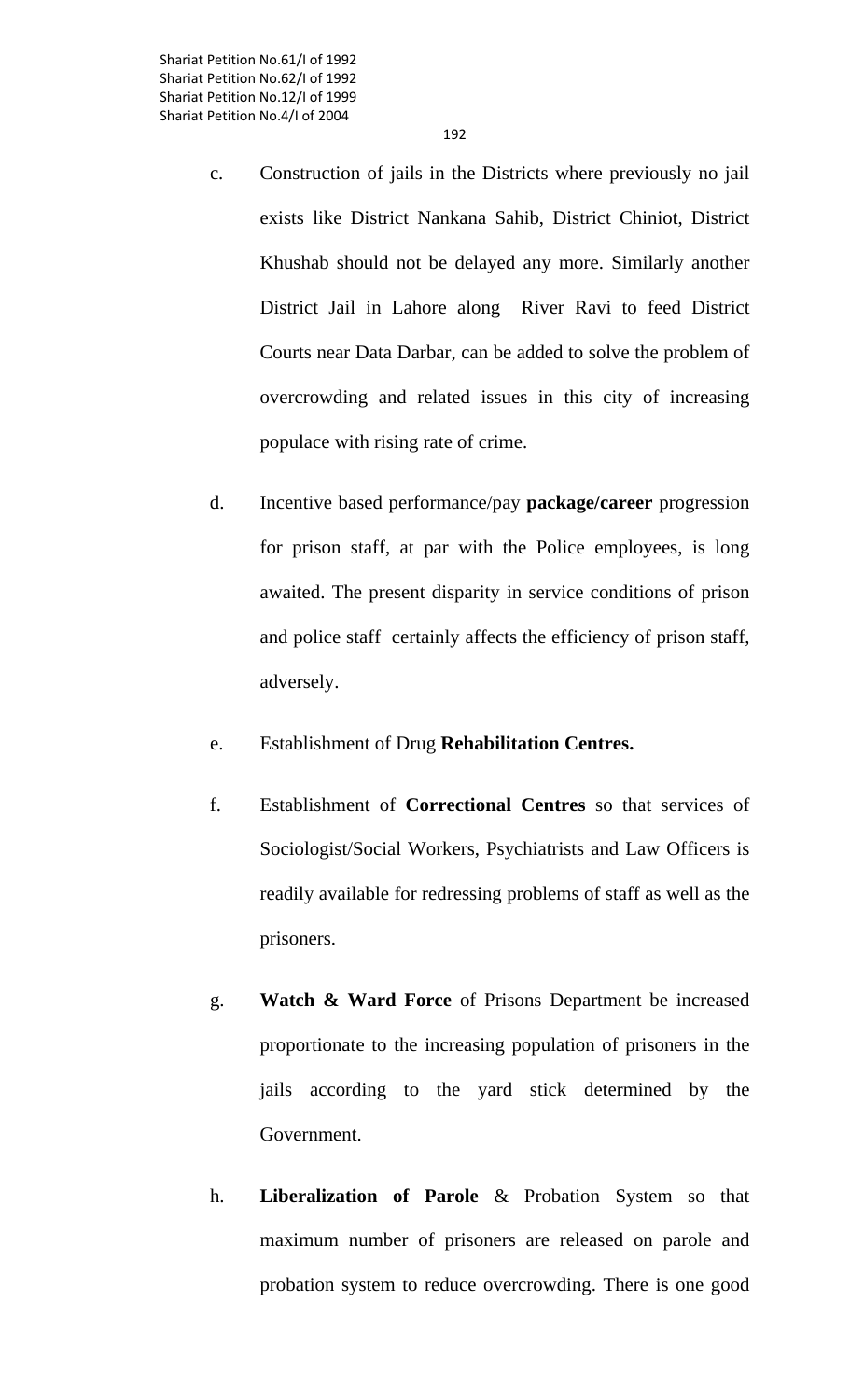provision in Jail Manual namely Rule 146 which allows release of a prisoner on ground of old age, infirmity or illness subject of course to verification of the ailment by a Medical Board. The scope of the term **illness** has not been defined. Prisoners suffering from various diseases like cancer, tuberculosis, coronary thrombosis, kidney problems etc. who need constant care could be released on certain conditions.

- i. **Expeditious disposal** of cases to reduce strength of under-trial prisoners in jails. Moreover, bails can be liberalized both in certain categories of offences and unavoidable delays in the completion of trials.
- j. Establishment of **Training Institutes.**
- k. Prisons Management and Information System.
- l. Provision of modern **security equipment,** gadgetry, arms and ammunition.
- m. Introduction of market oriented **Trade Training Vocational skills** and **Prisons** industries.
- n. Increase in the number of Death Cells **in order** to reduce pressure on the existing cells.
- o. Introduction of a secure and properly guarded but a respectable system of **receiving visitors** who come to meet prisoners.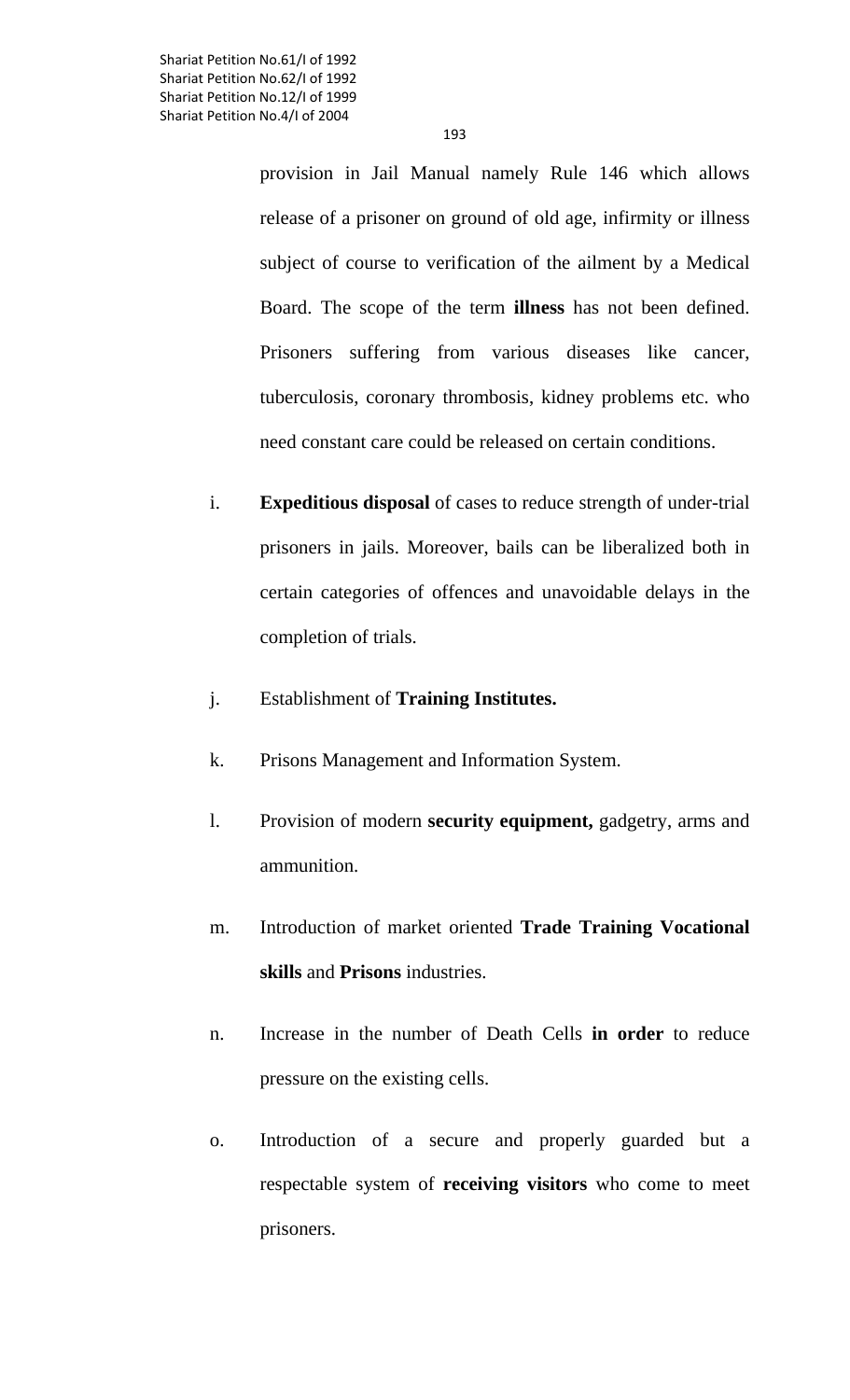- p. Reasonable number of **family quarters** for married prisoners.
- q. **Cultural shows** at regular intervals.
- r. **Religious instructions** with special emphasis on character building and moral values.
- s. **Extra remissions** on account of educational achievements like those provided by Rule 248(ii-a) whereby under trial prisoners who pass matriculation or higher examination in first division during their stay in the jail are duly rewarded . Better class jail facilities can be allowed to successful candidates with effect from the date the result is announced.
- t. **Canteen** in every prison house can be established not only to avoid contact of lower prison staff with prisoner on money matters but also provide much needed facility to incarcerated population.
- u. **Family reunion** in prison compound on auspicious occasions for well behaved prisoners.
- v. Introduction of **insurance based compensation** for the labour put in by a prisoner. Enabling rules be incorporated to provide compensation/wages to the prisoners for the hard work put in by them during detention period.
- w. **Compulsory** attendance/detention centres can be established as alternative to imprisonment of young or first offenders wherein education facilities/guidelines can also be provided.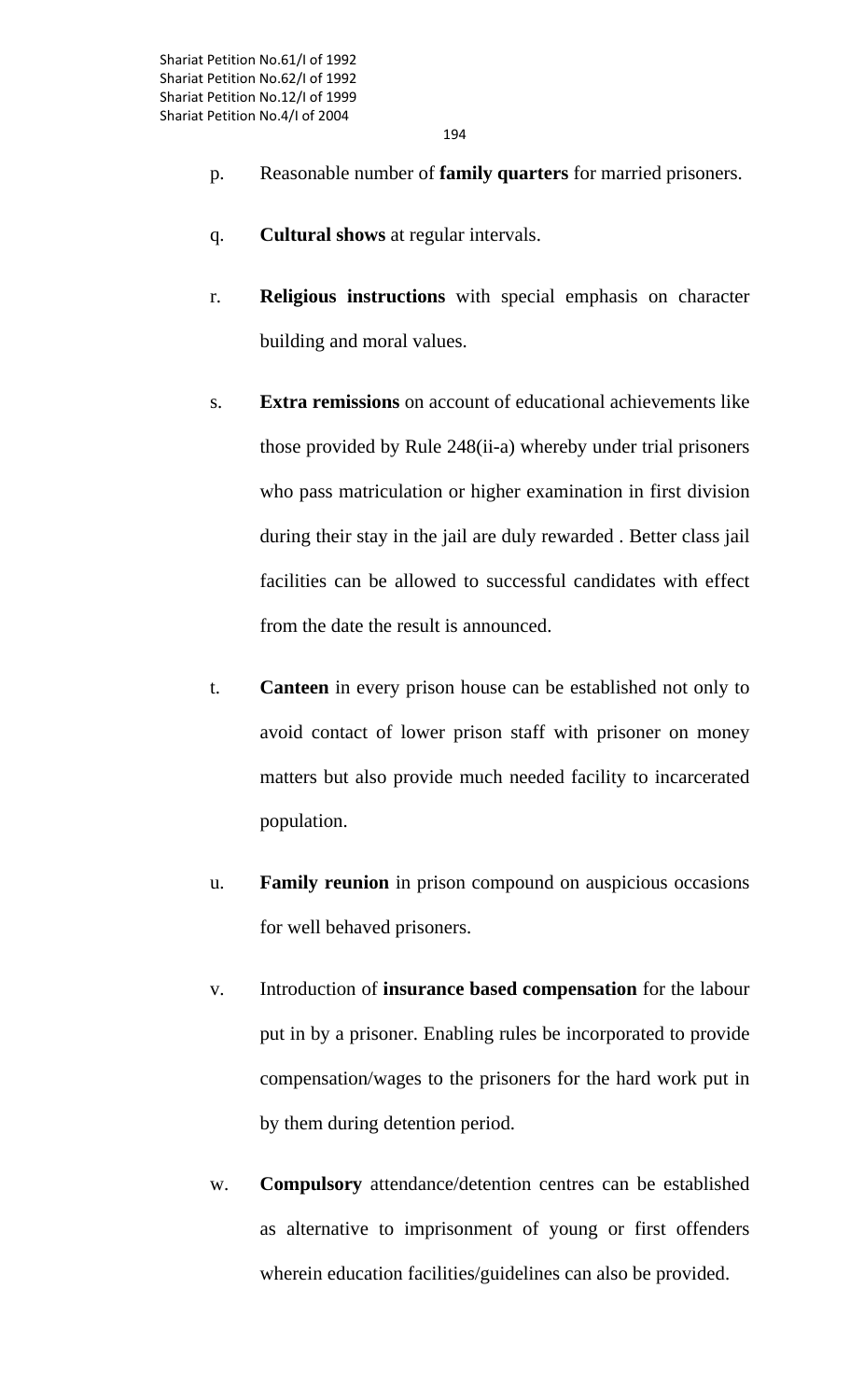x. **After release follow-up** can be of considerable assistance. NGO's or even a new branch of social service within prison discipline can be created wherein voluntary services of social workers, teachers, psychiatrists and selected members of civil society can be obtained for the rehabilitation of released prisoners so as to properly absorb them in social set-up.

- y. **Free Legal aid facilities** for poor prisoners both before and after conviction through the good offices of Pakistan Bar Council at Supreme Court level and Provincial Bar Councils at the High Court and District Courts level.
- z In view of the mandate contained in Article 38 of Constitution there should be a **Community Centre** in each central prison wherein apart from arranging collective meals twice a day, arrangements be made for congregational prayers five times a day, workshops, seminars, plays and other recreational, educational, cultural, religious activities not only to keep the prison population mentally and physically occupied but help them exploit their hidden potential during the forced detention period under the guidance and supervision of psychiatrists and social workers. So far the prison discipline, over a period of more than a century failed to introduce steps for the **Reformation or Reclamation or Rehabilitation** of prison population. Serious efforts for assimilation of released prisoners in the social environment is urgently required. Three Rs must find mention in revised Jail Manual.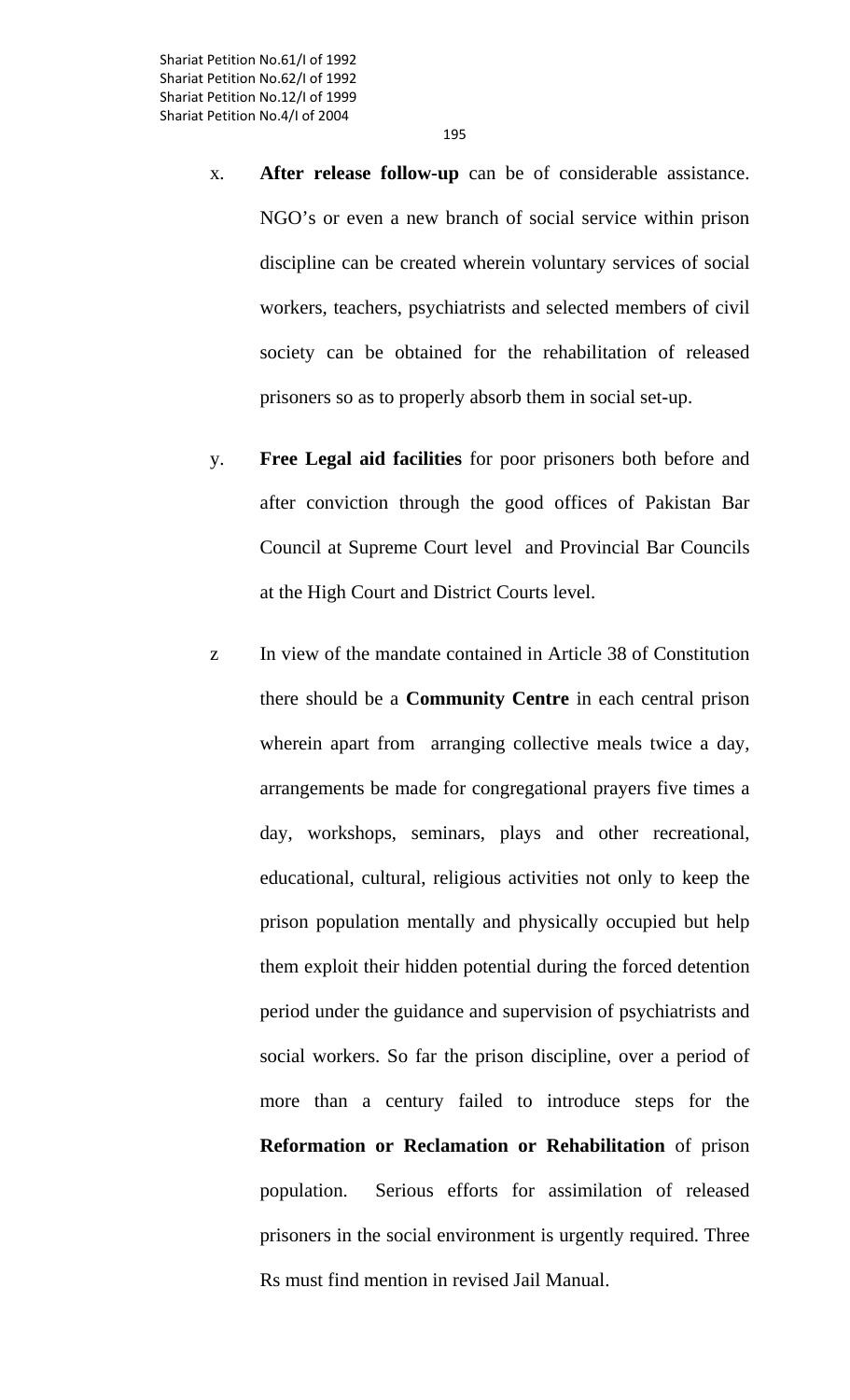> To expect, under the prevailing circumstances, that the prison beaurucracy will take initiative in the above mentioned proposals and go beyond the terms of reference is in fact asking for the moon. However tangible results can be achieved if the prison officialdom could be persuaded to work according to the letter and spirit of the authority already stipulated in the prison discipline. But to achieve salubrious and beneficent conditions a sincere paradigm shift would be required. It may also be added here that at least the prison houses located in the Provincial Headquarters namely Karachi, Quetta, Lahore and Peshawar must have properly manned and separate but effective **de-toxification centres** for the drug addicts is absolutely essential to combat the increasing drug menace. In view of the increasing number of drug addicts the Federal Government can provide funds to the Provincial Governments to construct Annex in the prison compound to accommodate and treat the addicts in a separate section away from the non-adict prisoners.

### **D. ROLE OF PRISONS**

 One who misbehaves With his slave (prisoner) Shall not enter Paradise

(HADEES)

**CORECTIVE.** The purpose of prisons is certainly custodial but the purpose of custody has to take care of prisoner and apply corrective

152. There are three functions of prisons: **CUSTODY, CARE and**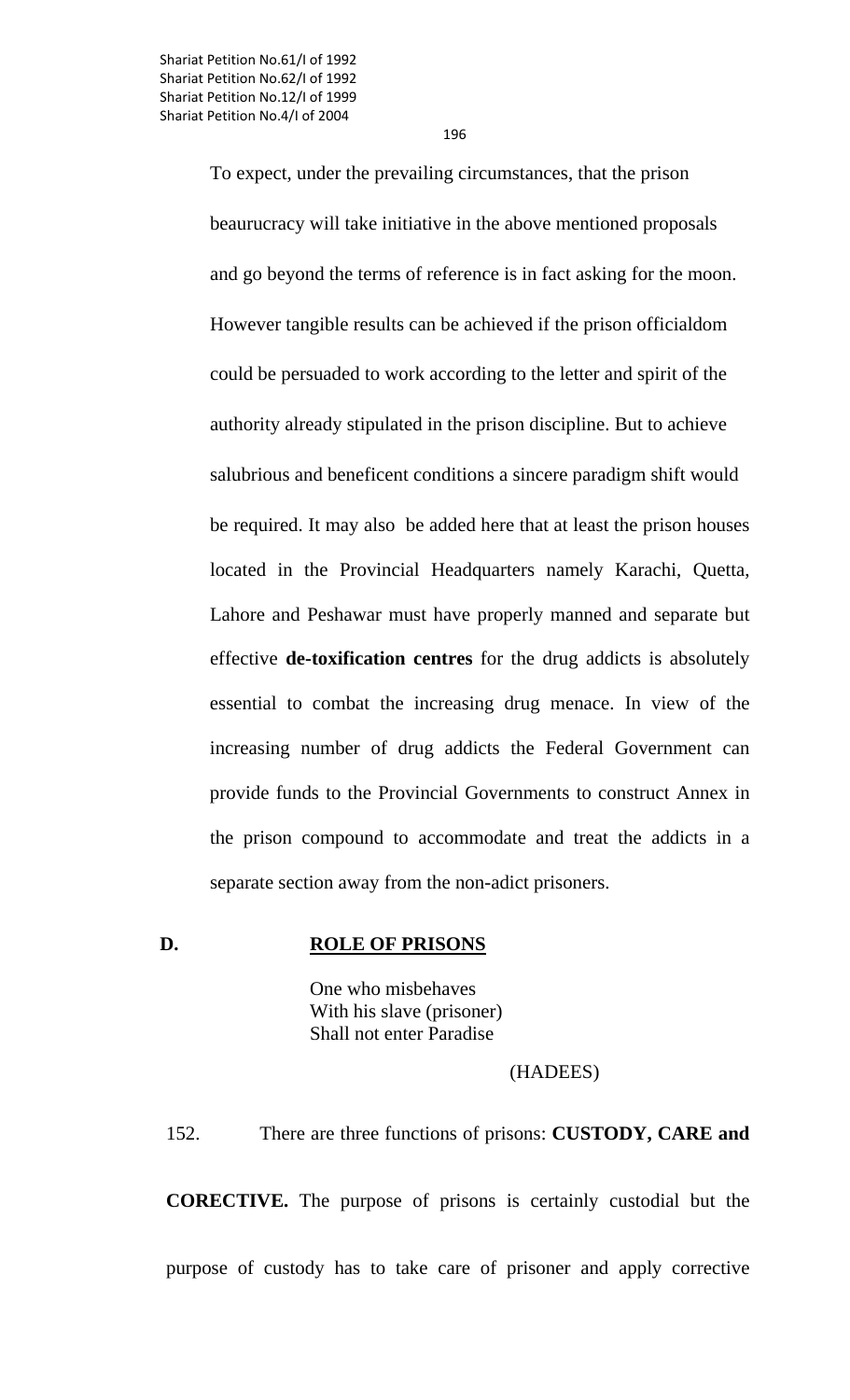197

measures. The Corrective/Rehabilitation aspect is not visible in the Prison Discipline applicable in Pakistan. The Jail Manual was drafted with the sole object of holding the under trial prisoners or confining the convicted persons. Effort should be made to clear the prisons and not to fill them. The Corrective or Rehabilitation aspect must be introduced with a missionary zeal and efforts should be geared towards after-release welfare of prison population. **Relief, Reclamation and Rehabilitation** should be the logo of new prison discipline. Those leaving the prisons at the end of their terms must return home with the realization that human life is a Divine gift which has to be honoured because it has a meaning and a purpose:-

> "Verily Thy Lord is full of Forgiveness for mankind For their wrong doing"

Ayat *6 Sura 13 Sura Raad Al-Quran* 

"Did you think That We created you Without any purpose, and You will not be Brought back to Us"

Ayat 115 Sura 23 (Al-Muminun)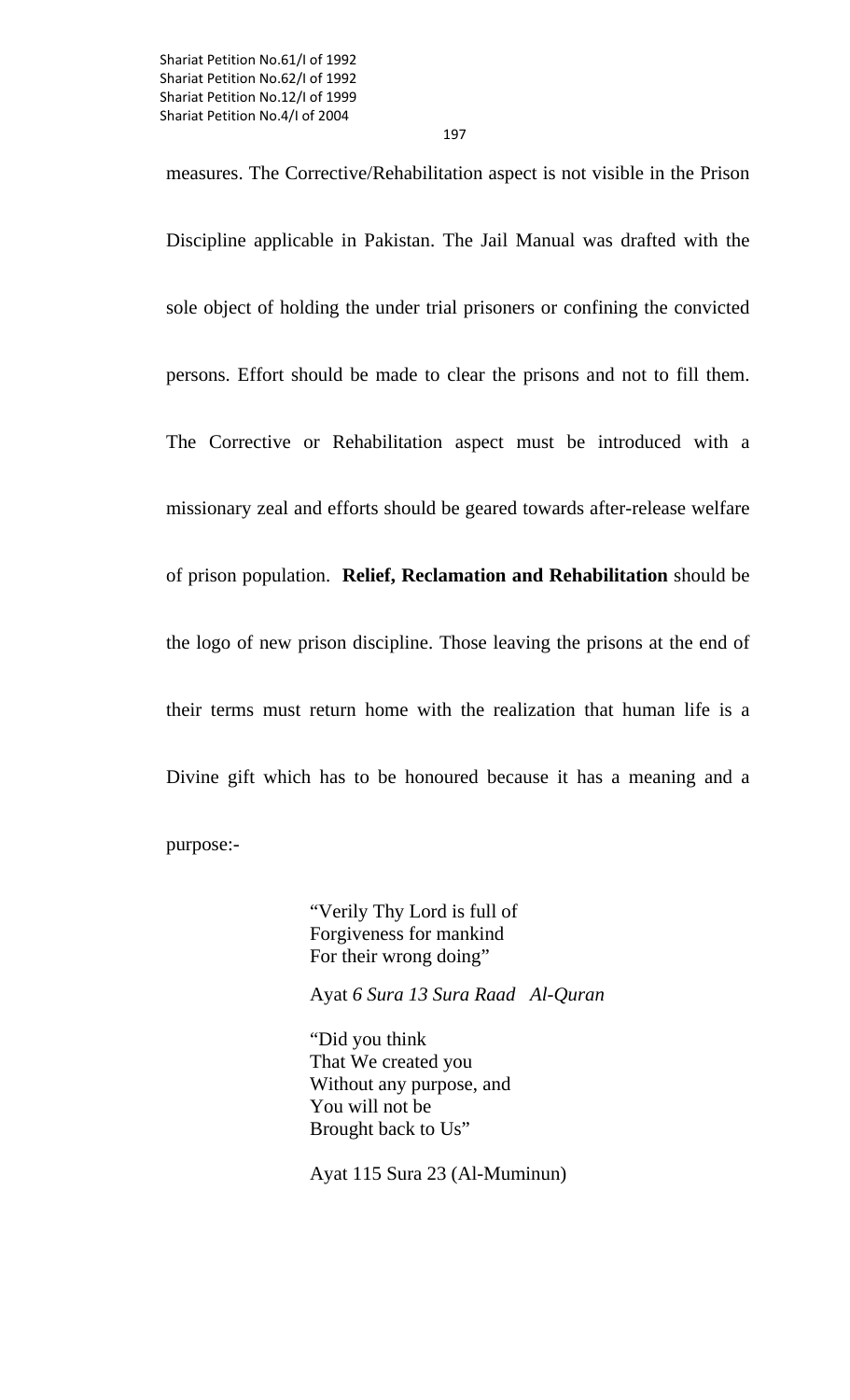198

153. There is however a salutary provision in the otherwise demanding and depressing prison rules, contained in Rule 304, Chapter 12 of Pakistan Prison Rules, 1978. It states that:

> "Rule 304.-- when a juvenile prisoner is due for release and required assistance to settle in life, the Superintendent shall send intimation to the Secretary of the District Committee of the Prisoners' Welfare Society of the district of his residence at least one month before the date of release."

154. The rights of children have been specifically enumerated in

Holy Quran which should be a part of our legal code. Noted below are the

provisions where Holy Quran mentions the rights of children in the domain of their sustenance and upbringing, including protection from evil influences, facilities for education, right to life, proper guidance, sympathetic attitude and a host of other things.

> "Ayat 233 Sura 2 Ayat 9 Sura 4 Ayat 141 Sura 6 Ayat 40 Sura 14 Ayat 31 Sura 17 Ayat 3 Sura 22 Ayat 74 Sura 25 Ayaat 7-12 Sura 28 Ayaat 13-19 Sura 28 Ayaat 6-7 Sura 65."

Learned Standing Counsel agrees that when a juvenile prisoner is

released there should be some body to guide him and enable him to enter life as a productive unit of society. The Government can consider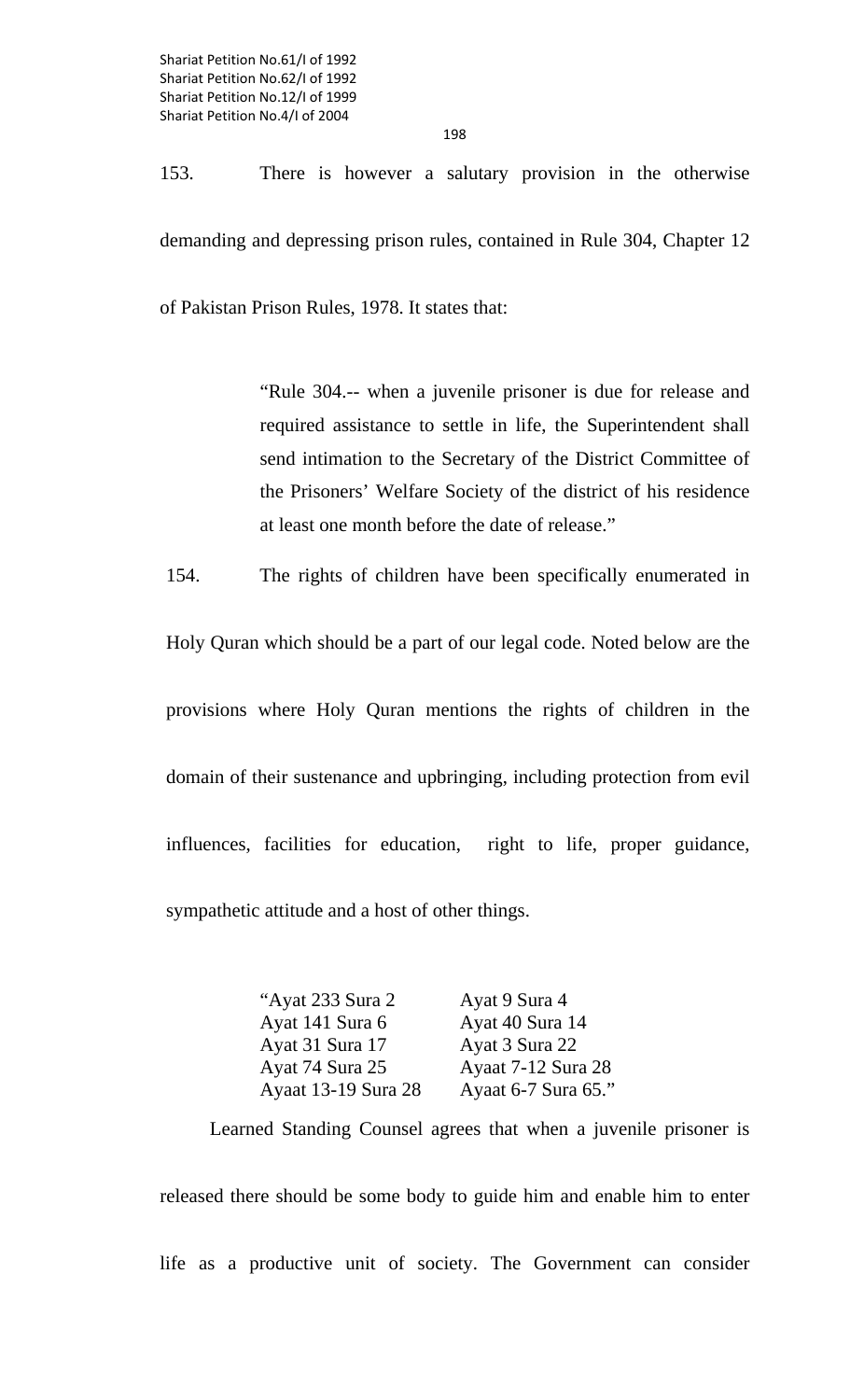orphan juvenile offenders, are deputed to provide necessary assistance. 155. The fundamental guiding principle of Islamic polity, as enunciated by Holy Quran and Sunnah of the Holy Prophet PBUH, in so far as human affairs are concerned, *is the establishment of Justice and negation of Injustice and Inequity.* The rule appears to be: *Eschew ZULM and foster ADL-O-EHSAN***.** This approach is amply corroborated by the fact that the first significant thing in the life of Holy Prophet Muhammad PBUH, while still he was 20 years old, was the convening of Hilf-ul-Fuzul. It was a voluntary organization by a few committed sons of Macca. The commitment made by a member of this voluntary association was that each member would be always ready and come forward for the rescue of victims of high-handedness or tyranny and those who needed succor, support or security.

156. The theme of securing basic human rights and the establishment of justice runs through the entire fabric of Divine Message. The number of times the commandment to do justice has been mentioned

amending the rule whereby Probation Officers, particularly in cases of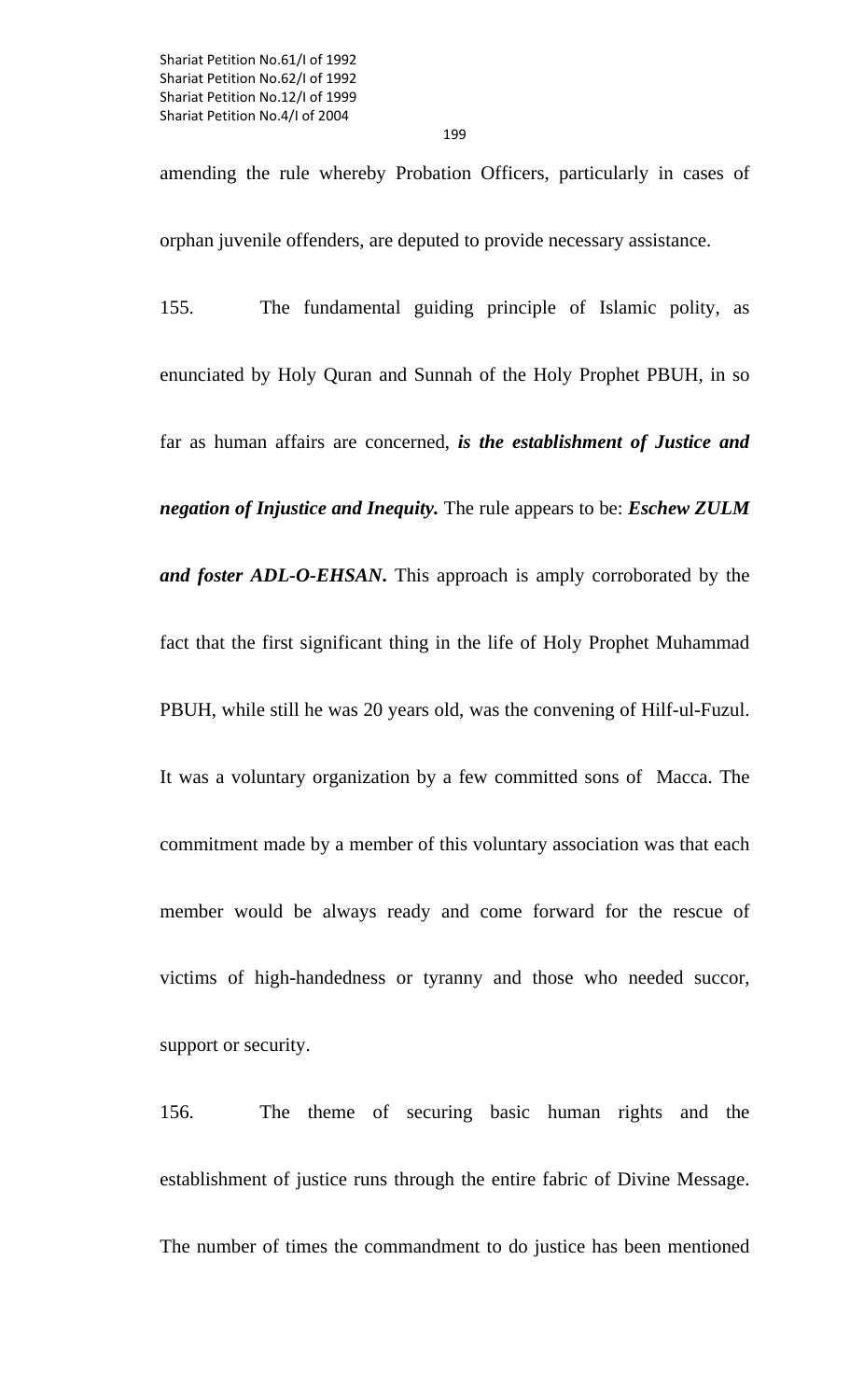in the Holy Quran is a indication that **justice** is almost an article of faith for the Muslims. Quran is not content with the use of the term ADL (Justice) alone but the Holy Scripture, at the same time, introduces terms like QIST, EHSAN and MEEZAN to give widest possible meanings and connotations to the concept of justice in Islamic jurisprudence.

157. It is in this background that we have examined the various provisions of prison discipline in the matters agitated before us. It is not our obligation alone but the Legislature as well as the Executive is equally bound to erase every such provision which smacks of Zulm. Allah Almighty has at numerous places in the Holy Quran disparaged the element of Zulm. Ayat 279 Sura 2 lays down the principle La Tazleimoona wa la Tazlamoon i.e. NEITHER DO A WRONG (ZULM) NOR BE WRONGED. Ayat 57 Sura 3 proclaims that **Allah does not like the transgressors (Zalemeen)** and Ayat 22 Sura 14 conveys a note of caution to the Believers: *A grievous chastisement awaits the wrong doers (Zalemeen).* This Court hopes that necessary steps will be taken by all the Provincial Governments with the active collaboration of the Secretary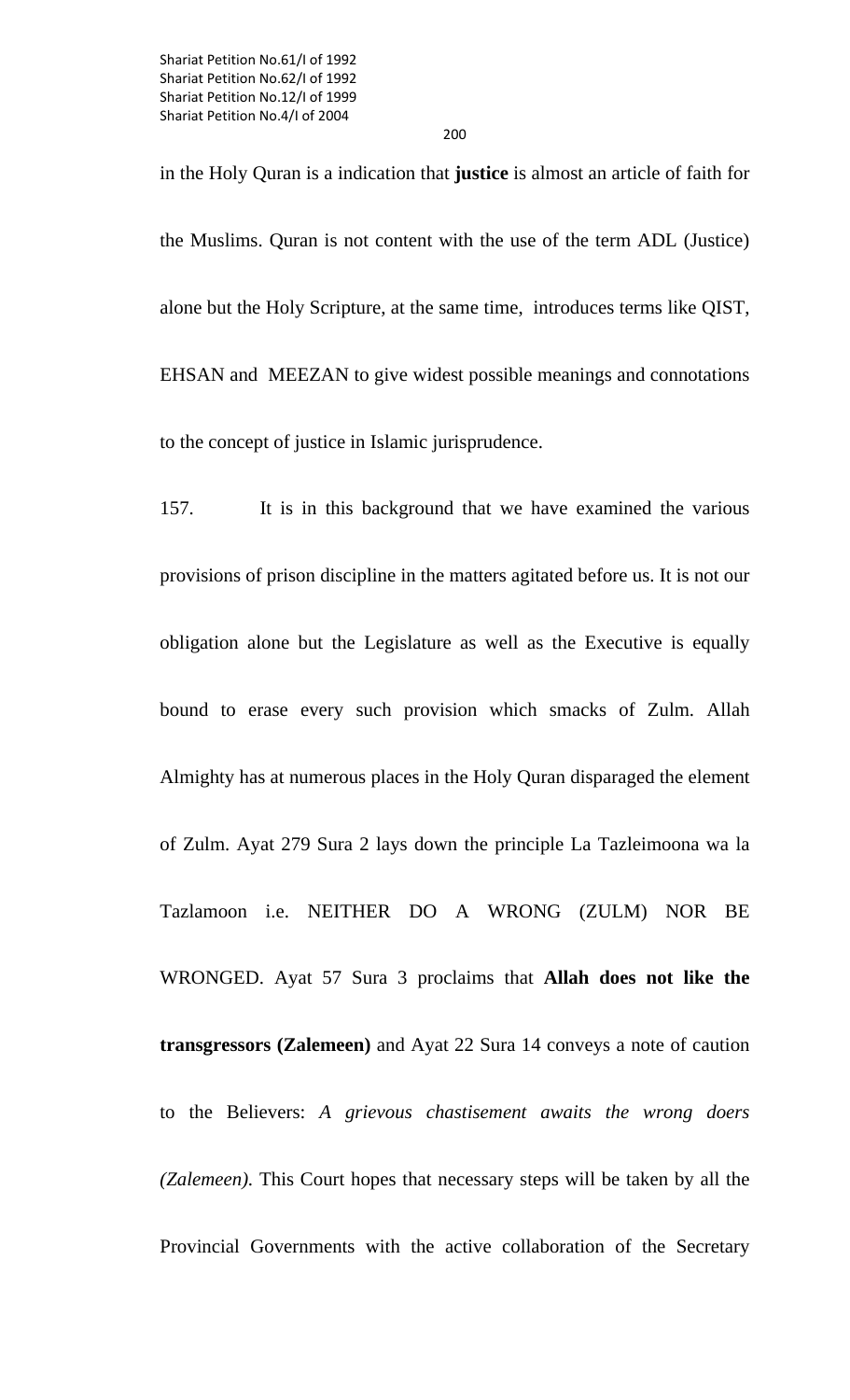201

Interior. The Secretary Interior and the Provincial Home Secretaries will send a detailed report on the various issues identified discussed in this segment should also reach the Registrar of this Court by 31.01.2010 whereafter the Court will examine the steps taken by the Federal and Provincial Governments in this matter. The case will be taken up again in February 2011 for reconsideration and necessary action.

### **SEGMENT FIFTEEN**

### **PRISON DISCIPLINE (ISSUE NO. X)**

### **PART A RIGHTS OF ACCUSED PERSONS/PRISONERS**

158. Since this judgment deals with laws relating to prison population so it is meet that the various categories of rights of an accused or a detenue or a prisoner, as recognized by Constitution, Law, Precedents and Deen (Religion), are enumerated at one place and in particular this Judgment in order to appreciate the reason why an elaborate exercise of reviewing the prison discipline has been undertaken by this Court in the Shariat Petitions. The prison population deserves special attention because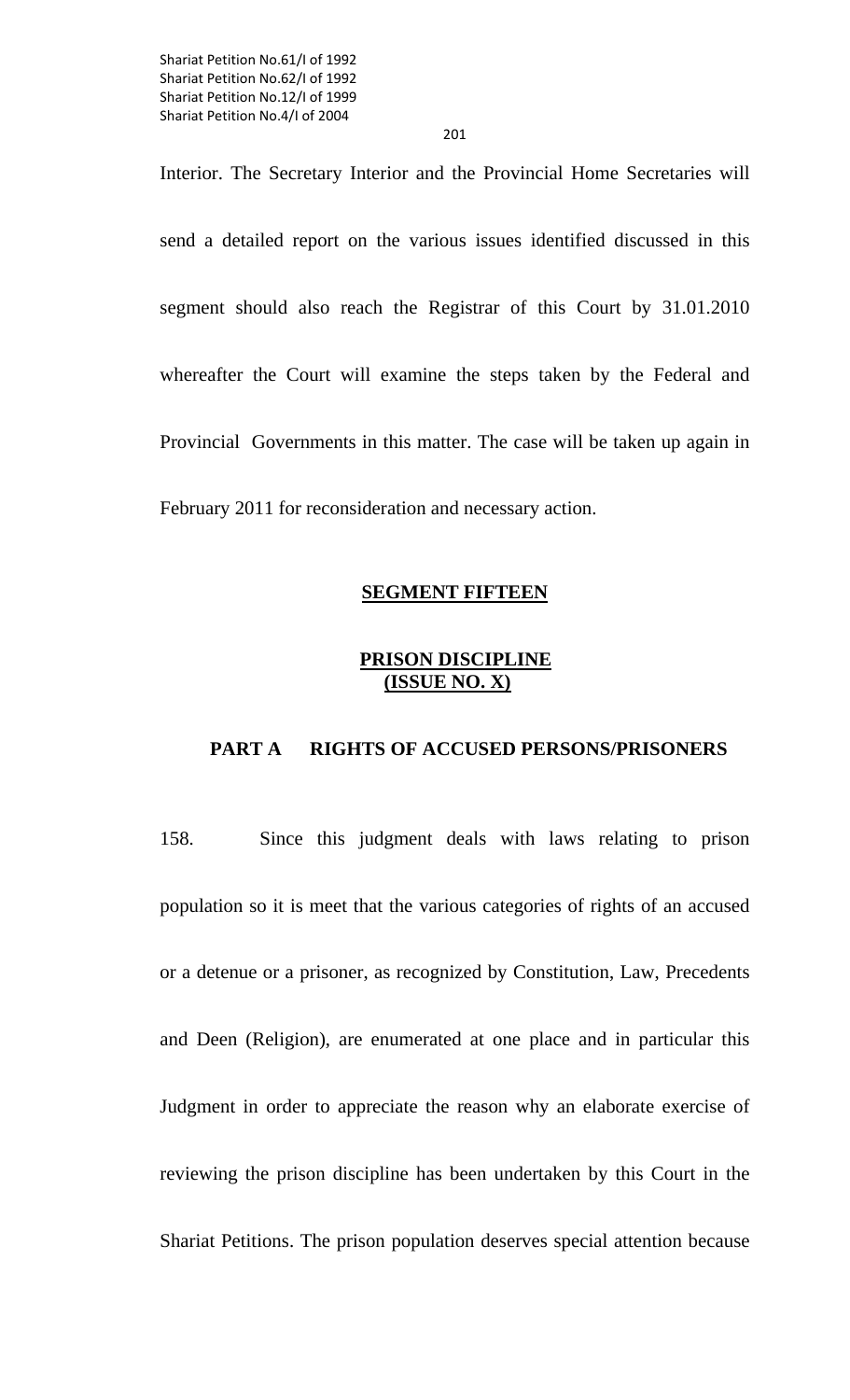202

every incarcerated individual, due to the prevalent routine, has to suffer invariably on account of delays initially in the completion of police investigation and then disposal of cases before the trial and appellate court. There have been instances when the appeal was put up at a time when the prisoner had already served the sentence awarded to him by the trial judge whose judgment he had impugned. The appeal then becomes infructous. Such a situation is embarrassing for a judge hearing the appeal. It must be appreciated and realized that prison discipline is an integral part of the administration of justice. The current prison practice is already torture oriented. The minimum requirement is that every one must be judged in accordance with law *without delay.* 

159. In this view of the matter the rights of accused guaranteed by a) Constitution and b) other sources are being enumerated below:-.

### A. **GUARANTEED BY CONSTITUION.**

 i. Article 4: To enjoy the protection of law and to be treated in accordance with law;

 ii. Article 4(2) (a): No action detrimental to the life, liberty, body, reputation or property of any person shall be taken except in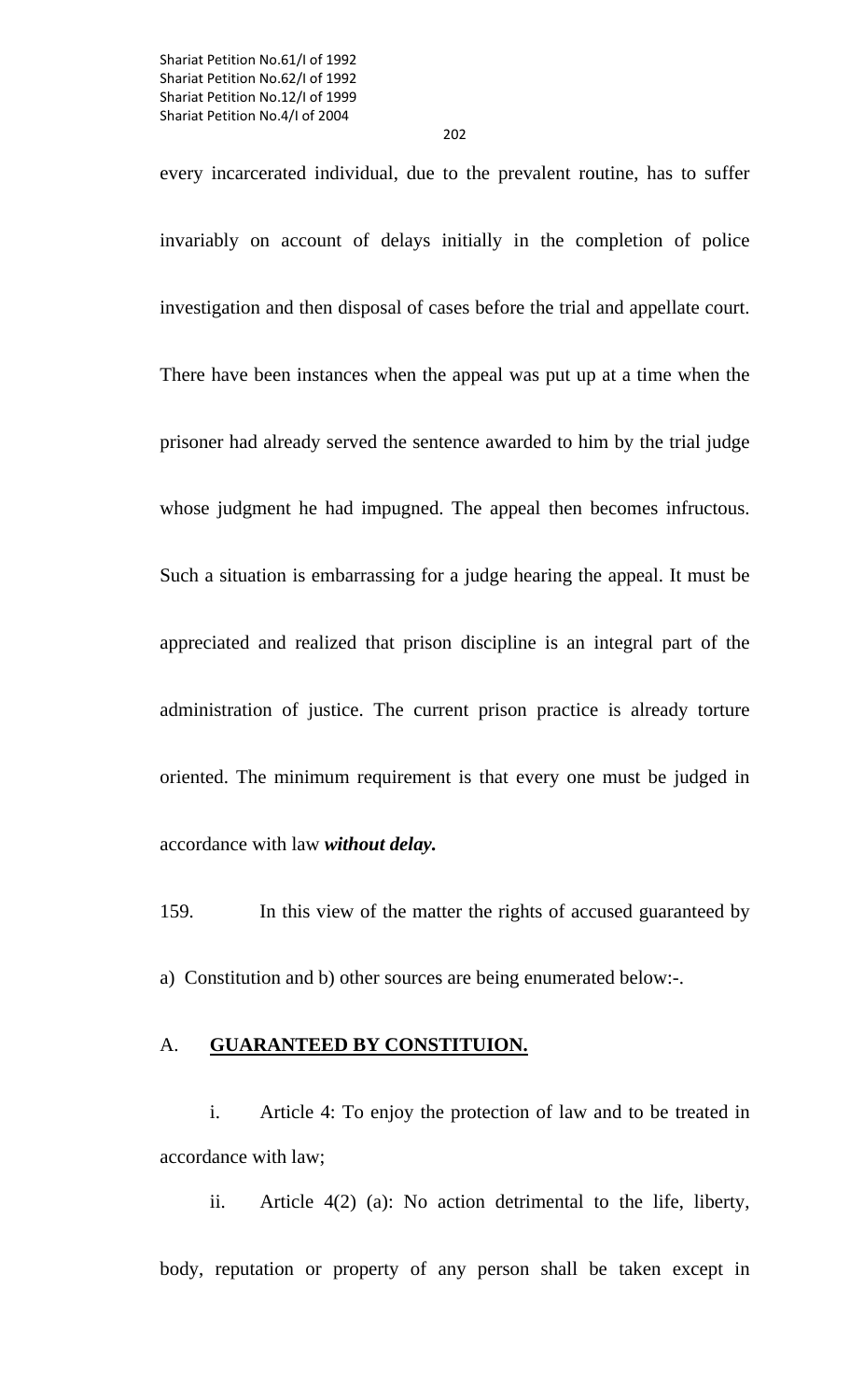accordance with law. The life of a prisoner is as sacred as the life of any person outside the prison compound;

iii. Article 4(2) (b): No person shall be prevented from or be

hindered in doing that which is not prohibited in law;

iv. Article 4(2) (c): No person shall be compelled to do that which

the law does not require him to do;

 v. Article 9 stipulates that no person shall be deprived of life or liberty save in accordance with law. The accused/prisoner also has a right of personal safety before, during and after completion of police investigation and also during the period of imprisonment. Life means a

secure life.

 vi. Article 10 mandates safeguards as to arrest and detention in its 09 detailed clauses;

 vii. Article 11 prohibits all forms of forced labour except compulsory service on account of a punishment for an offence against any law or on account of public purpose. This however does not mean that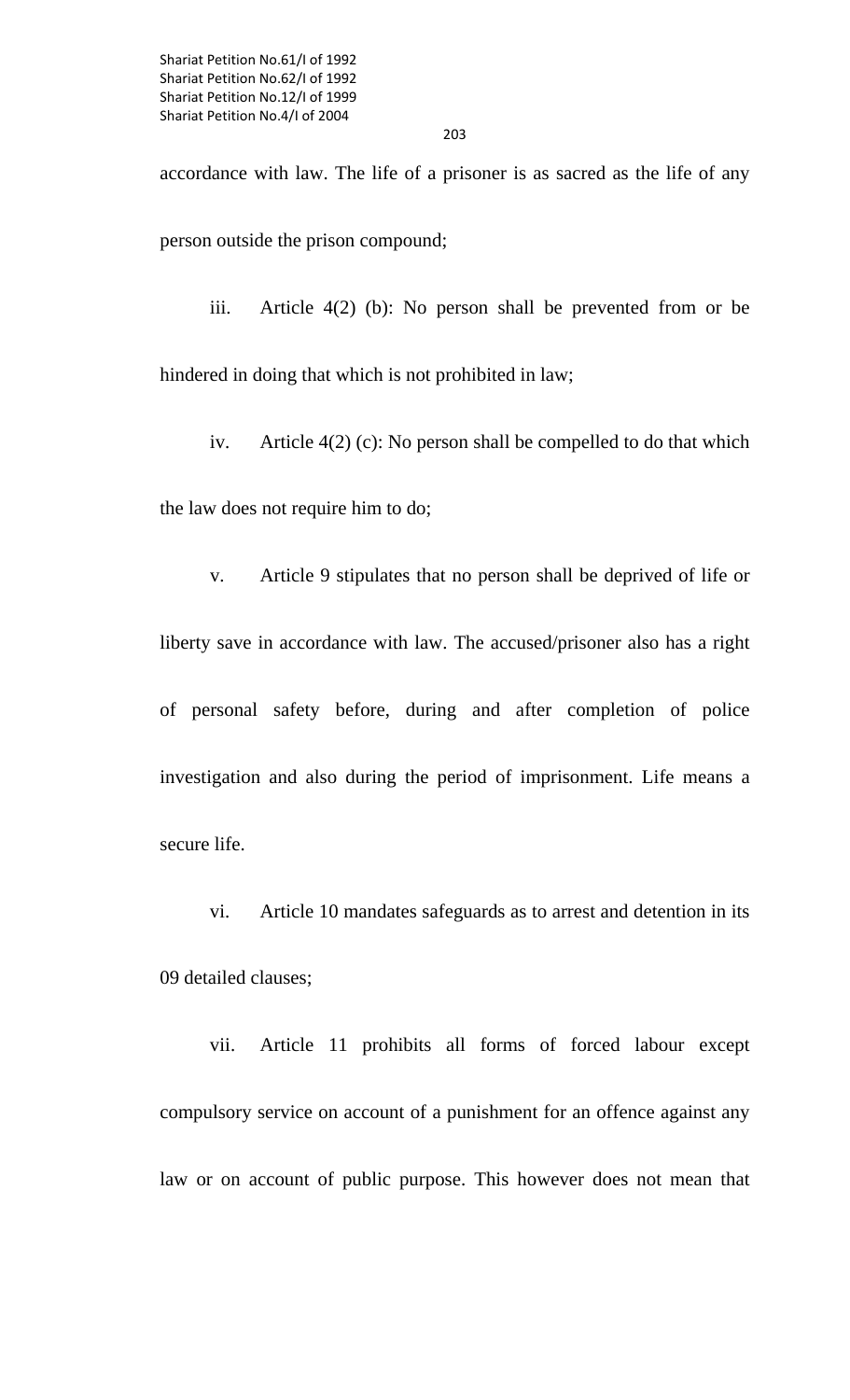constitution has disapproved payment of wages for the labour put in by a prisoner;

 viii. Article 12 affords protection against retrospective punishment, ix. Article 13 affords protection against double punishment and self-incrimination;

 x. Inviolability of dignity of man is an inalienable right recognized by Article 14 of the Constitution. The Constitution does not create any exception. The accused or a prisoner has a valuable right to claim freedom from torture under clause(2) of Article 14 of the Constitution. Torture includes mentally or physically uncomfortable feelings;

xi. Article 20 guarantees freedom to profess religion;

 xii. Equality before law and equal protection of law is another fundamental right guaranteed by Article 25 of the Constitution;

 xiii. Article 25 of the Constitution further guarantees that there shall be no discrimination on the basis of sex alone. Women and children are entitled to better treatment;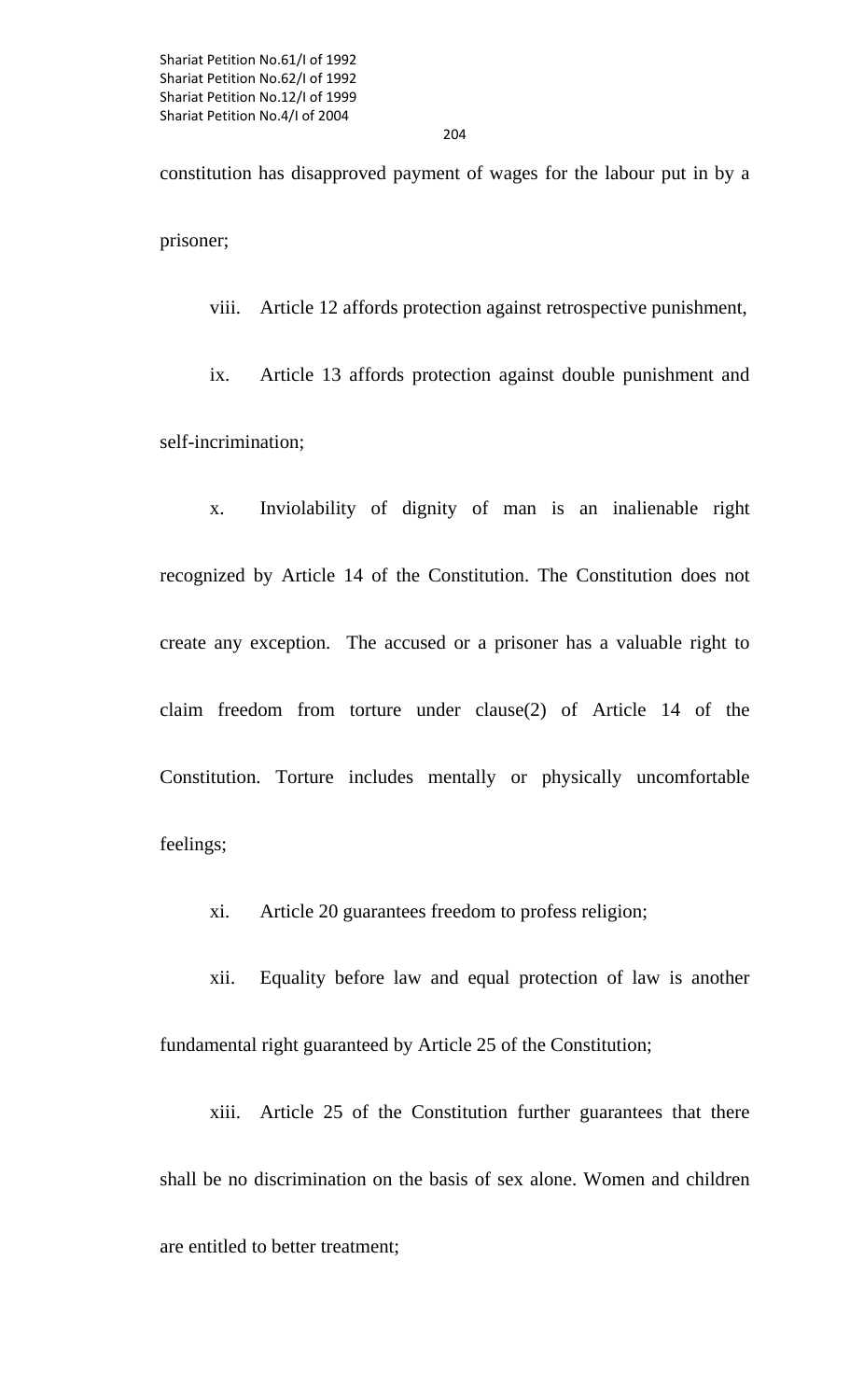xiv. Article 45 of the Constitution confers a right upon a prisoner to apply for grant of pardon, reprieve and respite, remission, suspension or commutation of sentence passed by any court, tribunal or other authority. See also section 401 through 402 C of the Code of Criminal Procedure in

this regard;

 xv. Article 184 of the Constitution provides a remedy whereby any person ( including a prisoner ) can invoke the constitutional jurisdiction of the Supreme Court of Pakistan, when a question of public importance with reference to the enforcement of any of the Fundamental Rights conferred by Chapter 1 of Part II is involved and the Apex Court shall have power to make an order of the nature mentioned in the said Article;

 xvi. Yet another remedy at provincial level is available to an aggrieved person ( including a prisoner ) under Article 199 (1) (a) and 199 (1) (b), to invoke the constitutional jurisdiction of a High Court to seek a declaration or a direction against violation of fundamental right;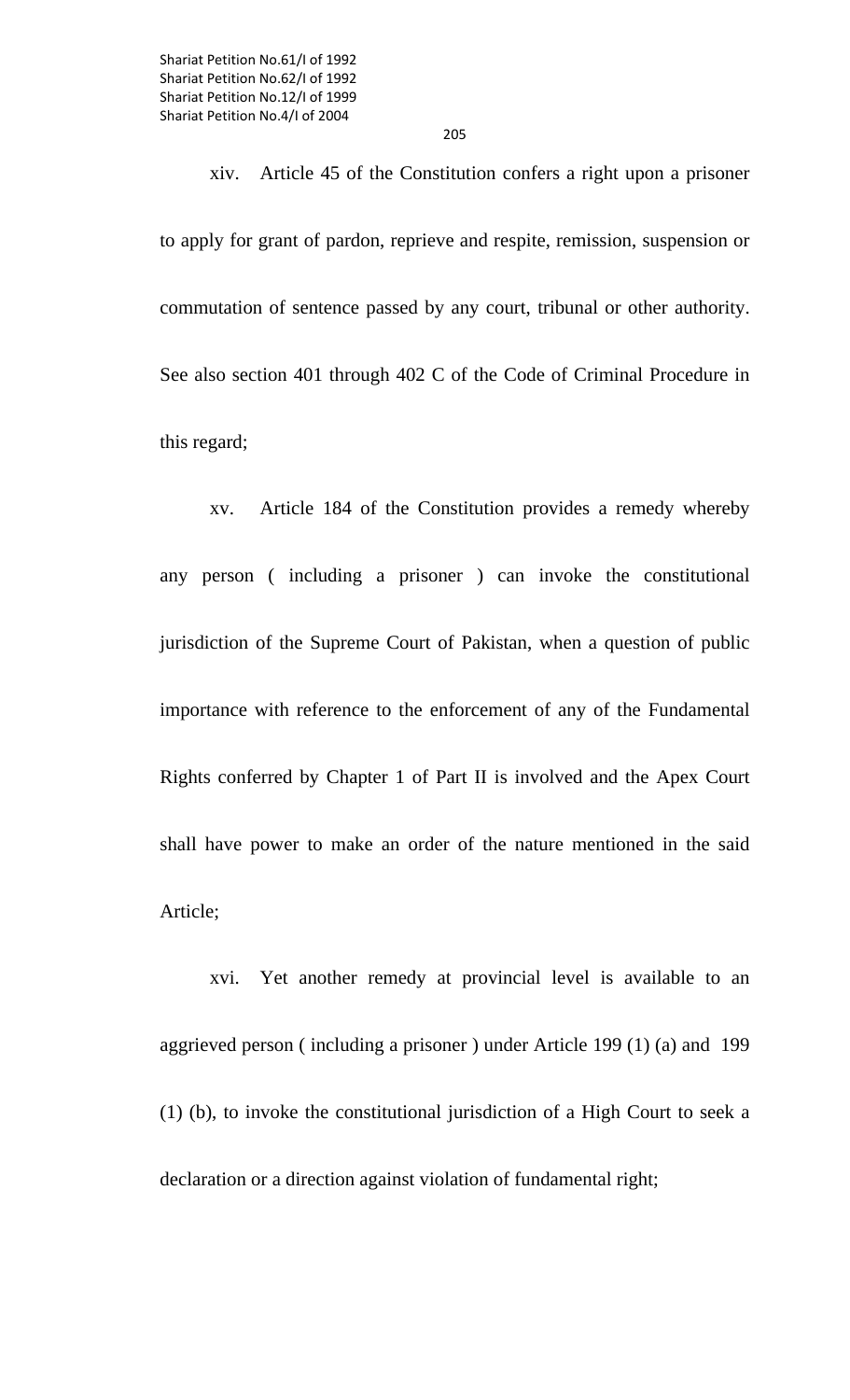xvii. Any citizen of Pakistan (including a prisoner) may, under Article 203-D of the Constitution invoke the extra-ordinary jurisdiction of the Federal Shariat Court to impugn any law or provision of law as being repugnant to an Injunctions of Islam and thereby get a declaration that the law or legal provision under challenge is a bad law and hence not enforceable.

### B. **REMEDIES AND RIGHTS PROTECTED UNDER LAW.**

xviii. Right of the accused to the initial presumption of innocence unless proved guilty.

xix. Right of participation in investigation conducted by police.

xx. To lead evidence and plead innocence before Investigating Officer.

xxi. Right to plead alibi and adduce evidence to that effect.

xxii. To move senior police officers under section 551 of the Code of Criminal Procedure to present his view point in case the accused is dissatisfied with investigation at the lower level.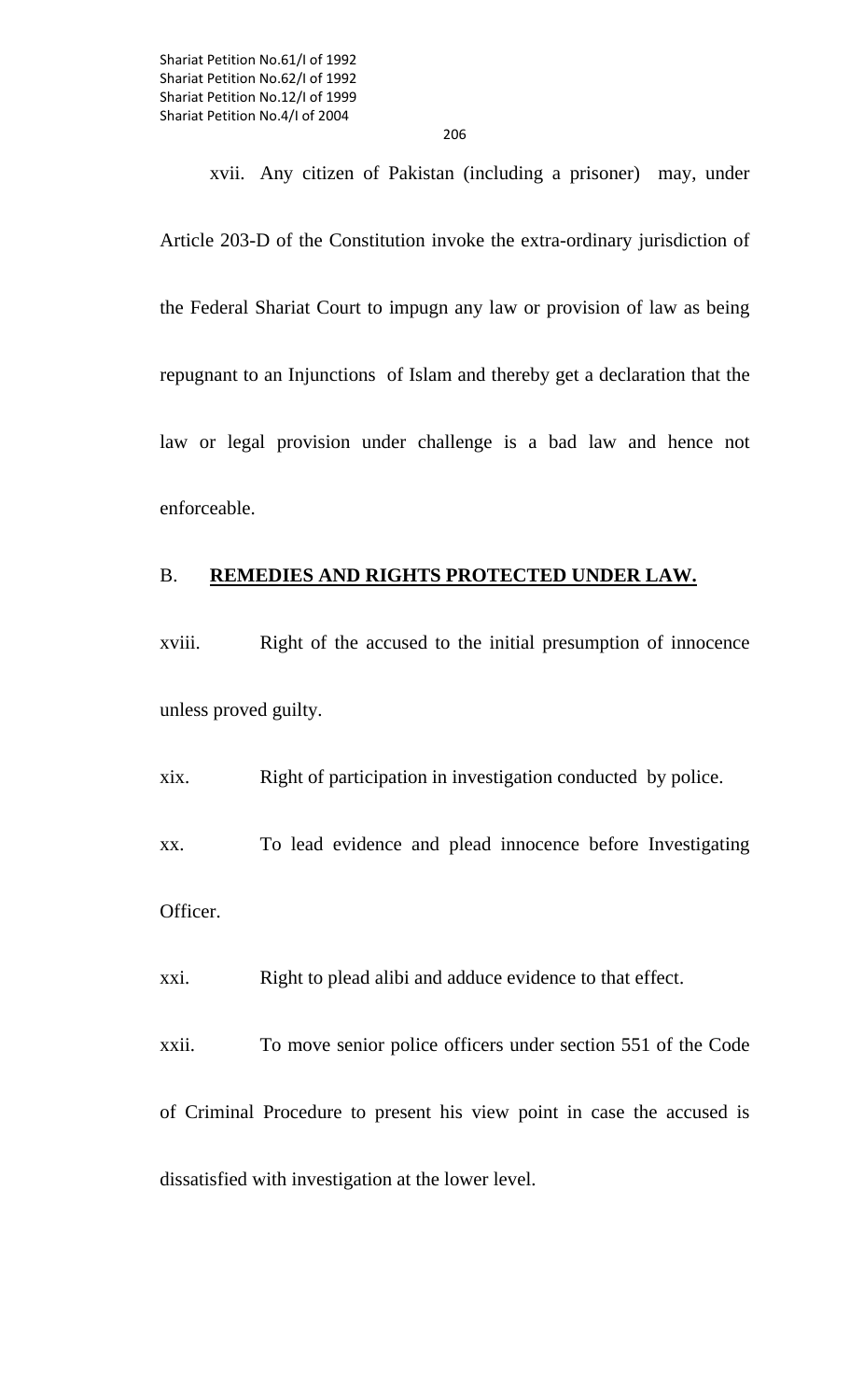xxiii. Freedom from being subjected to threats, promises or influence inducing him to disclose or withhold any matter within his knowledge as contemplated in section 163 of the Code of Criminal Procedure.

xxiv. The right of accused of being informed of the cause of his arrest. Reference section 56(1) of the Code of Criminal Procedure.

xix. The Magistrate has, under section 63 of the Code of Criminal Procedure, the authority to discharge a person after he has been taken into custody. This remedy can be availed of in appropriate cases;

xxvi. The right of an accused, arrested by a police officer, to be produced before the Magistrate without unnecessary delay (not beyond twenty four hours excluding the time necessary for the journey from the place of arrest to the Court of Magistrate). Reference Section 61 of the Code of Criminal Procedure.

xxvii. An accused may be released by officer in charge of the police station under section 169 of the Code of Criminal Procedure when the evidence against him in not sufficient.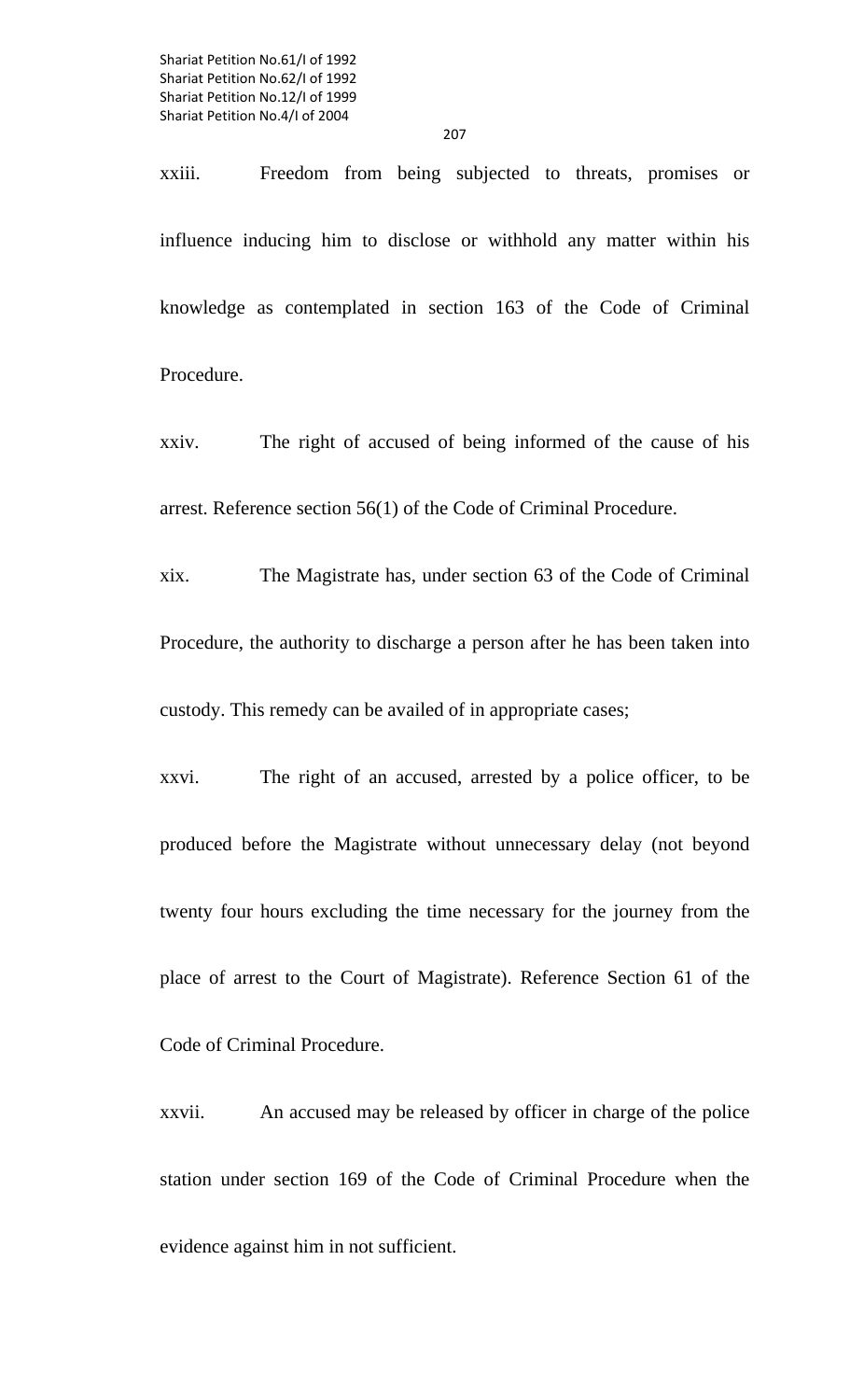xxviii. Cancellation of case against an accused person as contemplated by Rule 247 of the Police Rules, 1934.

xxix. The accused has a right to plead innocence at the time the court takes cognizance under section 190 of the Code of Criminal Procedure.

xxx. The accused has a right to seek acquittal from a Magistrate under section 249 A of the Code of Criminal Procedure at any stage of the case.

xxxi. The accused has a right to seek acquittal from a court under section

265 K of the Code of Criminal Procedure at any stage of the case.

Reference Farrukh Salim vs. The State PLD 1997 Lahore 385

xxxii. The right of participation in the trial. Section 353 of the Code of Criminal Procedure.

xxxiii. The right to retract a confession. Unless corroborated on material particulars it is not prudent to base a conviction in a criminal case on the strength of a retracted confession alone. Reference The State through A.G. NWFP Peshawar Vs. Waqar Ahmad 1992 SCMR 950.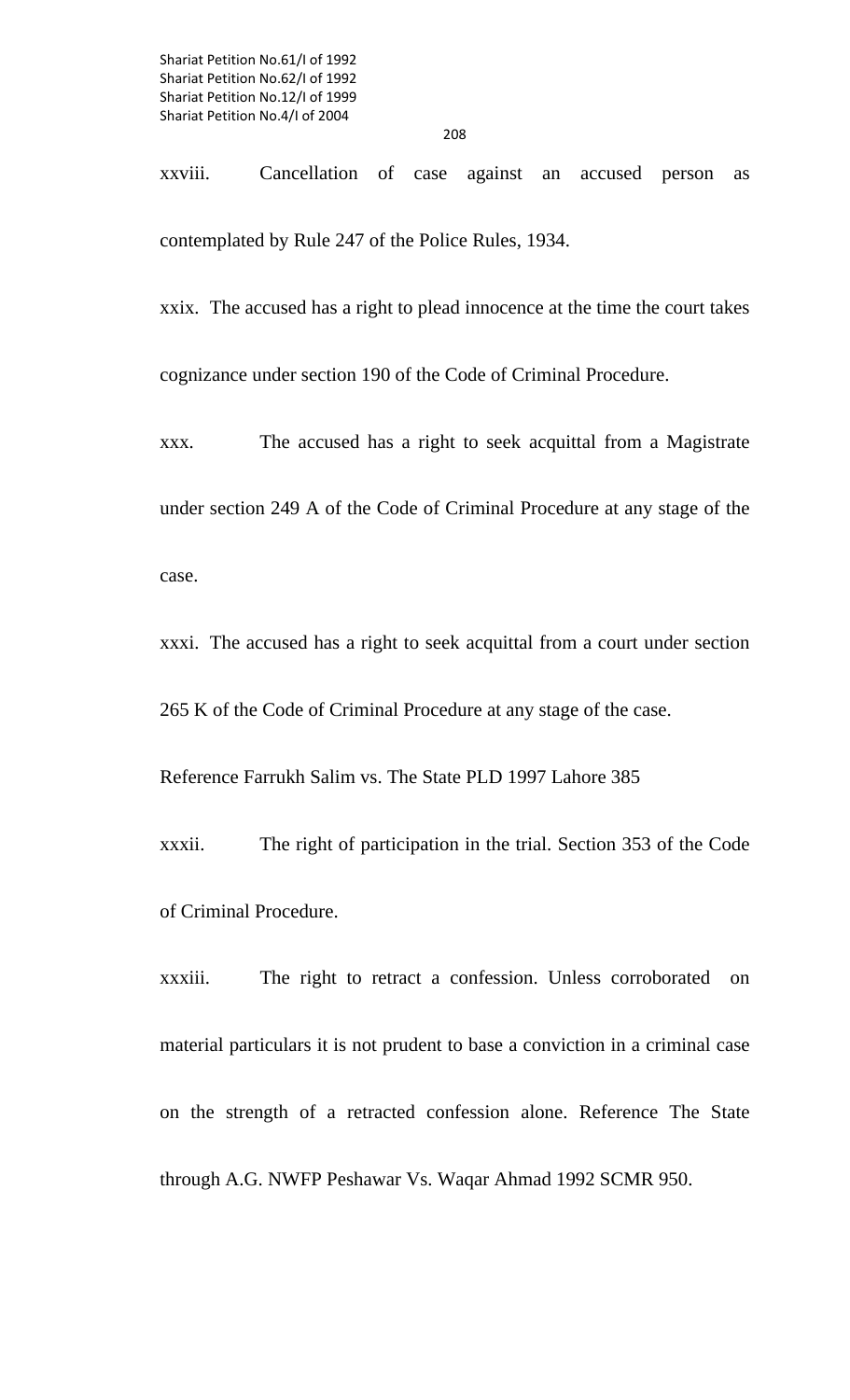xxxiv. It is the right of an accused that before he is arrested under section 54 of the Code of Criminal Procedure, the police officer must have reasonable information about his possible involvement. Arrest without application of mind is illegal. The police officer must be satisfied that, a) the complaint against him is reasonable, b) that the information about his involvement is credible; and c) there is reasonable apprehension about his involvement. **It is however hoped that the legislature will incorporate an amendment where-under the person** arrested would be immediately **informed of the grounds of his arrest as well as** the right of bail as is conceded in section **50 of the Indian Code of Criminal Procedure 1973.** Reference is **made to Allah Rakhi Vs. The SHO etc. NLR 2000 Cr. 92**.

xxxvi. The right to plead benefit of Exceptions as enumerated in sections 76 through 106 of the Pakistan Penal Code.

xxxvii. The right to claim identification parade. Article 22 of the Qanun-e-Shahadat Order, 1984.

xxxviii Confession of an accused before a police officer cannot be proved. Reference Articles 37, 38 and 39 of Qanun-e-Shahadat, 1984.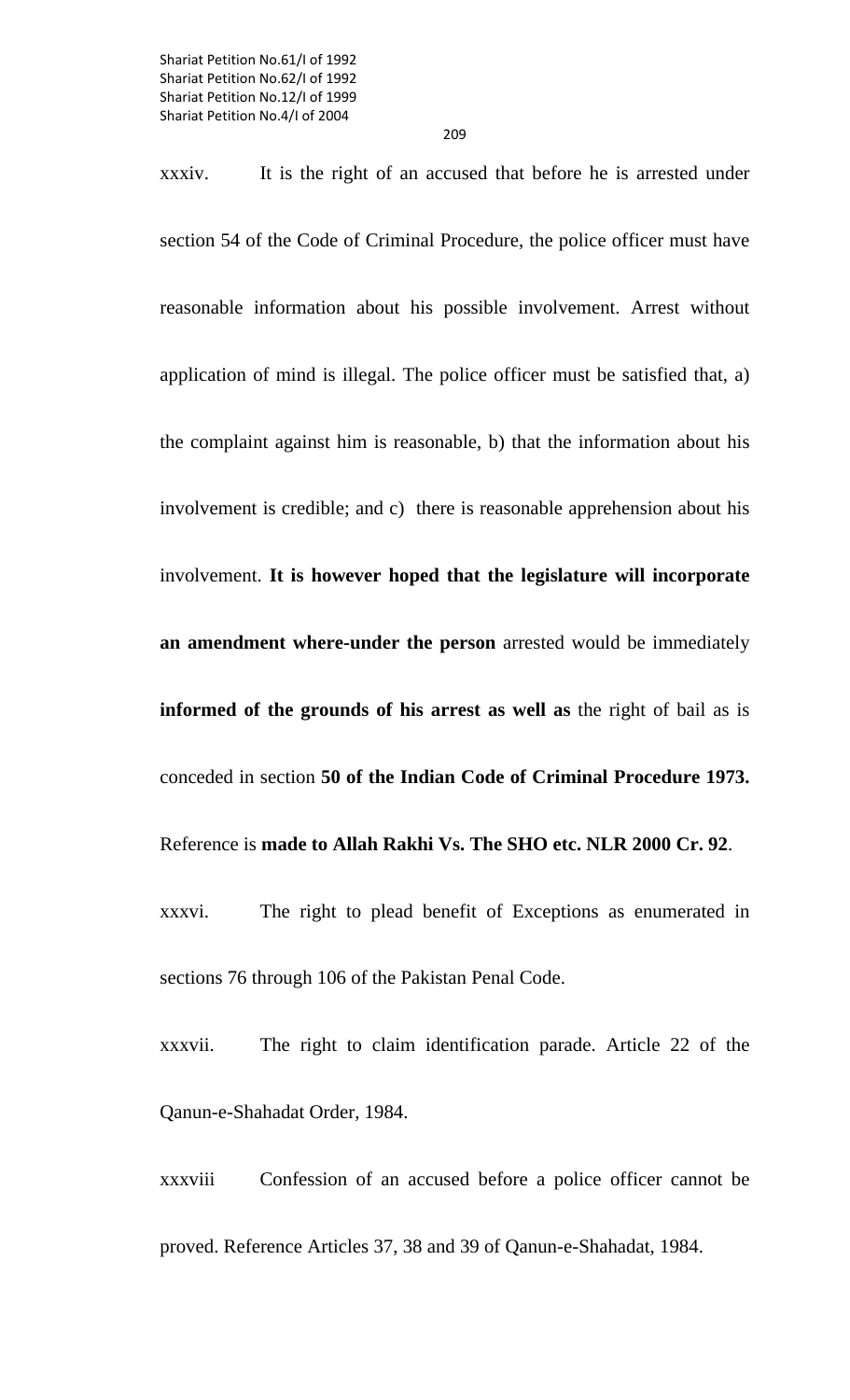210

## **C. MISCELLANOUS.**

xxxix. Right of being defended by a counsel of his choice as far as is possible. Reference section 340 of the Code of Criminal Procedure as well as section 22(3) of the Legal Practitioners and Bar Counsels Act, 1973 read with rules 145 through 158, Chapter XII of the Pakistan Legal Practitioners and Bar Counsel Rules, 1976 and section 40 of the Prisons Act, 1894. **(This is the oldest provision on the subject followed by Code of Criminal Procedure, 1898).** 

xxxx. Right of a prisoner to be defended at State expense vide High Court Rules and Orders Volume 3 and Rules 24 of the Federal Shariat Court (Procedure) Rules, 1981 read with Pakistan Bar Counsel Free Legal Aid Rules 1999 particularly when he is a pauper. See also 2002 YLR 3832.

xl. Right of an accused that allegations against him are investigated by an independent agency established under law. It is also expected that the investigating police officer will not be biased.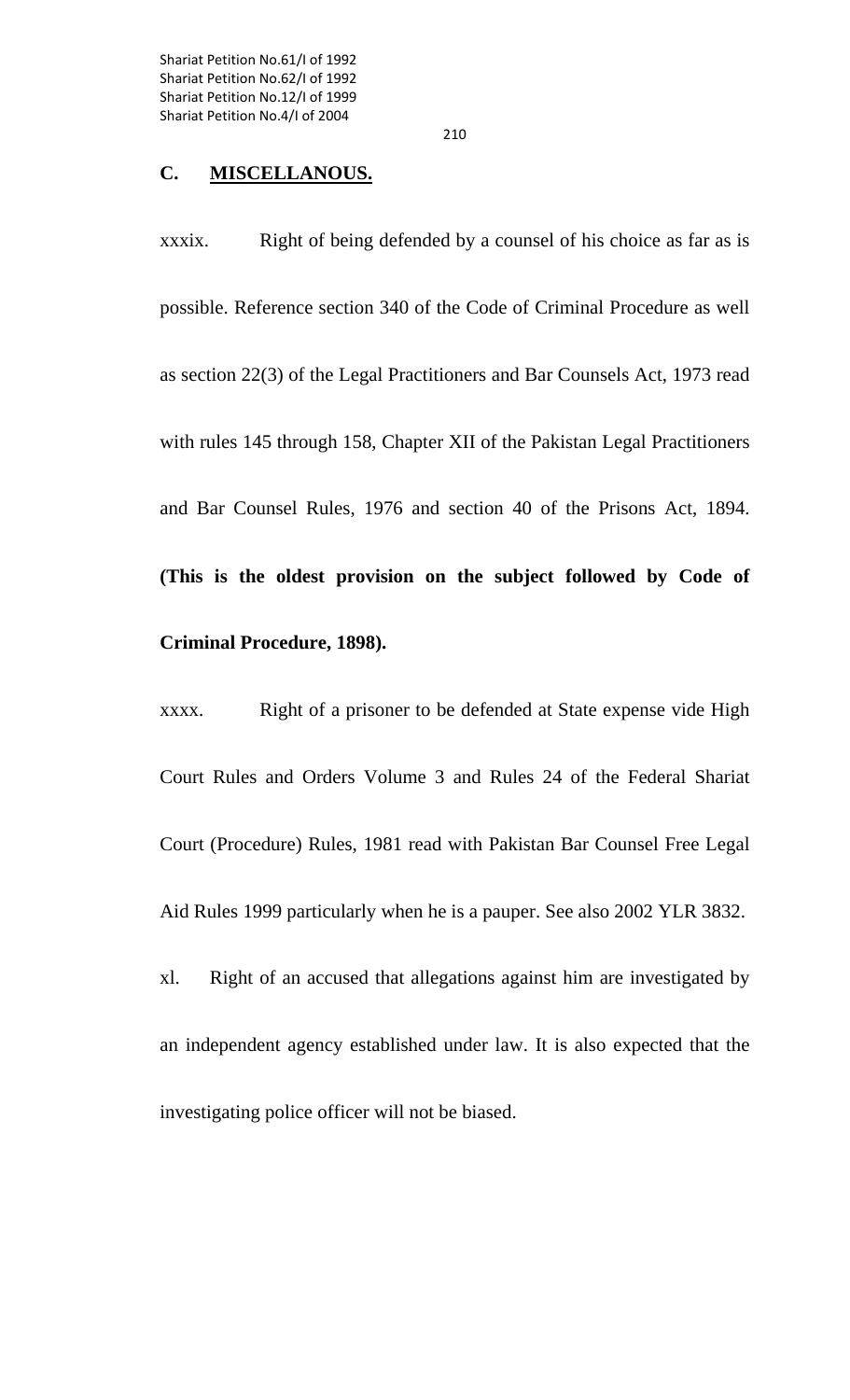xli. That the investigation will be conducted in a transparent manner and the version of accused and his evidence or evidence in his support will be duly recorded.

xlii. Investigation will not be shelved and a report by the incharge police station would be submitted before the trial court **without delay** as stipulated in section 173 of the Code of Criminal Procedure.

xliii. The accused also has a right to move the court to seek prearrest or post arrest bail under sections 496-498 of the Code of Criminal Procedure.

xliv. The accused may, if the court permits, exercise the option of appearance through counsel as visualized in section 205 of the Code of Criminal Procedure.

xlv. Freedom that the case of accused shall not be prejudiced at the trial.

xlvi. Right to claim benefit from irregularities which vitiate the trial. Section 530 of the Code of Criminal Procedure.

xlvii. Right to be tried by an independent tribunal.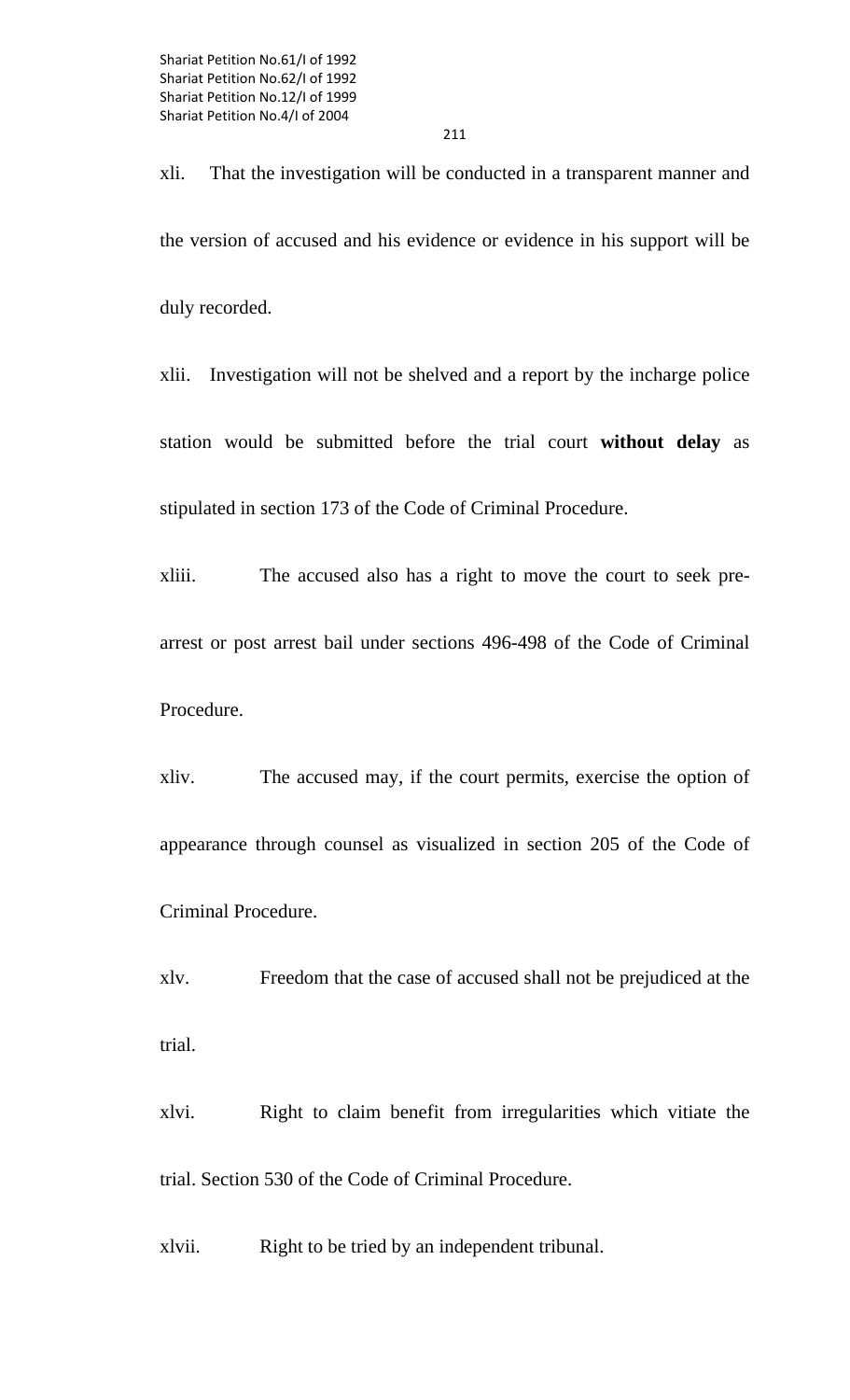xlviii. Right to cross-examine witnesses and test their credibility. Articles 133-134 Qanun-e-Shahadat Order, 1984.

xlix. Right to make a statement without oath and to explain the material points appearing against him in prosecution evidence which tend to incriminate him. Section 342 of the Code of Criminal Procedure. Pieces of incriminating evidence not put to the accused cannot be used against him. PLD 2003 Lahore 217.

l. Right to make a statement under oath. Section 340(2) of the Code of Criminal Procedure.

li. Right to lead evidence/recall witnesses. Sections 231, 540 of the Code of Criminal Procedure.

lii. Freedom from inducement to disclose or withhold any matter within his knowledge. Section 343 of the Code of Criminal Procedure.

liii. Right of being heard at the conclusion of the trial.

liv. Right of compounding specified offences. Section 345 of the Code of Criminal Procedure.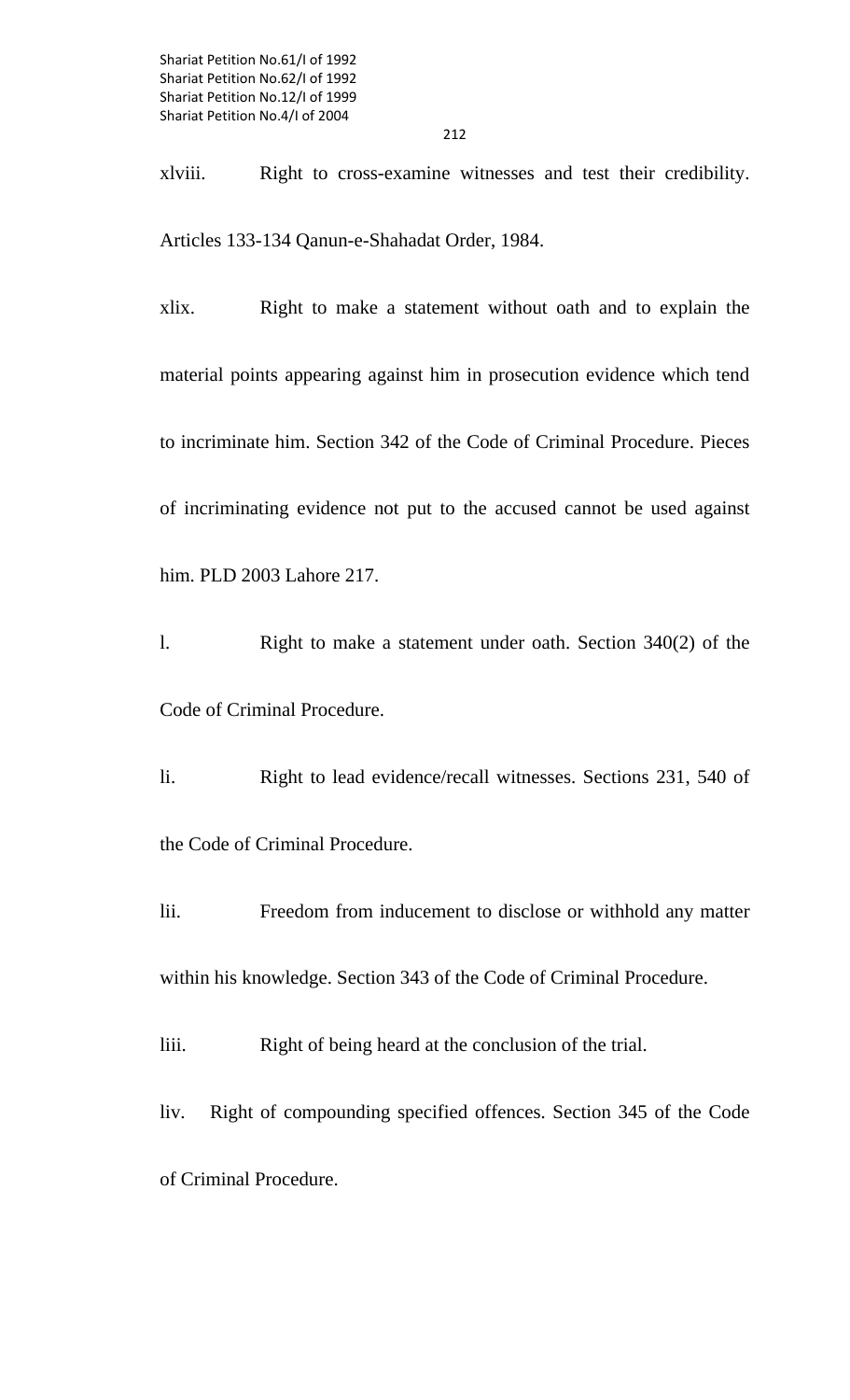213

lv. Right to be tried under Juvenile Justice System Ordinance, 2000, if

he is less than 18 years at the time of commission of crime.

lvi. Right to seek pardon. Section 338 of the Code of Criminal Procedure.

lvii. Right to be heard before the pronouncement of judgment both before the trial court as well as appellate court.

lviii. Right to demand that conviction against him cannot be recorded/sustained unless the ingredients of the offence with which he has been charged have been proved beyond reasonable doubt.

lix. Right to seek transfer of investigation in case of partial attitude of the Investigating Officer.

lx. Right of being charged with specific offence and not vague allegations and that the charge should be read and explained to him. Section 227 of the Code of Criminal Procedure.

lxi. That evidence of his bad character will not be led against him unless he leads evidence of good conduct. Article 68 Qanune Shahadat.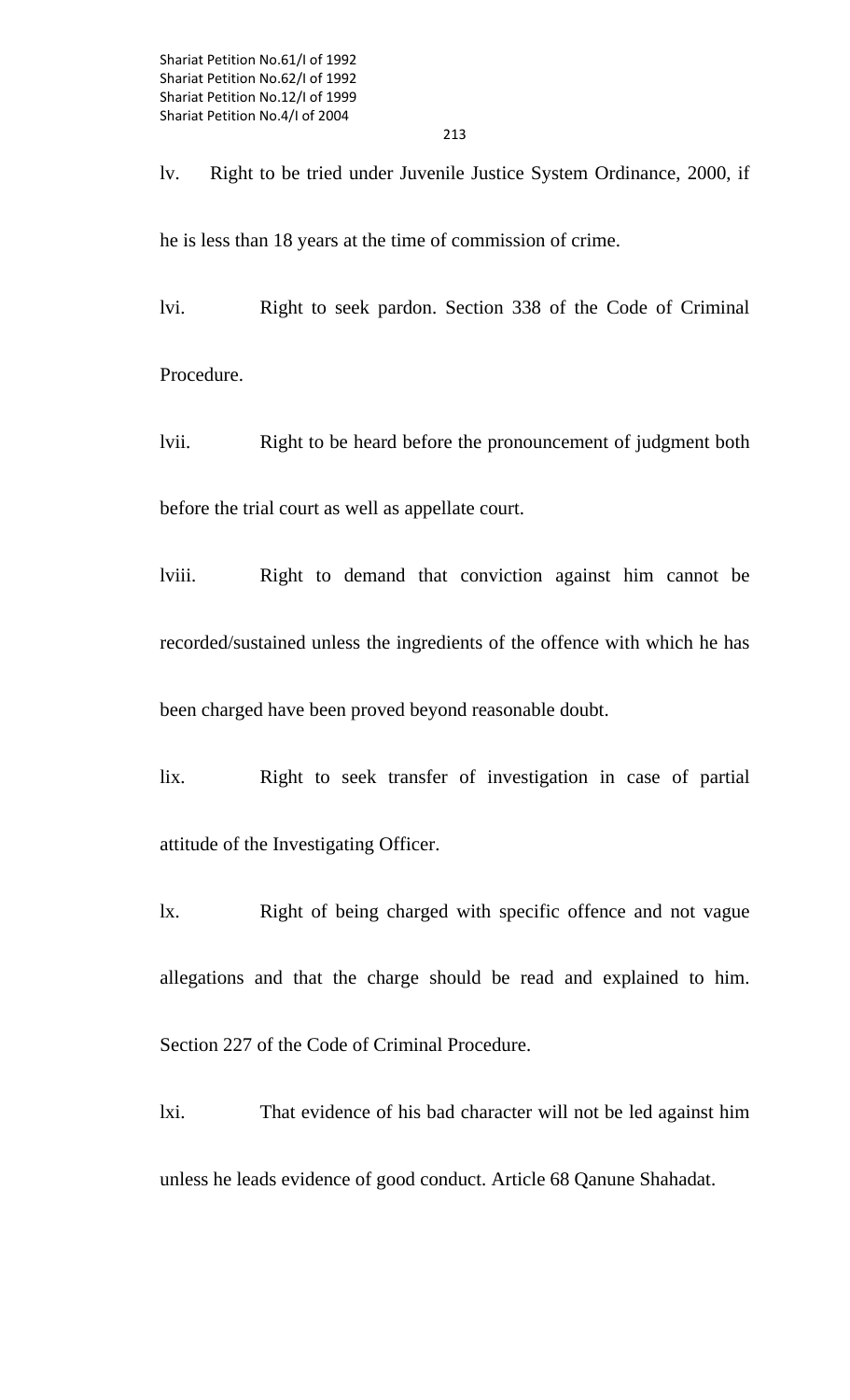lxii. Right to confront a witness with his previous statement. Section 162 of the Code of Criminal Procedure read with Article 140 of the Qanun-e-Shahadat Rules, 1983.

lxiii. Right of speedy justice/trial as contemplated by High Court Rules and Order Vol. III. The State Vs. Sh. Mumtaz Ahmad and two others 1982 PCrLJ 1284.

lxiv. Right to seek transfer of cases. Sections 526, 528 of the Code of Criminal Procedure.

lxv. Right of appeal/revision. Sections 410, 439 of the Code of

Criminal Procedure.

lxvi. Right of appeal before Supreme Court of Pakistan under Article 185  $(2)(a)(b)(c)(f)$  of the Constitution.

lxvii. Benefit of doubt even on one significant point is a judicially accepted right of an accused.

lxviii. Evidence shall be recorded in his presence except as otherwise provided by section 353 Code of Criminal Procedure.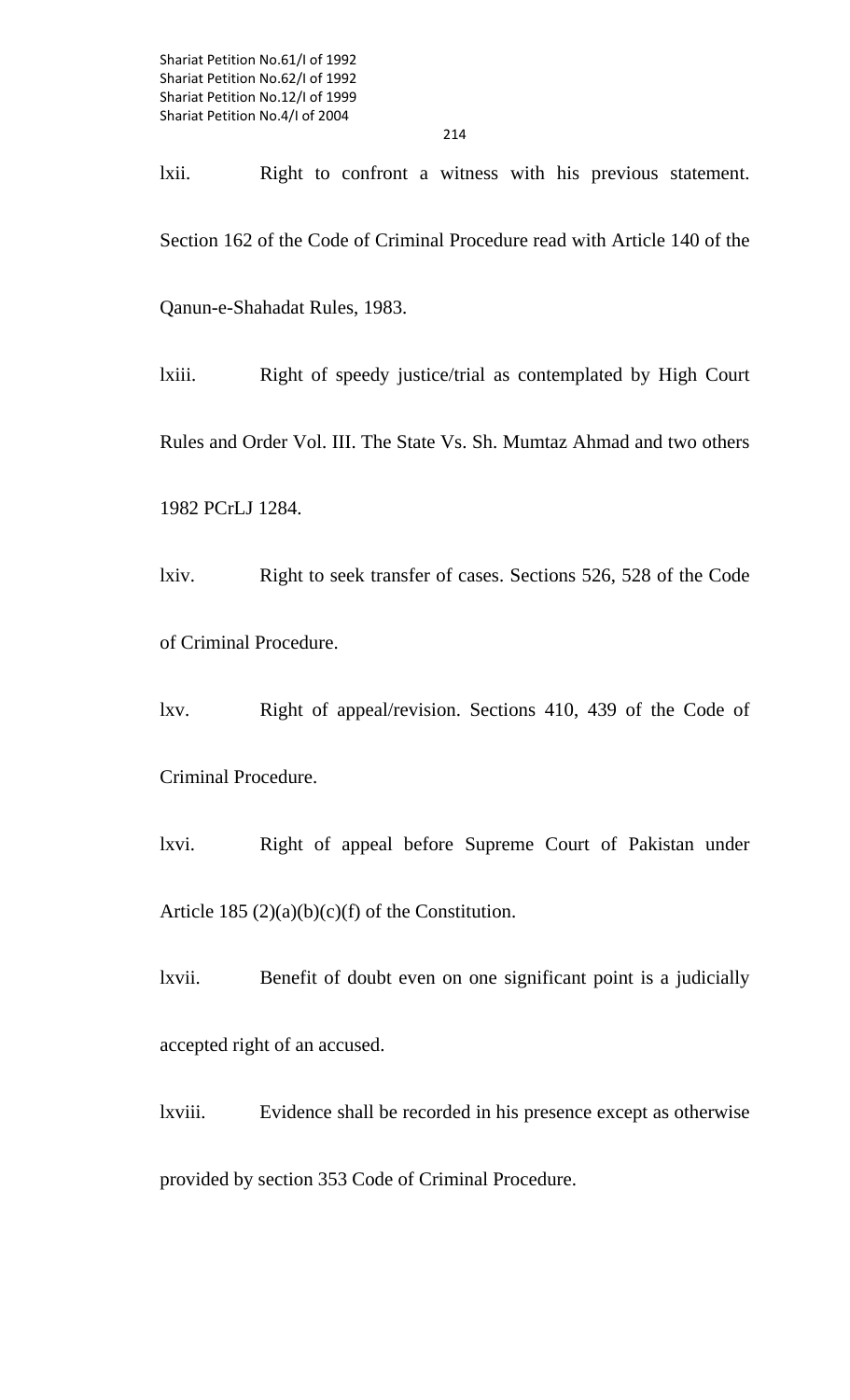lxix. The right to demand production of evidence that has become available because of modern devices or techniques. Article 164 of the Qanun-e-Shahadat Order 1984.

lxx. Confession of co-accused is no evidence against the accused.

lxxi. And above all **Fair Trial** is the basic right of an accused,

Corpus Juris Secundum Vol 88 CJS Edn. 1955 page 88.

A "fair trial" to which an accused is entitled must be one where accused's legal rights are safeguarded and respected, and there must not only be a fair and impartial jury and a learned and upright judge, but there ought to be an atmosphere of calm, in which the witnesses can deliver their testimony without fear and intimidation and in which attorneys can asserts accused's rights freely and fully, and in which the truth may be received and given credence without fear of violence. Garret Vs. State 193 So, 452, 458, 187 Miss. 441 Reference page 155, Column one volume 16 WORDS AND PHRASES, 1959 EDITION.

### **REASONS FOR RECORDING RIGHTS**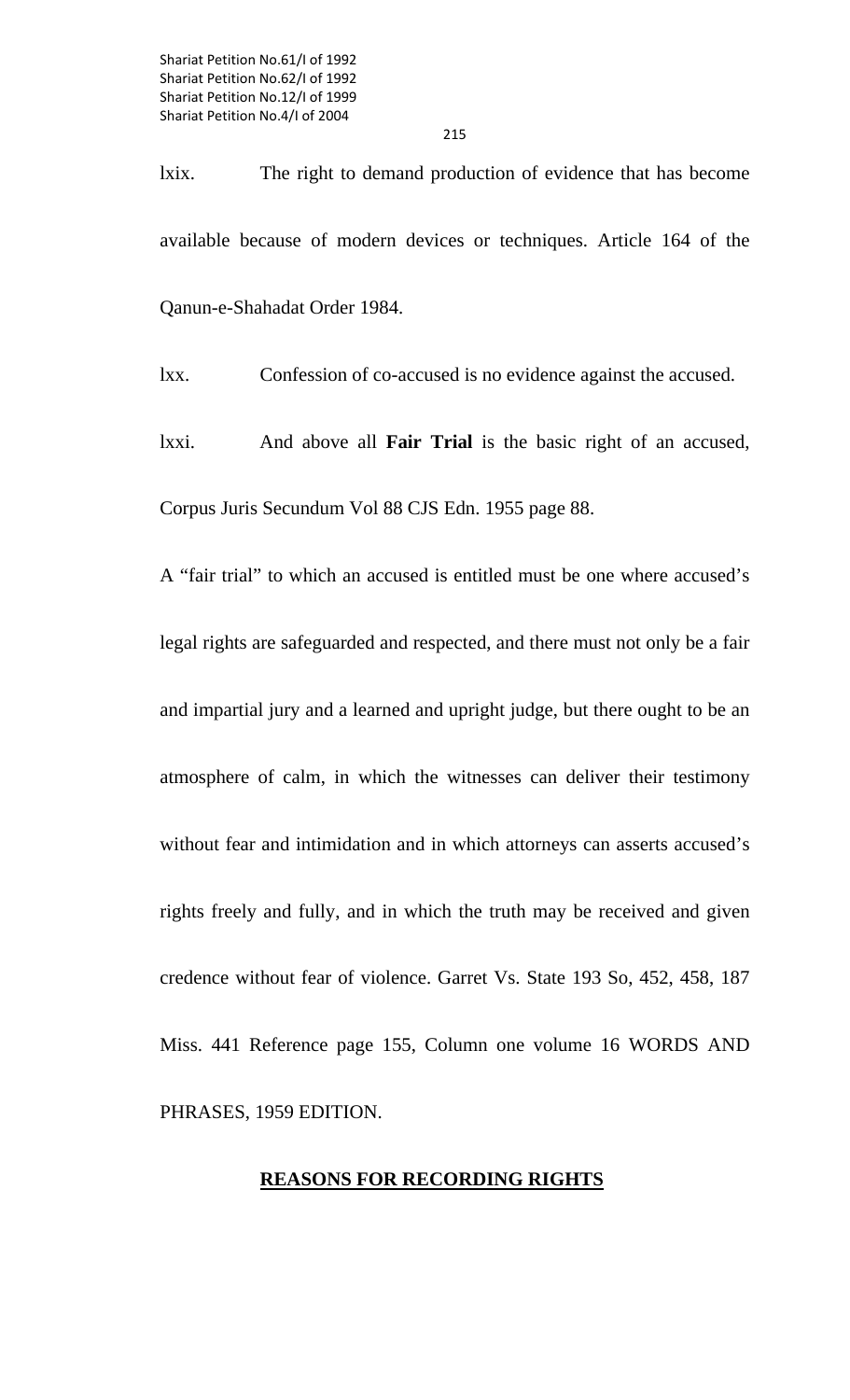160. Interests of justice demanded that the rights and freedoms of prisoners be enumerated at one place particularly when the human friendly groups all over the world are highly criticial of the manner in which the American and British armed forces are treating prisoners (invariably Muslim by faith) from Iraq and Afghanistan. It is also in our mind that the contempory standard of judging and assessing a society/State is the respect and commitment it shows towards human rights. Civilized societies are those which respect and honour human freedoms/rights. This is precisely the reason why prison discipline in the West has undergone healthy amendments and legal instruments at the International level have been ratified to safeguard the rights of incarcerated lot. Quaid-e-Azam Muhammad Ali Jinnah, father of the nation, was committed to the cause of human freedoms. He advocated forcefully the issue of human rights, as is

evident from the second part of the historic Lahore Resolution of 23 March 1940. The citizenry and the Government of Pakistan is therefore committed to the cause of human rights. Islam enjoins its votaries not only to be conscious of the rights of others but also to adopt an attitude of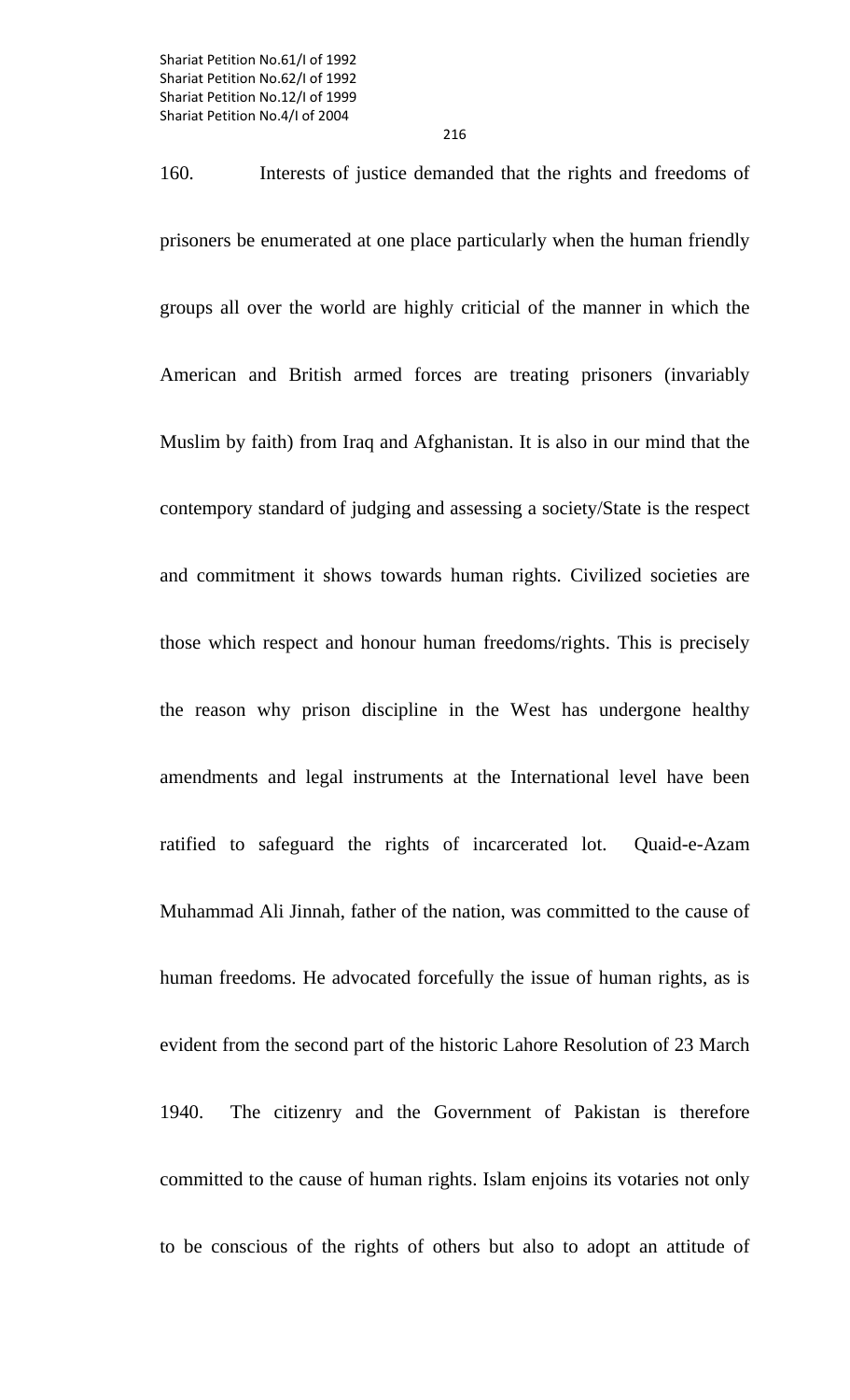compassion for others even though some of them have transgressed. Allah commanded the Holy Prophet (PBUH) to forgive and forbear (even) those who wanted to turn him into a disbeliever (Ayat 109 Sura 2). At another place (Ayat 134 Sura 3) it is ordained that excellent reward awaits those who overlook the faults of others (knowing that Allah loves these who forgive and are benevolent) and those who, when they commit indecency call Allah to mind and implore forgiveness for their sins and who do not persist knowingly in that of which they have been guilty. The Holy Quran proceeds further to prescribe a supplication for the believers (Ayat 119 Sura 23): Pray: Lord, forgive and have mercy (on us), for You alone are the best of those who show mercy. We may recall the incident of Sawama Ibn Asal of Yamama when he was brought before the Holy Prophet (PBUH) as a prisoner and was released without any pecuniary penalty on the third day where after he accepted Islam. (Reported by Bukhari, Muslim and Mishkat).

161. However the report about the living conditions of prison population as indicated in the case of Majeeda Bibi, PLD 1995 Karachi 1,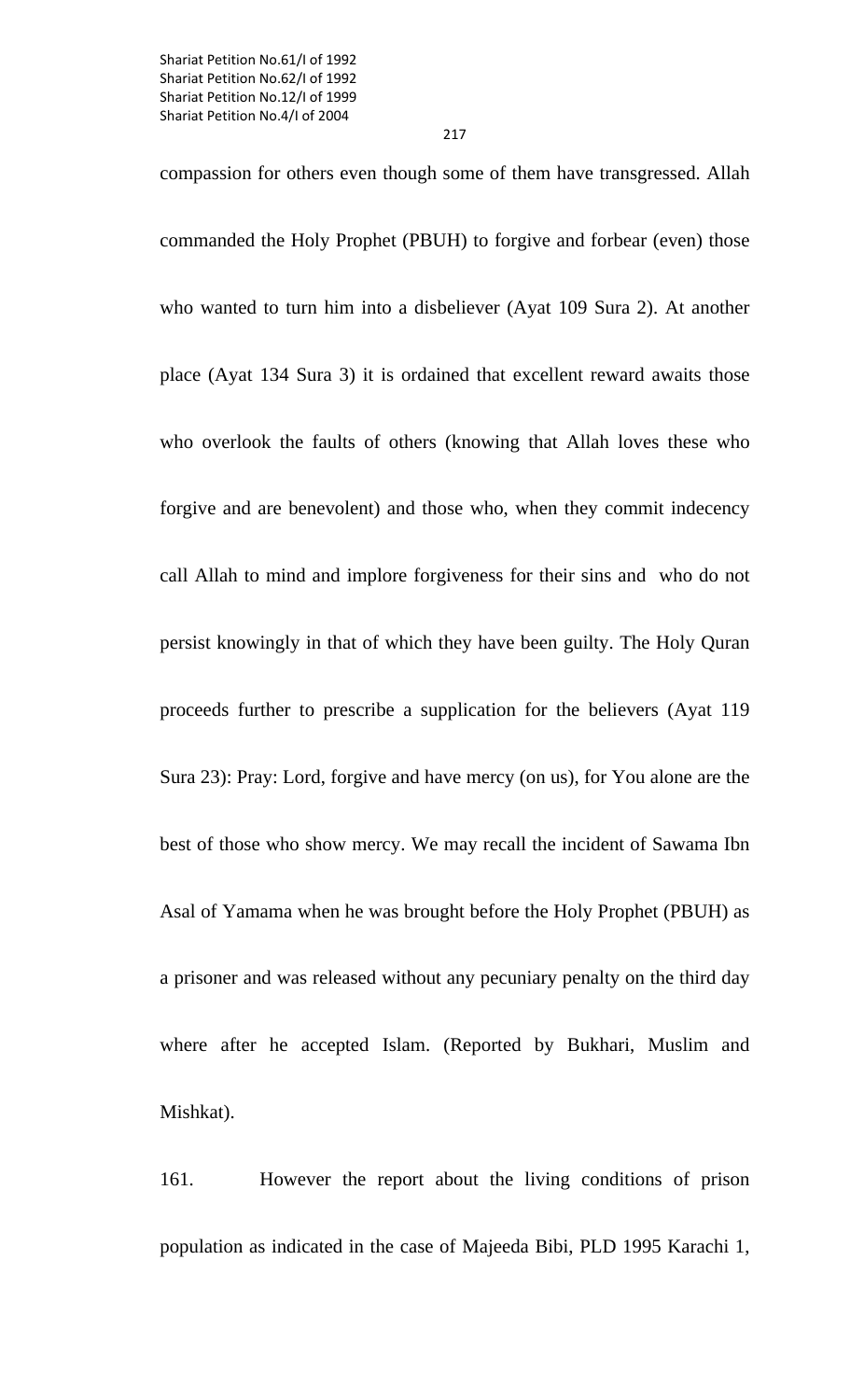218

referred to above, illustrates the point that considerable efforts are required to improve the existing system and prevailing conditions. In fact a duty is cast to review the existing prison discipline for the reason *that Holy Quran exhorts the believers to enjoin what is right and forbid what is wrong.* This social obligation has to assume the form of legislation at human level when the law making institutions make laws in the field of human affairs by forbidding what is harmful for society. Ayat 110 Sura 3 enjoins:-

> "You are the best of nations Raised up for (the benefit of) Humanity: You enjoin what is Right and for bid what is Wrong and believe in Allah."

This principle is repeated in Ayat 113 of this very Sura as well as Ayat 157 Sura 7, Ayat 67, 71 and 112 Sura 9 of Holy Quran. The Prison Discipline is certainly a subject within cognizance of the parliament and consequently within the ambit of Federal Shariat Court which is bound to uphold the principle of beneficial legislation as ordained by various Ayat of Holy Quran.

A Hadees of Holy Prophet (PBUH) may also be noted: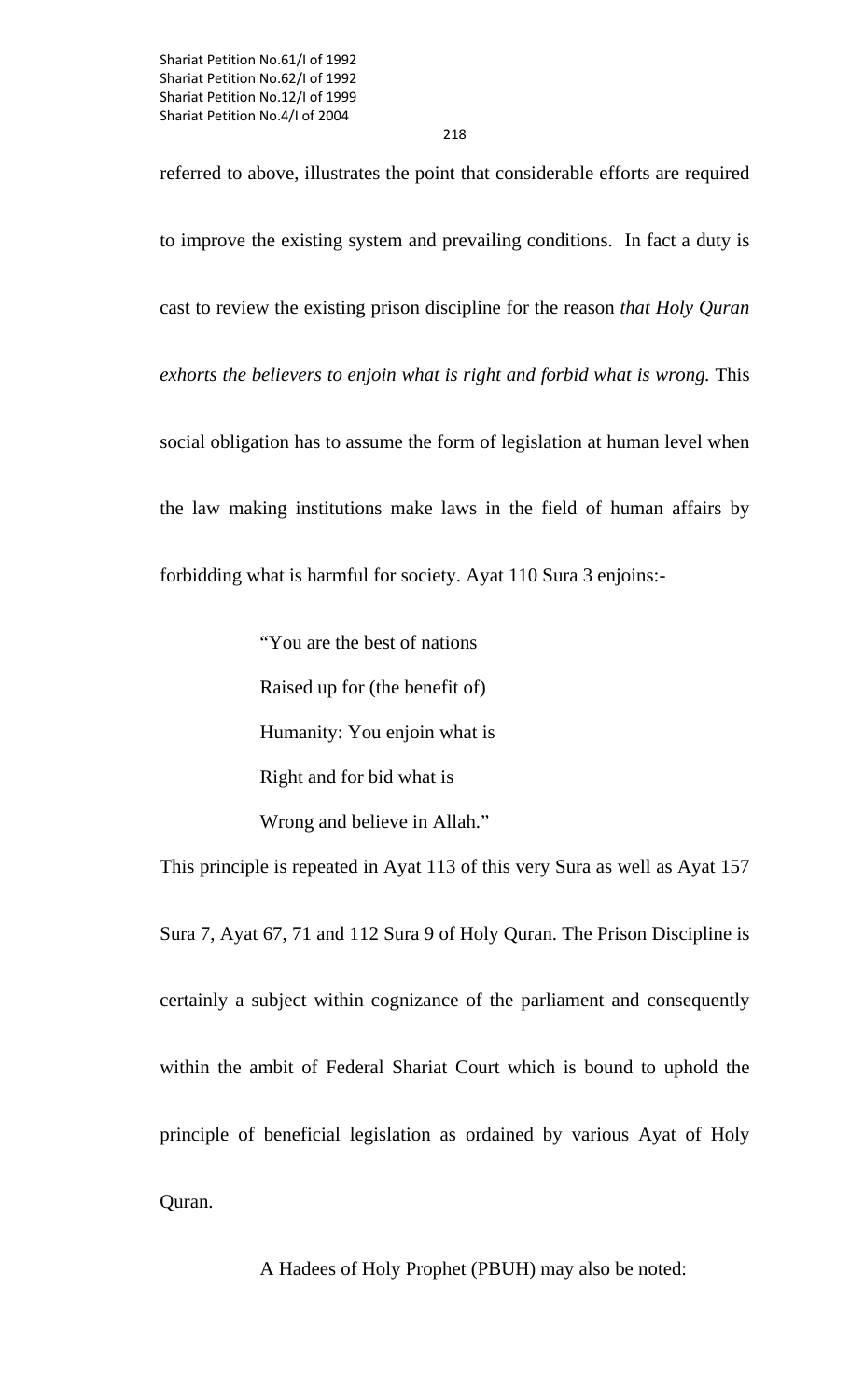> That is the best of men who disliketh power. Beware! Ye are all guardians; and ye will be asked about your subjects; then the leader is the guardian of the subject, and he will be asked respecting the subject; and a man is a shepherd to his own family, and will be asked how they behaved, and his conduct to them; and a wife is guardian to her husband's house and children, and will be interrogated about them; and a slave is a shepherd to his master's property, and will be asked about it, whether he took good care of it or not.

219

#### **SEGMENT SIXTEEN**

PART C JAIL ROITS ( Supplementary Issue No. J)

162. Wild outbursts and untoward incidents are not uncommon in

prison life. Sometimes planned crimes like hostage taking incidents are also committed by a section of prison population. There is a long history of prison disturbances in South Asia in particular and the world over in general. It is not possible to identify one particular reason why unpleasant situations develop in prison houses as there are a number of factors that influence the inmates of penal complexes. Every mutinous incident in the penitentiary is followed by an official enquiry which usually locates not only the causes of lawlessness but also identifies areas that need curative touch in view of the facts and circumstances of each particular event. One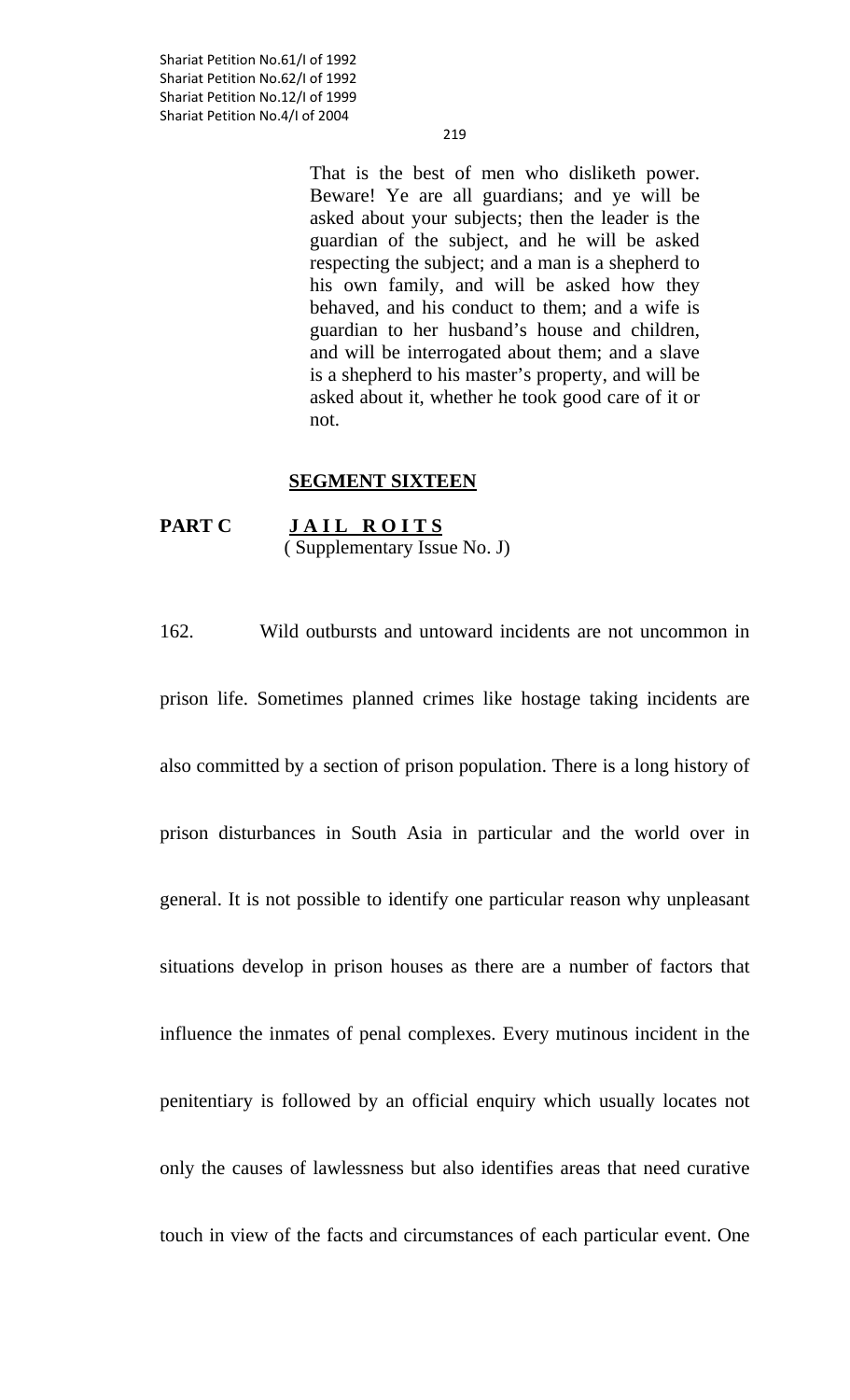such incident took place on  $25<sup>th</sup>$  July, 2003 in District Jail Sialkot when five hardened criminals took nine Civil Judges/Judicial Magistrates as hostages along with four of their subordinate staff besides one Medical Officer and three Assistant Superintendent Jails in the female ward of the prison house. During the rescue operation three Civil Judges lost their life and the five desperados were also killed during the encounter. Two Civil Judges, four jail officers and one female prisoner received injuries and one of the seriously injured Civil Judge expired on 31.07.2003 in the hospital a week after the bloody incident.

163. Ch. Abdul Sattar Aajiz, D.I.G. (Inspection), Inspectorate of Prisons was the Inquiry officer to conduct departmental enquiry. The terms of reference were as follows:-

- a. to probe into the circumstances under which weapons were got smuggled into the jail and could not be detected during searches;
- b. to pin point security lapses because of which judges were taken hostage; and
- c. to recommend measures to avoid reoccurrence of such incidents in future;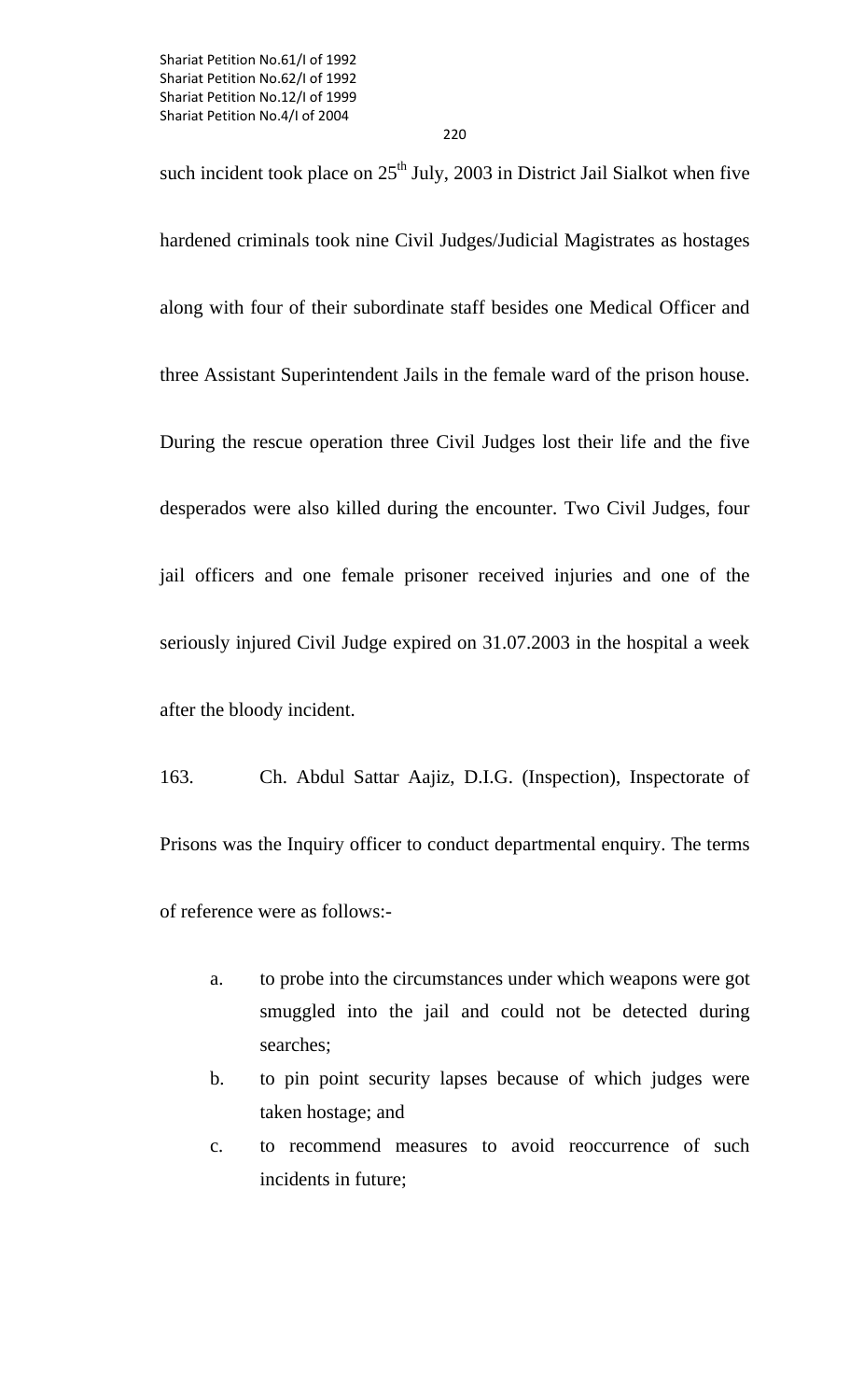221

164. As a result of the enquiry certain recommendation including strict implementation of existing rules, increasing strength of warders, construction of new jails to avoid consequences of over population in prison houses, supply of electronic security devices and improvement in training facilities of prison staff were made by the Enquiry Officer. Three recommendations deserve attention for our purpose: f**irstly** the construction of additional prison houses, **secondly** installation of electronic security devices and **thirdly** implementation of rules without discrimination. Recurrence of Jail riots is an indicator of abject mismanagement. The causes for the jail riots can be attributed to the following factors:-

a. Most of the Jails of the Province are over-crowded.

b. Due to over crowding the prisoners experience additional hardship in the already prevailing stark conditions.

c. The un-hygienic atmosphere causes epidemic diseases which situation irritates the entire population.

d. Meager allocation of funds slows down development programme with the result that the maintenance of wash rooms suffers invariably. Dirty wash rooms are sources of constant annoyance for the prisoners.

e. Adjournment of cases by the trial Courts cause frustration among the prisoners. The anger is expressed against the available prisons staff.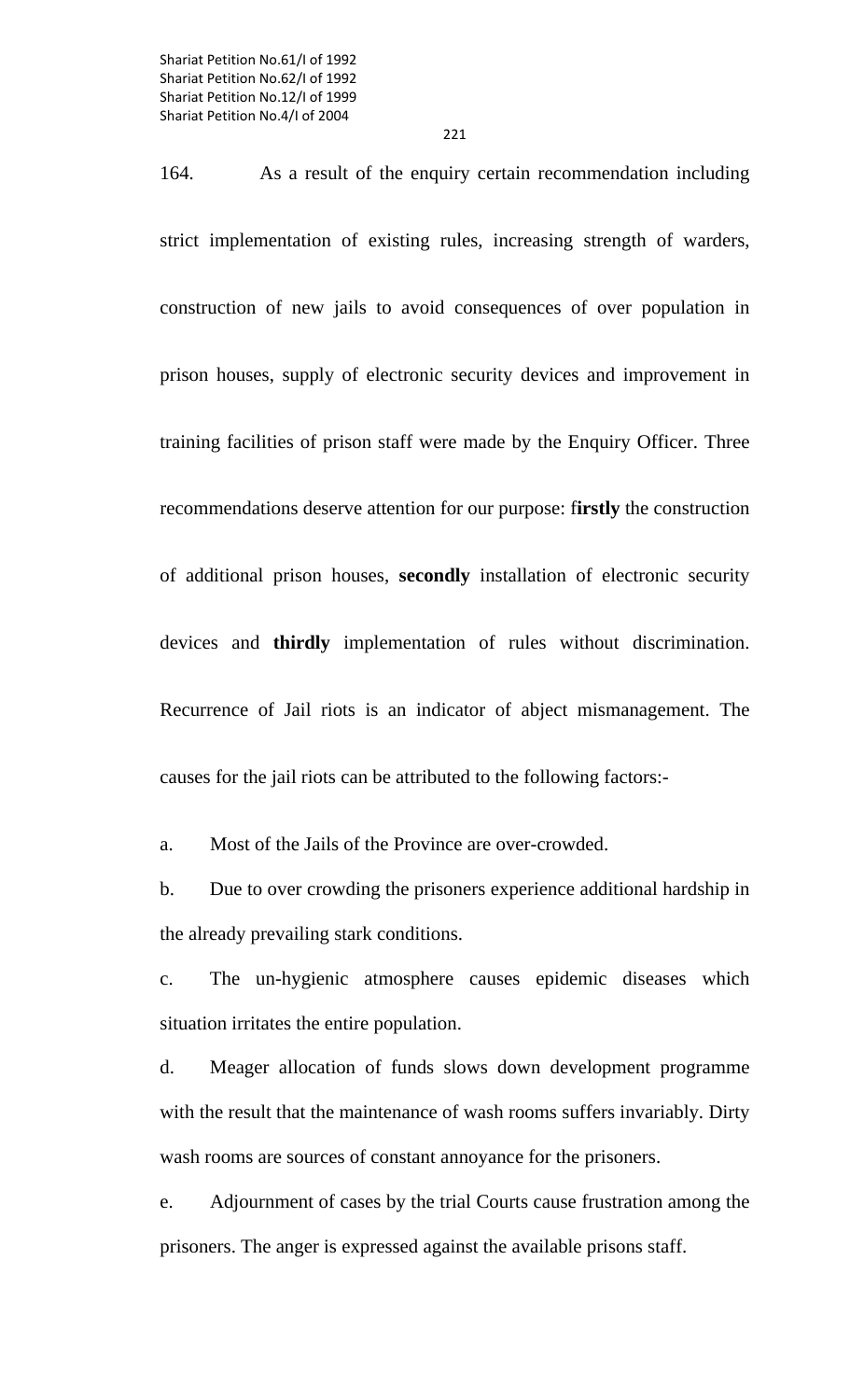f. Delay in disposal of cases as well as resentment due to rejection of bail application by trial Court/appellate Court is reflected by recalcitrant reaction.

g. Shortage of staff as compared to the inflated number of prisoners at the time of emergency makes the Jail administration helpless or weak to control the unruly prisoners.

h. According to Jail authorities the abolition of the punishment chapter No.27 of Pakistan Prison Rules with no adequate alternate keeps on inducing the mischief mongers to ignite temper.

i. According to Jail authorities the NGO's, Media and the civil rights activist encourage the prison population to adopt extreme measures against Jail administration.

j. Non availability of modern security equipments and insufficient arms and ammunition including Rubber Bullet Guns, Tear Gas Guns, Color and Pressure water throwing equipments, Scanners, Metal detectors, close circuit TV's alongwith cameras, walk through gates, wireless base station alongwith wireless sets and walki talki sets.

k. Meager Dietary allowance for prisoners.

l. Inadequate arrangements for the production of prisoners before trial courts due to lack of police escort.

m. Frustration caused by long delays in deciding cases at the trial and appellate stage.

n. Harsh and exploitative attitude of prison staff.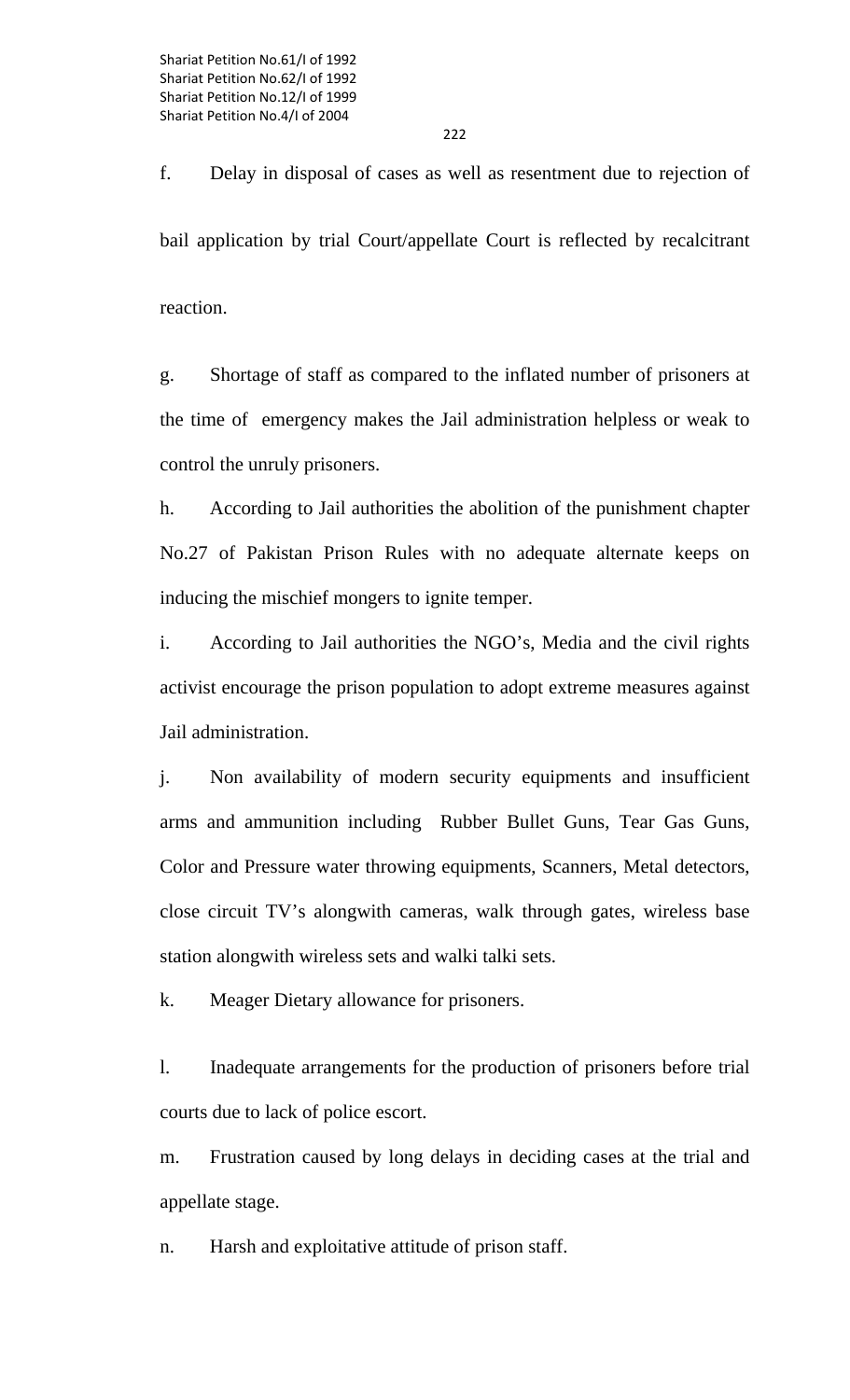- o. Paucity of medical facilities and necessary medicines and emergency treatment.
- p. Brake-down of electricity and gas supply.
- q. Easy availability of cell phones inside the Jail.
- r. The gradual decline in various chapters of our national life with consequential drug and Kalashinkov culture as well as abductions for ransom has made human existence insecure. The factual position prevailing in our prisons is that there is no emotional relief provided to prison population. The prisoners can have cathartic experience through Plays and other Cultural activities. Better results can be expected if tension is reduced by providing various avenues of mental occupation other than uncompensated hard labour. We must aim at creating paradigms of excellence in the domain of service to humanity in general and assistance to the disadvantaged sections of society in particular.

s. The prisoner is virtually a pawn in the hands of his captor.

is revealing. According to this report, published in daily Dawn, Sunday Issue of June 28, 2009 at page 13, Column No.2 and 3, a team of medical men from the Mayo and Jinnah Hospitals of Lahore, undertook a screening of prisoners the Central Jail Kot Lakhput and the Camp Jail under the

165. However, the latest medical report about the prison population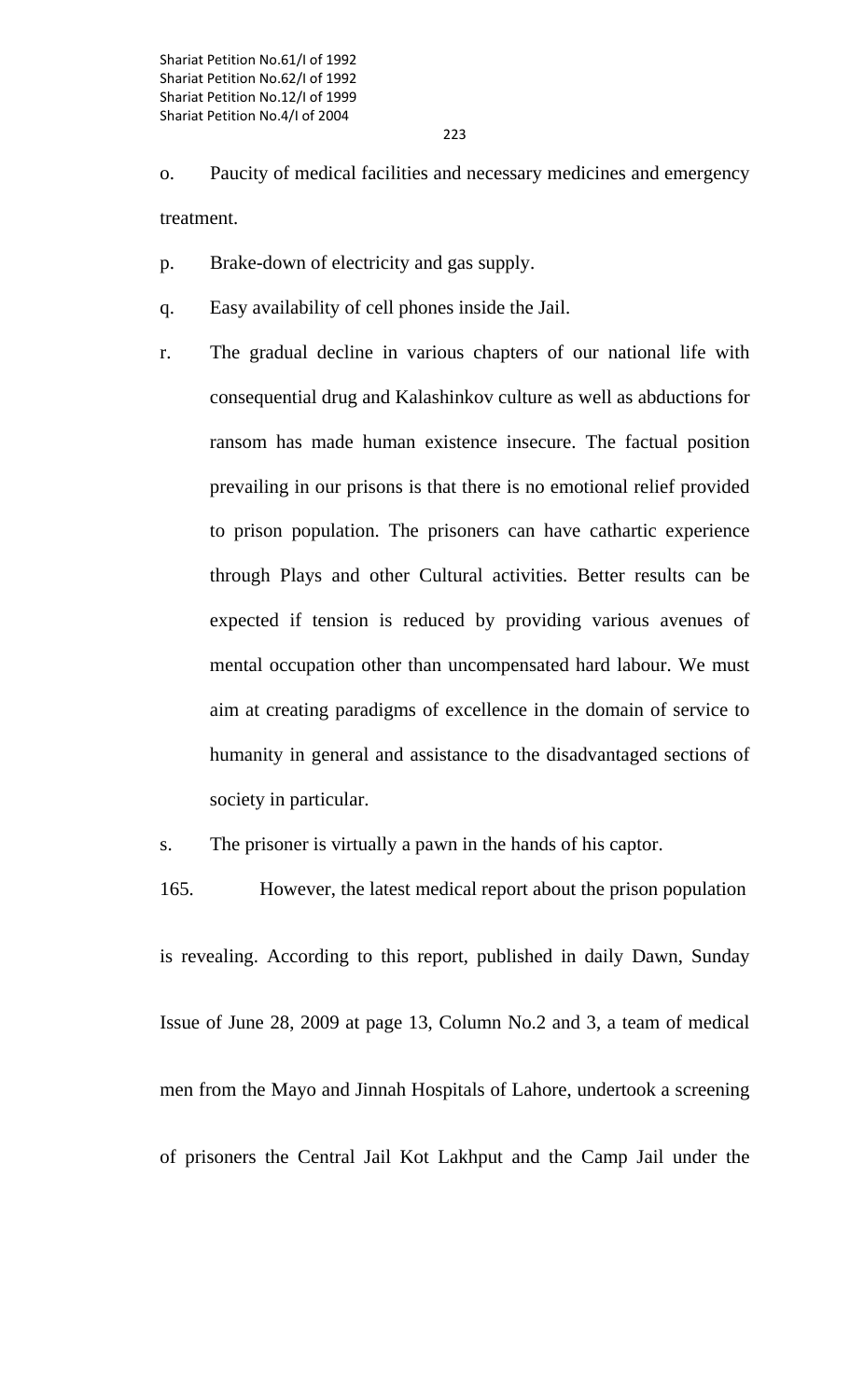224

orders of Chief Justice of Pakistan. Clinical analysis of the blood samples

of 1,756 prisoners revealed the following results:-

| "HIV Positive" | 36  |
|----------------|-----|
| Hepatitis C    | 236 |
| Hepatitis B    | 112 |

The HIV virus, according to he report, was transmitted to the local prisoners from foreign inmates. Another test conducted on a group of 3590 prisoners from the Central Jail Kot Lakhput showed the following results:-

| "HIV Positive | 18 |
|---------------|----|
| Hepatitis C   | 40 |
| Hepatitis B   | 16 |

The report described these results as alarming".

#### **SEGMENT SEVENTEEN**

#### **JURISDICTIONAL ASPECTS (ISSUE NO. X)**

We propose dilating upon three topics in this segment

namely:

- A. The Guiding Principles.
- B. The Interpretative Feature
- C. Legal Literature.

#### **PART A**

#### **THE GUIDING PRINCIPLES**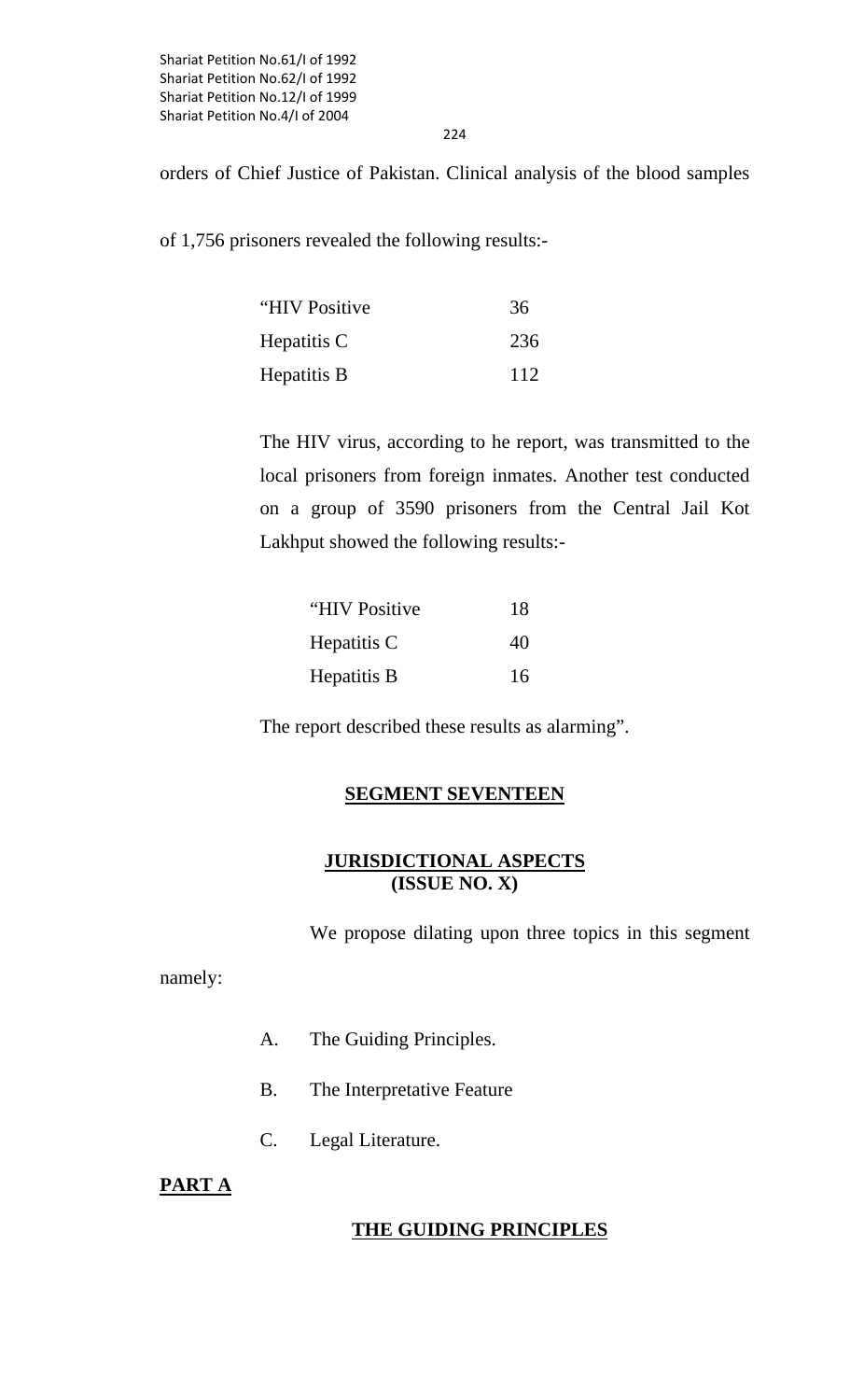166. The **Guiding Principles**. The sacred texts contain certain **Permanent Values** which for convenience sake, are being termed as **Guiding Principles**. These principles/values are covered by the scope of the term Injunctions of Islam for the simple reason that values are essential and fundamental for the maintenance and preservation of a progressive egalitarian society according to the Divine Scheme given in the Holy Quran. The Federal Shariat Court, under Article 203D of the Constitution of Pakistan, is required to examine laws on the touch stone of Injunctions of Islam, as laid down in the Holy Quran and Sunnah of the Holy Prophet (PBUH). An effort has been made to collate guiding principles from the text of Holy Quran at the first stage. This is however not an exhaustive list as the principles laid down in the Sunnah have not been included for the present.

167. Amendment in certain provision of prison discipline have been suggested by petitioners in different petitions namely Shariat Miscellaneous Application No.21/I of 1995 and others. It is indeed a healthy exercise to examine and analyze provisions of existing laws and to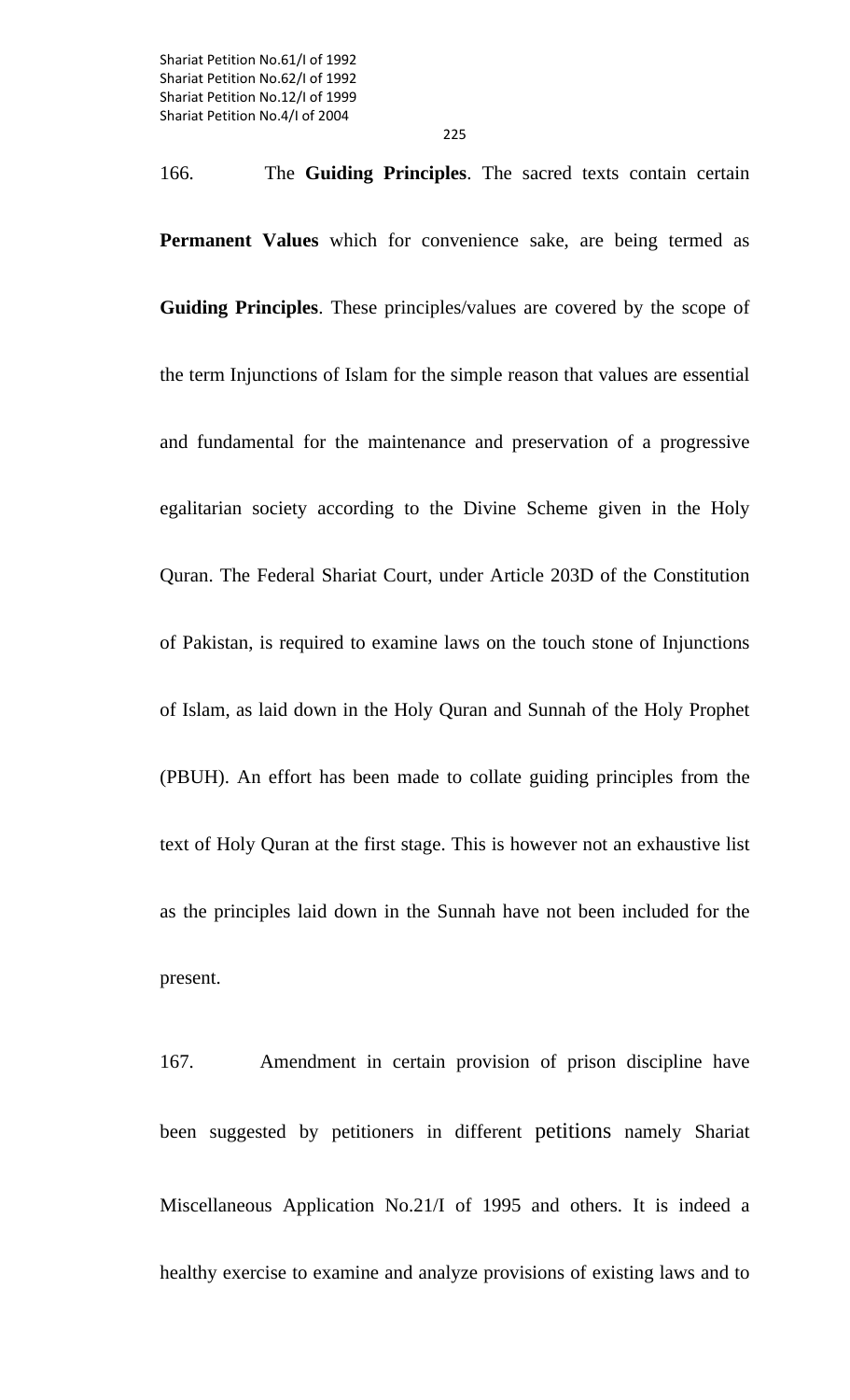226

propose amendments with the clear objective of removing hurdles and thereby making things easy for the people. This is the acknowledged method of development of law. Laws are made for the betterment of human beings. Hardships and difficulties faced by people have occasioned changes in law. Though this process of change is the domain of legislature alone yet the power to examine existing laws on the touchstone of Injunctions of Islam has been exclusively conferred upon Federal Shariat Court under Article 203 D of the Constitution. A reference to clauses 2 and 3 of Article 203 D would be useful:-

- (2) "If the Court decides that any law or provision of law is repugnant to the Injunctions of Islam, it shall set out in its decision.--
	- (a). the reasons for its holding that opinion; and

 (b) the extent to which such law or provision is so repugnant and specify the day on which the decision shall take effect.

(3) If any law or provision of law is held by the Court to be repugnant to the Injunctions of Islam,--

 (a) the President in the case of a law with respect to a matter in the Federal Legislative List or the Concurrent Legislative List, or the Governor in the case of a law with respect to a matter not enumerated in either of those lists, shall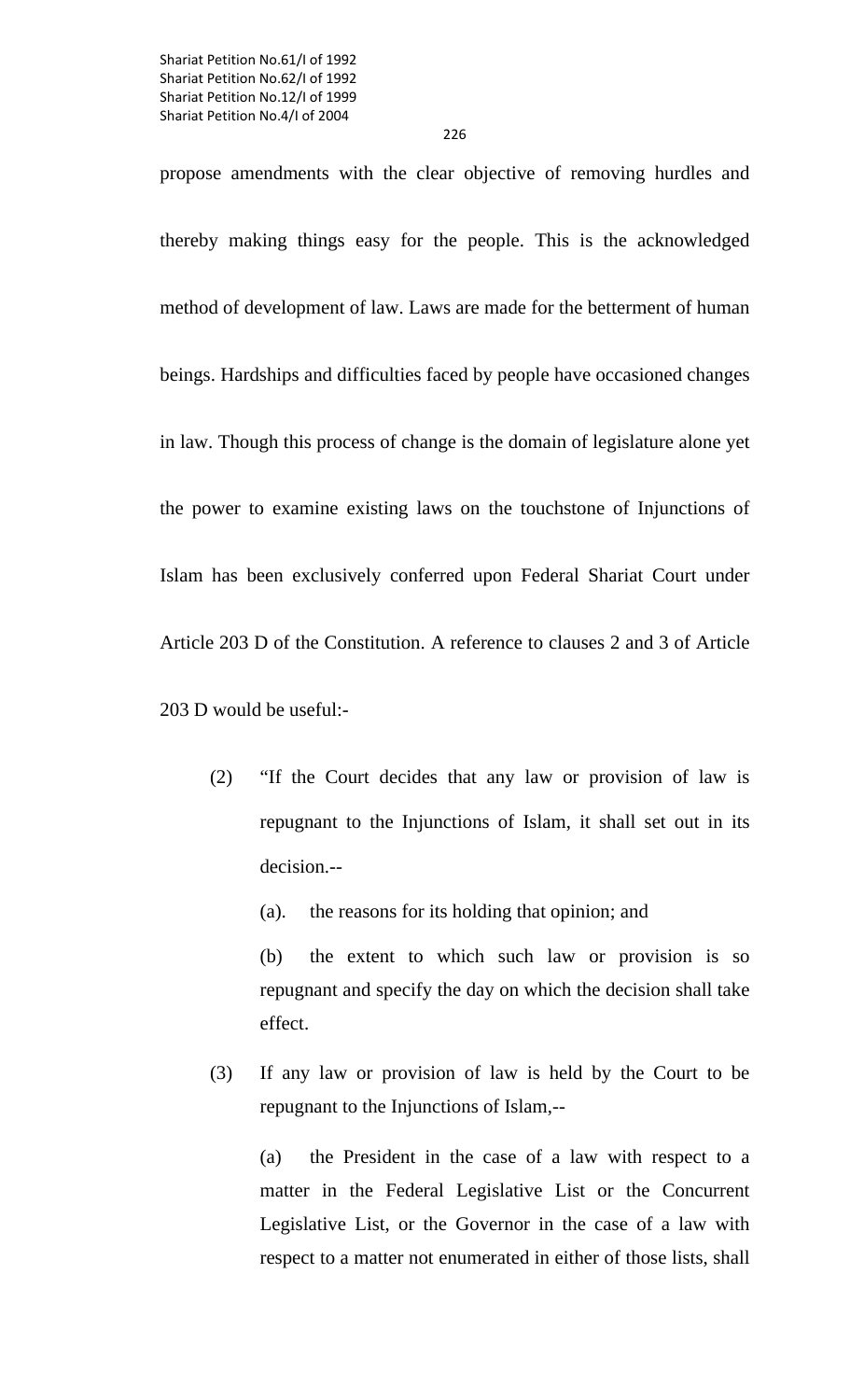227

take steps to amend the law so as to bring such law or provision into conformity with the Injunctions of Islam; and

 (b) such law or provision shall, to the extent to which it is held to be so repugnant, cease to have effect on the day on which the decision of the Court takes effect.

This shows that any custom, law or provision of law, existing on the statute book of Pakistan, can be reviewed by the Federal Shariat Court. This mode of effecting changes in laws has been recognized by the Constitution of Pakistan.

168. However, we are not unmindful of the fact that the laws are framed according to a procedure ordained in the Constitution which power cannot be usurped by this Court. The question of amendments suggested in the various petitions or to put it differently, as to what the law ought to be according to public perspective, is basically a question which is outside the jurisdiction of this Court.

169. The Constitution has very clearly identified the role of separate institutions in relation to the making, the evolution and interpretation of laws. The Parliament/Provincial Assemblies (which includes the President of Pakistan and Provincial Governors) frame legal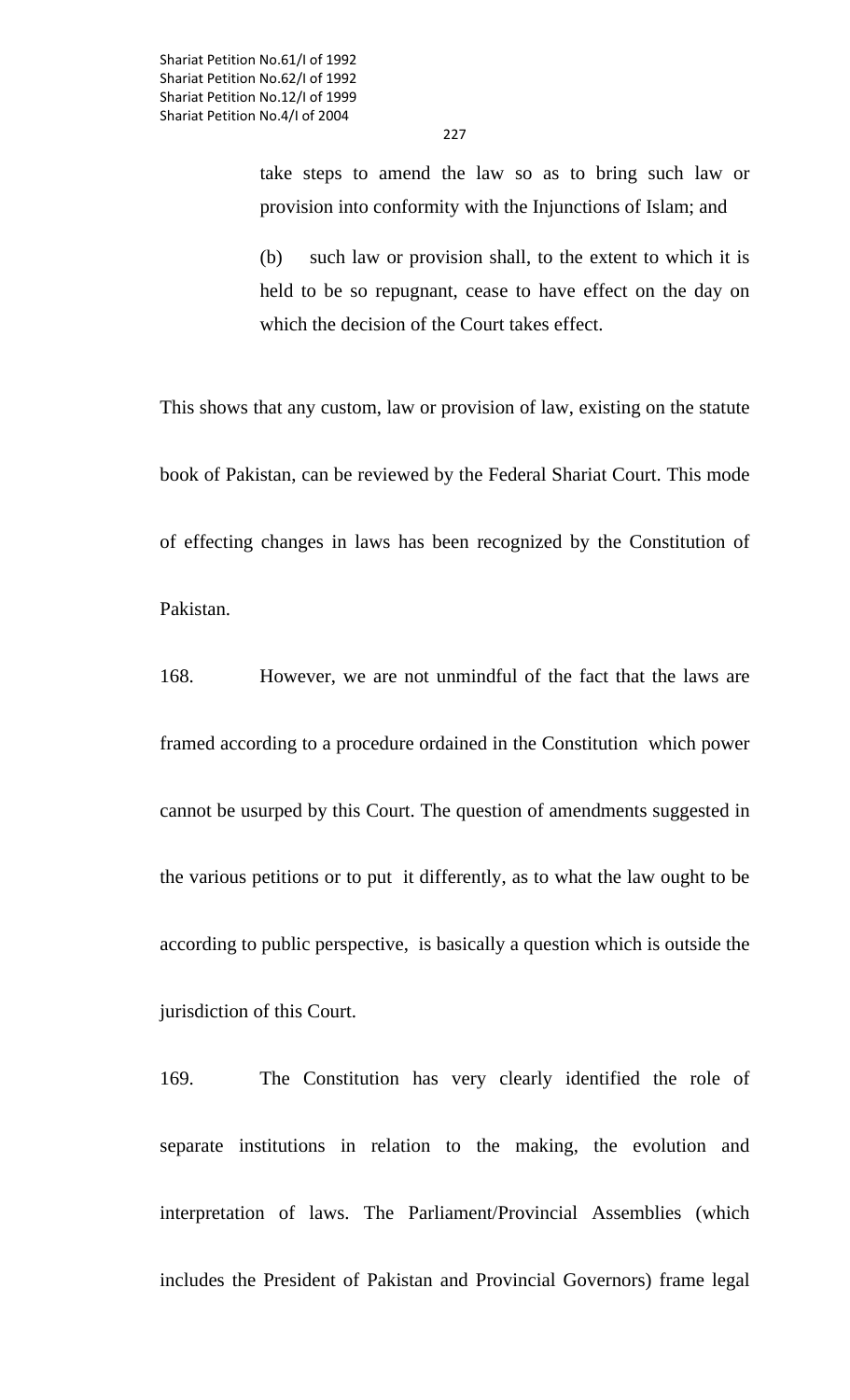instruments, the Council of Islamic Ideology, on being asked, gives advice or makes recommendation for legislative bodies and the Federal Shariat Court examines validity or otherwise of the existing laws and customs on the touchstone of Injunctions of Islam, as laid down in the Holy Quran and

the Sunnah and the Superior Judiciary interprets the legal instruments.

170. In this respect it would be useful to mention at this stage that the Guiding Principles and the Permanent Values enshrined in the Holy Book and the Sunnah of the Holy Prophet (PBUH), in particular the Sermons of the Holy Prophet (PBUH) including the sermon of Hujjat-ul-Wida, delivered on 9 Zil Haj  $10^{th}$  Year of Hijrah corresponding to March 632 AD, in Arafaat wherein the entire humanity was addressed, are very much covered by the meaning and scope of the term Injunctions of Islam. These principles may be described as basic human rights/freedoms. The Courts must therefore always keep these principles in view while examining any law or any provision of law challenged before it. These tenets are part of the sacred text and are amply covered by the meaning and scope of the term Injunctions of Islam. These principles, (the Permanent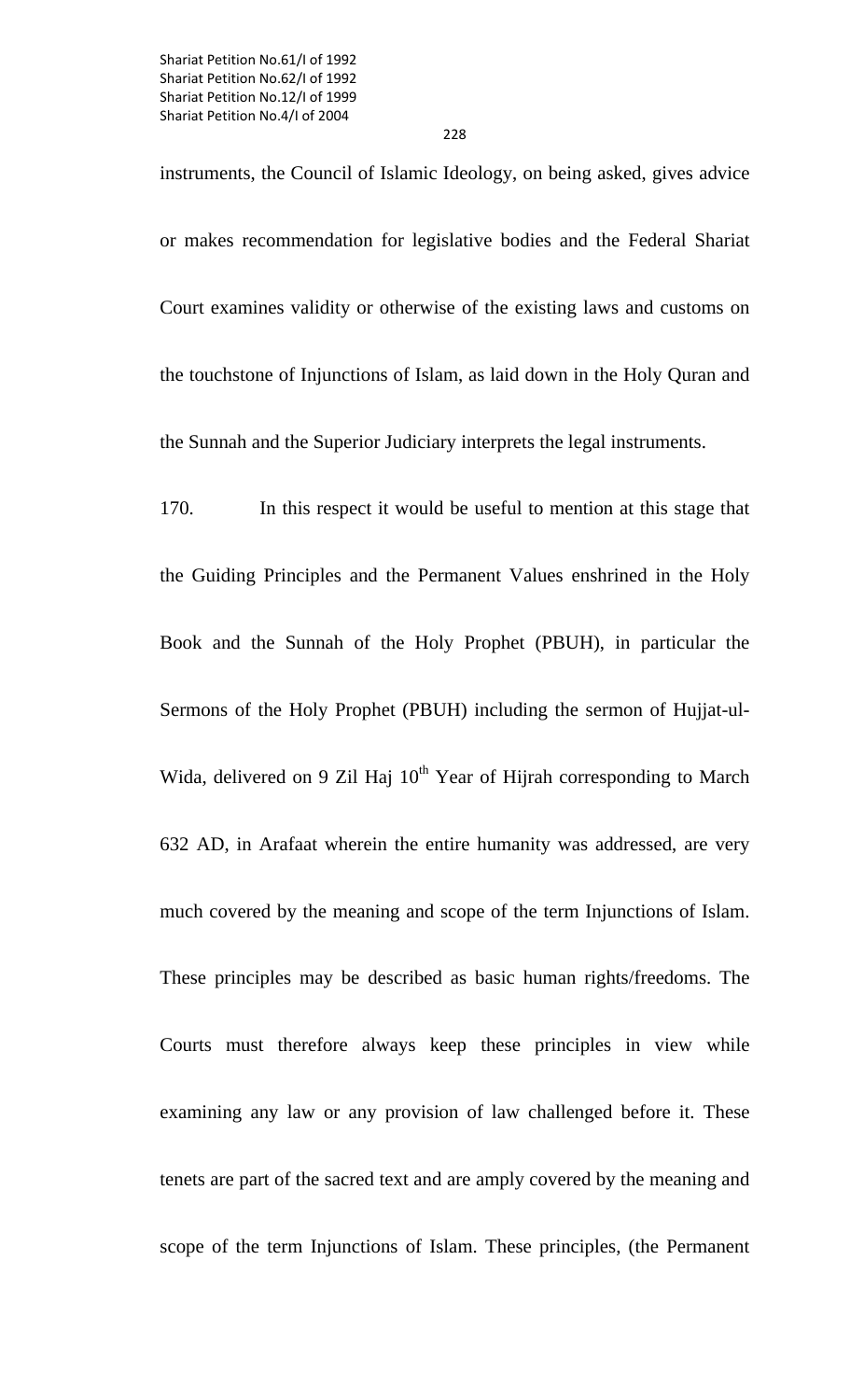229

Values or Guiding Principles) might as well be kept in view by the legislators at the time legislation in matters dealing with MUAMLAAT i.e., human transactions, is on their agenda. These injunctions have been identified in this judgment because, according to article 227 of the Constitution, no law shall be enacted which is repugnant to the Injunctions of Islam. Since fresh legislation in the field of prison discipline has to be undertaken so it was deemed necessary to advert to the scope of the term Injunctions of Islam as well.

171. We have identified certain problems affecting the prison discipline and made proposals for consideration of the Government and legislative bodies. We have done it as part of our duty because Sura 103 Al-Asr proclaims:-

> "Consider the time! The human being, Most surely is in loss, Except those Who believe and do good And enjoin on each other What is correct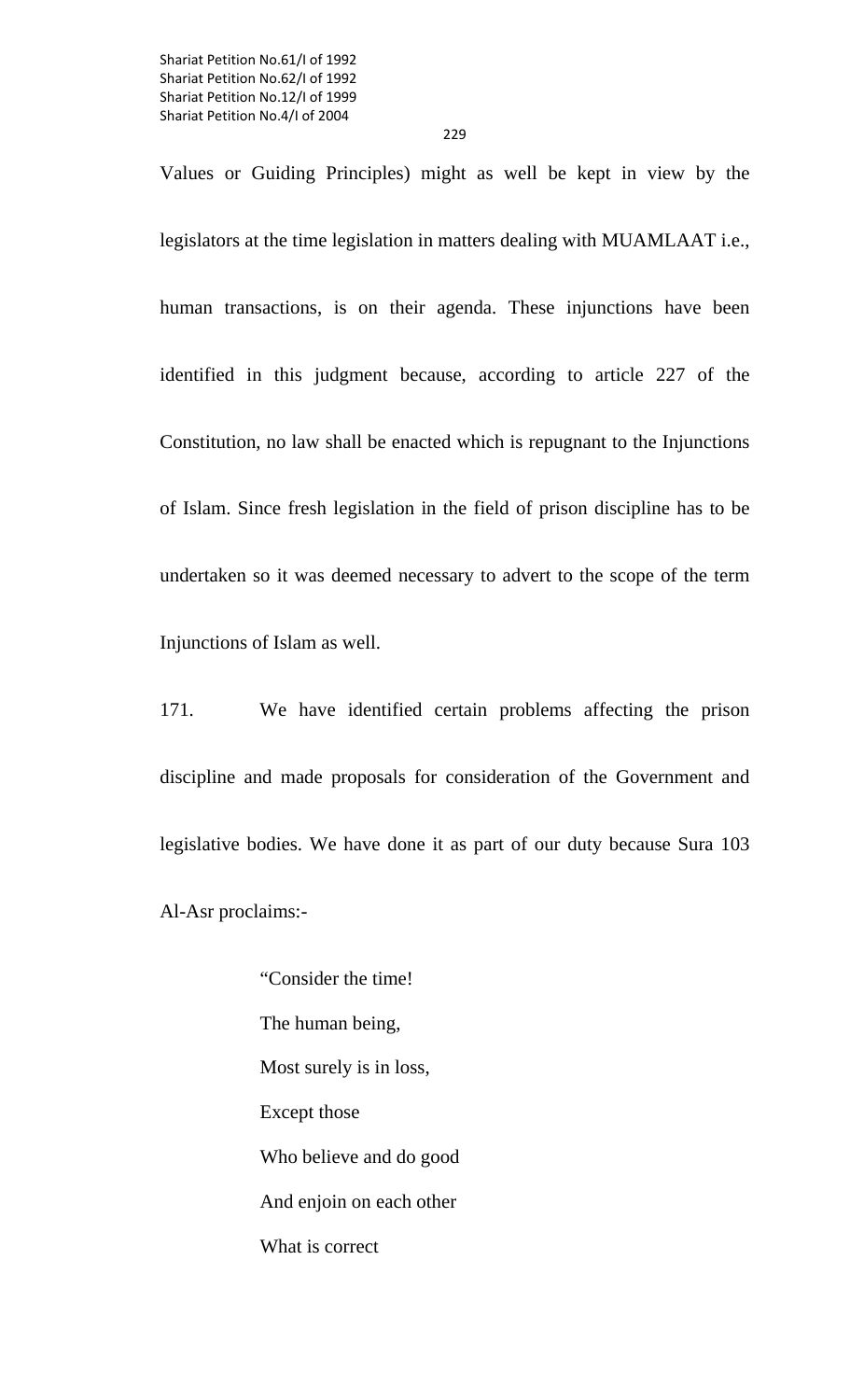230

And enjoin upon each other

Patience (perseverance).

The suggestions and solutions mentioned in this judgment should be taken in the spirit contemplated by Ayaat 1-3 of Sura 103.

172. In order to fully appreciate the meaning and scope of the term Injunctions of Islam, it would be advisable at this stage to refer to some of the **Guiding Principles/Permanent Values** stated in the Holy Quran because the existing laws, or laws to be made in future, have to conform with Injunctions of Islam as per mandate of Article 227 of the Constitution of Pakistan. These guiding principles are also suggestive of a relationship between the HUKM and HIKMAT. However some of these principles can also be termed as the Objectives of Shariah i.e, MAQASID-E-SHARIAH. The purpose of revealing the Injunction was in fact preservation of certain values, freedoms or right which are essential for maintenance of balance i.e. Justice. Justice secures peace and peace become basis of development and smooth evolution and development augurs on egalitarian society. Detailed below are some of the guiding principles/permanent values. The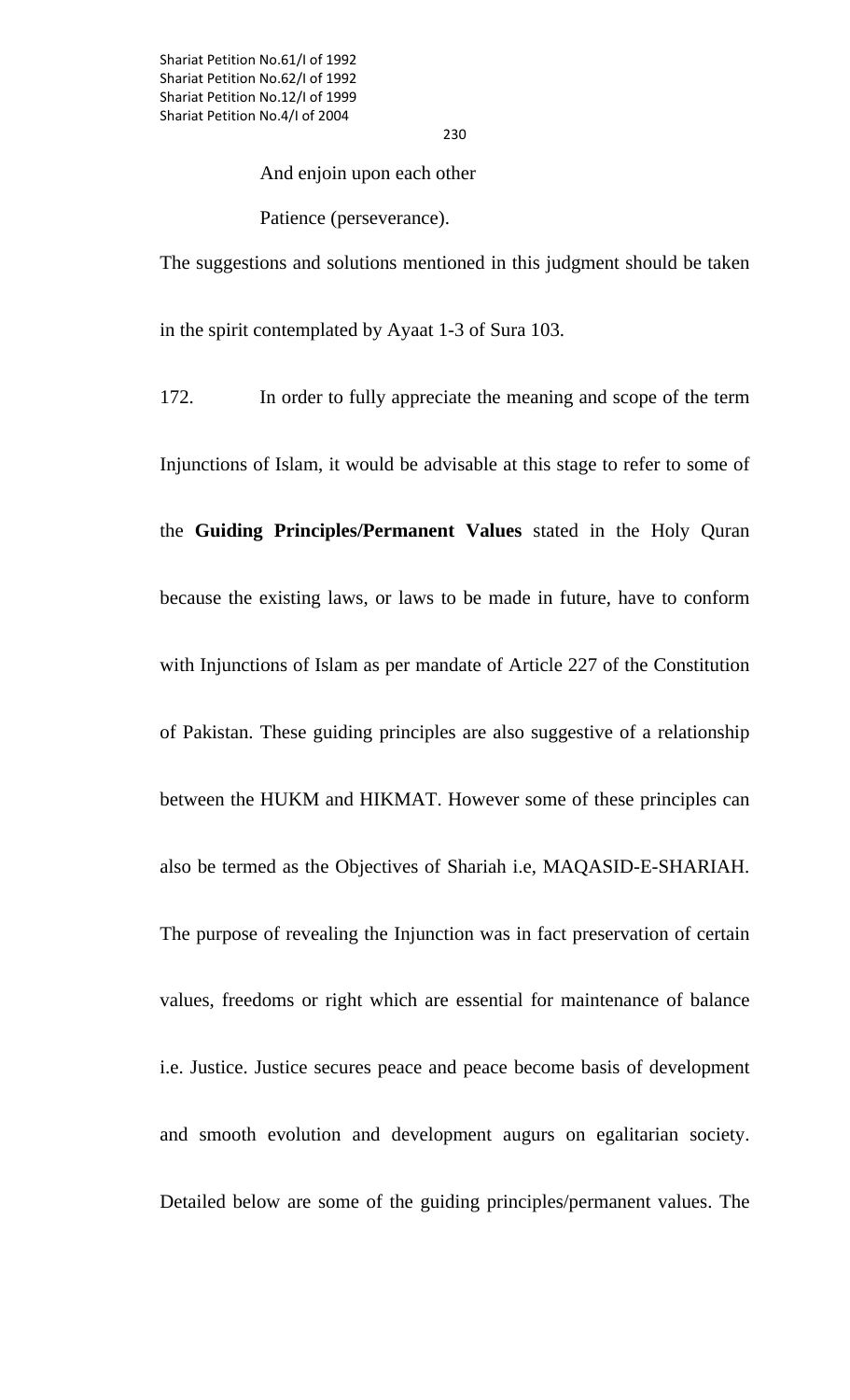Ayat and Sura of the Holy Quran have been indicated at the end of every

principle.

| $\mathbf{i}$  | Preservation of human life: This right is however                                                                                                                                                                                                                        |  |
|---------------|--------------------------------------------------------------------------------------------------------------------------------------------------------------------------------------------------------------------------------------------------------------------------|--|
|               | subject to the right of retribution in the field of                                                                                                                                                                                                                      |  |
|               | administration of justice: Ayat 178 Sura 2, Ayat 5 Sura                                                                                                                                                                                                                  |  |
|               | 32 and Ayat 151 Sura 6.                                                                                                                                                                                                                                                  |  |
| $\mathbf{ii}$ | Preservation of property: Ayat 188 Sura 2; Ayat 11 and<br>29 Sura 4;                                                                                                                                                                                                     |  |
| iii)          | Conservation of progeny; Ayat 151 Sura 6; Ayat 205,<br>233 Sura 2; Ayat 205 Sura 2.                                                                                                                                                                                      |  |
| iv)           | Freedom from human bondage: Ayat 79 Sura 3.                                                                                                                                                                                                                              |  |
| V)            | Equality without Gender Discriminatin: Ayat 1 Sura 4;<br>Ayat 35 Sura 33; Ayat 195 Sura 3, and Ayat 13 Sura 49;                                                                                                                                                          |  |
| vi)           | Right of Protest, Representation/Appeal is an accepted<br>remedy which is available in Islamic Jurisprudence:<br>Ayat 148 Sura 4; Ayat 1 Sura 58.                                                                                                                        |  |
| vii)          | The right of reputation: Ayat 148 Sura 4 as well as<br>Ayaat 11-12 of Sura 49;                                                                                                                                                                                           |  |
| viii)         | Sanctity of Covenants at Domestic and International<br>level: Ayat 177 Sura 2; Ayat 34 of Sura 17;                                                                                                                                                                       |  |
| ix)           | Maintenance of Balance in the social set-up: Ayat 35<br>Sura 17 and Ayat 152 Sura 6;                                                                                                                                                                                     |  |
| $\mathbf{x})$ | Right to Sustenance: Ayat 152 Sura 6; Ayat 6 Sura 11<br>as well as Ayat 31 of Sura 17. Every individual is under<br>obligation to support himself and his dependents but if<br>he has no means, sustenance is guaranteed for him and<br>his progeny by state or society. |  |
| xi)           | Justice must be tempered with Mercy: Ayat 90 Sura 16;                                                                                                                                                                                                                    |  |
| xii)          | Justice to prevail even though the opposite party<br>1S<br>an enemy. Holy Quran mandates that believers must up<br>hold Justice even thought it is against their own interest.<br>Ayat 135 Sura 4 and Ayat 8 of Sura 5:                                                  |  |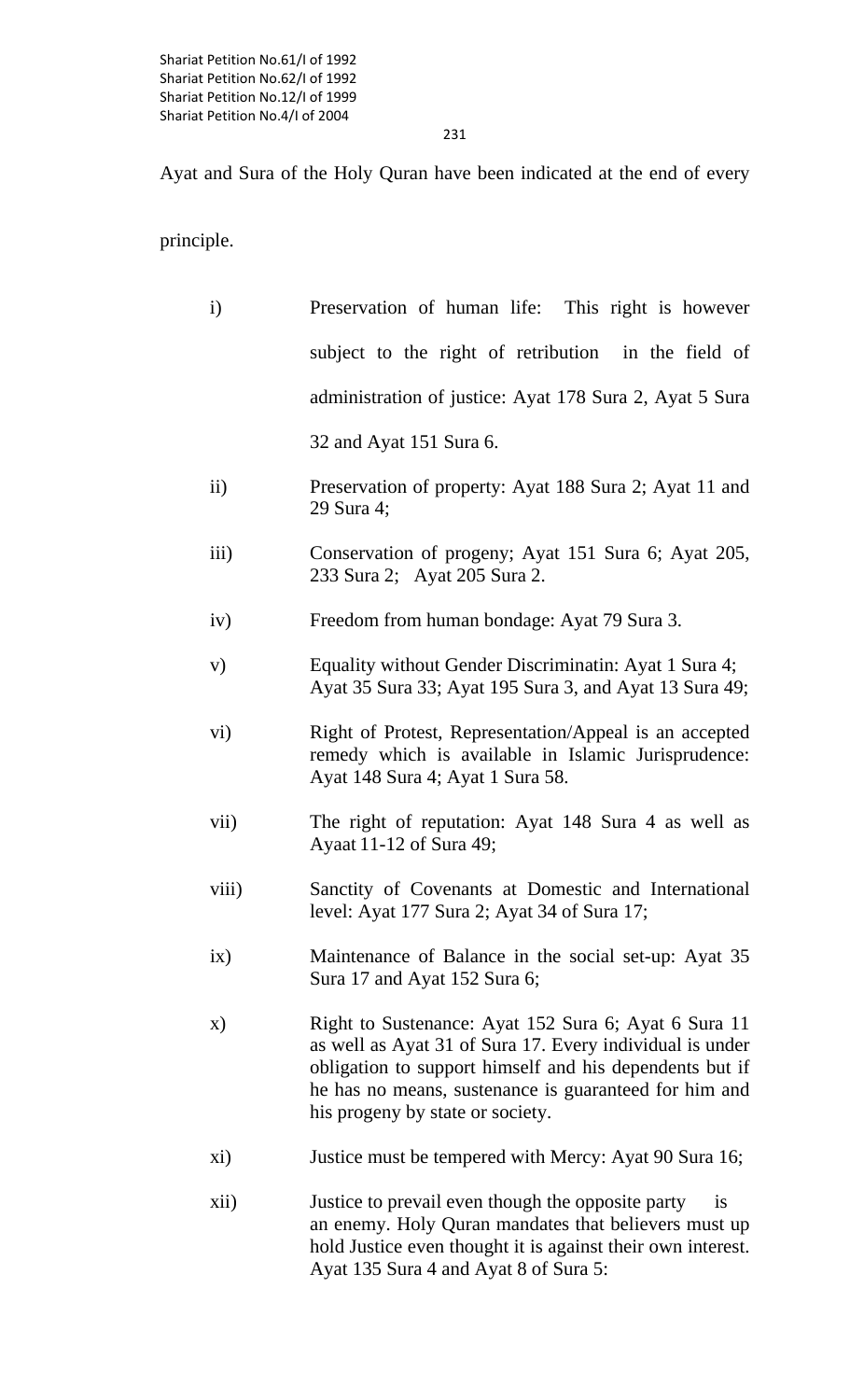- xiii) Justice is an absolute value. It cannot be circumscribed by conditionalities: Ayat 153 Sura 6; Ayat 29 of Sura 7 and Ayat 135 of Sura 4.
- xiv) Preservation of Human Dignity. Human Dignity is guaranteed as an inborn value as is evident from Ayat 70 Sura 17.
- xv) Right to chastity: Ayaat 2 and 4 of Sura 24; Ayat 23 Sura 12; Ayat 12 Sura 66;
- xvi) No one shall be held responsible for the evil doing of another: Ayat 79 Sura 12;
- xvii) Right to remuneration: Ayat 70 Sura 39 and Ayat 39 Sura 53;
- xviii) Human liberty: Ayat 157 Sura 7 of Holy Quran;
- xix) Unity of human race: Ayat 213 Sura 2, Ayat 32 of Sura 30 and Ayat 19 of Sura 10;
- xx) Freedom from oppression (compulsion): Ayat 256 of Sura 2 and Ayat 99 of Sura 10.
- xxi) Freedom of choice: Ayat 29 Sura 18
- xxii) Preservation of places of worship of different religions: Ayat 115 Sura 2; Ayat 40 Sura 22;
- xxiii) Knowledge is a permanent value: Ayaat 31-33 of Sura 2 and Ayaat 3-5 of Sura 96; read with various traditions referred to in this judgment as well wherein the seeker of knowledge is assured respect and assistance.
- xxiv) Merit must prevail: Ayat 58 of Sura 4, Ayat 19 Sura 46 and Ayat 13 of Sura 49.
- xxv) The bounties of Allah are a free gift for the entire creation: Reference Ayat 20 of Sura 17;
- xxvi) Freedom of conscience (Religion): Ayat 256 Sura 2, Ayat 6 Sura 9, Ayat 99 Sura 10, Ayat 125 of Sura 16 and Ayat 29 of Sura 18;
- xxvii) Right to raise family: Ayaat 3-17 of Sura 4.
- xxviii) Presumption of innocence: Ayaat 12-16 of Sura 24.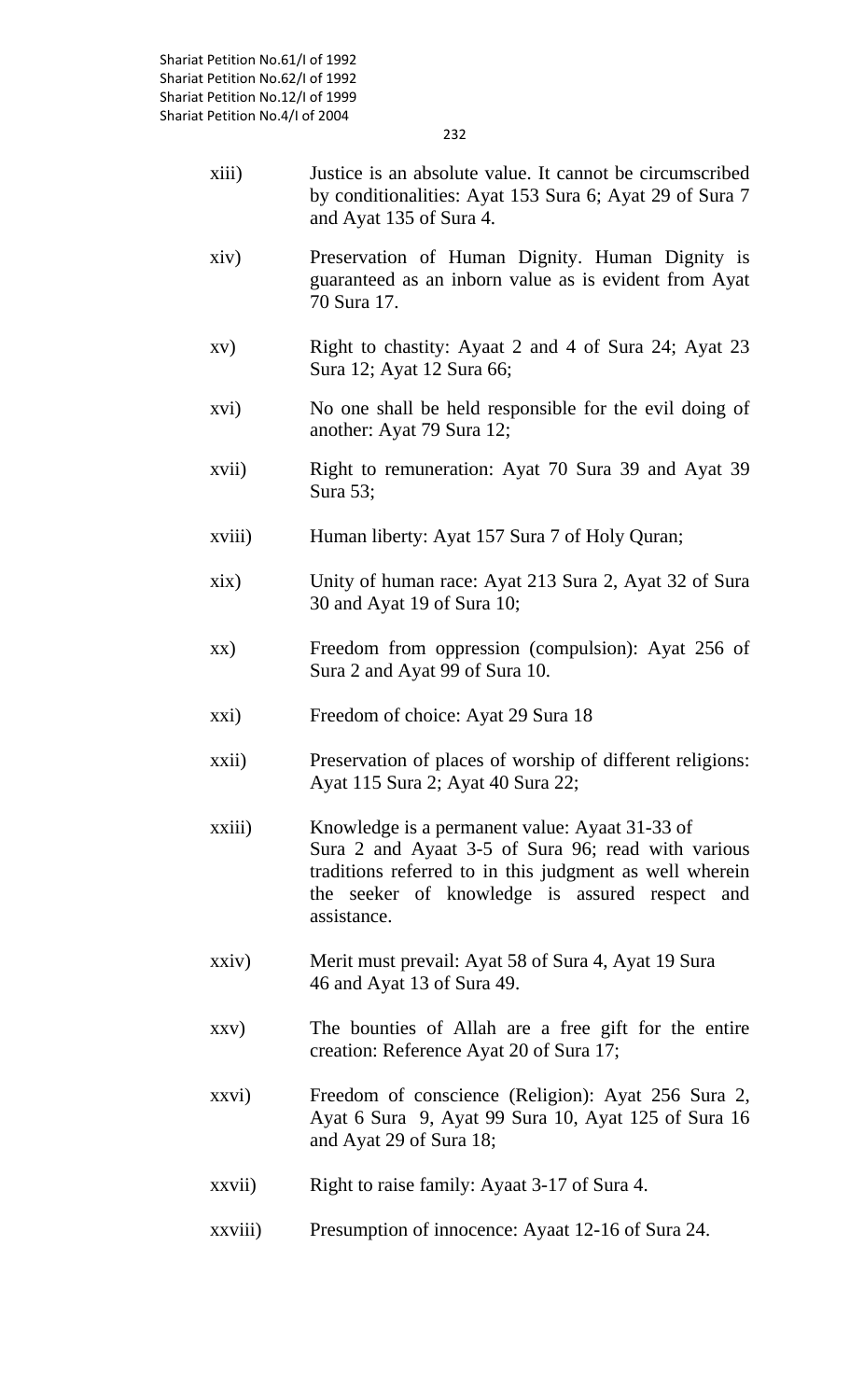- xxix) Freedom from exploitation: Ayat 70 Sura 39 and Ayat 39 Sura 53;
- xxx) Human friendly system stays on the earth and has the capacity to turn fears and apprehensions into harmony, peace, amity and goodwill. Ayat 17 Sura 13;
- xxxi) Equality before law: Ayaat 48,123, 286 of Sura 2 as well as Ayat 15 Sura 10;
- xxxii) Every one is accountable for his deed: Ayat 202 Sura 2.
- xxxiii) Human affairs are decided by mutual consultation: Ayat 38 Sura 42 and Ayat 159 of Sura 3;
- xxxiv) Maintenance of Rule of Law is the primary obligation of Islamic polity: Ayat 25 of Sura 57. Quran refers to three things: Book, Balance and Iron in this verse. The object of the three gifts is: People may stand forth in Justice. These three things symbolize a) the Revelation wherein are contained injunctions which command good and forbid evil, b) Balance i.e, Justice by which individuals get their due and c) Iron stands for the strong arm of law implemented through judicial organ of the State.
- xxxv) Conquest of Universe is human destiny: Ayat 20 Sura 31, Ayat 65 of Sura 22, Ayaat 12-13 of Sura 45, Ayaat 79-80 of Sura 40, Ayaat 32-34 of Sura 14.
- xxxvi) There is no fault in God's creation. Ayat 3 Sura 67;Human being have been created in the best of moulds. It is therefore essential to preserve the creation so that Divine purposes of creation could be achieved. Ayaat 4-6 of Sura 95;
- xxxvii) Ease follows hardship: Ayaat 5 and 6 of Sura 94;
- xxxviii) Allah does not lay a responsibility on any one beyond his/her capacity. Secondly. No one shall bear the burden of another person. Every one is bound to bear the consequences of what he/she has earned. In other words no one shall be held responsible for another person: Ayat 286 Sura 2; Ayat 42 of Sura 7; Ayat 62 of Sura 23 and Ayat 24 Sura 3;
- xxxix) Labour shall not go waste. It must be compensated. Ayat 70 Sura 39. Every one has to be paid in full for what he has done. See also Ayat 39 Sura 53.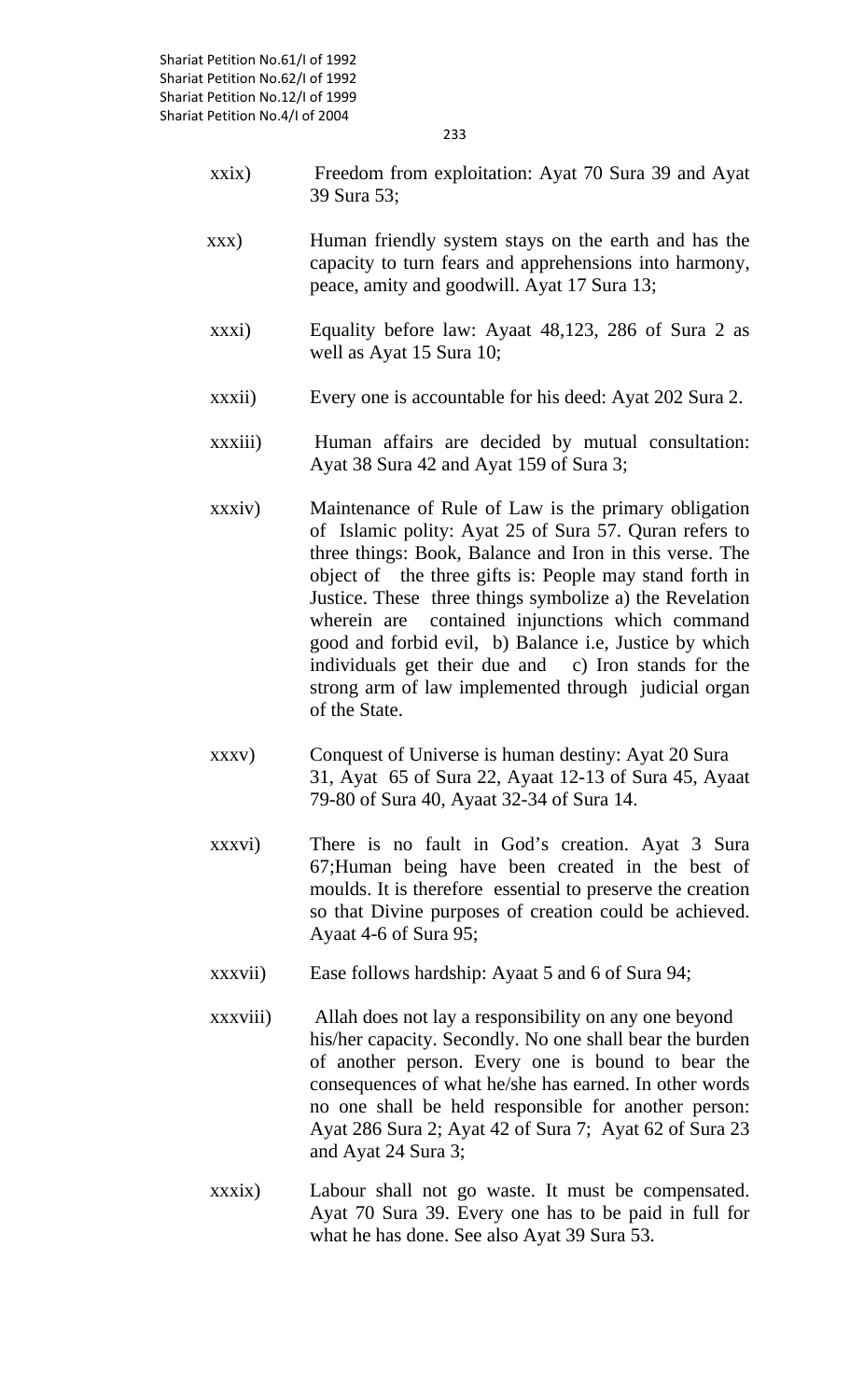- xl) Supremacy of Rule of law: Ayaat 44, 45 and 47 of Sura 5; This is however not an exhaustive list.
- xli. Right to Notice and Explanation before pronouncement of verdict: Ayat 12 Sura 7; Ayaat 32 through 38 Sura 15 and Ayat 61 Sura 17; and
- xlii. Lastly, though in fact the primary principle of Islamic Jurisprudence is the belief that Sovereignty over the entire Universe vests in Allah Almighty alone: Ayat 54 Sura 7, Ayat 40 Sura 12, Ayat 83 Sura 36 and
- xliii. While concluding, for the present, discussion on the guiding principles it will be instructive to refer to Ayat 177 of Chapter 2 which is like a Manifesto for the believers. The translation of the text is as follows:-

 "It is not righteousness That ye turn your faces Towards East or West; But it is righteousness-- To believe in God And the Last Day, And the Angels, And the Book, And the Messengers; To spend of your substance, Out of love for Him, For your kin, For orphans, For the needy, For the wayfarer, For those who ask, **And for the ransoming the Captives (prisoners)** To be steadfast in prayer, And practice regular charity; To fulfil the contracts Which ye have made And to be firm and patient, In pain (or suffering) And adversity, And throughout All periods of panic. Such are the people Of truth, the God-fearing."

The importance of these values lies in the fact that they occur in the Holy Text. These principles were established by Allah in His own Wisdom. These are absolute and inviolable truths made available to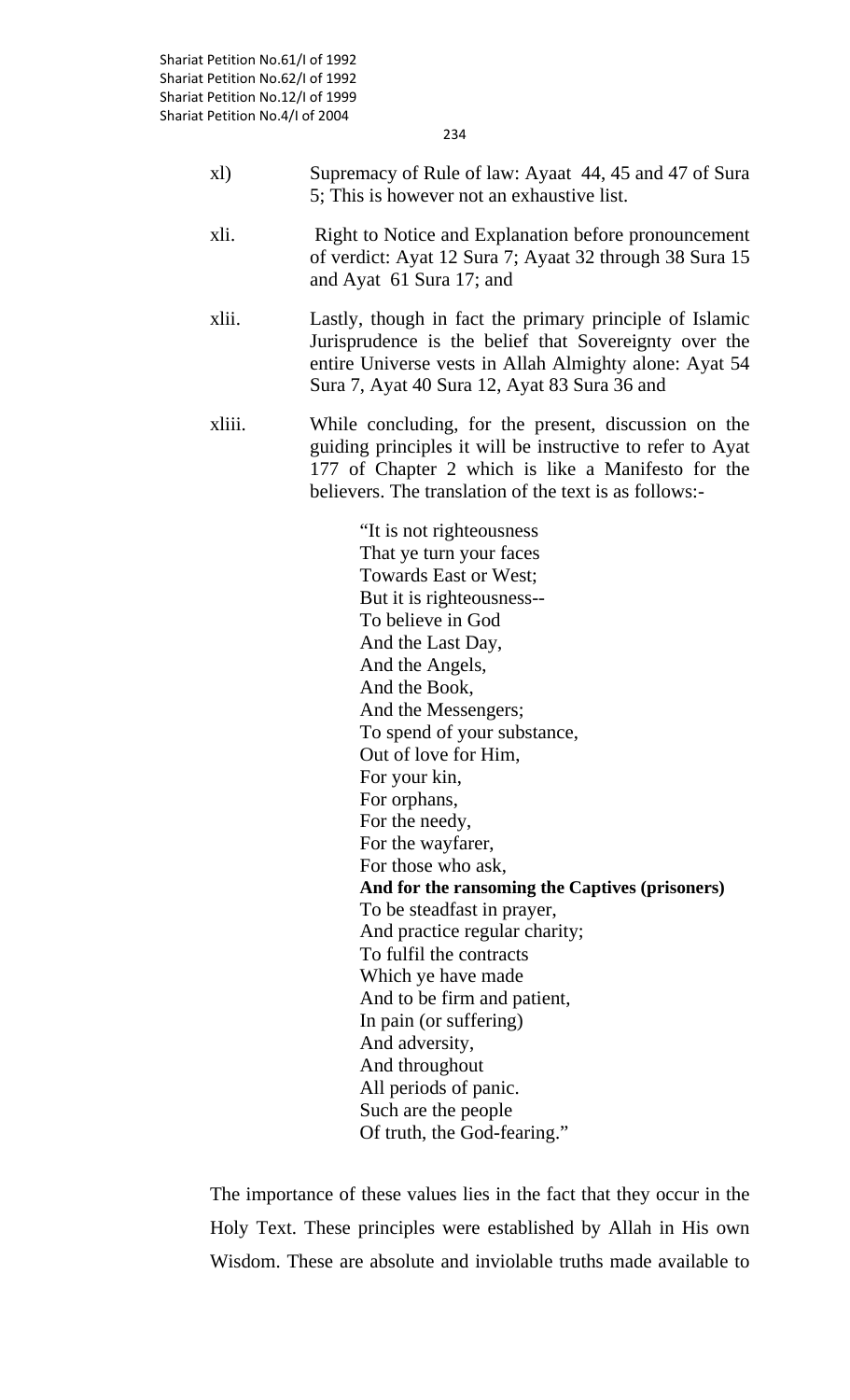human beings as a Divine gift with the object of evolving balanced societies on this earth. These verities were not known to the denizens of this earth. It is therefore our bounden duty to up-hold these principles and thereby strengthen relationship with the ever Beneficent and Merciful creator on the one hand and build health relationship among the human beings.

We should not loose sigh of the basic principle of our faith that Divine Guidance, in the form of Revealed Text and the Sunnah of the Holy Prophet (PBUH), is the greatest of the varied and continuing blessings given unto human beings on this earth by the creator. These guiding principles/permanent values constitute a veritable mine of knowledge, understanding, wisdom and insight in mundane affairs.

The Holy Prophet (PBUH) had been deputed to enjoin what is good and to forbid the doing of evil. This is now the sacred legacy of the Holy Prophet (PBUH). It is now a Farz-e-Kifayah. The Holy Quran proclaims:-

"And from among you there should be a party who invite (people or men in authority) to do good and enjoin what is right and forbid the wrong, and these it is that shall be successful.

Ayat 103 Sura 3 Ayat 157 Sura 7.

The Federal Shariat Court like the Council of Islamic Ideology is charged with the duly of upholding the Injunctions of Islam so that the process of Amar bil Maaroof on Nahee anil Munkar is initiated. Improvement in the administration of justice is a matter fully covered by this principle of Holy Quran.

A reference to the historic Khutba of the Holy Prophet (PBUH) merits honourable mention of the conclusion of our discussion on the guiding principles:-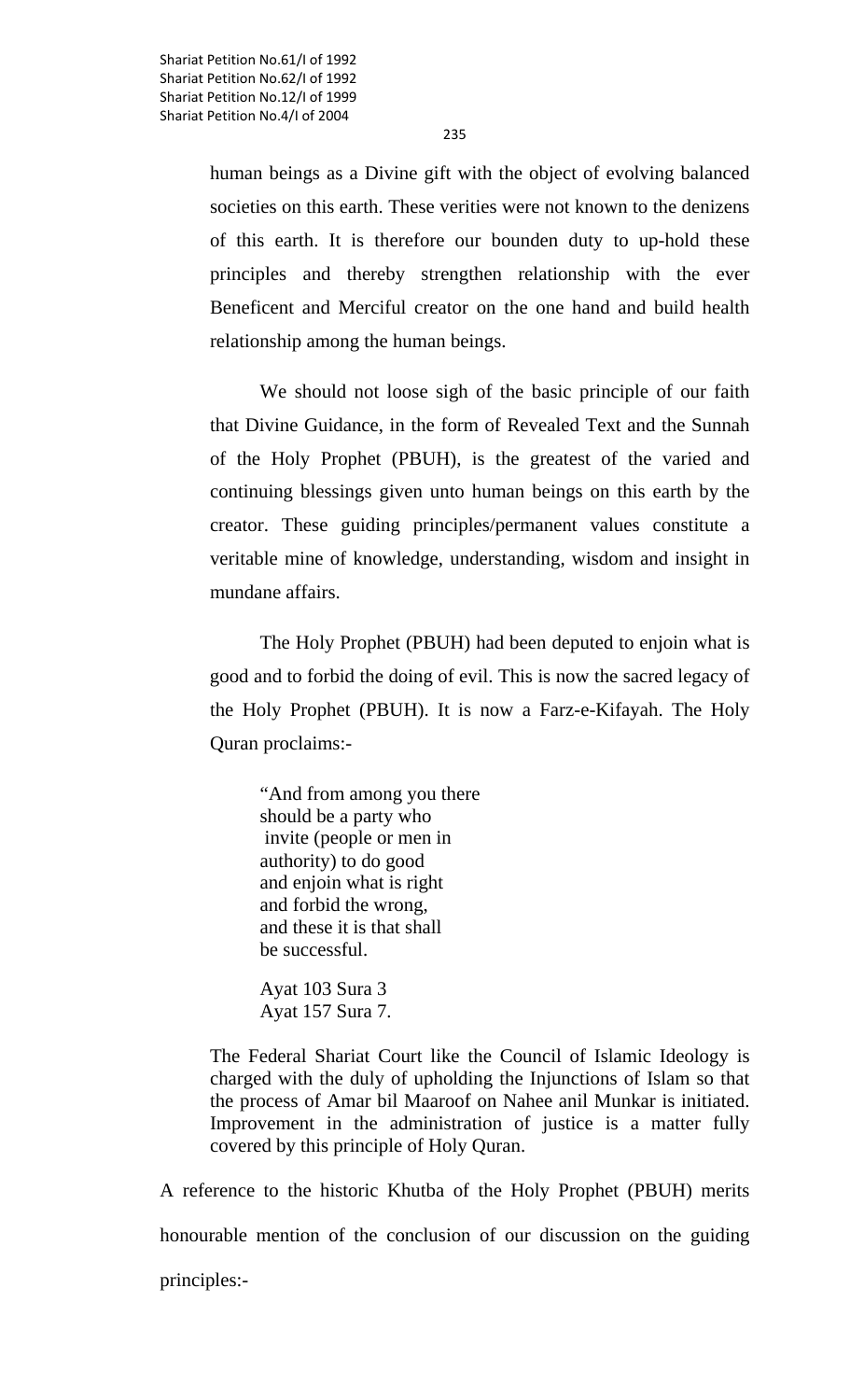#### **THE LAST SERMON**

"O People, lend me an attentive ear, for I don't know whether, after this year, I shall ever be amongst you again. Therefore, listen to what I am saying to you carefully and take these words to those who could not be present here today.

"O People, just as you regard this month, this day, this city as sacred, so regard the life and property of every Muslim as a sacred trust. Return the goods entrusted to you to their rightful owners. Hurt no one so that no one may hurt you. Remember that you will indeed meet your Lord, and that He will indeed reckon your deeds. The Riba transaction of yore are hereby forbidden.

Beware of Statan for safety of your religion. He has lost all hope that he will ever be able to lead you astray in big things, so beware of following Satan in small things.

O People, it is true that you have certain rights with regard to your women, but they also have right over you. If they abide by your right then to them belongs the right to be fed and clothed in kindness. Do treat your women well and be kind to them for they are your partners and committed helpers. And it is your right that they neither make friends with any one of whom you do not approve, nor commit adultery.

O People, listen to me in earnest, worship Allah, offer prayers five times a day and observe fast during the month of Ramadhan, and give your wealth in Zakat. Perform Hajj if you can afford to.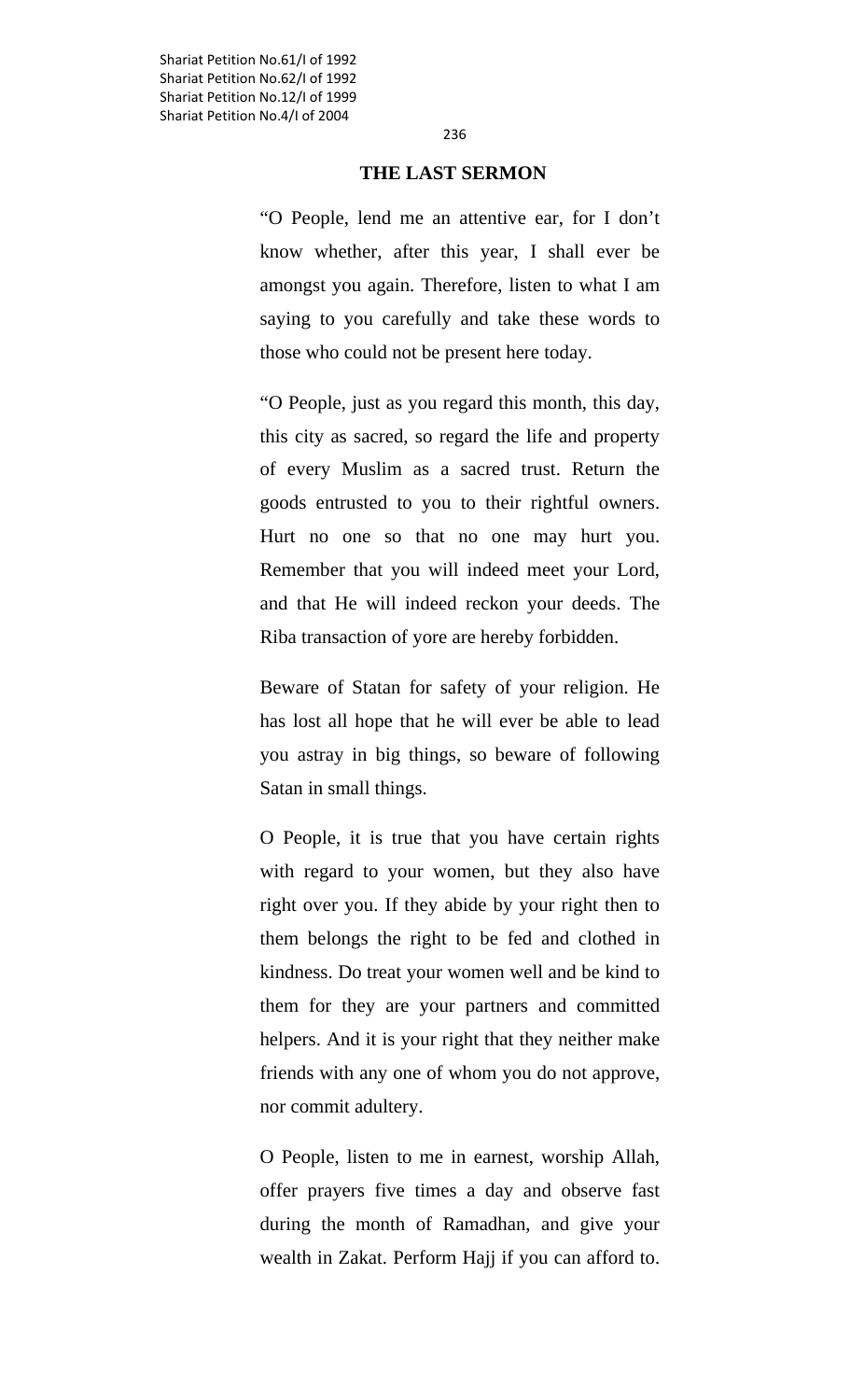You know that every Muslim is the brother of another Muslim. You are all equal. Nobody has superiority over other except by piety and good action.

Remember, one day you will appear before Allah and answer for your deeds. So, beware! do not astray from the path of righteousness after I am gone.

O People, no Prophet or Apostle will come after me and no new faith will be born. Reason well, therefore, O People, and understand my words which I convey to you. I leave behind me two things, the Qur'an and my example the Sunnah; and if you stick to both you will never go astray.

All those who listen to me shall pass on my words to others and those to others again; and may the last ones understand my words better than those who listen to me directly. Be my witness, Oh Allah, that I have conveyed your Message to Your people."

It may be observed here that the analysis of Asbab-e-Nazool (causes of revelation) of a given Injunction may at times be helpful in order to ascertain a) the relationship between HUKM (the Injunction) and HIKMAT (reason behind the Injunction) and b) the scope of the Injunction sought to be interpreted or applied to a given contemporary situation. However if the Asbab-e-Nazool cannot be determined the object before a Judge, a legislative body or an Administrator should be the Maqasad-e-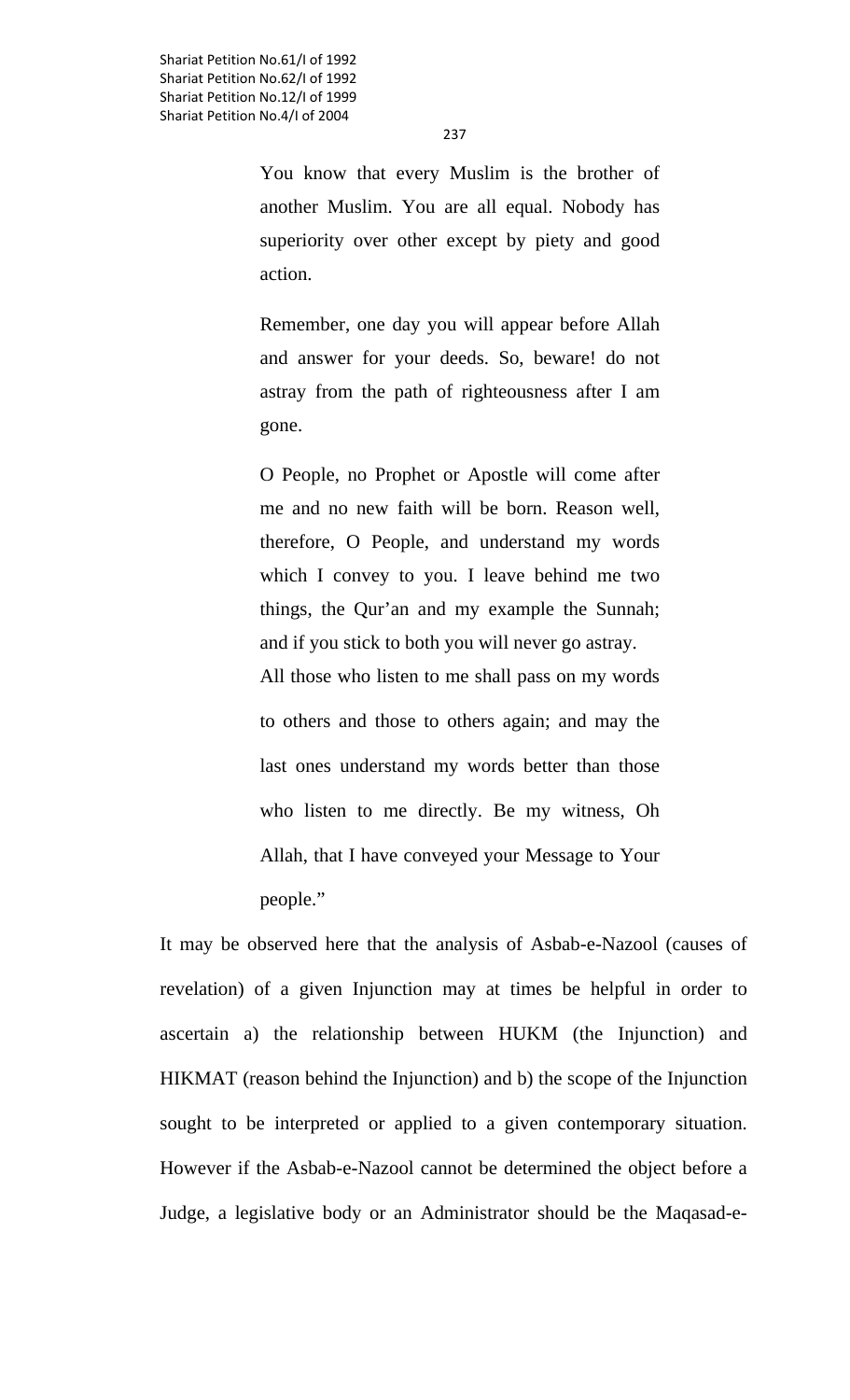238

Shariah because most of the permanent values are in fact the objectives of law.

#### **PART B**

#### **THE INTERPRETATIVE FEATURE**

173. After scanning through a number of Shariat Petitions moved in this Court, it has been observed that petitioners come out with proposals either to make fresh law in some uncovered field or they propose changes in existing legislative instruments to bring it in tune with the spirit of Islamic teachings as they understand it. It should be by now clear that the power, jurisdiction and function of the Federal Shariat Court under Article 203-D of the Constitution of Islamic Republic of Pakistan is to *"***examine and decide the question whether or not any law or provision of law is repugnant to the Injunctions of Islam, as laid down in the Holy Quran and Sunnah of the Holy Prophet, hereinafter referred to as Injunctions of Islam.***"* The duty "to make recommendations as to the measures for bringing existing laws into conformity with the Injunctions of Islam and the stages by which such measures should be brought into effect;" or "to compile in suitable forms, for the guidance of Majlis-e-Shoora (Parliament)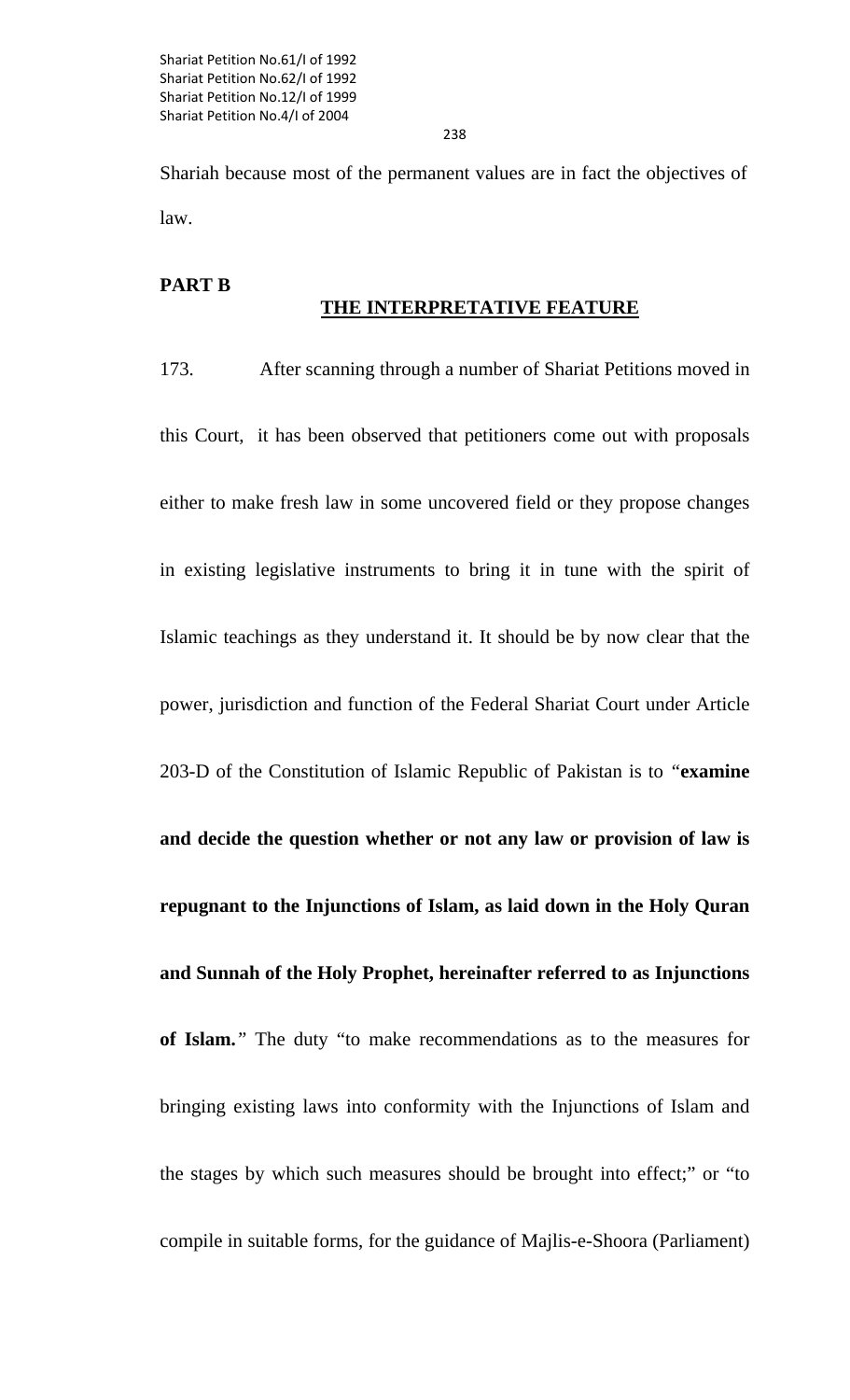239

and Provincial Assemblies, such Injunctions of Islam *as can be given legislative effect"* vests exclusively in the Council of Islamic Ideology as contemplated by Article 230 of the Constitution of Pakistan. The other institution, which has the exclusive jurisdiction to enact laws in the uncovered field and to introduce amendments in existing laws in accordance with the spirit of Islamic teachings or injunctions, is of course the Parliament/Provincial Assemblies as mandated by the Constitution of Pakistan.

174. The Constitution, however, does not empower the Federal Shariat Court to *initiatie legislation in conformity with the spirit of Islam*. The Court cannot travel beyond its prescribed jurisdiction in view of the age-old maxim *Actus Judicarious coram non judice irritus habetur de ministeriali autem a quocnnque provenit retum esto= A judicial act without authority is void; not so a ministerial act. Legislation is the function of the Parliament.* 

175. Article 227(1) of the Constitution lays down that no law shall be enacted which is repugnant to the Injunctions of Islam and the authority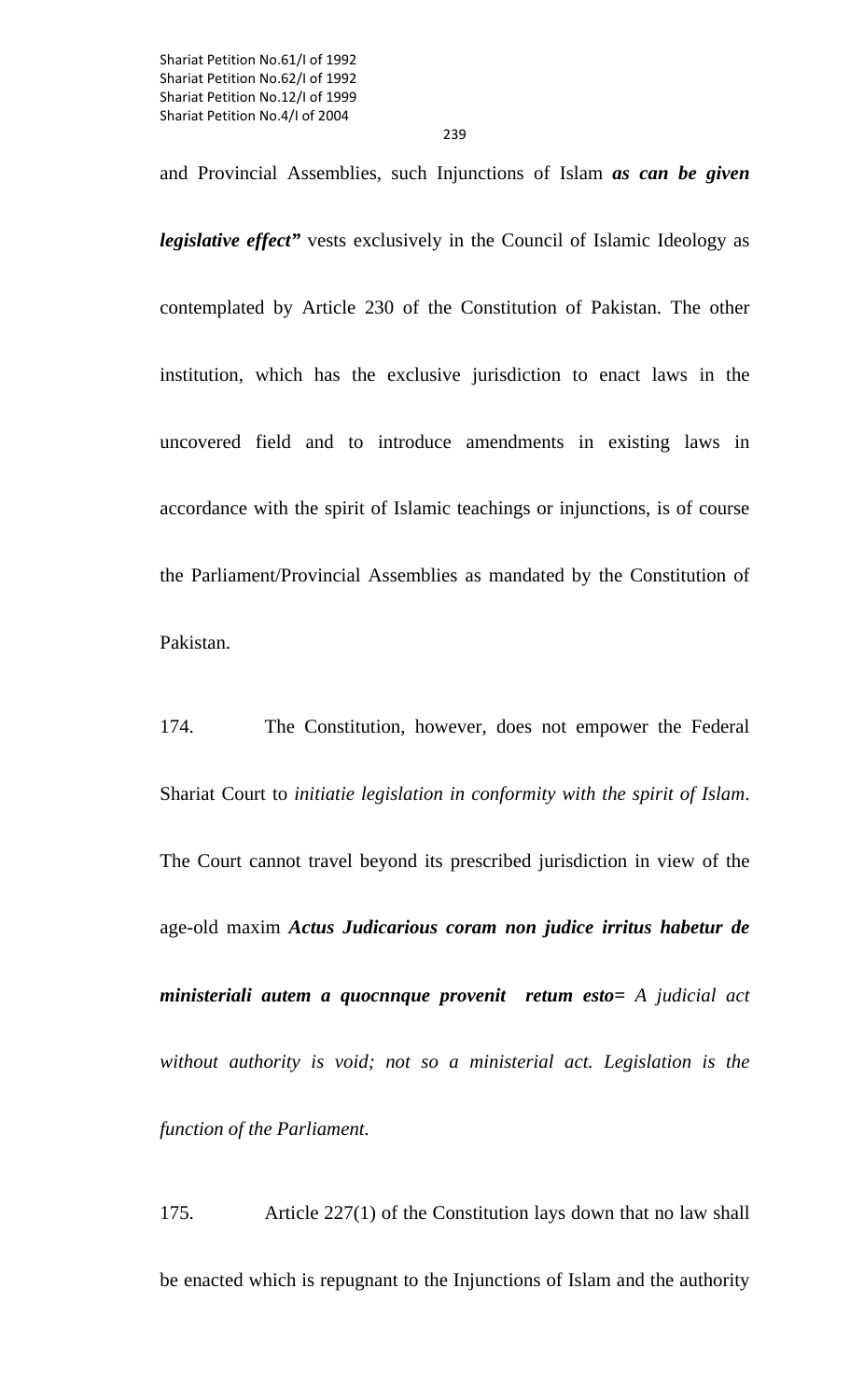to bring the existing laws in conformity with the Injunctions of Islam as laid down in the Holy Quran and Sunnah has been assigned to the legislative bodies and making of recommendations and tendering advice to legislative bodies on requisition is the exclusive preserve of the Council of Islamic Ideology. However we cannot loose sight of the fact that whenever a jurisdiction is conferred upon a court or authority to do a certain thing, it is presumed that the power to do all those thing without which the main jurisdiction cannot be exercised is also given. This is what the old Latin legal Maxim means**: Cul Jurisdiction data est, ea quoque concessa csse videnture, sine quibus jurisdictio explcari non potest.** 

176**.** The Court is well within its rights to interpret or redefine the undefined words and terms contained in a provision of law and to suggest ways and means of giving effect to its declaration of repugnancy. It may not be possible for the Federal Shariat Court to initiate or undertake legislation but guidelines for better administration of justice and beneficial legislation can be given at this forum. Reliance may be placed on the case of R.S.N. Co: Ltd Vs. Commissioner, Chitagong Port reported as PLD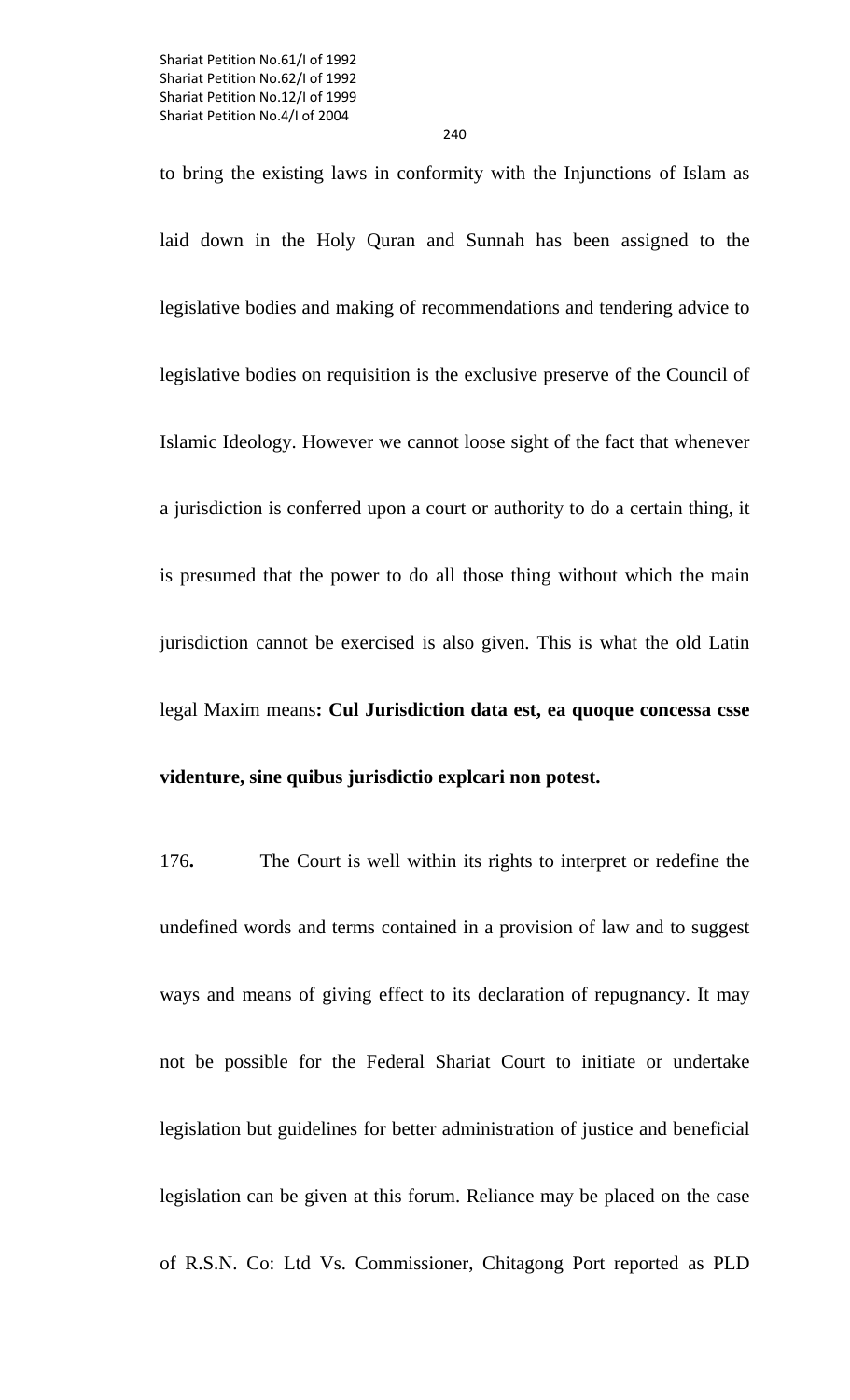1961 Dacca 412 wherein the Division Bench of the Dacca High Court found support from the well-known legal maxim.

241

*Boni Judicis est Ampliare Jurisdictionem: It is the duty of a judge to extends his jurisdiction).* 

Broom's Legal Maxims: 10<sup>th</sup> Edition, Chapter III Page 44

177. In this view of the matter our basic obligation in these Shariat Petitions and Miscellaneous Applications was to examine whether the impugned law or provision of the law was repugnant to any of the Injunctions of Islam which term also includes the Permanent Values and Guiding Principles enshrined in the Holy text. However, the Federal Shariat Court, without declaring any law to be repugnant to Injunctions of Islam, might as well expresses its opinion on any legal provision or may even approve certain suggestions in the larger interest of justice, fair play and preservation of human rights in the light of Islamic teachings as is clear from Ayaat 1-3 of Sura 103 referred to obove. Such an opinion will, however be deemed to be **obiter dictum.** It will be received by the legislature or Executive as judicial opinion of the Federal Shariat Court in the light of Islamic teachings and in that capacity the obiter will have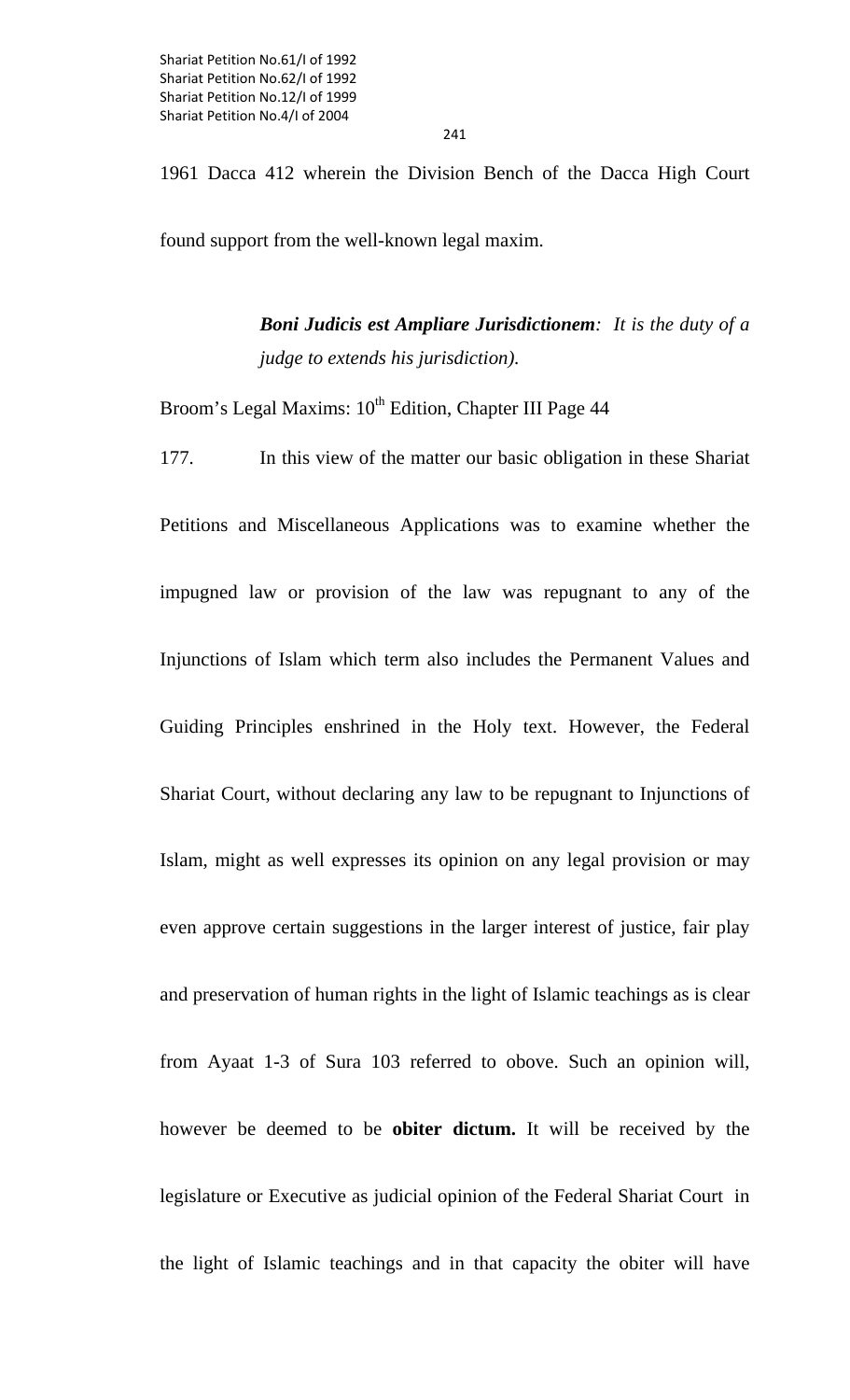persuasive value for the relevant authorities which are engrossed in the task of re-drafting the Prison Discipline on the basis of experience gained by the Prison Department and also in the light of various recommendations made by different Committees, Commission and Review Boards over the years at domestic level and the legal documents framed at International level.

178. In so far as the powers, jurisdiction and functions of the Federal Shariat Court as envisaged by Article 203 D of the Constitution of the Islamic Republic of Pakistan are concerned, the Federal Shariat Court has been charged with the duty of examining and deciding "question whether or not any law or provision of law is repugnant to the injunctions of Islam". These injunctions, according to Article 203D are only those injunctions which are contained in the "Holy Quran and Sunnah of the Holy Prophet (PBUH)" . The scope of the term Injunctions of Islam as used in article 203D **is therefore restrictive in the sense that the scope of the word Sunnah has been limited to the Sunnah of the Holy Prophet (PBUH) alone whereas the scope of the term "Injunctions of Islam" as**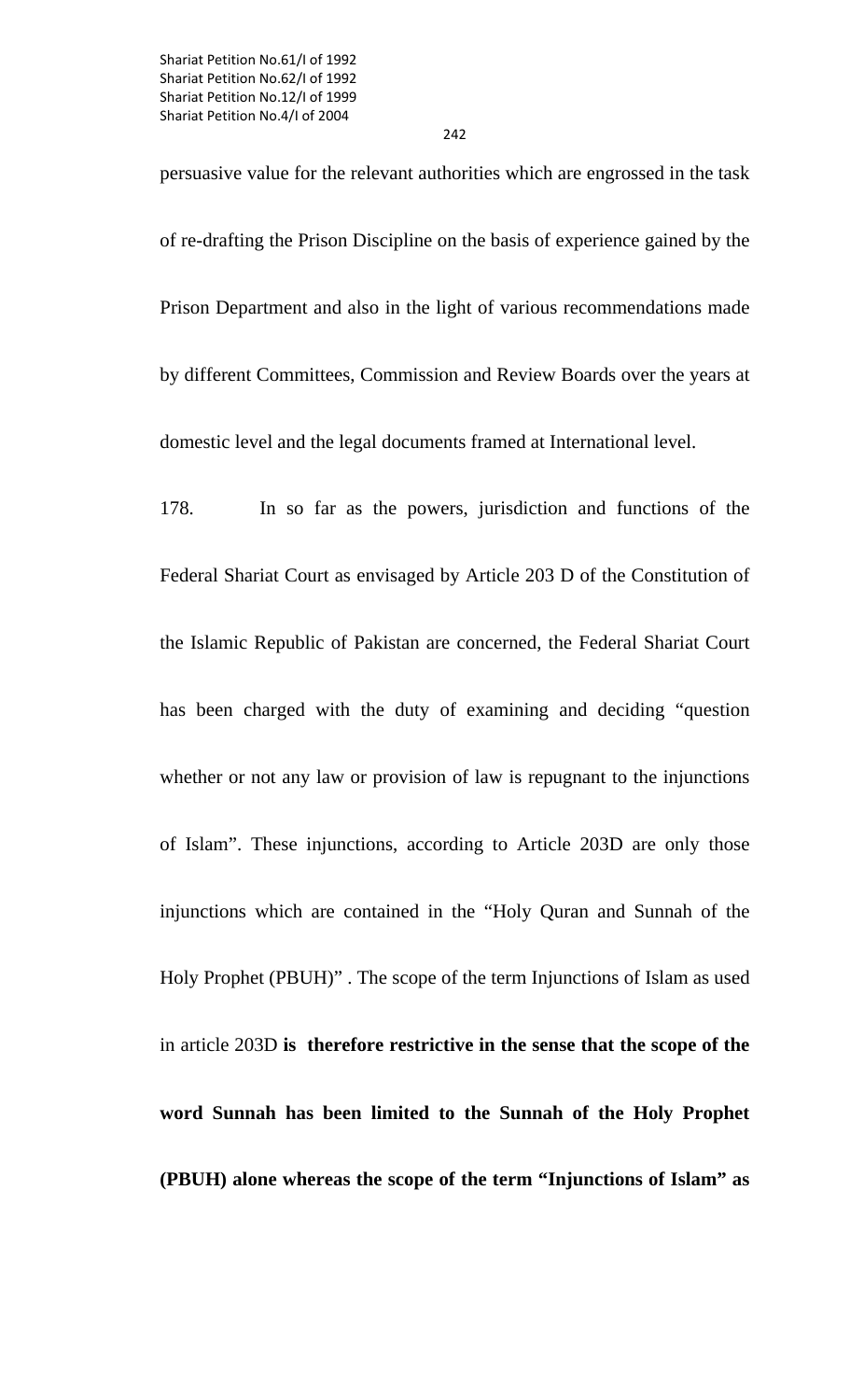## **used in Article 227 is comparatively wide because the term used there is Sunnah simplicitor.**

# 179. In this view of the matter we restricted the examination of the impugned laws to the prescribed touchstone and the resultant declaration of legality or otherwise of the various provisions of law was given strictly on the touchstone of (a) a Nass of Holy Quran or (b) a Nass from the Sunnah of the Holy Prophet (P.B.U.H): The Sunnah of the Holy Prophet (PBUH) can be either Qauli, Failee or Taqriri. However if a law or a provision of law takes away or abridges a basic right of a human being, *without reasonable cause*, and thereby causes injury to an individual it can be struck down on the principle established in Ayat 31 Sura 17 of Holy Quran: "And do not kill any one whom Allah has forbidden *except for a just cause* **…..".** Man made law shall be deemed to be violative of Divine Decree if without assigning any reasonable cause it curtails the recognized rights of human beings or it gives unbridled powers to a mundane authority to exercise it against the interests of people. The ultimate authority vests in

Allah Almighty alone which authority cannot be challenged.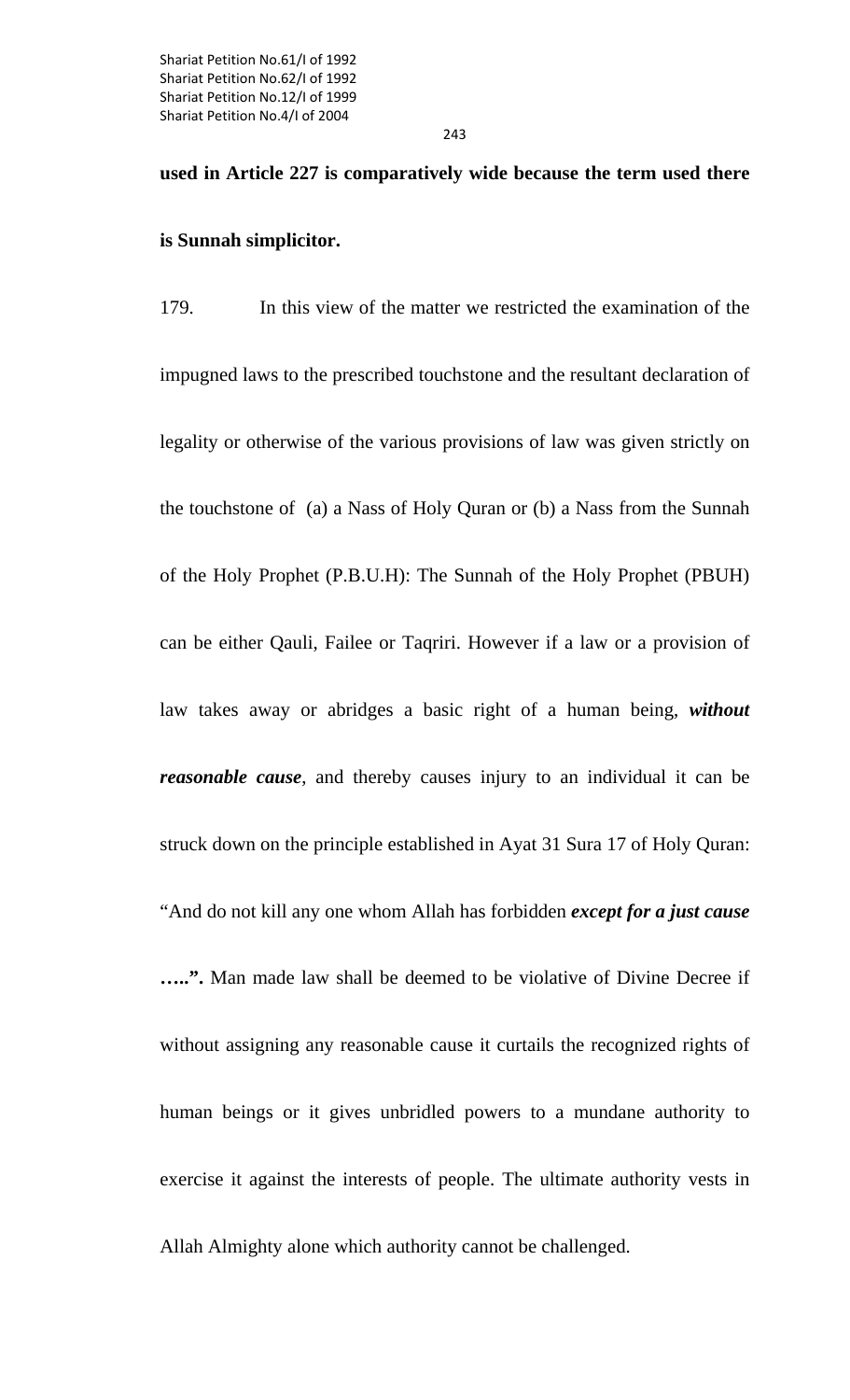180. Shariat Miscellaneous Application No.21/I of 1995 also seeks a general survey of laws relating to imprisonment. Roving enquiry into the rightfulness of legal instruments is not the function of this Court. The point of reference is the Injunction of Islam and not what a person feels. Reference in this matter may also be made to the case of House Building Finance Corporation Versus Rana Muhammad Sharif and 4 others reported as PLD 2000 SC 760 at page 765 wherein the Court was pleased to

observe:-

 "It is painful to note that flagrant violation of law was allowed to be committed and perpetuated for all these years which manifests attitude of the people at the helm of affairs of Islamic values and their commitment to enforce Shariah. Such an attitude will have to be curbed if enforcement of Shariah is to be made a living reality. The concerned quarters will have to exhibit necessary vigilance to check and eliminate such flagrant violation of laws. The Shariat Appellate Bench of the Supreme Court of Pakistan can only examine the relevant law in the light of the Holy Quran and Sunnah"

181. Consequently Shariat Miscellaneous Application No.21/I of

1995 is hereby dismissed on accounts of vagueness and ambiguity of the contents of the said application. However this application made a reference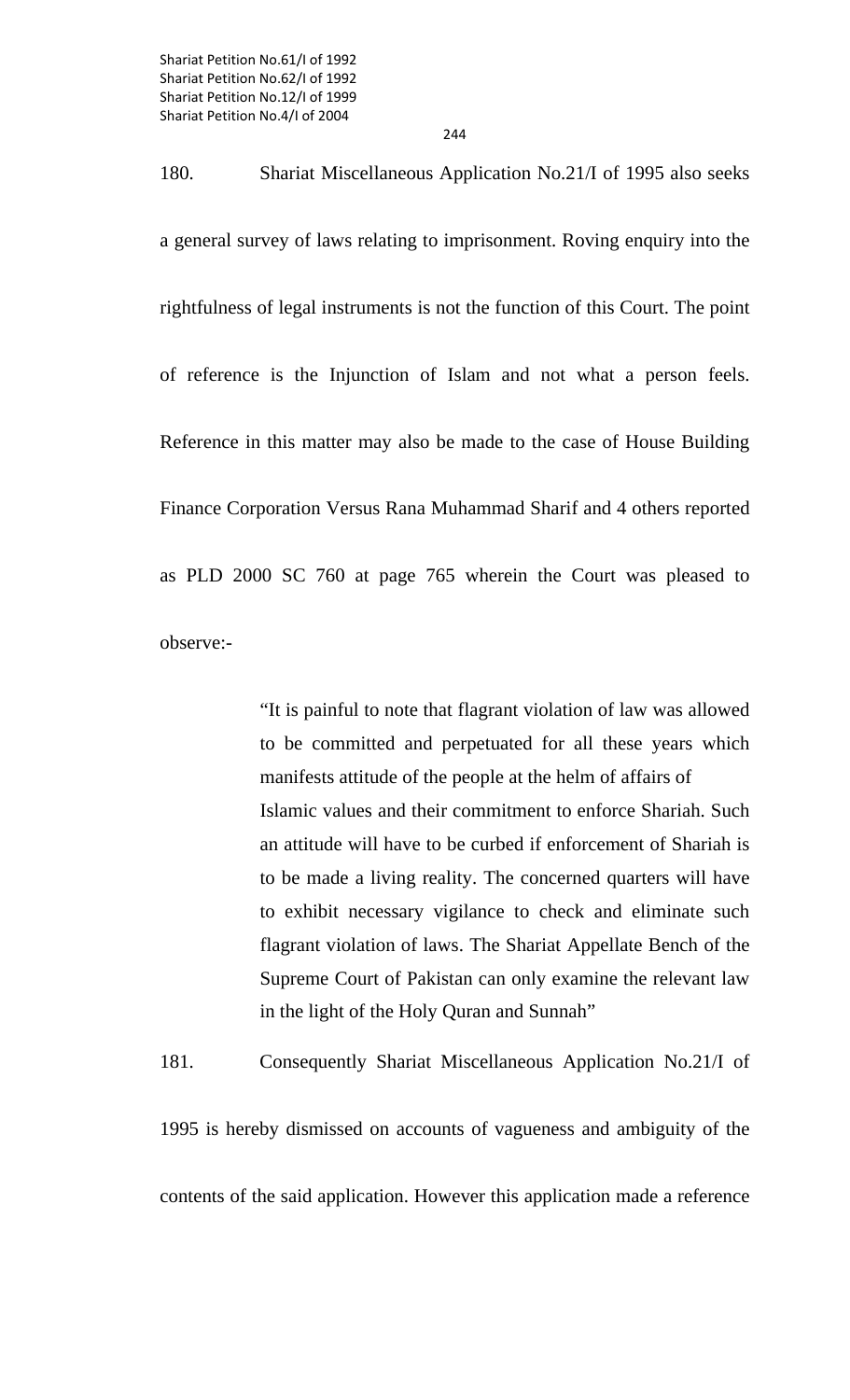to sections 382-B and 401 of the Code of Criminal Procedure which aspect

has already been considered in this judgment.

### **PART C** LEGAL LITERATURE **(ISSUE NO.X)**

182. The first notable step in British India, to amend and consolidate laws relating to prisons was taken with the passage of the Prison Act, No. IX of 1894 when it was thought "expedient to amend the law relating to prisons," as per Preamble of the said Act. This was a welcome measure because the Penal Code had already come into force on  $6<sup>th</sup>$  October 1860 and a uniform legal code was needed to regulate the affairs of prison population. Over a period of time various enactments were enforced for the management of prisons. Commissions and Committee were appointed after the establishment of Pakistan to improve the prison discipline. The consensus rules were ultimately adopted in 1978 which are known as Pakistan Prison Rules, 1978.

183. The legal literature in the form of books available in the market on Prisons Laws is neither upto date nor free from typing blunders. In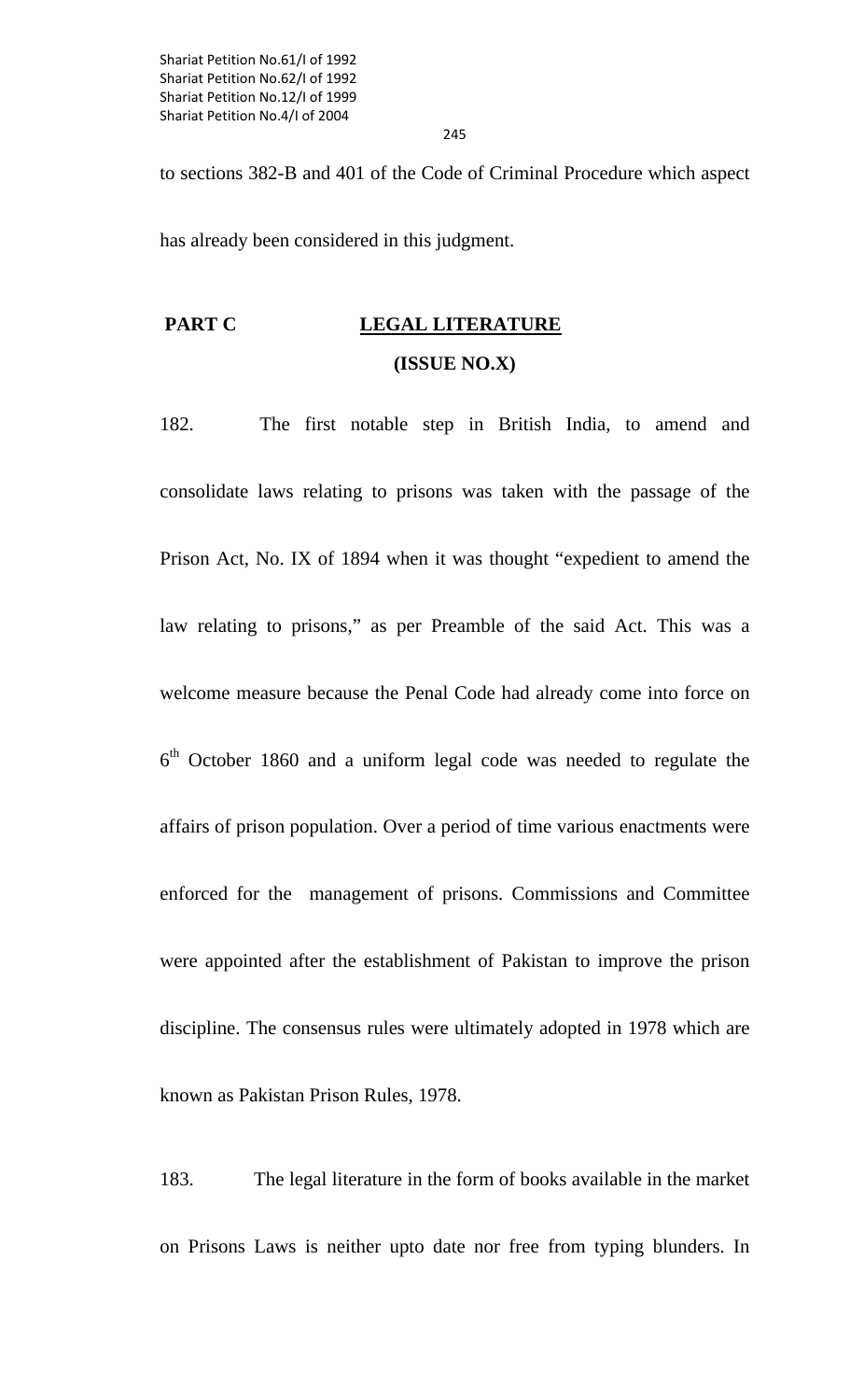246

order, therefore, to ascertain and find out the correct version of prison legislation we sought assistance of the Inspector General of Prisons, Punjab, to secure an amended upto date and duly corrected version of Pakistan Prison Rules. In this process we procured a comparatively authentic book on Prisons Code (Jail Manual) authored jointly by Dr. Abdul Majeed Aulakh, Retired Principal and Muhammad Masood Khan, Principal CJSTI, 2008 Edition published by Kausar Brothers, Lahore. This Manual was then sent to the Inspector General of Prisons with a desire that amendments, if any, made in the Rules after the publication of this book may also be incorporated and returned to us alongwith a short history of amended Rules. We received a reply from the Inspector General of Prisons, Punjab vide memo No. Legal/FSC/2008/20963 dated  $28<sup>th</sup>$  May, 2008 on the subject Pakistan Prison Code. The said letter is being reproduced as under:-

> "Kindly refer to your letter No.F.1 (Addl)/2008-FSC-Lhr dated 24.05.2008 on the subject noted above.

1. It is submitted that subject Pakistan Prisons Code (Jail Manual) has been perused at length. It has been observed that the name/title of the said book i.e. Pakistan Prisons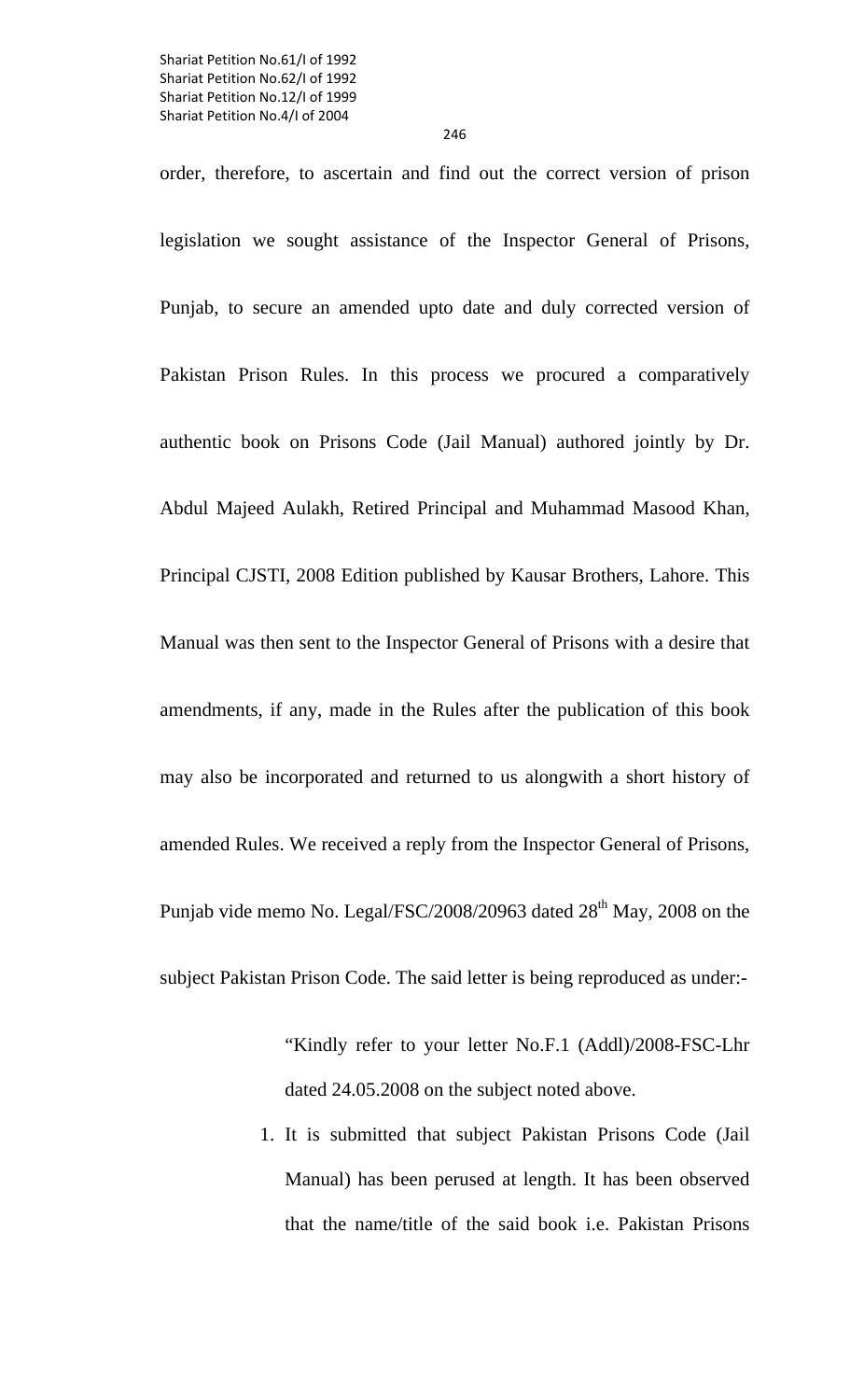Code (Jail Manual) is not classified/approved by the Federal/Provincial Government.

- 2. Brief history of the prisons rules is that a Jail Reforms Conference was held in Islamabad in August 1972, under the Chairmanship of Mr. Mahmud Ali the then Minister of State for National Affairs, Overseas Pakistanis and Prisons, Government of Pakistan. It was resolved in that conference that in order to achieve uniformity of discipline and administration in Pakistan Jails a common Jail Manual be evolved for implementation in all the Provinces. As a result thereof, Mr. Nazir Ahmad Akhtar, the then Inspector General of Prison Punjab, was entrusted with the task of compilation of common Jail Manual in accordance with the recommendations of the Reforms Conference, vide Joint Secretary to Government of Pakistan, National Affairs, Overseas Pakistanis and Prisons Division, Islamabad vide letter No.PW/4/72, dated 19.08.1972.
- 3. That Mr. Nazir Ahmad Akhtar, the then I.G. Prisons Punjab after a strenuous and laborious work of more than a year evolved a common Jail Manual for the Provinces. This common Jail Manual was duly discussed in the frequent meetings of Inspectors General of Prisons/Directors of Prisons of all the Provinces and after discussions and arguments certain modifications were included. The final draft was approved for publication by the Federal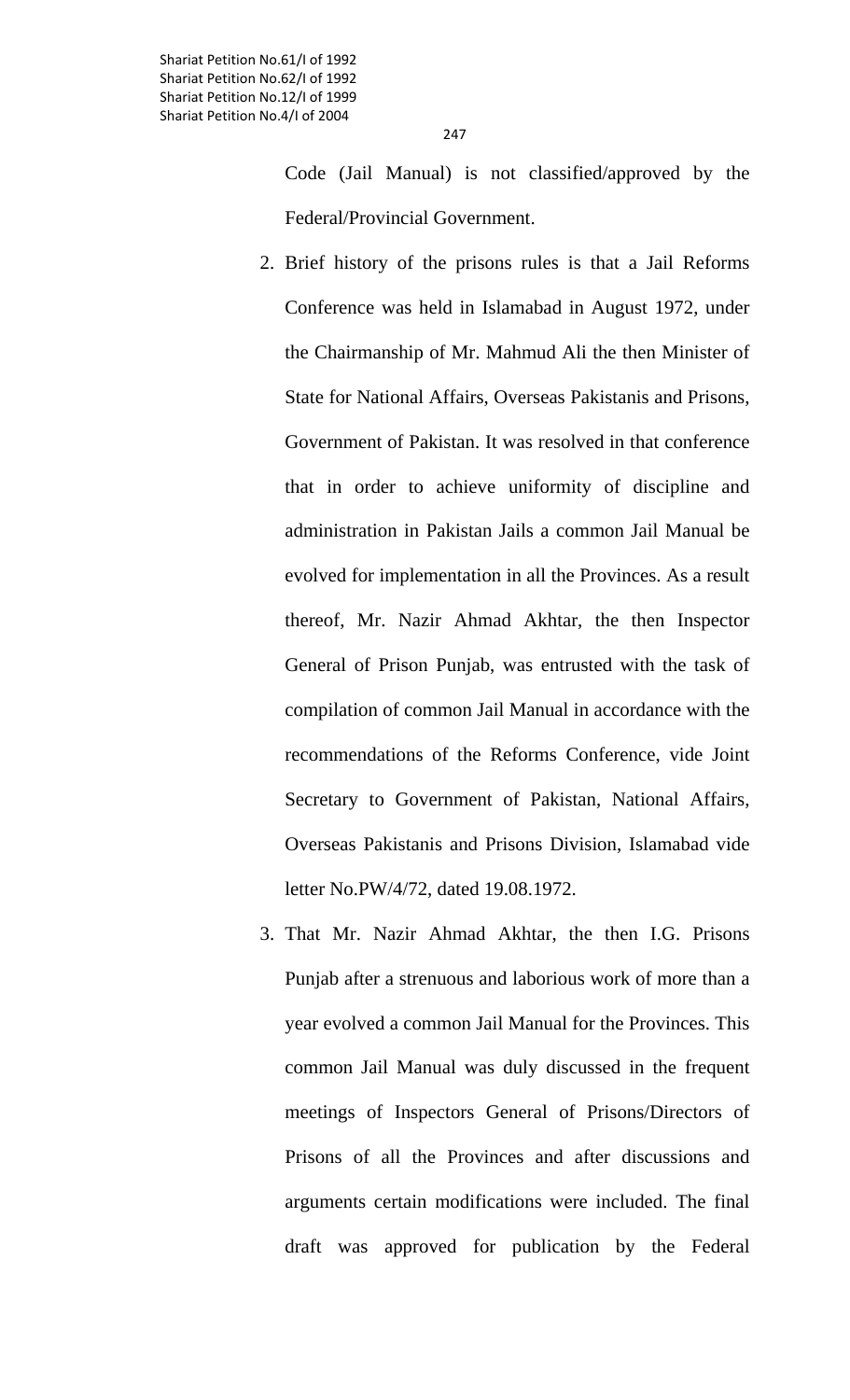> Government. As Prisons was the Provincial subject the Federal Government in a meeting of the Inspectors General of Prisons/Directors of Prisons of all the Provinces held on 12.04.1976 advised that the Provincial Governments should adopt the draft Manual as far as possible keeping in view their own special conditions and also keeping in mind the fact that there should be uniform treatment or prisoners in all the jails of the Provinces. A difference of treatment of prisoners in one Province affected law and order in the jails in other Provinces and such difference, if any, should be reduced to a minimum.

- 4. That the common Jail Manual is actually the Pakistan Prison Rules for the superintendence and management of the Prison. These Prison Rules have been approved by the Provincial Government, vide Home Department Memo No. Prs. 1(M) 15/72; dated 06.01.1977 and the Jail Manual, 1955 was superseded by the Pakistan Prisons Rules, 1978 vide Home Department letter No.Prs-1(M)15/72 dated 01.10.1978.
- 5. It is further submitted that under section 59 of the Prisons Act, 1894 (XI of 1894) the Provincial Government of the each province has a prerogative to make amendments in the Pakistan Prisons Rules, 1978 from time to time. Moreover, the book in hand by Dr. Abdul Majeed Aulakh, (Rtd.) Principal Central Jail, Staff Training Institute Lahore is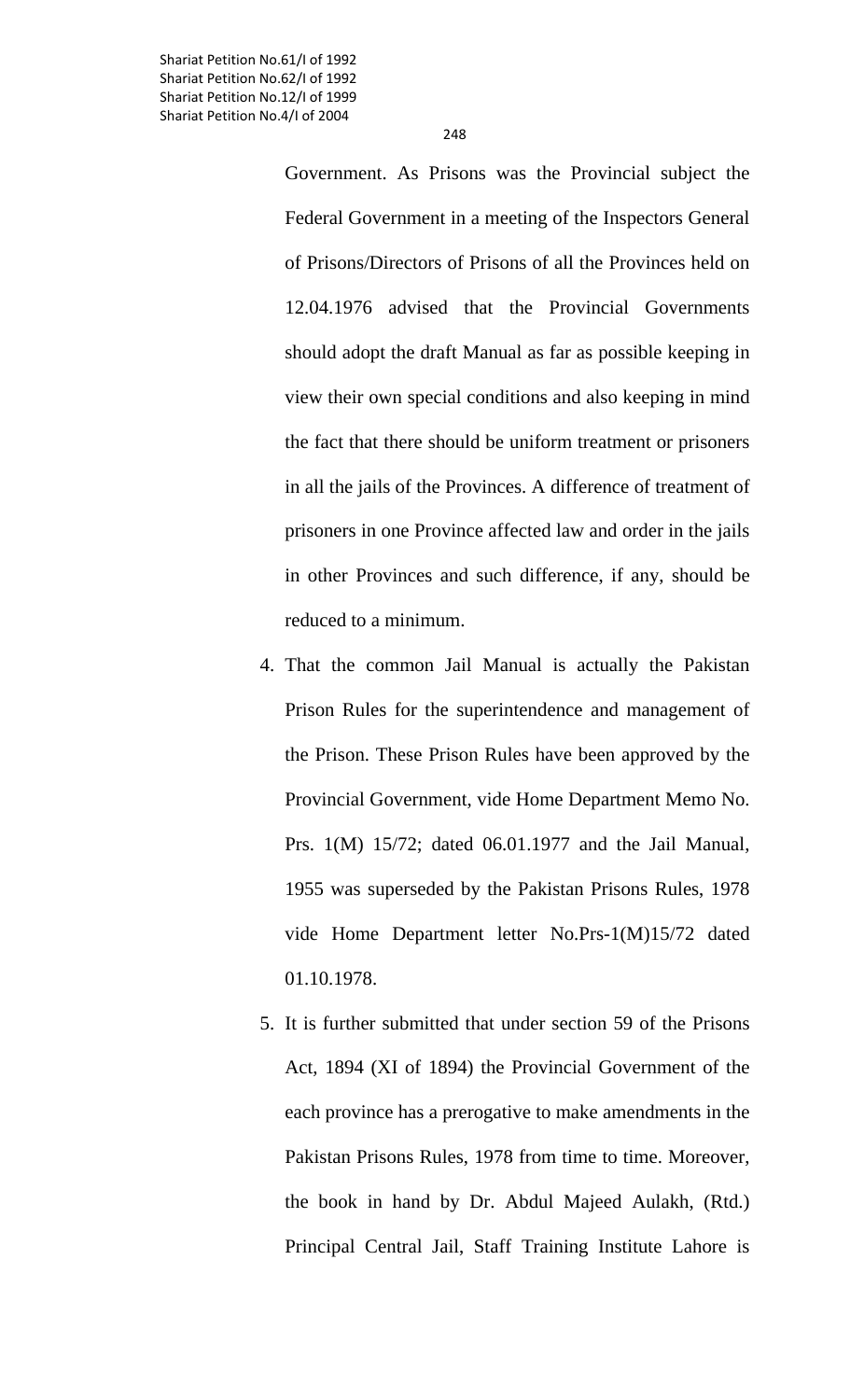almost upto date except rule 545-A, which has recently been inserted in the Pakistan Prisons Rules, 1978 to the extent of the Province of Punjab for the performance of Conjugal Rights to those convicted prisoners who's terms of sentence exceeding 05 years".

It is on the basis of this duly corrected Jail Manual and constant touch with library of Federal Law Ministry that we have been able to examine the current Prison Discipline. Some mechanism should be evolved to ensure supply of correct version of laws to the Courts, the legal community and the litigants as all of them are handicapped without books containing uptodate correct substance of the law.

#### **SEGMENT EIGHTEEN**

#### **OFFENCES AND PUNISHMENTS ( SUO MOTO)**

184. We took up on our motion the issue of Prison Offences and the Penalties provided for the Prison Offence. Chapter 23 of the Prison Rules deals with Offences and Penalties. A bare perusal of some of these rules show that they are not only harsh in nature but are also humiliating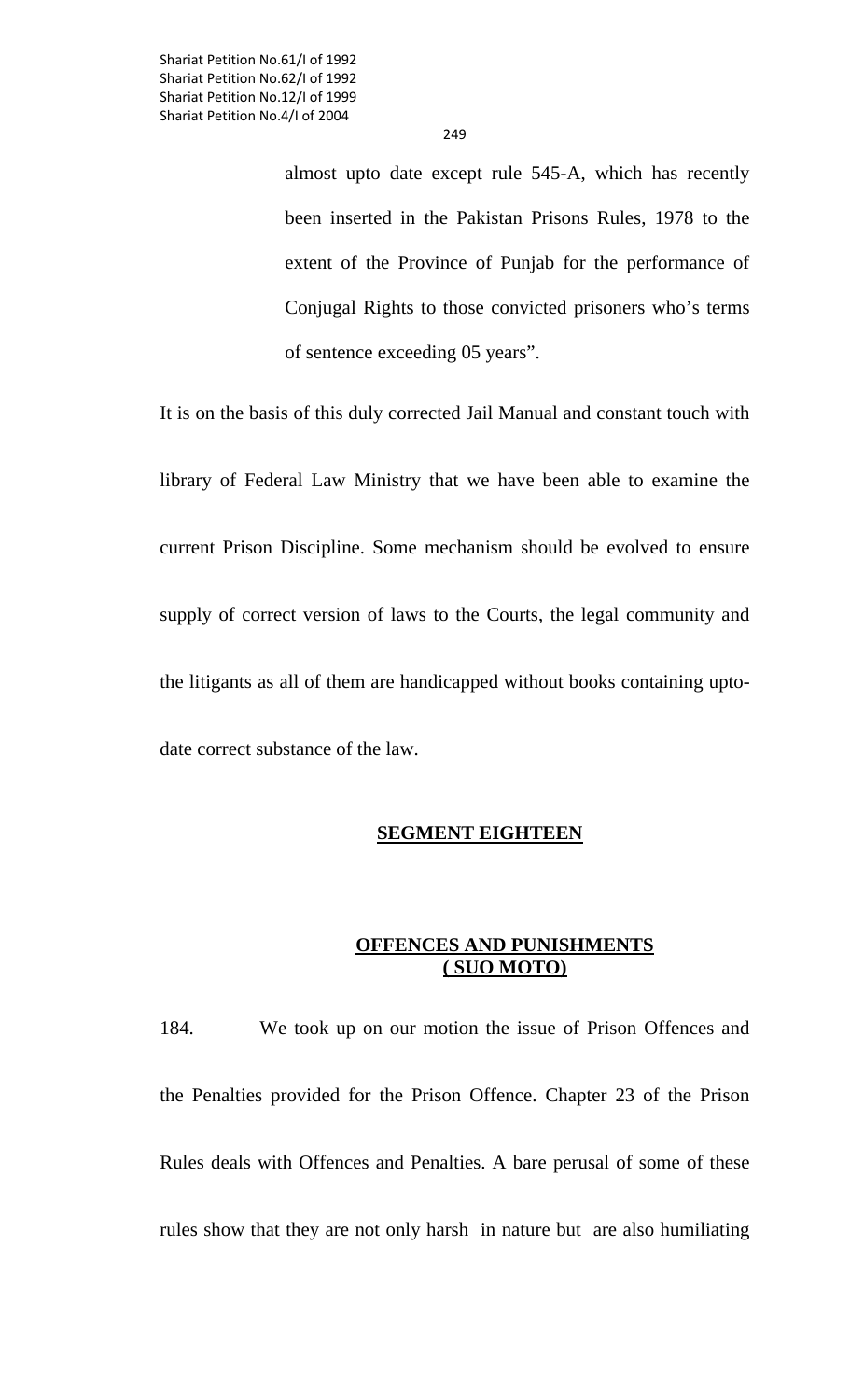250

and hence violative of the principle of human dignity espoused by Islamic tenets. We are given to understand that proposals for necessary amendments have been initiated but there is no progress in this respect so far. We are not sure by when the proposed amendments will be incorporated in the Jail Manual after necessary approval. We were not asked by representatives of Federal or Provincial Government to await the result of any amendments that might as well be under consideration of the Government. In this view of the matter we are proceeding with examination of objectionable provisions contained in Chapter 24. The said disagreeable provisions are being reproduced as under:-

Rule 583: The following punishment provided in section 46 of the Act shall be considered minor:-

#### **Minor Punishments**

(6) Cellular confinement for not more than seven days.

 Explanation 1. Cellular confinement means such confinement with or without labour as entirely secludes a prisoner from communication with but not from sight of other prisoners.

(7) Separate confinement for not more than fourteen days.

 Explanation Separate confinement means such confinement with or without labour as secludes a prisoner form communication with, but not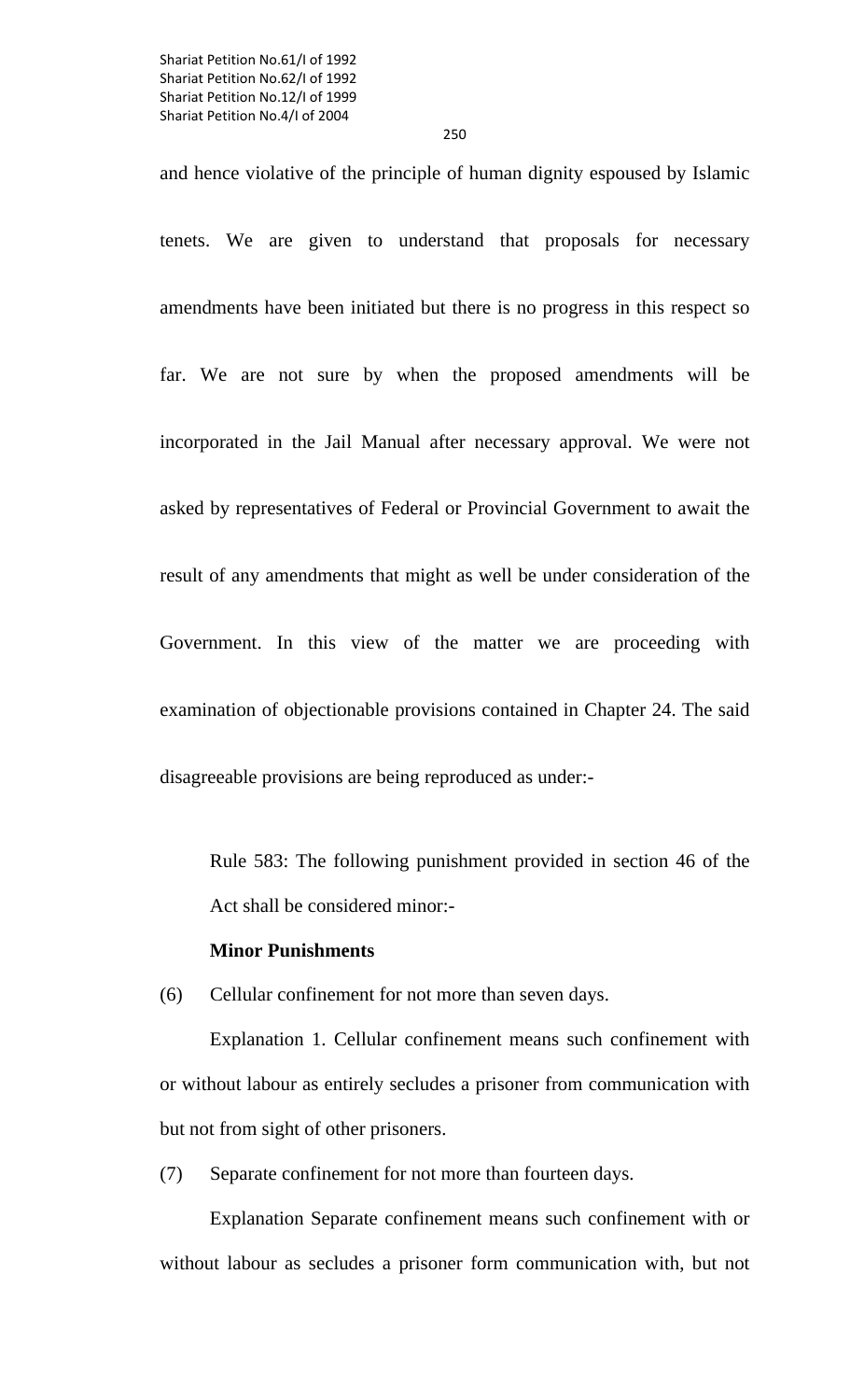from sight of, other prisoners, and allows him not less than one hour's exercise daily and to have his meals in association with one or more other prisoners.

#### (8) **Imposition of handcuffs**.

 Explanation 1. -- Handcuffs which may be imposed by way of punishment for prison offences shall be iron handcuffs (swivel with springcatch handcuffs) weighing not more than one Lb. each.

 Explanation 2. -- Handcuffs may be imposed on the wrists in front by day or by night for a period of not more than twelve hours at a time, with intervals of not less than twelve hours between each period and for not more than four consecutive days or nights.

 Explanation 3. -- A women or civil prisoner is not liable to the imposition any forms of handcuffs; and

(9) Imposition of link fetters will be for more than thirty days.

 Explanation 1.-- Link fetters shall be composed of a chain and ankle rings. The total weight of such fetters including the ankle rings shall not exceed (1Kgr. 365 Gr) and the chain shall not be less than 61 Cm. in length.

 Explanation 2.-- A period of at least ten days must elapse after removal of any kind of fetters imposed as punishment for a prison offences before these can be re-imposed as a punishment for another prison offence, whether of the same kind or not.

 Explanation 3.-- A women or civil prisoner is not liable to the imposition of any form of fetters.

#### **Major Punishments**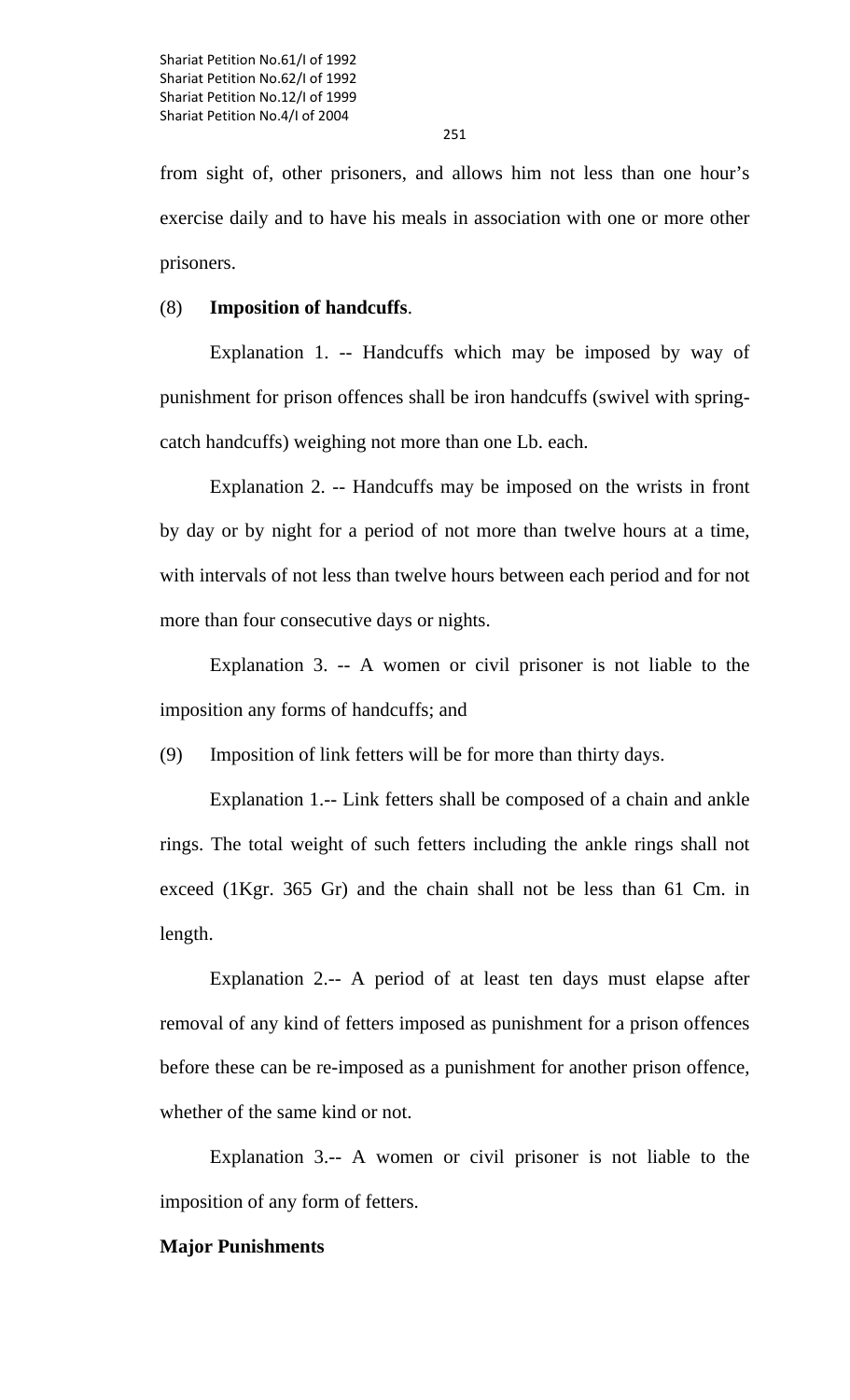Rule 584.-- The following punishments provided in Section 46 of the Prisons Act, 1894, shall be considered major punishments:-

(3) Cellular confinement for a period exceeding seven days.

 Explanation.-- The maximum period for this punishment is fourteen days and an interval of not less than during the period of confinement must elapse before prisoner is again sentenced to cellular confinement.

(4) Separate confinement for a period exceeding fourteen days, but not exceeding three months.

 Explanation.-- The previous confirmation of the Inspector-General is required when the period exceeds one month.

(5) Link fetters if imposed for more than 30 days but not exceeding three months.

(6) Bar fetters.

 Explanation 1. -- Bar fetters shall be composed of two iron bars joined together by a welded link and attached to ankle rings. The total weight of such fetters including the ankle rings shall not exceed five lbs. and each bar shall not be less than 50 Cm-8 Mm in length.

 Explanation 2.-- The maximum period for which bar fetters may be continuously imposed is three months.

Note.-- Punishment fetters should be removed when a prisoner wearing the same is to be produced in Court.

(7) Whipping.

#### **Restriction to whipping**

 Rule 588.-- (i) The punishment of whipping shall be reserved for serious offences Islamic Hudood and, if inflicted, shall be severe enough to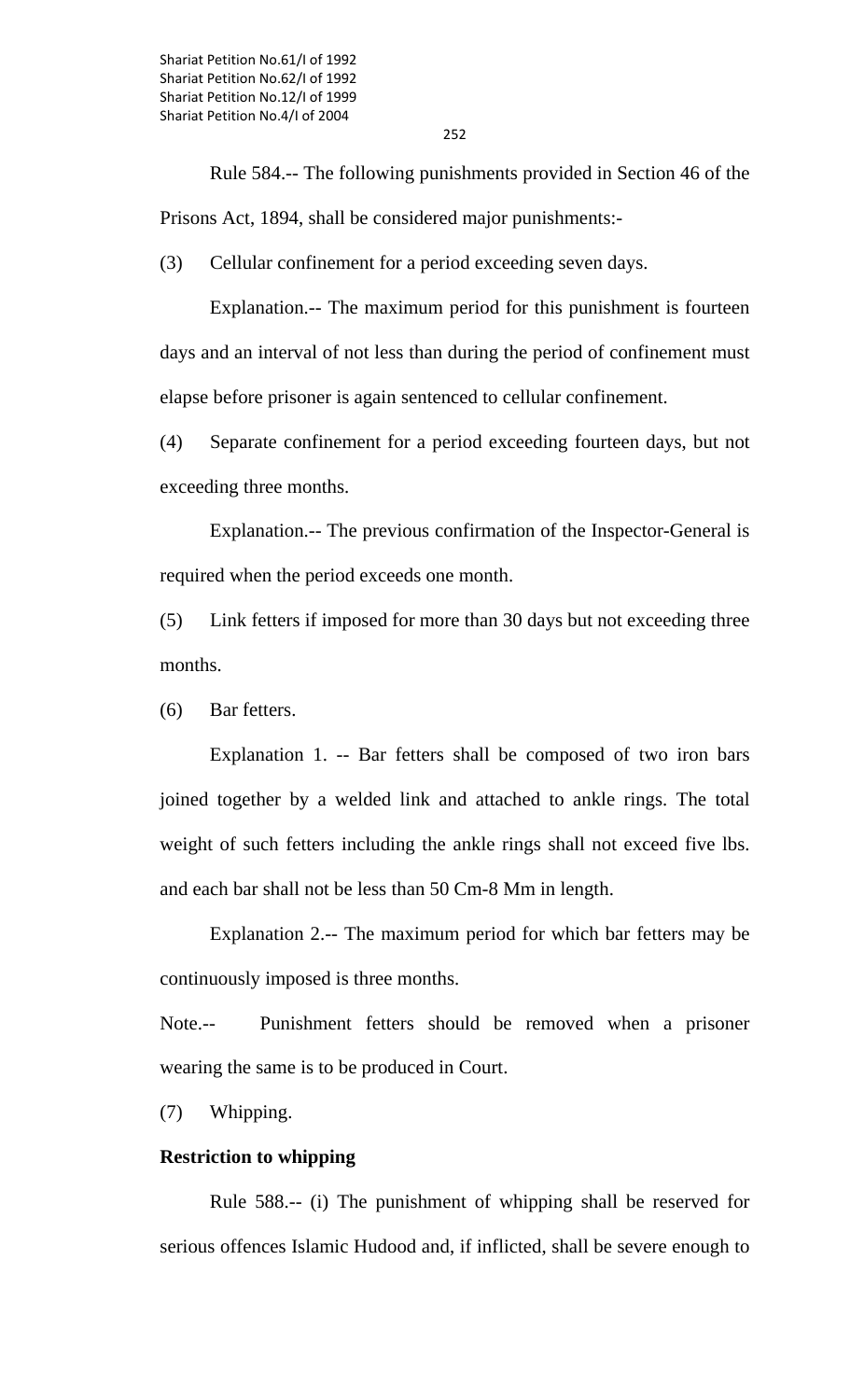act as a real deterrent. The total number of stripes shall never be less than fifteen. In case the Medical Officer certifies that a prisoner is unable to bear this number, some other punishment shall be awarded.

 (ii) The punishment of whipping shall be inflicted only for mutiny or for conduct seriously affecting the discipline of the prison or for incitement thereto, for serious assaults on public servants or visitor or when other punishments have failed to deter him from commission of offences of specially grave nature.

 (iii) A record shall be maintained in the Punishment Register as required by Section 51 of the Prisons Act, 1894, of every case punished with whipping. The Superintendent shall promptly submit a special report about the facts of the case and the award of this punishment, to the Inspector-General.

 (iv) The punishment of whipping shall not be inflicted on special class prisoners except with the permission of Government.

#### **Medical Officer to certify fitness for whipping**

 Rule 589. -- (i) The punishment of whipping shall not be inflicted unless the Medical Officer certifies that the prisoner is in a fit state of health to undergo such punishment.

 (ii) If during the execution of a sentence of whipping, the Medical Officer certifies that the prisoner is not in a fit state of health to undergo the remainder of the sentence, the whipping shall be finally stopped (Section 394 of the Code of Criminal Procedure Code, 1898).

#### **Mode of inflicting punishment of whipping**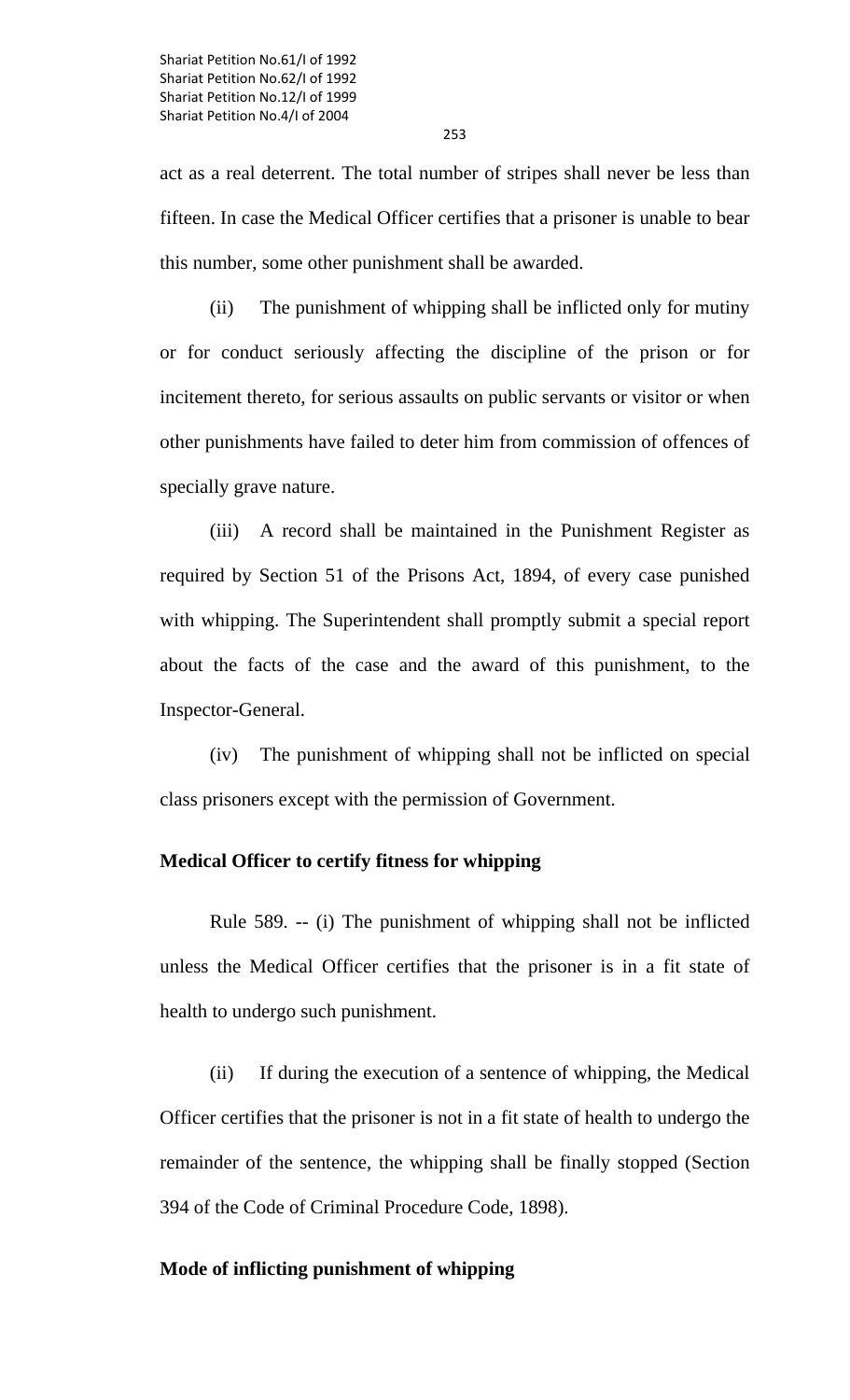Rule 590.-- (i) No punishment of whipping shall be inflicted in instalments, or except in the presence of the Superintendent and Medical

Officer or Junior Medical Officer.

 (ii) Whipping shall be inflicted on the buttocks with a light rattan not less than half an inch in diameter, and in the case of prisoners under sixteen years of age, it shall be inflicted, in the way of school discipline , with a lighter rattan, (Section 53, Prisons Act, IX, 1894).

 Explanation 1.-- To prevent undue laceration of the skin, a piece of thin cloth soaked in some antiseptic solution shall be spread over the prisoner's buttocks during the operation. Such cloth shall be thoroughly washed and afterwards soaked in an antiseptic solution before being again brought into use, so as to obviate the possibility of disease of any kind being conveyed from one prisoner to another.

 Explanation 2.-- The drawing stroke which is calculated to lacerate the skin is prohibited.

#### **Limits of stripes**

 Rule 591. -- In case of prisoners of over sixteen years of age, such punishment shall not exceed thirty stripes, and in case of prisoners under sixteen years of age, it shall not exceed fifteen stripes.

 Act VII of 1996 was introduced on 15 April 1996 to abolish and restrict the punishment of whipping. Sections 2 and 3 of the said Act read as follows:-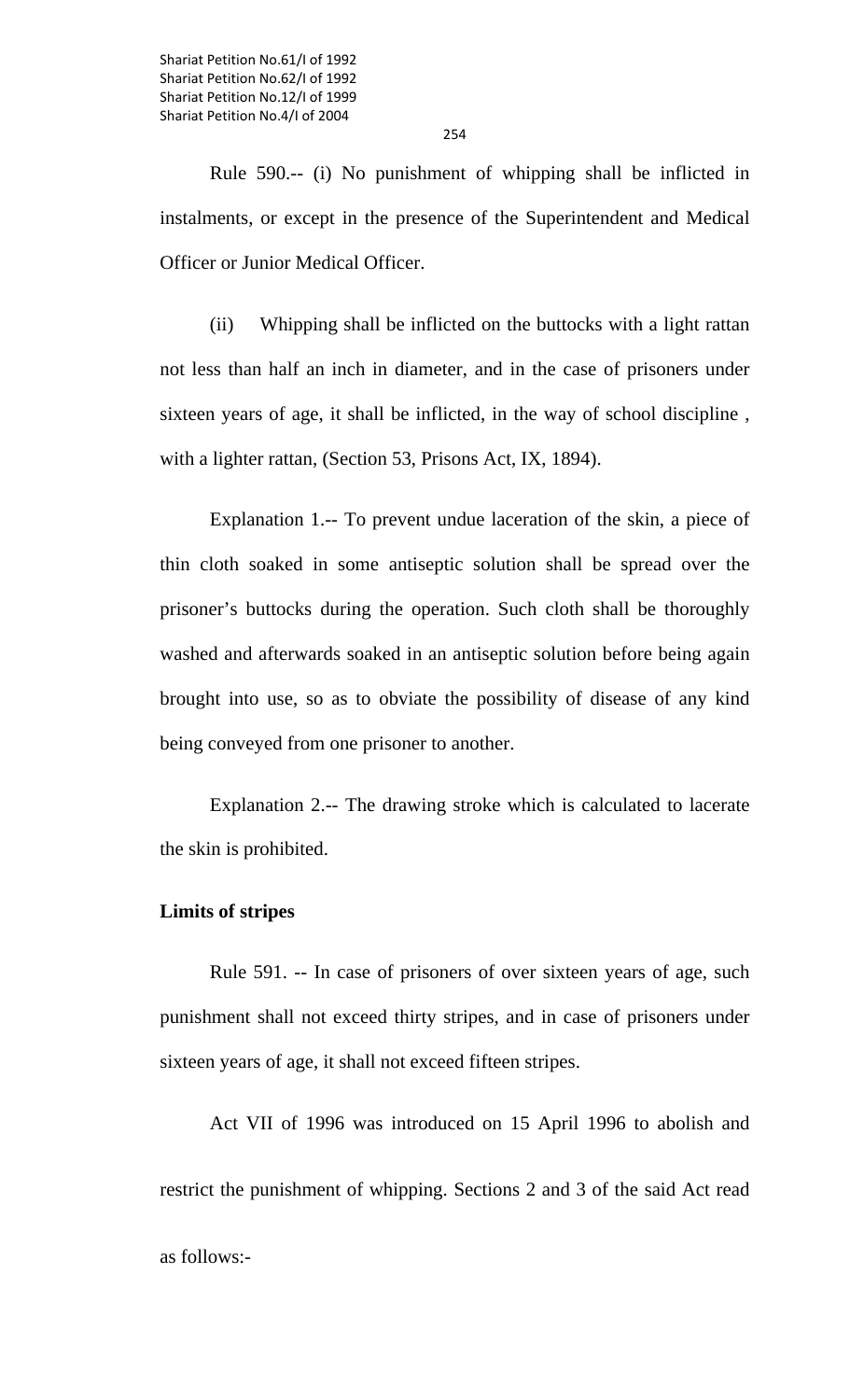"2. **Definition.** -- In this Act, unless there is anything repugnant in the subject or context, the expression "had" means the punishment of crimes laid down in the Holy Quran and Sunnah.

3. **Abolition of punishment of whipping**.-- Except in cases where the punishment of whipping is provided for as had, the sentence of whipping provided under any law, rule or regulation for the time being in force shall stand abolished:

"Provided that where, on the commencement of this Act, the sentence of whipping awarded by any Court or Tribunal has not been executed, such sentence of whipping shall stand remitted."

185. It is therefore evident that rules permit the Superintendent to

impose penalty by way of a) cellular confinement, b) imposition of link bars c) imposition of handcuffs and d) imposition of link fetters are part of existing Prison Discipline. If a prisoner is handcuffed or is in fetters *within a cell* as a consequence of the award of punishment by the Superintendent, for violating a prison offence, then he is precluded from a) performing ablution, offering compulsory prayers five times a day, b) recitation of Holy Quran, c) reading and writing, d) and is also handicapped in answering the call of nature apart from e) facing undue difficulty in performing Tahaarat. This practice is violative of a large number of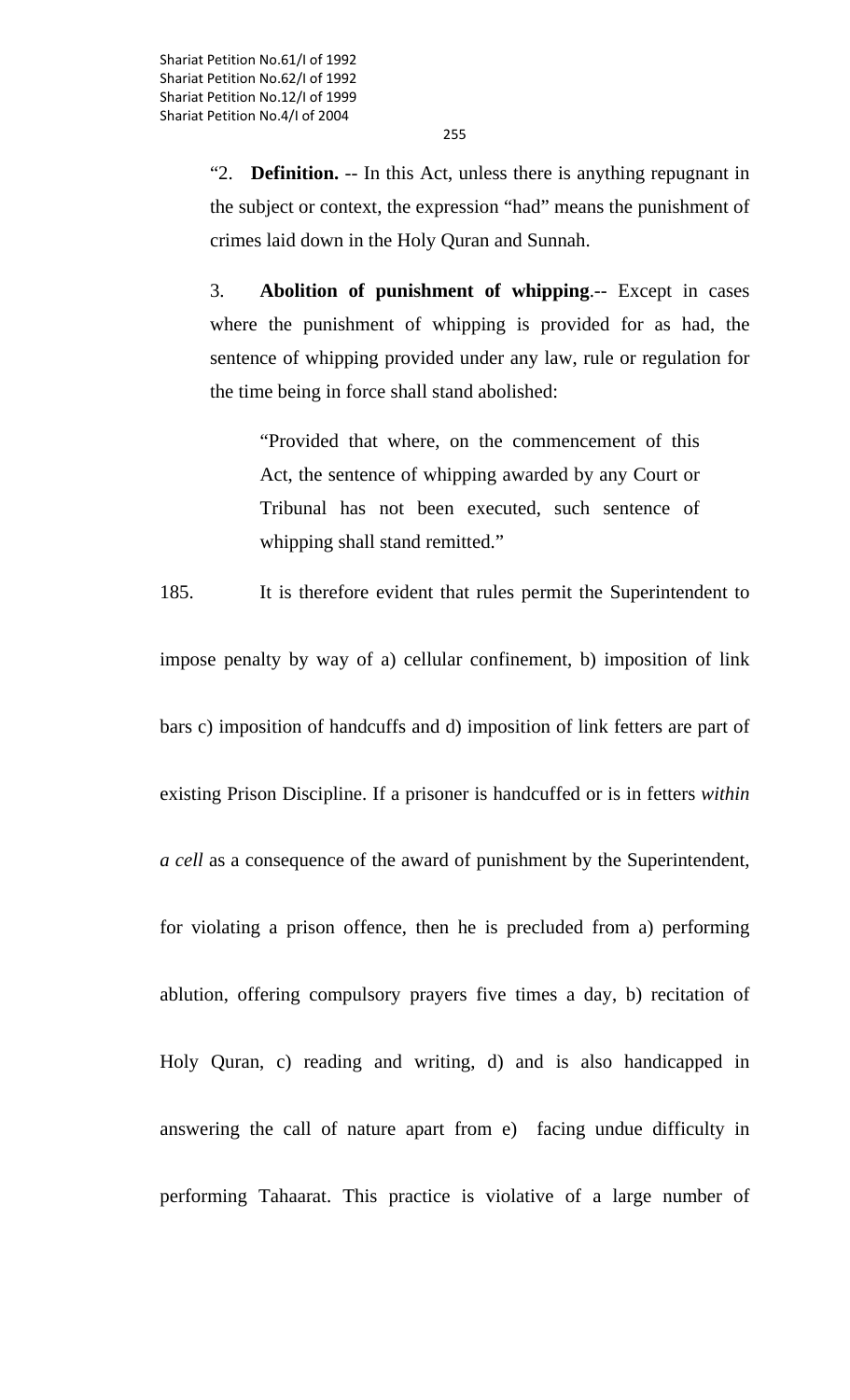256

injunctions of Holy Quran and Sunnah which need not be cited as they are numerous and well known.

186. Imam Muslim quotes a tradition on the authority of Abu Huraira RA wherein it is stated that the Holy Prophet (PBUH) strictly prohibited the believers from transgressing or treating another person with contempt or dishonouring him. Even to consider another person to be insignificant is a sin according to this tradition. We have already refereed to a tradition in this judgment wherein it is stated that every human being is answerable to Allah for the manner in which he treats those who are under his control and supervision. Ayat 11 of Sura 49 (Al-Hujurat) stipulate that addressing another human being, man or woman in a debasing manner should be scrupulously avoided. The translation of the Ayat is as follows:-

> "(10) Surely the believers are none but brothers unto one another, so set things right between your brothers, and have fear of Allah that you may be shown mercy.

> (11) Believers, let not a group (of men) scoff at another group, it may well be that the latter ( at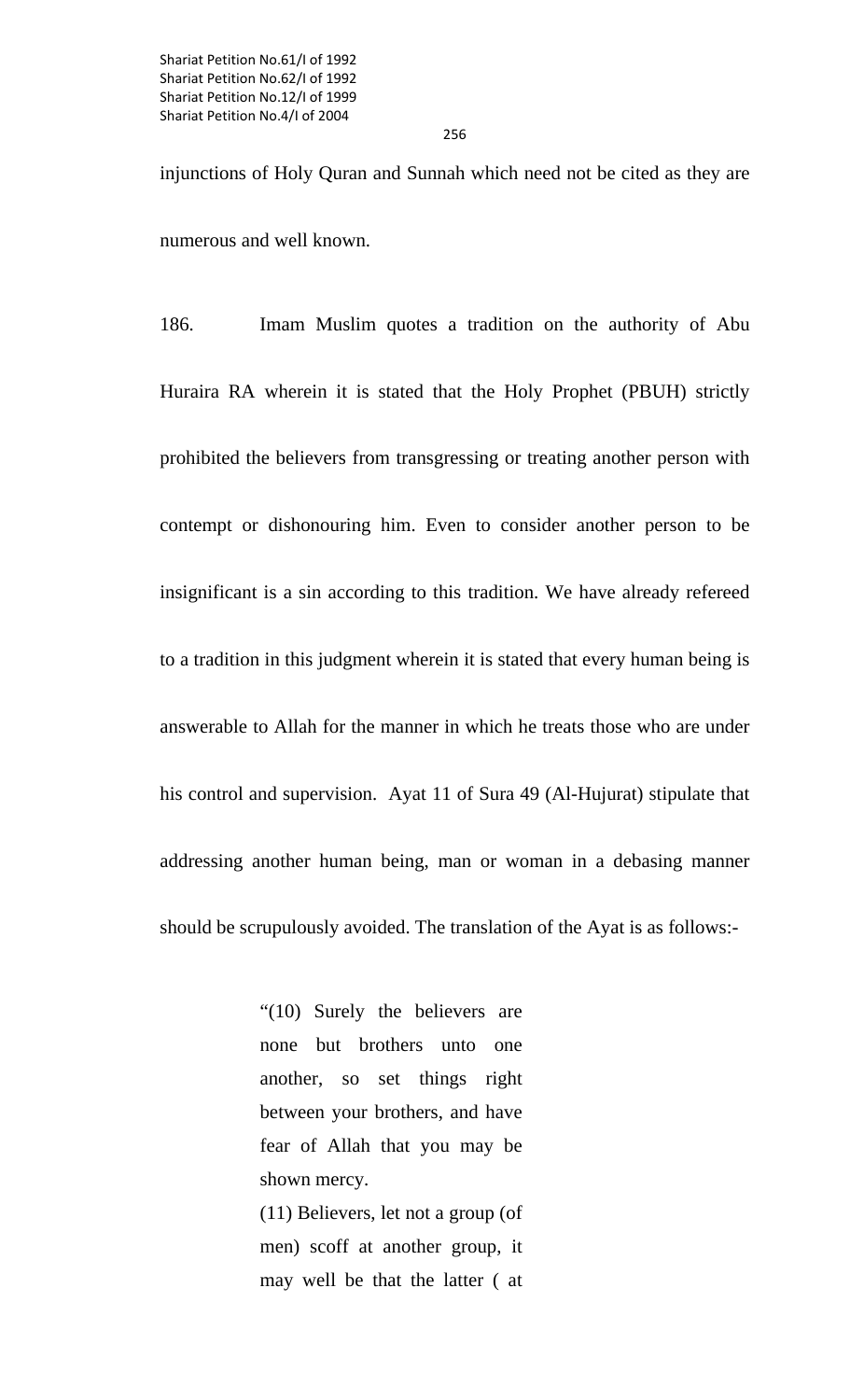257

whom they scoff) are better than they; nor let a group of women scoff at another group, it may well be that the latter are better than they. And do not taunt one another, nor revile one another by nicknames. It is an evil thing to gain notoriety for ungodliness after belief.

In this background it is clear that the provisions in the Jail Manual, being contrary to the letter and spirit of the aforesaid Injunctions of Islam, have a debasing, demeaning and a negative effect on the prisoners. It violates human dignity. No right of appeal is granted against such an inhuman penalty. Consequently we declare sub rules 6,7,8,9 of Rule 583; sub rules 3,4,5,6 and 7 of Rule 584, Rules 588; 589, 590 and Rule 591 in entirety contained in chapter 23 of Prison Rules to be violative of Ayat 43, 110 of Sura 2; Ayat 43 of Sura 4 and Ayat 6 of Sura 5 as well as Ayat 1 Sura 58 (Al-Mujadalah) of the Holy Quran. This declaration will take effect from 01.12.2009. It is hoped that necessary provisions will be incorporated and a right of appeal before an independent tribunal will also be provided to the accused prisoner against major offences. The Inspector General of Prisons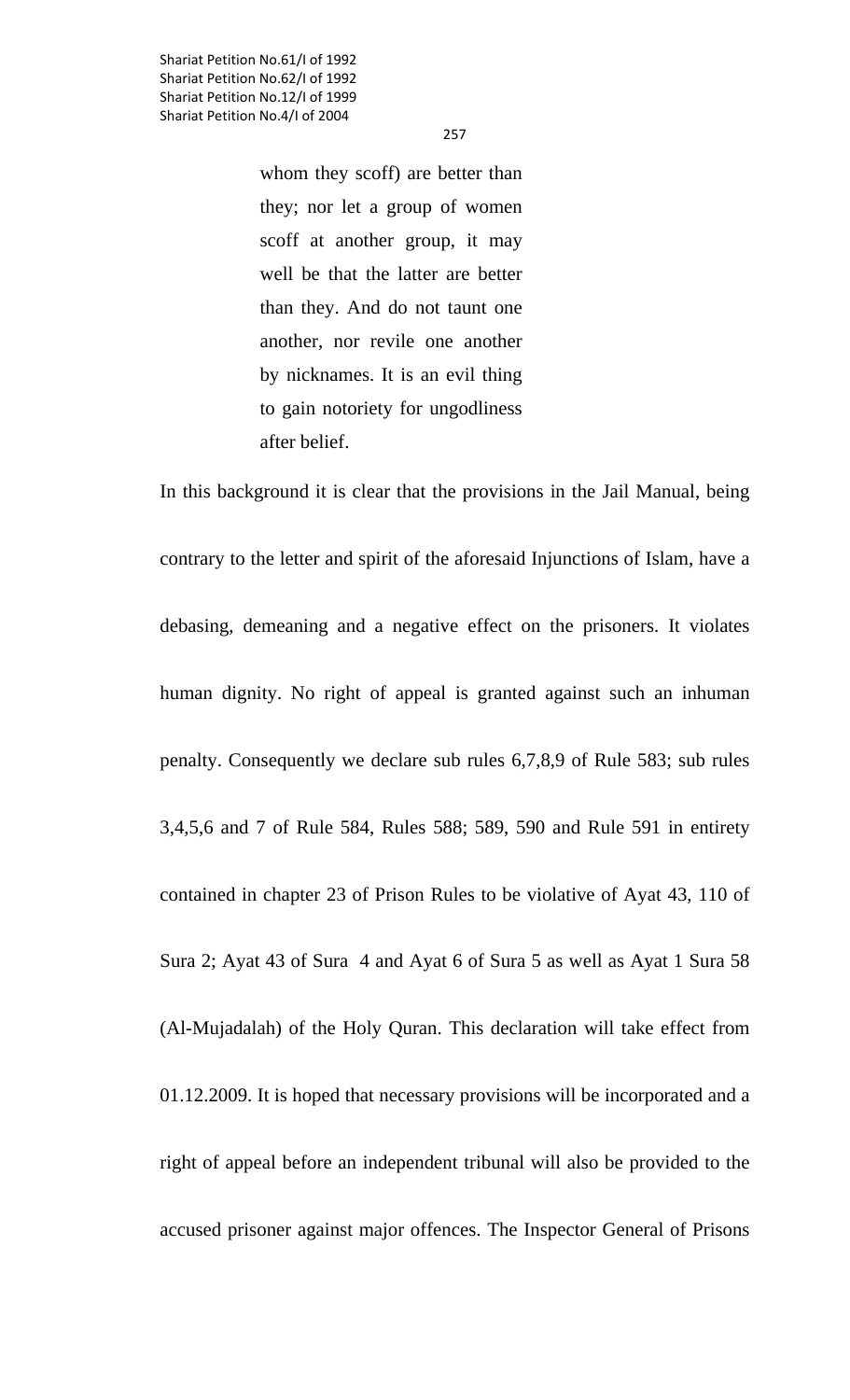of each Province shall intimate in writing, through the Registrar of this Court, by 31.12.2009, about the grant of right of appeal. In case right of appeal is not granted the case will be reviewed in February 2010 to examine the desirability of declaring the entire Chapter 23 of the Pakistan Prison Rules, 1978 as violative of Injunctions of Islam and the judicial precedents.

187. We cannot help observing that the right of appeal against the penalty imposed upon a prisoner by Jail authorities for alleged violation of prison offence was intentionally not conceded to the prisoner even though the Federal Shariat Court in re The Civil Servants Act (LXXI of 1973) reported as PLD 1984 Federal Shariat Court 34 as well as in the case of Dr. Muhammad Aslam Khakhi and others versus Government of Punjab and others PLD 2005 FSC 03 had, over a period of two decades, held that right of appeal is inherent in Islamic system of administration of Justice. Another precedent of the Apex Court, Pakistan Versus Public At Large reported as PLD 1987 Supreme Court 304 may also be perused on this point. This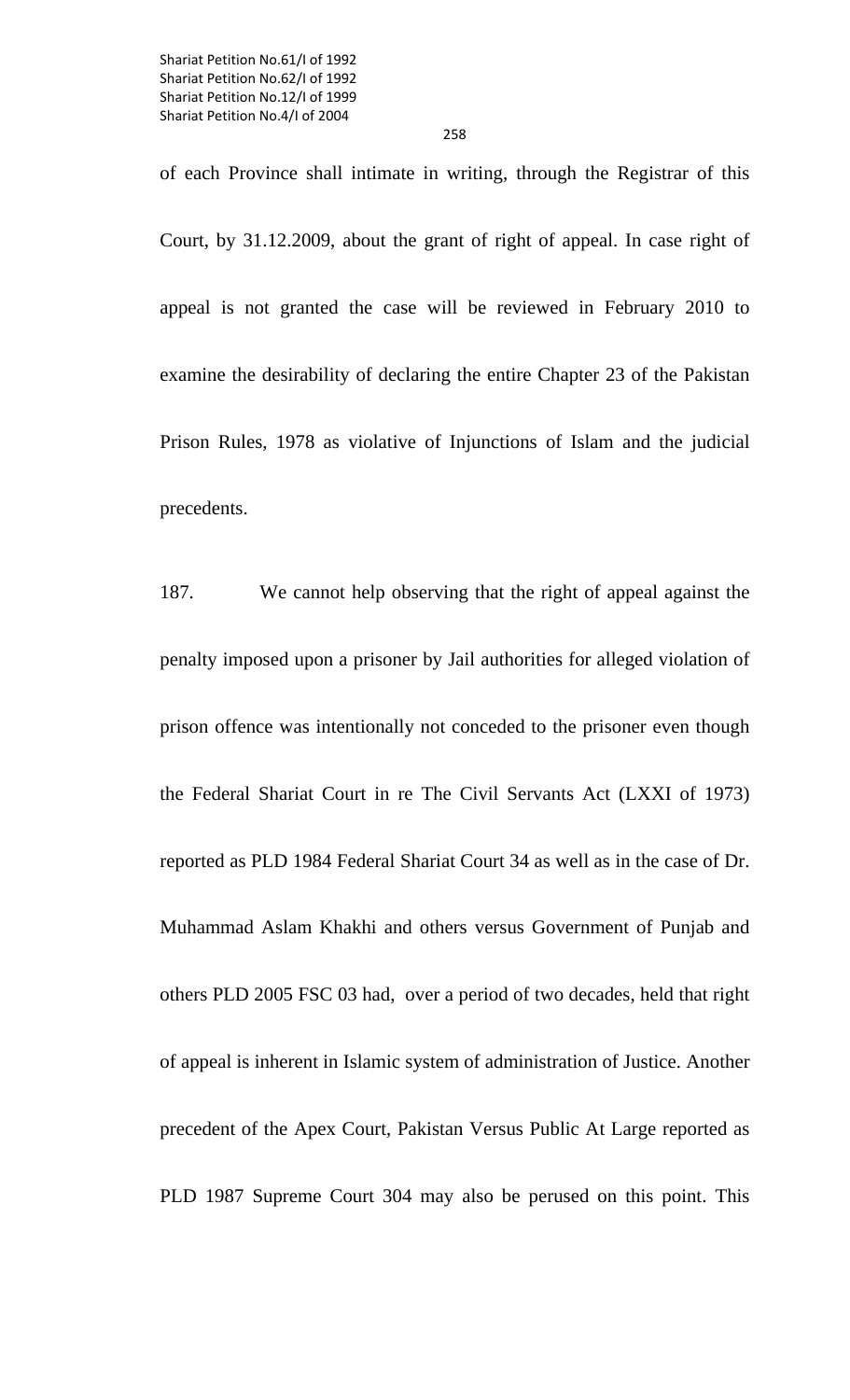jaundiced and inane attitude of administration towards detenues is an instance of clear negation of Article 37 of the Constitution as well.

188. The Provincial Governments should therefore make provision for incorporating a right of appeal in Chapter 23 of the Pakistan Prison Rules as well in cases involving major penalties or where more than one penalty is sought to be imposed. The forum of appeal should be the Sessions Judge of the District in whose territorial jurisdiction the penalty is imposed. The rule should also provide that the punishment will not be executed till the disposal of appeal. By providing a legal remedy by way of appeal, the authority awarding the penalty will be under an obligation to frame a charge, record evidence and write a well reasoned order after recording statement of the answering respondent.

#### **SEGMENT NINETEEN**

### **PRISONER'S PROPERTY**

189.In this part we would take up, on our motion, examination of Rule 84 occurring in Chapter 4 entitled "Prisoners Property" in the Pakistan Prison Rules. The rule reads as follows:-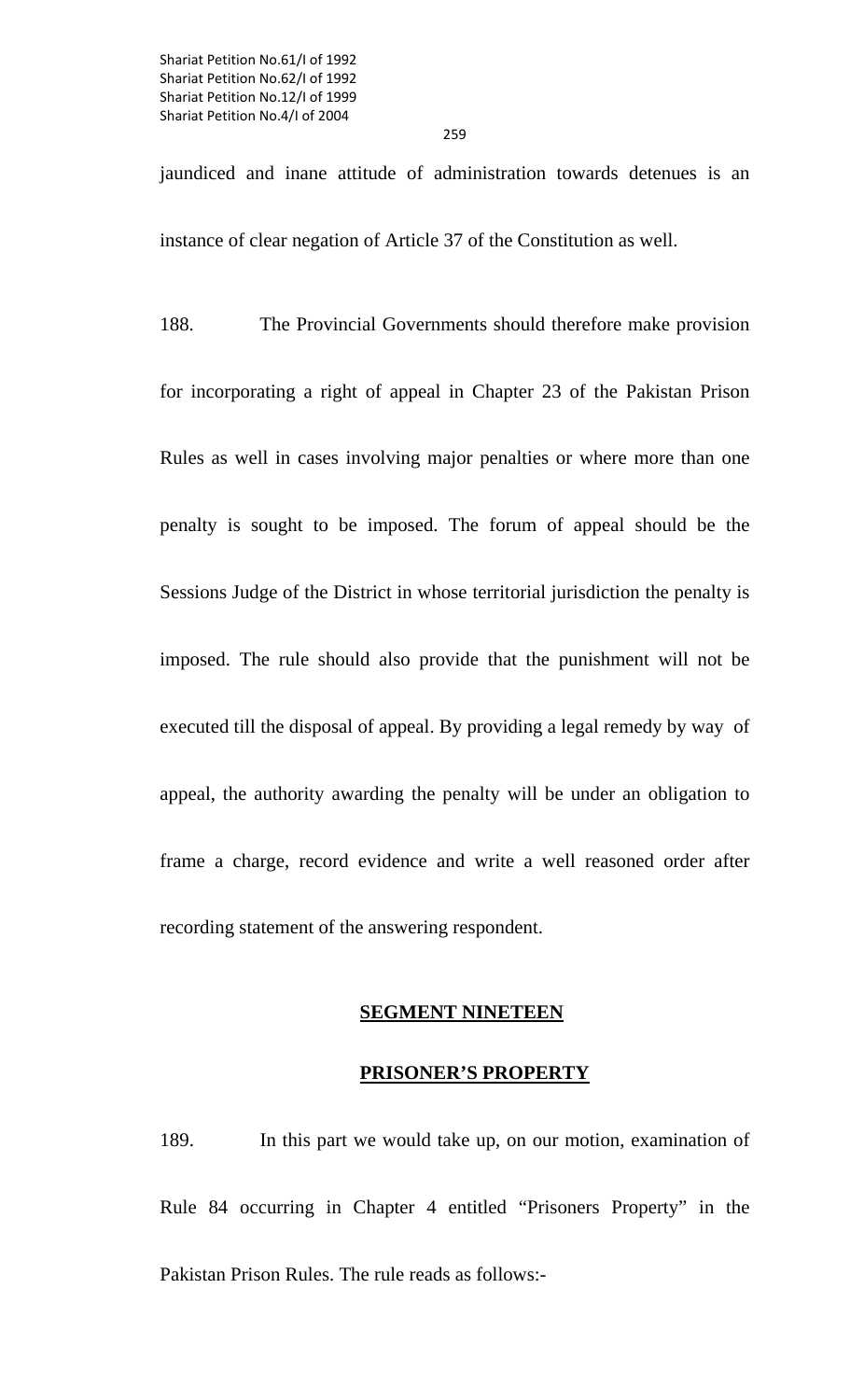260

"Rule 84.-- Cheques may be issued by the prisoners while confined in prison on the following conditions:-

- (a) A cheque for not more than 5000 rupees will be allowed at one time once a week for maintenance of the dependents of the prisoner.
- (b) The signature of the prisoner will be duly attested by the Superintendent.
- (c ) If a cheque for more than 5000 rupees is required at any time, the relatives of the prisoners should get a written permission from the [District Coordination Officer]
- (d) On no account a prisoner should be allowed to run a business by issuing cheques during his term of imprisonment.
- (e) The cheque book shall remain in the custody of the Deputy Superintendent.

We consider these provision to be violative of the various Injunctions of

Islam as enumerated in Ayat 60, 168, 172 and 187 of Chapter 2; Ayaat 4

and 88 of Sura 5; Ayaat 141-142 of Sura 6; Ayat 160 Sura7; Ayat 14 Sura

16; Ayat 81 Sura 20; Ayat 28 Sura 20 and Ayat 15 Sura 34 of Holy Quran

which makes it abundantly clear that every person is entitled to use his

income in any lawful pursuit /occupation/trade that he likes. It is also the

legal responsibility of every believer to defray the expenses of his wife and

children. No law or a provision of law can abridge or adversely affect the

legal responsibility of a prisoner to maintain his family. The cheque book

of a prisoner may be retained in safe custody and in order to ensure the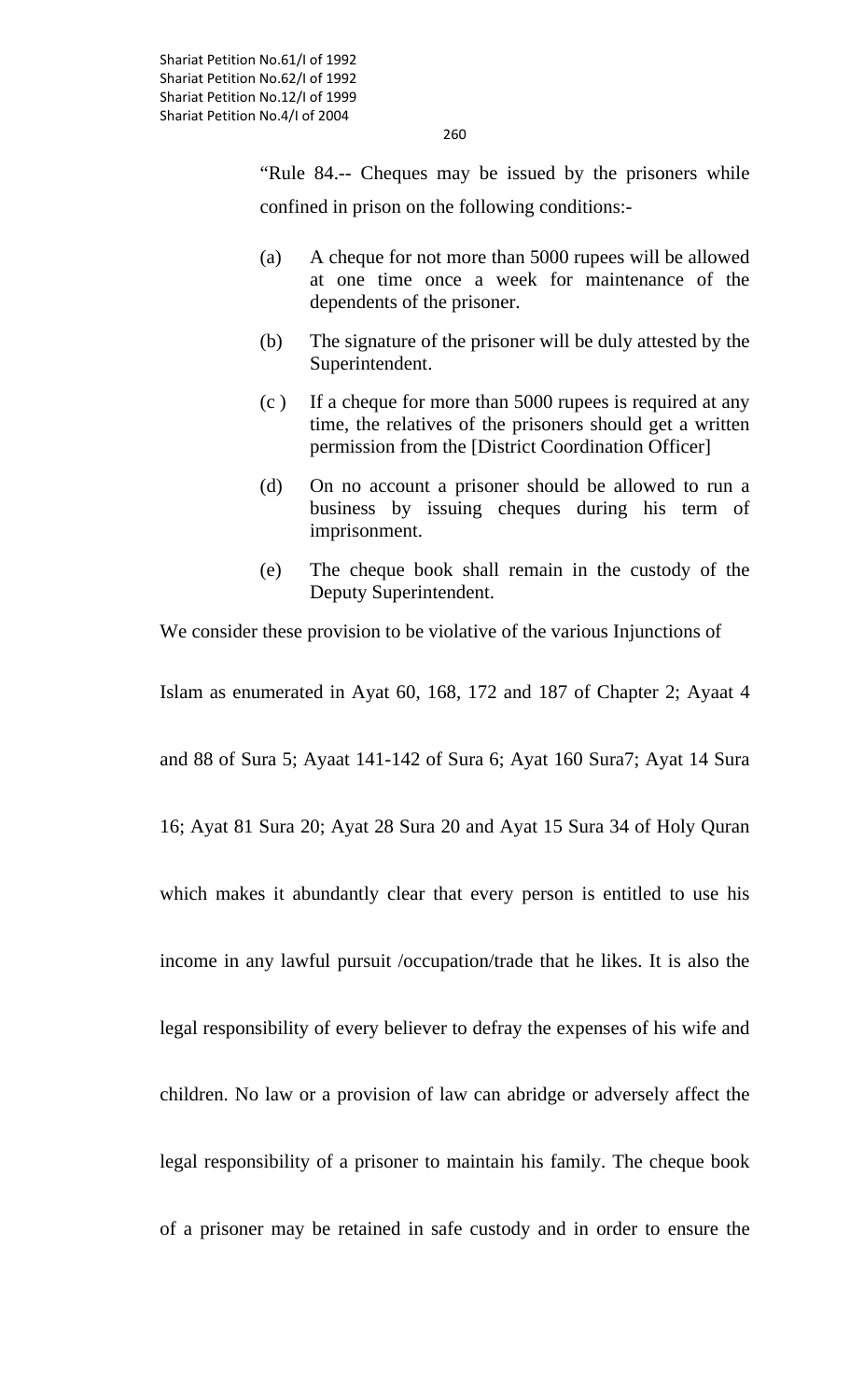261

genuineness of the cheque issued by a prisoner, the Superintendent or Deputy Superintendent of prison can be authorized to counter sign the cheque issued by the prisoner but the condition of seeking permission from District Co-ordination Officer for an amount exceeding Rs.5000/-, as visualized by clause (c) of Rule 84, is an unwarranted clog on the exercise of a right which, according to the Holy Quran is an innate ingredient of the legal capacity of an adult. However it should be borne in mind that cheques can be issued as and when the prisoner wants provided the amount of money lying in the Bank is not subject-matter of any offence like cheating, theft, burglary or some other illicit means. An accused or a convict involved in other offences would be entitled to the concession of issuing cheques or giving advice to the financial Institution/Insurance Companies.

190. In this view of the matter we declare rule 84 to be violative of the Injunctions of Islam because this Rule, instead of providing facilities creates difficulties for the internees which hurdle in itself is violative also of the already quoted tradition of the Holy Prophet (PBUH) in which the Muslims have been directed to create conditions which make things easy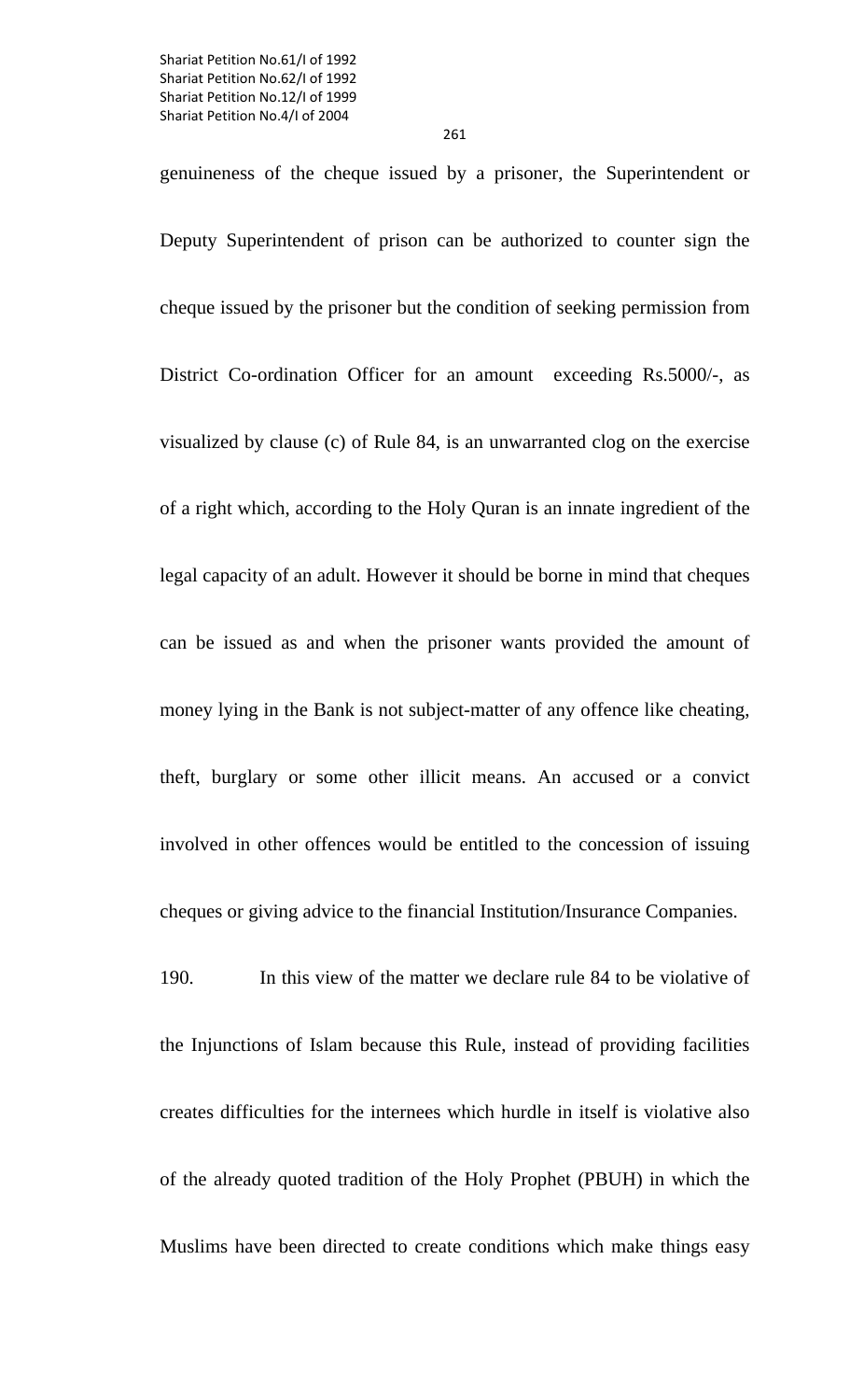262

for the people rather than difficult. It is violative of the Principle of Usar and Yusar as enunciated in Ayat 185 Sura 2 and Ayaat 5 and 6 of Sura 94 of the Holy Quran. This provision is an un-necessary obstacle in earning Rizk-e-Halal which is the fundament right of every human being. The Holy Quran exhorts believers to earn livelihood through legitimate means. This provision shall cease to have effect from 1.12.2009 during which period necessary amendments or deletion may be made in Chapter 4 of the Prison Rules.

### **SEGMENT TWENTY**

# **PART-A CLOSING REMARKS**

191. In this segment we will consider the following issues.

- A. Deficiencies of Prison Manual
- B. Uncompensated Labour
- C. The Agreed Upon Matters.

# A. **DEFICIENCIES OF PRISON MANUAL**

192. Before we part with this case we cannot help observing, though painfully, that the prevailing prison discipline lacks some basic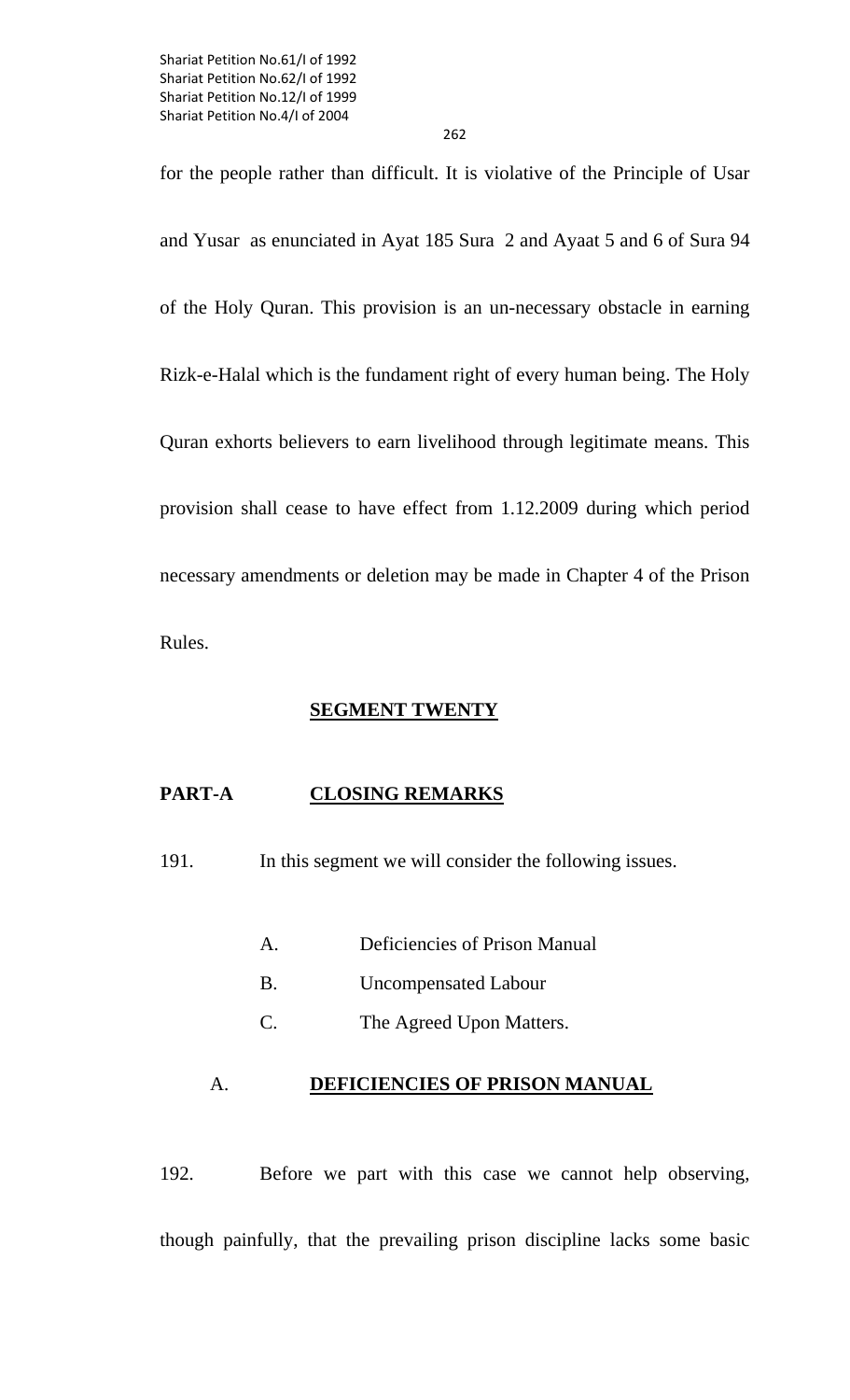263

requirements. Drastic amendments are needed to make the existing Jail

Manual a real human friendly document. We have noticed inter-alia the

following aberrations in the prevalent prison discipline:-

- 1. Absence of Reformatory, Correctional and Rehabilitative schedule;
- 2. Malnutrition of prisoners.
- 3. Continuous exposure of the prisoner to hot and cold weather throughout the period of detention.
- 4. The detenue has no option but to live in unhygienic atmosphere without adequate medical aid during the entire detention period.
- 5. Indifference of Prison Staff towards the religious obligations of prisoners;
- 6. Uncompensated labour and that too beyond eight hours as contemplated by Rule 812 (barring the Province of Sindh and NWFP).
- 7. Ardous parole system;
- 8. Tardy remission system;
- 9. Complete denial of conjugal visits;
- 10.Absence of judicial supervision over prisons;
- 11.Humiliating procedure of interviews;
- 12.Delayed disposal of trials as well as appeals and mercy petitions.
- 13. Highly controlled and restricted communication with outer world even during emergencies;
- 14. Inability to seek judicial remedy against punishments awarded by prison authorities;
- 15. Denial of facility to regulate private business through cheques.
- 16. Exploitation of prisoners at every step;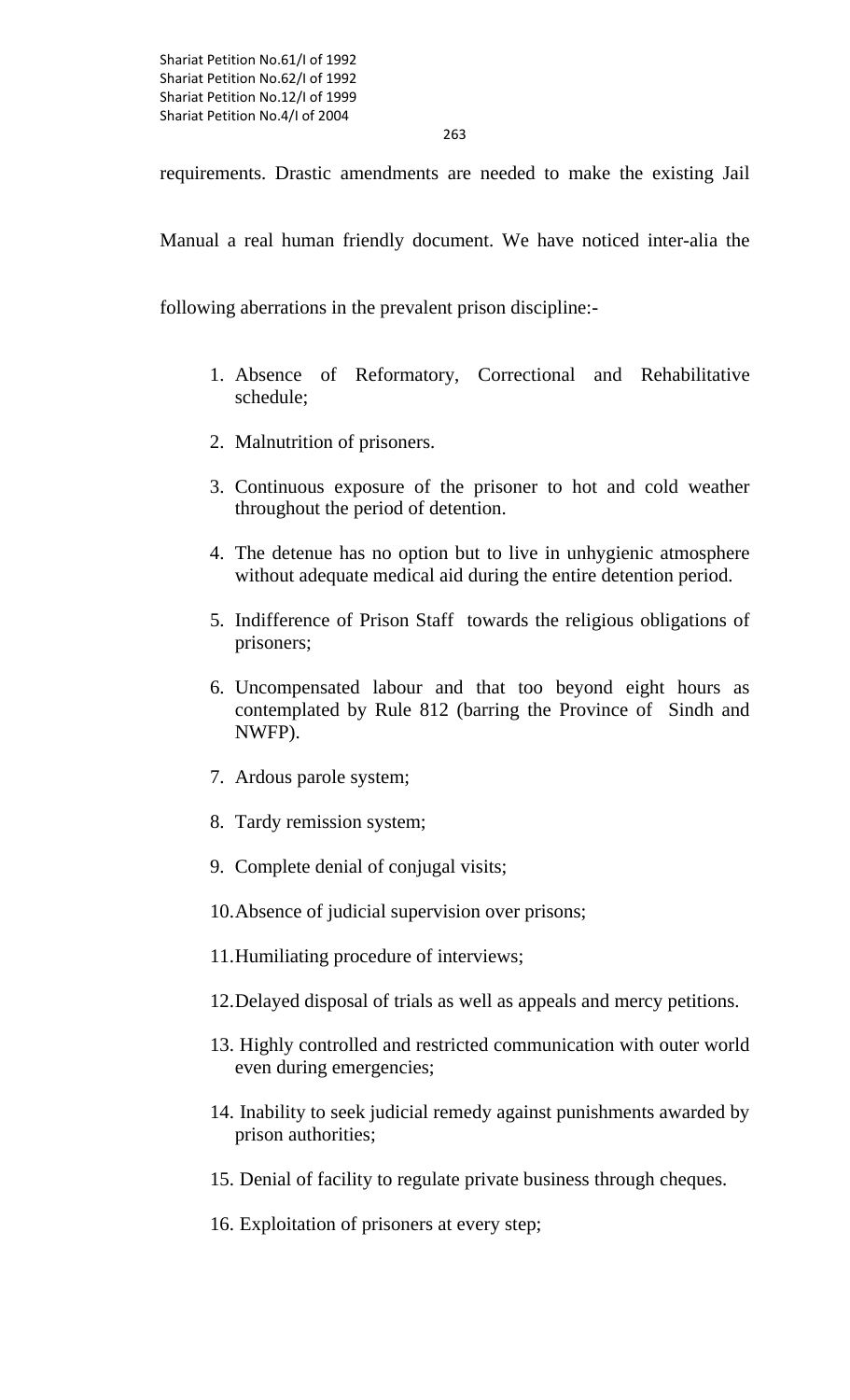264

- 17. Humiliation of the prisoner from the time a prisoner enters the prison house;
- 18. Insulting Parade system;
- 19. Corrupt practices.

193. Efforts should therefore be made by policy makers to rationalize the penal system with particular reference to prisons, prisoners, and prison discipline. Prisons are being used only for the purpose of awarding physical pain and punishment in addition to mental torture. The theory that prison regime should be punitive and humiliating must surrender now in favour of a human friendly system where prison should be developed into institutions for shaping prisoners into responsible and responsive citizens. Mechanical infliction of imprisonment as a mode of standardized punishment irrespective of the socio-economic conditions of an offender has for sure, been a completely unsuccessful experience in South Asia during the last 115 years of the prison history starting from the first prison legislative instrument, namely: The Prisons Act, 1894. It is also a disturbing experience that a vast majority of prisoners belongs to the poor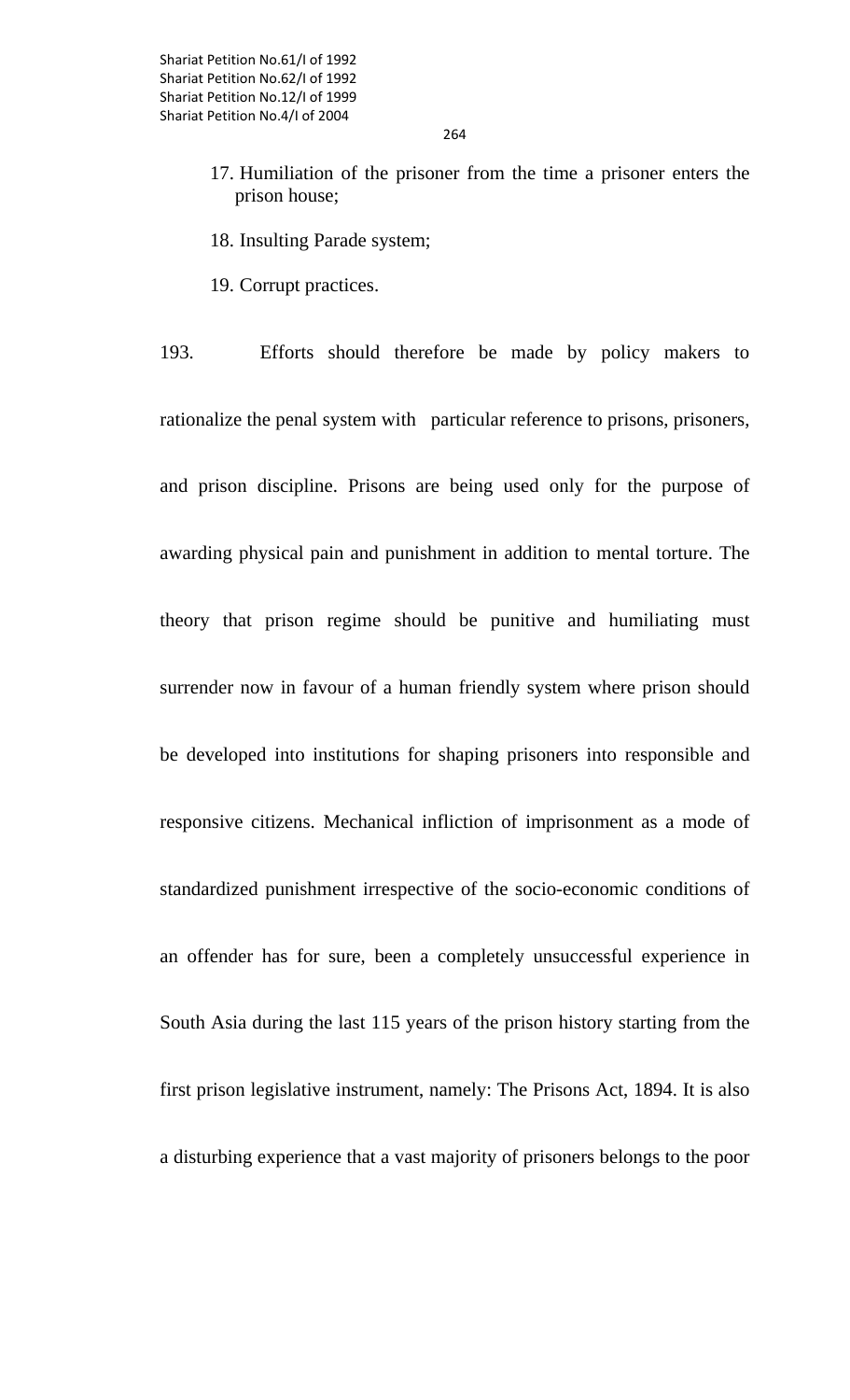section of our society. This hard reality of our social life poses a challenge to the administration of justice in Pakistan.

### **B. UNCOMPENSATED LABOUR**

194.The element of uncompensated labour is an extremely regrettable feature of Prison history in the sub-continent. Over a period of decades the prison population has been continually exploited by the white rulers who had virtually converted the local prisons into concentration camps. All huge projects like digging of a complicated canal system spread over hundreds of kilometers, the raising of jungles, constructing secretariats and other structures for official use was the un-compensated contribution of generations of prisoners. If the working hours put in by succeeding generation of detenues are converted into wages payable in cash extending over these long decades, it will reveal a staggering figure. The same unfair trend and high handedness is persisting unabated notwithstanding the fact that this practice violates the Injunction of Islam. The Prison officialdom must realize that compensation for labour is as vital as is the monthly salary of any government servant. Steps should therefore

265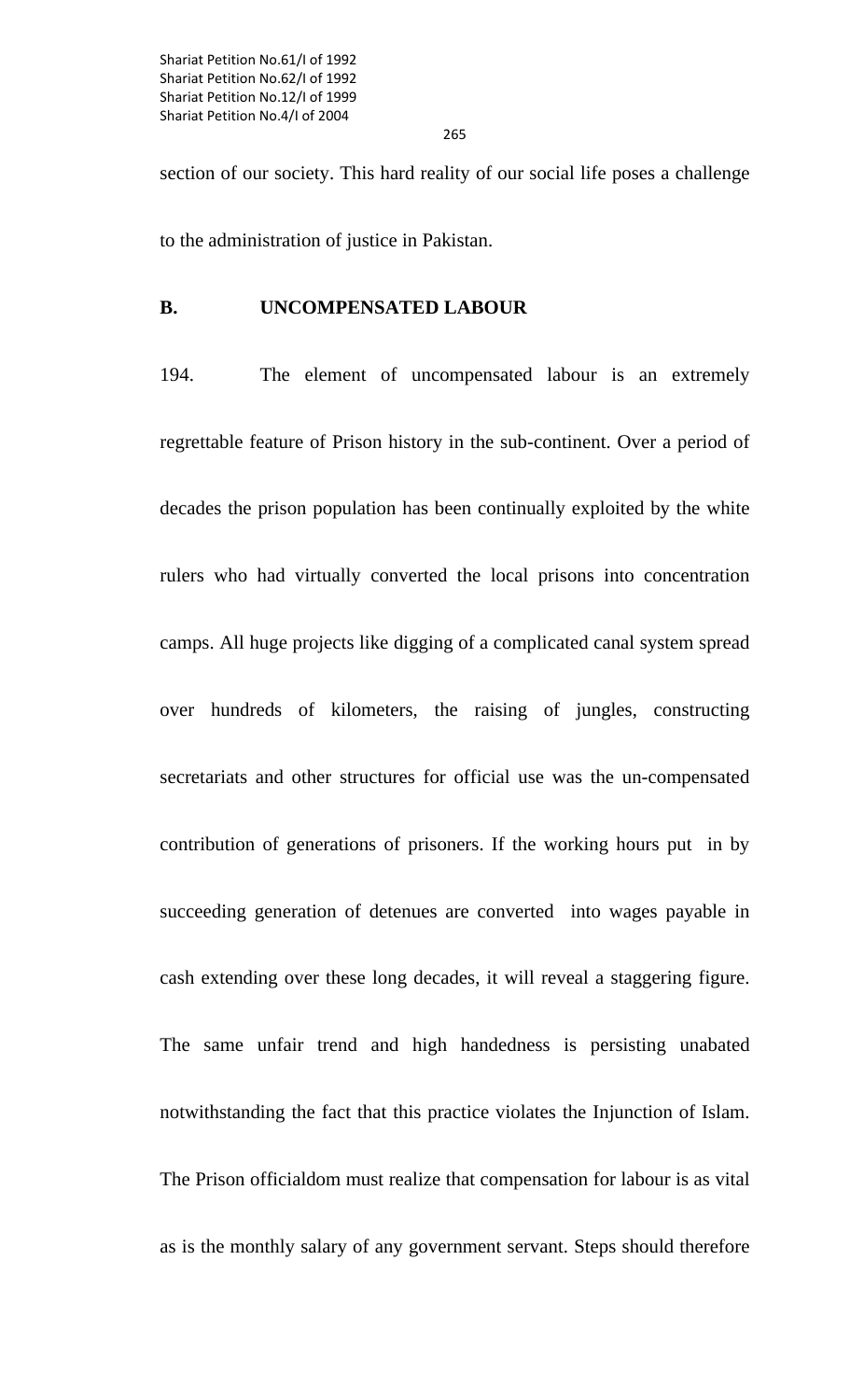#### 266

be taken to initiate a judicious system in this neglected field. Concern must substitute apathy.

195. Section 53 of Pakistan Penal Code 1860 contemplates ten types of punishments to which offenders are liable. The Eighth category is

imprisonment which is of two descriptions, namely:-

- (i) Rigorous i.e. with hard labour;
- (ii) Simple;

According to Appendix-A of the Pakistan Prisons Rules 1978 rigorous imprisonment is further classified as under:-

- (i) Hard labour;
- (ii) Medium labour;
- (iii) Light labour

Each classification contains a list of various kinds of labour to be undertaken by a prisoner in that category. Under rule 812 of Pakistan Prisons Rules 1978 read with section 35 of the Prisons Act, 1894 no prisoner shall be asked to undergo **labour for more than nine hours on any day except in emergencies** with the written sanction of the Central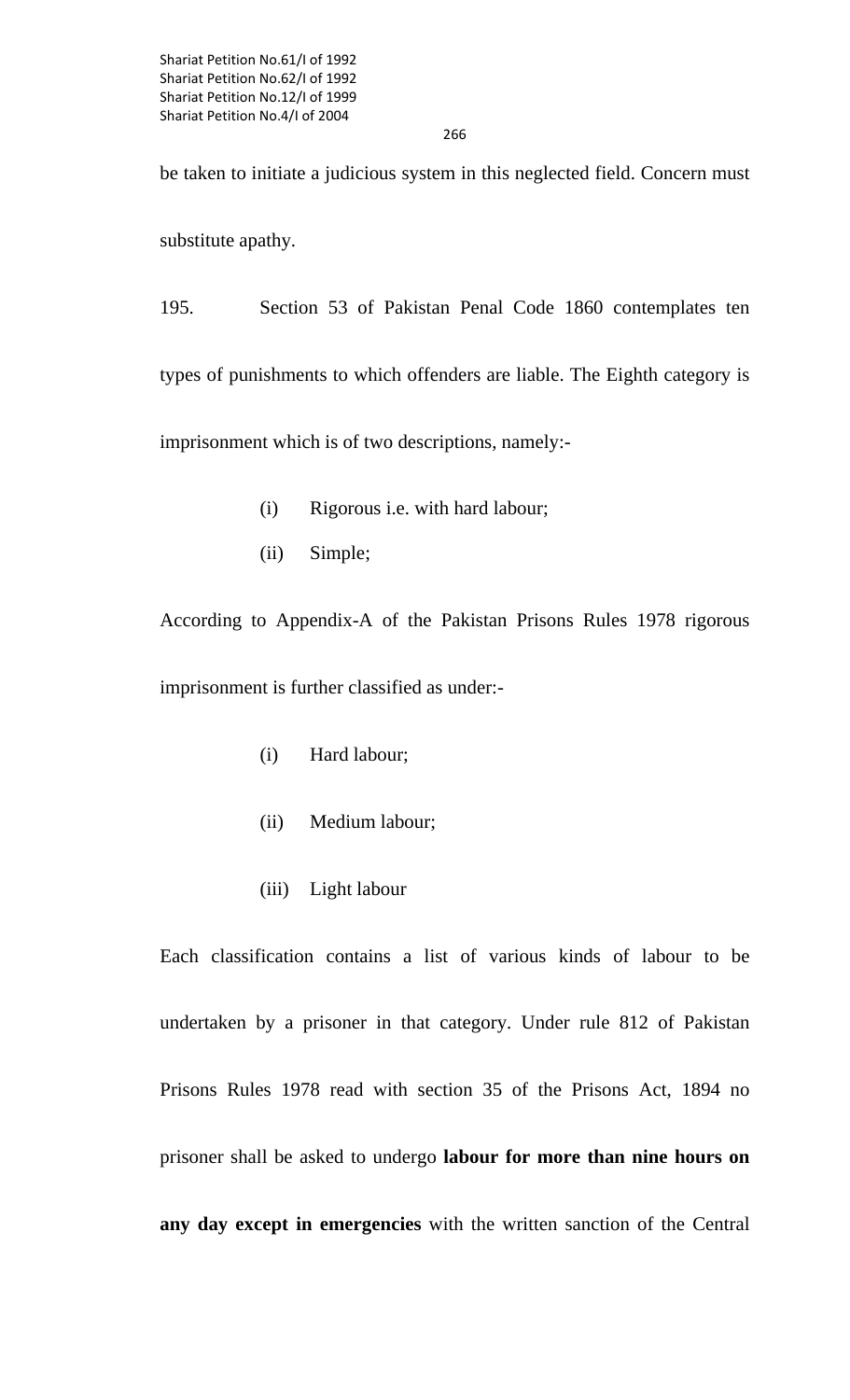267

Jail Superintendent. It is worth noticing that the *concept of monetary compensation for hard, medium or soft labour undertaken by prisoners during imprisonment is alien to prison discipline.* However under Rule 199 a prisoner, sentenced for a period of four months or more may by **good conduct** and **industry,** become eligible for release when a portion of his sentence ordinarily not exceeding one-third of the whole sentence has yet to run.

196. Ordinarily remission to be awarded to prisoners is on the following scales.

- (a) Two days per month for thorough good conduct and scrupulous attention to all prison regulation.
- (b) Three days per month for industry and due performance of the prescribed daily task.

Ordinary remission may also be awarded to a prisoner, other than a prisoner employed on prison service, as specified in the table. Compensation in cash is never paid to any convicted prisoner in lieu of the hard labour put in by him. Prisoners are at best entitled to paltry remissions alone. However, in cases where Prison industry is leased out to private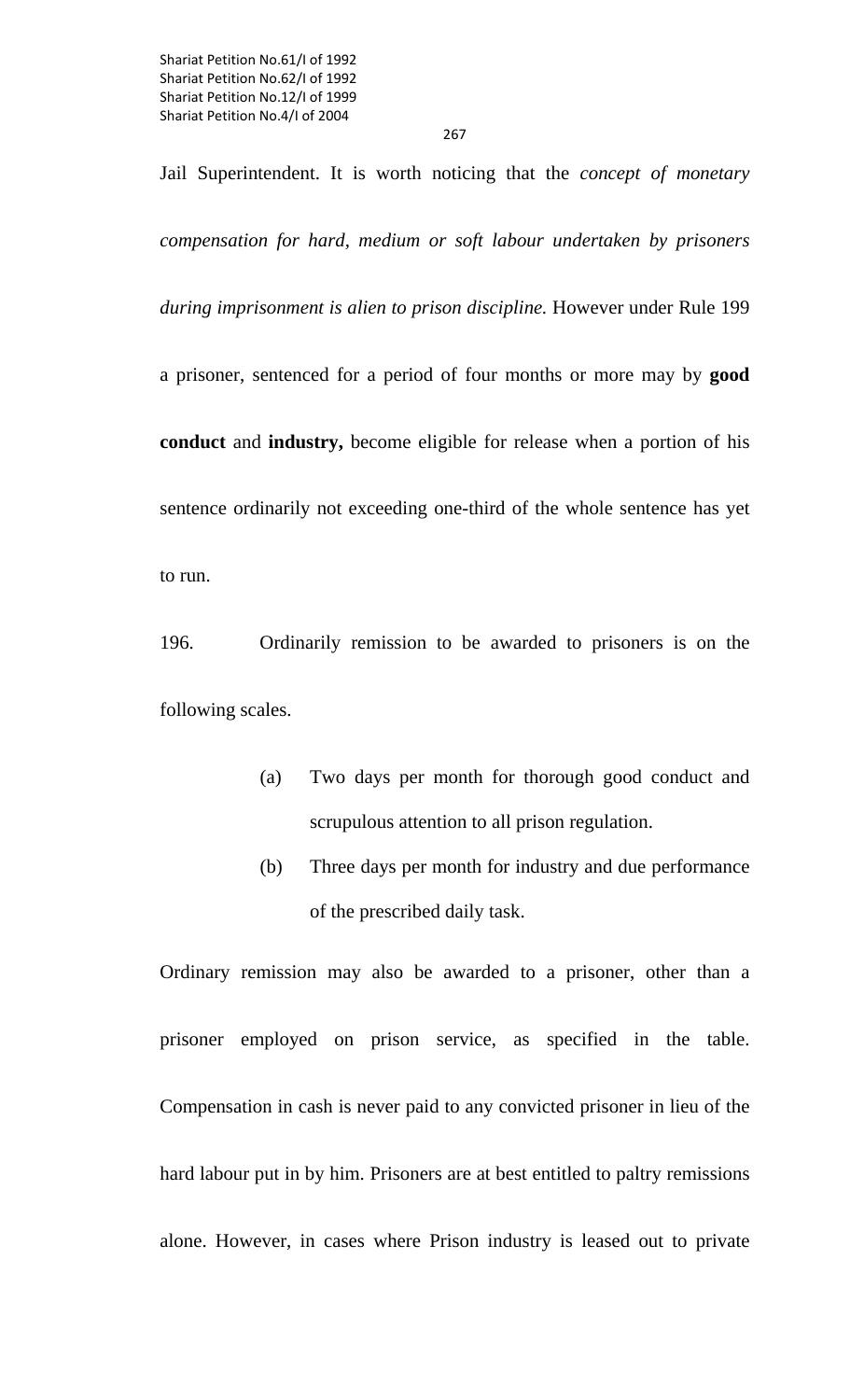268

sector/contractor, the compensation in cash can be given to a prisoner for the hard labour which however does not exceed Rs.15/- per day. However in the case of carpet weaving fields, a sum of Rs.40/- per prisoner per day may be sanctioned for Central Jail Faisalabad. Payment of this meager amount is clear exploitation. This sort of treatment is violative of:

|  | i. Ayat 188 Sura 2,                           | ii. Ayaat 29, 161 Sura 4 |
|--|-----------------------------------------------|--------------------------|
|  | iii. Ayat 34, Sura 9                          | iv. Ayat 70, Sura 39     |
|  | v. Ayat 39, Sura 53 and vi. Ayat 90, Sura 16. |                          |

Book of Ijara, Sahih Bukhari, it is reported on the strength of Abu Huraira R.A. that the Holy Prophet (PBUH) will oppose three categories of persons firstly those who, while making a promise, used his name as a surety, secondly those who sell a free man as a slave and *thirdly those who exacted work from a worker but did not pay him his wages.*

Reference to Sunnah would also be useful. In section No.826 Chapter 533

197. It will not be enough to abolish the system of uncompensated labour but steps will have to be taken to devise a methodology whereby uninterrupted work is provided to the prisoners and payments for the work done is also made regularly.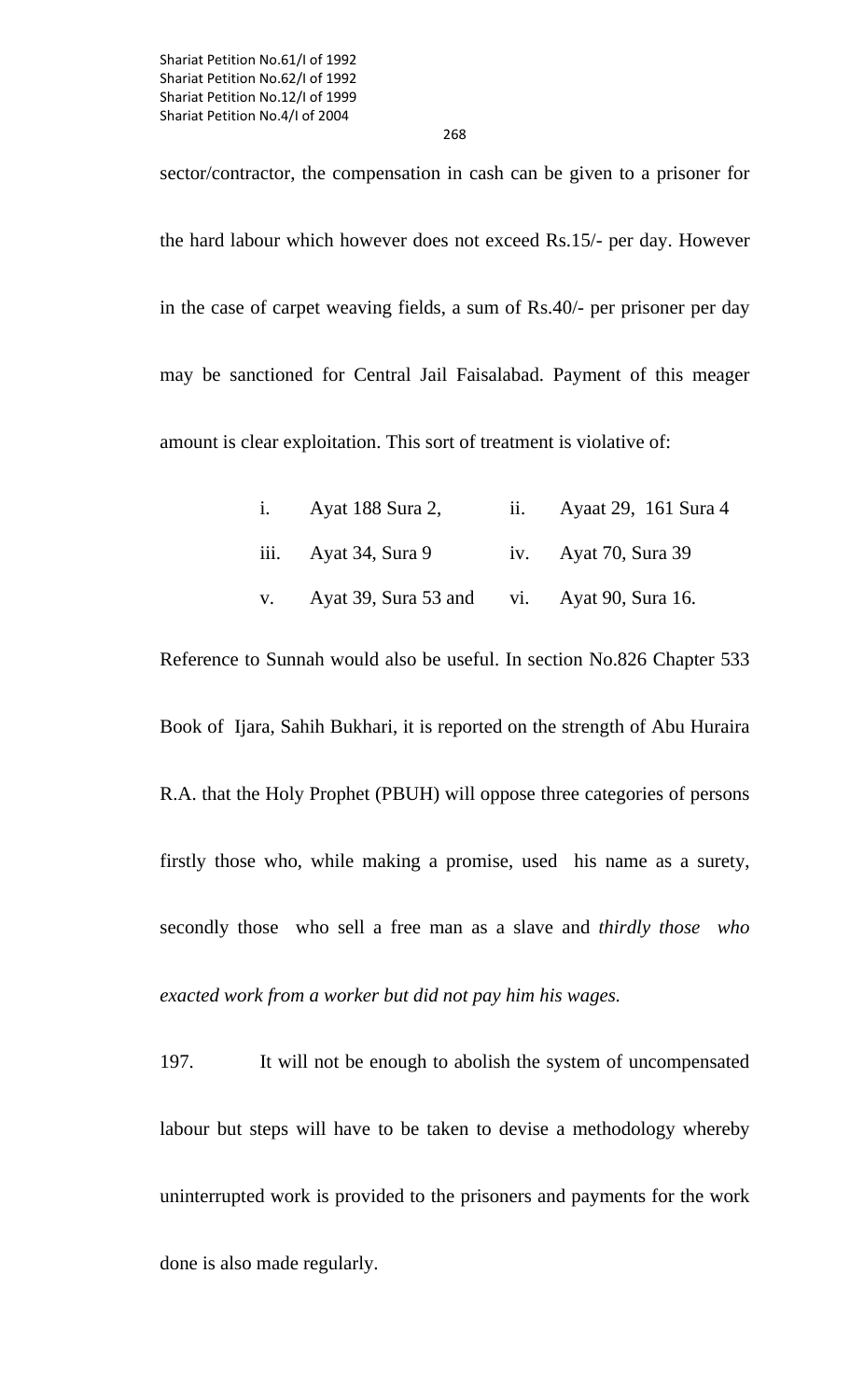198. Such an exercise would not be without a policy decision at Government level and its incorporation in the Prison Rules. It could be a three pronged strategy. The first step would be to make a table of various types of jobs that could be undertaken by prisoners within the prison precincts. The purpose of this table would be to allocate work to each according to his proclivity. The wages of each category of work to be fixed according to prevailing market rates. The second step would consist of dividing the wages into three parts. One portion, not more than ten percent of monthly income, could be deposited in his name with the Prison Canteen, to enable him to defray expenses of personal nature. Forty percent of the monthly income could be paid to the wife or children of the accused and in case he has no dependent then the ninety percent of the monthly income could be invested in the Islamic Insurance so that the prisoner gets a handsome amount at the time of his release to help him enter the mundane life-cycle with confidence. The third step could be a scheme wherein the Government compensates the complainant or aggrieved person, at the time of the verdict of the last Court and then recover the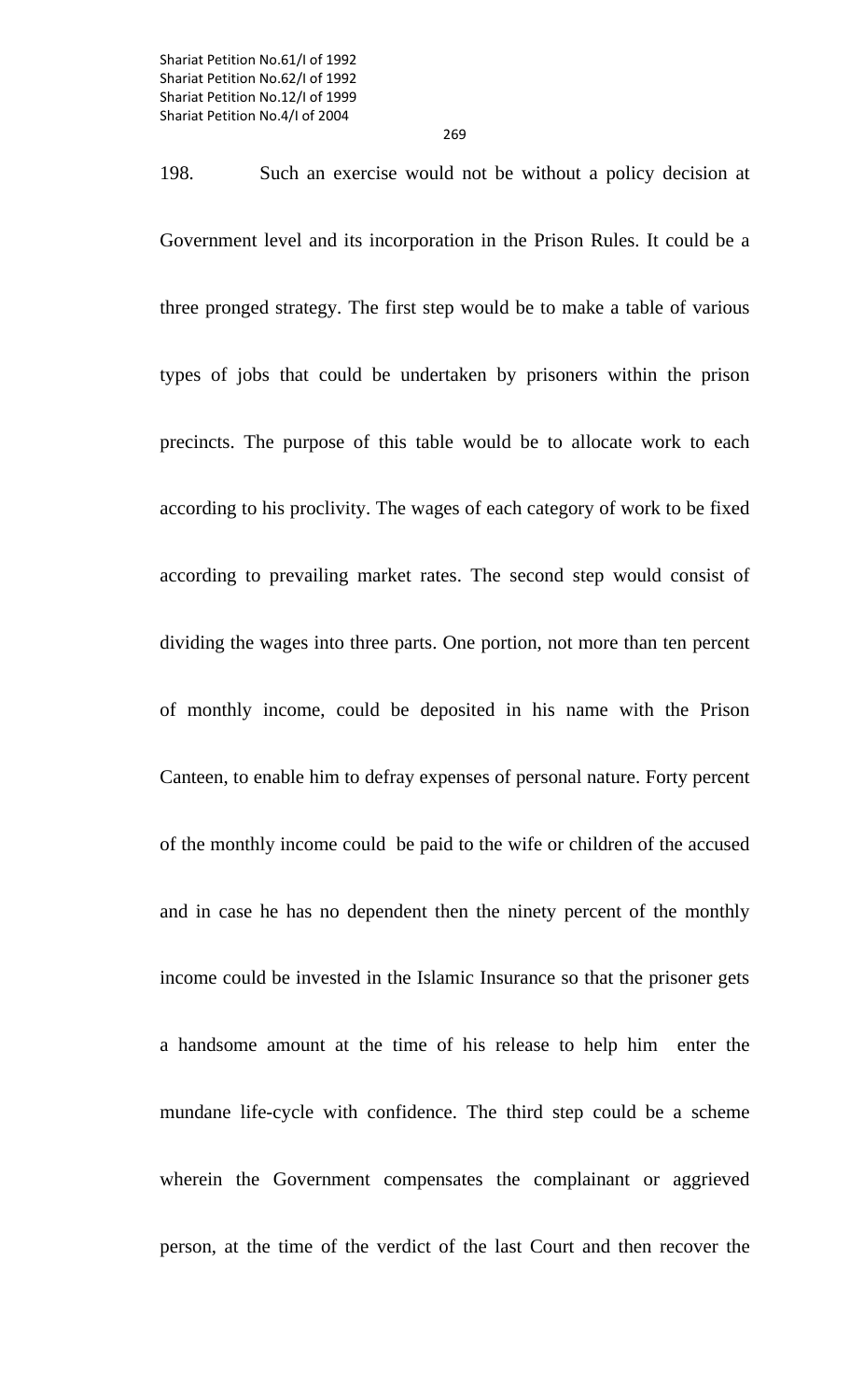270

same amount from the amount of money accumulated with the Insurance company.

### **C THE AGREED UPON ISSUES**

199. A general discussion during the course of arguments took place on 21.05.2008 on the ten consensus issues framed by this Court on 8.2.2008. These issues have already been noted in the earlier part of this Judgment. The general agreement of the learned counsel of all the parties on these issues is reflected in the following terms:-

- i. Facilities be provided to married prisoners to perform conjugal rights within and without the prison precincts depending upon the nature and type of convict/prisoner and/or his capacity to provide satisfactory sureties for his return. The representative of Prison Department brought to our notice an amendment effected in the Pakistan Prison Rule by Government of the Punjab with effect from 03May 2007.Rule 545-A Special Meetings was added. Similarly the Government of NWFP vide Notification printed in Gazette on 5.5.2005.
- ii. The general superintendence of the prison precincts should, from the administrative point of view, be under the control of male staff while female staff should perform general duties in the prison cells where female prisoners are lodged. This is in fact the prevalent practice. However extra care should be taken in so far as female and juvenile prisoners are concerned.
- iii. The question of classification of prisoners into A, B and C class will be determined in this judgment after a detailed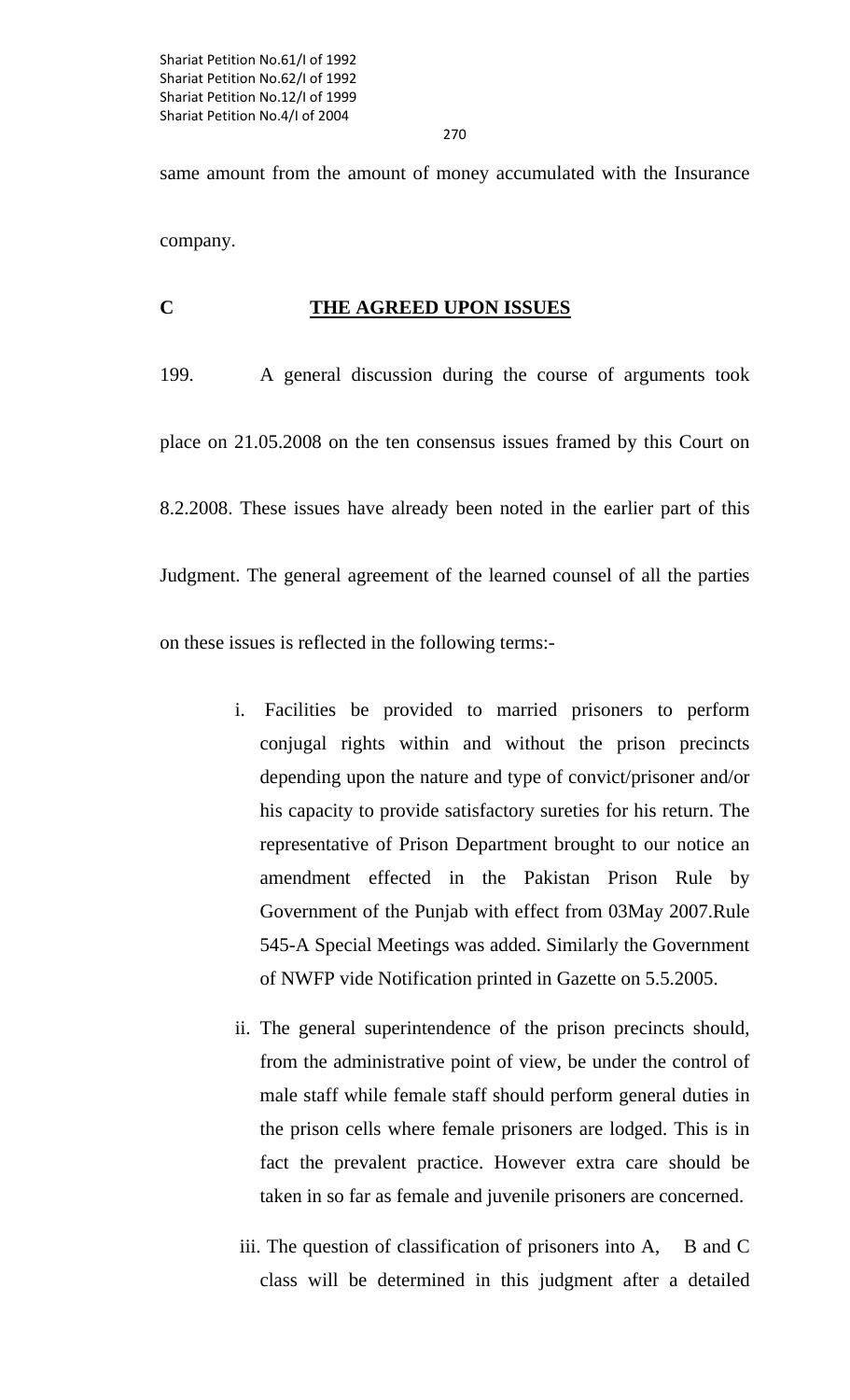discussion in the light of Islamic Injunctions and judicial decisions.

- iv. Grant of remissions of sentence on special occasions is a prerogative of the Government which discretion cannot be controlled by judicial decisions. The Courts can only make observations and identify certain guiding principles for the administration to consider issues which affect human beings in the larger interests of justice, equity and fair play. There are certain categories of convicts who are denied the concession of remissions on special occasions but ordinary remissions under Chapter 08 of the Rules on account of good conduct and scrupulous adherence to all prison regulations, blood donation, surgical sterilization, passing an examination etc. are granted to all categories of the convicts. However Islamic teachings favour concession and relief to the prisoner and the authorities might consider grant of remission to all categories of prisoners/convicts on festivals, auspicious and special occasions. A few days relief to a prisoner means a valuable gift of release and liberty a few days before the appointed date.
- v. Whether financial assistance should be provided to the family of poor prisoners is again an administrative measure and thus beyond the jurisdiction of the Federal Shariat Court. No doubt a prisoner is unable to make a living for his family and during the period of his incarceration his dependents do suffer hardships of different types. It has been argued that millions of citizens need financial help and why should special allowance be made for dependents of a prisoner. The answer is simple. The prisoner has been deprived, by operation of law, of the right to earn livelihood. He is not eschewing work by choice. The hard labour done by him in the prison is almost uncompensated. Protection of family as contemplated by article 35 of the Constitution read with articles 37 and 38 lends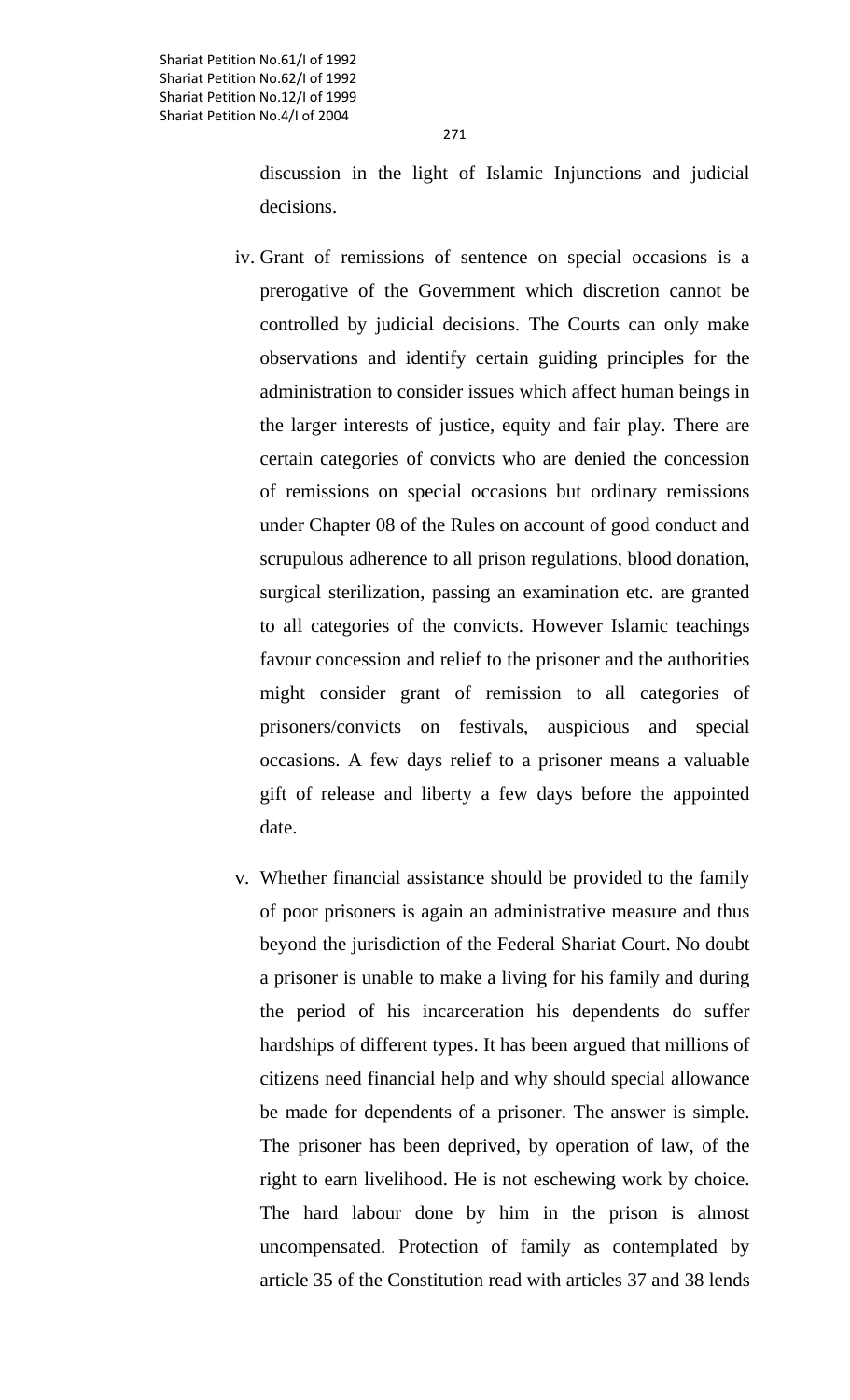support to the contention that the State should provide basic necessities of life to those who are **permanently or temporarily unable earn their livelihood.** Zakat funds can be utilized to feed the unemployed dependents of prisoners.

 vi. The question of condemned prisoners is indeed a problem that needs immediate attention of the Government. A convict, who has been sentenced to death by the trial court immediately, upon the pronouncement of judgment, becomes a condemned prisoner and consequently looses all those paltry privileges which are admissible under the rules to ordinary convicts/prisoners. The fact of the matter is that the verdict of guilt returned by the Sessions Judge has to be confirmed by the High Court before it is executed, and sometimes it takes a few years before the confirmation or otherwise of capital punishment takes place at the High Court level or his appeal or mercy petition is decided by the apex court or President of Pakistan. There are cases when the death sentence awarded by the trial court is not confirmed by the High Court and the convict is either acquitted or lesser penalty is imposed. Even after confirmation of death sentence by the High Court the convict has a right to move the apex court and seek acquittal or conversion of death sentence into life or lesser penalty. Even after rejection of the appeal from the Supreme Court of Pakistan the convict has a right to move the President of Pakistan for remission under Article 45 of the Constitution in case of Taazir. In the case of Qisas, however, the Wali of the deceased has a right to forgive or demand compensation. This right continues till such time that the execution of the death sentence does not take place. The survey of the data relating to the time spent in appeals etc. shows that sometimes a decade or more intervenes the initial judgment of the trial court and the final decision under Article 45 of the Constitution. During this entire period the convict has to undergo a strenuous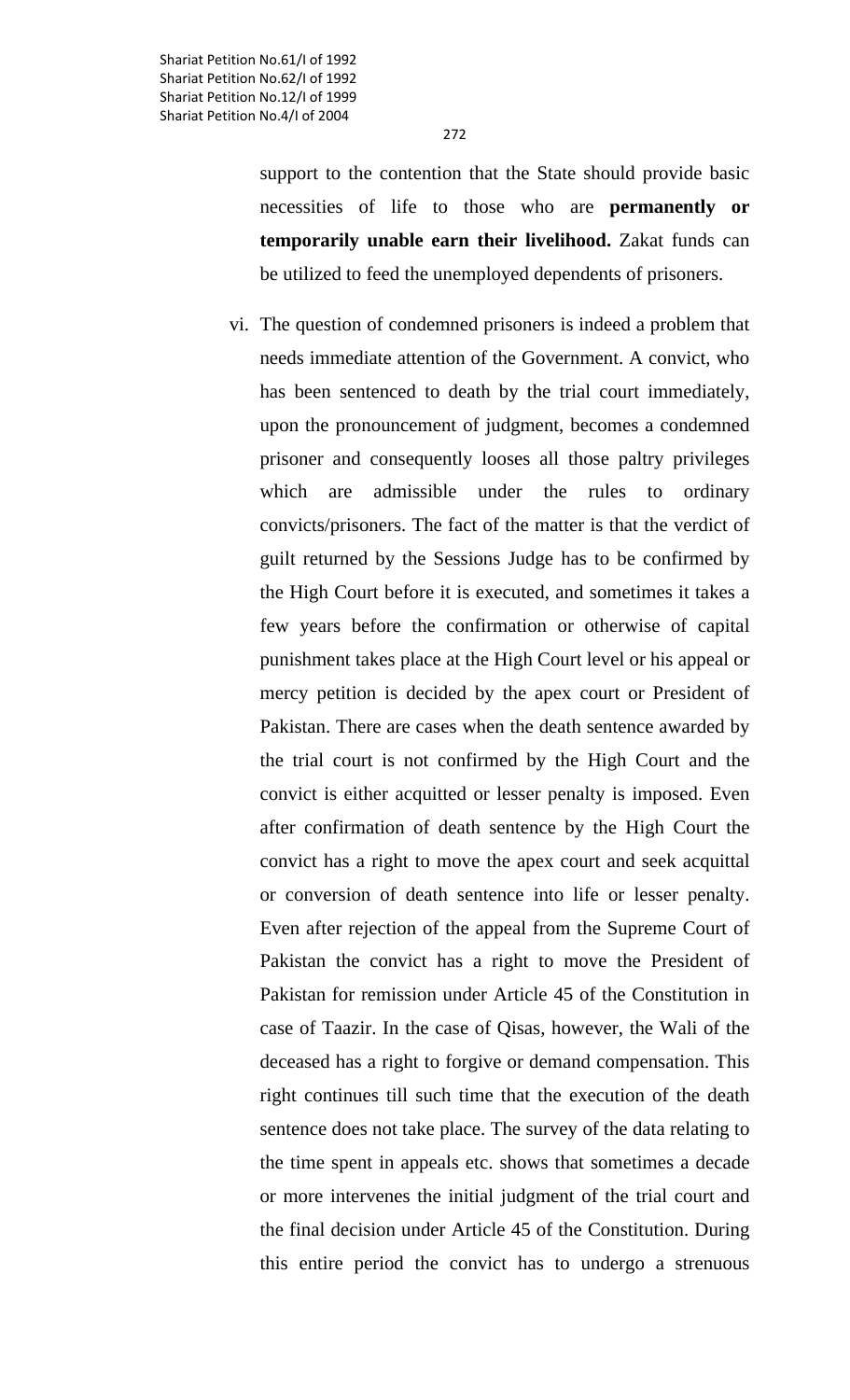273

schedule of surveillance which makes the life of a condemned prisoner miserable.

- vii. Section 382(b) of the Code of Criminal Procedure provides that where a court decides to pass a sentence of imprisonment on an accused for an offence it shall take into consideration the period, if any, during which such accused was detailed in custody for such offence. No doubt the sentence follows the judgment but the fact of the matter is that the period of detention of the accused during police investigation and trial is also related to the same offence for which he is awarded sentence after conviction by court. Amendment should be made in the law in the interest of justice.
- viii. This issue was dropped.
- ix  $& x$  These two issues pertain to the realm of social justice and should be left to the State functionaries to take necessary steps for providing facilities and giving effect to the programme of rehabilitation of convicts during internment and after release.
	- xi. It was considered expedient that the Prison Department in Pakistan shouldbe brought under administrative control of Justice Department to check political interference at all levels in the affairs of the prisons. Once the prison department comes under Justice Department the main source of irritation i.e. the appointment of Inspector General of Prisons would be regulated in accordance with the provisions contained in Chapter 36 of the Pakistan Prison Rules. In such an event the question of ignoring provisions of Chapter 44 and rule 1106 in particular of the Prison Rules would not arise.
	- xii. As regards other demands of prisoners, the learned counsel submitted that facilities within permissible limits be granted to the prisoners. Radio and Television facilities, can be made available in common rooms so that prisoners not interested in watching a T.V. or listening to a Radio placed in a crowded barracks are not put to inconvenience. Cooking privately may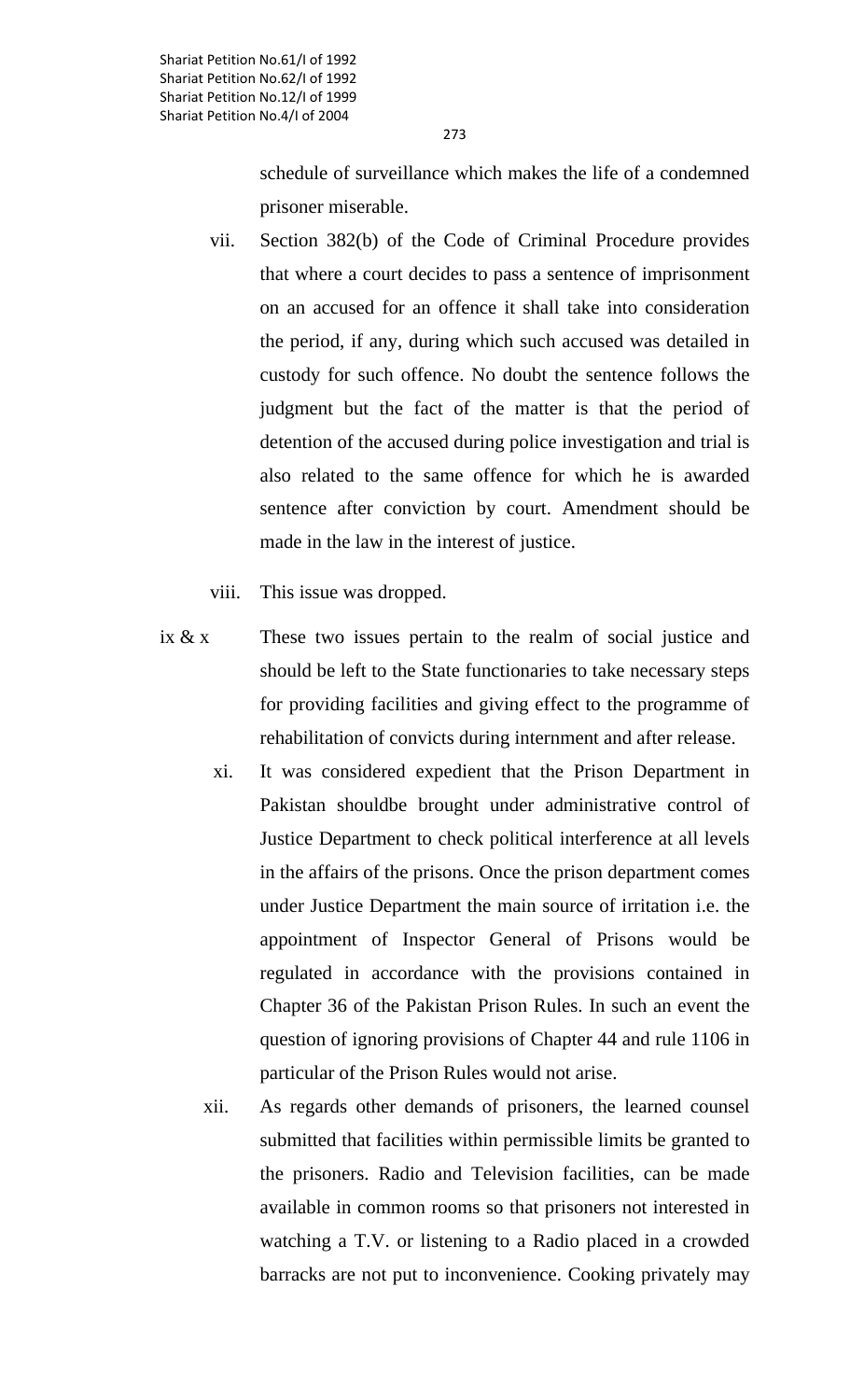not be allowed in the larger interest of safety of prison population and the prison house itself. Facility to get home cooked food is usually not denied in the jails. The other matters have already be taken note of by the court.

200. Dr. M. Aslam Khaki, animated by noble sentiments of service

to the neglected section of the society had initiated proceedings in propria persona as petitioner in the two Shariat Petitions. He alongwith other learned counsel argued the case on the reframed issues as well as matters on which notices were issued by this Court on its motion. Learned counsel for the Federation and Provinces as well as representatives of the Prison Department were available throughout to assist the Court on the various matters arising out of the controversy. We are also appreciative of the assistance provided by Sardar Abdul Majeed, Standing Counsel for Federal Government who was readily available to place the point of view of the Federal Government and Provincial Governments before us. He had been appearing regularly in this court since 29.04.2004. After hearing main arguments it was however decided on 21.05.2008 to adjourn the hearing of these petitions with a direction to the office to send a request to four nominated Juris-consults either to come in person to assist this Court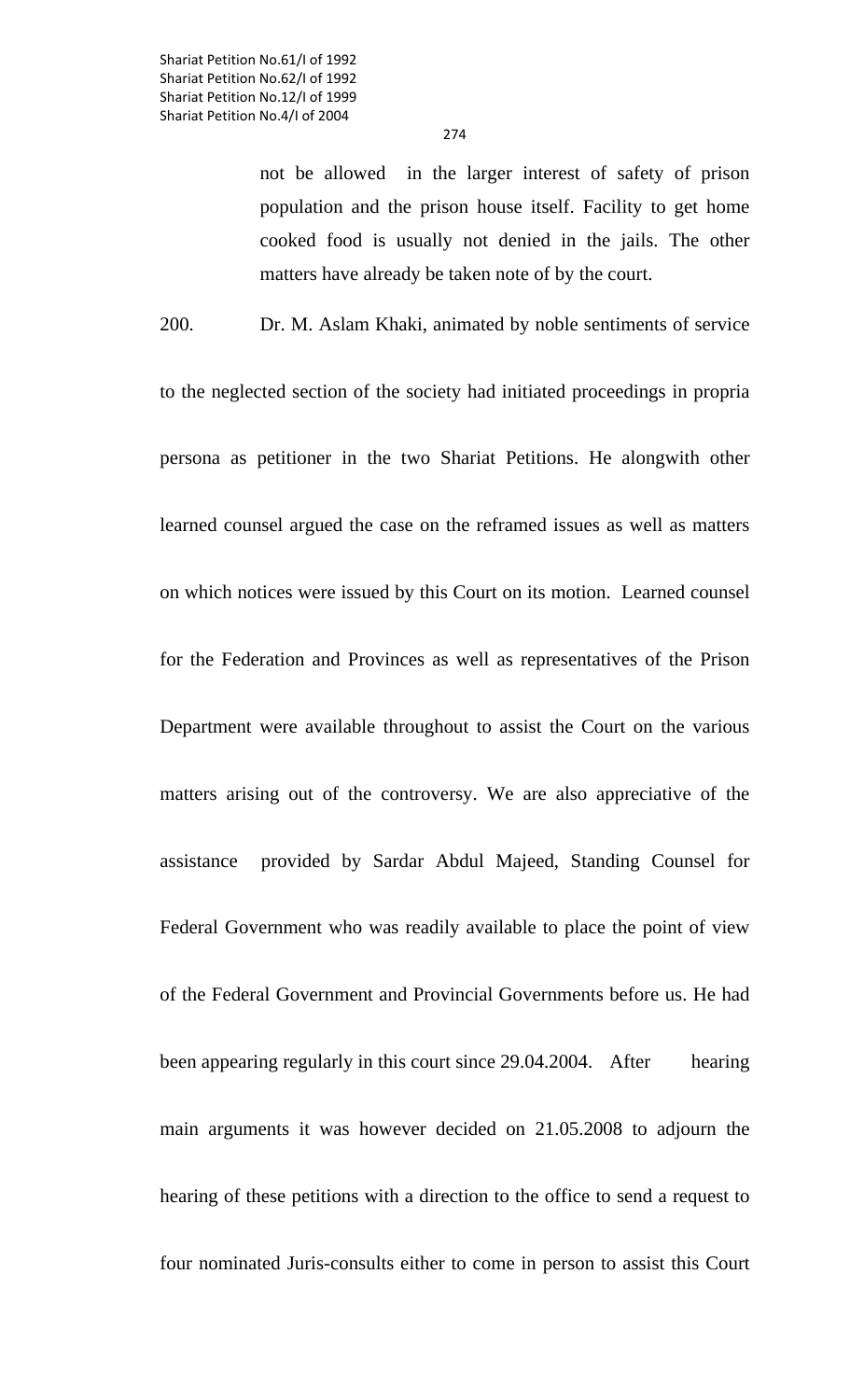on the issues under deliberation or send their written comments and arguments for consideration of the Court. Dr. Allama Muhammad Hussain Akbar from Lahore and Dr. Yousaf Farooqi from Islamabad attended the proceedings as Jurisconsults in person and made submissions on the issue of betterment of prevailing prison discipline. The issues involved in these proceedings were not simple. It took us some time to examine the various questions from different angles. Fresh notices had to be issued in June, 2009.This is the reason for some delay in disposal of the case particularly after June, 2009.

201. We also record our appreciation for the work done by Human Rights Organizations in Pakistan which, inter alia is committed to the goal of betterment of Prison population and Prison Discipline. Mr. Mehboob Ahmed Advocate, representing the Human Rights Commission of Pakistan appeared in person to apprise this court of the commendable work done in the field of human rights. Similarly we appreciate the contribution of the two jurisconsults Dr. Allama Muhammad Hussain Akbar and Dr. Yousaf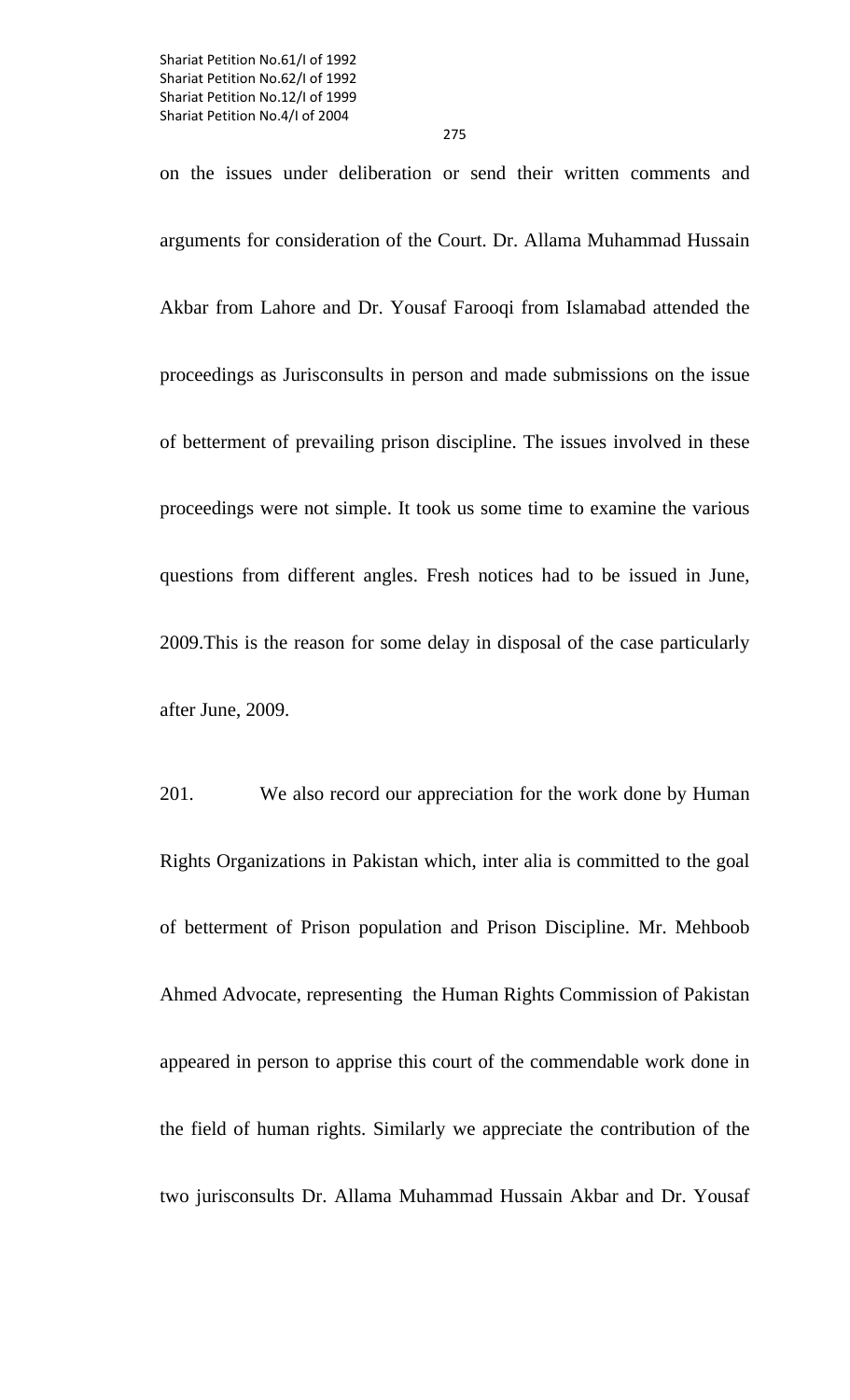Farooqi who attended proceedings in person at Court's call and dilated upon issues under consideration of this Court.

202. A word about the presumption *regarding knowledge of law.* Every one is presumed to know the law. Ignorance of law is no excuse as the maxim goes. However in a country like Pakistan, where the literacy rate is low inspite of constitutional provisions contained in Articles 31, 37 and 38, it is the bounden duty of the Executive to take effective steps to apprise the citizens of their rights and obligations in the language which the people understand. This could be done conveniently now because of the availability of print and electronic media in all the national languages of Pakistan.

203. Law does not consist of the text or the terminology of the commandment but it also includes the wisdom believed the rule, the philosophy of the principle and the reason for the regulation. The Holy Quran, in Ayat 12 Sura 2 refers to the supplication of Syedna Ibrahim A.S, at the time the foundation of Holy Kaaba was being raised by the illustrious father and his celebrate son Syedna Ismail A.S, in the following words:-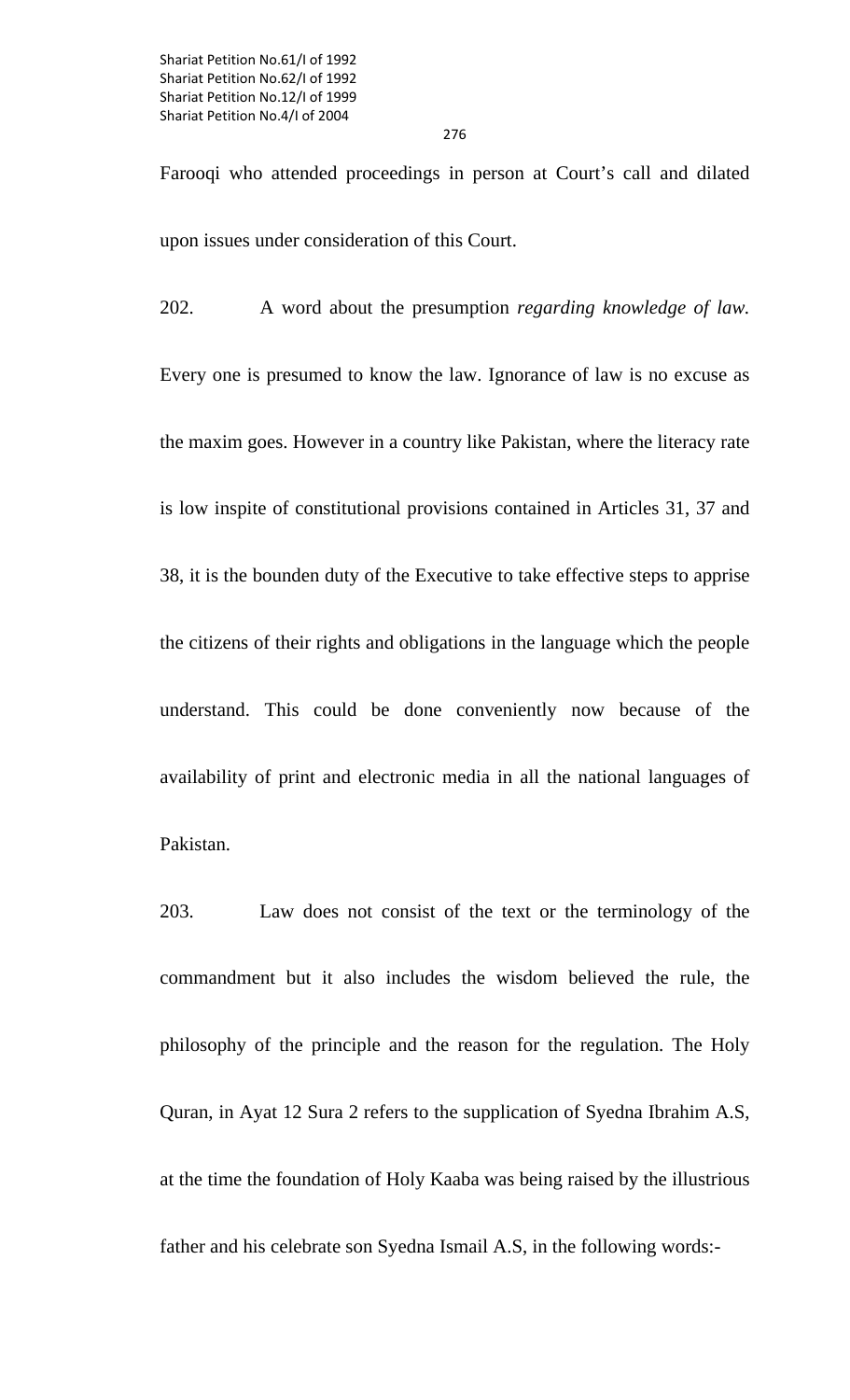277

"Our Lord! And raise in them an Apostle from among them who shall recite to them Thy communications and teach them the Book and the wisdom, and purify them; Surely Thou are the Mighty, the wise.

The same point is eloquently repeated in Ayat 2 Sura 62 in the following words:-

> "He it is who raised among the Meccans an Apostle from among themselves, who recites to them His communications and purifies them and teaches them the Book and the Wisdom, although they were before certainly in clear error."

It therefore clearly means that law and reason are inter-related.

204. The Holy Quran vide Ayat 15 Sura 17 (Bani Israel) lays down

a principle:-

 "And when We wish to destroy a town, We send Our commandment to the people of it ……."

This principle is a clear pointer to the fact **that before a penalty is** 

**imposed the transgressor should have been forewarned about the**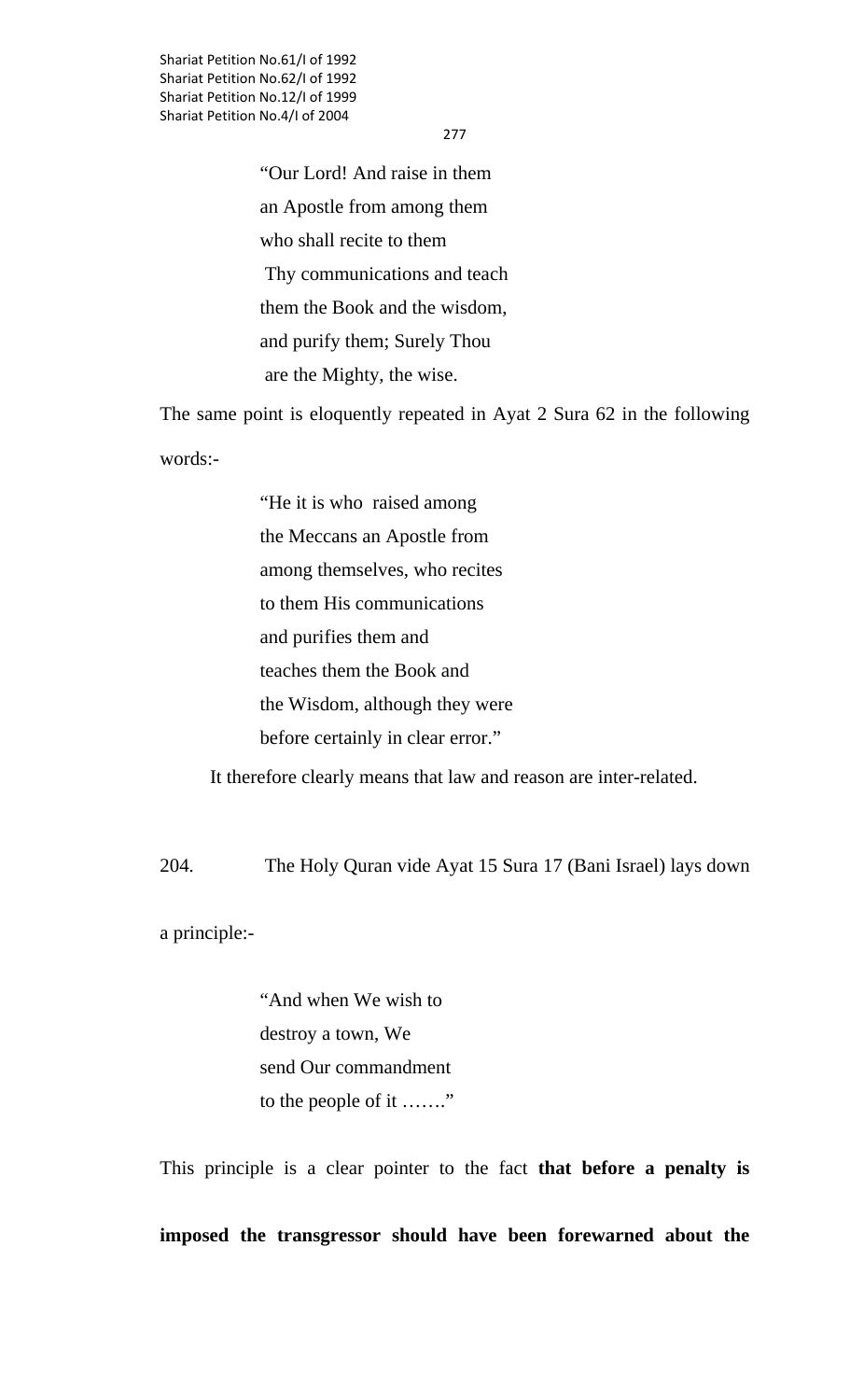**consequence of his lapses of commission or omission.** The point that emerges is that it is the right of a human being to know before he is obliged

to do something and to secure a balanced system the citizen should be enable to know the law or rules. It certainly involves the duty to educate the masses as is clear from the two Ayaat of Holy Quran referred to above. The Prison Rules as well as necessary information about the rights and responsibilities of prisoners should be readily available in the prisons. In fact an information chart of a comprehensive nature could be affixed in every ward or barrack. Such a measure will certainly cause apprehensions in the mind of prison official but it will, without fail, go a long way to lessen the degree of fear among the prison population. This should not deter the authorities from relaxing the stern prison atmosphere. The process of informing people about their legal obligation can be initiated in right earnest from the prison population. Clause (2) of Article 5 of our constitution demands obedience to Constitution and law. Attempts be made to enable people to know their laws. Ayat 43 Sura 16 prompts the believers to find out truth if they donot know. It might as well be stated here that "to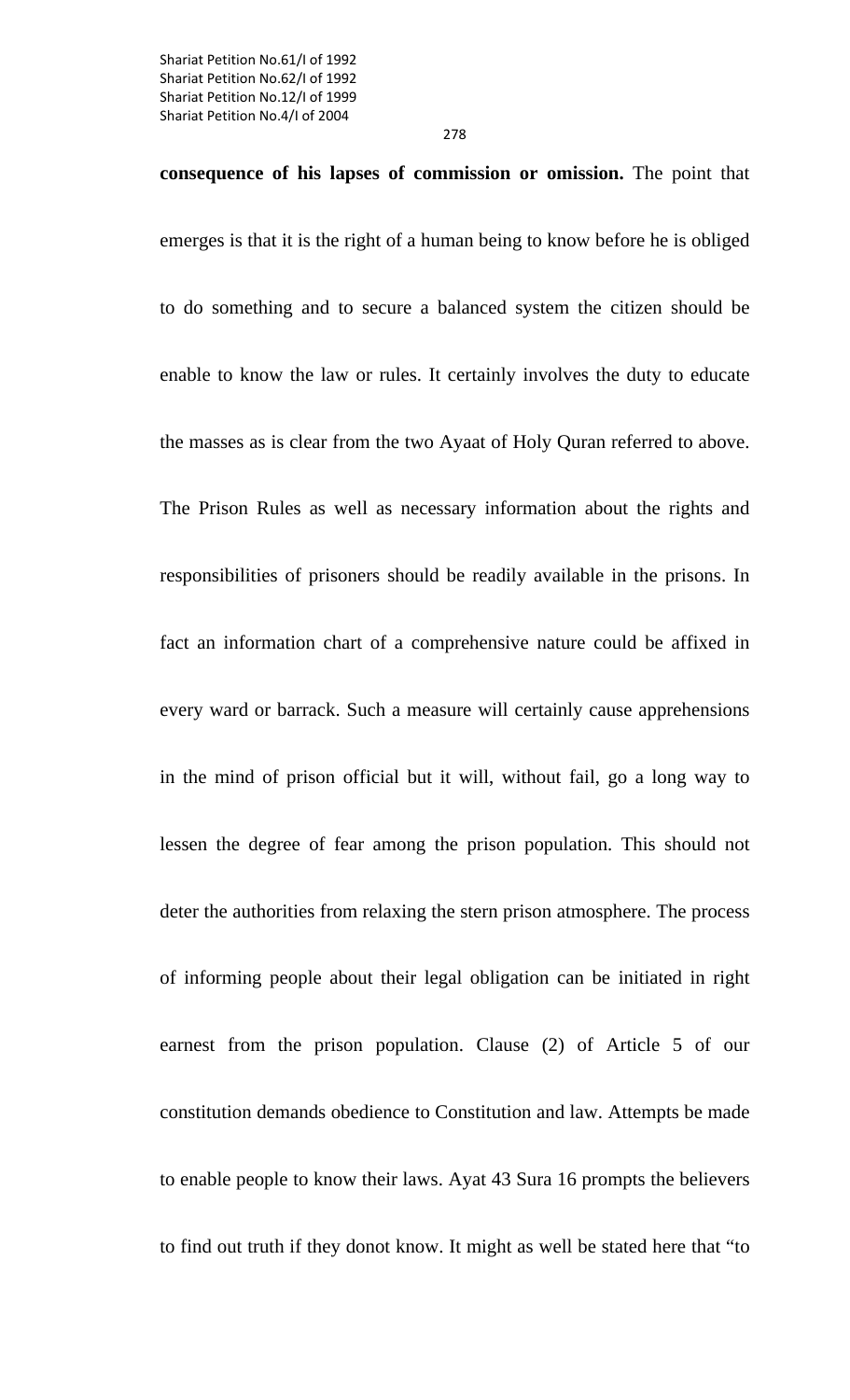279

know" is a basic right of human being. The Holy Quran, in Ayat 186 Sura

2 (Al-Baqra) concedes to the human beings the right to raise question about

Allah. In the same verse the Holy Quran responds by saying:-

 "I am very near; I answer The prayer of the supplicant When he calls on Me, so They should answer My Call and believe in Me. That they may find The right way.

#### **SEGMENT TWENTY ONE**

# **C O N C L U S I O N S (ORDER OF COURT)**

When God created the creation He wrote a book, which is near him on the Sovran Throne; and what is written in it is this: **Verily My compassion overcometh My wrath.** 

# (HADEES-E-QUDSI)

1. We took Suo Moto notice of the unfortunate and inhuman

living conditions of the Condemned Prisoners and discussed the matter in

detail in Segment Thirteen of this judgment. For reasons mentioned therein

we declare the portions of Rules 329 through 330 forming part of Chapter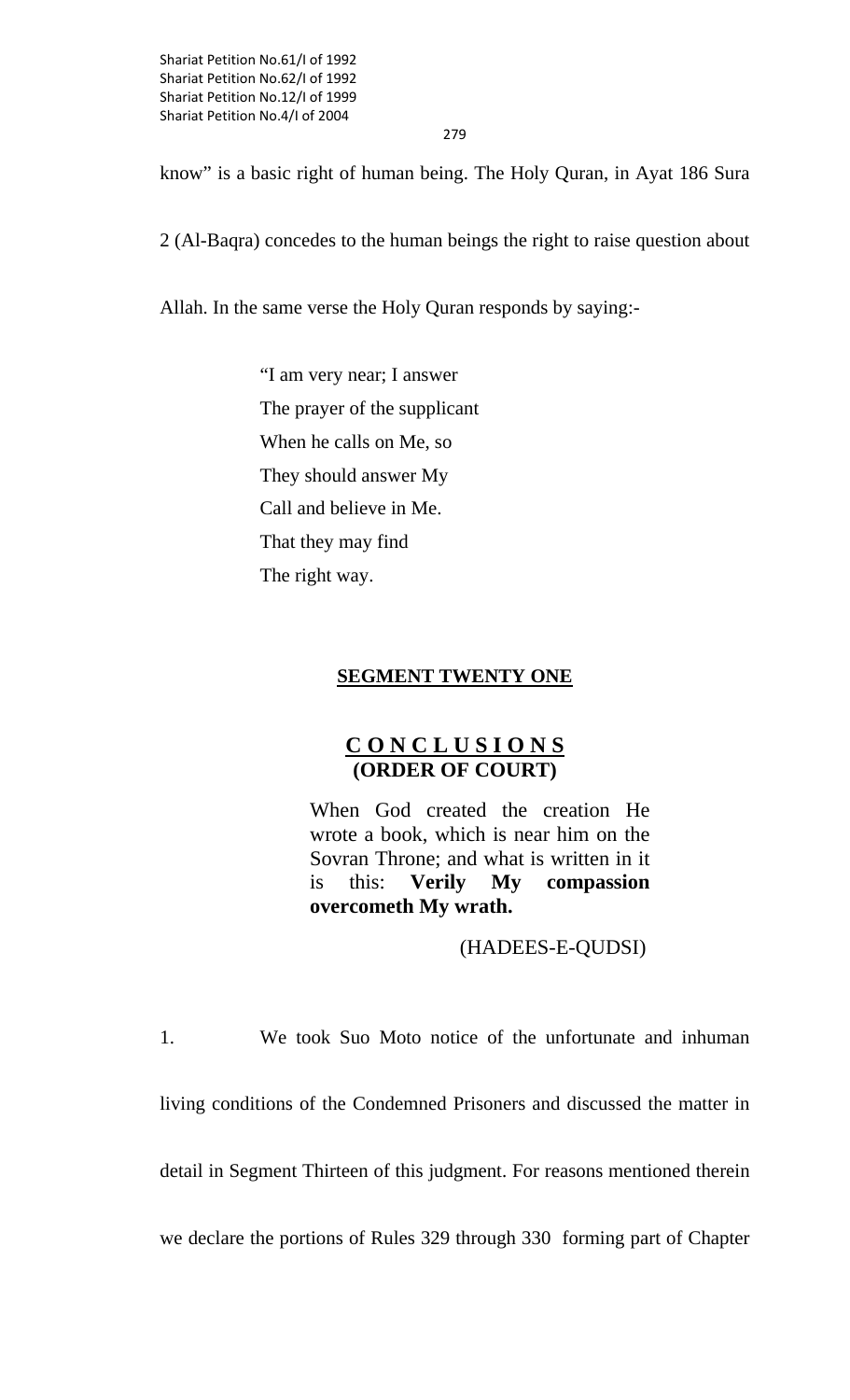14 of the Pakistan Prison Rules, 1978, entitled *Prisoners Under Sentence of Death* and Section 30 of the Prisons Act, 1894 which authorize the Prison Authorities to treat a convict as condemned prisoner before the sentence of death become executable to be repugnant to the Injunctions of Islam. First of December, 2009 is the date on which this declaration will take effect. It is hoped that during this period Chapter 14 of the Pakistan Prison Rules, 1978 and Section 30 of the Prisons Act, 1894 will be recast in the light of what has been stated in Segment Thirteen of this judgment. A prisoner should be deemed to be a Condemned Prisoner only after the death sentence awarded to him by trial court has been confirmed. Learned Standing Counsel agreed with the declaration on this issue.

2. Shariat Miscellaneous Application No.21/I of 1995 bears fruit to the extent that it had challenged section 382-B of the Code of Criminal Procedure. The period spent by a prisoner in custody during and before the initiation of the trial shall be automatically deducted from the term of sentence awarded to him as a result of his conviction. This concession will be independent of any remission that a prisoner might as well earn during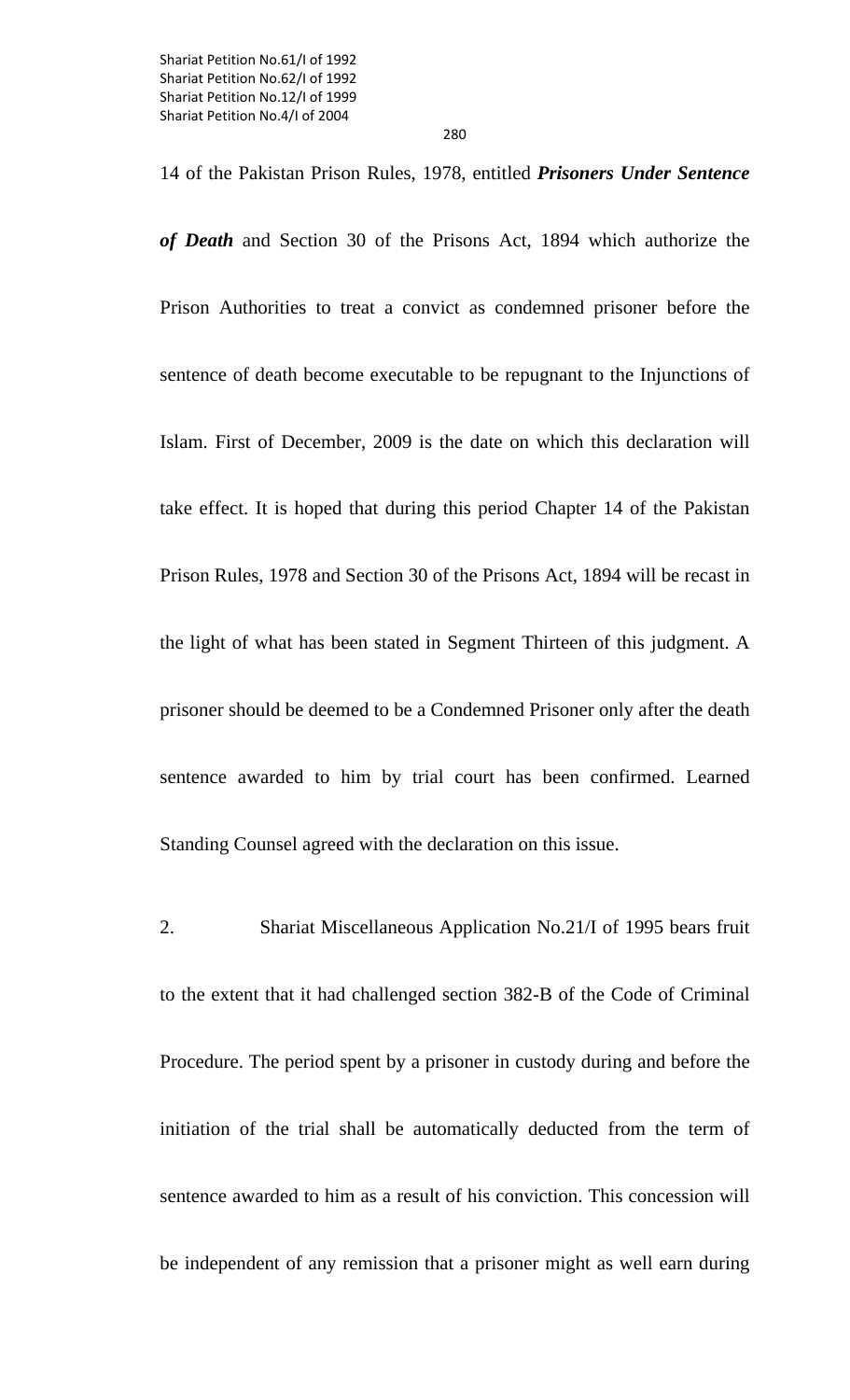the period of his incarceration. The aforesaid benefit *shall be available to all such* persons who will be serving their sentence on *01.12.2009 if they were not* awarded the benefit already by the trial or appellate Court. Reasons for the grant of this relief have been given in Segment Ten. Shariat Miscellaneous Application No.21/I of 1995 is hereby dismissed for its vagueness and lack of proof of repugnancy to any Injunction of Islam in so far as it had raised other pleas.

3. We also took Suo Moto Notice of the provisions relating to Prison Offences and the prescribed penalties contained in Chapter 23 entitled Offences and Punishment. For reasons recorded in the latter part of Segment Eighteen, we hereby declare sub rules 6,7,8,9 of Rule 583; sub Rules 3,4,5,6 and 7 of Rule 584, Rules 588, 589, 590 and Rule 591 in entirety, as violative of the Injunctions of Islam. This part of declaration will take effect from 01.12.2009 unless necessary amendments, as indicated, are made in Chapter 23 of the Pakistan Prison Rules, 1978 by respective Governments before the target date. I.G. Prisons have been directed to submit report in this Court by 31.12.2009. In case the right of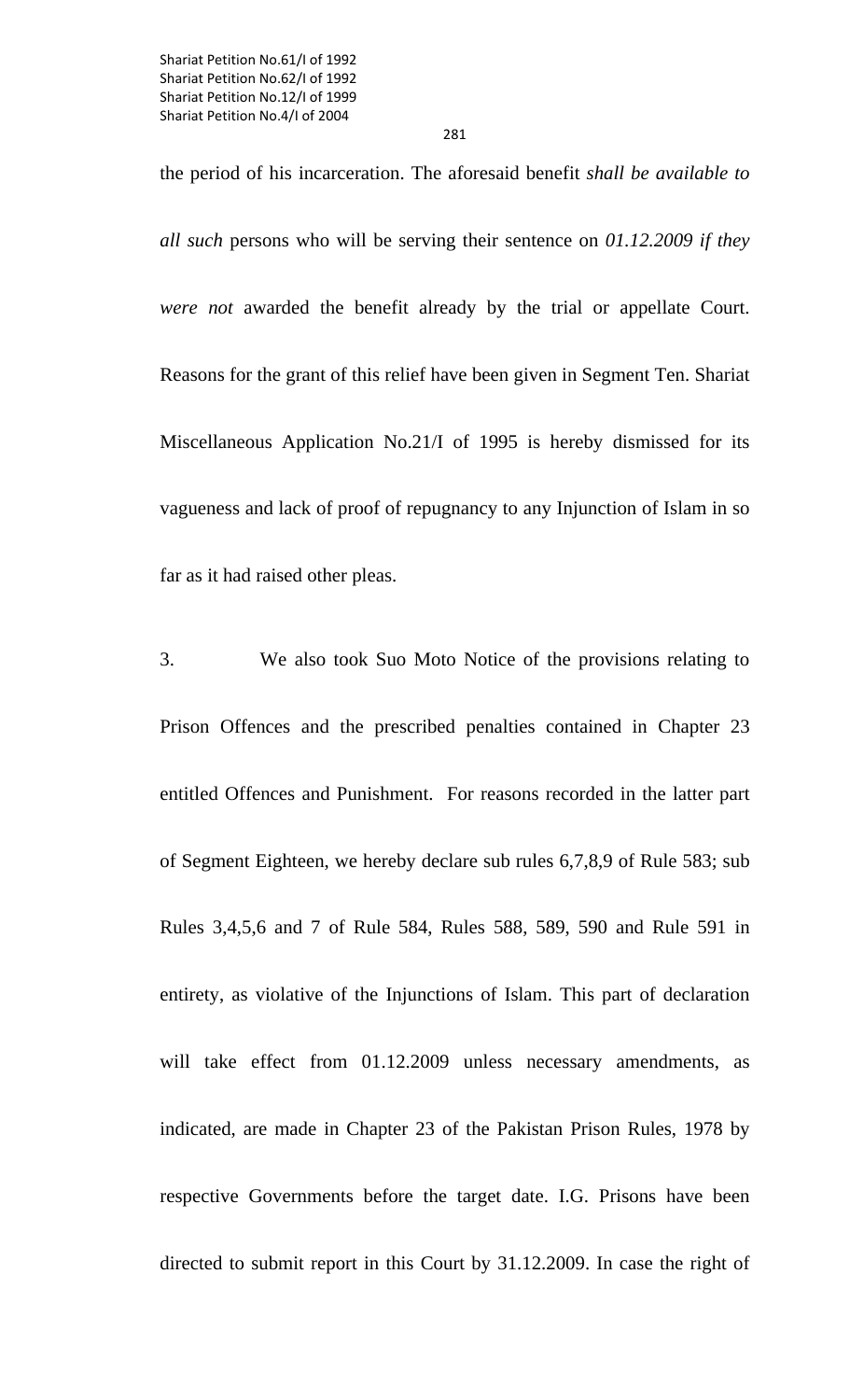appeal, in major offences, is not provided the matter will be reviewed in February 2010 to examine the feasibility of declaring the entire Chapter 23 of the Pakistan Prison Rules, 1978 as repugnant to Injunctions of Islam and judicial precedents. This declaration also takes note that the learned counsel for the parties agreed on this issue.

4. Shariat Petition No.62/I of 1992, Shariat Miscellaneous Application 19/I of 1997 and Shariat Miscellaneous Application No.11/I of 1998 are hereby dismissed in so far as they related to the question of classification of prisoners. Detailed arguments have been given in Segment Two of this judgment. Both the petitions inter-alia raised the question that classification of prisoners in category A, B and C violates Injunctions of Islam.

5. Shariat Petition No.61/I of 1992 challenged Rules 307 and 314. Rule 307 states that when the women prisoner confined in a prison are in excess of the available accommodation the excess number will be transferred to other prisons and Rule 314 regulates the conditions under which male officers are permitted to enter female enclosure in the company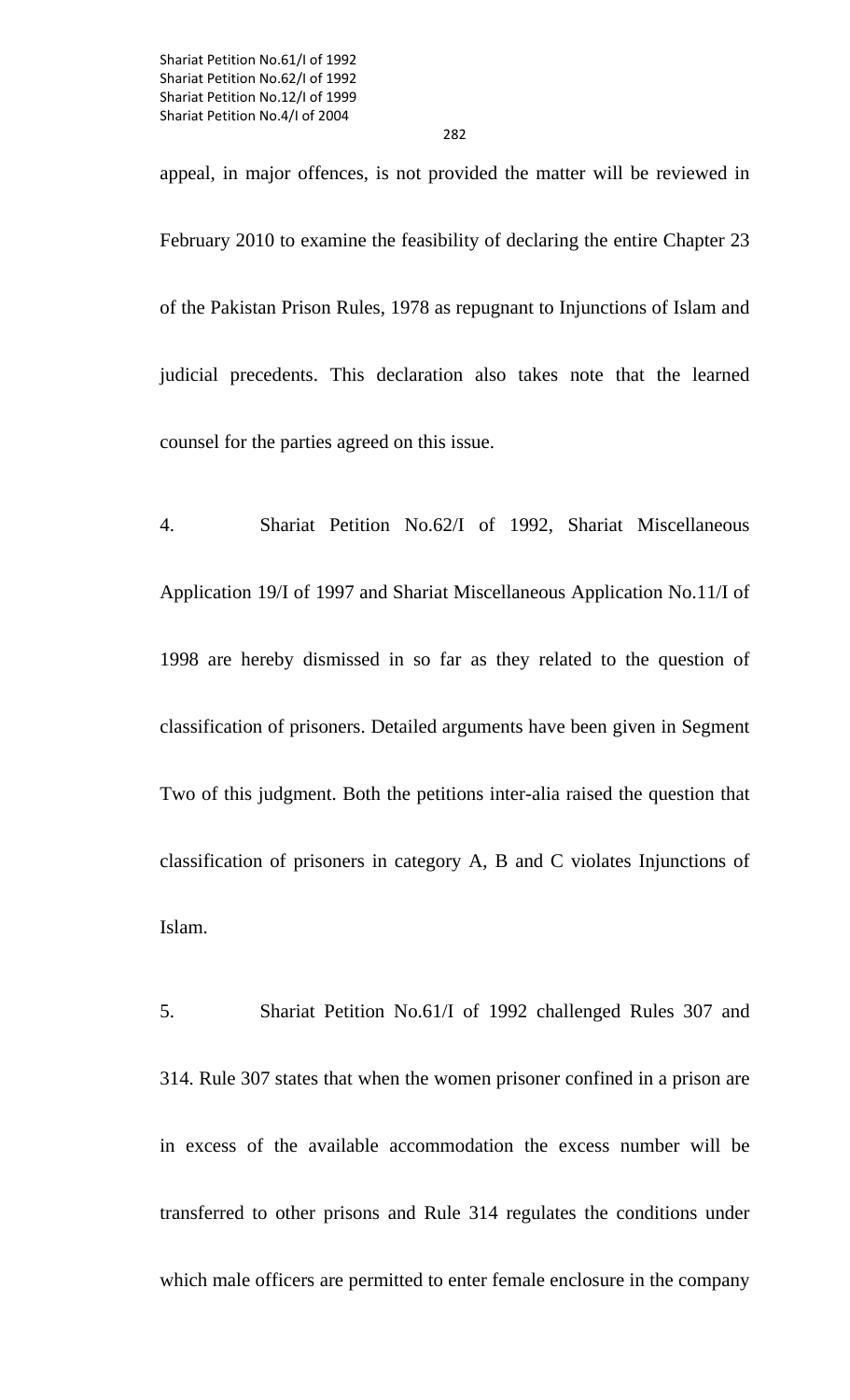of women warders. It was not shown that the impugned provisions violated injunctions of Islam. The provisions are prima facie reasonable. Discussion is given in Segment Five of this judgment. Hence Shariat Petition No.61/I of 1992 is dismissed.

6. We also examined the contents of Rule 304 and expect that the relevant Governments will implement in letter and spirit the requirements of Rule 304 which deals with providing assistance to juvenile prisoners after release. This topic has been discussed in Segment Fourteen entitled Ground Realities. Learned counsel for parties expressed agreement on this issue.

7. After examining the rules in Chapter 20 of the Pakistan Prison Rules, 1970 we are of the considered view that adequate funds should be allocated by Provincial Governments to the Prison Department to meet the daily dietary requirements of the prisoners. The system should be rationalized by 01.12.2009 as the current budgetary provision is utterly inadequate. There should be a built-in system in the Rules to revise the rates at least every three years to combat inflationary trends. This aspect of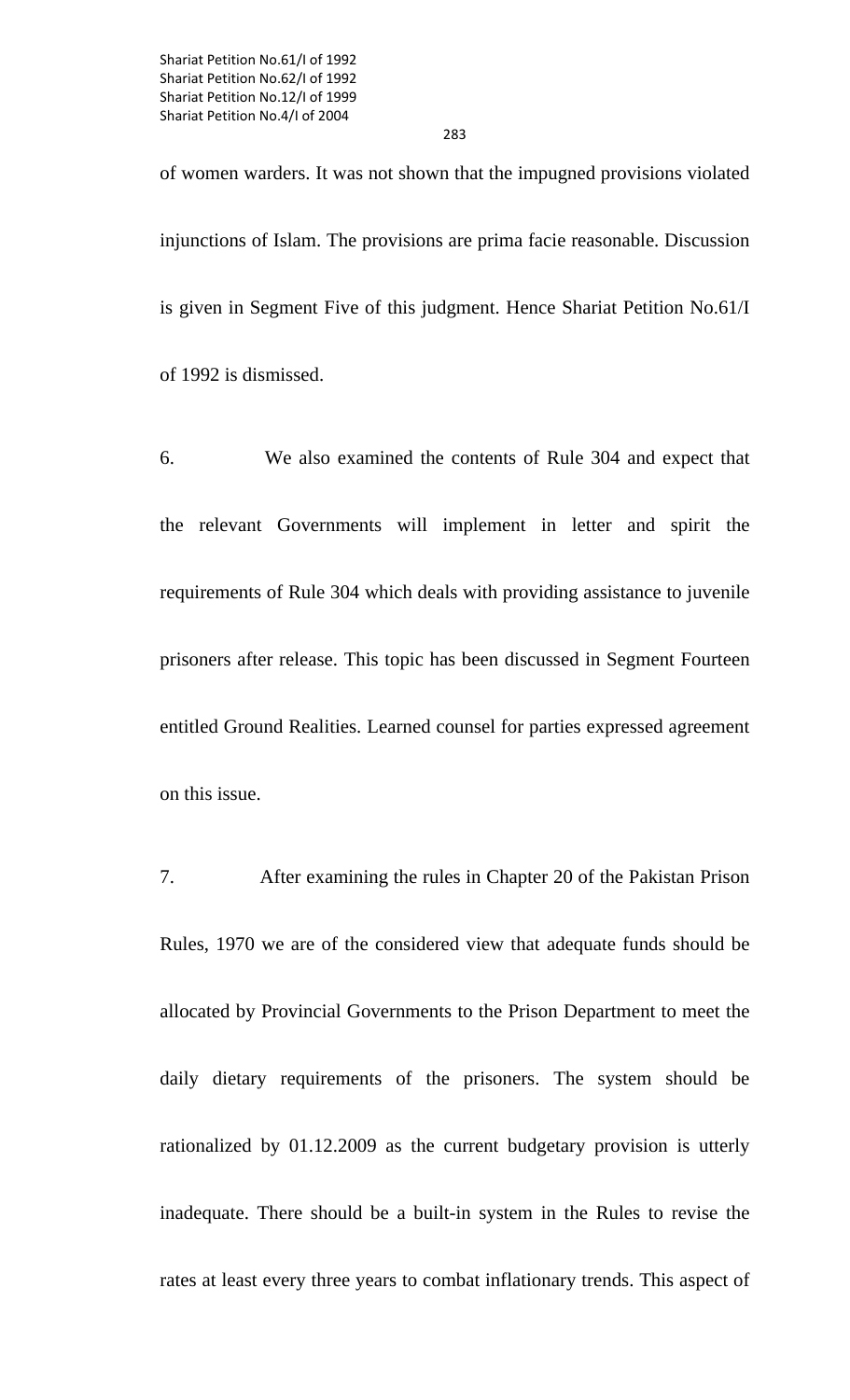284

prison life has been discussed in Segment Eleven of this Judgment. Learned counsel for the parties agreed on this issue as well.

8. Shariat Petition No.12/I of 1999 sought to challenge Rule 1078 which prohibits employment of dismissed government servants from seeking employment in Prison Department. The petition is partly accepted for reasons recorded in Segment Nine of this judgment to the extent that the provision which authorizes the Government and the Inspector General Prisons to grant special sanction for the employment of a dismissed Government Servant or a previous convict has been declared violative to the Injunctions of Islam as it is not only discriminatory but it confers arbitrary powers on the Government. Shariat Petition No.12/I of 1999 bears fruit to that extent alone.

9. Shariat Petition No.62/I of 1992, to the extent that it challenged Rules 180-181 of Prison Rules, is dismissed for reasons recorded in Segment One dealing with prisoners travelling by trains. No Injunction of Islam was shown to have been violated if a prisoner on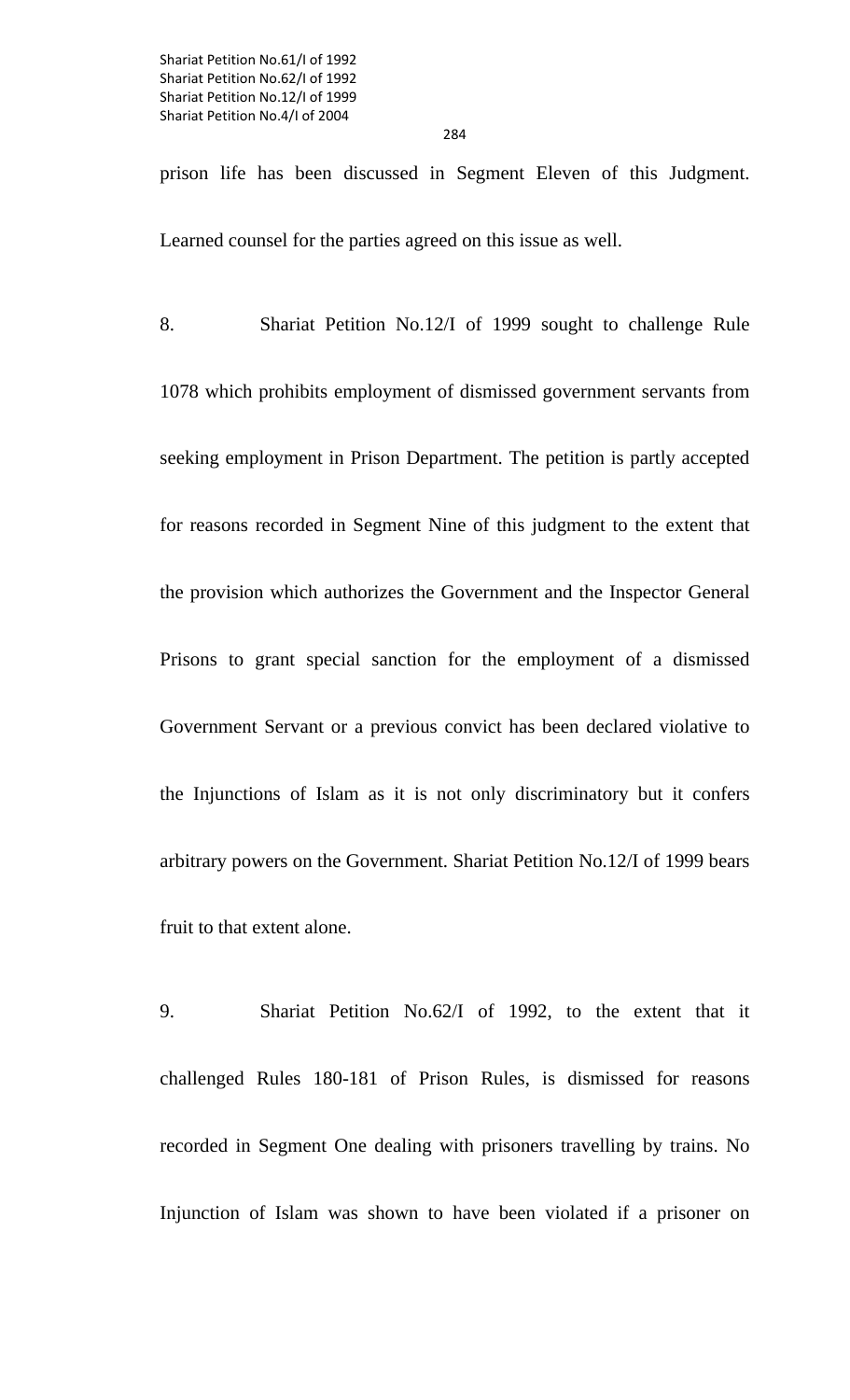transfer instead of travelling free in the lower class opts to travel in a better class by paying the difference in the fare from his own pocket.

10. Suo Moto notice was taken to examine Rules relating to transfer of prisoners in Chapter 7 of the Prison Rules read with Section 29 of the Prisoners Act, 1900. These provisions confer unfettered powers on the Government and the Inspector General of Police to transfer any prisoner from one prison to another within the Provincial borders without either assigning any reason or giving a notice to the prisoner or providing a right of appeal before an independent tribunal. Consequently Rules 147 of Pakistan Prison Rules, 1978 and Sections 29 of the Prisoners Act, 1900 have been declared violative of the Injunctions of Islam to the extent mentioned in latter part of Segment One of this judgment. Learned counsel for the parties expressed agreement on this issue also.

11. Shariat Miscellaneous Application No.16/I of 1997 impugned Rule 546 of the Prison Rules which relates with censorship of letters. The complaint was found baseless. Hence Shariat Miscellaneous Application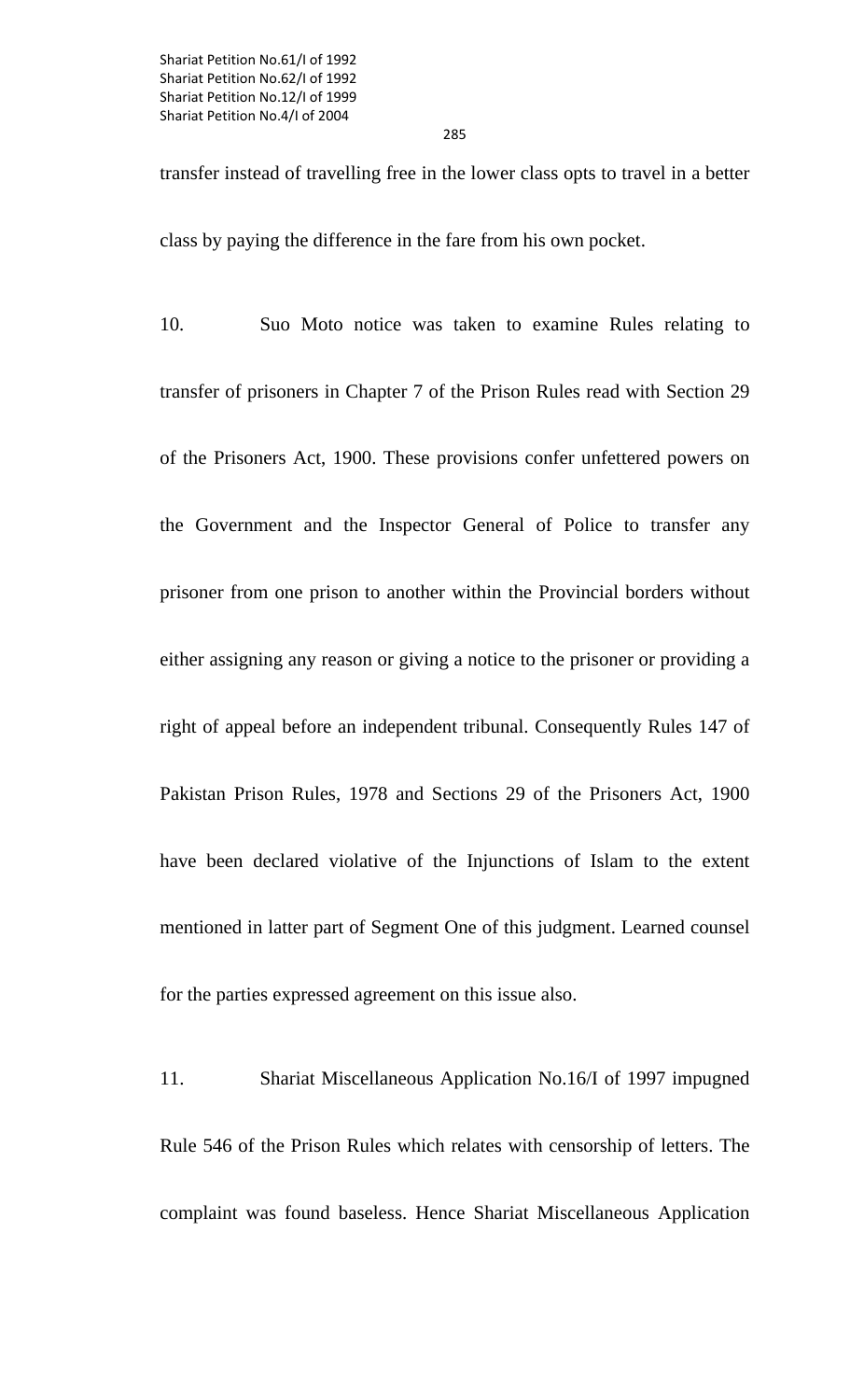No.16/I of 1997 is dismissed. Arguments are given in Segment Four of this Judgment.

12. Shariat Petition No.61/I of 1992 had also called into question Rules 935, 939 of the Pakistan Prison Rules, 1978. These rule deal with appointment and duties of Superintendents of Jail. No arguments were advanced to establish the invalidity of the impugned rules on the touchstone of Islamic Injunctions. Consequently Shariat Petition No.61/I of 1992, to the extent of its challenge against Rules 935, 939, is hereby dismissed for reasons recorded in Segment Six of this judgment.

13. Shariat Petition No.61/I of 1992 also challenges Rules 1180 and 1181 which relate to Lady Assistant Superintendent and Women Warders. The precise objection was that no woman can be placed in the custody of a male not within her prohibited degree. An appraisal of the factual position revealed that the objection was misconceived. Hence Shariat Petition No.61/I of 1992 to the extent of its challenge to Rules 1180, 1181 of Pakistan Prison Rules is hereby dismissed. Reasons are recorded in Segment Seven of this Judgment.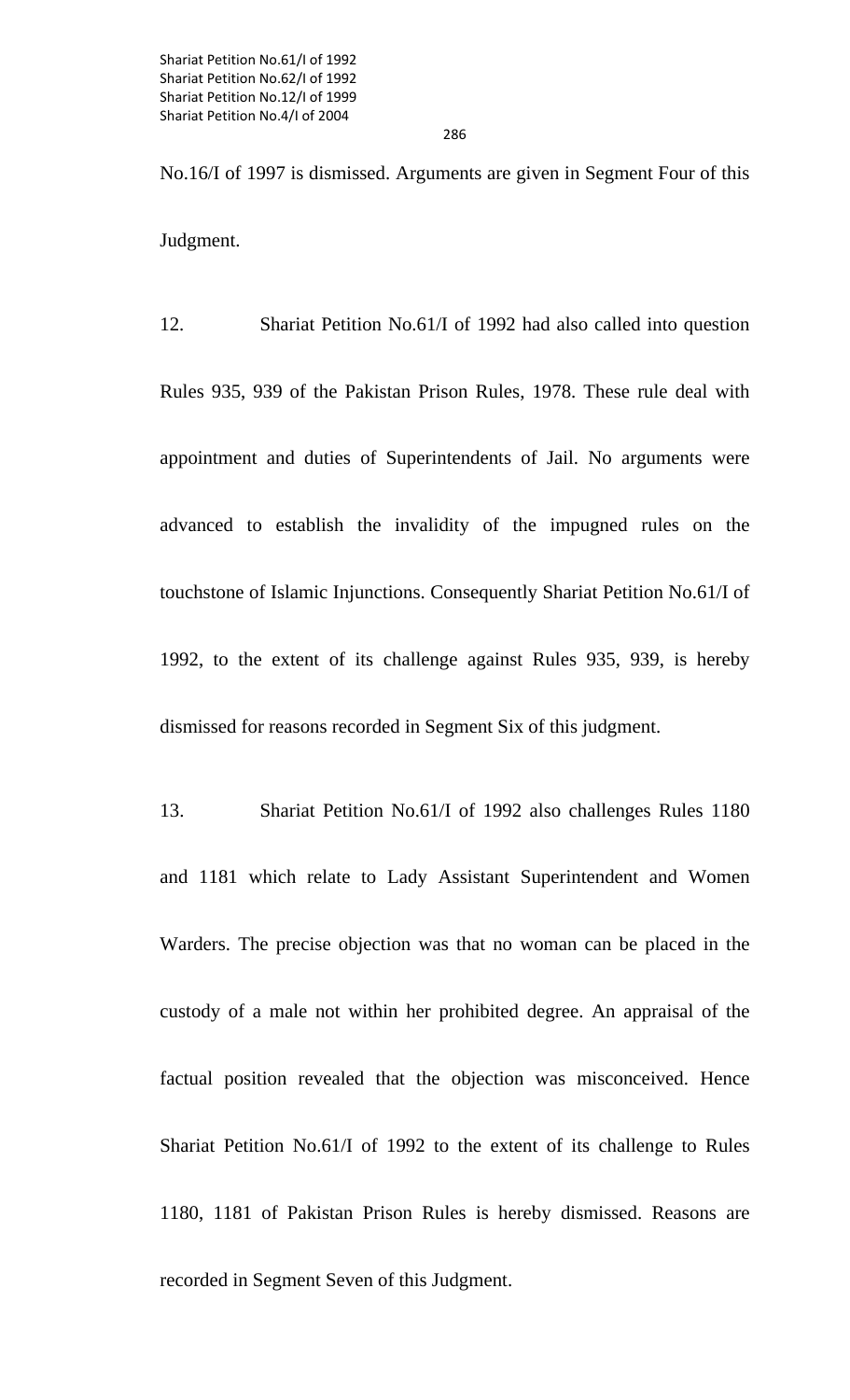14. Shariat Petition No.61/I of 1992 also challenged Rules 1002, 1004. Both these rules deal with persons included in the definition of Deputy Superintendent and their duties. The main objection was that subordination of lady Deputy Superintendent to a male senior officer could lead to an objectionable situation. The ground realities show that the apprehensions are not genuine. Hence Shariat Petition No.61/I of 1992 to the extent of its challenge to Rules 1002, 1004 of Pakistan Prison Rules, 1978 is hereby dismissed. Reasons are recorded in Segment Eight of this Judgment.

15. The Court appreciated the step taken by the Government of North West Frontier Province and the Punjab for making provision through amendment of Rule 544 to permit the wives of convicts to live with them in the prison houses for certain period. In view of various Injunctions of Islam, with particular reference to the right to raise a family, which right has also been recognized in Article 25(3) and 35 of the Constitution, and also due to the agreement of learned counsel for the parties, this Court has expressed the hope that the scope of the amendment will be widened so as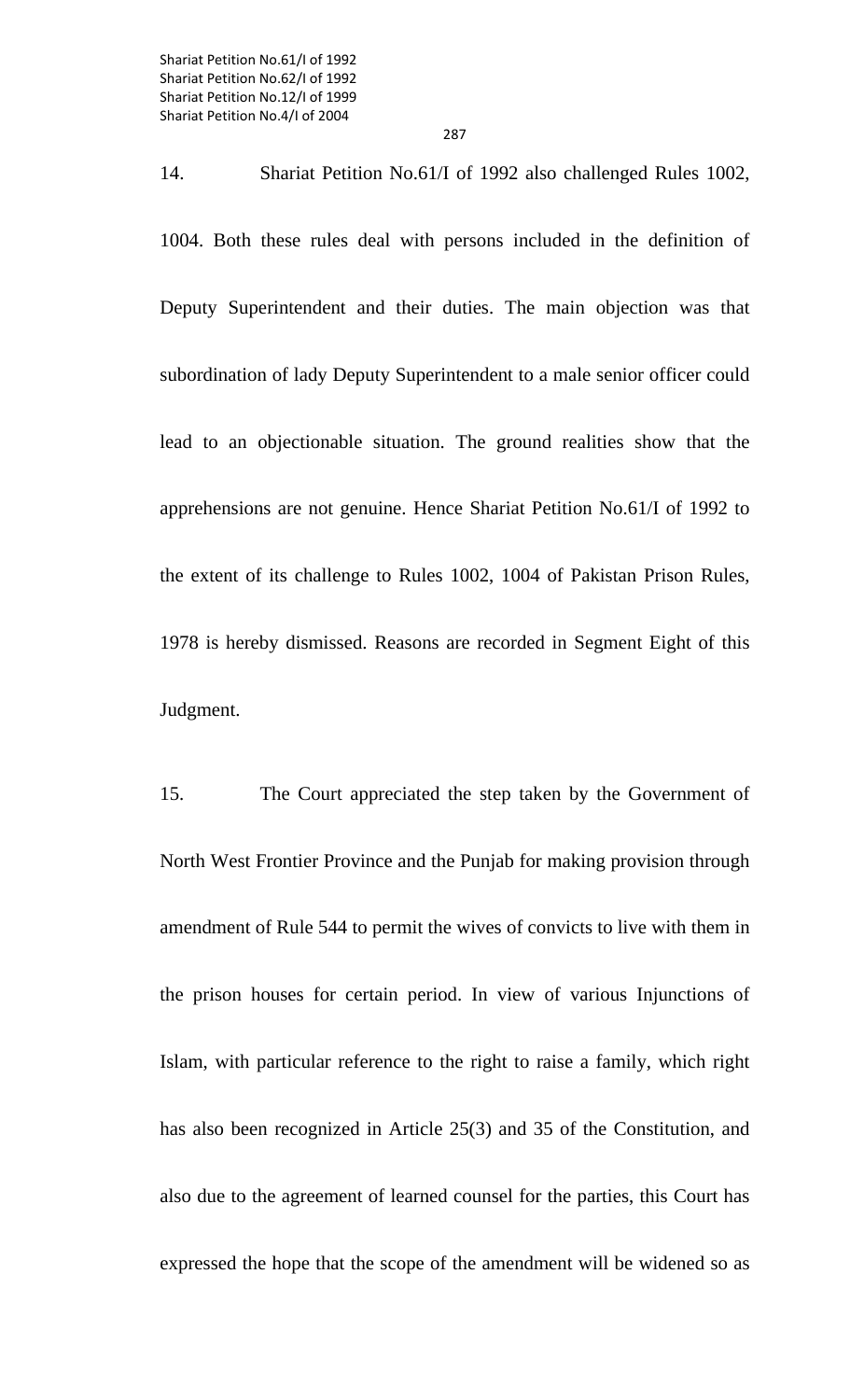to make provision for family get-together in prison compound on auspicious occasions as well as conjugal oriented parole facilities will be duly provided by the end of 2010 A.D.

16. The Court also took notice, on its own motion, of the various problems affecting the Prison Discipline in Pakistan and discussed these issues in some detail in Segment Fourteen of this Judgment. The questions that came under consideration of the Court were the ground realities such as over-population in prisons, poor living conditions in the barracks, service conditions of prison officers, security problems, ordeal of the visitors and the possible solutions of these problems. The role of prisons was also discussed candidly with learned counsel for the parties who agreed generally on this matter.

17. The Court, on its own motion, took up the issue of Prison Discipline and examined Rule 84 of Pakistan Prison Rules, 1978. This rule causes hindrances in the issuance of cheques and disallows a prisoner to run a business by issuing cheques. Clauses (a), (c) and (d) have been declared violative of the Injunctions of Islam. Reasons have been recorded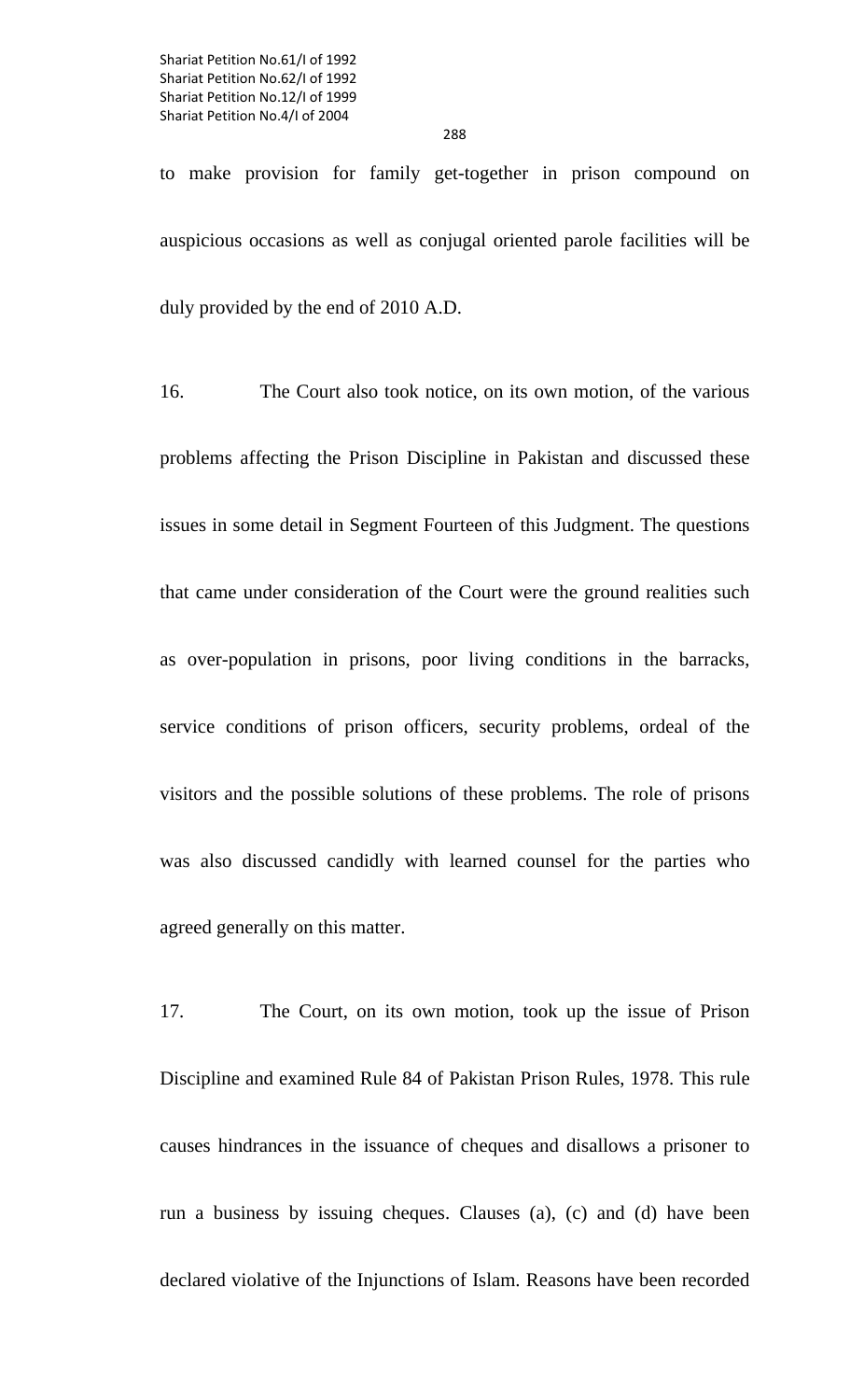in Segment Nineteen of this judgment. Learned Standing Counsel agreed that in cases where money is not part of offence the issuance of cheques should not be controlled.

18. Shariat Miscellaneous Application No.21/I of 1995 has been dismissed because it sought a general survey of Prison discipline. No provision of law was challenged on the touchstone of Injunctions of Islam.

19. Shariat Miscellaneous Application No.16/I of 1997 challenged item 5 of Rule 690 which prohibits books, paper and printed or written matters in jail. Discussion on this issue may be seen in Segment Four of this Judgment. This prohibition has been declared violative of the Injunctions of Islam. Consequently Shariat Miscellaneous Application No.16/I of 1997 has borne fruit.

20. In conclusion the following provisions of law have been declared to be repugnant to the Injunctions of Islam:-

i. Rules 329 through 364 Chapter 14 Pakistan Prison Rules, 1978 and Section 30 of the Prisons Act, 1894 to the extent indicated in Segment 13 of the Judgment;

289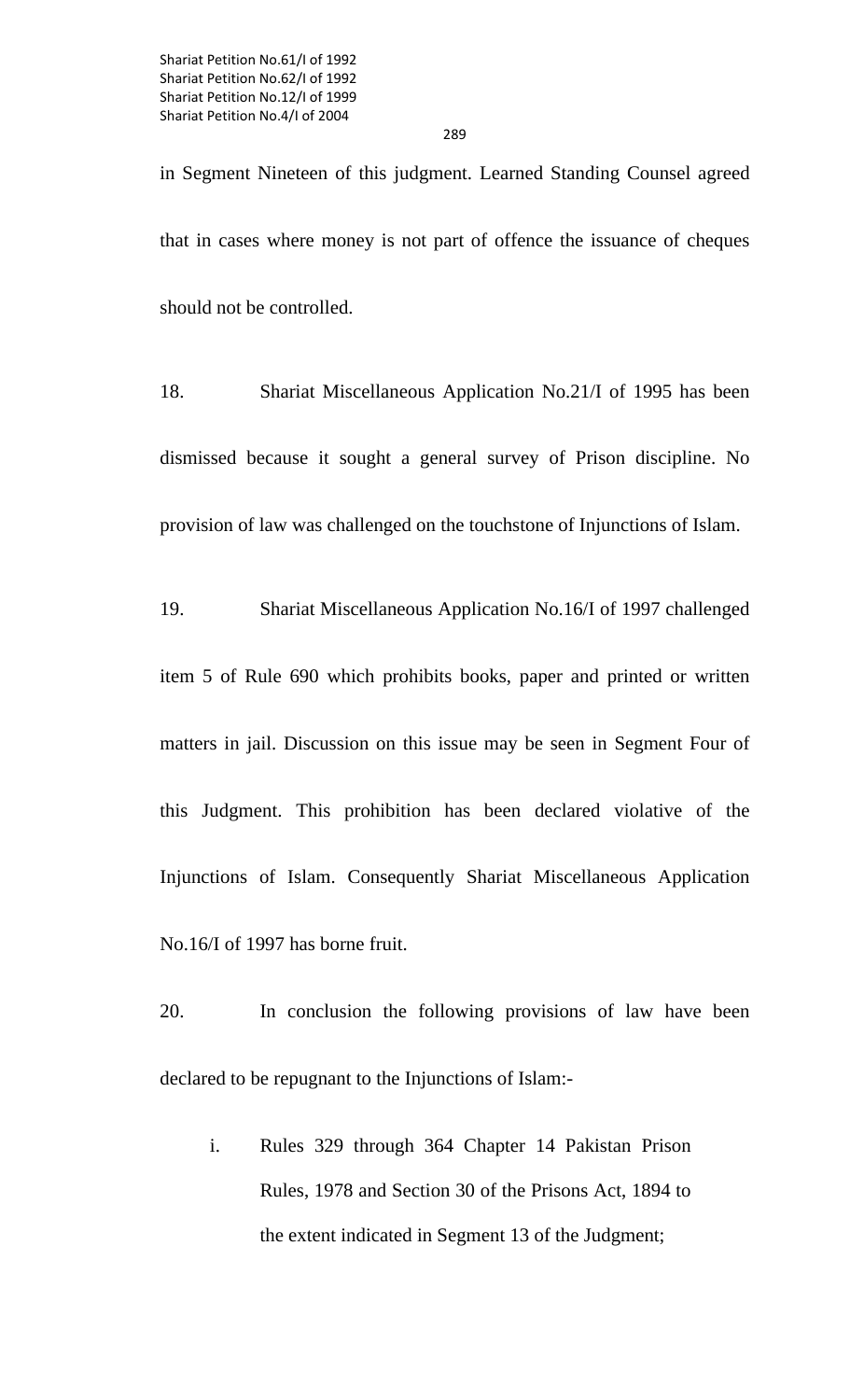ii. Section 382-B of the Code of Criminal Procedure. The period spent by an accused in custody before and during the trial shall be deducted from the quantum of sentence awarded by the trial court;

- iii. Sub Rule 6,7,8 and 9 of Rule 583, Sub Rule 3,4,5,6 and 7 of Rule No.584 and rules 588 through 591 as they do not provide the right of appeal to the accused;
- iv. Rule 1078 of Pakistan Prison Rules 1978 to the extent that it authorizes employment of dismissed Government servants by way of special sanction of the Government and employment of previous convicts with the special sanction of the Inspector General Prisons and for reasons recorded in Segment 9 of this Judgment;
- v. Rules 147 through 149 of Pakistan Prison Rules, 1978 and Section 29 of the Prisoners Act, 1900 to the extent mentioned in Segment 1 of this Judgment;
- vi. Clauses (a), (c) and (d) of Rule 84 of Pakistan Rules to the extent and for the reasons recorded in Segment 19 of this Judgment; and
- vii. Item No.5 and Rule 690 of Pakistan Prison Rules, 1978 for reasons recorded in Segment 4 of this Judgment.

290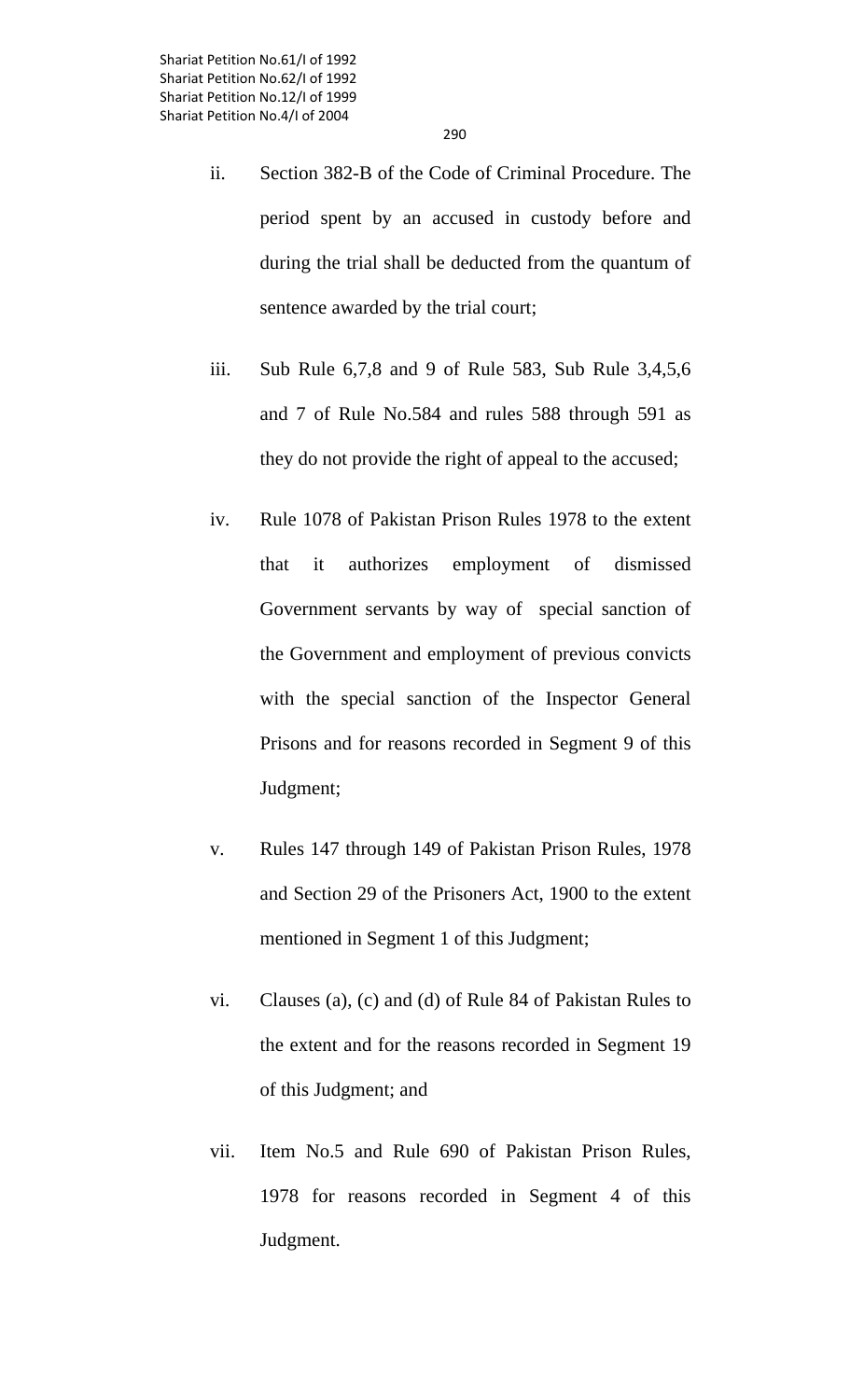291

The reasons for repugnancy of the above mentioned provisions of law with the Injunctions of Islam have been detailed in the resective segments of this Judgment wherein the impugned provisions were duly discussed. The decision of this Court affecting all the above mentioned legal provisions, which have been declared repugnant, shall take effect from 01.12.2009 during which period the President of Pakistan in relations to the provisions contained in the Prisoners Act, 1900 and the Code of Criminal Procedure 1898 and the Governors of the four Provinces in relation to the above mentioned impugned legal provisions of the Pakistan Prison Rules, 1978 shall take the necessary steps to bring such provisions in conformity with the Injunctions of Islam as indicated in the text of this Judgment.

21. The Bench Registry of the Federal Shariat Court at Islamabad and all the four Provincial Headquarters shall strictly observe the directions contained in Rule 7, Chapter 2 as well as Chapter 3 of the Federal Shariat Court (Procedure) Rules, 1981 at the time Shariat Petitions/Shariat Miscellaneous Applications/Appeals and Revisions are filed.